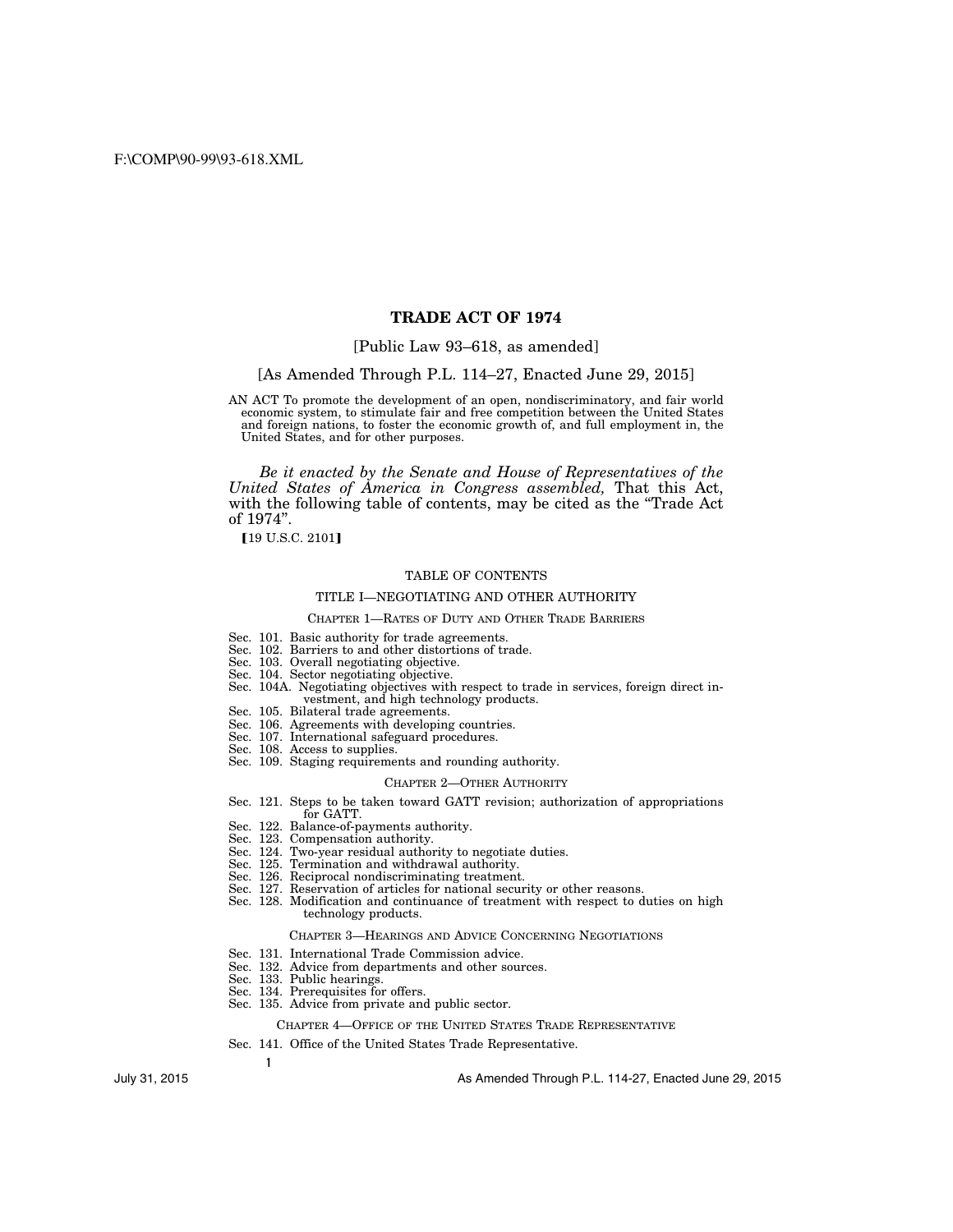CHAPTER 5—CONGRESSIONAL PROCEDURES WITH RESPECT TO PRESIDENTIAL ACTIONS

- Sec. 151. Bills implementing trade agreements on nontariff barriers and resolutions approving commercial agreements with Communist countries.
- Sec. 152. Resolutions disapproving certain actions.
- Sec. 153. Resolutions relating to extension of waiver authority under section 402. Sec. 154. Special rules relating to congressional procedures.

#### CHAPTER 6—CONGRESSIONAL LIAISON AND REPORTS

- Sec. 161. Congressional delegates to negotiations.
- Sec. 162. Transmission of agreements to Congress.
- Sec. 163. Reports.

#### CHAPTER 7—UNITED STATES INTERNATIONAL TRADE COMMISSION

- Sec. 171. Change of name of Tariff Commission.
- Sec. 172. Organization of the Commission.
- Sec. 173. Voting record of commissioners.
- Sec. 174. Representation in court proceedings.
- Sec. 175. Independent budget and authorization of appropriations.

#### CHAPTER 8—IDENTIFICATION OF MARKET BARRIERS AND CERTAIN UNFAIR TRADE **PRACTICES**

- Sec. 181. Actions concerning barriers to market access.
- Sec. 182. Identification of countries that deny adequate protection, or market access, for intellectual property rights.

#### TITLE II—RELIEF FROM INJURY CAUSED BY IMPORT COMPETITION

#### CHAPTER 1—POSITIVE ADJUSTMENT BY INDUSTRIES INJURED BY IMPORTS

- Sec. 201. Action to facilitate positive adjustment to import competition.
- Sec. 202. Investigations, determinations, and recommendations by Commission.
- Sec. 203. Action by President after determination of import injury.
- Sec. 204. Monitoring, modifications, and termination of action.

#### CHAPTER 2—ADJUSTMENT ASSISTANCE FOR WORKERS

#### SUBCHAPTER A—PETITIONS AND DETERMINATIONS

- Sec. 221. Petitions.
- Sec. 222. Group eligibility requirements.
- Sec. 223. Determinations by Secretary of Labor.
- Sec. 224. Study and notifications regarding certain affirmative determinations; in-
- dustry notification of assistance.
- Sec. 225. Benefit information to workers.

#### SUBCHAPTER B—PROGRAM BENEFITS

#### PART I—TRADE READJUSTMENT ALLOWANCES

- Sec. 231. Qualifying requirements for workers.
- Sec. 232. Weekly amounts.
- Sec. 233. Limitations on trade readjustment allowances.
- Sec. 234. Application of State laws.

#### PART II—TRAINING, OTHER EMPLOYMENT SERVICES AND ALLOWANCES

- Sec. 235. Employment and case management services.
- Sec. 235A. Limitations on administrative expenses and employment and case management services.
- Sec. 236. Training.
- Sec. 237. Job search allowances.
- Sec. 238. Relocation allowances.

#### SUBCHAPTER C—GENERAL PROVISIONS

- Sec. 239. Agreements with States.
- Sec. 240. Administration absent State agreement.
- 
- Sec. 241. Payments to States. Sec. 242. Liabilities of certifying and disbursing officers.
- Sec. 243. Fraud and recovery of overpayments.
- Sec. 244. Penalties.

As Amended Through P.L. 114-27, Enacted June 29, 2015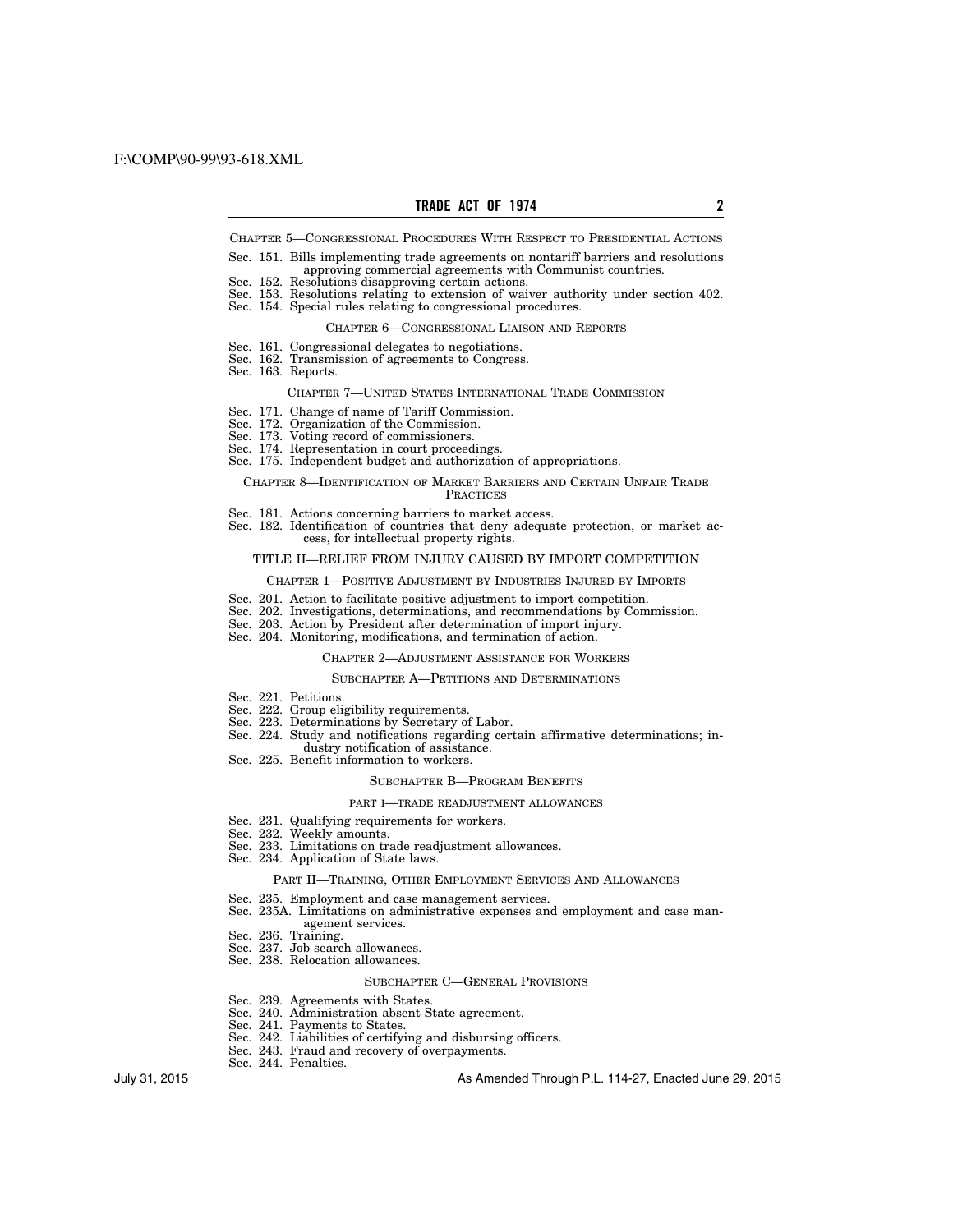#### **3 TRADE ACT OF 1974**

- Sec. 245. Authorization of appropriations.
- Sec. 246. Reemployment trade adjustment assistance program.
- Sec. 247. Definitions.
- 
- 
- 
- Sec. 248. Regulations.<br>Sec. 249. Subpoena power.<br>Sec. 249A. Office of Trade Adjustment Assistance.<br>Sec. 249B. Collection and publication of data and reports; information to workers.<br>Chapter 2—Adjustment Assistance for Work

#### **SUBCHAPTER A—PETITIONS AND DETERMINATIONS**

- [Sec. 221. Petitions]
- [Sec. 222. Group eligibility requirements.]<br>[Sec. 223. Determinations by Secretary of Labor]
- 
- [Sec. 224. Study by Secretary of Labor when International Trade Commission be-
- gins investigations.]
- [Sec. 225. Benefit information to workers.]

#### **[SUBCHAPTER B—PROGRAM BENEFITS]**

#### **[PART I—TRADE READJUSTMENT ALLOWANCES]**

- [Sec. 231. Qualifying requirements for workers.]
- 
- Sec. 232. Weekly amounts.]<br>[Sec. 233. Limitations on trade readjustment allowances.]
- [Sec. 234. Application of State laws.]

#### **[PART II—TRAINING, OTHER EMPLOYMENT SERVICES AND ALLOWANCES]**

- [Sec. 235. Employment services]
- 
- Sec. 236. Training.]<br>[Sec. 237. Job search allowances.]
- [Sec. 238. Relocation allowances.]

#### **[SUBCHAPTER C—GENERAL PROVISIONS]**

- [Sec. 239. Agreements with States.]
- Sec. 240. Administration absent State agreement.]<br>[Sec. 241. Payments to States.]
- 
- [Sec. 242. Liabilities of certifying and disbursing officers.]<br>[Sec. 243. Fraud and recovery of overpayments.]
- 
- [Sec. 244. Penalties.]
- [Sec. 245. Authorization of appropriations.]
- øSec. 246. Demonstration project for alternative trade adjustment assistance for older workers. $\vec{J}$
- **[Sec. 247. Definitions.]**
- 
- Sec. 248. Regulations.]<br>[Sec. 249. Subpena power.]

#### CHAPTER 3—ADJUSTMENT ASSISTANCE FOR FIRMS

- Sec. 251. Petitions and determinations.
- Sec. 252. Approval of adjustment proposals. Sec. 253. Technical assistance.
- 
- Sec. 254. Oversight and administration.
- 
- Sec. 255. Authorization of appropriations. Sec. 255A. Annual report on trade adjustment assistance for firms.
- Sec. 256. Protective provisions.
- 
- Sec. 257. Penalties. Sec. 258. Civil actions.
- Sec. 259. Definitions.
- Sec. 260. Regulations.
- Sec. 261. Study by Secretary of Commerce when International Trade Commission begins investigation; action where there is affirmative finding.
- Sec. 262. Assistance to industries.

#### [CHAPTER 3-ADJUSTMENT ASSISTANCE FOR FIRMS]

[Sec. 251. Petitions and determinations.]

1 Items in the table of contents relating to chapters 2 through 6 of title II shown below in brackets are not in effect and are subject to a sunset provision. See footnote to chapter 2.

July 31, 2015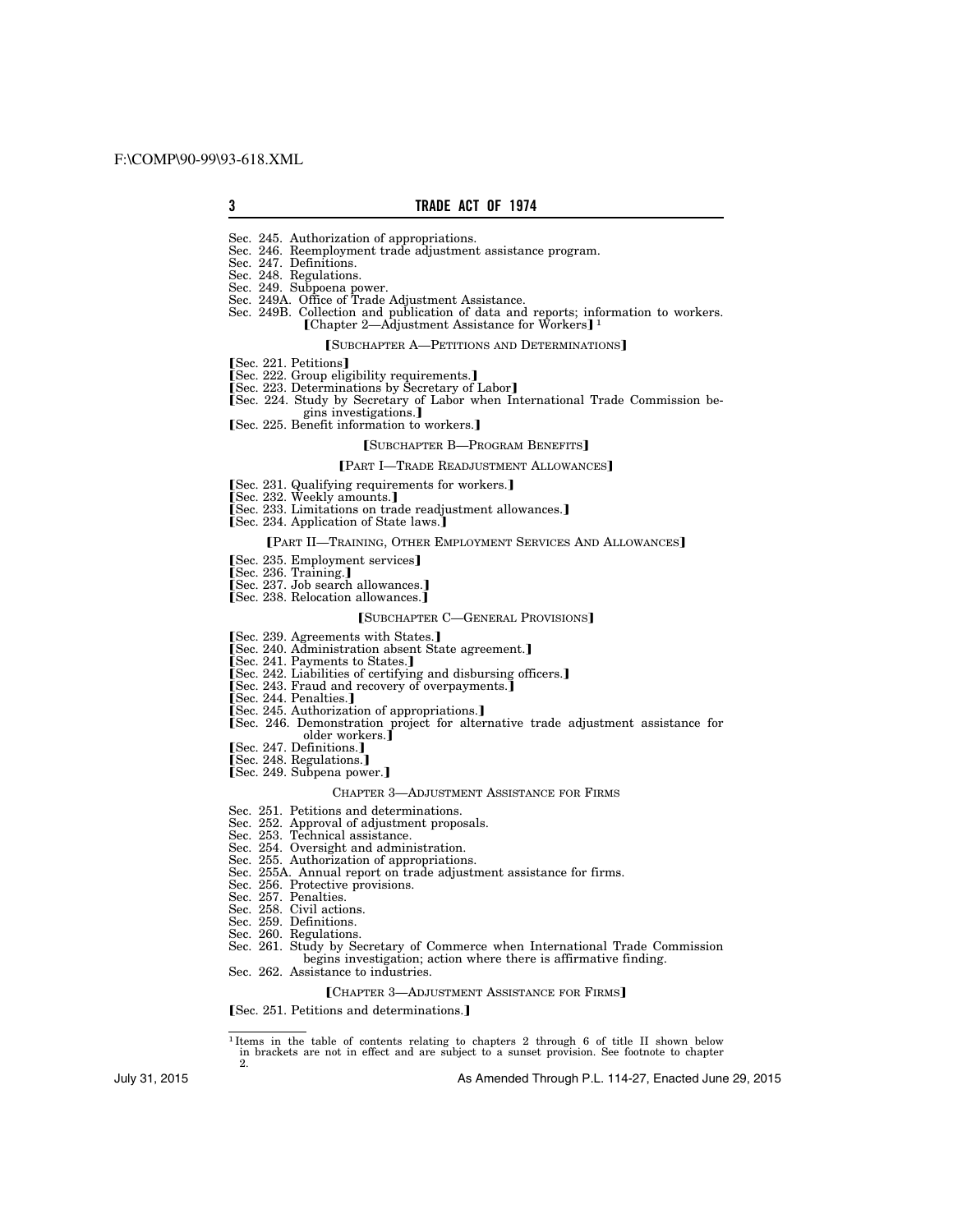#### **TRADE ACT OF 1974 4**

- [Sec. 252. Approval of adjustment proposals.]
- [Sec. 253. Technical assistance]<br>[Sec. 254. Financial assistance.]
- 
- [Sec. 255. Conditions for financial assistance]<br>[Sec. 256. Delegation of functions to Small Business Administration; authorization of appropriations.]
- **[Sec. 257. Administration of financial assistance.]**
- Sec. 257. Administration of main<br>
[Sec. 258. Protective provisions.]<br>
[Sec. 259. Penalties.]
- 
- 
- **Sec. 259. Penalties.]**<br>[Sec. 260. Suits.]<br>[Sec. 261. Definition of firm.]
- **Sec. 262. Regulations.**
- øSec. 264. Study by Secretary of Commerce when International Trade Commission begins investigation; action where there is affirmative finding.

[Sec. 265. Assistance to industries.]

#### CHAPTER 4—TRADE ADJUSTMENT ASSISTANCE FOR COMMUNITIES

- Sec. 271. Community College and Career Training Grant Program.
- Sec. 272. Authorization of appropriations.

#### **[CHAPTER 4—ADJUSTMENT ASSISTANCE FOR COMMUNITIES]**

- [Sec. 271. Petitions and determinations.]
- [Sec. 272. Trade impacted area councils.]<br>[Sec. 273. Program benefits.]
- 
- [Sec. 274. Community adjustment assistance fund and authorization of appropriations.

#### CHAPTER 5—MISCELLANEOUS PROVISIONS

- Sec. 280. General Accounting Office report.<br>Sec. 281. Coordination.
- Coordination.
- Sec. 282. Trade monitoring and data collection.
- Sec. 283. Firms relocating in foreign countries.
- Sec. 284. Judicial review.
- Sec. 285. Termination.<br>[Sec. 286. Trade Adjustment Trust Fund.] <sup>2</sup>
- $[$ Sec. 287. Imposition of additional fee. <sup>2</sup> $]$
- Sec. 288. Sense of Congress.

## [CHAPTER 5—MISCELLANEOUS PROVISIONS]

### [Sec. 280. General Accounting Office report.]

- $Sec. 281. Coordination.$
- [Sec. 282. Trade monitoring system.]
- [Sec. 283. Firms relocating in foreign countries.]
- [Sec. 284. Judicial review.]
- [Sec. 285. Termination.]
- [Sec. 286. Trade Adjustment Trust Fund.]<sup>3</sup>
- [Sec. 287. Imposition of additional fee. 3]

#### CHAPTER 6—ADJUSTMENT ASSISTANCE FOR FARMERS

- Sec. 291. Definitions.
- Sec. 292. Petitions; group eligibility.
- Sec. 293. Determinations by Secretary of Agriculture.
- Sec. 294. Study by Secretary of Agriculture when International Trade Commission begins investigation.
- Sec. 295. Benefit information to agricultural commodity producers.
- Sec. 296. Qualifying requirements and benefits for agricultural commodity producers.
- Sec. 297. Fraud and recovery of overpayments.
- 
- Sec. 298. Authorization of appropriations.

July 31, 2015

<sup>2</sup>The amendment made by section 1427(b) of Pub. L. 100–418 (102 Stat. 1254) adding the bracketed items did not become effective pursuant to section 1430(c) of such Public Law.

See notes to sections 286 and 287.<br><sup>3</sup>The amendment made by section 1427(b) of Pub. L. 100–418 (102 Stat. 1254) adding the<br>bracketed items did not become effective pursuant to section 1430(c) of such Public Law. See notes to sections 286 and 287.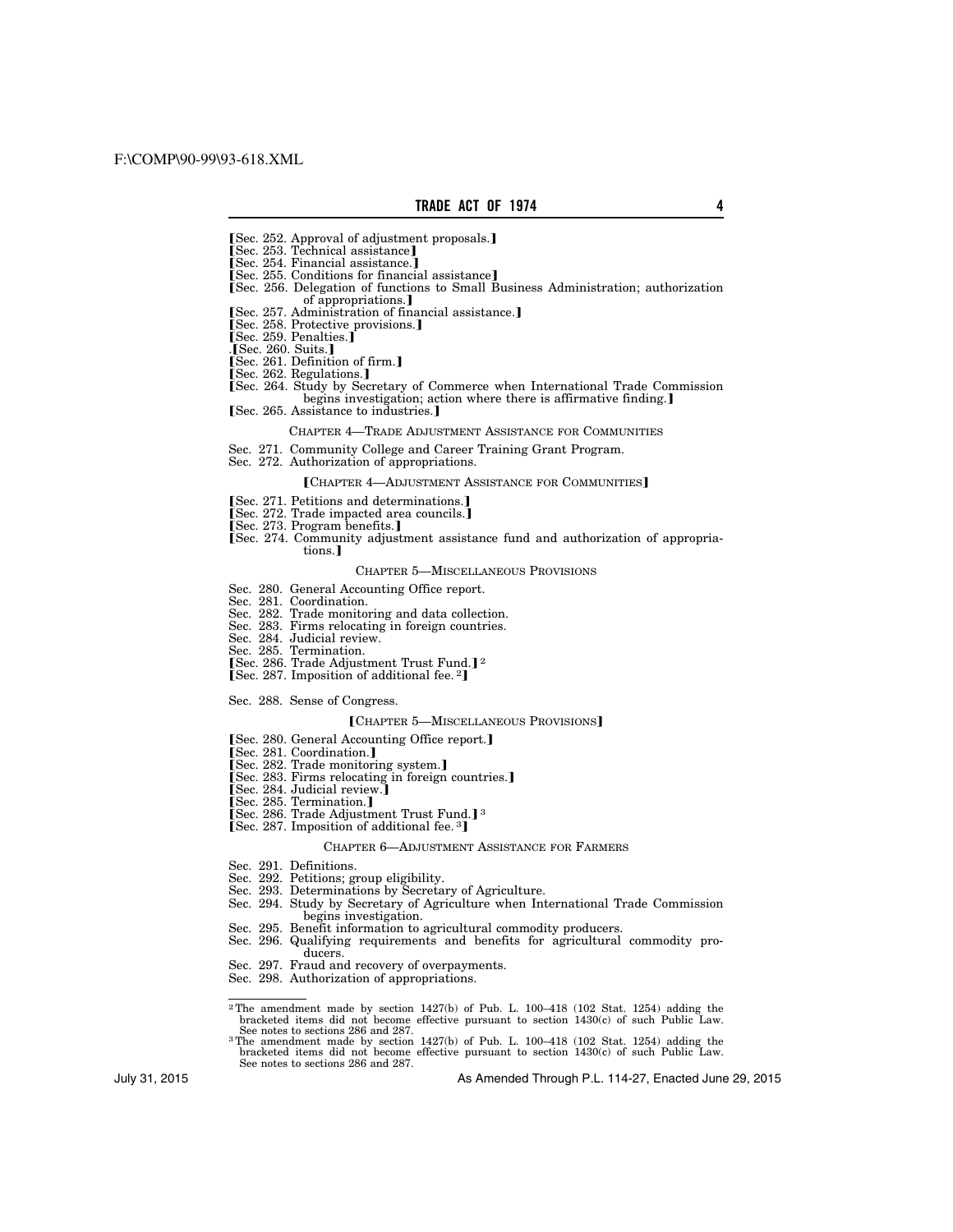#### **5 TRADE ACT OF 1974**

#### [CHAPTER 6-ADJUSTMENT ASSISTANCE FOR FARMERS]

- [Sec. 291. Definitions.]
- [Sec. 292. Petitions; group eligibility.]
- [Sec. 293. Determinations by Secretary of Agriculture.]
- [Sec. 294. Study by Secretary of Agriculture when International Trade Commission begins investigation.]
- [Sec. 295. Benefit information to agricultural commodity producers.]
- [Sec. 296. Qualifying requirements for agricultural commodity producers.]
- [Sec. 297. Fraud and recovery of overpayments.]
- [Sec. 298. Authorization of appropriations.]

#### TITLE III—RELIEF FROM UNFAIR TRADE PRACTICES

# CHAPTER 1—ENFORCEMENT OF UNITED STATES RIGHTS UNDER TRADE AGREEMENTS AND RESPONSE TO FOREIGN TRADE PRACTICES

# Sec. 301. Actions by United States Trade Representative.

- Sec. 302. Initiation of investigations.
- 
- Sec. 303. Consultation upon initiation of investigation.
- Sec. 304. Determinations by the Trade Representative.
- Sec. 305. Implementation of actions.
- Sec. 306. Monitoring of foreign compliance.
- Sec. 307. Modification and termination of actions.
- Sec. 308. Request for information.
- Sec. 309. Administration.
- Sec. 310. Identification of trade liberalization priorities.

#### TITLE IV—TRADE RELATIONS WITH COUNTRIES NOT RECEIVING NONDISCRIMINATORY TREATMENT

#### CHAPTER 1—TRADE RELATIONS WITH CERTAIN COUNTRIES

- Sec. 401. Exception of the products of certain countries or areas.
- Sec. 402. Freedom of emigration in East-West trade.
- Sec. 403. United States personnel missing in action in Southeast Asia.
- Sec. 404. Extension of nondiscriminatory treatment.
- Sec. 405. Authority to enter into commercial agreements.
- Sec. 406. Market disruption.
- Sec. 407. Procedure for congressional approval or disapproval of extension of nondiscriminatory treatment and Presidential reports.
- Sec. 408. Payment by Czechoslovakia of amounts owed United States citizens and nationals.
- Sec. 409. Freedom to emigrate to join a very close relative in the United States.

#### CHAPTER 2—RELIEF FROM MARKET DISRUPTION TO INDUSTRIES AND DIVERSION OF TRADE TO THE UNITED STATES MARKET

- Sec. 421. Action to address market disruption.
- Sec. 422. Action in response to trade diversion.
- Sec. 423. Regulations; termination of provision.

#### TITLE V—GENERALIZED SYSTEM OF PREFERENCES

- Sec. 501. Authority to extend preferences.
- Sec. 502. Designation of beneficiary developing countries.
- Sec. 503. Designation of eligible articles.
- Sec. 506A. Designation of sub-Saharan African countries for certain benefits.
- Sec. 506B. Termination of benefits for sub-Saharan African countries.
- Sec. 504. Review and reports to Congress.
- Sec. 505. Date of termination.
- Sec. 506. Agricultural exports of beneficiary developing countries.
- Sec. 507. Definitions.

#### TITLE VI—GENERAL PROVISIONS

- Sec. 601. Definitions.
- Sec. 603. International Trade Commission.
- Sec. 604. Consequential changes in the Tariff Schedules.
- Sec. 605. Separability.
- Sec. 606. International drug control.
- Sec. 607. Voluntary limitations on exports of steel to the United States.

As Amended Through P.L. 114-27, Enacted June 29, 2015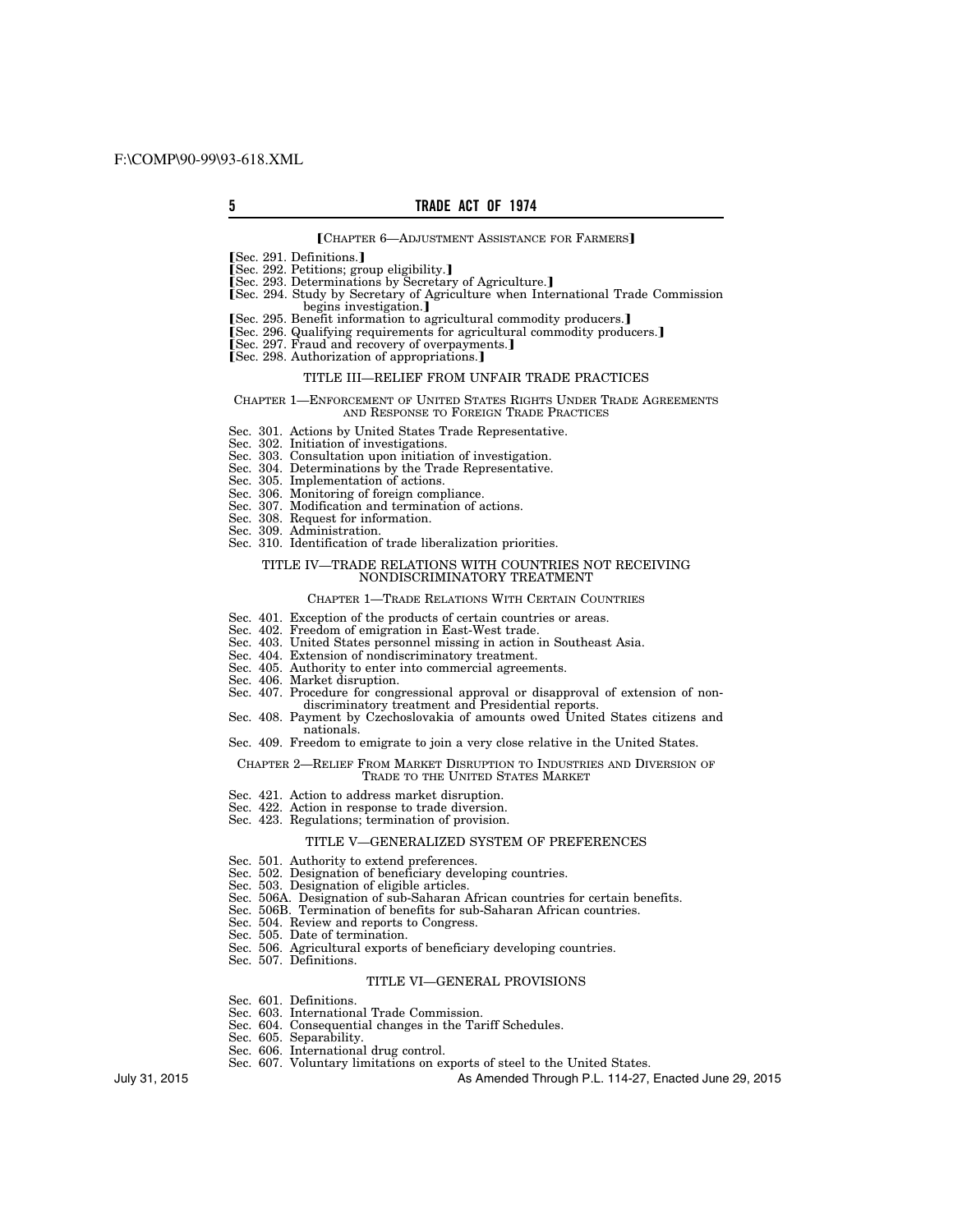#### **Sec. 2 TRADE ACT OF 1974 6**

Sec. 608. Uniform statistical data on imports, exports, and production.

Sec. 611. Review of protests in imports surcharge cases.

Sec. 612. Trade relations with North American countries.

Sec. 613. Limitation on credit to Russia.

#### TITLE VIII—TARIFF TREATMENT OF PRODUCTS OF, AND OTHER SANC-TIONS AGAINST, UNCOOPERATIVE MAJOR DRUG PRODUCING OR DRUG-TRANSIT COUNTRIES

Sec. 801. Short title.

Sec. 802. Tariff treatment of products of uncooperative major drug producing or drug-transit countries.

Sec. 803. Sugar quota.

Sec. 804. Progress reports.

Sec. 805. Definitions.

#### TITLE IX—SUPPLEMENTAL AGRICULTURAL DISASTER ASSISTANCE

Sec. 901. Supplemental agricultural disaster assistance.

Sec. 902. Agricultural Disaster Relief Trust Fund.

Sec. 903. Jurisdiction.

#### **SEC. 2. STATEMENT OF PURPOSES.**

The purposes of this Act are, through trade agreements affording mutual benefits—

(1) to foster the economic growth of and full employment in the United States and to strengthen economic relations between the United States and foreign countries through open and nondiscriminatory world trade;

(2) to harmonize, reduce, and eliminate barriers to trade on a basis which assures substantially equivalent competitive opportunities for the commerce of the United States;

(3) to establish fairness and equity in international trading relations, including reform of the General Agreement on Tariffs and Trade;

(4) to provide adequate procedures to safeguard American industry and labor against unfair or injurious import competition, and to assist industries, firm, workers, and communities to adjust to changes in international trade flows;

(5) to open up market opportunities for United States commerce in nonmarket economies; and

(6) to provide fair and reasonable access to products of less developed countries in the United States market.

[19 U.S.C. 2102]

# **TITLE I—NEGOTIATING AND OTHER AUTHORITY**

# **CHAPTER 1—RATES OF DUTY AND OTHER TRADE BARRIERS**

#### **SEC. 101. BASIC AUTHORITY FOR TRADE AGREEMENTS.**

(a) Whenever the President determines that any existing duties or other import restrictions of any foreign country or the United States are unduly burdening and restricting the foreign trade of the United States and that the purposes of this Act will be promoted thereby, the President—

As Amended Through P.L. 114-27, Enacted June 29, 2015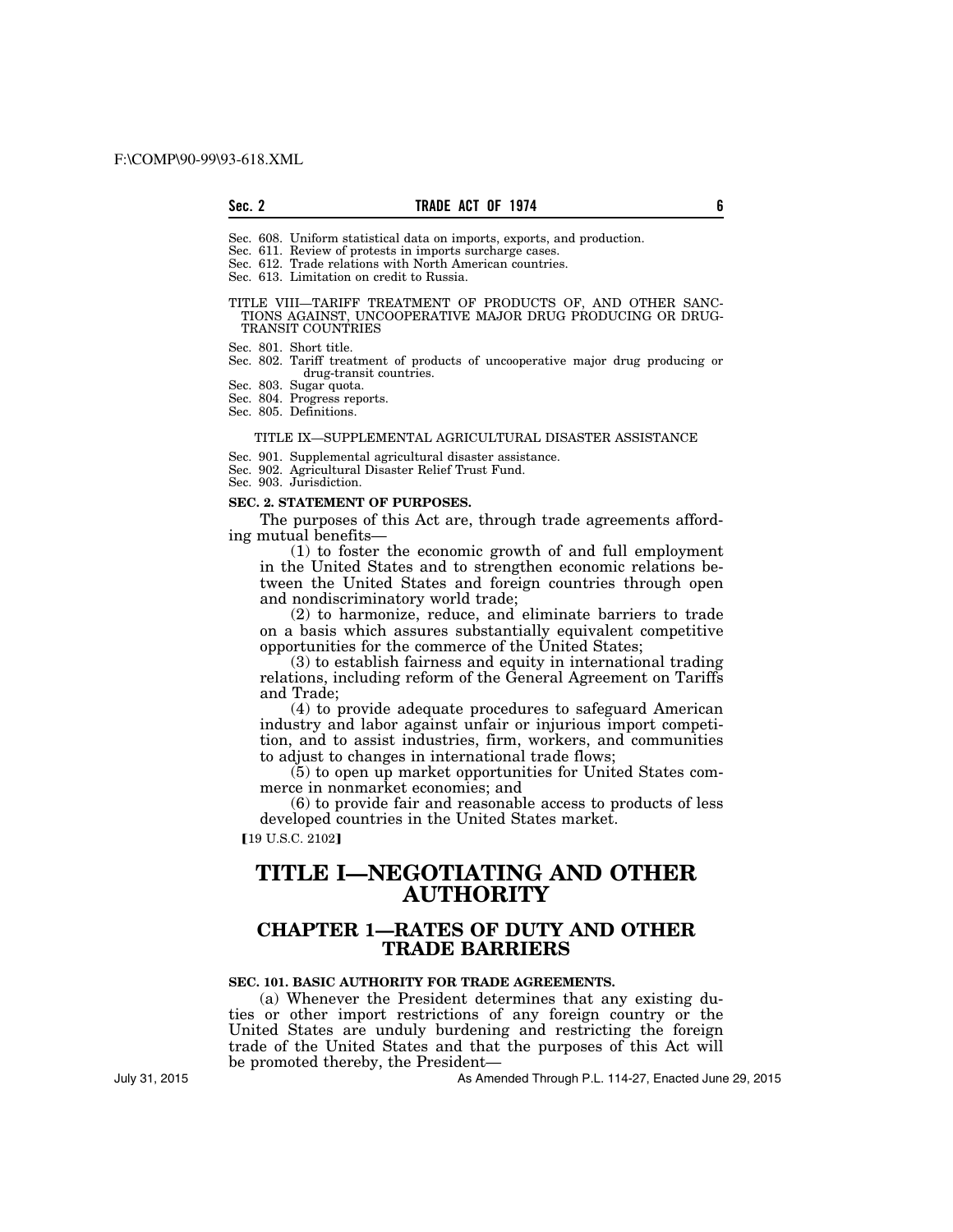(1) during the 5-year period beginning on the date of the enactment of this Act, may enter into trade agreements with foreign countries or instrumentalities thereof; and

(2) may proclaim such modification or continuance of any existing duty, such continuance of existing duty-free or excise treatment, or such additional duties, as he determines to be required or appropriate to carry out any such trade agreement.

(b)(1) Except as provided in paragraph (2), no proclamation pursuant to subsection (a)(2) shall be made decreasing a rate of duty to a rate below 40 percent of the rate existing on January 1, 1975.

(2) Paragraph (1) shall not apply in the case of any article for which the rate of duty existing on January 1, 1975, is not more than 5 percent ad valorem.

(c) No proclamation shall be made pursuant to subsection  $(a)(2)$ increasing any rate of duty to, or imposing a rate above, the higher of the following:

(1) the rate which is 50 percent above the rate set forth in rate column numbered 2 of the Tariff Schedules of the United States as in effect on January 1, 1975, or

(2) the rate which is 20 percent ad valorem above the rate existing on January 1, 1975.

[19 U.S.C. 2111]

#### **SEC. 102. BARRIERS TO AND OTHER DISTORTIONS OF TRADE.**

(a) The Congress finds that barriers to (and other distortions of) international trade are reducing the growth of foreign markets for the products of United States agriculture, industry, mining, and commerce, diminishing the intended mutual benefits of reciprocal trade concessions, adversely affecting the United States economy, preventing fair and equitable access to supplies, and preventing the development of open and nondiscriminatory trade among nations. The President is urged to take all appropriate and feasible steps within his power (including the full exercise of the rights of the United States under international agreements) to harmonize, reduce, or eliminate such barriers to (and other distortions of) international trade. The President is further urged to utilize the authority granted by subsection (b) to negotiate trade agreements with other countries and instrumentalities providing on a basis of mutuality for the harmonization, reduction, or elimination of such barriers to (and other distortions of) international trade. Nothing in this subsection shall be construed as prior approval of any legislation which may be necessary to implement an agreement concerning barriers to (or other distortions of) international trade.

(b)(1) Whenever the President determines that any barriers to (or other distortions of) international trade of any foreign country or the United States unduly burden and restrict the foreign trade of the United States or adversely affect the United States economy, or that the imposition of such barriers is likely to result in such a burden, restriction, or effect, and that the purposes of this Act will be promoted thereby, the President, during the 13-year period beginning on the date of the enactment of this Act, may enter into trade agreements with foreign countries or instrumentalities providing for the harmonization, reduction, or elimination of such bar-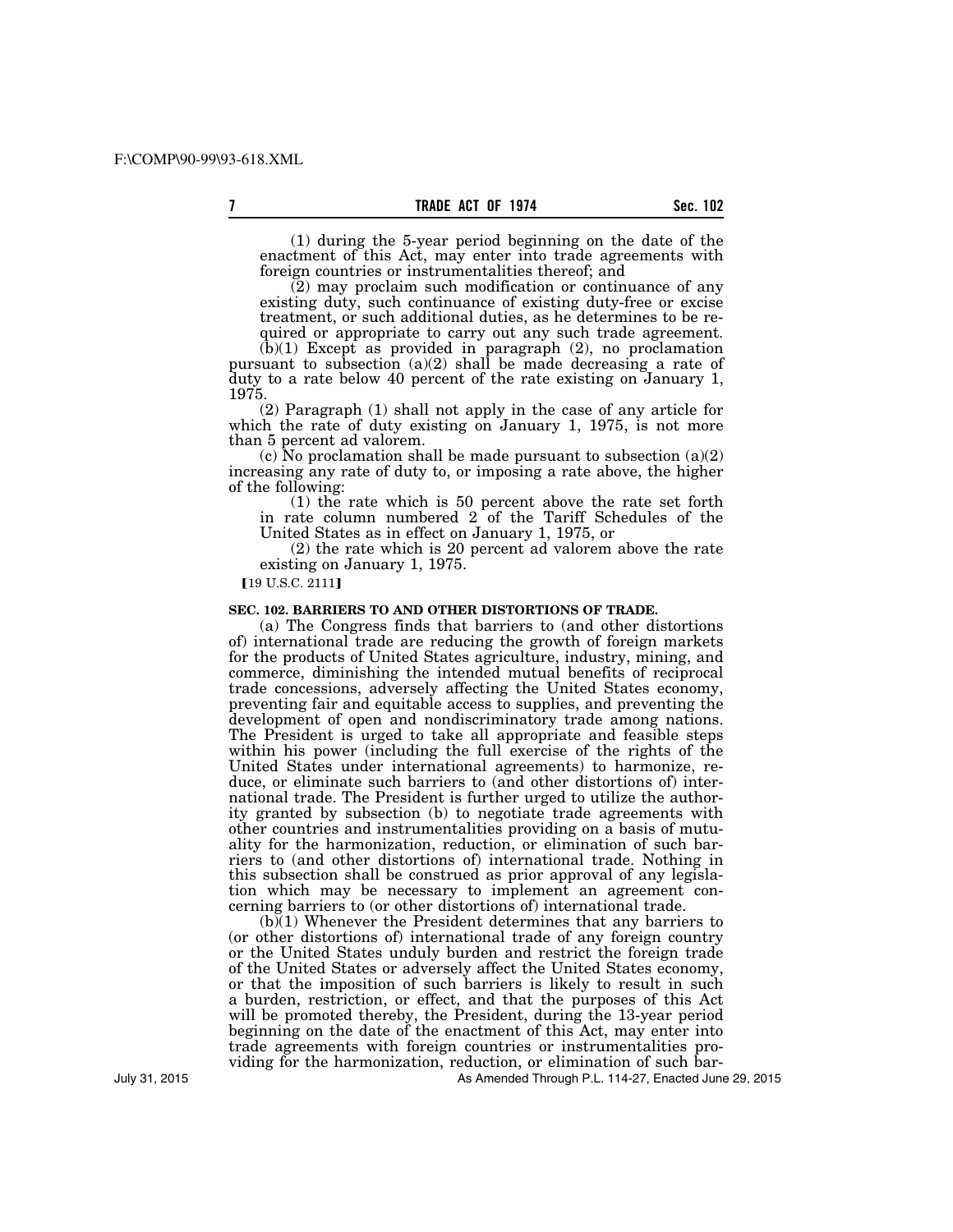riers (or other distortions) of providing for the prohibition of or limitations on the imposition of such barriers (or other distortions).

(2)(A) Trade agreements that provide for the elimination or reduction of any duty imposed by the United States may be entered into under paragraph  $(\overline{1})$  only with Israel.

(B) The negotiation of any trade agreement entered into under paragraph (1) with Israel that provides for the elimination or reduction of any duty imposed by the United States shall take fully into account any product that benefits from a discriminatory preferential tariff arrangement between Israel and a third country if the tariff preference on such product has been the subject of a challenge by the United States Government under the authority of section 301 of the Trade Act of 1974 and the General Agreement on Tariffs and Trade.

(C) Notwithstanding any other provision of this section, the requirements of subsections  $(c)$  and  $(e)(1)$  shall not apply to any trade agreement entered into under paragraph (1) with Israel that provides for the elimination or reduction of any duty imposed by the United States.

(3) Notwithstanding any other provision of law, no trade benefit shall be extended to any country by reason of the extension of any trade benefit to another country under a trade agreement entered into under paragraph (1) with such other country that provides for the elimination or reduction of any duty imposed by the United States.

(4)(A) Notwithstanding paragraph (2), a trade agreement that provides for the elimination or reduction of any duty imposed by the United States may be entered into under paragraph (1) with any country other than Israel if—

(i) such country requested the negotiation of such an agreement, and

(ii) the President, at least 60 days prior to the date notice is provided under subsection  $(e)(1)$ —

(I) provides written notice of such negotiations to the Committee on Finance of the Senate and the Committee on Ways and Means of the House of Representatives, and

(II) consults with such committees regarding the negotiation of such agreement.

(B) The provisions of section 151 shall not apply to an implementing bill (within the meaning of section  $151(b)$ ) if—

(i) such implementing bill contains a provision approving of any trade agreement which—

(I) is entered into under this section with any country other than Israel, and

(II) provides for the elimination or reduction of any duty imposed by the United States, and

(ii) either—

(I) the requirements of subparagraph (A) were not met with respect to the negotiation of such agreement, or

(II) the Committee on Finance of the Senate or the Committee on Ways and Means of the House of Representatives disapproved of the negotiation of such agreement before the close of the 60-day period which begins on the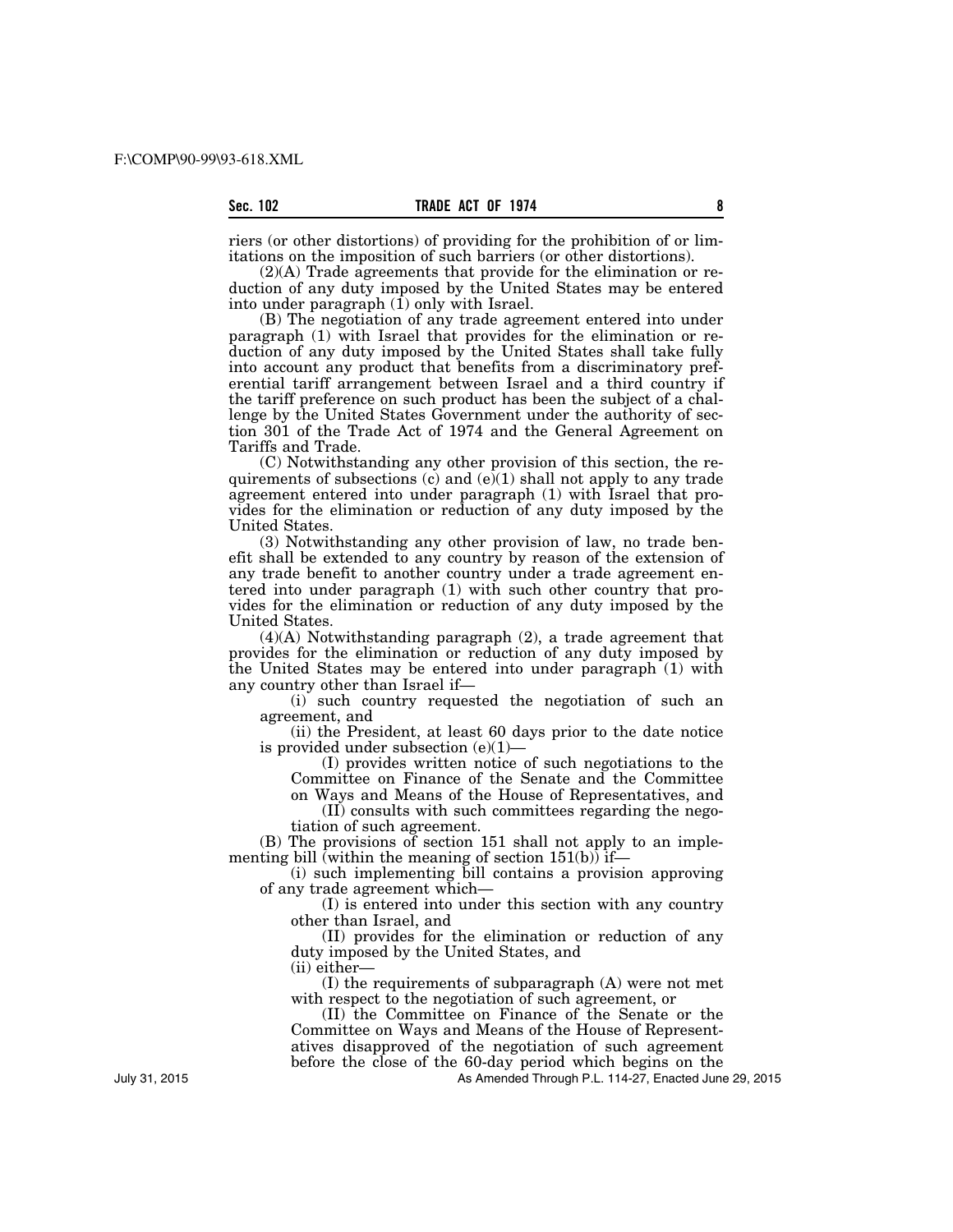date notice is provided under subparagraph (A)(ii)(I) with respect to the negotiation of such agreement.

(C) The 60-day period described under paragraphs (A)(ii) and  $(B)(ii)(II)$  shall be computed without regard to-

(i) the days on which either House of Congress is not in session because of an adjournment of more than 3 days to a day certain or an adjournment of the Congress sine die, and

(ii) any Saturday and Sunday, not excluded under clause

(i), when either House of Congress is not in session.

(c) Before the President enters into any trade agreement under this section providing for the harmonization, reduction, or elimination of a barrier to (or other distortion of) international trade, he shall consult with the Committee on Ways and Means of the House of Representatives, the Committee on Finance of the Senate, and with each committee of the House and the Senate and each joint committee of the Congress which has jurisdiction over legislation involving subject matters which would be affected by such trade agreement. Such consultation shall include all matters relating to the implementation of such trade agreement as provided in subsections (d) and (e). If it is proposed to implement such trade agreement, together with one or more other trade agreements entered into under this section, in a single implementing bill, such consultation shall include the desirability and feasibility of such proposed implementation.

(d) Whenever the President enters into a trade agreement under this section providing for the harmonization, reduction, or elimination of a barrier to (or other distortion of) international trade, he shall submit such agreement, together with a draft of an implementing bill (described in section 151(b)) and a statement of any administrative action proposed to implement such agreement, to the Congress as provided in subsection (e), and such agreement shall enter into force with respect to the United States only if the provisions of subsection (e) are complied with and the implementing bill submitted by the President is enacted into law.

(e) Each trade agreement submitted to the Congress under this subsection shall enter into force with respect to the United States if (and only if)—

(1) the President, not less than 90 days before the day on which he enters into such trade agreement, notifies the House of Representatives and the Senate of his intention to enter into such an agreement, and promptly thereafter publishes notice of such intention in the Federal Register;

(2) after entering into the agreement, the President transmits a document to the House of Representatives and to the Senate containing a copy of the final legal text of such agreement together with—

(A) a draft of an implementing bill and a statement of any administrative action proposed to implement such agreement, and an explanation as to how the implementing bill and proposed administrative action change or affect existing law, and

(B) a statement of his reasons as to how the agreement serves the interests of United States commerce and as to why the implementing bill and proposed administra-

As Amended Through P.L. 114-27, Enacted June 29, 2015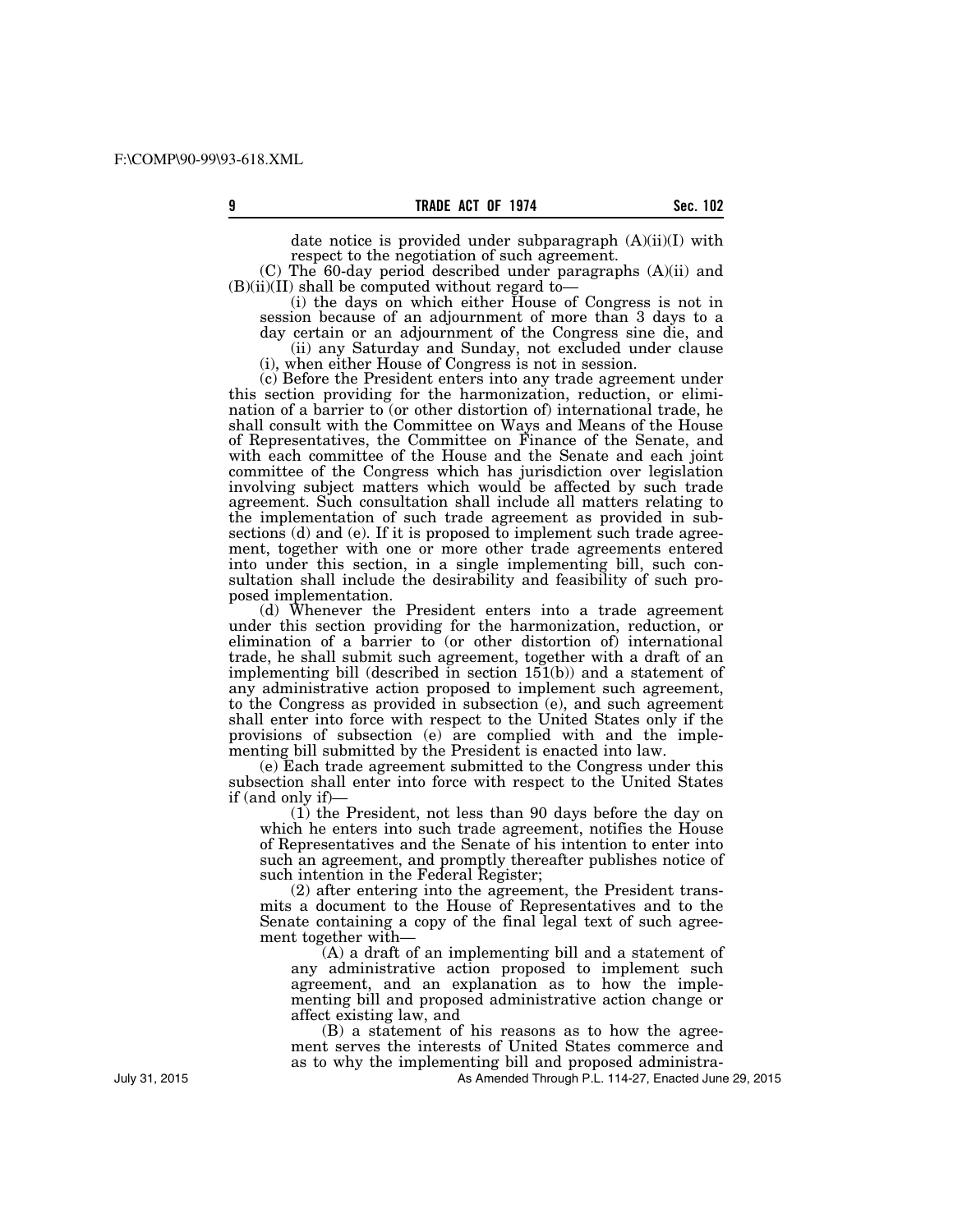tive action is required or appropriate to carry out the agreement; and

 $(3)$  the implementing bill is enacted into law.

(f) To insure that a foreign country or instrumentality which receives benefits under a trade agreement entered into under this section is subject to the obligations imposed by such agreement, the President may recommend to Congress in the implementing bill and statement of administrative action submitted with respect to such agreement that the benefits and obligations of such agreement apply solely to the parties to such agreement, if such application is consistent with the terms of such agreement. The President may also recommend with respect to any such agreement that the benefits and obligations of such agreement not apply uniformly to all parties to such agreement, if such application is consistent with the terms of such agreement.

(g) For purposes of this section—

 $(1)$  the term "barrier" includes—

(A) the American selling price basis of customs evaluation as defined in section 402 or 402a of the Tariff Act of 1930, as appropriate, and

(B) any duty or other import restriction;

(2) the term ''distortion'' includes a subsidy; and

(3) the term ''international trade'' includes—

(A) trade in both goods and services, and

(B) foreign direct investment by United States persons, especially if such investment has implications for trade in goods and services.

#### [19 U.S.C. 2112]

### **SEC. 103. OVERALL NEGOTIATING OBJECTIVE.**

The overall United States negotiating objective under sections 101 and 102 shall be to obtain more open and equitable market access and the harmonization, reduction, or elimination of devices which distort trade or commerce. To the maximum extent feasible, the harmonization, reduction, or elimination of agricultural trade barriers and distortions shall be undertaken in conjunction with the harmonization, reduction, or elimination of industrial trade barriers and distortions.

**[19 U.S.C. 2113]** 

#### **SEC. 104. SECTOR NEGOTIATING OBJECTIVE.**

(a) A principal United States negotiating objective under sections 101 and 102 shall be to obtain, to the maximum extent feasible, with respect to appropriate product sectors of manufacturing, and with respect to the agricultural sector, competitive opportunities for United States exports to the developed countries of the world equivalent to the competitive opportunities afforded in United States markets to the importation of like or similar products, taking into account all barriers (including tariffs) to and other distortions of international trade affecting that sector.

(b) As a means of achieving the negotiating objective set forth in subsection (a), to the extent consistent with the objective of maximizing overall economic benefit to the United States (through maintaining and enlarging foreign markets for products of United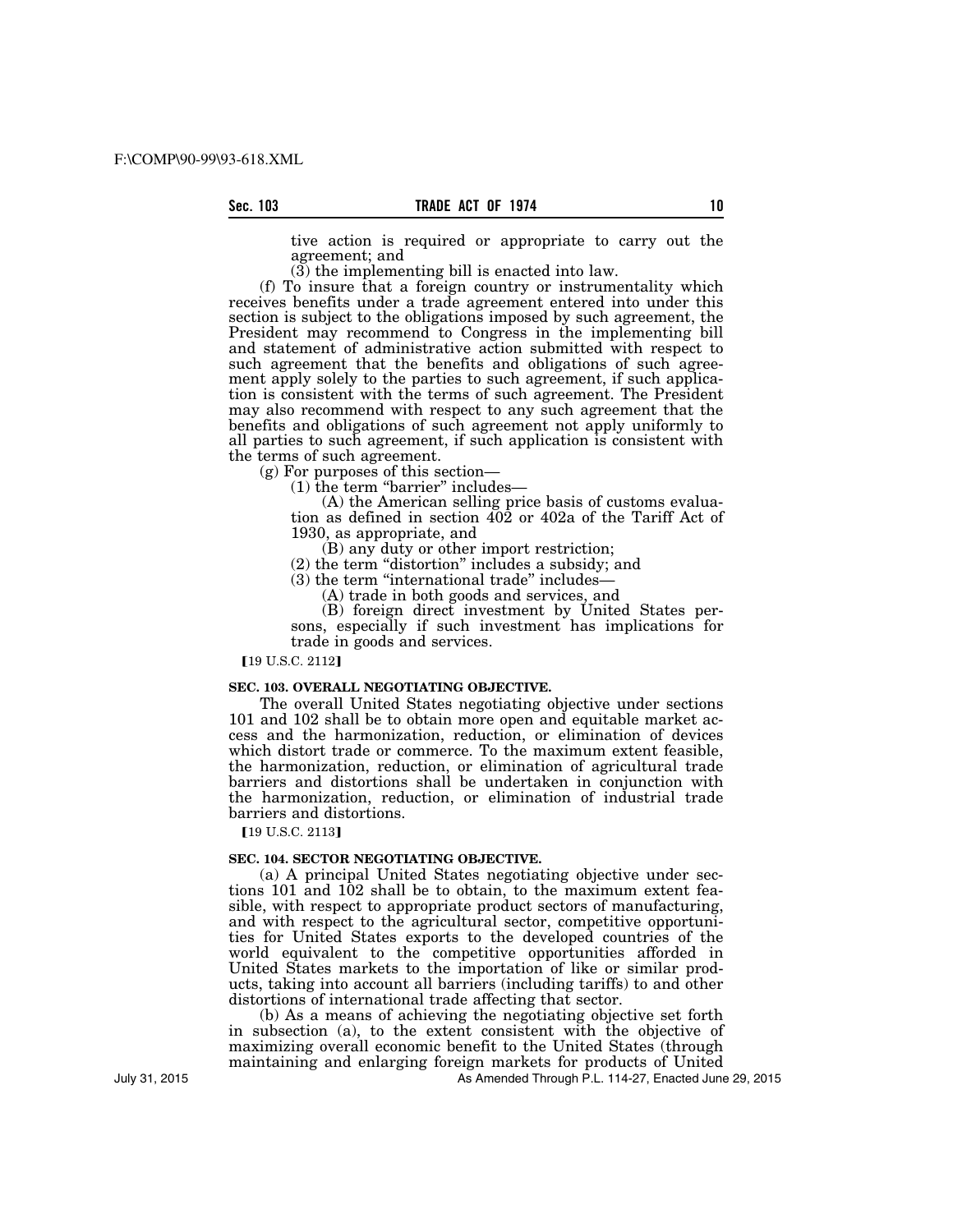States agriculture, industry, mining, and commerce, through the development of fair and equitable market opportunities, and through open and nondiscriminatory world trade), negotiations shall, to the extent feasible be conducted on the basis of appropriate product sectors of manufacturing.

(c) For the purposes of this section and section 135, the United States Trade Representative together with the Secretary of Commerce, Agriculture, or Labor, as appropriate, shall, after consultation with the Advisory Committee for Trade Negotiations established under section 135 and after consultation with interested private or non-Federal government organizations, identify appropriate product sectors of manufacturing.

(d) If the President determines that competitive opportunities in one or more product sectors will be significantly affected by a trade agreement concluded under section 101 or 102, he shall submit to the Congress with each such agreement an analysis of the extent to which the negotiating objective set forth in subsection (a) is achieved by such agreement in each product sector or product sectors.

**[19 U.S.C. 2114]** 

#### **SEC. 104A. NEGOTIATING OBJECTIVES WITH RESPECT TO THE TRADE IN SERVICES, FOREIGN DIRECT INVESTMENT, AND HIGH TECHNOLOGY PRODUCTS.**

(a) TRADE IN SERVICES.—

(1) IN GENERAL.—Principal United States negotiating objectives under section 102 shall be—

(A) to reduce or to eliminate barriers to, or other distortions of, international trade in services (particularly United States service sector trade in foreign markets), including barriers that deny national treatment and restrictions on the establishment and operation in such markets; and

(B) to develop internationally agreed rules, including dispute settlement procedures, which—

(i) are consistent with the commercial policies of the United States, and

(ii) will reduce or eliminate such barriers or distortions and help ensure open international trade in services.

(2) DOMESTIC OBJECTIVES.—In pursuing the objectives described in paragraph (1), United States negotiators shall take into account legitimate United States domestic objectives including, but not limited to, the protection of legitimate health or safety, essential security, environmental, consumer or employment opportunity interests and the laws and regulations related thereto.<br>(b) FOREIGN DIRECT INVESTMENT.

 $(1)$  In GENERAL.—Principal United States negotiating objectives under section 102 shall be—

(A) to reduce or to eliminate artificial or trade-distorting barriers to foreign direct investment, to expand the principal of national treatment, and to reduce unreasonable barriers to establishment; and

As Amended Through P.L. 114-27, Enacted June 29, 2015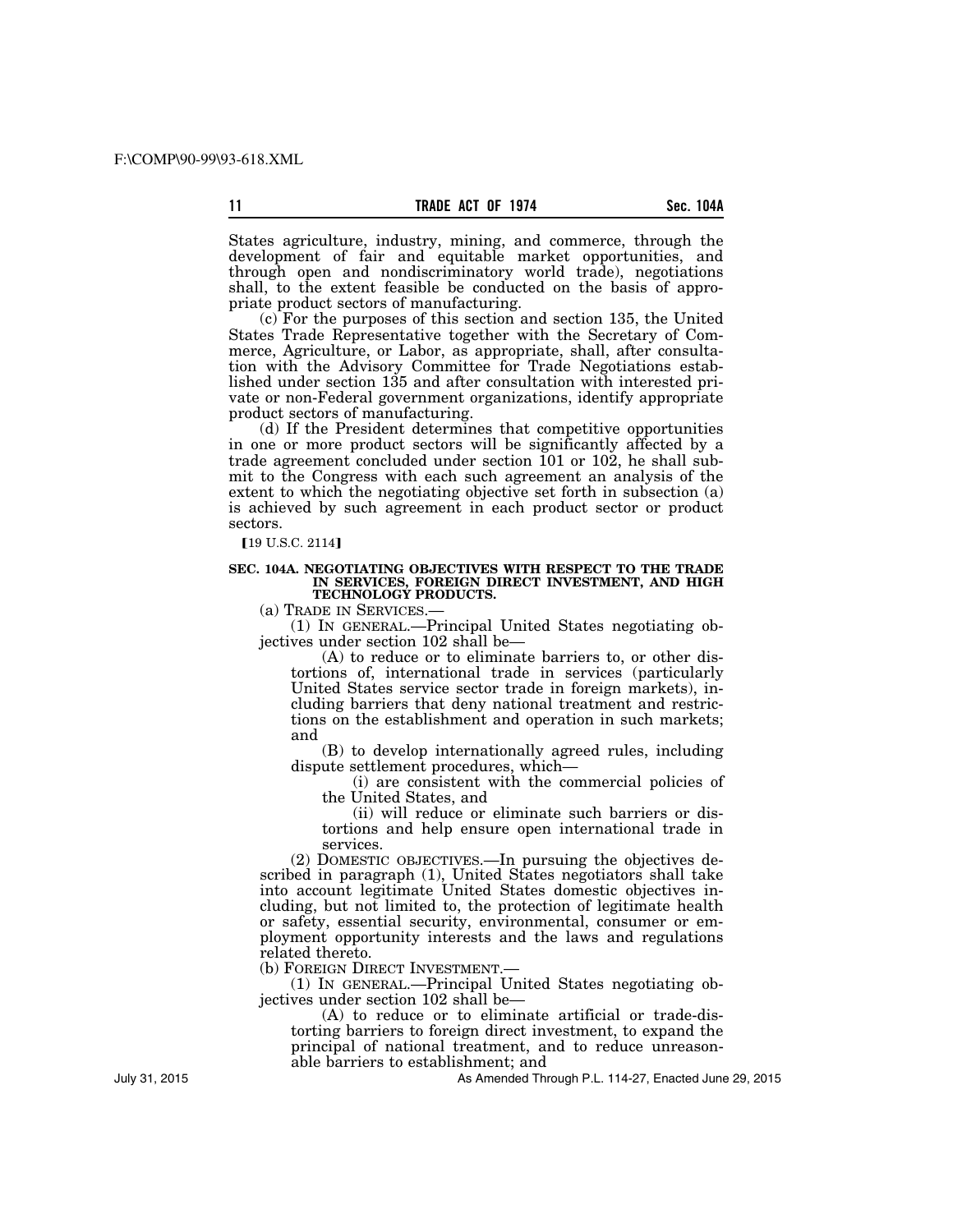(B) to develop internationally agreed rules, including dispute settlement procedures, which—

(i) will help ensure a free flow of foreign direct investment, and

(ii) will reduce or eliminate the trade distortive effects of certain investment related measures.

(2) DOMESTIC OBJECTIVES.—In pursuing the objectives described in paragraph (1), United States negotiators shall take into account legitimate United States domestic objectives including, but not limited to, the protection of legitimate health or safety, essential security, environmental, consumer or employment opportunity interests and the laws and regulations related thereto.

(c) HIGH TECHNOLOGY PRODUCTS.—Principal United States negotiating objectives shall be—

(1) to obtain and preserve the maximum openness with respect to international trade and investment in high technology products and related services;

(2) to obtain the elimination or reduction of, or compensation for, the significantly distorting effects of foreign government acts, policies, or practices identified in section 181, with particular consideration given to the nature and extent of foreign government intervention affecting United States exports of high technology products or investments in high technology industries, including—

(A) foreign industrial policies which distort international rate or investment;

(B) measures which deny national treatment or otherwise discriminate in favor of domestic high technology industries;

(C) measures which fail to provide adequate and effective means for foreign nationals to secure, exercise, and enforce exclusive rights in intellectual property (including trademarks, patents, and copyrights);

(D) measures which impair access to domestic markets for key commodity products; and

(E) measures which facilitate or encourage anticompetitive market practices or structures;

(3) to obtain commitments that official policy of foreign countries or instrumentalities will not discourage government or private procurement of foreign high technology products and related services;

(4) to obtain the reduction or elimination of all tariffs on, and other barriers to, United States exports of high technology products and related services;

(5) to obtain commitments to foster national treatment;

(6) to obtain commitments to—

(A) foster the pursuit of joint scientific cooperation between companies, institutions or governmental entities of the United States and those of the trading partners of the United States in areas of mutual interest through such measures as financial participation and technical and personnel exchanges, and

As Amended Through P.L. 114-27, Enacted June 29, 2015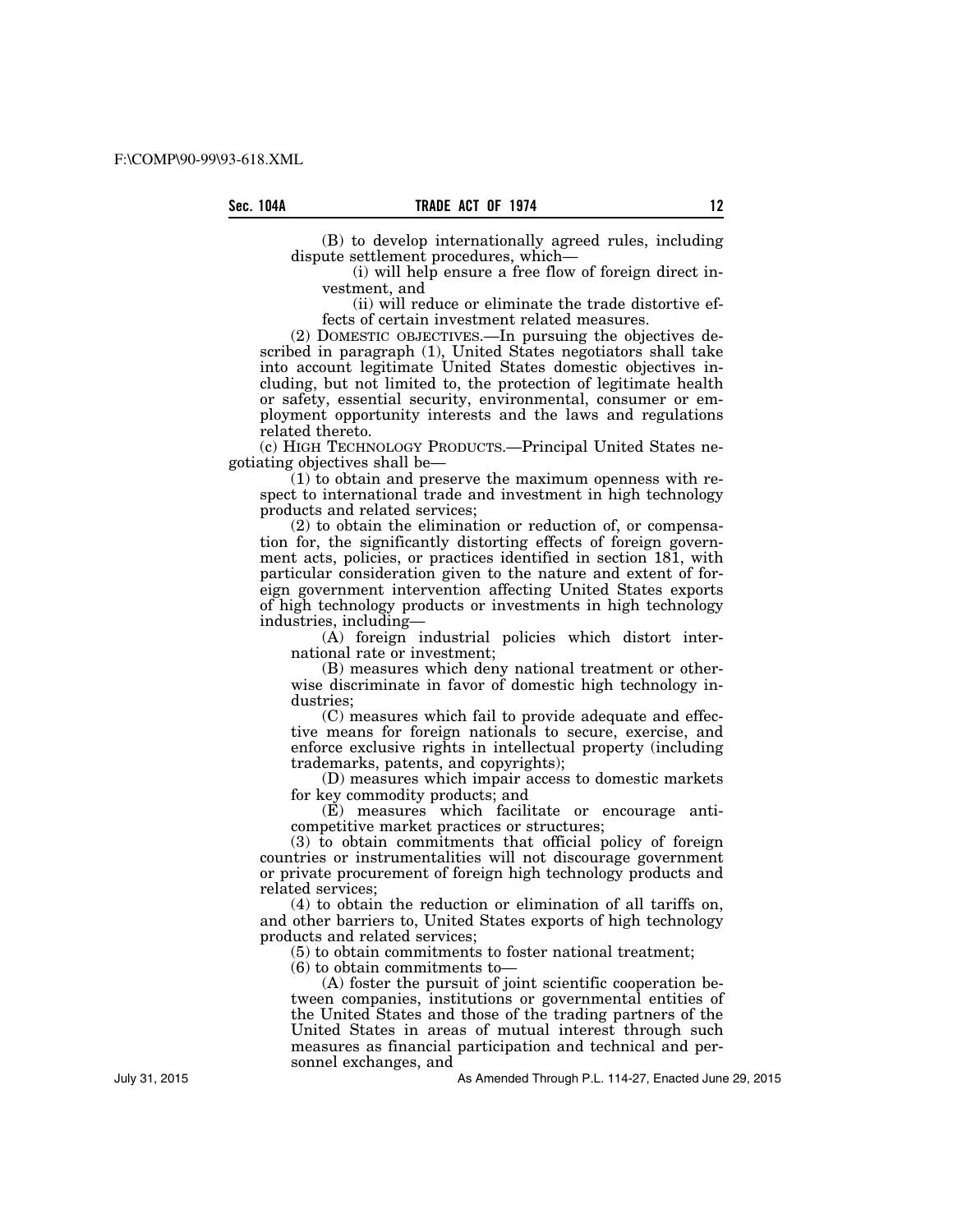(B) ensure that access by all participants to the results of any such cooperative efforts should not be impaired; and

(7) to provide effective minimum safeguards for the acquisition and enforcement of intellectual property rights and the property value of proprietary data.

(d) DEFINITION OF BARRIERS AND OTHER DISTORTIONS.—For purposes of subsection (a), the term ''barriers to, or other distortions of, international trade in services'' includes, but is not limited to—

(1) barriers to establishment in foreign markets, and

(2) restrictions on the operation of enterprises in foreign markets, including—

(A) direct or indirect restrictions on the transfer of information into, or out of, the country or instrumentality concerned, and

(B) restrictions on the use of data processing facilities within or outside of such country or instrumentality.

[19 U.S.C. 2114a]

#### **SEC. 105. BILATERAL TRADE AGREEMENTS.**

If the President determines that bilateral trade agreements will more effectively promote the economic growth of, and full employment in, the United States, then, in such cases, a negotiating objective under sections 101 and 102 shall be to enter into bilateral trade agreements. Each such trade agreement shall provide for mutually advantageous economic benefits.

[19 U.S.C. 2115]

#### **SEC. 106. AGREEMENTS WITH DEVELOPING COUNTRIES.**

A United States negotiating objective under sections 101 and 102 shall be to enter into trade agreements which promote the economic growth of both developing countries and the United States and the mutual expansion of market opportunities.

**[19 U.S.C. 2116]** 

#### **SEC. 107. INTERNATIONAL SAFEGUARD PROCEDURES.**

(a) A principal United States negotiating objective under section 102 shall be to obtain internationally agreed upon rules and procedures, in the context of the harmonization, reduction, or elimination of barriers to, and other distortions of, international trade, which permit the use of temporary measures to ease adjustment to changes occurring in competitive conditions in the domestic markets of the parties to an agreement resulting from such negotiations due to the expansion of international trade.

(b) Any agreement entered into under section 102 may include provisions establishing procedures for—

(1) notification of affected exporting countries,

(2) international consultations,

(3) international review of changes in trade flows,

(4) making adjustments in trade flows as the result of such

changes, and

(5) international mediation.

Such agreements may also include provisions which—

As Amended Through P.L. 114-27, Enacted June 29, 2015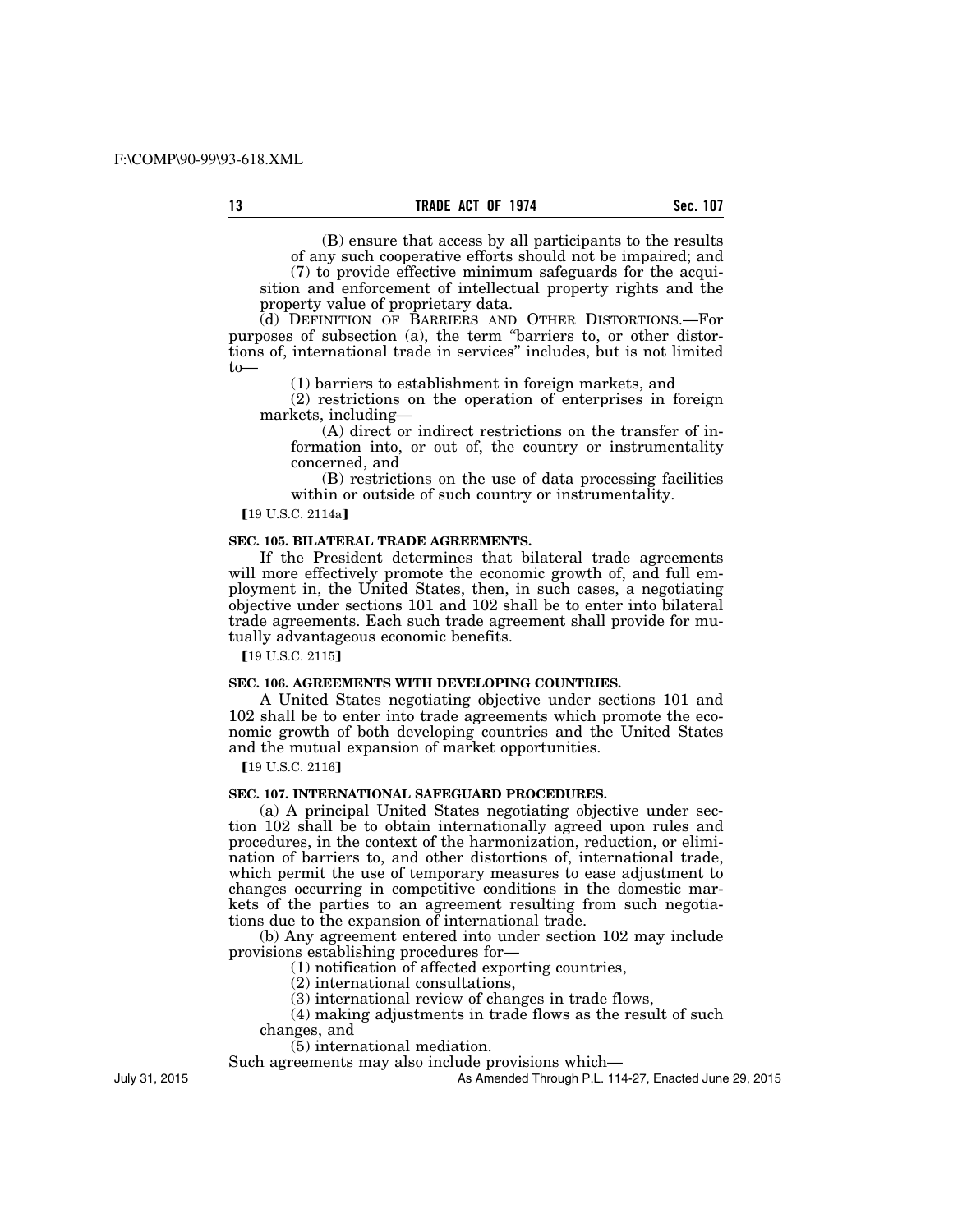(A) exclude, under specified conditions, the parties thereto from compensation obligations and retaliation, and (B) permit domestic public procedures through which interested parties have the right to participate.

[19 U.S.C. 2117]

#### **SEC. 108. ACCESS TO SUPPLIES.**

(a) A principal United States negotiating objective under section 102 shall be to enter into trade agreements with foreign countries and instrumentalities to assure the United States of fair and equitable access at reasonable prices to supplies of articles of commerce which are important to the economic requirements of the United States and for which the United States does not have, or cannot easily develop, the necessary domestic productive capacity to supply its own requirements.

(b) Any agreement entered into under section 102 may include provisions which—

(1) assure to the United States the continued availability of important articles at reasonable prices, and

(2) provide reciprocal concessions or comparable trade obligations, or both, by the United States.

**[19 U.S.C. 2118]** 

#### **SEC. 109. STAGING REQUIREMENTS AND ROUNDING AUTHORITY.**

(a) Except as otherwise provided in this section, the aggregate reduction in the rate of duty on any article which is in effect on any day pursuant to a trade agreement under section 101 shall not exceed the aggregate reduction which would have been in effect on such day if—

(1) a reduction of 3 percent ad valorem or a reduction of one-tenth of the total reduction, whichever is greater, had taken effect on the effective date of the first reduction proclaimed pursuant to section  $101(a)(2)$  to carry out such agreement with respect to such article, and

(2) a reduction equal to the amount applicable under paragraph (1) had taken effect at 1-year intervals after the effective date of such first reduction.

This subsection shall not apply in any case where the total reduction in the rate of duty does not exceed 10 percent of the rate before the reduction.

(b) If the President determines that such action will simplify the computation of the amount of duty imposed with respect to an article, he may exceed the limitation provided by section 101(b) or subsection (a) of this section by not more than whichever of the following is lesser:

(1) the difference between the limitation and the next lower whole number, or

(2) one-half of 1 percent ad valorem.

 $(c)(1)$  No reduction in the rate of duty on any article pursuant to a trade agreement under section 101 shall take effect more than 10 years after the effective date of the first reduction proclaimed to carry out such trade agreement with respect to such article.

(2) If any part of a reduction takes effect, then any time thereafter during which any part of the reduction is not in effect by rea-

As Amended Through P.L. 114-27, Enacted June 29, 2015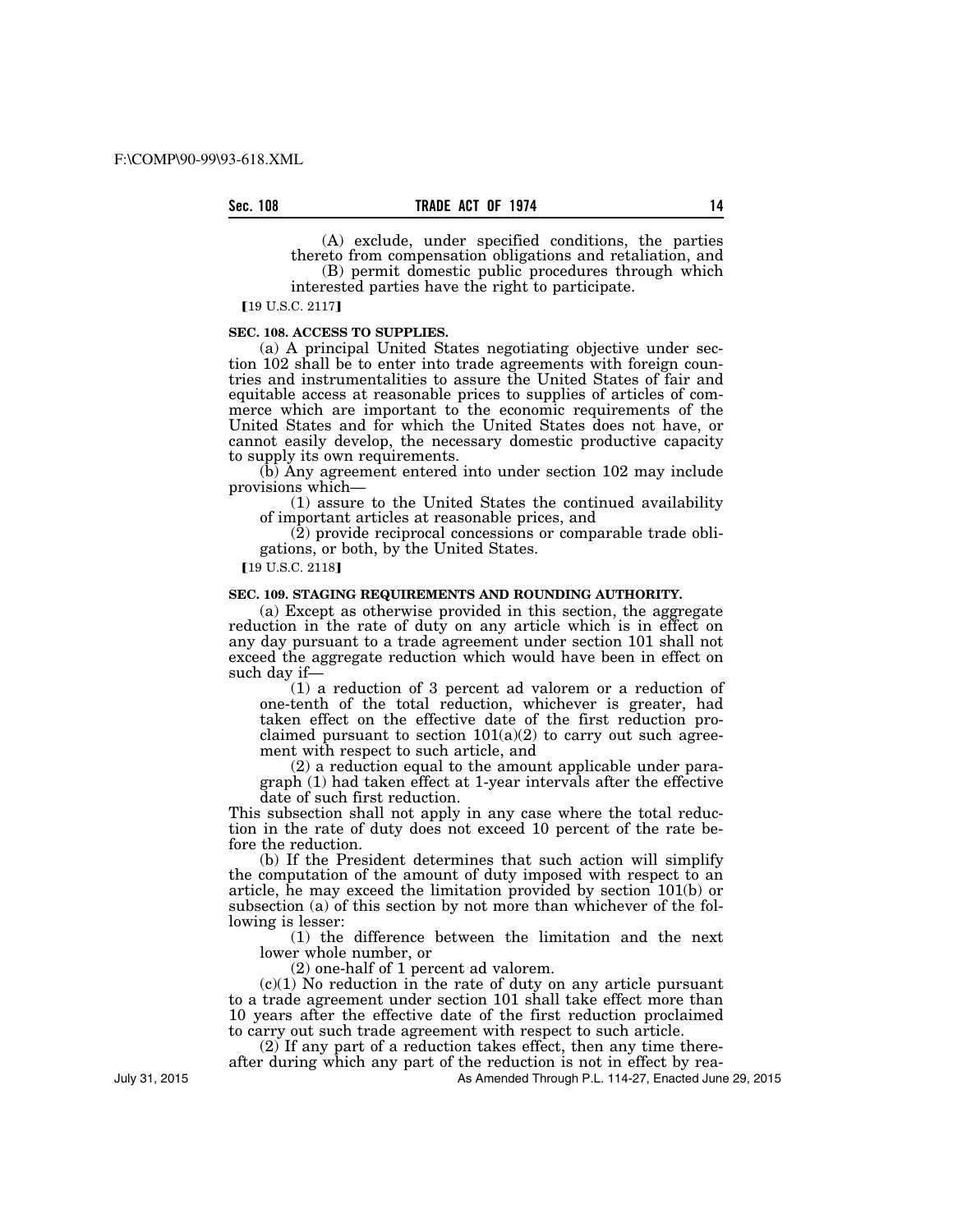#### **15 Sec. 122 TRADE ACT OF 1974**

son of legislation of the United States or action thereunder, the effect of which is to maintain or increase the rate of duty on an article, shall be excluded in determining—

 $(A)$  the 1-year intervals referred to in subsection  $(a)(2)$ , and

(B) the expiration of the 10-year period referred to in paragraph (1) of this subsection.

**[19 U.S.C. 2119]** 

# **CHAPTER 2—OTHER AUTHORITY**

#### **SEC. 121. STEPS TO BE TAKEN TOWARD GATT REVISION; AUTHORIZA-TION OF APPROPRIATIONS FOR GATT.**

There are authorized to be appropriated annually such sums as may be necessary for the payment by the United States of its share of the expenses of the Contracting Parties to the General Agreement on Tariffs and Trade. This authorization does not imply approval or disapproval by the Congress of all articles of the General Agreement on Tariffs and Trade.

**[19 U.S.C. 2131]** 

#### **SEC. 122. BALANCE-OF-PAYMENTS AUTHORITY.**

(a) Whenever fundamental international payments problems require special import measures to restrict imports—

(1) to deal with large and serious United States balanceof-payments deficits,

(2) to prevent an imminent and significant depreciation of the dollar in foreign exchange markets, or

(3) to cooperate with other countries in correcting an international balance-of-payments disequilibrium,

the President shall proclaim, for a period not exceeding 150 days (unless such period is extended by Act of Congress)—

> $(A)$  a temporary import surcharge, not to exceed 15 percent ad valorem, in the form of duties (in addition to those already imposed, if any) on articles imported into the United States;

> (B) temporary limitations through the use of quotas on the importation of articles into the United States; or

> (C) both a temporary import surcharge described in subparagraph (A) and temporary limitations described in subparagraph (B).

The authority delegated under subparagraph (B) (and so much of subparagraph  $(C)$  as relates to subparagraph  $(B)$  may be exercised (i) only if international trade or monetary agreements to which the United States is a party permit the imposition of quotas as a balance-of-payments measure, and (ii) only to the extent that the fundamental imbalance cannot be dealt with effectively by a surcharge proclaimed pursuant to subparagraph (A) or (C). Any temporary import surcharge proclaimed pursuant to subparagraph  $(A)$  or  $(C)$ shall be treated as a regular customs duty.

(b) If the President determines that the imposition of import restrictions under subsection (a) will be contrary to the national interest of the United States, then he may refrain from proclaiming such restrictions and he shall—

(1) immediately inform Congress of his determination, and

As Amended Through P.L. 114-27, Enacted June 29, 2015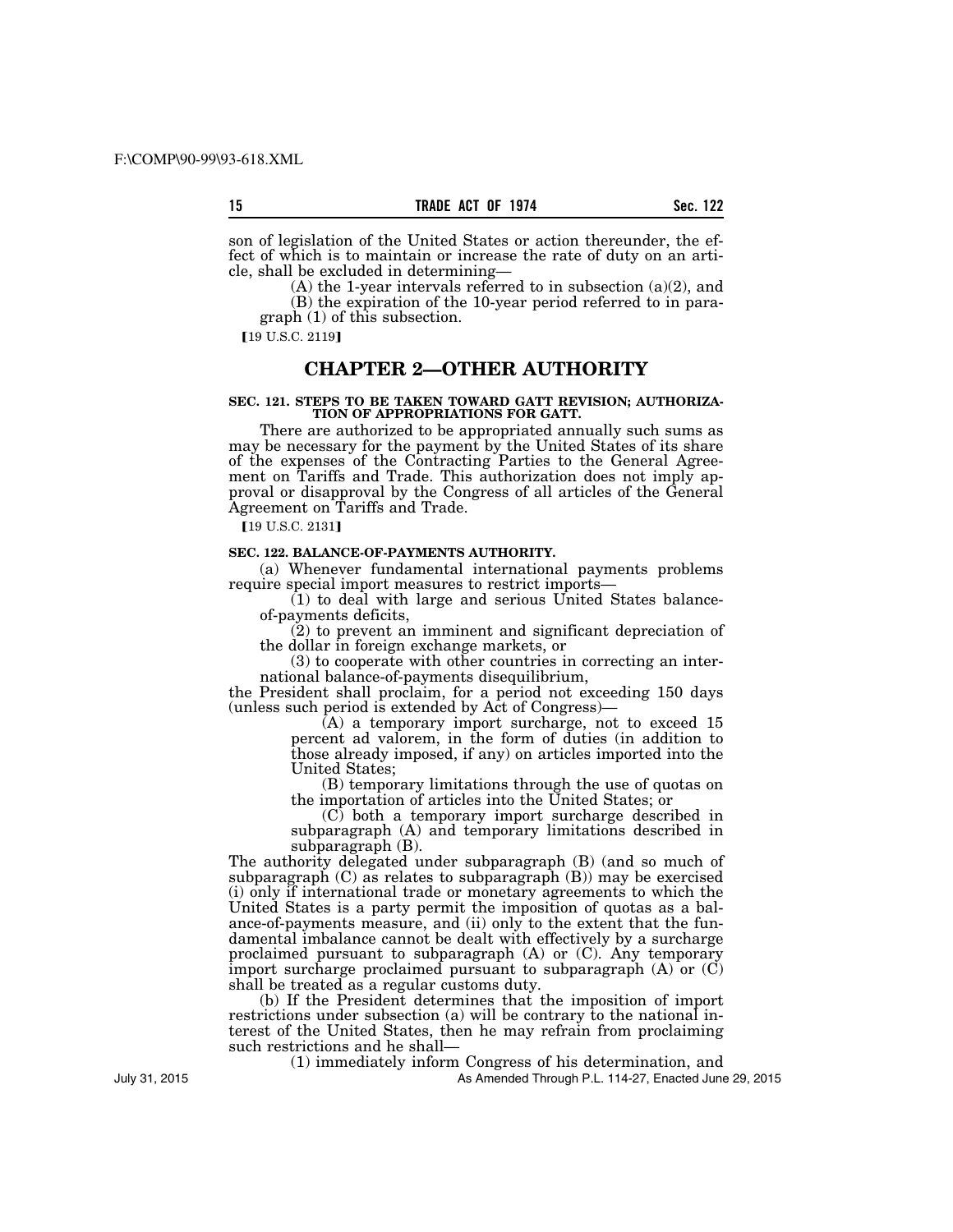(2) immediately convene the group of congressional official advisers designated under section 161(a) and consult with them as to the reasons for such determination.

(c) Whenever the President determines that fundamental international payments problems require special import measures to increase imports—

(1) to deal with large and persistent United States balance-of-trade surpluses, as determined on the basis of the costinsurance-freight value of imports, as reported by the Bureau of the Census, or

(2) to prevent significant appreciation of the dollar in foreign exchange markets.

the President is authorized to proclaim, for a period of 150 days (unless such period is extended by Act of Congress)—

(A) a temporary reduction (of not more than 5 percent ad valorem) in the rate of duty on any article; and

(B) a temporary increase in the value or quantity of articles which may be imported under any import restriction, or a temporary suspension of any import restriction.

Import liberalizing actions proclaimed pursuant to this subsection shall be of broad and uniform application with respect to product coverage except that the President shall not proclaim measures under this subsection with respect to those articles where in his judgment such action will cause or contribute to material injury to firms or workers in any domestic industry, including agriculture, mining, fishing, or commerce, or to impairment of the national security, or will otherwise be contrary to the national interest.

 $(d)(1)$  Import restricting actions proclaimed pursuant to subsection (a) shall be applied consistently with the principle of nondiscriminatory treatment. In addition, any quota proclaimed pursuant to subparagraph  $(B)$  of subsection  $(a)$  shall be applied on a basis which aims at a distribution of trade with the United States approaching as closely as possible that which various foreign countries might have expected to obtain in the absence of such restrictions.

(2) Notwithstanding paragraph (1), if the President determines that the purposes of this section will best be served by action against one or more countries having large or persistent balanceof-payments surpluses, he may exempt all other countries from such action.

(3) After such time when there enters into force for the United States new rules regarding the application of surcharges as part of a reform of internationally agreed balance-of-payments adjustment procedures, the exemption authority contained in paragraph (2) shall be applied consistently with such new international rules.

(4) It is the sense of Congress that the President seek modifications in international agreements aimed at allowing the use of surcharges in place of quantitative restrictions (and providing rules to govern the use of such surcharges) as a balance-of-payments adjustment measure within the context of arrangements for an equitable sharing of balance-of-payments adjustment responsibility among deficit and surplus countries.

(e) Import restricting actions proclaimed pursuant to subsection (a) shall be of broad and uniform application with respect

As Amended Through P.L. 114-27, Enacted June 29, 2015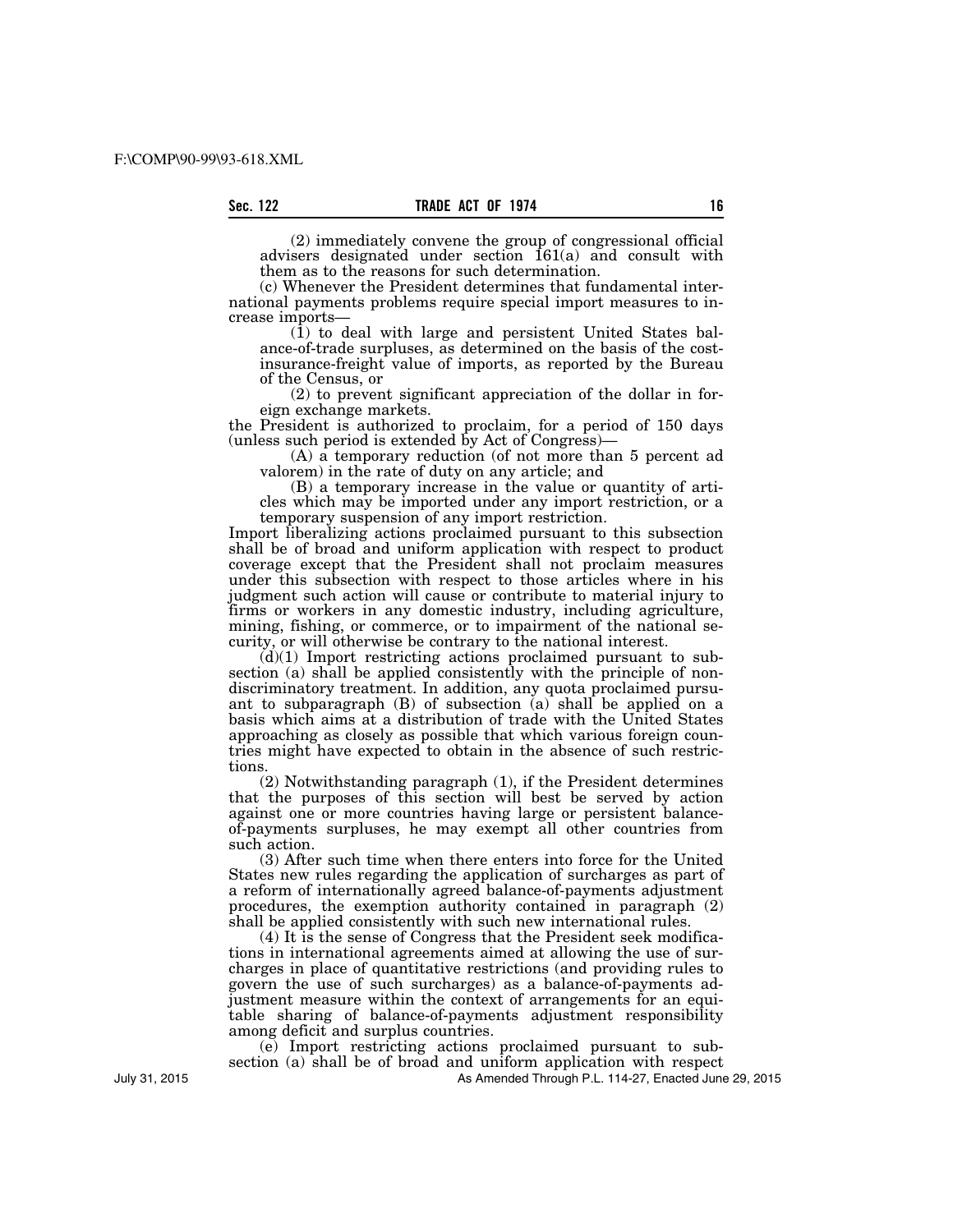#### **17 Sec. 123 TRADE ACT OF 1974**

to product coverage except where the President determines, consistently with the purposes of this section, that certain articles should not be subject to import restricting actions because of the needs of the United States economy. Such exceptions shall be limited to the unavailability of domestic supply at reasonable prices, the necessary importation of raw materials, avoiding serious dislocations in the supply of imported goods, and other similar factors. In addition, uniform exceptions may be made where import restricting actions will be unnecessary or ineffective in carrying out the purposes of this section, such as with respect to articles already subject to import restrictions, goods in transit, or goods under binding contract. Neither the authorization of import restricting actions nor the determination of exceptions with respect to product coverage shall be made for the purpose of protecting individual domestic industries from import competition.

(f) Any quantitative limitation proclaimed pursuant to subparagraph (B) or (C) of subsection (a) on the quantity or value, or both, of an article—

(1) shall permit the importation of a quantity or value which is not less than the quantity or value of such article imported into the United States from the foreign countries to which such limitation applies during the most recent period which the President determines is representative of imports of such article, and

(2) shall take into account any increase since the end of such representative period in domestic consumption of such article and like or similar articles of domestic manufacture or production.

(g) The President may at any time, consistent with the provisions of this section, suspend, modify, or terminate, in whole or in part, any proclamation under this section either during the initial 150-day period of effectiveness or as extended by subsequent Act of Congress.

(h) No provision of law authorizing the termination of tariff concessions shall be used to impose a surcharge on imports into the United States.

**[19 U.S.C. 2132]** 

#### **SEC. 123. COMPENSATION AUTHORITY.**

(a) Whenever—

(1) any action taken under chapter 1 of title II or chapter 1 of title III, or under chapter 2 of title IV of the Trade Act of 1974 4; or

(2) any judicial or administrative tariff reclassification that becomes final after the date of the enactment of the Omnibus Trade and Competitiveness Act of 1988;

increases or imposes any duty or other import restriction, the President

(A) may enter into trade agreements with foreign countries or instrumentalities for the purpose of granting new conces-

July 31, 2015

<sup>&</sup>lt;sup>4</sup> Section 104 of Public Law 106-286 (114 Stat. 890) amended this paragraph by inserting after "title III" the following: ", or under chapter 2 of title IV of the Trade Act of 1974". The inserted text probably should hav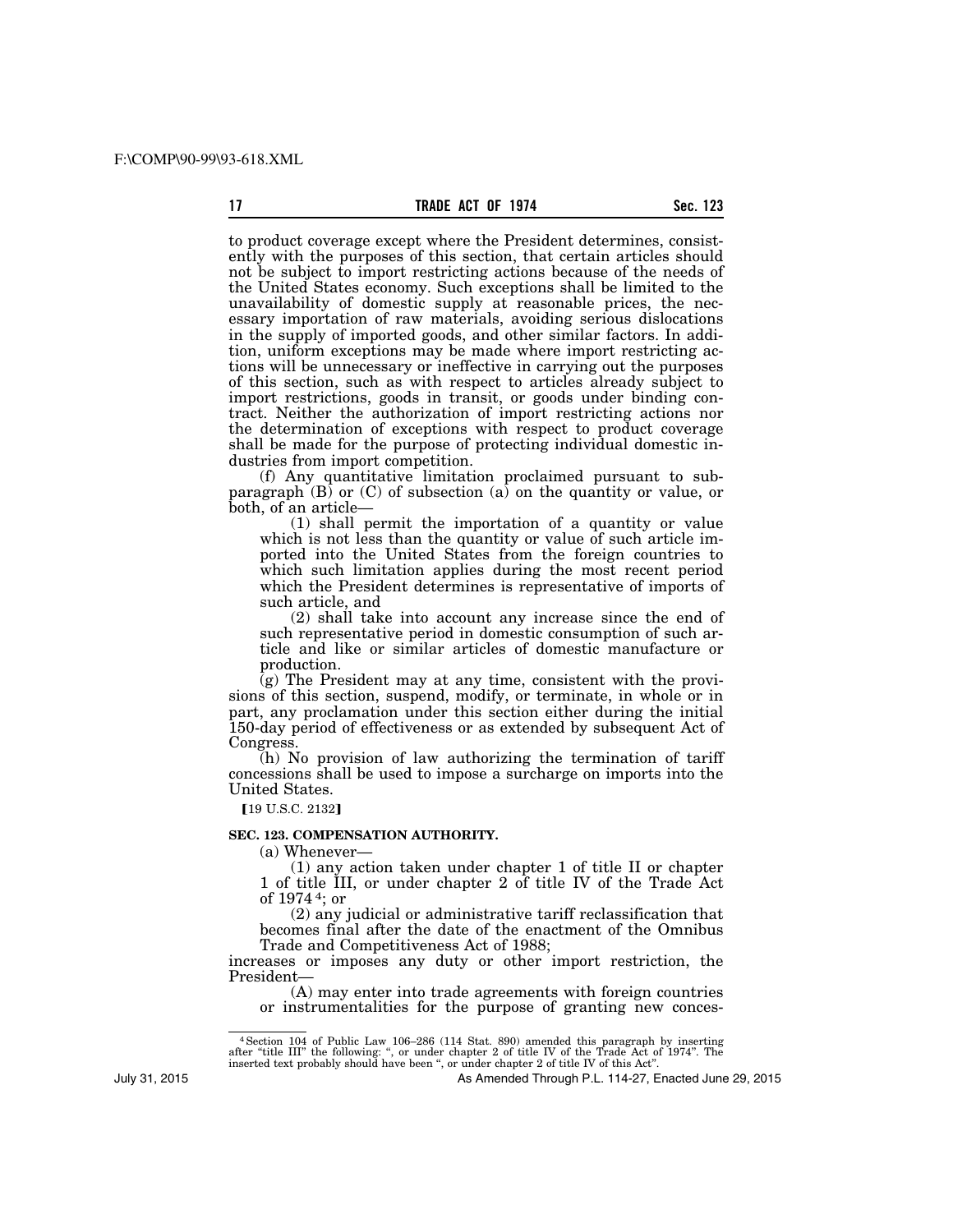sions as compensation in order to maintain the general level of reciprocal and mutually advantageous concessions; and

(B) may proclaim such modification or continuance of any existing duty, or such continuance of existing duty-free or excise treatment, as he determines to be required or appropriate to carry out any such agreement.

(b)(1) No proclamation shall be made pursuant to subsection (a) decreasing any rate of duty to a rate which is less than 70 percent of the existing rate of duty.

(2) Where the rate of duty in effect at any time is an intermediate stage under section 1102(a) of the Omnibus Trade and Competitiveness Act of 1988, the proclamation made pursuant to subsection (a) may provide for the reduction of each rate of duty at each such stage proclaimed under such section 1102(a) by not more than 30 percent of such rate of duty, and may provide for a final rate of duty which is not less than 70 percent of the rate of duty proclaimed as the final stage under such section 1102(a).

 $(3)$  If the President determines that such action will simplify the computation of the amount of duty imposed with respect to an article, he may exceed the limitations provided by paragraphs (1) and (2) of this subsection by not more than the lesser of—

(A) the difference between such limitation and the next lower whole number, or

(B) one-half of 1 percent ad valorem.

 $(4)$  Any concessions granted under subsection  $(a)(1)$  shall be reduced and terminated according to substantially the same time schedule for reduction applicable to the relevant action under sections 203(e) and 204.

(c) Before entering into any trade agreement under this section with any foreign country or instrumentality, the President shall consider whether such country or instrumentality has violated trade concessions of benefit to the United States and such violation has not been adequately offset by the action of the United States or by such country or instrumentality.

(d) Notwithstanding the provisions of subsection (a), the authority delegated under section 1102(a) of the Omnibus Trade and Competitiveness Act of 1988 shall be used for the purpose of granting new concessions as compensation within the meaning of this section until such authority terminates.

(e) The provisions of this section shall apply by reason of action taken under chapter 1 of title III only if the President determines that action authorized under this section is necessary or appropriate to meet the international obligations of the United States.

**[19 U.S.C. 2133]** 

#### **SEC. 124. TWO-YEAR RESIDUAL AUTHORITY TO NEGOTIATE DUTIES.**

(a) Whenever the President determines that any existing duties or other import restrictions of any foreign country or the United States are unduly burdening and restricting the foreign trade of the United States and that the purposes of this Act will be promoted thereby, the President—

(1) may enter into trade agreements with foreign countries or instrumentalities thereof, and

As Amended Through P.L. 114-27, Enacted June 29, 2015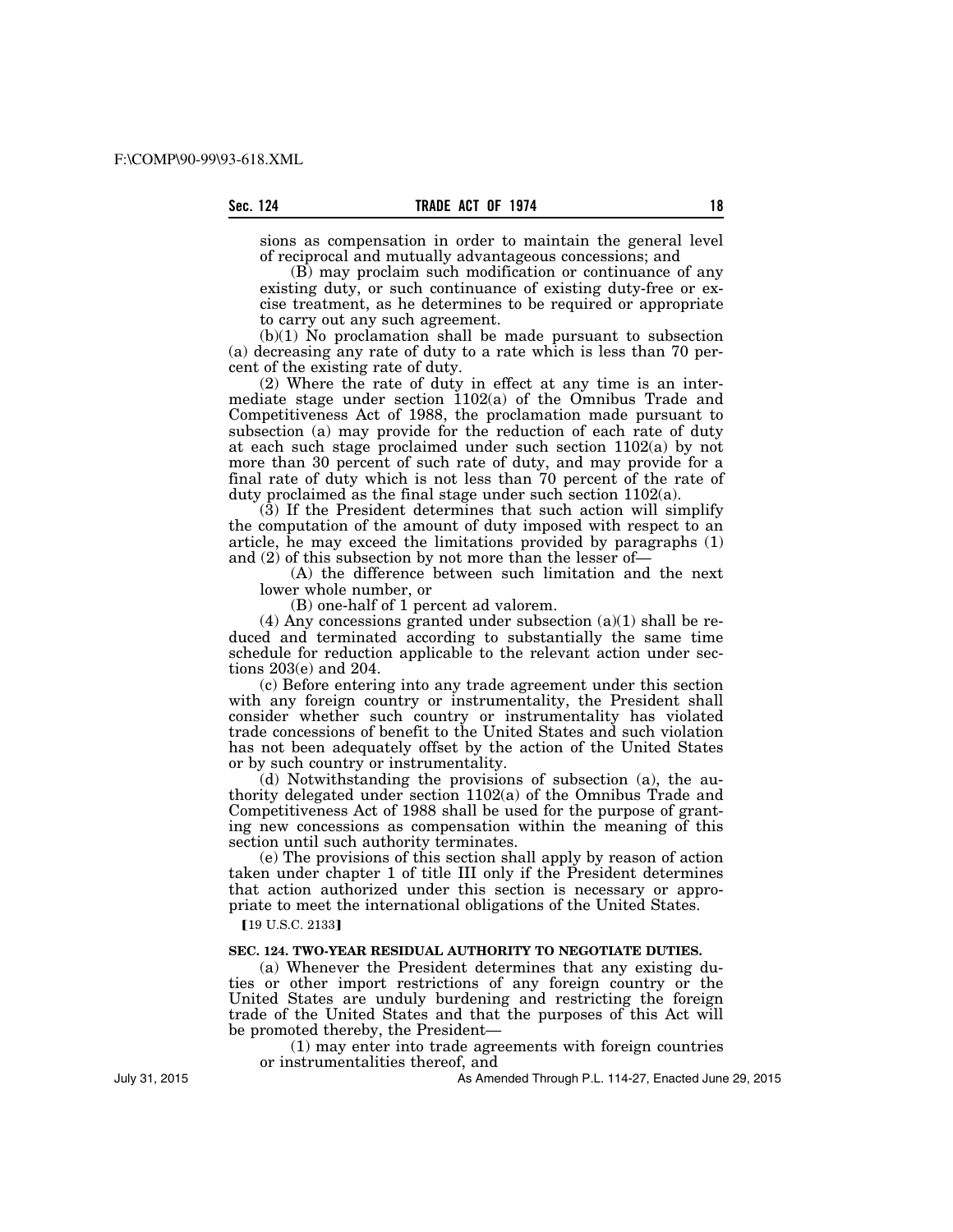(2) may proclaim such modification or continuance of any existing duty, such continuance of existing duty-free or excise treatment, or such additional duties, as he determines to be required or appropriate to carry out any such trade agreement.

(b) Agreements entered into under this section in any 1-year period shall not provide for the reduction of duties, or the continuance of duty-free or excise treatment, for articles which account for more than 2 percent of the value of United States imports for the most recent 12-month period for which import statistics are available.

 $(c)(1)$  No proclamation shall be made pursuant to subsection  $(a)$ decreasing any rate of duty to a rate which is less than 80 percent of the existing rate of duty.

(2) No proclamation shall be made pursuant to subsection (a) decreasing or increasing any rate of duty to a rate which is lower or higher than the corresponding rate which would have resulted if the maximum authority granted by section 101 with respect to such article had been exercised.

(3) Where the rate of duty in effect at any time is an intermediate stage under section 109, the proclamation made pursuant to subsection (a) may provide for the reduction of each rate of duty at each such stage proclaimed under section 101 by not more than 20 percent of such rate of duty, and, subject to the limitation in paragraph (2), may provide for a final rate of duty which is not less than 80 percent of the rate of duty proclaimed as the final stage under section 101.

(4) If the President determines that such action will simplify the computation of the amount of duty imposed with respect to an article, he may exceed the limitations provided by paragraphs (1) and (2) of this subsection by not more than the lesser of—

(A) the difference between such limitation and the next lower whole number, or

(B) one-half of 1 percent ad valorem.

(d) Agreements may be entered into under this section only during the 2-year period which immediately follows the close of the period during which agreements may be entered into under section 101.

[19 U.S.C. 2134]

#### **SEC. 125. TERMINATION AND WITHDRAWAL AUTHORITY.**

(a) Every trade agreement entered into under this Act shall be subject to termination, in whole or in part, or withdrawal, upon due notice, at the end of a period specified in the agreement. Such period shall be not more than 3 years from the date on which the agreement becomes effective. If the agreement is not terminated or withdrawn from at the end of the period so specified, it shall be subject to termination or withdrawal thereafter upon not more than 6 months' notice.

(b) The President may at any time terminate, in whole or in part, any proclamation made under this Act.

(c) Whenever the United States, acting in pursuance of any of its rights or obligations under any trade agreement entered into pursuant to this Act, section 201 of the Trade Expansion Act of 1962, or section 350 of the Tariff Act of 1930, withdraws, suspends,

As Amended Through P.L. 114-27, Enacted June 29, 2015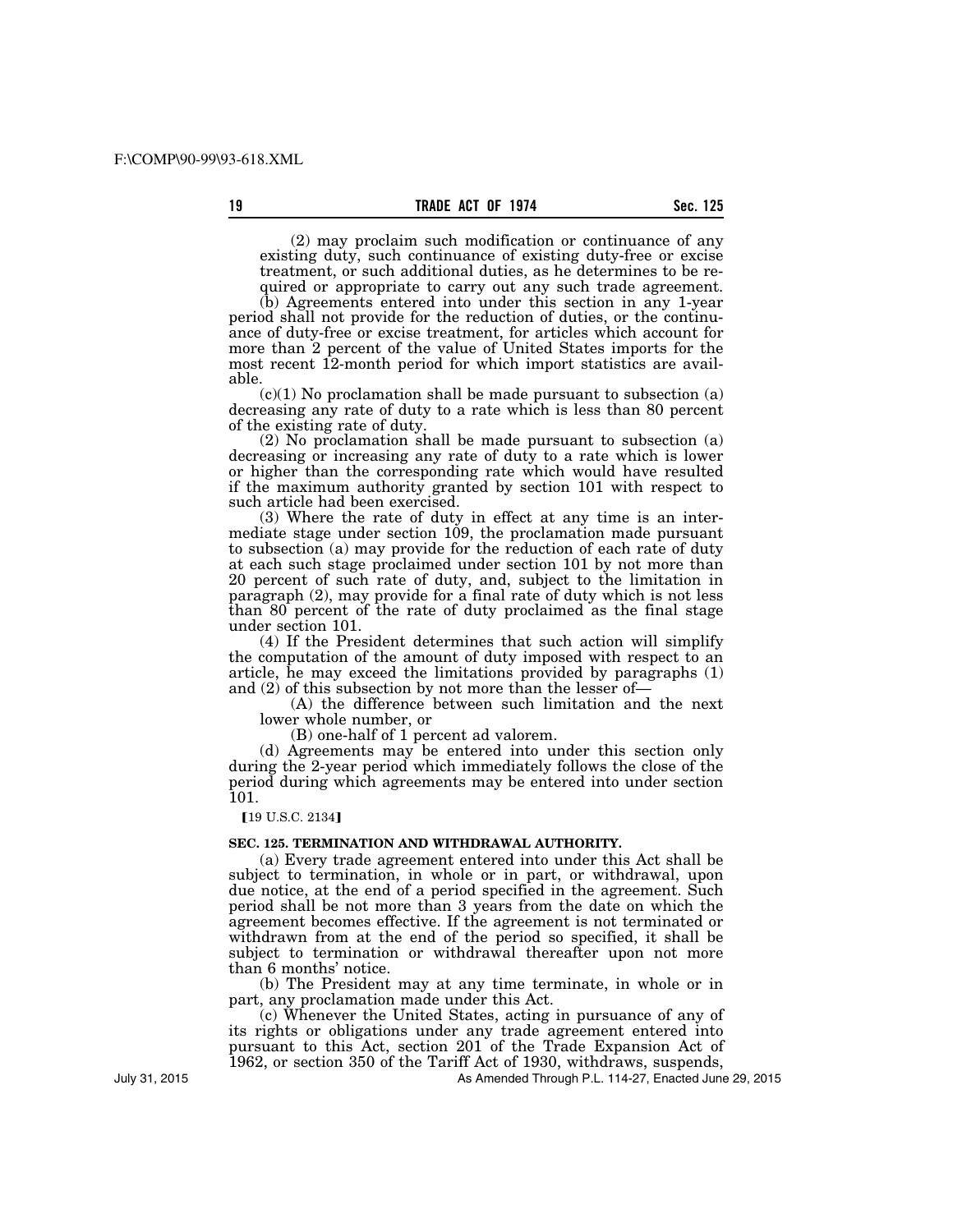or modifies any obligation with respect to the trade of any foreign country or instrumentality thereof, the President is authorized to proclaim increased duties or other import restrictions, to the extent, at such times, and for such periods as he deems necessary or appropriate, in order to exercise the rights or fulfill the obligations of the United States. No proclamation shall be made under this subsection increasing any existing duty to a rate more than 50 percent above the rate set forth in rate column numbered 2 of the Tariff Schedules of the United States, as in effect on January 1, 1975, or 20 percent ad valorem above the rate existing on January 1, 1975, whichever is higher.

(d) Whenever any foreign country or instrumentality withdraws, suspends, or modifies the application of trade agreement obligations of benefit to the United States without granting adequate compensation therefor, the President, in pursuance of rights granted to the United States under any trade agreement and to the extent necessary to protect United States economic interests (including United States balance of payments), may—

(1) withdraw, suspend, or modify the application of substantially equivalent trade agreement obligations of benefit to such foreign country or instrumentality, and

(2) proclaim under subsection (c) such increased duties or other import restrictions as are appropriate to effect adequate compensation from such foreign country or instrumentality.

(e) Duties or other import restrictions required or appropriate to carry out any trade agreement entered into pursuant to this Act, section 201 of the Trade Expansion Act of 1962, or section 350 of the Tariff Act of 1930 shall not be affected by any termination, in whole or in part, of such agreement or by the withdrawal of the United States from such agreement and shall remain in effect after the date of such termination or withdrawal for 1 year, unless the President by proclamation provides that such rates shall be restored to the level at which they would be but for the agreement. Within 60 days after the date of any such termination or withdrawal, the President shall transmit to the Congress his recommendations as to the appropriate rates of duty for all articles which were affected by the termination or withdrawal or would have been so affected but for the preceding sentence.

(f) Before taking any action pursuant to subsection (b), (c), or (d), the President shall provide for a public hearing during the course of which interested persons shall be given a reasonable opportunity to be present, to produce evidence, and to be heard, unless he determines that such prior hearings will be contrary to the national interest because of the need for expeditious action, in which case he shall provide for a public hearing promptly after such action.

[19 U.S.C. 2135]

#### **SEC. 126. RECIPROCAL NONDISCRIMINATORY TREATMENT.**

(a) Except as otherwise provided in this Act or in any other provision of law, any duty or other import restriction or duty-free treatment proclaimed in carrying out any trade agreement under this title shall apply to products of all foreign countries, whether imported directly or indirectly.

As Amended Through P.L. 114-27, Enacted June 29, 2015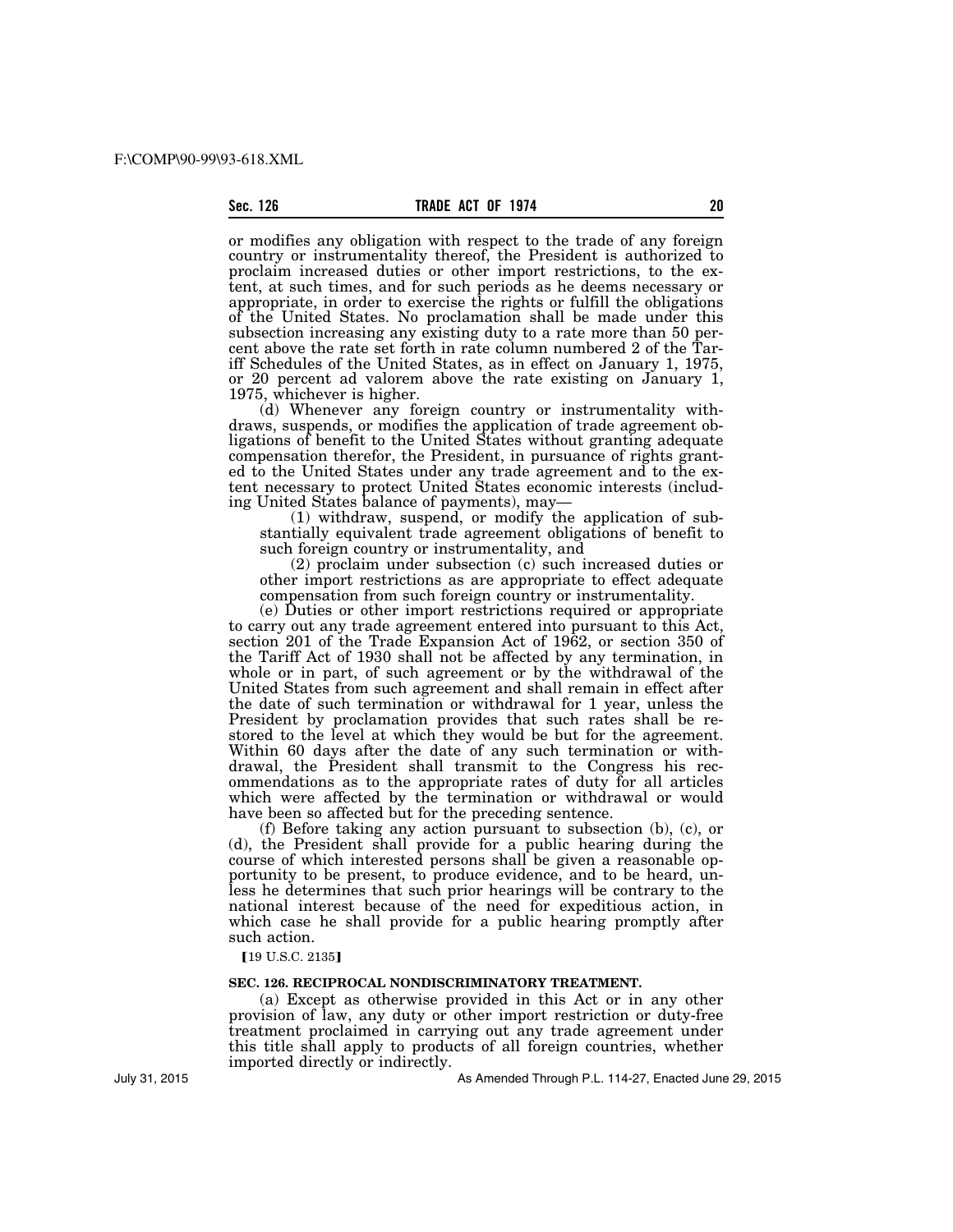#### **21 CONFERGALE ACT OF 1974 Sec. 127**

(b) The President shall determine, after the conclusion of all negotiations entered into under this Act or at the end of the 5-year period beginning on the date of enactment of this Act, whichever is earlier, whether any major industrial country has failed to make concessions under trade agreements entered into under this Act which provide competitive opportunities for the commerce of the United States in such country substantially equivalent to the competitive opportunities, provided by concessions made by the United States under trade agreements entered into under this Act, for the commerce of such country in the United States.

(c) If the President determines under subsection (b) that a major industrial country has not made concessions under trade agreements entered into under this Act which provide substantially equivalent competitive opportunities for the commerce of the United States, he shall, either generally with respect to such country or by article produced by such country, in order to restore equivalence of competitive opportunities, recommend to the Congress—

(1) legislation providing for the termination or denial of the benefits of concessions of trade agreements entered into under this Act made with respect to rates of duty or other import restrictions by the United States; and

(2) that any legislation necessary to carry out any trade agreement under section 102 shall not apply to such country.

 $(d)$  For purposes of this section, "major industrial country" means Canada, the European Economic Community, the individual member countries of such Community, Japan, and any other foreign country designated by the President for purposes of this subsection.

[19 U.S.C. 2136]

#### **SEC. 127. RESERVATION OF ARTICLES FOR NATIONAL SECURITY OR OTHER REASONS.**

(a) No proclamation shall be made pursuant to the provisions of this Act reducing or eliminating the duty or other import restriction on any article if the President determines that such reduction or elimination would threaten to impair the national security.

(b) While there is in effect with respect to any article any action taken under section 203 of this Act, or section 232 or 351 of the Trade Expansion Act of 1962 (19 U.S.C. 1862 or 1981), the President shall reserve such article from negotiations under this title (and from any action under section  $122(c)$ ) contemplating reduction or elimination of—

(A) any duty on such article,

(B) any import restriction imposed under such section, or

(C) any other import restriction, the removal of which will be likely to undermine the effect of the import restrictions referred to in subparagraph (B).

In addition, the President shall also so reserve any other article which he determines to be appropriate, taking into consideration information and advice available pursuant to and with respect to the matters covered by sections 131, 132, and 133, where applicable.

July 31, 2015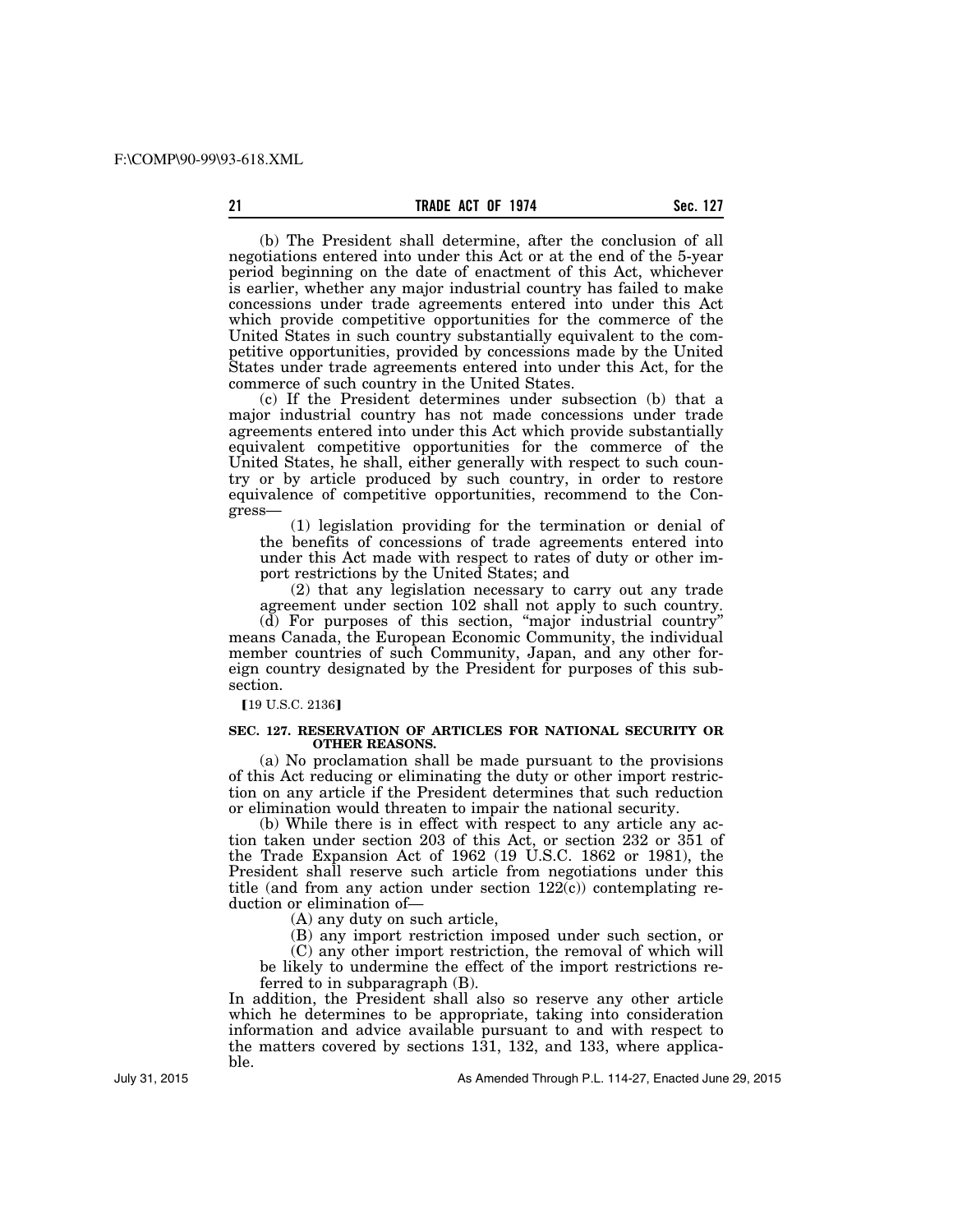[19 U.S.C. 2137]

\* \* \* \* \* \* \* **SEC. 128. MODIFICATION AND CONTINUANCE OF TREATMENT WITH RESPECT TO DUTIES ON HIGH TECHNOLOGY PRODUCTS.** 

(a) In order to carry out any agreement concluded as a result of the negotiating objectives under section 104A(c), the President may proclaim, subject to the provisions of chapter 3—

(1) such modification, elimination, or continuance of any existing duty, duty-free, or excise treatment, or

(2) such additional duties,

as he deems appropriate.

(b) The President shall exercise his authority under subsection (a) of this section only with respect to the following subheadings listed in the Harmonized Tariff Schedule of the United States—

(1) transistors (provided for in subheadings 8541.21.00, 8541.29.00, and 8541.40.70);

(2) diodes and rectifiers (provided for in subheadings 8541.10.00, 8541.30.00, and 8541.40.60);

(3) monolithic integrated circuits (provided for in subheadings 8542.11.00 and 8542.19.00);

(4) other integrated circuits (provided for in subheading 8542.20.00);

(5) other components (provided for in subheading 8541.50.00);

(6) parts of semiconductors (provided for in subheadings 8541.90.00 and 8542.90.00); and

(7) units of automatic data processing machines (provided for in subheadings 8471.92.20, 8471.92.30, 8471.92.70, 8471.92.80, 8471.93.10, 8471.93.15, 8471.93.30, 8471.93.50, 8471.99.15, and 8471.99.60) and parts (provided for in subheading 8473.30.40), all the foregoing not incorporating a cathode ray tube.

(8) Digital processing units for automatic data processing machines, unhoused, consisting of a printed circuit (single or multiple) with one or more electronic integrated circuits or other semiconductor devices mounted directly thereon, certified as units designed for use other than in an automatic data processing machine of subheading 8471.20 (provided for in subheading 8471.91).

(c) TERMINATION.—The President may exercise his authority under this section only during the 5-year period beginning on the date of the enactment of the International Trade and Investment Act.

[19 U.S.C. 2138]

# **CHAPTER 3—HEARINGS AND ADVICE CONCERNING NEGOTIATIONS**

#### **SEC. 131. ADVICE FROM INTERNATIONAL TRADE COMMISSION.**

(a) LISTS OF ARTICLES WHICH MAY BE CONSIDERED FOR AC-TION.—

(1) In connection with any proposed trade agreement under section 123 of this Act or subsection (a) or (b) of section As Amended Through P.L. 114-27, Enacted June 29, 2015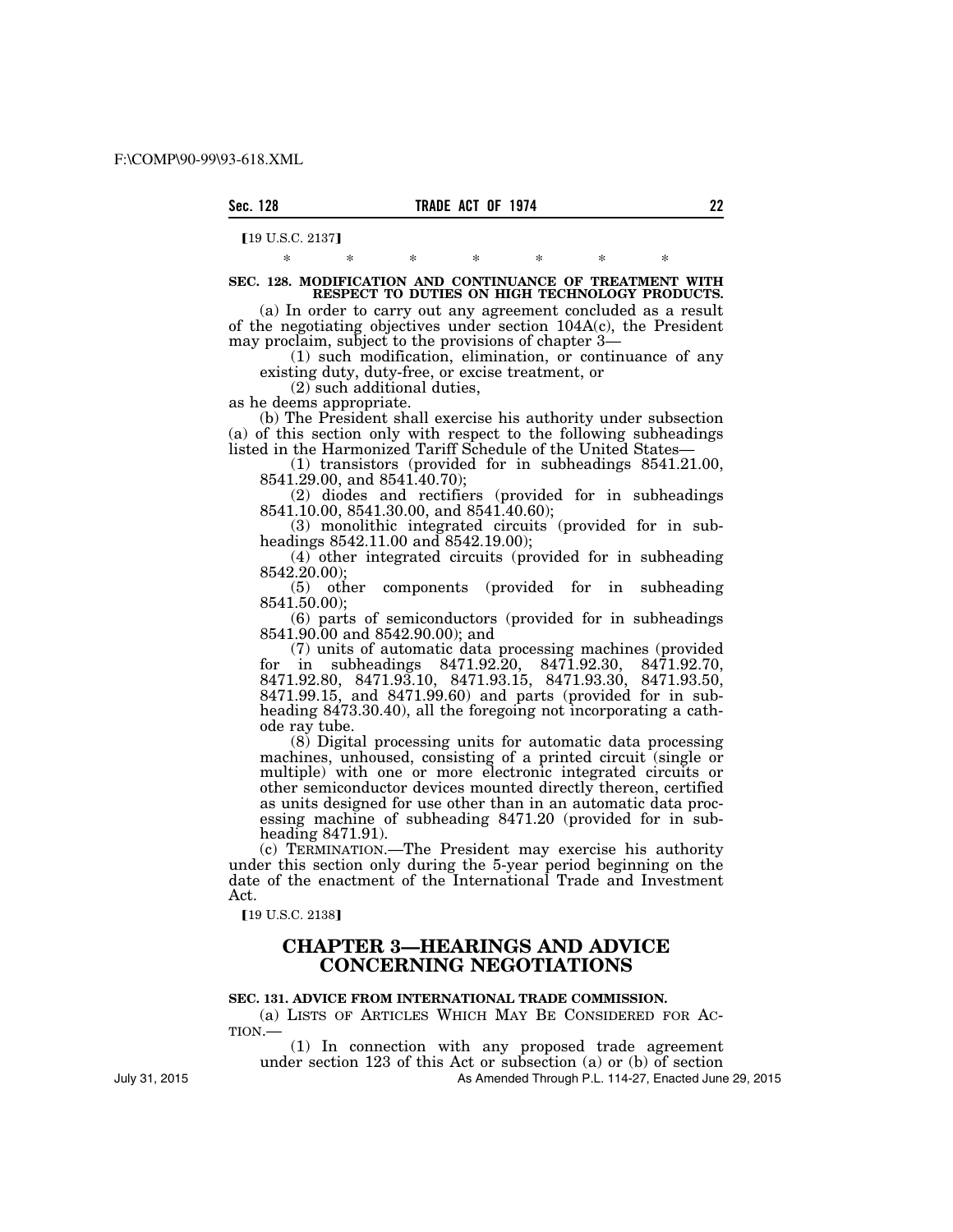103 of the Bipartisan Congressional Trade Priorities and Accountability Act of 2015, the President shall from time to time publish and furnish the International Trade Commission (hereafter in this section referred to as the ''Commission'') with lists of articles which may be considered for modification or continuance of United States duties, continuance of United States duty-free or excise treatment, or additional duties. In the case of any article with respect to which consideration may be given to reducing or increasing the rate of duty, the list shall specify the provision of this subchapter under which such consideration may be given.

(2) In connection with any proposed trade agreement under section 103(b) of the Bipartisan Congressional Trade Priorities and Accountability Act of 2015, the President may from time to time publish and furnish the Commission with lists of nontariff matters which may be considered for modification.

(b) ADVICE TO PRESIDENT BY COMMISSION.—Within 6 months after receipt of a list under subsection (a) or, in the case of a list submitted in connection with a trade agreement, within 90 days after receipt of such list, the Commission shall advise the President, with respect to each article or nontariff matter, of its judgment as to the probable economic effect of modification of the tariff or nontariff measure on industries producing like or directly competitive articles and on consumers, so as to assist the President in making an informed judgment as to the impact which might be caused by such modifications on United States interests, such as sectors involved in manufacturing, agriculture, mining, fishing, services, intellectual property, investment, labor, and consumers. Such advice may include in the case of any article the advice of the Commission as to whether any reduction in the rate of duty should take place over a longer period of time than the minimum period provided for in section  $10\bar{3}(a)(4)(A)$  of the Bipartisan Congressional Trade Priorities and Accountability Act of 2015.

(c) ADDITIONAL INVESTIGATIONS AND REPORTS REQUESTED BY THE PRESIDENT OR THE TRADE REPRESENTATIVE.—In addition, in order to assist the President in his determination whether to enter into any agreement under section 123 of this Act or section 103(a) of the Bipartisan Congressional Trade Priorities and Accountability Act of 2015, or how to develop trade policy, priorities or other matters (such as priorities for actions to improve opportunities in foreign markets), the Commission shall make such investigations and reports as may be requested by the President or the United States Trade Representative on matters such as effects of modification of any barrier to (or other distortion of) international trade on domestic workers, industries or sectors, purchasers, prices and quantities of articles in the United States.

(d) COMMISSION STEPS IN PREPARING ITS ADVICE TO THE PRESI-DENT.—In preparing its advice to the President under this section, the Commission shall to the extent practicable—

(1) investigate conditions, causes, and effects relating to competition between the foreign industries producing the articles or services in question and the domestic industries producing the like or directly competitive articles or services;

As Amended Through P.L. 114-27, Enacted June 29, 2015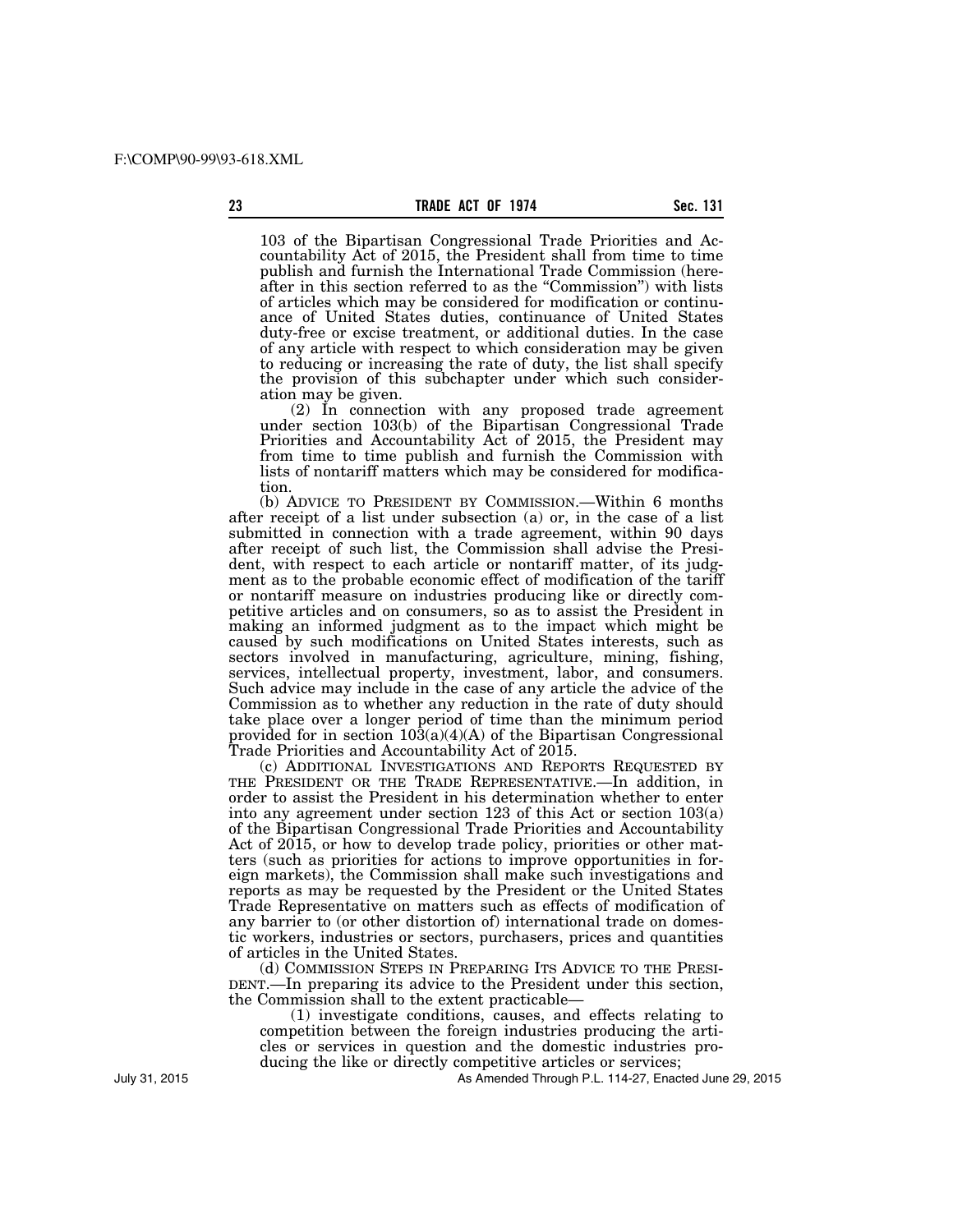(2) analyze the production, trade, and consumption of each like or directly competitive article or service, taking into consideration employment, profit levels, and use of productive facilities with respect to the domestic industries concerned, and such other economic factors in such industries as it considers relevant, including prices, wages, sales, inventories, patterns of demand, capital investment, obsolescence of equipment, and diversification of production;

(3) describe the probable nature and extent of any significant change in employment, profit levels, and use of productive facilities; the overall impact of such or other possible changes on the competitiveness of relevant domestic industries or sectors; and such other conditions as it deems relevant in the domestic industries or sectors concerned which it believes such modifications would cause; and

(4) make special studies (including studies of real wages paid in foreign supplying countries), whenever deemed to be warranted, of particular proposed modifications affecting United States manufacturing, agriculture, mining, fishing, labor, consumers, services, intellectual property and investment, using to the fullest extent practicable United States Government facilities abroad and appropriate personnel of the United States.

(e) PUBLIC HEARING.—In preparing its advice to the President under this section, the Commission shall, after reasonable notice, hold public hearings.

[19 U.S.C. 2151]

#### **SEC. 132. ADVICE FROM EXECUTIVE DEPARTMENTS AND OTHER SOURCES.**

Before any trade agreement is entered into under section 123 of this Act or section 103 of the Bipartisan Congressional Trade Priorities and Accountability Act of 2015, the President shall seek information and advice with respect to such agreement from the Departments of Agriculture, Commerce, Defense, Interior, Labor, State and the Treasury, from the United States Trade Representative, and from such other sources as he may deem appropriate. Such advice shall be prepared and presented consistent with the provisions of Reorganization Plan Number 3 of 1979, Executive Order Number 12188 and section 141(c).

**[19 U.S.C. 2152]** 

#### **SEC. 133. PUBLIC HEARINGS.**

(a) OPPORTUNITY FOR PRESENTATION OF VIEWS.—In connection with any proposed trade agreement under section 123 of this Act or section 103 of the Bipartisan Congressional Trade Priorities and Accountability Act of 2015, the President shall afford an opportunity for any interested person to present his views concerning any article on a list published under section 131, any matter or article which should be so listed, any concession which should be sought by the United States, or any other matter relevant to such proposed trade agreement. For this purpose, the President shall designate an agency or an interagency committee which shall, after reasonable notice, hold public hearings and prescribe regulations As Amended Through P.L. 114-27, Enacted June 29, 2015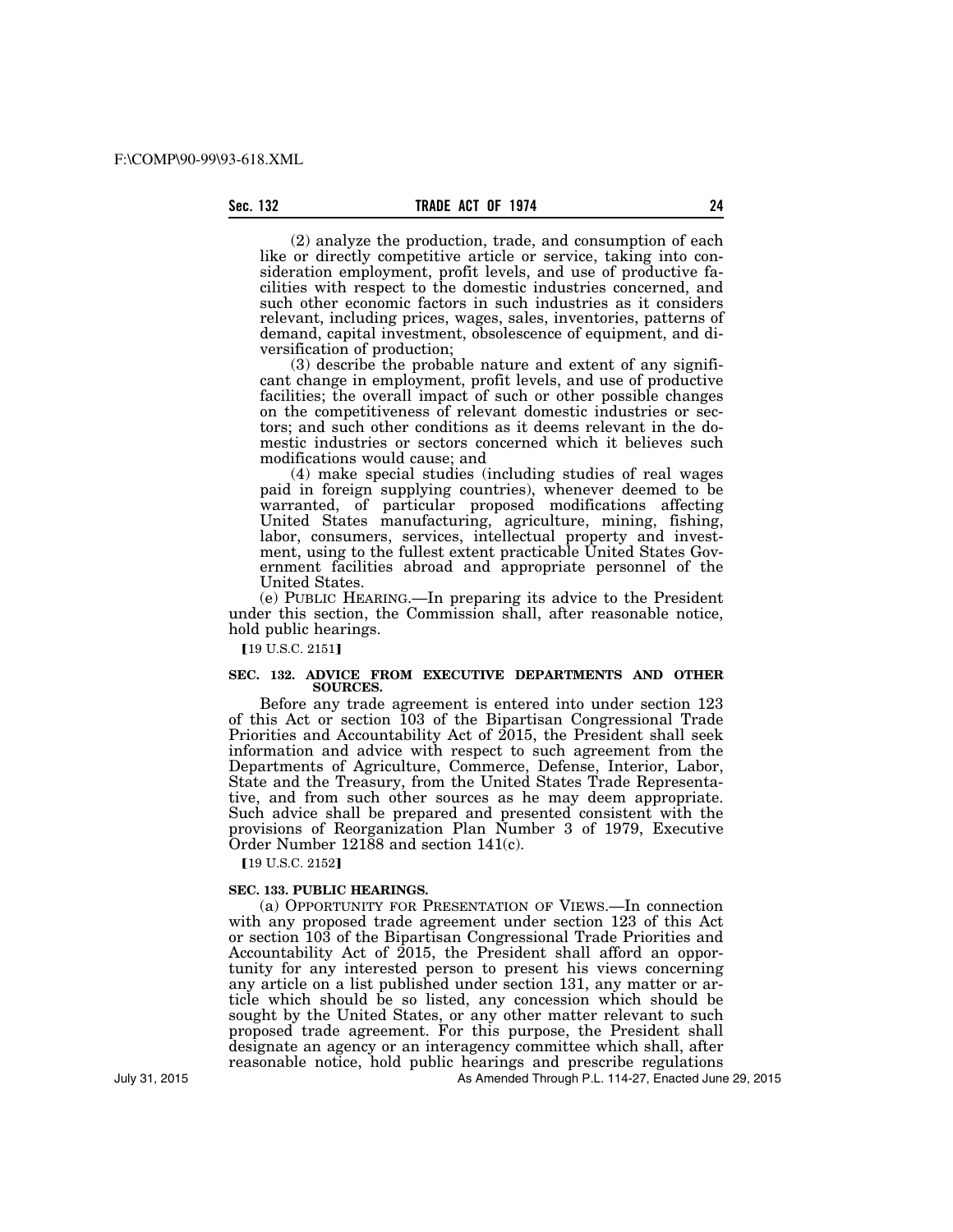governing the conduct of such hearings. When appropriate, such procedures shall apply to the development of trade policy and priorities.

(b) SUMMARY OF HEARINGS.—The organization holding such hearing shall furnish the President with a summary thereof.

[19 U.S.C. 2153]

#### **SEC. 134. PREREQUISITES FOR OFFERS.**

(a) In any negotiation seeking an agreement under section 123 of this Act or section 103 of the Bipartisan Congressional Trade Priorities and Accountability Act of 2015, the President may make a formal offer for the modification or continuance of any United States duty, import restrictions, or barriers to (or other distortions of) international trade, the continuance of United States duty-free or excise treatment, or the imposition of additional duties, import restrictions, or other barrier to (or other distortion of) international trade including trade in services, foreign direct investment and intellectual property as covered by this title, with respect to any article or matter only after he has received a summary of the hearings at which an opportunity to be heard with respect to such article has been afforded under section 133. In addition, the President may make an offer for the modification or continuance of any United States duty, the continuance of United States duty-free or excise treatment, or the imposition of additional duties, with respect to any article included in a list published and furnished under section 131(a), only after he has received advice concerning such article from the Commission under section 131(b), or after the expiration of the 6-month or 90-day period provided for in that section, as appropriate, whichever first occurs.

(b) In determining whether to make offers described in subsection (a) in the course of negotiating any trade agreement under section 103 of the Bipartisan Congressional Trade Priorities and Accountability Act of 2015, and in determining the nature and scope of such offers, the President shall take into account any advice or information provided, or reports submitted, by—

(1) the Commission;

(2) any advisory committee established under section 135; or

(3) any organization that holds public hearings under section 133;

with respect to any article, or domestic industry, that is sensitive, or potentially sensitive, to imports.

**[19 U.S.C. 2154]** 

#### **SEC. 135. INFORMATION AND ADVICE FROM PRIVATE AND PUBLIC SECTORS.**

(a) IN GENERAL.—

(1) The President shall seek information and advice from representative elements of the private sector and the non-Federal governmental sector with respect to—

(A) negotiating objectives and bargaining positions before entering into a trade agreement under this title or section 103 of the Bipartisan Congressional Trade Priorities and Accountability Act of 2015;

As Amended Through P.L. 114-27, Enacted June 29, 2015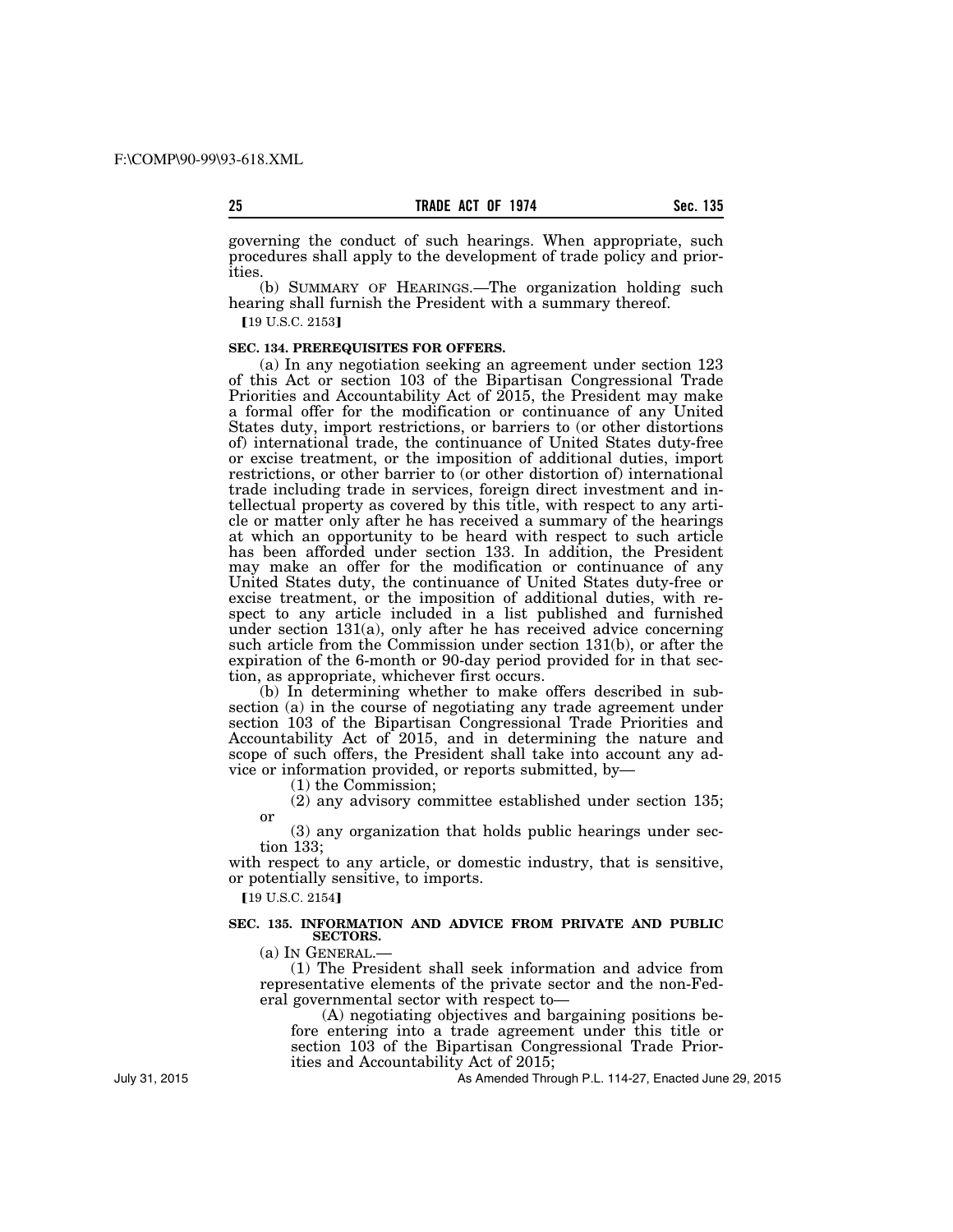(B) the operation of any trade agreement once entered into, including preparation for dispute settlement panel proceedings to which the United States is a party; and

(C) other matters arising in connection with the development, implementation, and administration of the trade policy of the United States, including those matters referred to in Reorganization Plan Number 3 of 1979 and Executive Order Numbered 12188, and the priorities for actions thereunder.

To the maximum extent feasible, such information and advice on negotiating objectives shall be sought and considered before the commencement of negotiations.

(2) The President shall consult with representative elements of the private sector and the non-Federal governmental sector on the overall current trade policy of the United States. The consultations shall include, but are not limited to, the following elements of such policy:

(A) The principal multilateral and bilateral trade negotiating objectives and the progress being made toward their achievement.

(B) The implementation, operation, and effectiveness of recently concluded multilateral and bilateral trade agreements and resolution of trade disputes.

(C) The actions taken under the trade laws of the United States and the effectiveness of such actions in achieving trade policy objectives.

(D) Important developments in other areas of trade for which there must be developed a proper policy response.

(3) The President shall take the advice received through consultation under paragraph (2) into account in determining the importance which should be placed on each major objective and negotiating position that should be adopted in order to achieve the overall trade policy of the United States.

(b) ADVISORY COMMITTEE FOR TRADE POLICY AND NEGOTIA-TIONS.—

(1) The President shall establish an Advisory Committee for Trade Policy and Negotiations to provide overall policy advice on matters referred to in subsection (a). The committee shall be composed of not more than 45 individuals and shall include representatives of non-Federal governments, labor, industry, agriculture, small business, service industries, retailers, nongovernmental environmental and conservation organizations, and consumer interests. The committee shall be broadly representative of the key sectors and groups of the economy, particularly with respect to those sectors and groups which are affected by trade. Members of the committee shall be recommended by the United States Trade Representative and appointed by the President for a term of 4 years or until the committee is scheduled to expire. An individual may be reappointed to committee for any number of terms. Appointments to the Committee shall be made without regard to political affiliation.

(2) The committee shall meet as needed at the call of the United States Trade Representative or at the call of two-thirds

As Amended Through P.L. 114-27, Enacted June 29, 2015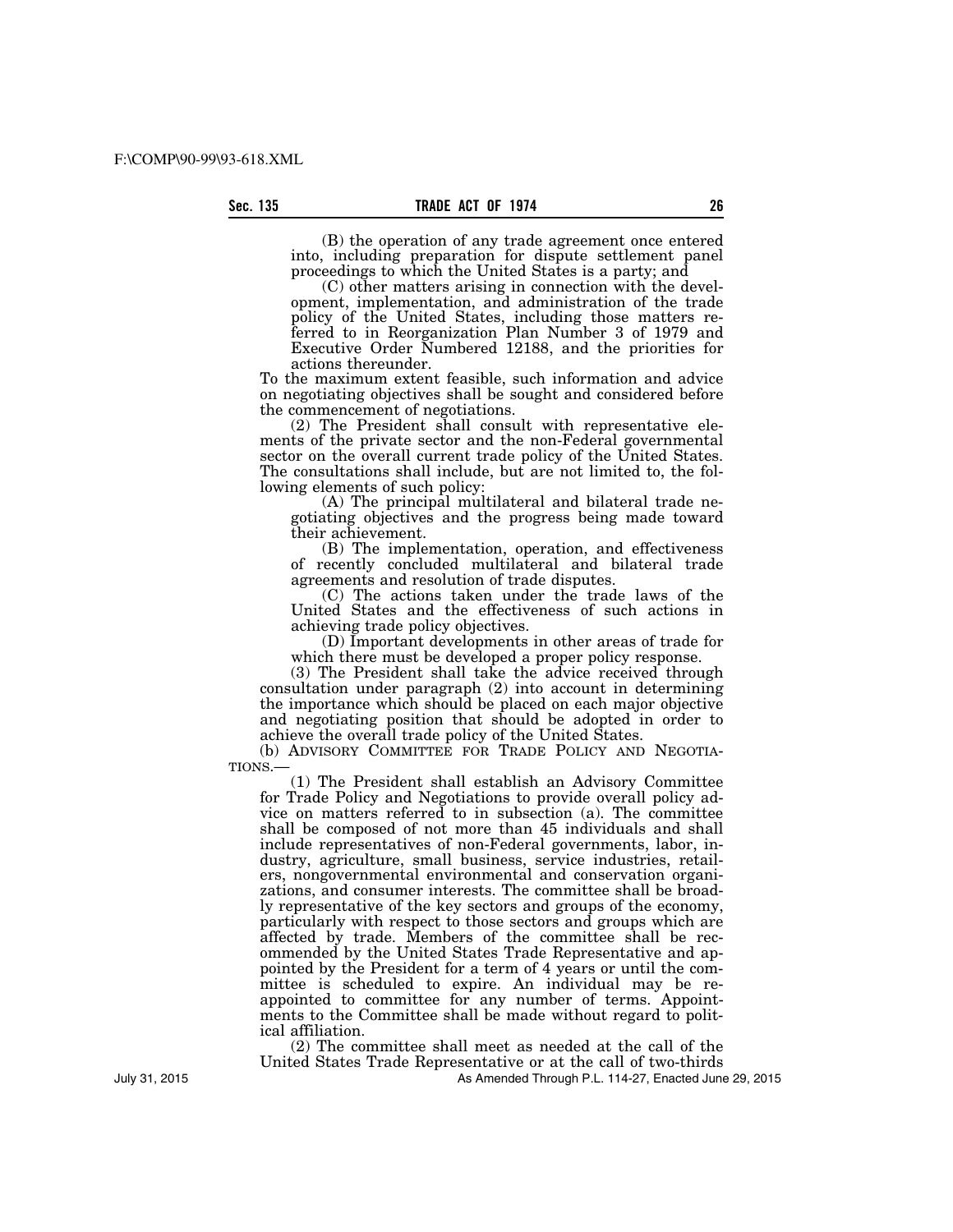of the members of the committee. The chairman of the committee shall be elected by the committee from among its members.

(3) The United States Trade Representative shall make available to the committee such staff, information, personnel, and administrative services and assistance as it may reasonably require to carry out its activities.

(c) GENERAL POLICY, SECTORAL, OR FUNCTIONAL ADVISORY

 $(1)$  The President may establish individual general policy advisory committees for industry, labor, agriculture, services, investment, defense, and other interests, as appropriate, to provide general policy advice on matters referred to in subsection (a). Such committees shall, insofar as is practicable, be representative of all industry, labor, agricultural, service, investment, defense, and other interests, respectively, including small business interests, and shall be organized by the United States Trade Representative and the Secretaries of Commerce, Defense, Labor, Agriculture, the Treasury, or other executive departments, as appropriate. The members of such committees shall be appointed by the United States Trade Representative in consultation with such Secretaries.

(2) The President shall establish such sectoral or functional advisory committees as may be appropriate. Such committees shall, insofar as is practicable, be representative of all industry, labor, agricultural, or service interests (including small business interests) in the sector or functional areas concerned. In organizing such committees, the United States Trade Representative and the Secretaries of Commerce, Labor, Agriculture, the Treasury, or other executive departments, as appropriate, shall—

(A) consult with interested private organizations; and (B) take into account such factors as—

(i) patterns of actual and potential competition between United States industry and agriculture and foreign enterprise in international trade,

(ii) the character of the nontariff barriers and other distortions affecting such competition,

(iii) the necessity for reasonable limits on the number of such advisory committees,

(iv) the necessity that each committee be reasonably limited in size, and

(v) in the case of each sectoral committee, that the product lines covered by each committee be reasonably related.

(3) The President—

(A) may, if necessary, establish policy advisory committees representing non-Federal governmental interests to provide policy advice—

(i) on matters referred to in subsection (a), and

(ii) with respect to implementation of trade agreements, and

(B) shall include as members of committees established under subparagraph (A) representatives of non-Fed-

As Amended Through P.L. 114-27, Enacted June 29, 2015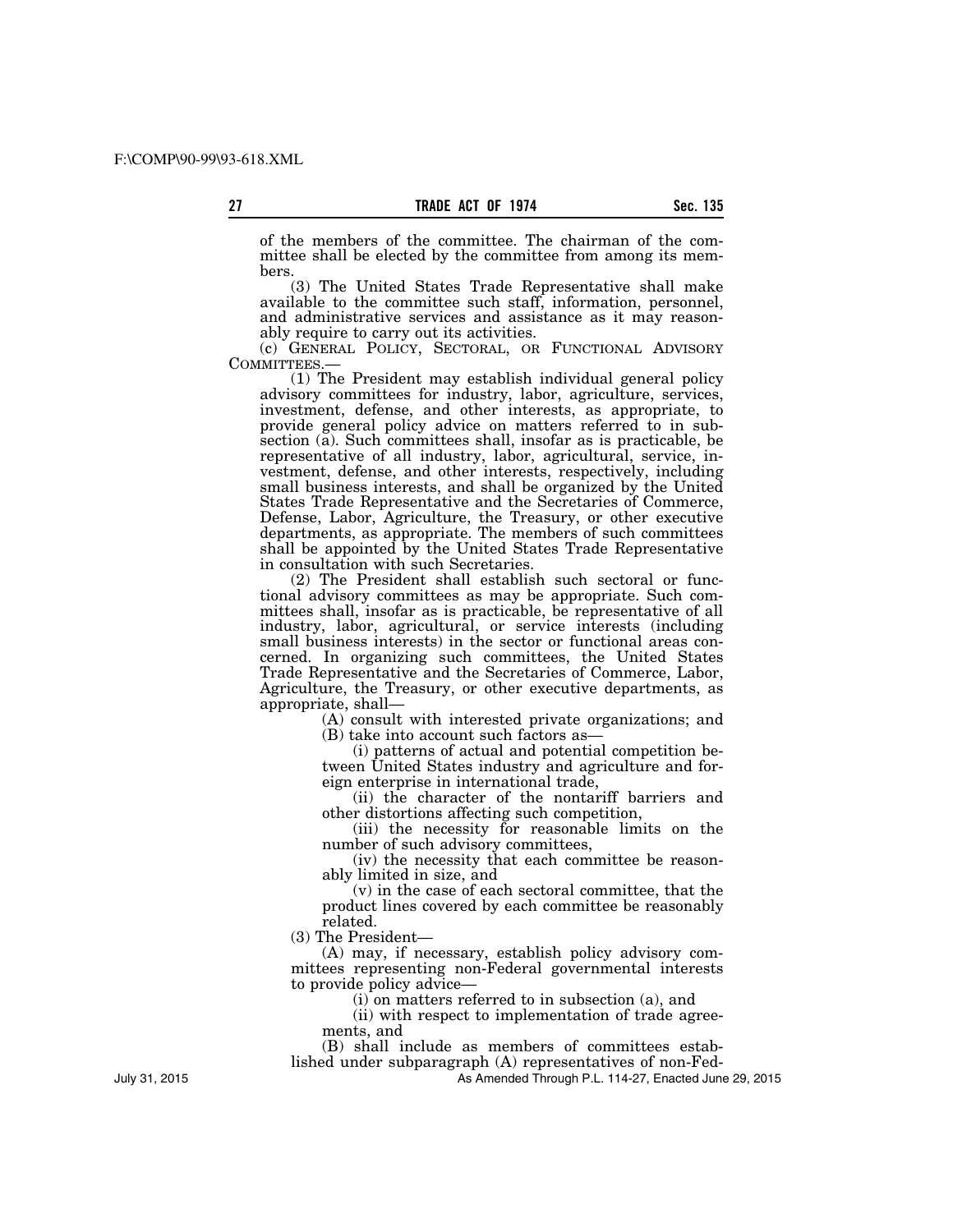eral governmental interests if he finds such inclusion appropriate after consultation by the United States Trade Representative with such representatives.

(4) Appointments to each committee established under paragraph  $(1)$ ,  $(2)$ , or  $(3)$  shall be made without regard to polit-

ical affiliation.<br>(d) POLICY, TECHNICAL, AND OTHER ADVICE AND INFORMA-TION.—Committees established under subsection (c) shall meet at the call of the United States Trade Representative and the Secretaries of Agriculture, Commerce, Labor, Defense, or other executive departments, as appropriate, to provide policy advice, technical advice and information, and advice on other factors relevant to the matters referred to in subsection (a).<br>(e) MEETING OF ADVISORY COMMITTEES AT CONCLUSION OF NE-

GOTIATIONS.—<br>
(1) The Advisory Committee for Trade Policy and Negotia-

tions, each appropriate policy advisory committee, and each sectoral or functional advisory committee, if the sector or area which such committee represents is affected, shall meet at the conclusion of negotiations for each trade agreement entered into under section 103 of the Bipartisan Congressional Trade Priorities and Accountability Act of 2015, to provide to the President, to Congress, and to the United States Trade Representative a report on such agreement. Each report that applies to a trade agreement entered into under section 103 of the Bipartisan Congressional Trade Priorities and Accountability Act of 2015 shall be provided under the preceding sentence not later than the date that is 30 days after the date on which the President notifies Congress under section 106(a)(1)(A) of the Bipartisan Congressional Trade Priorities and Accountability Act of 2015 of his intention to enter into that agreement.

(2) The report of the Advisory Committee for Trade Policy and Negotiations and each appropriate policy advisory committee shall include an advisory opinion as to whether and to what extent the agreement promotes the economic interests of the United States and achieves the applicable overall and principal negotiating objectives set forth in section 102 of the Bipartisan Congressional Trade Priorities and Accountability Act of 2015, as appropriate.

(3) The report of the appropriate sectoral or functional committee under paragraph (1) shall include an advisory opinion as to whether the agreement provides for equity and reciprocity within the sector or within the functional area.

(f) APPLICATION OF FEDERAL ADVISORY COMMITTEE ACT.—The provisions of the Federal Advisory Committee Act apply—

(1) to the Advisory Committee for Trade Policy and Negotiations established under subsection (b); and

(2) to all other advisory committees which may be established under subsection (c) of this section, except that—

(A) the meetings of advisory committees established under subsections (b) and (c) of this section shall be exempt from the requirements of subsections (a) and (b) of sections 10 and 11 of the Federal Advisory Committee Act

As Amended Through P.L. 114-27, Enacted June 29, 2015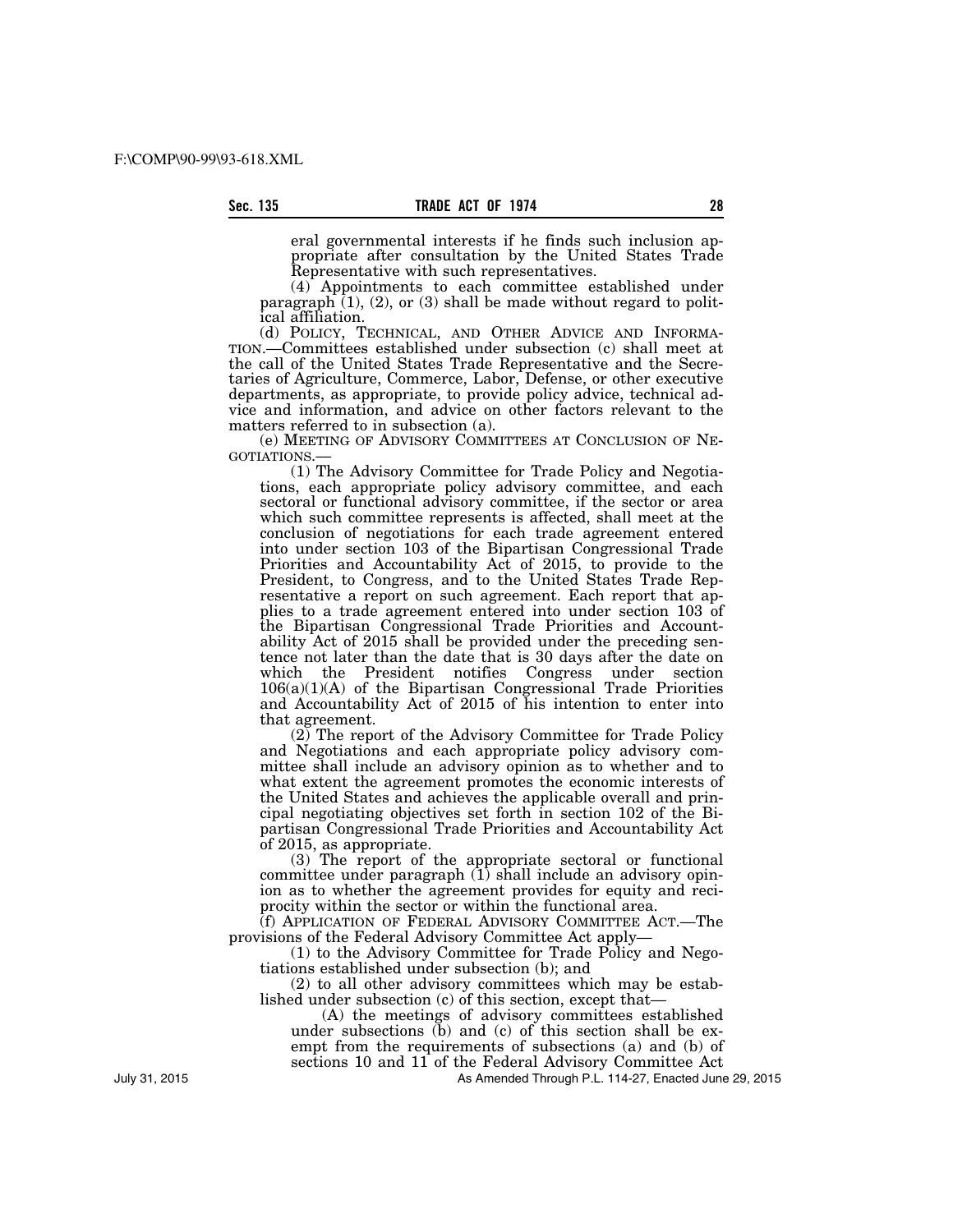(relating to open meetings, public notice, public participation, and public availability of documents), whenever and to the extent it is determined by the President or the President's designee that such meetings will be concerned with matters the disclosure of which would seriously compromise the development by the United States Government of trade policy, priorities, negotiating objectives, or bargaining positions with respect to matters referred to in subsection (a) of this section, and that meetings may be called of such special task forces, plenary meetings of chairmen, or other such groups made up of members of the committees established under subsections (b) and (c) of this section; and

(B) notwithstanding subsection (a)(2) of section 14 of the Federal Advisory Committee Act, any committee established under subsection (b) or (c) may, in the discretion of the President or the President's designee, terminate not later than the expiration of the 4-year period beginning on the date of its establishment.

(g) TRADE SECRETS AND CONFIDENTIAL INFORMATION.—

(1) Trade secrets and commercial or financial information which is privileged or confidential, and which is submitted in confidence by the private sector or non-Federal government to officers or employees of the United States in connection with trade negotiations, may be disclosed upon request to—

(A) officers and employees of the United States designated by the United States Trade Representative;

(B) members of the Committee on Ways and Means of the House of Representatives and the Committee on Finance of the Senate who are designated as official advisers under section  $161(a)(1)$  or are designated by the chairmen of either such committee under section 161(b)(3)(A) and staff members of either such committee designated by the chairmen under section  $161(b)(3)(A)$ ; and

(C) members of any committee of the House or Senate or any joint committee of Congress who are designated as advisers under section  $161(a)(2)$  or designated by the chairman of such committee under section  $161(b)(3)(B)$  and staff members of such committee designated under section  $161(b)(3)(B)$ , but disclosure may be made under this subparagraph only with respect to trade secrets or commercial or financial information that is relevant to trade policy matters or negotiations that are within the legislative jurisdiction of such committee;

for use in connection with matters referred to in subsection (a).

(2) Information other than that described in paragraph (1), and advice submitted in confidence by the private sector or non-Federal government to officers or employees of the United States, to the Advisory Committee for Trade Policy and Negotiations, or to any advisory committee established under subsection (c), in connection with matters referred to in subsection (a), may be disclosed upon request to—

(A) the individuals described in paragraph (1); and

As Amended Through P.L. 114-27, Enacted June 29, 2015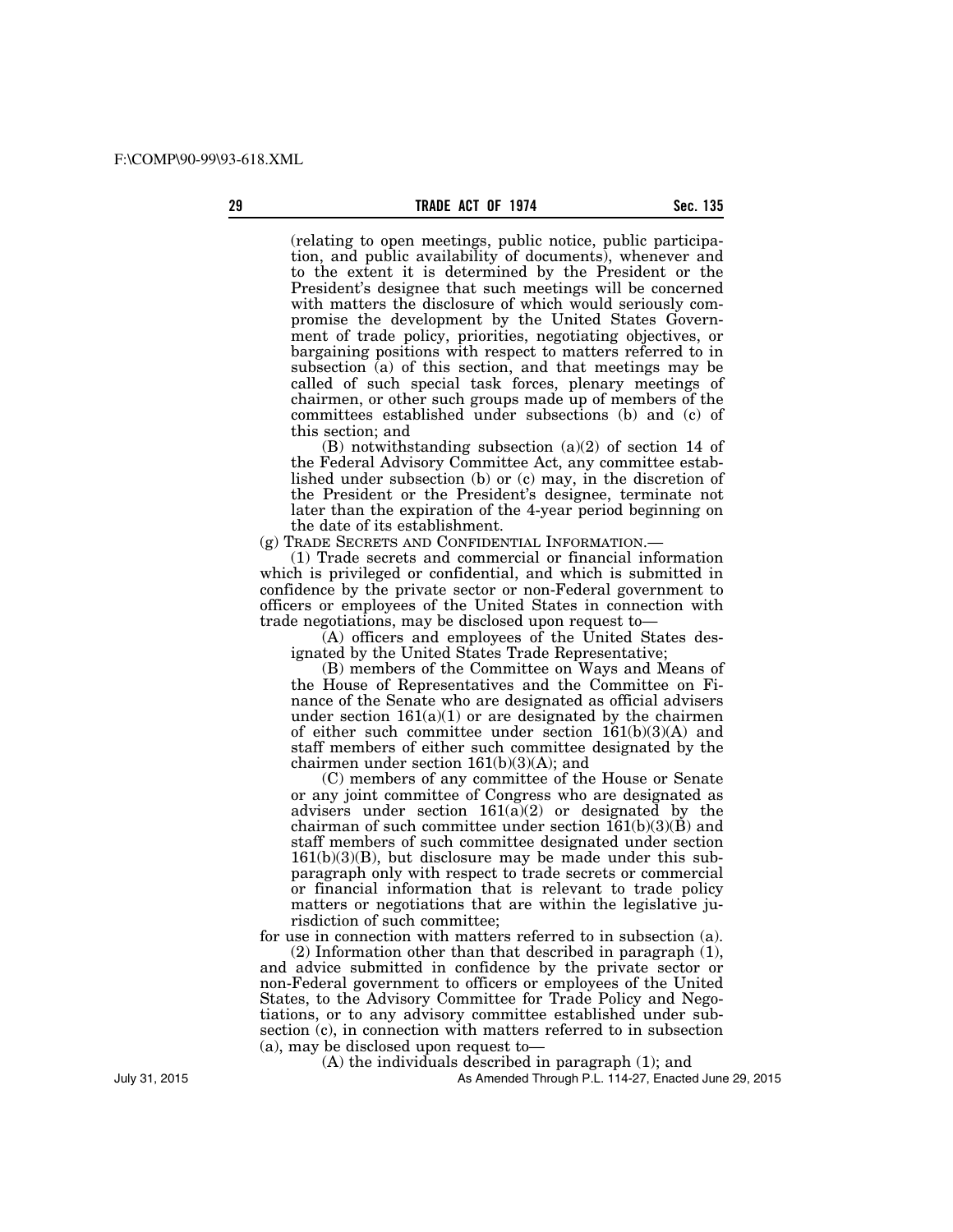(B) the appropriate advisory committee established under this section.

(3) Information submitted in confidence by officers or employees of the United States to the Advisory Committee for Trade Policy and Negotiations, or to any advisory committee established under subsection (c), may be disclosed in accordance with rules issued by the United States Trade Representative and the Secretaries of Commerce, Labor, Defense, Agriculture, or other executive departments, as appropriate, after consultation with the relevant advisory committees established under subsection (c). Such rules shall define the categories of information which require restricted or confidential handling by such committee considering the extent to which public disclosure of such information can reasonably be expected to prejudice the development of trade policy, priorities, or United States negotiating objectives. Such rules shall, to the maximum extent feasible, permit meaningful consultations by advisory committee members with persons affected by matters referred to in subsection (a).

(h) ADVISORY COMMITTEE SUPPORT.—The United States Trade Representative, and the Secretaries of Commerce, Labor, Defense, Agriculture, the Treasury, or other executive departments, as appropriate, shall provide such staff, information, personnel, and administrative services and assistance to advisory committees established under subsection (c) as such committees may reasonably require to carry out their activities.

(i) CONSULTATION WITH ADVISORY COMMITTEES; PROCEDURES; NONACCEPTANCE OF COMMITTEE ADVICE OR RECOMMENDATIONS.— It shall be the responsibility of the United States Trade Representative, in conjunction with the Secretaries of Commerce, Labor, Agriculture, the Treasury, or other executive departments, as appropriate, to adopt procedures for consultation with and obtaining information and advice from the advisory committees established under subsection (c) on a continuing and timely basis. Such consultation shall include the provision of information to each advisory committee as to—

(1) significant issues and developments; and

(2) overall negotiating objectives and positions of the United States and other parties;

with respect to matters referred to in subsection (a). The United States Trade Representative shall not be bound by the advice or recommendations of such advisory committees, but shall inform the advisory committees of significant departures from such advice or recommendations made. In addition, in the course of consultations with the Congress under this title, information on the advice and information provided by advisory committees shall be made available to congressional advisers.

(j) PRIVATE ORGANIZATIONS OR GROUPS.—In addition to any advisory committee established under this section, the President shall provide adequate, timely and continuing opportunity for the submission on an informal basis (and, if such information is submitted under the provisions of subsection (g), on a confidential basis) by private organizations or groups, representing government, labor, industry, agriculture, small business, service industries, consumer

As Amended Through P.L. 114-27, Enacted June 29, 2015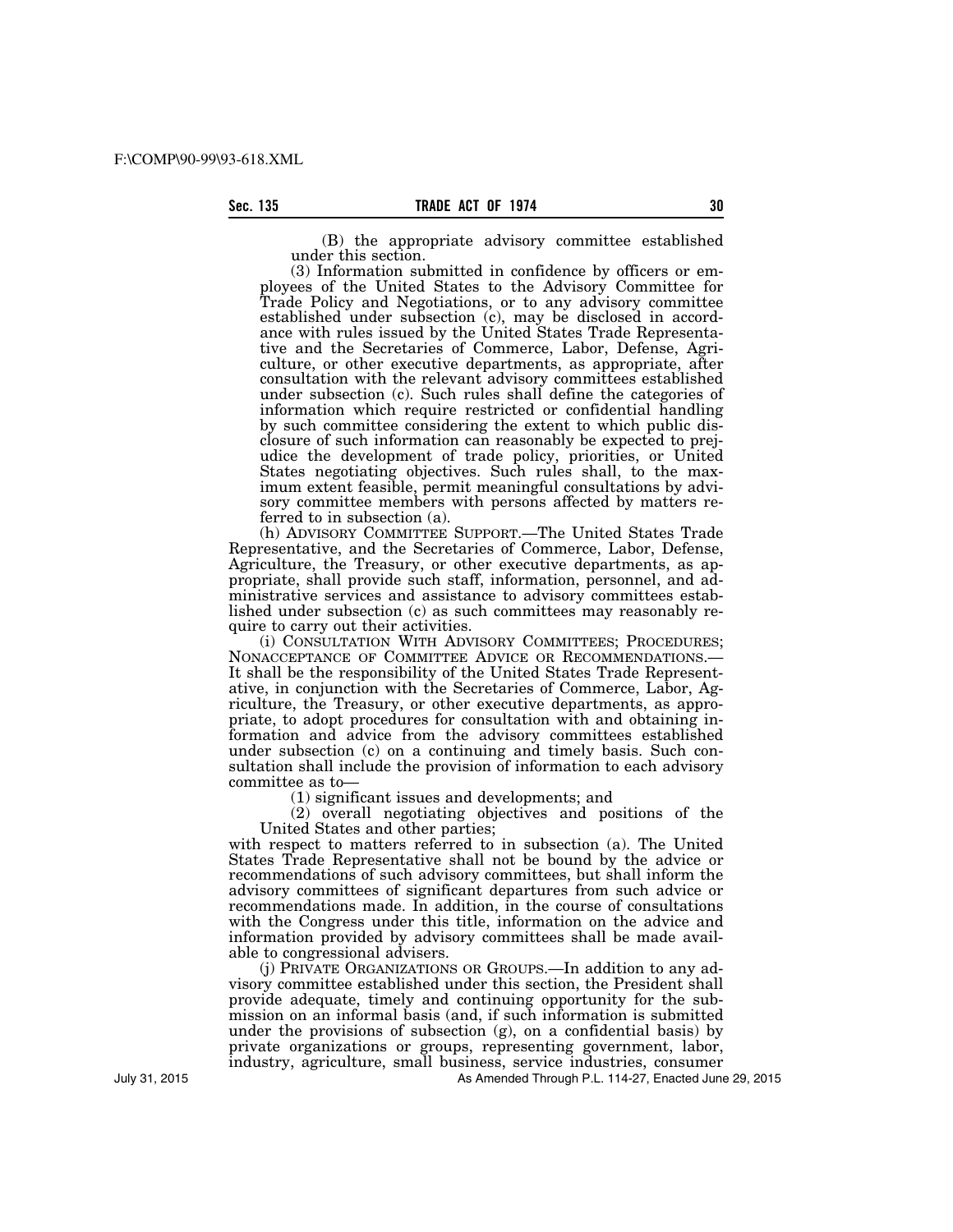interests, and others, of statistics, data and other trade information, as well as policy recommendations, pertinent to any matter referred to in subsection (a).

(k) SCOPE OF PARTICIPATION BY MEMBERS OF ADVISORY COM-MITTEES.—Nothing contained in this section shall be construed to authorize or permit any individual to participate directly in any negotiation of any matters referred to in subsection (a). To the maximum extent practicable, the members of the committees established under subsections (b) and (c), and other appropriate parties, shall be informed and consulted before and during any such negotiations. They may be designated as advisors to a negotiating delegation, and may be permitted to participate in international meetings to the extent the head of the United States delegation deems appropriate. However, they may not speak or negotiate for the United States.

(l) ADVISORY COMMITTEES ESTABLISHED BY DEPARTMENT OF AGRICULTURE.—The provisions of title XVIII of the Food and Agriculture Act of 1977 (7 U.S.C. 2281 et seq.) shall not apply to any advisory committee established under subsection (c).

(m) NON-FEDERAL GOVERNMENT DEFINED.—As used in this section, the term "non-Federal government" means—

(1) any State, territory, or possession of the United States, or the District of Columbia, or any political subdivision thereof; or

(2) any agency or instrumentality of any entity described in paragraph (1).

**[19 U.S.C. 2155]** 

# **CHAPTER 4—OFFICE OF THE UNITED STATES TRADE REPRESENTATIVE**

#### **SEC. 141. OFFICE OF THE UNITED STATES TRADE REPRESENTATIVE.**

(a) There is established within the Executive Office of the President the Office of the United States Trade Representative (hereinafter in this section referred to as the "Office").

(b)(1) The Office shall be headed by the United States Trade Representative who shall be appointed by the President, by and with the advice and consent of the Senate. As an exercise of the rulemaking power of the Senate, any nomination of the United States Trade Representative submitted to the Senate for confirmation, and referred to a committee, shall be referred to the Committee on Finance. The United States Trade Representative shall hold office at the pleasure of the President, shall be entitled to receive the same allowances as a chief of mission, and shall have the rank of Ambassador Extraordinary and Plenipotentiary.

(2) There shall be in the Office three Deputy United States Trade Representatives and one Chief Agricultural Negotiator who shall be appointed by the President, by and with the advice and consent of the Senate. As an exercise of the rulemaking power of the Senate, any nomination of a Deputy United States Trade Representative or the Chief Agricultural Negotiator submitted to the Senate for its advice and consent, and referred to a committee, shall be referred to the Committee on Finance. Each Deputy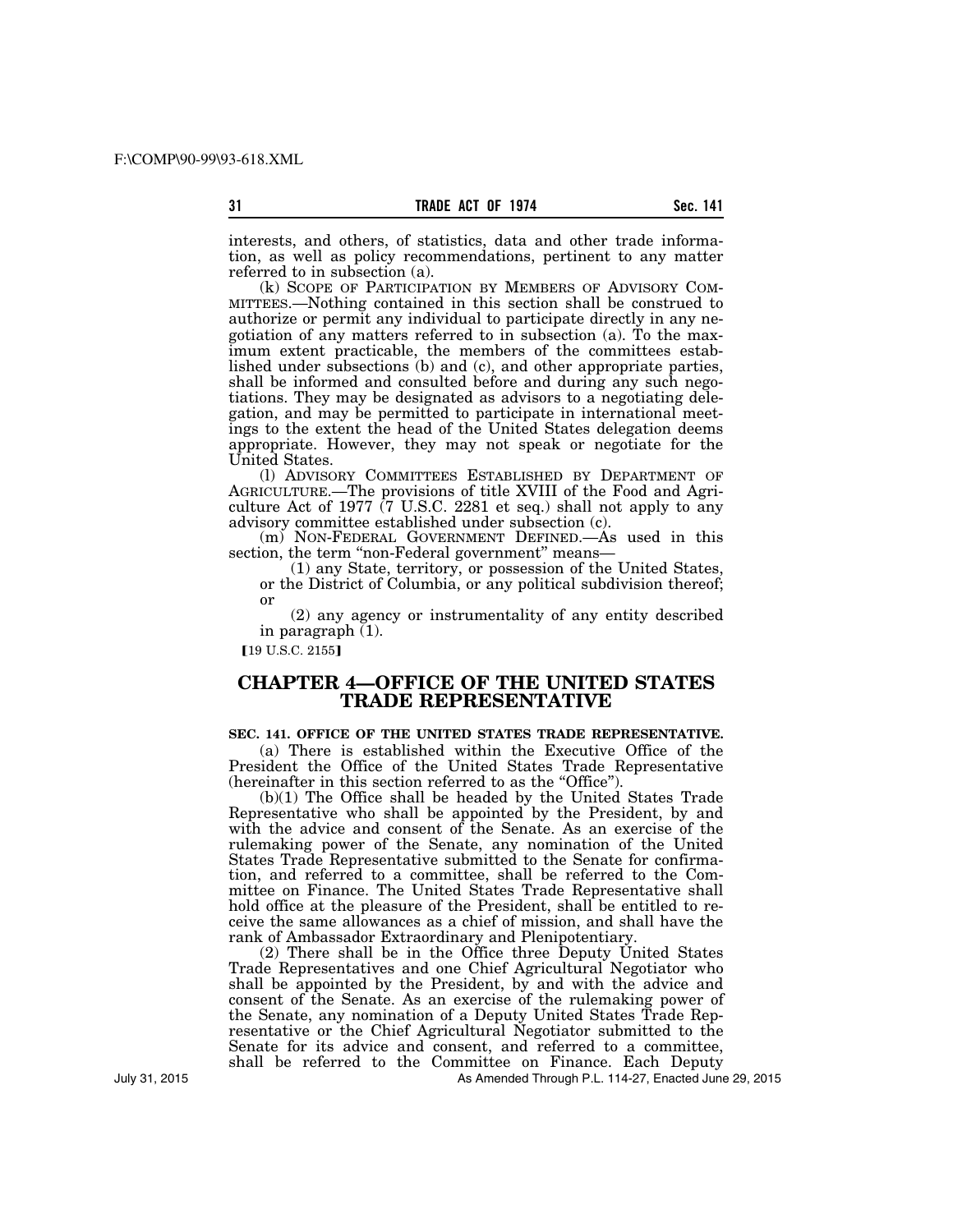United States Trade Representative and the Chief Agricultural Negotiator shall hold office at the pleasure of the President and shall have the rank of Ambassador.

(3) There shall be in the Office one Chief Transparency Officer. The Chief Transparency Officer shall consult with Congress on transparency policy, coordinate transparency in trade negotiations, engage and assist the public, and advise the United States Trade Representative on transparency policy.

(4) A person who has directly represented, aided, or advised a foreign entity (as defined by section  $207(f)(3)$  of title 18, United States Code) in any trade negotiation, or trade dispute, with the United States may not be appointed as United States Trade Representative or as a Deputy United States Trade Representative.

 $(c)(1)$  The United States Trade Representative shall-

(A) have primary responsibility for developing, and for coordinating the implementation of, United States international trade policy, including commodity matters, and, to the extent they are related to international trade policy, direct investment matters;

(B) serve as the principal advisor to the President on international trade policy and shall advise the President on the impact of other policies of the United States Government on international trade;

(C) have lead responsibility for the conduct of, and shall be the chief representative of the United States for, international trade negotiations, including all negotiations on any matter considered under the auspices of the World Trade Organization, commodity and direct investment negotiations, in which the United States participates;

(D) issue and coordinate policy guidance to departments and agencies on basic issues of policy and interpretation arising in the exercise of international trade functions, including any matter considered under the auspices of the World Trade Organization, to the extent necessary to assure the coordination of international trade policy and consistent with any other law;

(E) act as the principal spokesman of the President on international trade;

(F) report directly to the President and the Congress regarding, and be responsible to the President and the Congress for the administration of, trade agreements programs;

(G) advise the President and Congress with respect to nontariff barriers to international trade, international commodity agreements, and other matters which are related to the trade agreements programs;

(H) be responsible for making reports to Congress with respect to matters referred to in subparagraphs (C) and (F);

(I) be chairman of the interagency trade organization established under section 242(a) of the Trade Expansion Act of 1962, and shall consult with and be advised by such organization in the performance of his functions; and

(J) in addition to those functions that are delegated to the United States Trade Representative as of the date of the enactment of the Omnibus Trade and Competitiveness Act of 1988,

As Amended Through P.L. 114-27, Enacted June 29, 2015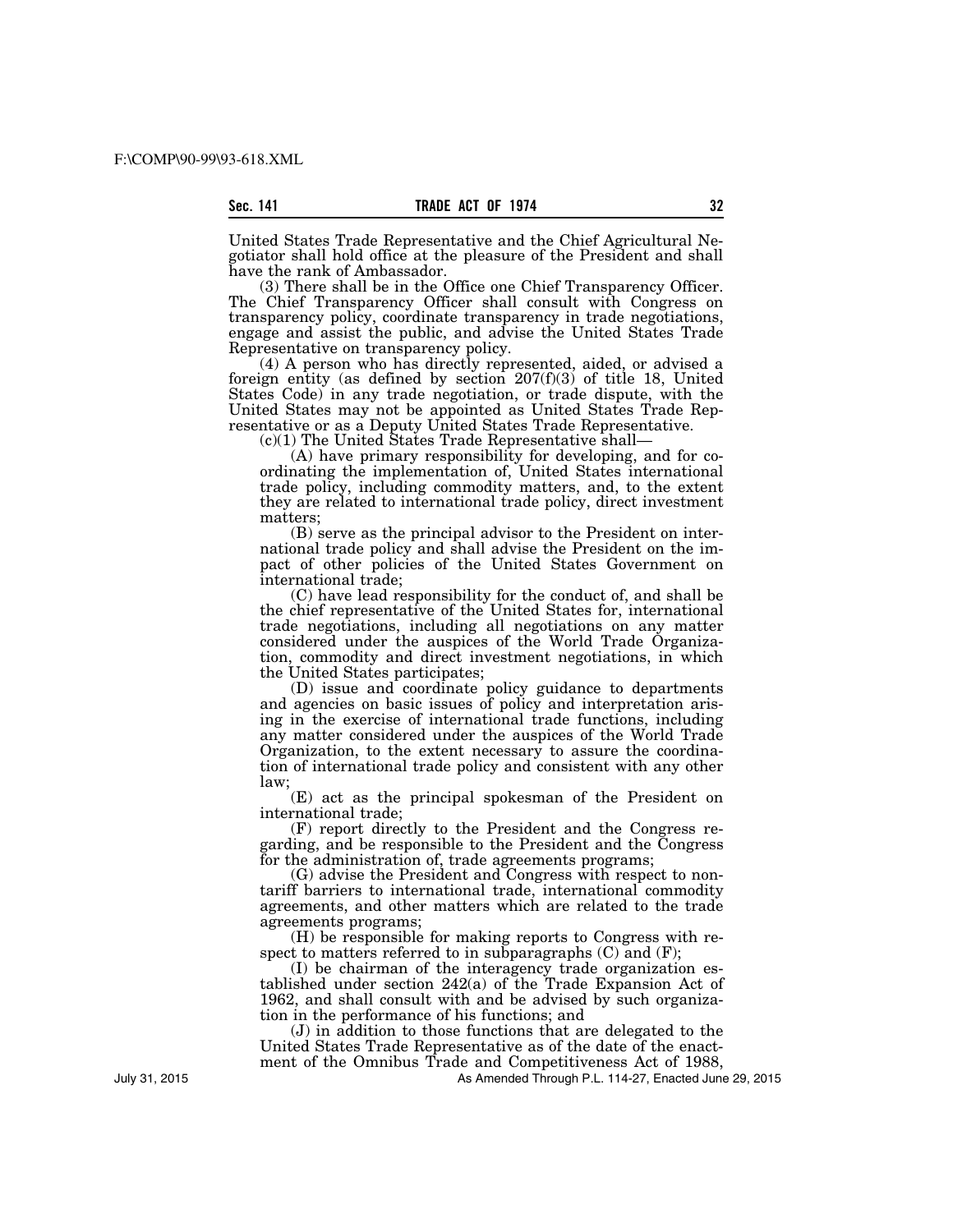be responsible for such other functions as the President may direct.

(2) It is the sense of Congress that the United States Trade Representative should—

(A) be the senior representative on any body that the President may establish for the purpose of providing to the President advice on overall economic policies in which international trade matters predominate; and

(B) be included as a participant in all economic summit and other international meetings at which international trade is a major topic.

(3) The United States Trade Representative may—

(A) delegate any of his functions, powers, and duties to such officers and employees of the Office as he may designate; and

(B) authorize such successive redelegations of such functions, powers, and duties to such officers and employees of the Office as he may deem appropriate.

(4) Each Deputy United States Trade Representative shall have as his principal function the conduct of trade negotiations under this Act and shall have such other functions as the United States Trade Representative may direct.

(5) The principal function of the Chief Agricultural Negotiator shall be to conduct trade negotiations and to enforce trade agreements relating to United States agricultural products and services. The Chief Agricultural Negotiator shall be a vigorous advocate on behalf of United States agricultural interests. The Chief Agricultural Negotiator shall perform such other functions as the United States Trade Representative may direct.

 $(d)(1)$  In carrying out subsection  $(c)$  with respect to unfair trade practices, the United States Trade Representative shall—

(A) coordinate the application of interagency resources to specific unfair trade practice cases;

(B) identify, and refer to the appropriate Federal department or agency for consideration with respect to action, each act, policy, or practice referred to in the report required under section 181(b), or otherwise known to the United States Trade Representative on the basis of other available information, that may be an unfair trade practice that either—

(i) is considered to be inconsistent with the provisions of any trade agreement and has a significant adverse impact on United States commerce, or

(ii) has a significant adverse impact on domestic firms or industries that are either too small or financially weak to initiate proceedings under the trade laws;

(C) identify practices having a significant adverse impact on United States commerce that the attainment of United States negotiating objectives would eliminate; and

(D) identify, on a biennial basis, those United States Government policies and practices that, if engaged in by a foreign government, might constitute unfair trade practices under United States law.

As Amended Through P.L. 114-27, Enacted June 29, 2015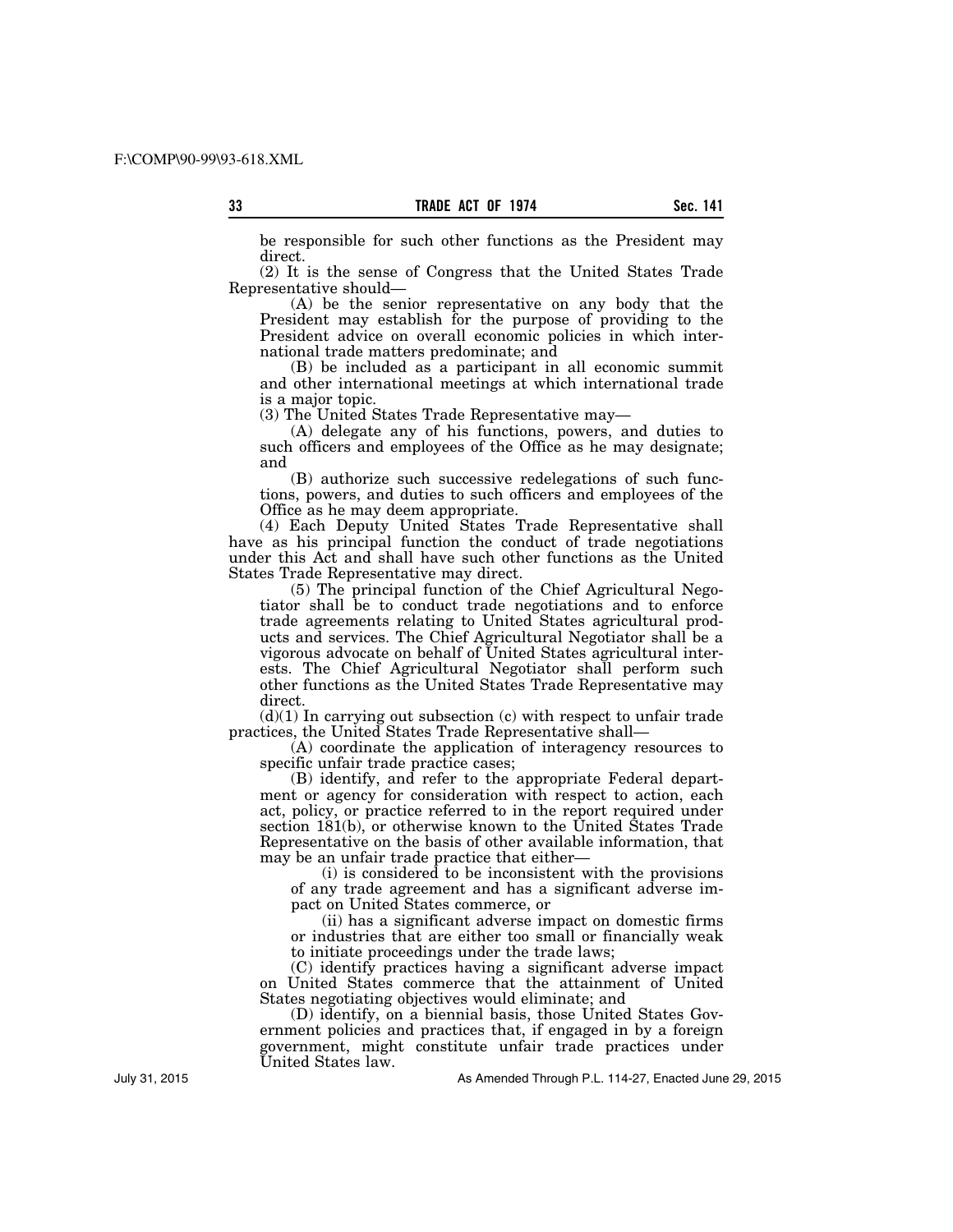(2) For purposes of carrying out paragraph (1), the United States Trade Representative shall be assisted by an interagency unfair trade practices advisory committee composed of the Trade Representative, who shall chair the committee, and senior representatives of the following agencies, appointed by the respective heads of those agencies:

(A) The Bureau of Economics and Business Affairs of the Department of State.

(B) The United States and Foreign Commercial Services of the Department of Commerce.

(C) The International Trade Administration (other than the United States and Foreign Commercial Service) of the Department of Commerce.

(D) The Foreign Agricultural Service of the Department of Agriculture.

The United States Trade Representative may also request the advice of the United States International Trade Commission regarding the carrying out of paragraph (1).

(3) For purposes of this subsection, the term ''unfair trade practice'' means any act, policy, or practice that—

(A) may be a subsidy with respect to which countervailing duties may be imposed under subtitle A of title VII;

(B) may result in the sale or likely sale of foreign merchandise with respect to which antidumping duties may be imposed under subtitle B of title VII;

(C) may be either an unfair method of competition, or an unfair act in the importation of articles into the United States, that is unlawful under section 337; or

(D) may be an act, policy, or practice of a kind with respect to which action may be taken under title III of the Trade Act of 1974.

(e) The United States Trade Representative may, for the purpose of carrying out his functions under this section—

(1) subject to the civil service and classification laws, select, appoint, employ, and fix the compensation of such officers and employees as are necessary and prescribe their authority and duties, except that not more than 20 individuals may be employed without regard to any provision of law regulating the employment or compensation at rates not to exceed the rate of pay for level IV of the Executive Schedule in section 5314 of title 5, United States Code;

(2) employ experts and consultants in accordance with section 3109 of title 5, United States Code, and compensate individuals so employed for each day (including traveltime) at rates not in excess of the maximum rate of pay for grade GS– 18 as provided in section 5332 of title 5, United States Code, and while such experts and consultants are so serving away from their homes or regular place of business, to pay such employees travel expenses and per diem in lieu of subsistence at rates authorized by section 5703 of title 5, United States Code, for persons in Government service employed intermittently;

(3) promulgate such rules and regulations as may be necessary to carry out the functions, powers and duties vested in him;

As Amended Through P.L. 114-27, Enacted June 29, 2015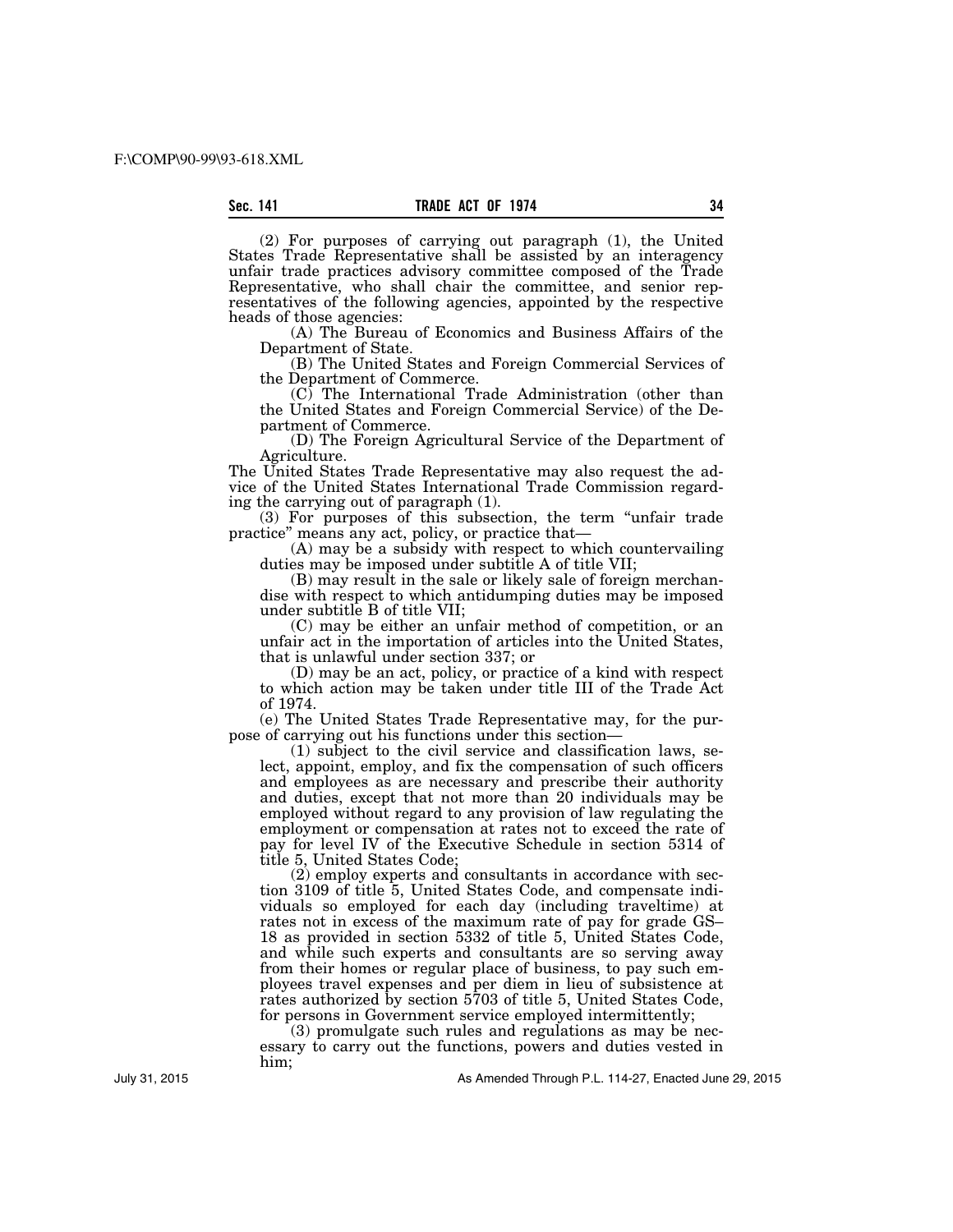(4) utilize, with their consent, the services, personnel, and facilities of other Federal agencies;

(5) enter into and perform such contracts, leases, cooperative agreements, or other transactions as may be necessary in the conduct of the work of the Office and on such terms as the United States Trade Representative may deem appropriate, with any agency or instrumentality of the United States, or with any public or private person, firm, association, corporation, or institution;

(6) accept voluntary and uncompensated services, notwithstanding the provisions of section 1342 of title 31, United States Code;

(7) adopt an official seal, which shall be judicially noticed; and

(8) pay for expenses approved by him for official travel without regard to the Federal Travel Regulations or to the provisions of subchapter I of chapter 57 of title 5, United States Code (relating to rates of per diem allowances in lieu of subsistence expenses);

(9) accept, hold, administer, and utilize gifts, devises, and bequests of property, both real and personal, for the purpose of aiding or facilitating the work of the Office;

(10) acquire, by purchase or exchange, not more than two passenger motor vehicles for use abroad, except that no vehicle may be required at a cost exceeding \$9,500; and

 $(11)$  provide, where authorized by law, copies of documents to persons at cost, except that any funds so received shall be credited to, and be available for use from, the account from which expenditures relating thereto were made.

(f) The United States Trade Representative shall, to the extent he deems it necessary for the proper administration and execution of the trade agreements programs of the United States, draw upon the resources of, and consult with, Federal agencies in connection with the performance of his functions.

 $(g)(1)(A)$  There are authorized to be appropriated to the Office for the purposes of carrying out its functions the following: (i) \$32,300,000 for fiscal year 2003.

(ii) \$33,108,000 for fiscal year 2004.

(B) Of the amounts authorized to be appropriated under sub-<br>paragraph  $(A)$  for any fiscal year—

(i) not to exceed  $$98,000$  may be used for entertainment and representation expenses of the Office; and

(ii) not to exceed  $$1,000,000$  shall remain available until expended.

 $(2)$  For the fiscal year beginning October 1, 1982, and for each fiscal year thereafter, there are authorized to be appropriated to the Office for the salaries of its officers and employees such additional sums as may be provided by law to reflect pay rate changes made in accordance with the Federal Pay Comparability Act of 1970.

(3) By not later than the date on which the President submits to Congress the budget of the United States Government for a fiscal year, the United States Trade Representative shall submit to the Committee on Ways and Means of the House of Representa-

As Amended Through P.L. 114-27, Enacted June 29, 2015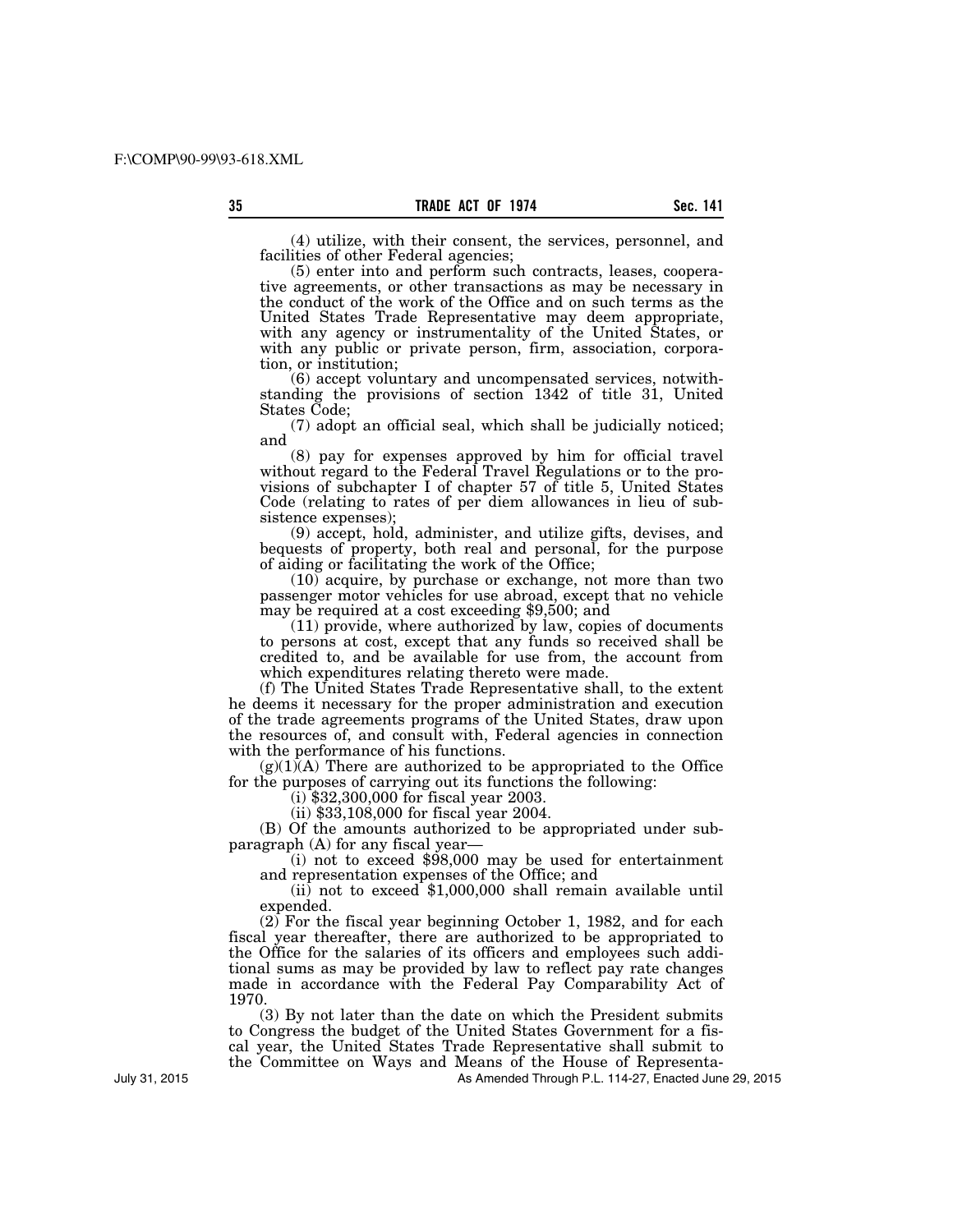tives and the Committee on Finance of the Senate the projected amount of funds for the succeeding fiscal year that will be necessary for the Office to carry out its functions.

[19 U.S.C. 2171]

# **CHAPTER 5—CONGRESSIONAL PROCEDURES WITH RESPECT TO PRESIDENTIAL ACTIONS**

# **SEC. 151. BILLS IMPLEMENTING TRADE AGREEMENTS ON NONTARIFF BARRIERS AND RESOLUTIONS APPROVING COMMERCIAL AGREEMENTS WITH COMMUNIST COUNTRIES.**

(a) RULES OF HOUSE OF REPRESENTATIVES AND SENATE.—This section and sections 152 and 153 are enacted by the Congress—

(1) as an exercise of the rulemaking power of the House of Representatives and the Senate, respectively, and as such they are deemed a part of the rules of each House, respectively, but applicable only with respect to the procedure to be followed in that House in the case of implementing bills described in subsection (b)(1), implementing revenue bills described in subsection (b)(2), approval resolutions described in subsection (b)(3), and resolutions described in subsections 152(a) and 153(a); and they supersede other rules only to the extent that they are inconsistent therewith; and

(2) with full recognition of the constitutional right of either House to change the rules (so far as relating to the procedure of that House) at any time, in the same manner and to the same extent as in the case of any other rule of that House. (b) DEFINITIONS.—For purposes of this section—

(1) The term ''implementing bill'' means only a bill of either House of Congress which is introduced as provided in subsection (c) with respect to one or more trade agreements, or with respect to an extension described in section  $282(c)(3)$  of the Uruguay Round Agreements Act, submitted to the House of Representatives and the Senate under section 102 of this Act, section 282 of the Uruguay Round Agreements Act, or section 106(a)(1) of the Bipartisan Congressional Trade Priorities and Accountability Act of 2015 and which contains—

(A) a provision approving such trade agreement or agreements or such extension,

(B) a provision approving the statement of administrative action (if any) proposed to implement such trade agreement or agreements, and

(C) if changes in existing laws or new statutory authority is required to implement such trade agreement or agreements or such extension, provisions, necessary or appropriate to implement such trade agreement or agreements or such extension, either repealing or amending existing laws or providing new statutory authority.

(2) The term ''implementing revenue bill or resolution'' means an implementing bill, or approval resolution, which contains one or more revenue measures by reason of which it must originate in the House of Representatives.

(3) The term ''approval resolution'' means only a joint resolution of the two Houses of the Congress, the matter after the

As Amended Through P.L. 114-27, Enacted June 29, 2015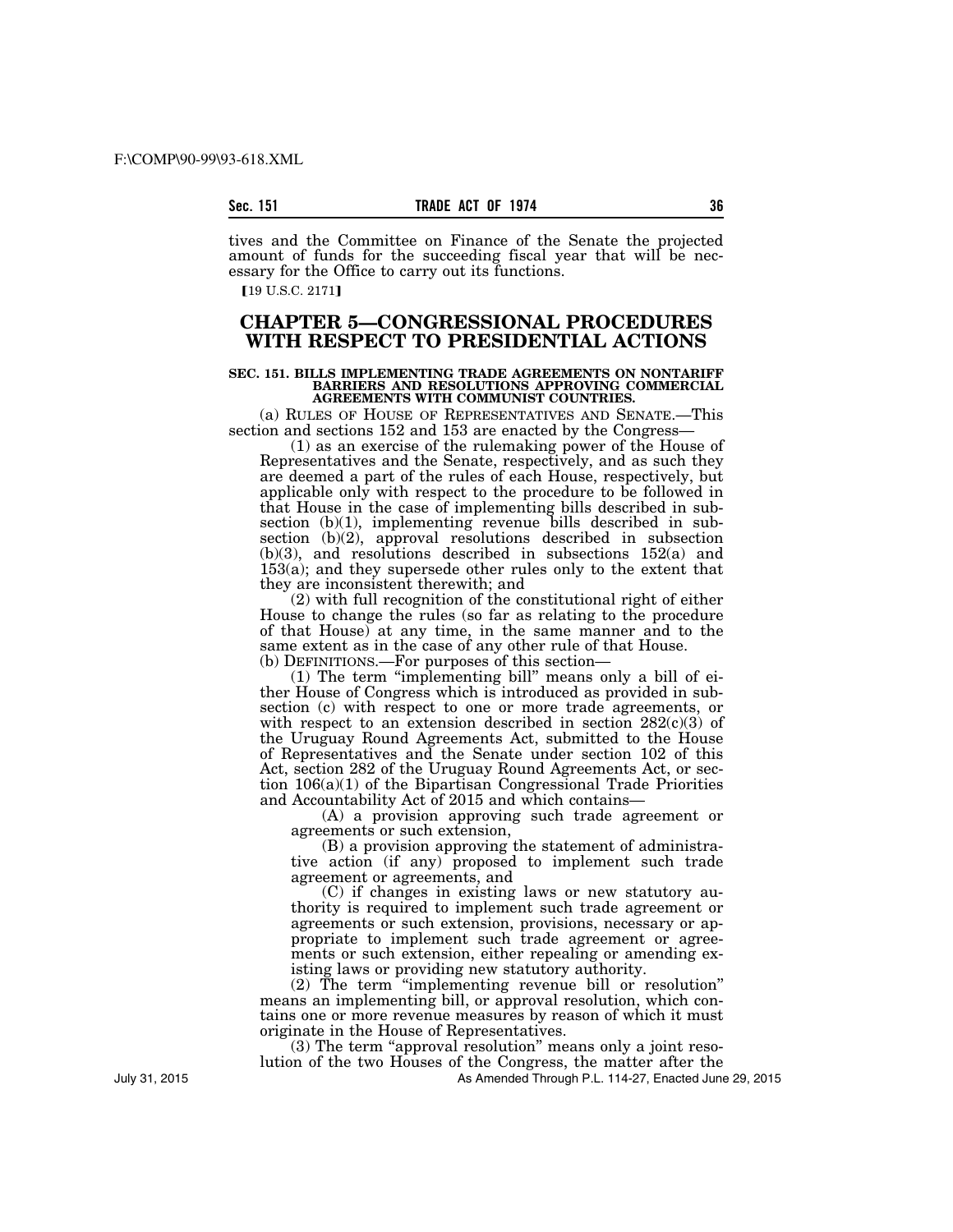resolving clause of which is as follows: ''That the Congress approves the extension of nondiscriminatory treatment with respect to the products of transmitted by the spect to the products of  $\frac{1}{\text{Spectral}}$  transmitted by the First President to the Congress on President to the Congress on \_\_\_\_\_\_\_\_\_\_\_\_\_\_\_.", the first blank space being filled with the name of the country involved and the second blank space being filled with the appropriate

date.<br>(c) INTRODUCTION AND REFERRAL.—

 $(1)$  On the day on which a trade agreement or extension is submitted to the House of Representatives and the Senate under section 102, section 282 of the Uruguay Round Agreements Act, or section 106(a)(1) of the Bipartisan Congressional Trade Priorities and Accountability Act of 2015, the implementing bill submitted by the President with respect to such trade agreement or extension shall be introduced (by request) in the House by the majority leader of the House, for himself and the minority leader of the House, or by Members of the House designated by the majority leader and minority leader of the House; and shall be introduced (by request) in the Senate by the majority leader of the Senate, for himself and the minority leader of the Senate, or by Members of the Senate designated by the majority leader and minority leader of the Senate. If either House is not in session on the day on which such a trade agreement or extension is submitted, the implementing bill shall be introduced in that House, as provided in the preceding sentence, on the first day thereafter on which the House is in session. Such bills shall be referred by the Presiding Officers of the respective Houses to the appropriate committee, or, in the case of a bill containing provisions within the jurisdiction of two or more committees, jointly to such committees for consideration of those provisions within their respective jurisdictions.

 $(2)$  On the day on which a bilateral commercial agreement, entered into under the IV of this Act after the date of the enactment of this Act, is transmitted to the House of Representatives and the Senate, an approval resolution with respect to such agreement shall be introduced (by request) in the House by the majority leader of the House, for himself and the minority leader of the House, or by Members of the House designated by the majority leader and minority leader of the House; and shall be introduced (by request) in the Senate by the majority leader of the Senate, for himself and the minority leader of the Senate, or by Members of the Senate designated by the majority leader and minority leader of the Senate. If either House is not in session on the day on which such an agreement is transmitted, the approval resolution with respect to such agreement shall be introduced in that House, as provided in the proceeding sentence, on the first day thereafter on which that House is in session. The approval resolution introduced in the House shall be referred to the Committee on Ways and Means and the approval resolution introduced in the Senate shall be referred to the Committee on Finance.

(d) AMENDMENTS PROHIBITED.—No amendment to an implementing bill or approval resolution shall be in order in either the

As Amended Through P.L. 114-27, Enacted June 29, 2015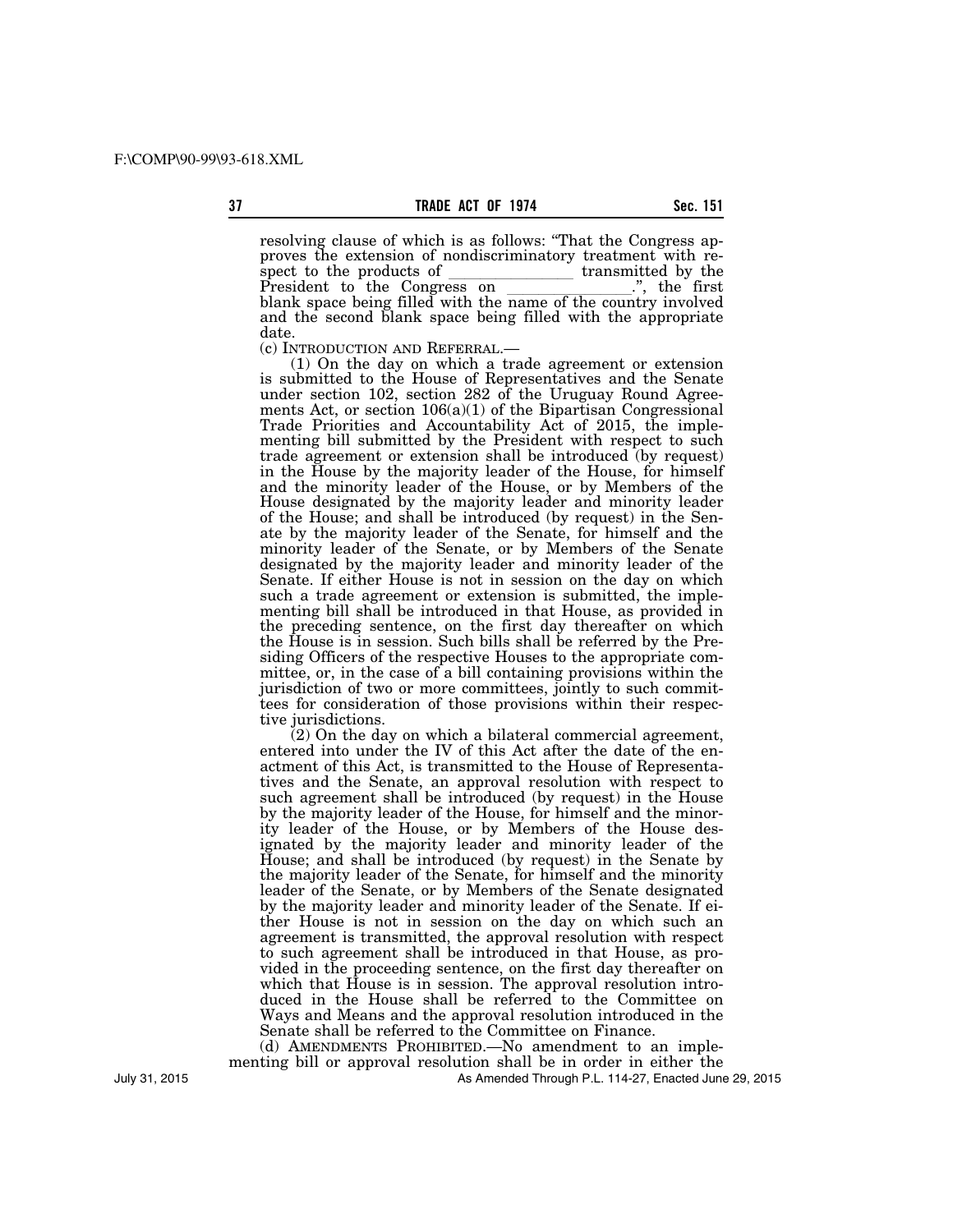House of Representatives or the Senate; and no motion to suspend the application of this subsection shall be in order in either House, nor shall it be in order in either House for the Presiding Officer to entertain a request to suspend the application of this subsection

by unanimous consent.<br>(e) PERIOD FOR COMMITTEE AND FLOOR CONSIDERATION.—

(1) Except as provided in paragraph  $(2)$ , if the committee or committees of either House to which an implementing bill or approval resolution has been referred have not reported it at the close of the 45th day after its introduction, such committee or committees shall be automatically discharged from further consideration of the bill or resolution and it shall be placed on the appropriate calendar. A vote on final passage of the bill or resolution shall be taken in each House on or before the close of the 15th day after the bill or resolution is reported by the committee or committees of that House to which it was referred, or after such committee or committees have been discharged from further consideration of the bill or resolution. If prior to the passage by one House of an implementing bill or approval resolution of that House, that House receives the same implementing bill or approval resolution from the other House, then—

(A) the procedure in that House shall be the same as if no implementing bill or approval resolution had been received from the other House; but

(B) the vote on final passage shall be on the implementing bill or approval resolution of the other House.

(2) The provisions of paragraph (1) shall not apply in the Senate to an implementing revenue bill or resolution. An implementing revenue bill or resolution received from the House shall be referred to the appropriate committee or committees of the Senate. If such committee or committees have not reported such bill or resolution at the close of the 15th day after its receipt by the Senate (or, if later, before the close of the 45th day after the corresponding implementing revenue bill or resolution was introduced in the Senate), such committee or committees shall be automatically discharged from further consideration of such bill or resolution and it shall be placed on the calendar. A vote on final passage of such bill or resolution shall be taken in the Senate on or before the close of the 15th day after such bill or resolution is reported by the committee or committees of the Senate to which it was referred, or after such committee or committees have been discharged from further consideration of such bill or resolution.

(3) For purpose of paragraphs (1) and (2), in computing a number of days in either House, there shall be excluded any day on which that House is not in session.

(f) FLOOR CONSIDERATION IN THE HOUSE.—

(1) A motion in the House of Representatives to proceed to the consideration of an implementing bill or approval resolution shall be highly privileged and not debatable. An amendment to the motion shall not be in order, nor shall it be in order to move to reconsider the vote by which the motion is agreed to or disagreed to.

As Amended Through P.L. 114-27, Enacted June 29, 2015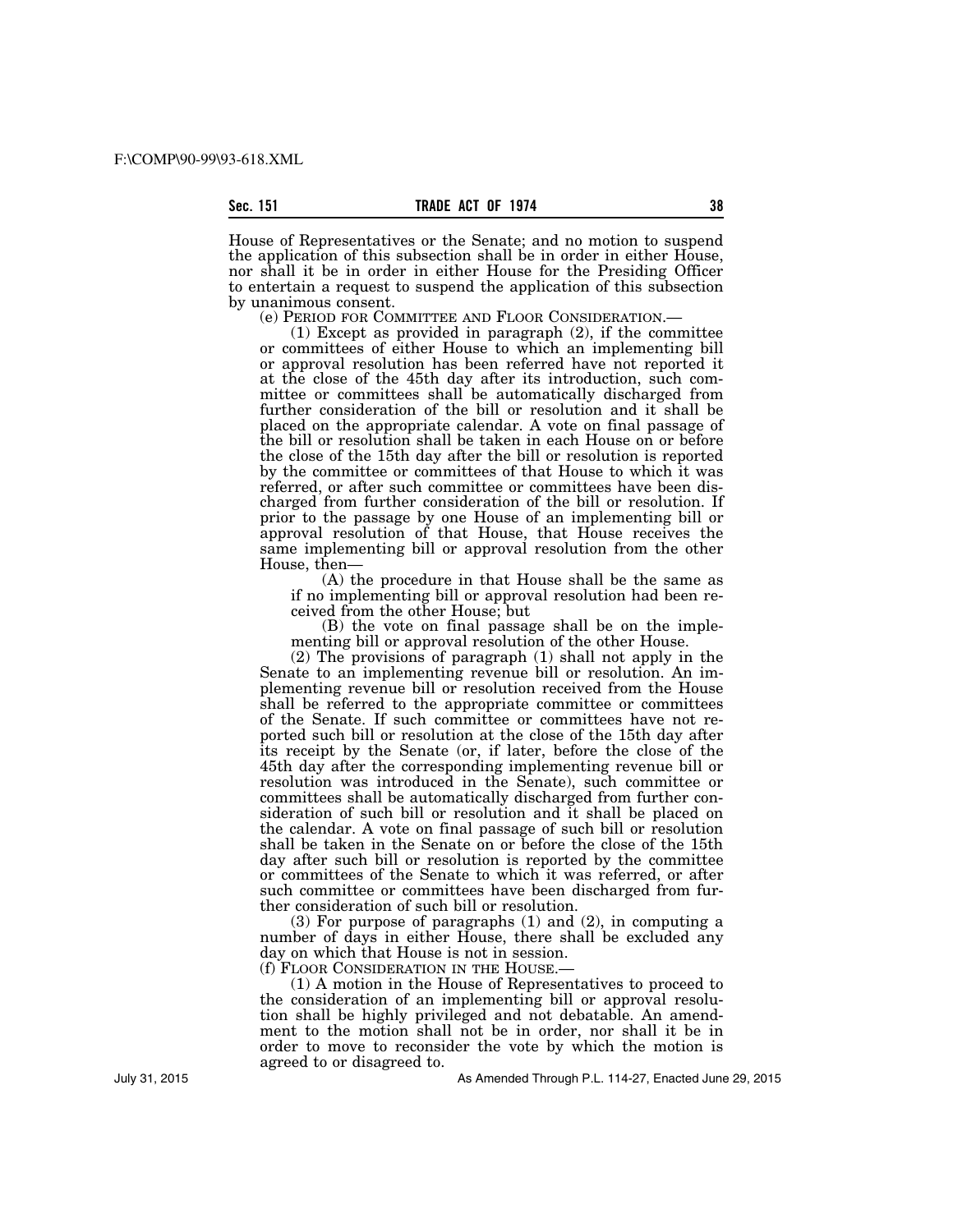(2) Debate in the House of Representatives on an implementing bill or approval resolution shall be limited to not more than  $2\bar{0}$  hours, which shall be divided equally between those favoring and those opposing the bill or resolution. A motion further to limit debate shall not be debatable. It shall not be in order to move to recommit an implementing bill or approval resolution or to move to reconsider the vote by which an implementing bill or approval resolution is agreed to or disagreed to.

(3) Motions to postpone, made in the House of Representatives with respect to the consideration of an implementing bill or approval resolution, and motions to proceed to the consideration of other business, shall be decided without debate.

(4) All appeals from the decisions of the Chair relating to the application of the Rules of the House of Representatives to the procedure relating to an implementing bill or approval resolution shall be decided without debate.

(5) Except to the extent specifically provided in the preceding provisions of this subsection, consideration of an implementing bill or approval resolution shall be governed by the Rules of the House of Representatives applicable to other bills and resolutions in similar circumstances.<br>(g)  $FLOOR CONSIDERATION IN THE SENATE.$ 

 $(1)$  A motion in the Senate to proceed to the consideration of an implementing bill or approval resolution shall be privileged and not debatable. An amendment to the motion shall not be in order, nor shall it be in order to move to reconsider the vote by which the motion is agreed to or disagreed to.

(2) Debate in the Senate on an implementing bill or approval resolution, and all debatable motions and appeals in connection therewith, shall be limited to not more than 20 hours. The time shall be equally divided between, and controlled by, the majority leader and the minority leader or their designees.

(3) Debate in the Senate on any debatable motion or appeal in connection with an implementing bill or approval resolution shall be limited to not more than 1 hour, to be equally divided between, and controlled by, the mover and the manager of the bill or resolution, except that in the event the manager of the bill or resolution is in favor of any such motion or appeal, the time in opposition thereto, shall be controlled by the minority leader or his designee. Such leaders, or either of them, may, from time under their control on the passage of an implementing bill or approval resolution, allot additional time to any Senator during the consideration of any debatable motion or appeal.

(4) A motion in the Senate to further limit debate is not debatable. A motion to recommit an implementing bill or approval resolution is not in order.

[19 U.S.C. 2191]

## **SEC. 152. RESOLUTIONS DISAPPROVING CERTAIN ACTIONS.**

(a) CONTENTS OF RESOLUTIONS.—

(1) For purposes of this section, the term ''resolution'' means only—

As Amended Through P.L. 114-27, Enacted June 29, 2015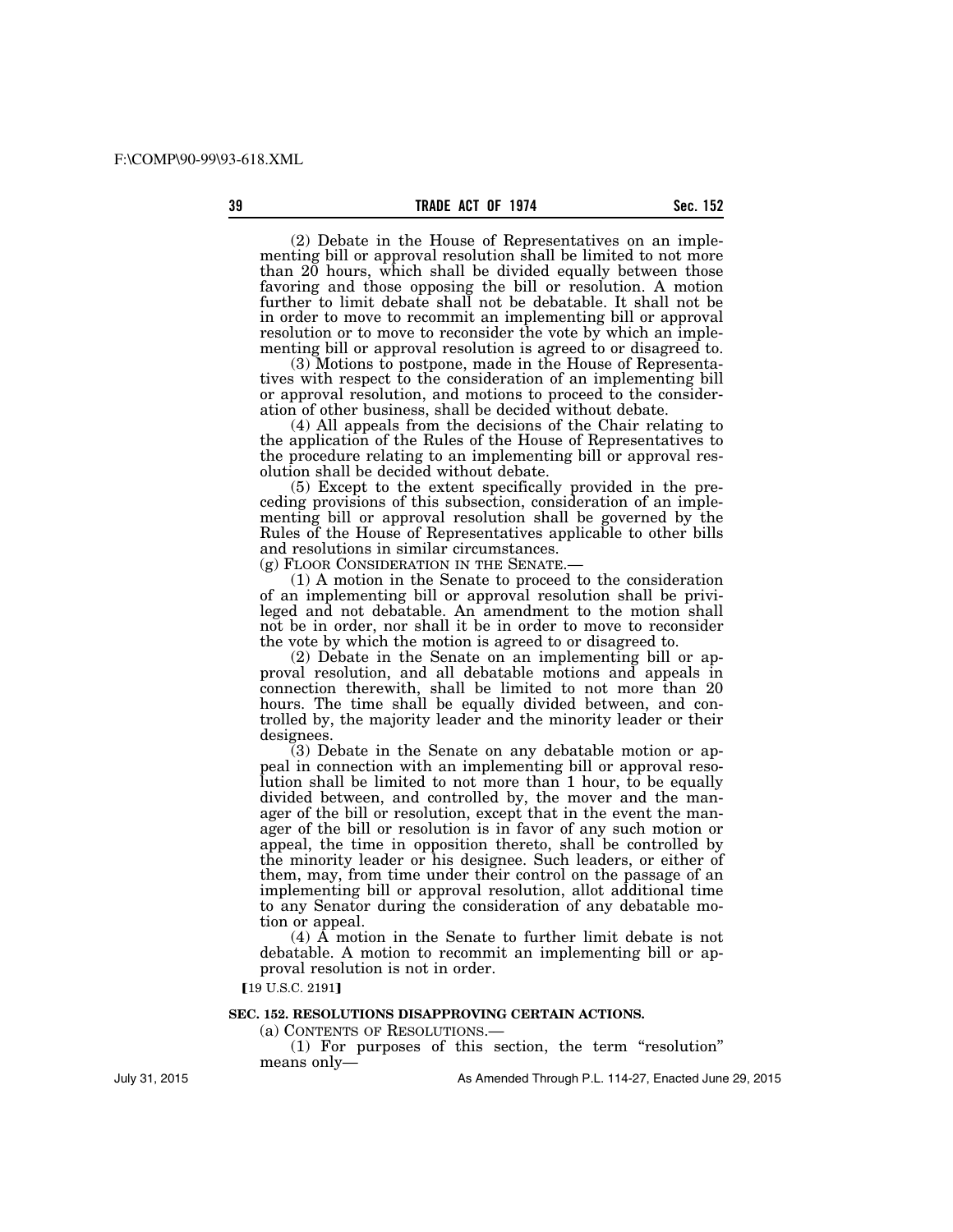(A) a joint resolution of the two Houses of the Congress, the matter after the resolving clause of which is as follows: ''That the Congress does not approve the action taken by, or the determination of, the President under section 203 of the Trade Act of 1974 transmitted to the Congress on  $\ldots$ , the blank space being filled with the appropriate date; and

(B) a joint resolution of the two Houses of Congress, the matter after the resolving clause of which is as follows: "That the Congress does not approve

''That the Congress does not approve llllllll transmitted to the Congress on lllllll.'', with the first blank space being filled in accordance with paragraph (2), and the second blank space being filled with the appropriate date.

 $(2)$  The first blank space referred to in paragraph  $(1)(B)$ shall be filled, in the case of a resolution referred to in section  $407(c)(2)$ , with the phrase "the report of the President sub-<br>mitted under section of the Trade Act of 1974 mitted under section **interval**  $\frac{1}{\sqrt{2\pi}}$  (with the first blank space with respect to  $\frac{v}{402(b)}$  or "409(b)", as appropriate, and the second blank space being filled with the name of the country involved).

(b) REFERENCE TO COMMITTEES.—All resolutions introduced in the House of Representatives shall be referred to the Committee on Ways and Means and all resolutions introduced in the Senate shall be referred to the Committee on Finance.

(c) DISCHARGE OF COMMITTEE.—

(1) If the committee of either House to which a resolution has been referred has not reported it at the end of 30 days after its introduction, not counting any day which is excluded under section 154(b), it is in order to move either to discharge the committee from further consideration of the resolution or to discharge the committee from further consideration of any other resolution introduced with respect to the same matter, except that a motion to discharge—

(A) may only be made on the second legislative day after the calendar day on which the Member making the motion announces to the House his intention to do so; and

(B) is not in order after the Committee has reported a resolution with respect to the same matter.

(2) A motion to discharge under paragraph (1) may be made only by an individual favoring the resolution, and is highly privileged in the House and privileged in the Senate; and debate thereon shall be limited to not more than 1 hour, the time to be divided in the House equally between those favoring and those opposing the resolution, and to be divided in the Senate equally between, and controlled by, the majority leader and the minority leader or their designees. An amendment to the motion is not in order, and it is not in order to move to reconsider the vote by which the motion is agreed to or disagreed to.

(d) FLOOR CONSIDERATION IN THE HOUSE.—

(1) A motion in the House of Representatives to proceed to the consideration of a resolution shall be highly privileged and

As Amended Through P.L. 114-27, Enacted June 29, 2015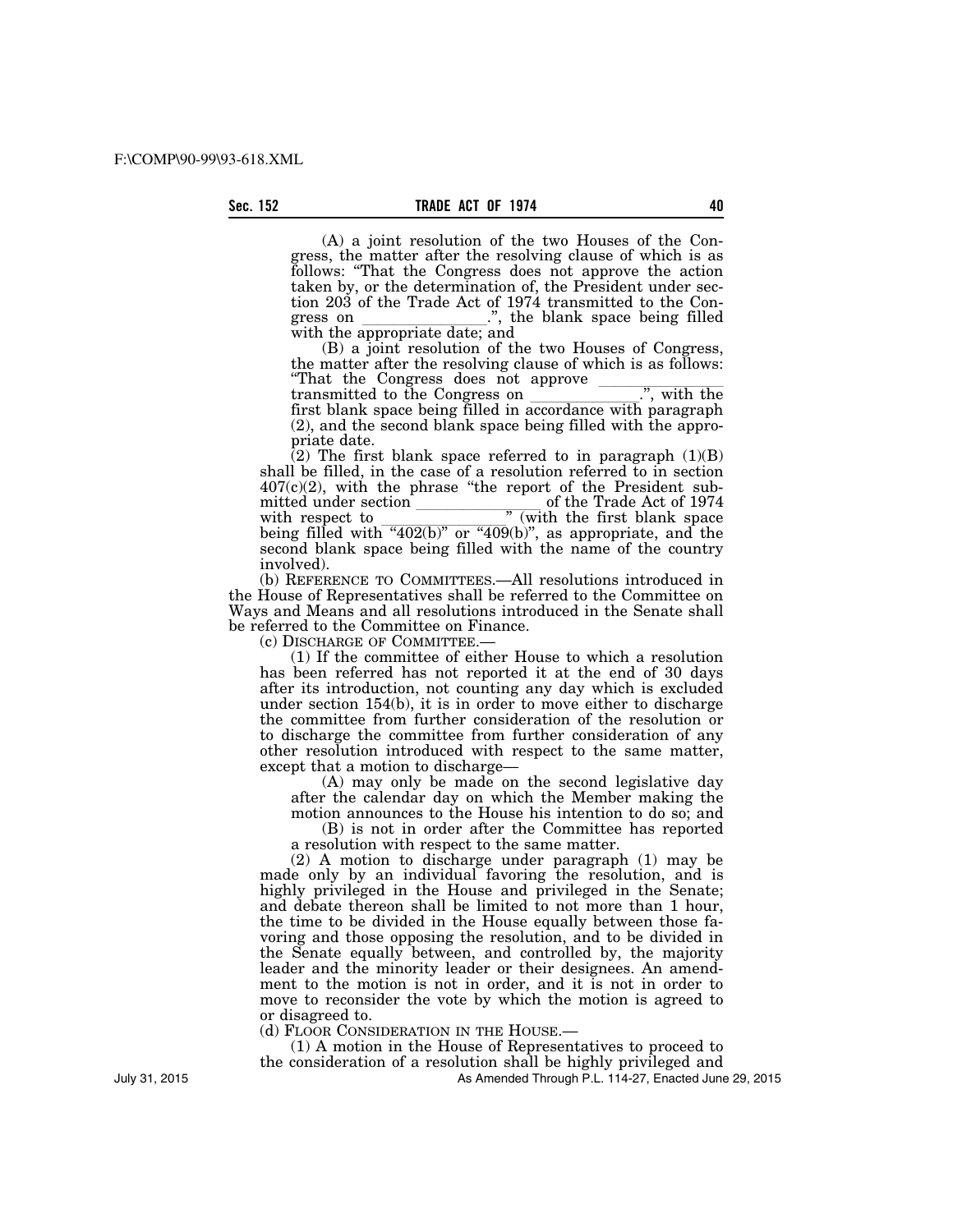not debatable. An amendment to the motion shall not be in order, nor shall it be in order to move to reconsider the vote by which the motion is agreed to or disagreed to.

(2) Debate in the House of Representatives on a resolution shall be limited to not more than 20 hours, which shall be divided equally between those favoring and those opposing the resolution. A motion further to limit debate shall not be debatable. No amendment to, or motion to recommit, the resolution shall be in order. It shall not be in order to move to reconsider the vote by which a resolution is agreed to or disagreed to.

(3) Motions to postpone, made in the House of Representatives with respect to the consideration of a resolution, and motions to proceed to the consideration of other business, shall be decided without debate.

(4) All appeals from the decisions of the Chair relating to the application of the Rules of the House of Representatives to the procedure relating to a resolution shall be decided without debate.

(5) Except to the extent specifically provided in the preceding provisions of this subsection, consideration of a resolution in the House of Representatives shall be governed by the Rules of the House of Representatives applicable to other resolutions in similar circumstances.

(e) FLOOR CONSIDERATION IN THE SENATE.—

(1) A motion in the Senate to proceed to the consideration of a resolution shall be privileged. An amendment to the motion shall not be in order, nor shall it be in order to move to reconsider the vote by which the motion is agreed to or disagreed to.

(2) Debate in the Senate on a resolution, and all debatable motions and appeals in connection therewith, shall be limited to not more than 20 hours, to be equally divided between, and controlled by, the majority leader and the minority leader or their designees.

(3) Debate in the Senate on any debatable motion or appeal in connection with a resolution shall be limited to not more than 1 hour, to be equally divided between, and controlled by, the mover and the manager of the resolution, except that in the event the manager of the resolution is in favor of any such motion or appeal, the time in opposition thereto, shall be controlled by the minority leader or his designee. Such leaders, or either of them, may, from time under their control on the passage of a resolution, allot additional time to any Senator during the consideration of any debatable motion or appeal.

(4) A motion in the Senate to further limit debate on a resolution, debatable motion, or appeal is not debatable. No amendment to, or motion to recommit, a resolution is in order in the Senate.

(f) PROCEDURES IN THE SENATE.—

(1) Except as otherwise provided in this section, the following procedures shall apply in the Senate to a resolution to which this section applies:

As Amended Through P.L. 114-27, Enacted June 29, 2015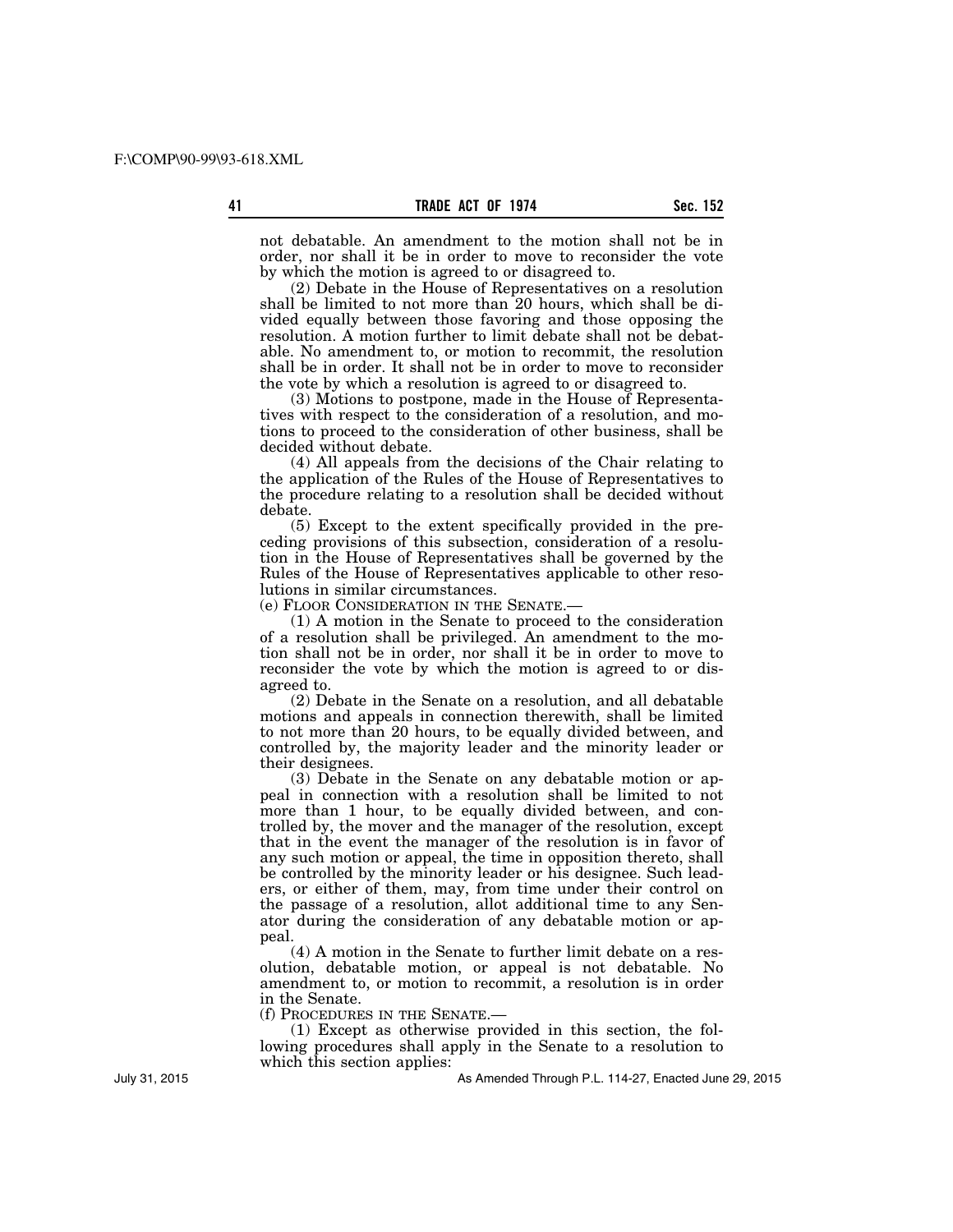$(A)(i)$  Except as provided in clause (ii), a resolution that has passed the House of Representatives shall, when received in the Senate, be referred to the Committee on Finance for consideration in accordance with this section.

(ii) If a resolution to which this section applies was introduced in the Senate before receipt of a resolution that has passed the House of Representatives, the resolution from the House of Representatives shall, when received in the Senate, be placed on the calendar. If this clause applies, the procedures in the Senate with respect to a resolution introduced in the Senate that contains the identical matter as the resolution that passed the House of Representatives shall be the same as if no resolution had been received from the House of Representatives, except that the vote on passage in the Senate shall be on the resolution that passed the House of Representatives.

(B) If the Senate passes a resolution before receiving from the House of Representatives a joint resolution that contains the identical matter, the joint resolution shall be held at the desk pending receipt of the joint resolution from the House of Representatives. Upon receipt of the joint resolution from the House of Representatives, such joint resolution shall be deemed to be read twice, considered, read the third time, and passed.

(2) If the texts of joint resolutions described in section 152 or 153(a), whichever is applicable, concerning any matter are not identical—

(A) the Senate shall vote passage on the resolution introduced in the Senate, and

(B) the text of the joint resolution passed by the Senate shall, immediately upon its passage (or, if later, upon receipt of the joint resolution passed by the House), be substituted for the text of the joint resolution passed by the House of Representatives, and such resolution, as amended, shall be returned with a request for a conference between the two Houses.

(3) Consideration in the Senate of any veto message with respect to a joint resolution described in subsection  $(a)(2)(B)$  or section 153(a), including consideration of all debatable motions and appeals in connection therewith, shall be limited to 10 hours, to be equally divided between, and controlled by, the majority leader and the minority leader or their designees.

**[19 U.S.C. 2192]** 

## **SEC. 153. RESOLUTIONS RELATING TO EXTENSION OF WAIVER AU-THORITY UNDER SECTION 402.**

(a) CONTENTS OF RESOLUTION.—For purposes of this section, the term ''resolution'' means only a joint resolution of the two Houses of Congress, the matter after the resolving clause of which is as follows: "That the Congress does not approve the extension of the authority contained in section 402(c) of the Trade Act of 1974 recommended by the President to the Congress on with respect to ..., with the first llllllll with respect to llllllll.'', with the first blank space being filled with the appropriate date, and the second

As Amended Through P.L. 114-27, Enacted June 29, 2015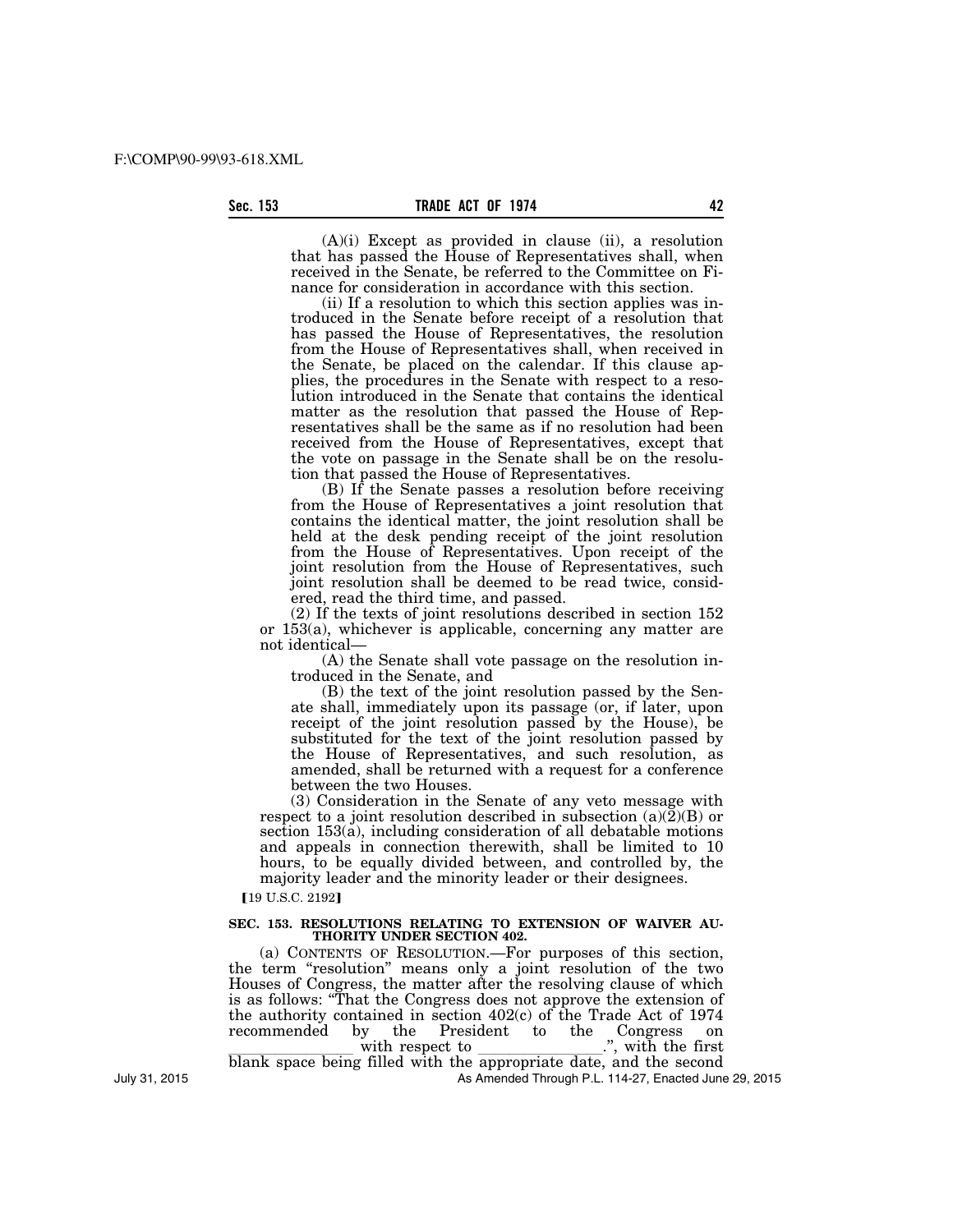blank space being filled with the names of those countries, if any, with respect to which such extension of authority is not approved, and with the clause beginning with "with respect to" being omitted if the extension of the authority is not approved with respect to any country.<br>(b) APPLICATION OF RULES OF SECTION 152; EXCEPTIONS.

 $(1)$  Except as provided in this section, the provisions of section 152 shall apply to resolutions described in subsection (a).

(2) In applying section  $152(c)(1)$ , all calendar days shall be counted.

(3) That part of section  $152(d)(2)$  which provides that no amendment is in order shall not apply to any amendment to a resolution which is limited to striking out or inserting the names of one or more countries or to striking out or inserting a with-respect-to clause. Debate in the House of Representatives on any amendment to a resolution shall be limited to not more than 1 hour which shall be equally divided between those favoring and those opposing the amendment. A motion in the House to further limit debate on an amendment to a resolution is not debatable.

(4) That part of section 152(e)(4) which provides that no amendment is in order shall not apply to any amendment to a resolution which is limited to striking out or inserting the names of one or more countries or to striking out or inserting an except clause a with-respect-to clause. The time limit on a debate on a resolution in the Senate under section  $152(e)(2)$ shall include all amendments to a resolution. Debate in the Senate on any amendment to a resolution shall be limited to not more than 1 hour, to be equally divided between, and controlled by, the mover and the manager of the resolution, except that in the event the manager of the resolution is in favor of any such amendment, the time in opposition thereto shall be controlled by the minority leader or his designee. The majority leader and minority leader may from time under their control on the passage of a resolution, allot additional time to any Senator during the consideration of any amendment. A motion in the Senate to further limit debate on an amendment to a resolution is not debatable.

(c) CONSIDERATION OF SECOND RESOLUTION NOT IN ORDER.— It shall not be in order in either the House of Representatives or the Senate to consider a resolution with respect to a recommendation of the President under section 402(d) (other than a resolution described in subsection (a) received from the other House), if that House has adopted a resolution with respect to the same recommendation.

(d) PROCEDURES RELATING TO CONFERENCE REPORTS IN THE SENATE.—

(1) Consideration in the Senate of the conference report on any joint resolution described in subsection (a), including consideration of all amendments in disagreement (and all amendments thereto), and consideration of all debatable motions and appeals in connection therewith, shall be limited to 10 hours, to be equally divided between, and controlled by, the majority leader and the minority leader or their designees. Debate on As Amended Through P.L. 114-27, Enacted June 29, 2015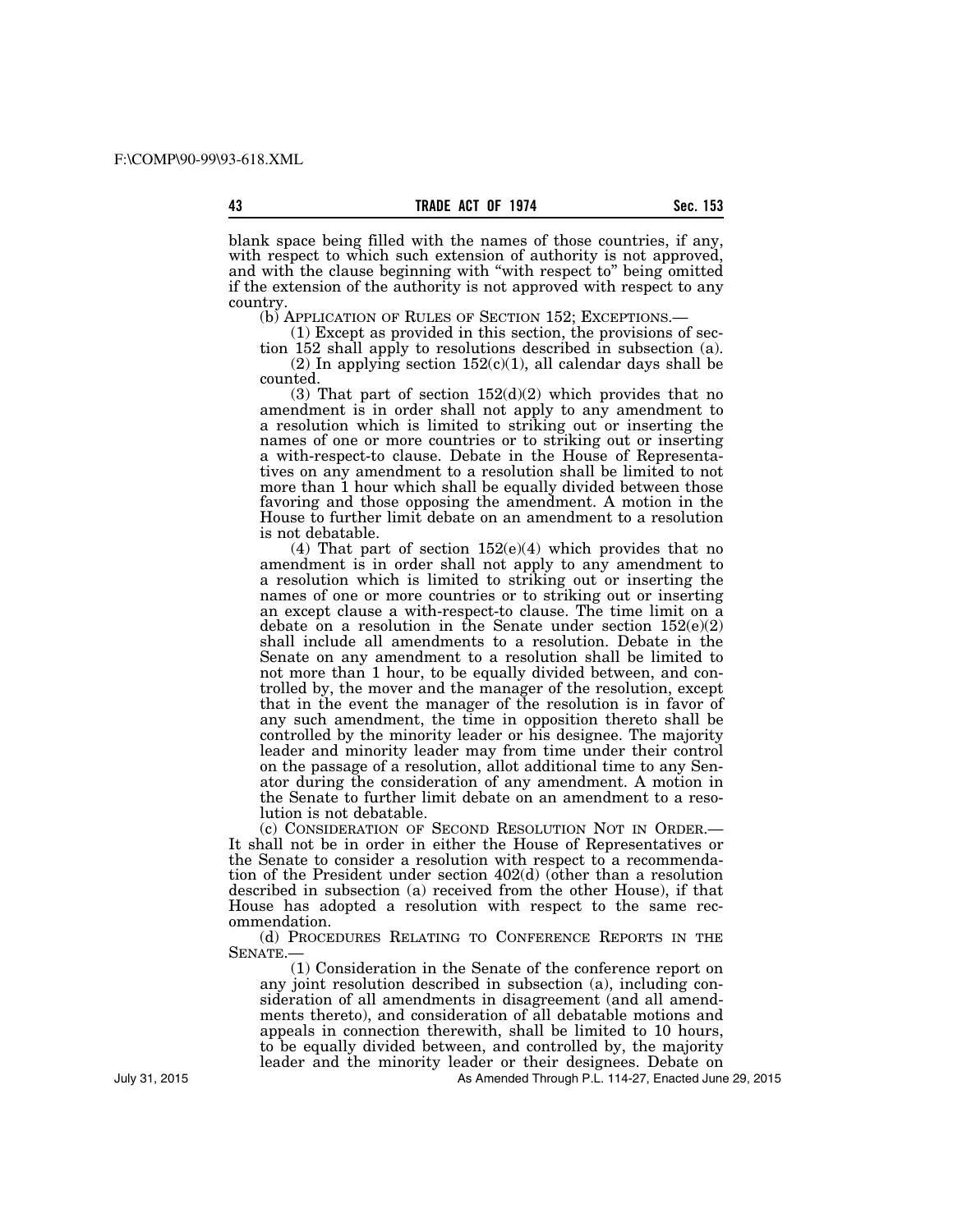any debatable motion or appeal related to the conference report shall be limited to 1 hour, to be equally divided between, and controlled by, the mover and the manager of the conference report.

(2) In any case in which there are amendments in disagreement, time on each amendment shall be limited to 30 minutes, to be equally divided between, and controlled by, the manager of the conference report and the minority leader or his designee. No amendment to any amendment in disagreement shall be received unless it is a germane amendment.

## **[19 U.S.C. 2193]**

## **SEC. 154. SPECIAL RULES RELATING TO CONGRESSIONAL PROCE-DURES.**

(a) Whenever, pursuant to section  $102(e)$ ,  $203(b)$ ,  $402(d)$ , or 407(a) or (b), a document is required to be transmitted to the Congress, copies of such document shall be delivered to both Houses of Congress on the same day and shall be delivered to the Clerk of the House of Representatives if the House is not in session and to the Secretary of the Senate if the Senate is not in session.

(b) For purposes of sections  $203(c)$  and  $407(c)(2)$ , the 90-day period referred to in such sections shall be computed by excluding—

(1) the days on which either House is not in session because of an adjournment of more than 3 days to a day certain or an adjournment of the Congress sine die, and

(2) any Saturday and Sunday, not excluded under paragraph (1), when either House is not in session.

[19 U.S.C. 2194]

## **CHAPTER 6—CONGRESSIONAL LIAISON AND REPORTS**

# **SEC. 161. CONGRESSIONAL ADVISERS FOR TRADE POLICY AND NEGO-TIATIONS.**

(a) SELECTION.— (1) At the beginning of each regular session of Congress, the Speaker of the House of Representatives, upon the recommendation of the chairman of the Committee on Ways and Means, shall select 5 members (not more than 3 of whom are members of the same political party) of such committee, and the President pro tempore of the Senate, upon the recommendation of the chairman of the Committee on Finance, shall select 5 members (not more than 3 of whom are members of the same political party) of such committee, who shall be designated congressional advisers on trade policy and negotiations. They shall provide advice on the development of trade policy and priorities for the implementation thereof. They shall also be accredited by the United States Trade Representative on behalf of the President as official advisers to the United States delegations to international conferences, meetings, and negotiating sessions relating to trade agreements.

(2)(A) In addition to the advisers designated under paragraph (1) from the Committee on Ways and Means and the Committee on Finance—

As Amended Through P.L. 114-27, Enacted June 29, 2015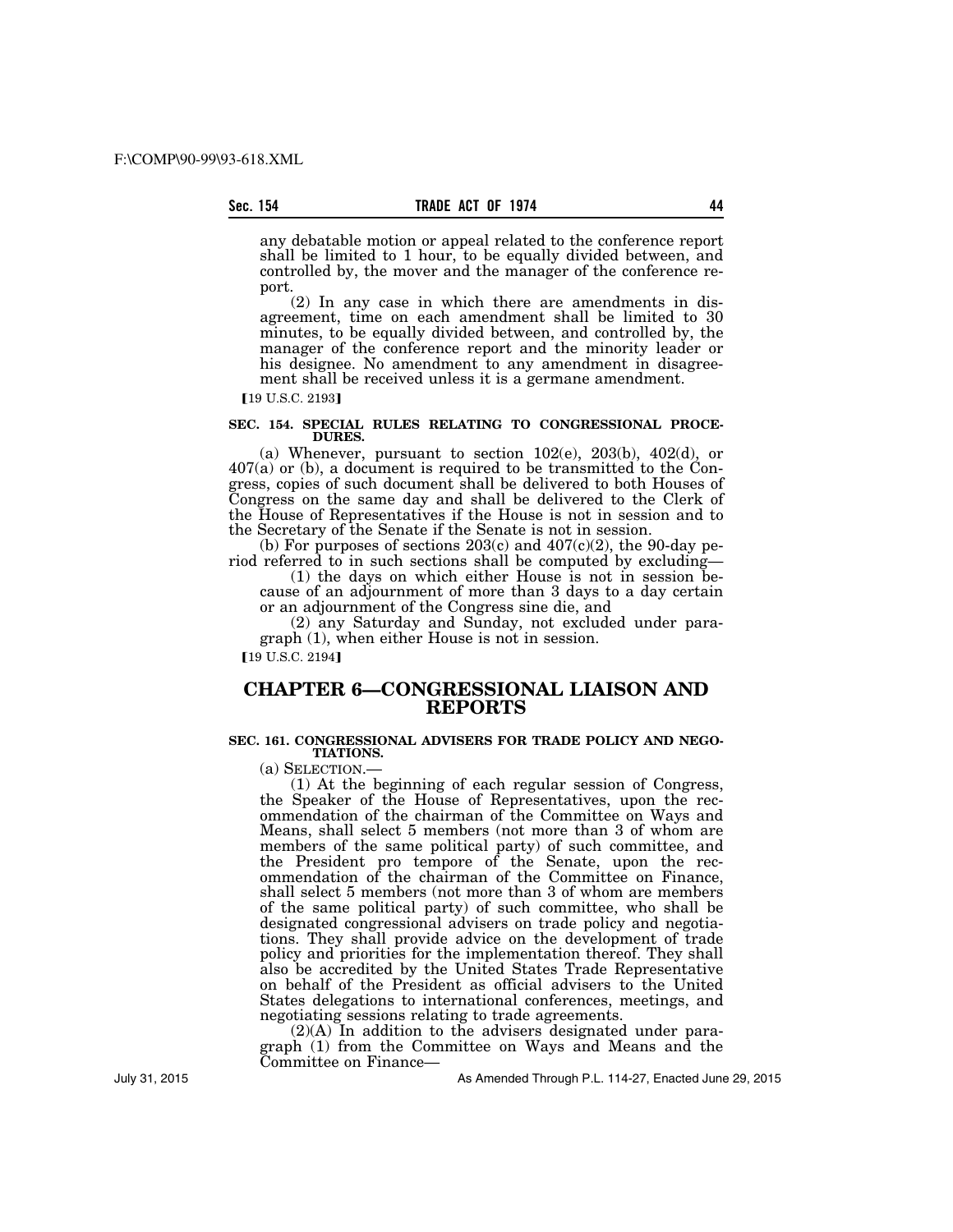(i) the Speaker of the House may select additional members of the House, for designation as congressional advisers regarding specific trade policy matters or negotiations, from any other committee of the House or joint committee of Congress that has jurisdiction over legislation likely to be affected by such matters or negotiations; and

(ii) the President pro tempore of the Senate may select additional members of the Senate, for designation as congressional advisers regarding specific trade policy matters or negotiations, from any other committee of the Senate or joint committee of Congress that has jurisdiction over legislation likely to be affected by such matters or negotiations.

Members of the House and Senate selected as congressional advisers under this subparagraph shall be accredited by the United States Trade Representative.

(B) Before designating any member under subparagraph (A), the Speaker or the President pro tempore shall consult with—

(i) the chairman and ranking member of the Committee on Ways and Means or the Committee on Finance, as appropriate; and

(ii) the chairman and ranking minority member of the committee from which the member will be selected.

(C) Not more than 3 members (not more than 2 of whom are members of the same political party) may be selected under this paragraph as advisers from any committee of Congress. (b) BRIEFING.—

(1) The United States Trade Representative shall keep each official adviser designated under subsection (a)(1) currently informed on matters affecting the trade policy of the United States and, with respect to possible agreements, negotiating objectives, the status of negotiations in progress, and the nature of any changes in domestic law or the administration thereof which may be recommended to Congress to carry out any trade agreement or any requirement of, amendment to, or recommendation under, such agreement.

(2) The United States Trade Representative shall keep each official adviser designated under subsection (a)(2) currently informed regarding the trade policy matters and negotiations with respect to which the adviser is designated.

(3)(A) The chairmen of the Committee on Ways and Means and the Committee on Finance may designate members (in addition to the official advisers under subsection  $(a)(1)$  and staff members of their respective committees who shall have access to the information provided to official advisers under para $graph(1)$ 

(B) The Chairman of any committee of the House or Senate or any joint committee of Congress from which official advisers are selected under subsection (a)(2) may designate other members of such committee, and staff members of such committee, who shall have access to the information provided to official advisers under paragraph (2).

As Amended Through P.L. 114-27, Enacted June 29, 2015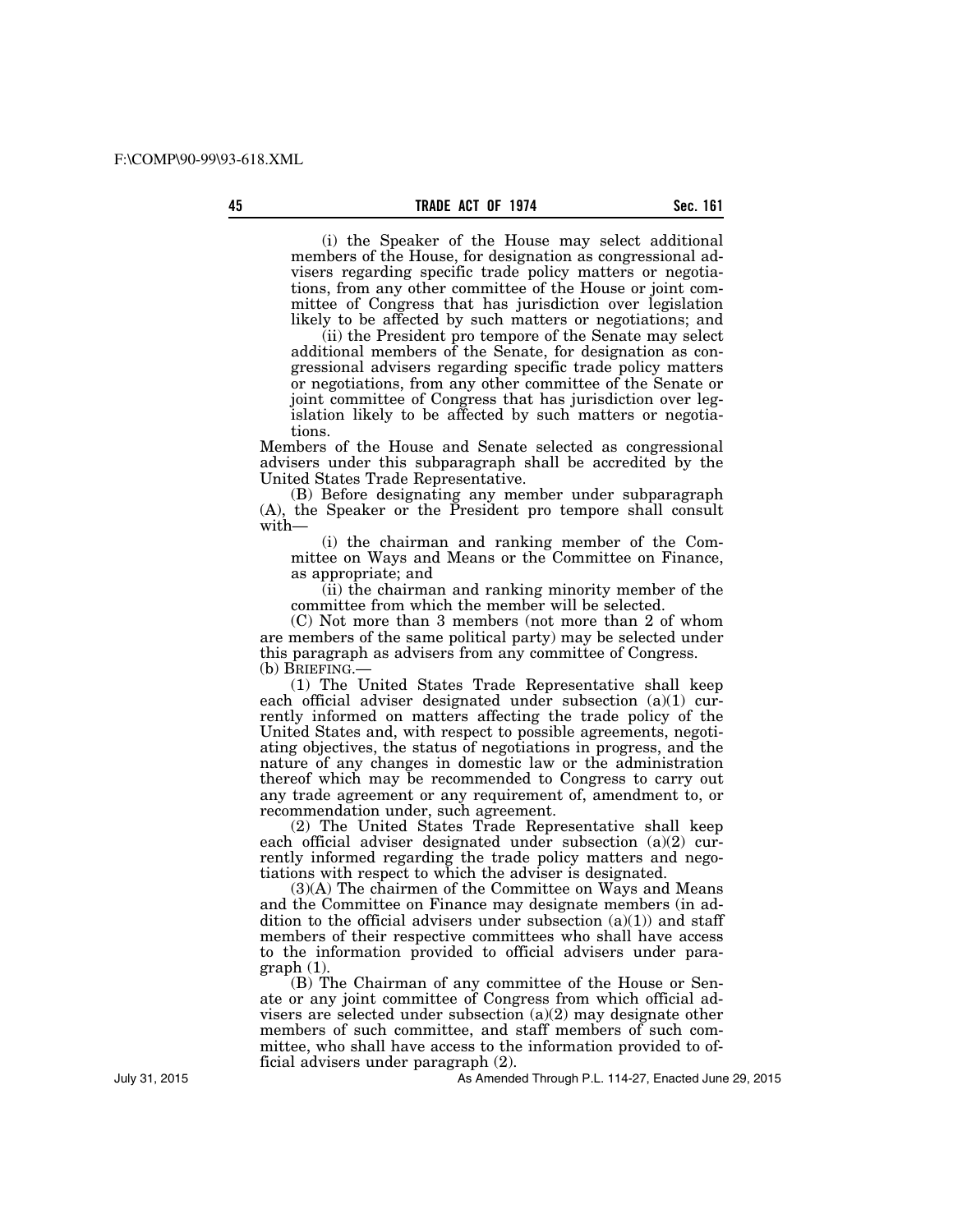(c) COMMITTEE CONSULTATION.—The United States Trade Representative shall consult on a continuing basis with the Committee on Ways and Means of the House of Representatives, the Committee on Finance of the Senate, and the other appropriate committees of the House and Senate on the development, implementation, and administration of overall trade policy of the United States. Such consultations shall include, but are not limited to, the following elements of such policy:

(1) The principal multilateral and bilateral negotiating objectives and the progress being made toward their achievement.

(2) The implementation, administration, and effectiveness of recently concluded multilateral and bilateral trade agreements and resolution of trade disputes.

(3) The actions taken, and proposed to be taken, under the trade laws of the United States and the effectiveness, or anticipated effectiveness, of such actions in achieving trade policy objectives.

(4) The important developments and issues in other areas of trade for which there must be developed proper policy response.

When necessary, meetings shall be held with each Committee in executive session to review matters under negotiation.

**[19 U.S.C. 2211]** 

## **SEC. 162. TRANSMISSION OF AGREEMENTS TO CONGRESS.**

(a) As soon as practicable after a trade agreement entered into under section 123 or 124 or under section 103 of the Bipartisan Congressional Trade Priorities and Accountability Act of 2015 has entered into force with respect to the United States, the President shall, if he has not previously done so, transmit a copy of such trade agreement to each House of the Congress together with a statement, in the light of the advice of the International Trade Commission under section 131(b), if any, and of other relevant considerations, of his reasons for entering into the agreement.

(b) The President shall transmit to each Member of the Congress a summary of the information required to be transmitted to each House under subsection (a). For purposes of this subsection, the term "Member" includes any Delegate or Resident Commissioner.

[19 U.S.C. 2212]

#### **SEC. 163. REPORTS.**

(a) ANNUAL REPORT ON TRADE AGREEMENTS PROGRAM AND NA-TIONAL TRADE POLICY AGENDA.—

(1) The President shall submit to the Congress during each calendar year (but not later than March 1 of that year) a report on—

(A) the operation of the trade agreements program, and the provision of import relief and adjustment assistance to workers and firms, under this Act during the preceding calendar year; and

 $(\bar{B})$  the national trade policy agenda for the year in which the report is submitted.

As Amended Through P.L. 114-27, Enacted June 29, 2015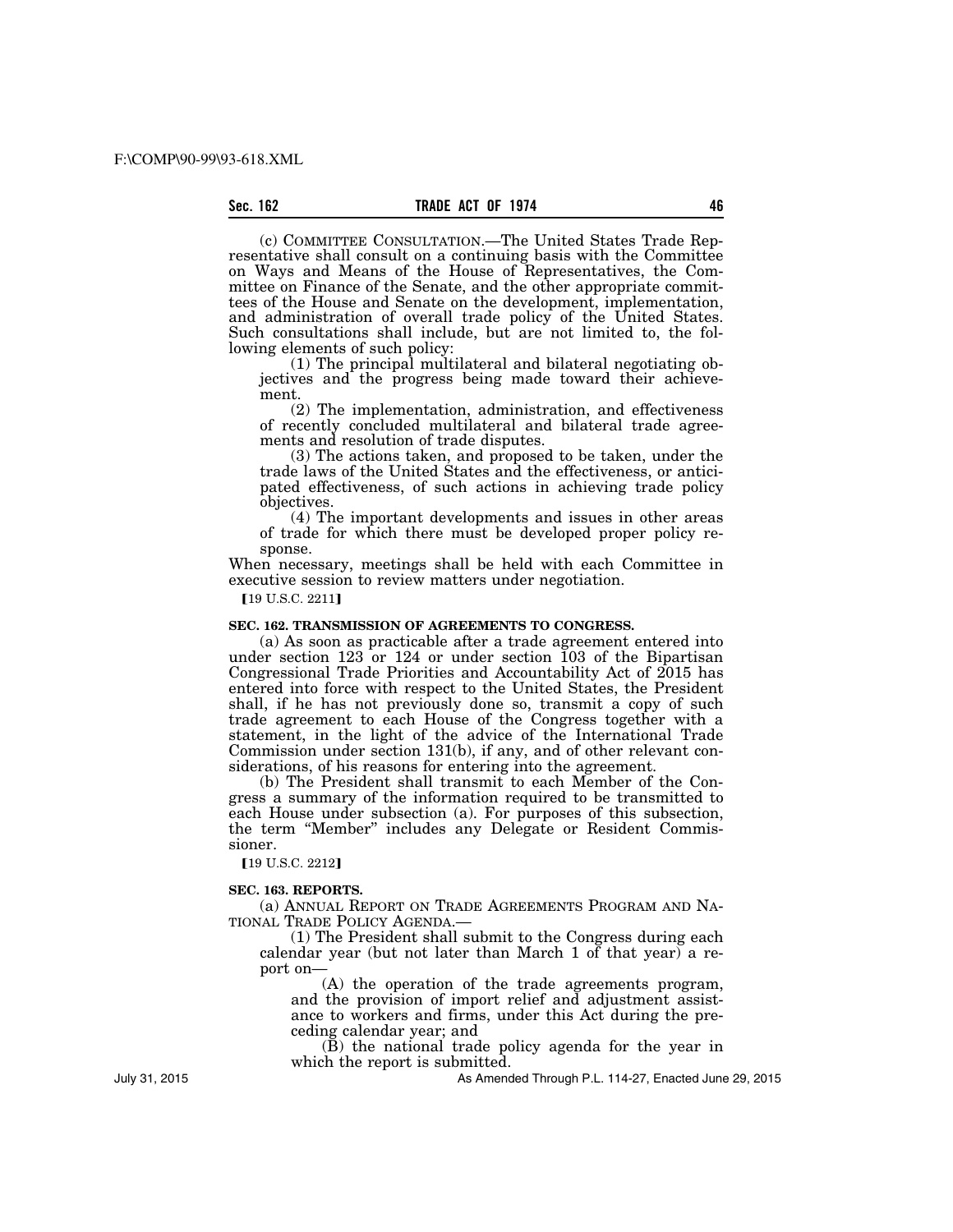(2) The report shall include, with respect to the matters referred to in paragraph  $(1)(A)$ , information regarding—

(A) new trade negotiations;

(B) changes made in duties and nontariff barriers and other distortions of trade of the United States;

(C) reciprocal concessions obtained;

(D) changes in trade agreements (including the incorporation therein of actions taken for import relief and compensation provided therefor);

(E) the extension or withdrawal of nondiscriminatory treatment by the United States with respect to the products of foreign countries;

(F) the extension, modification, withdrawal, suspension, or limitation of preferential treatment to exports of developing countries;

(G) the results of actions to obtain the removal of foreign trade restrictions (including discriminatory restrictions) against United States exports and the removal of foreign practices which discriminate against United States service industries (including transportation and tourism) and investment;

(H) the measures being taken to seek the removal of other significant foreign import restrictions;

(I) each of the referrals made under section  $141(d)(1)(B)$  and any action taken with respect to such referral;

(J) other information relating to the trade agreements program and to the agreements entered into thereunder; and

(K) the number of applications filed for adjustment assistance for workers and firms, the number of such applications which were approved, and the extent to which adjustment assistance has been provided under such approved applications.

 $(3)(A)$  The national trade policy agenda required under paragraph (1)(B) for the year in which a report is submitted shall be in the form of a statement of—

(i) the trade policy objectives and priorities of the United States for the year, and the reasons therefor;

(ii) the actions proposed, or anticipated, to be undertaken during the year to achieve such objectives and priorities, including, but not limited to, actions authorized under the trade laws and negotiations with foreign countries;

(iii) any proposed legislation necessary or appropriate to achieve any of such objectives or priorities; and

(iv) the progress that was made during the preceding year in achieving the trade policy objectives and priorities included in the statement provided for that year under this paragraph.

(B) The President may separately submit any information referred to in subparagraph (A) to the Congress in confidence if the President considers confidentiality appropriate.

As Amended Through P.L. 114-27, Enacted June 29, 2015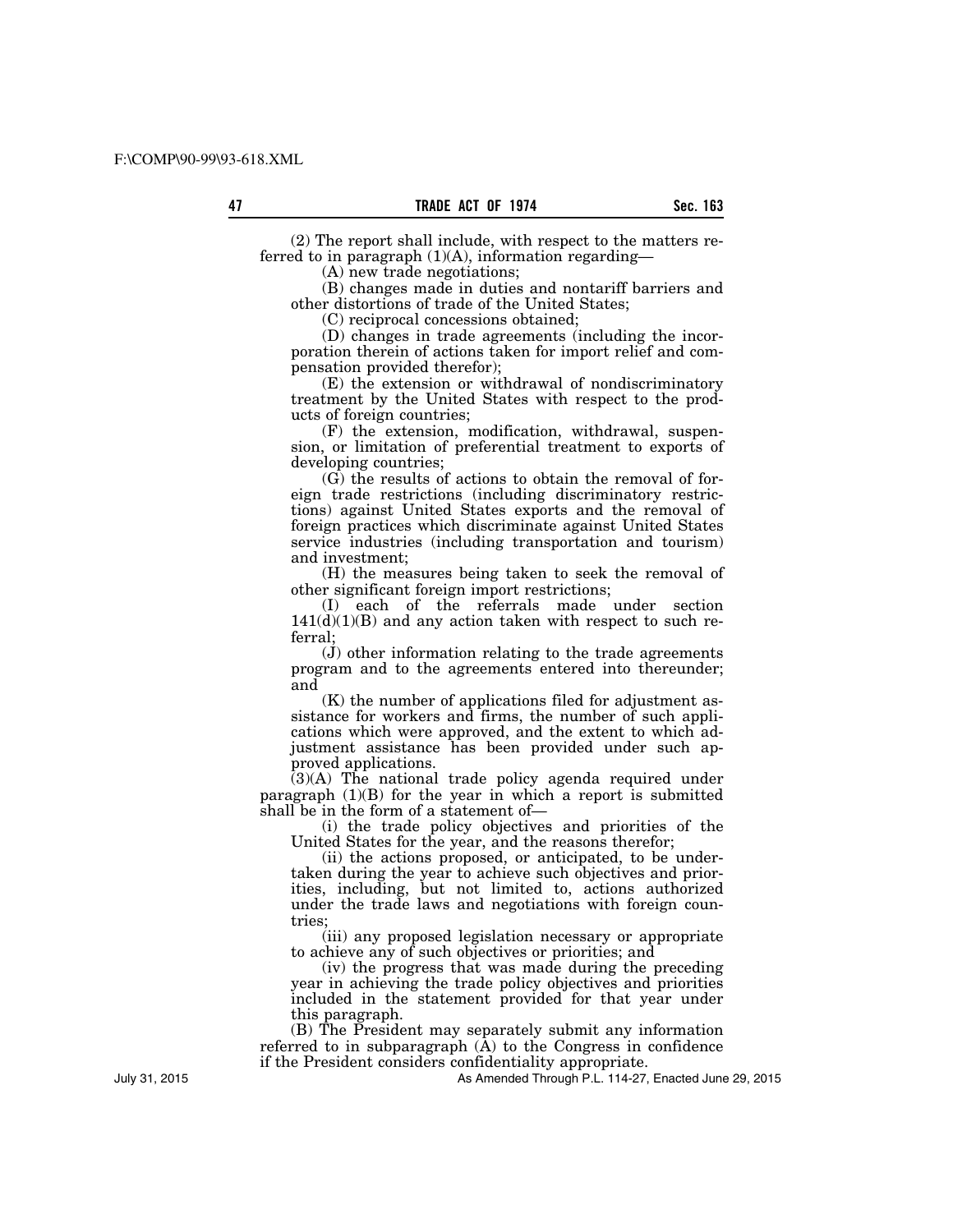(C) Before submitting the national trade policy agenda for any year, the President shall seek advice from the appropriate advisory committees established under section 135 and shall consult with the appropriate committees of the Congress.

(D) The United States Trade Representative (hereafter referred to in this section as the "Trade Representative"") and other appropriate officials of the United States Government shall consult periodically with the appropriate committees of the Congress regarding the annual objectives and priorities set forth in each national trade policy agenda with respect to—

(i) the status and results of the actions that have been undertaken to achieve the objectives and priorities; and

(ii) any development which may require, or result in, changes to any of such objectives or priorities.<br>(b) ANNUAL TRADE PROJECTION REPORT.—

 $(1)$  In order for the Congress to be informed of the impact of foreign trade barriers and macroeconomic factors on the balance of trade of the United States, the Trade Representative and the Secretary of the Treasury shall jointly prepare and submit to the Committee on Finance of the Senate and the Committee on Ways and Means of the House of Representatives (hereafter referred to in this subsection as the ''Committees'') on or before March 1 of each year a report which consists of—

(A) a review and analysis of—

(i) the merchandise balance of trade,

(ii) the goods and services balance of trade,

(iii) the balance on the current account,

(iv) the external debt position,

(v) the exchange rates,

(vi) the economic growth rates,

(vii) the deficit or surplus in the fiscal budget, and

(viii) the impact on United States trade of market barriers and other unfair practices,

of countries that are major trading partners of the United States, including, as appropriate, groupings of such countries;

(B) projections for each of the economic factors described in subparagraph (A) (except those described in clauses  $(v)$  and  $(viii)$  for each of the countries and groups of countries referred to in subparagraph (A) for the year in which the report is submitted and for the succeeding year; and

(C) conclusions and recommendations, based upon the projections referred to in subparagraph (B), for policy changes, including trade policy, exchange rate policy, fiscal policy, and other policies that should be implemented to improve the outlook.

 $(2)$  To the extent that subjects referred to in paragraph  $(1)$ (A), (B), or (C) are covered in the national trade policy agenda required under subsection  $(a)(1)(B)$  or in other reports required by this Act or other law, the Trade Representative and the Secretary of the Treasury may, as appropriate, draw on the information, analysis, and conclusions, if any, in those reports for As Amended Through P.L. 114-27, Enacted June 29, 2015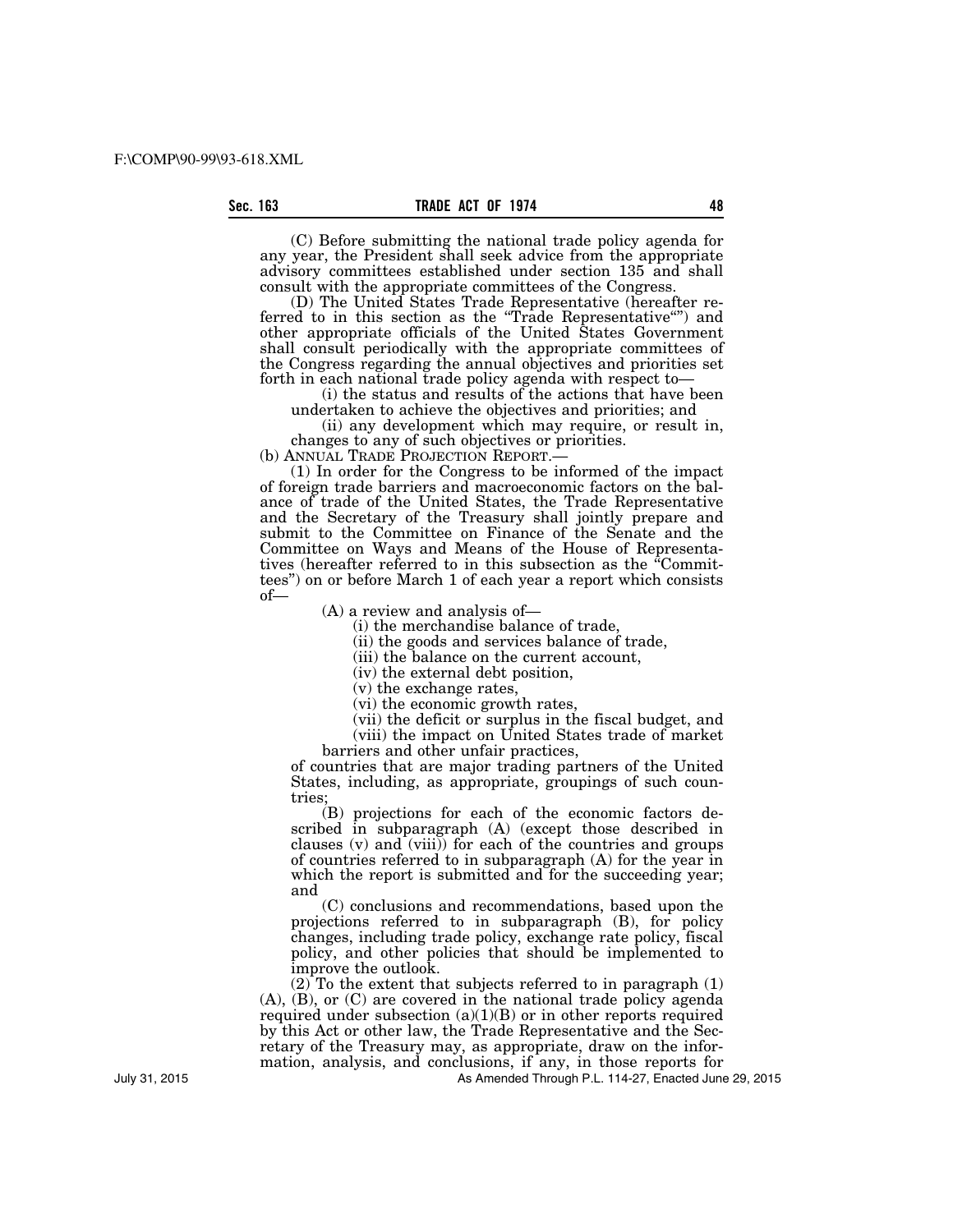the purposes of preparing the report required by this subsection.

(3) The Trade Representative and the Secretary of the Treasury shall consult with the Chairman of the Board of Governors of the Federal Reserve System in the preparation of each report required under this subsection.

(4) The Trade Representative and the Secretary of the Treasury may separately submit any information, analysis, or conclusion referred to in paragraph (1) to the Committees in confidence if the Trade Representative and the Secretary consider confidentiality appropriate.

(5) After submission of each report required under paragraph (1), the Trade Representative and the Secretary of the Treasury shall consult with each of the Committees with respect to the report.

(c) ITC REPORTS.—The United States International Trade Commission shall submit to the Congress, at least once a year, a factual report on the operation of the trade agreements program. [19 U.S.C. 2213]

## **CHAPTER 7—UNITED STATES INTERNATIONAL TRADE COMMISSION**

## **SEC. 171. CHANGE OF NAME OF TARIFF COMMISSION.**

(a) The United States Tariff Commission (established by section 330 of the Tariff Act of 1930) is renamed as the United States International Trade Commission.

(b) Any reference in any law of the United States, or in any order, rule, regulation, or other document, to the United States Tariff Commission for the Tariff Commission) shall be considered to refer to the United States International Trade Commission.

[19 U.S.C. 2231]

\* \* \* \* \* \* \*

## **CHAPTER 8—IDENTIFICATION OF MARKET BARRIERS AND CERTAIN UNFAIR TRADE ACTIONS**

## **SEC. 181. ESTIMATES OF BARRIERS TO MARKET ACCESS.**

(a) NATIONAL TRADE ESTIMATES.—

(1) IN GENERAL.—For calendar year 1988, and for each succeeding calendar year, the United States Trade Representative, through the interagency trade organization established pursuant to section 242(a) of the Trade Expansion Act of 1962, and with the assistance of the interagency advisory committee established under section  $141(d)(2)$ , shall-

(A) identity and analyze acts, policies, or practices of each foreign country which constitute significant barriers to, or distortions of—

(i) United States exports of goods or services (including agricultural commodities; and property protected by trademarks, patents, and copyrights exported or licensed by United States persons),

As Amended Through P.L. 114-27, Enacted June 29, 2015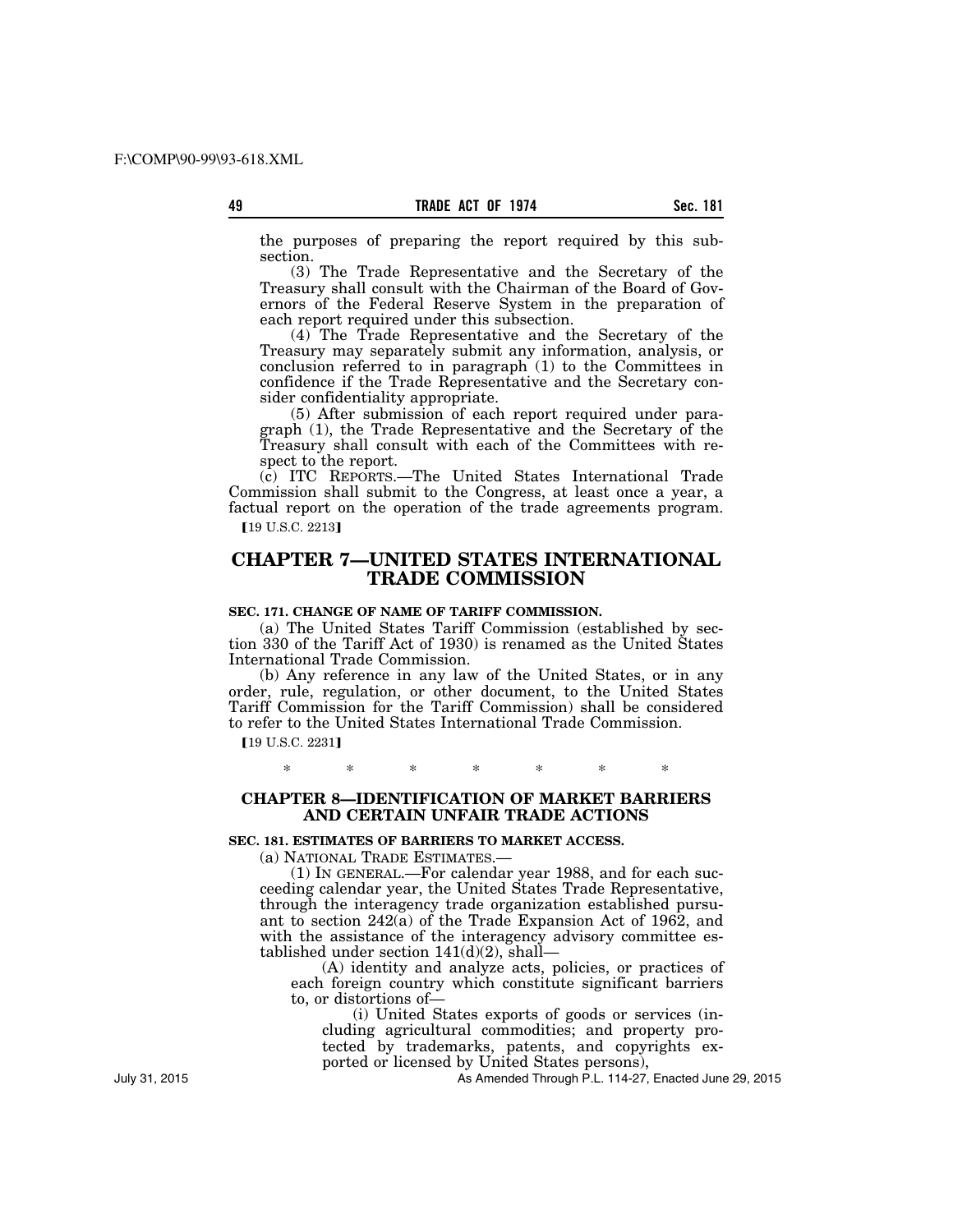(ii) foreign direct investment by United States persons, especially if such investment has implications for trade in goods or services, and

(iii) United States electronic commerce,

(B) make an estimate of the trade-distorting impact on United States commerce of any act, policy, or practice identified under subparagraph (A), and

(C) make an estimate, if feasible, of—

(i) the value of additional goods and services of the United States,

(ii) the value of additional foreign direct investment by United States persons, and

(iii) the value of additional United States electronic commerce,

that would have been exported to, or invested in, or transacted with, each foreign country during such calendar year if each of such acts, policies, and practices of such country did not exist.

(2) CERTAIN FACTORS TAKEN INTO ACCOUNT IN MAKING ANALYSIS AND ESTIMATE.—In making any analysis or estimate under paragraph (1), the Trade Representative shall take into account—

(A) the relative impact of the act, policy, or practice on United States commerce;

(B) the availability of information to document prices, market shares, and other matters necessary to demonstrate the effects of the act, policy, or practice;

(C) the extent to which such act, policy, or practice is subject to international agreements to which the United States is a party;

(D) any advice given through appropriate committees established pursuant to section 135; and

(E) the actual increase in—

(i) the value of goods and services of the United States exported to,

(ii) the value of foreign direct investment made in, and

(iii) the value of electronic commerce transacted with,

the foreign country during the calendar year for which the estimate under paragraph  $(1)(C)$  is made.

(3) INCLUSION OF CERTAIN DISCRIMINATORY LAWS, POLICIES, AND PRACTICES OF THE RUSSIAN FEDERATION.—For calender year 2012 and each succeeding calendar year, the Trade Representative shall include in the analyses and estimates under paragraph (1) an identification and analysis of any laws, policies, or practices of the Russian Federation that deny fair and equitable market access to United States digital trade.

(4) ANNUAL REVISIONS AND UPDATES.—The Trade Representative shall annually revise and update the analysis and estimate under paragraph (1).

(b) REPORT TO CONGRESS.

(1) On or before April 30, 1989, and on or before March 31 of each succeeding calendar year, the Trade Representative

As Amended Through P.L. 114-27, Enacted June 29, 2015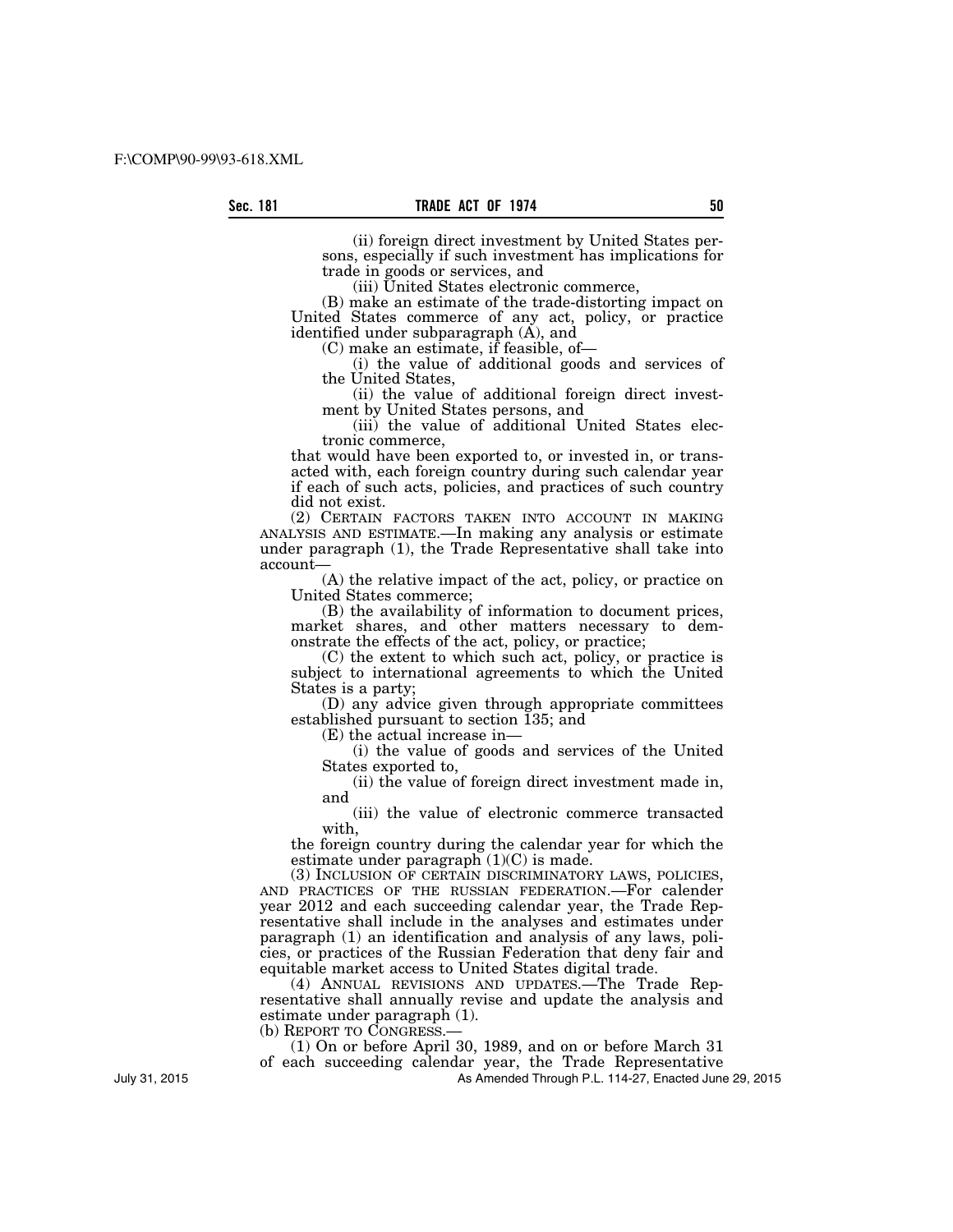shall submit a report on the analysis and estimates made under subsection (a) for the calendar year preceding such calendar year (which shall be known as the "National Trade Estimate'') to the President, the Committee on Finance of the Senate, and appropriate committees of the House of Representatives.

(2) REPORTS TO INCLUDE INFORMATION WITH RESPECT TO ACTION BEING TAKEN.—The Trade Representative shall include in each report submitted under paragraph (1) information with respect to any action taken (or the reasons for no action taken) to eliminate any act, policy, or practice identified under subsection (a), including, but not limited to—

(A) any action under section 301,

(B) negotiations or consultations with foreign governments, or

(C) a section on foreign anticompetitive practices, the toleration of which by foreign governments is adversely affecting exports of United States goods or services.

(3) CONSULTATION WITH CONGRESS ON TRADE POLICY PRIOR-ITIES.—The Trade Representative shall keep the committees described in paragraph (1) currently informed with respect to trade policy priorities for the purposes of expanding market opportunities. After the submission of the report required by paragraph (1), the Trade Representative shall also consult periodically with, and take into account the views of, the committees described in that paragraph regarding means to address the foreign trade barriers identified in the report, including the possible initiation of investigations under section 302 or other trade actions.

(c) ASSISTANCE OF OTHER AGENCIES.—

(1) FURNISHING OF INFORMATION.—The head of each department or agency of the executive branch of the Government, including any independent agency, is authorized and directed to furnish to the Trade Representative or to the appropriate agency, upon request, such data, reports, and other information as is necessary for the Trade Representative to carry out his functions under this section. In preparing the section of the report required by subsection  $(b)(2)$  $(C)$ , the Trade Representative shall consult in particular with the Attorney General.

(2) RESTRICTIONS ON RELEASE OR USE OF INFORMATION.— Nothing in this subsection shall authorize the release of information to, or the use of information by, the Trade Representative in a manner inconsistent with law or any procedure established pursuant thereto.

(3) PERSONNEL AND SERVICES.—The head of any department, agency, or instrumentality of the United States may detail such personnel and may furnish such services, with or without reimbursement, as the Trade Representative may request to assist in carrying out his functions.

(d) ELECTRONIC COMMERCE.—For purposes of this section, the term ''electronic commerce'' has the meaning given that term in section 1104(3) of the Internet Tax Freedom Act.

 $[19 \text{ U.S.C. } 2241]$ 

As Amended Through P.L. 114-27, Enacted June 29, 2015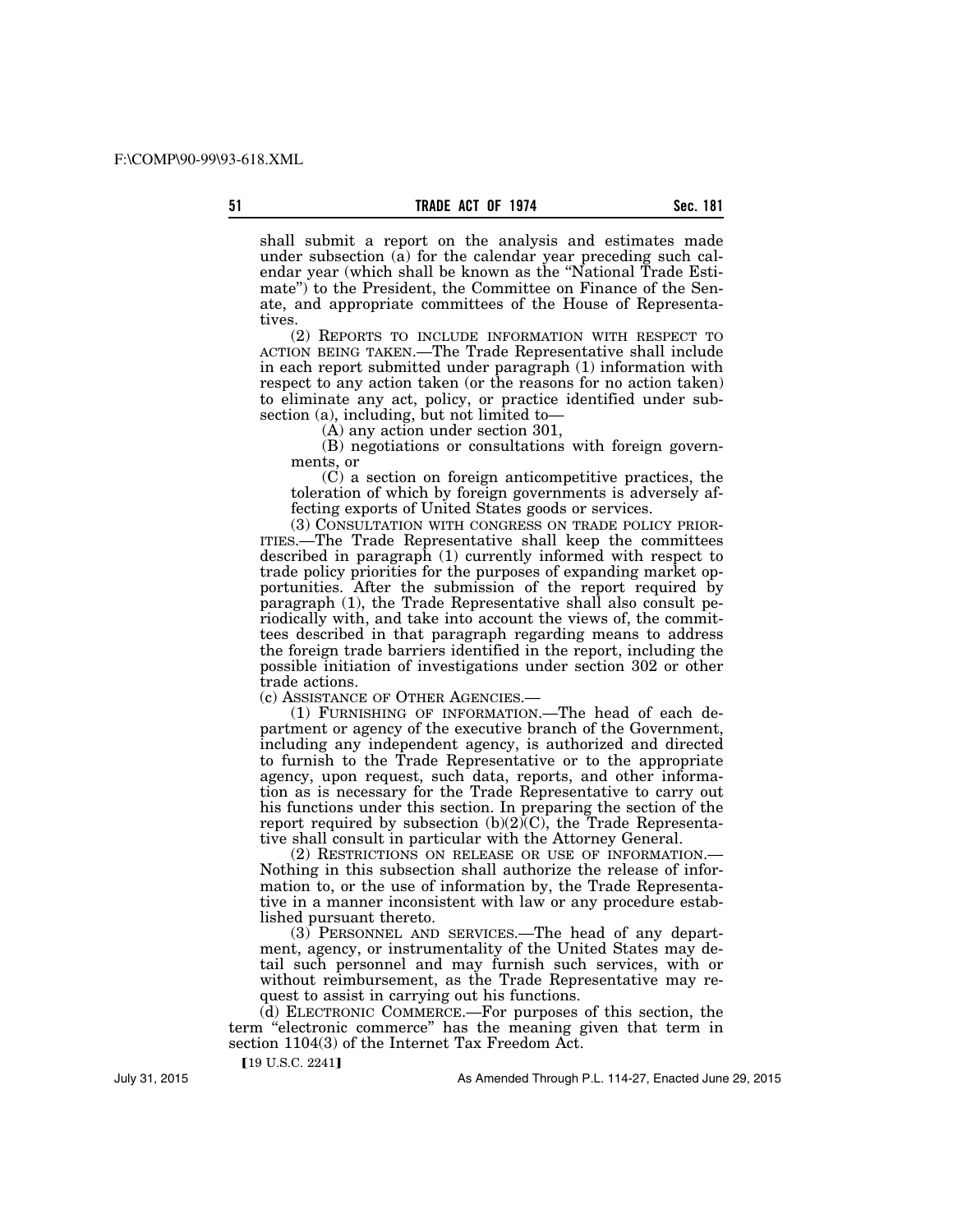## **SEC. 182. IDENTIFICATION OF COUNTRIES THAT DENY ADEQUATE PROTECTION, OR MARKET ACCESS, FOR INTELLECTUAL PROPERTY RIGHTS.**

(a) IN GENERAL.—By no later than the date that is 30 days after the date on which the annual report is submitted to Congressional committees under section 181(b), the United States Trade Representative (hereafter in this section referred to as the ''Trade Representative'') shall identify—

(1) those foreign countries that—

(A) deny adequate and effective protection of intellectual property rights, or

(B) deny fair and equitable market access to United States persons that rely upon intellectual property protection, and

(2) those foreign countries identified under paragraph (1) that are determined by the Trade Representative to be priority foreign countries.

(b) SPECIAL RULES FOR IDENTIFICATIONS.—

(1) In identifying priority foreign countries under subsection  $(a)(2)$ , the Trade Representative shall only identify those foreign countries—

(A) that have the most onerous or egregious acts, policies, or practices that—

(i) deny adequate and effective intellectual property rights, or

(ii) deny fair and equitable market access to United States persons that rely upon intellectual property protection,

(B) whose acts, policies, or practices described in subparagraph (A) have the greatest adverse impact (actual or potential) on the relevant United States products, and

(C) that are not—

(i) entering into good faith negotiations, or

(ii) making significant progress in bilateral or multilateral negotiations,

to provide adequate and effective protection of intellectual property rights.

(2) In identifying priority foreign countries under subsection (a)(2), the Trade Representative shall—

(A) consult with the Register of Copyrights, the Under Secretary of Commerce for Intellectual Property and Director of the United States Patent and Trademark Office, other appropriate officers of the Federal Government, and

(B) take into account information from such sources as may be available to the Trade Representative and such information as may be submitted to the Trade Representative by interested persons, including information contained in reports submitted under section 181(b) and petitions submitted under section 302.

(3) The Trade Representative may identify a foreign country under subsection  $(a)(1)(B)$  only if the Trade Representative finds that there is a factual basis for the denial of fair and equitable market access as a result of the violation of inter-

As Amended Through P.L. 114-27, Enacted June 29, 2015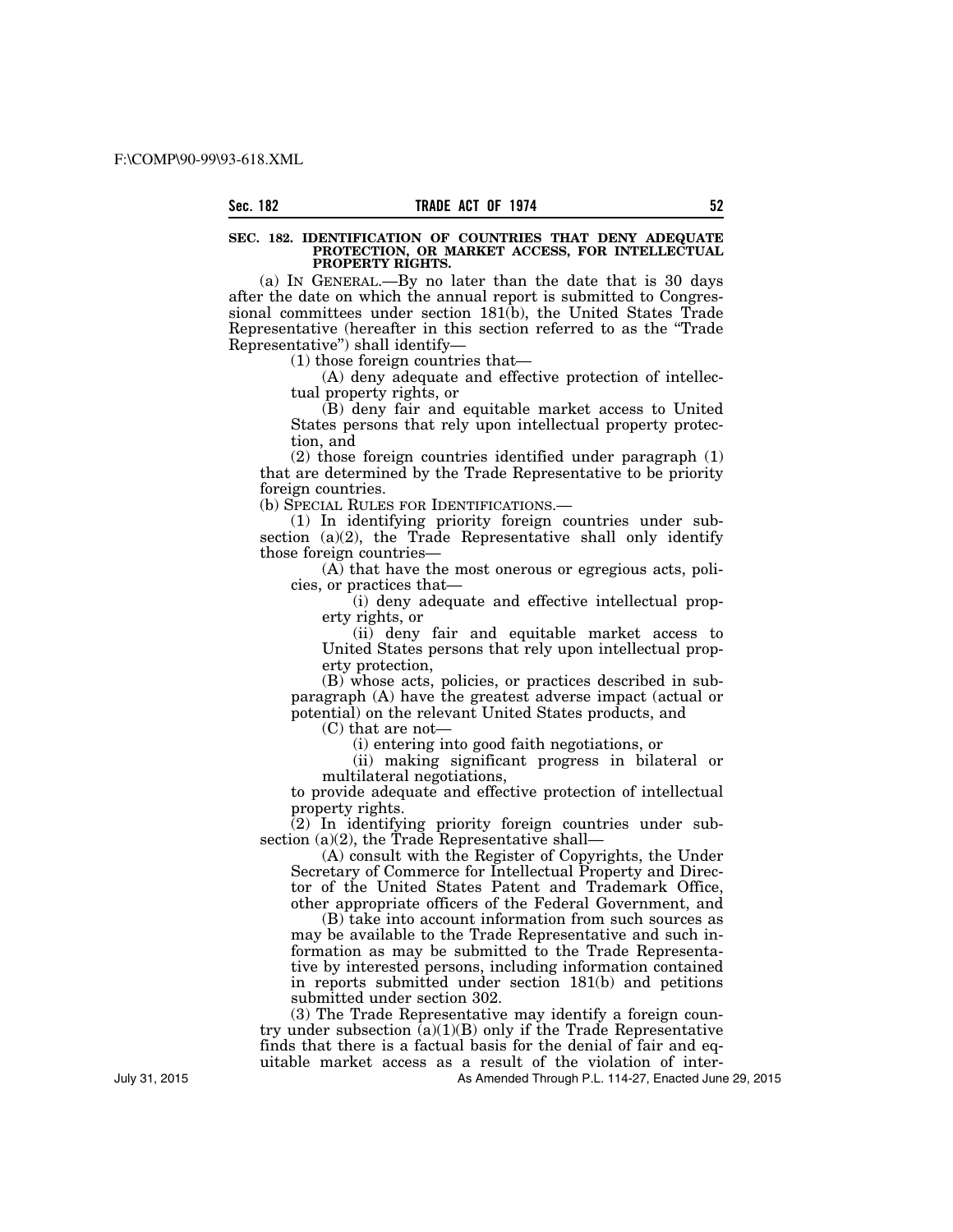national law or agreement, or the existence of barriers, referred to in subsection  $(d)(3)$ .

(4) In identifying foreign countries under paragraphs (1) and (2) of subsection (a), the Trade Representative shall take into account—

(A) the history of intellectual property laws and practices of the foreign country, including any previous identification under subsection  $(a)(2)$ , and

(B) the history of efforts of the United States, and the response of the foreign country, to achieve adequate and effective protection and enforcement of intellectual property rights.

(c) REVOCATIONS AND ADDITIONAL IDENTIFICATIONS.— (1) The Trade Representative may at any time—

(A) revoke the identification of any foreign country as a priority foreign country under this section, or

(B) identify any foreign country as a priority foreign country under this section,

if information available to the Trade Representative indicates that such action is appropriate.

(2) The Trade Representative shall include in the semiannual report submitted to the Congress under section 309(3) a detailed explanation of the reasons for the revocation under paragraph (1) of the identification of any foreign country as a priority foreign country under this section.

(d) DEFINITIONS.—For purposes of this section—

(1) The term ''persons that rely upon intellectual property protection'' means persons involved in—

(A) the creation, production or licensing of works of authorship (within the meaning of sections 102 and 103 of title 17, United States Code) that are copyrighted, or

(B) the manufacture of products that are patented or for which there are process patents.

(2) A foreign country denies adequate and effective protection of intellectual property rights if the foreign country denies adequate and effective means under the laws of the foreign country for persons who are not citizens or nationals of such foreign country to secure, exercise, and enforce rights relating to patents, process patents, registered trademarks, copyrights and mask works.

(3) A foreign country denies fair and equitable market access if the foreign country effectively denies access to a market for a product protected by a copyright or related right, patent, trademark, mask work, trade secret, or plant breeder's right, through the use of laws, procedures, practices, or regulations which—

(A) violate provisions of international law or international agreements to which both the United States and the foreign country are parties, or

(B) constitute discriminatory nontariff trade barriers. (4) A foreign country may be determined to deny adequate and effective protection of intellectual property rights, notwithstanding the fact that the foreign country may be in compliance with the specific obligations of the Agreement on Trade-

As Amended Through P.L. 114-27, Enacted June 29, 2015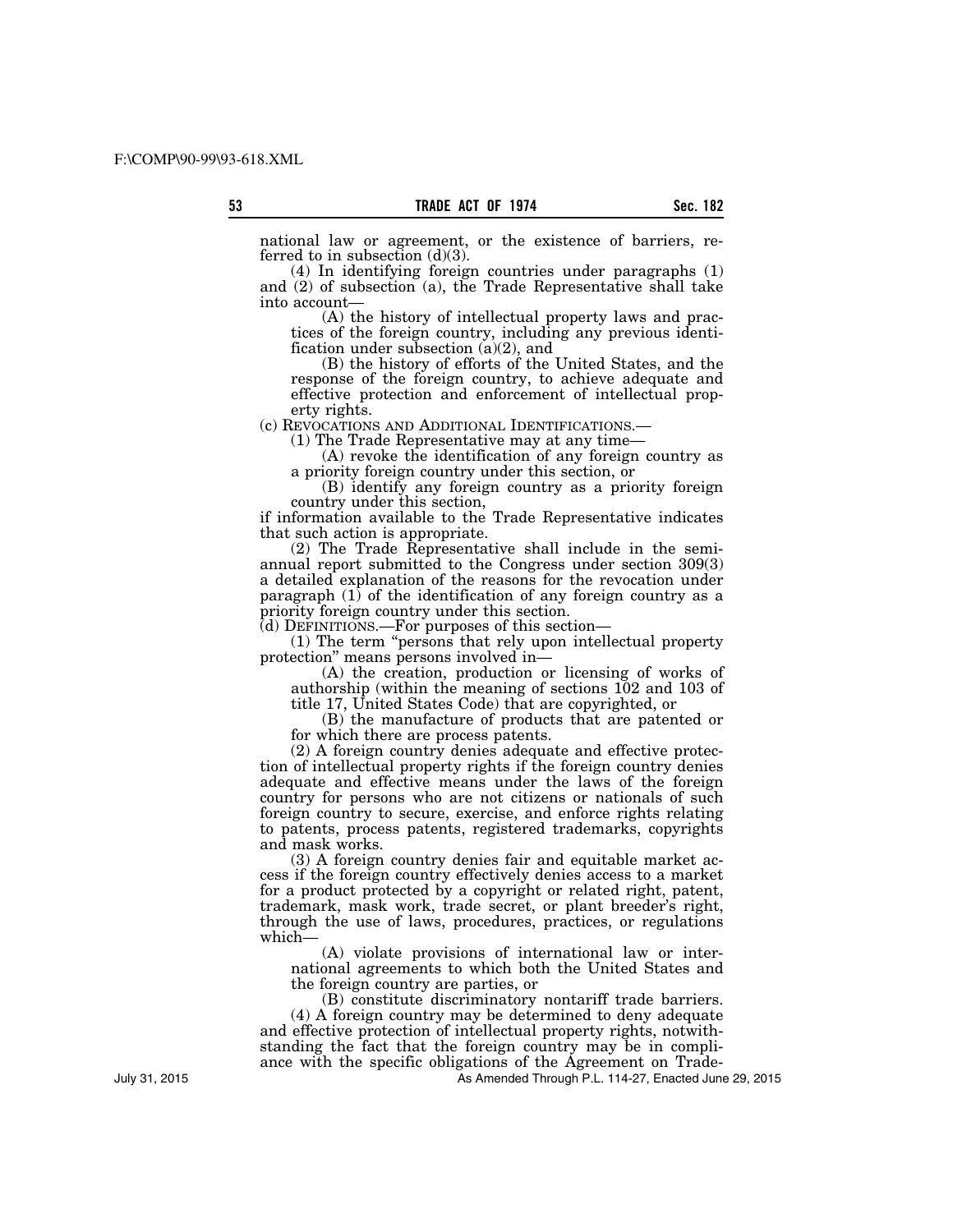Related Aspects of Intellectual Property Rights referred to in section  $101(d)(15)$  of the Uruguay Round Agreements Act.

(e) PUBLICATION.—The Trade Representative shall publish in the Federal Register a list of foreign countries identified under subsection (a) and shall make such revisions to the list as may be required by reason of action under subsection (c).

(f) SPECIAL RULE FOR ACTIONS AFFECTING UNITED STATES CULTURAL INDUSTRIES.—

 $(1)$  In GENERAL.—By no later than the date that is 30 days after the date on which the annual report is submitted to Congressional committees under section 181(b), the Trade Representative shall identify any act, policy, or practice of Canada which—

(A) affects cultural industries,

(B) is adopted or expanded after December 17, 1992, and

(C) is actionable under article 2106 of the North American Free Trade Agreement.

(2) SPECIAL RULES FOR IDENTIFICATIONS.—For purposes of section 302(b)(2)(A), an act, policy, or practice identified under this subsection shall be treated as an act, policy, or practice that is the basis for identification of a country under subsection (a)(2), unless the United States has already taken action pursuant to article 2106 of the North American Free Trade Agreement in response to such act, policy, or practice. In deciding whether to identify an act, policy, or practice under paragraph (1), the Trade Representative shall—

(A) consult with and take into account the views of representatives of the relevant domestic industries, appropriate committees established pursuant to section 135, and appropriate officers of the Federal Government, and

(B) take into account the information from such sources as may be available to the Trade Representative and such information as may be submitted to the Trade Representative by interested persons, including information contained in reports submitted under section 181(b).

(3) CULTURAL INDUSTRIES.—For purposes of this subsection, the term "cultural industries" means persons engaged in any of the following activities:

(A) The publication, distribution, or sale of books, magazines, periodicals, or newspapers in print or machine readable form but not including the sole activity of printing or typesetting any of the foregoing.

(B) The production, distribution, sale, or exhibition of film or video recordings.

(C) The production, distribution, sale, or exhibition of audio or video music recordings.

(D) The publication, distribution, or sale of music in print or machine readable form.

(E) Radio communications in which the transmissions are intended for direct reception by the general public, and all radio, television, and cable broadcasting undertakings and all satellite programming and broadcast network services.

As Amended Through P.L. 114-27, Enacted June 29, 2015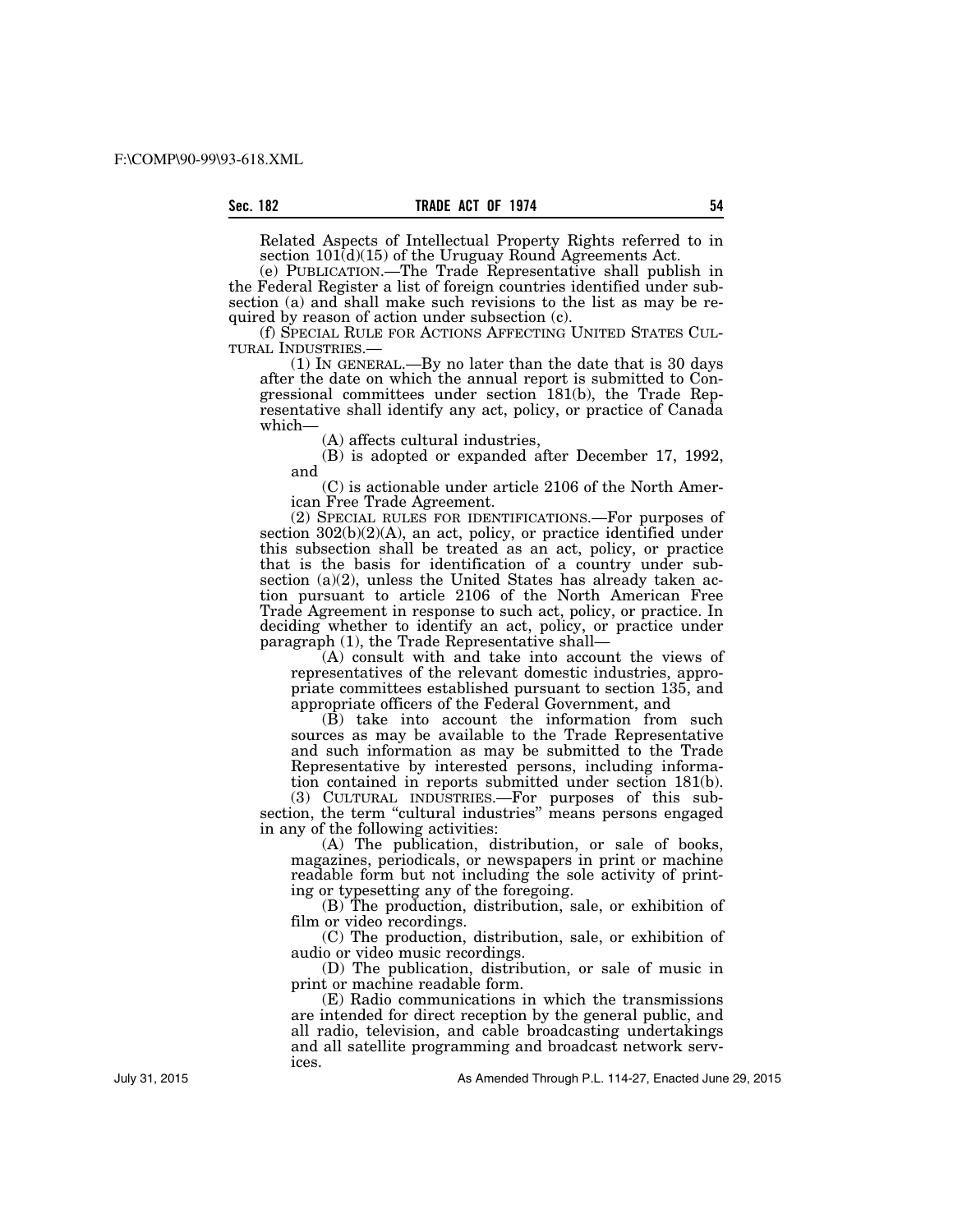**55 Sec. 202 TRADE ACT OF 1974** 

(g) ANNUAL REPORT.—The Trade Representative shall, by not later than the date by which countries are identified under subsection (a), transmit to the Committee on Ways and Means of the House of Representatives and the Committee on Finance of the Senate, a report on actions taken under this section during the 12 months preceding such report, and the reasons for such actions, including a description of progress made in achieving improved intellectual property protection and market access for persons relying on intellectual property rights.

[19 U.S.C. 2242]

# **TITLE II—RELIEF FROM INJURY CAUSED BY IMPORT COMPETITION**

## **CHAPTER 1—POSITIVE ADJUSTMENT BY INDUSTRIES INJURED BY IMPORTS**

#### **SEC. 201. ACTION TO FACILITATE POSITIVE ADJUSTMENT TO IMPORT COMPETITION.**

(a) PRESIDENTIAL ACTION.—If the United States International Trade Commission (hereinafter referred to in this chapter as the "Commission") determines under section 202(b) that an article is being imported into the United States in such increased quantities as to be a substantial cause of serious injury, or the threat thereof, to the domestic industry producing an article like or directly competitive with the imported article, the President, in accordance with this chapter, shall take all appropriate and feasible action within his power which the President determines will facilitate efforts by the domestic industry to make a positive adjustment to import competition and provide greater economic and social benefits than costs.

(b) POSITIVE ADJUSTMENT TO IMPORT COMPETITION.—

(1) For purposes of this chapter, a positive adjustment to import competition occurs when—

 $(A)$  the domestic industry—

(i) is able to compete successfully with imports after actions taken under section 204 terminate, or

(ii) the domestic industry experiences an orderly

transfer of resources to other productive pursuits; and (B) dislocated workers in the industry experience an orderly transition to productive pursuits.

(2) The domestic industry may be considered to have made a positive adjustment to import competition even though the industry is not of the same size and composition as the industry at the time the investigation was initiated under section  $202(b)$ .

[19 U.S.C. 2251]

## **SEC. 202. INVESTIGATIONS, DETERMINATIONS, AND RECOMMENDA-TIONS BY COMMISSION.**

(a) PETITIONS AND ADJUSTMENT PLANS.—

(1) A petition requesting action under this chapter for the

purpose of facilitating positive adjustment to import competi-As Amended Through P.L. 114-27, Enacted June 29, 2015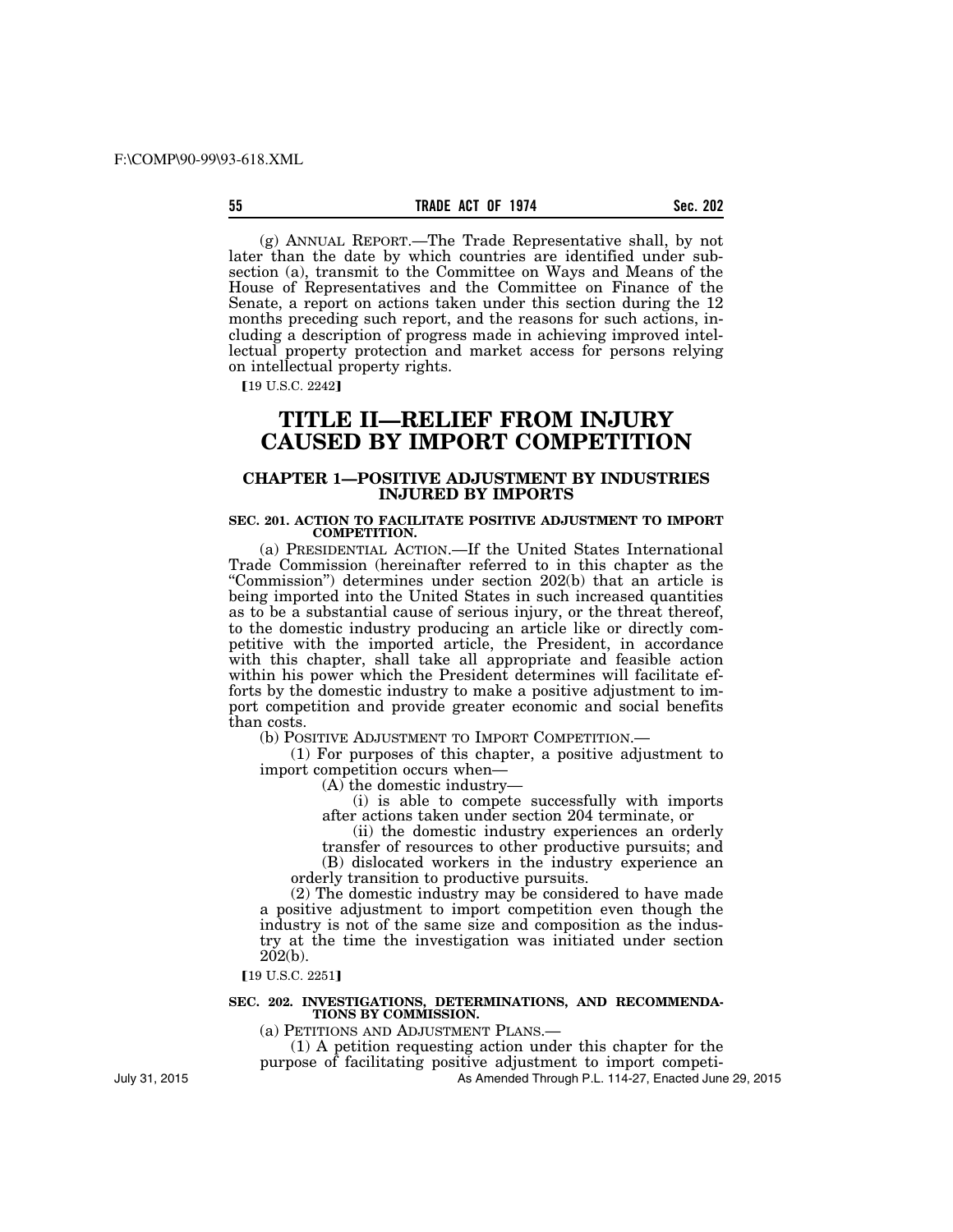tion may be filed with the Commission by an entity, including a trade association, firm, certified or recognized union, or group of workers, which is representative of an industry.

(2) A petition under paragraph (1)—

(A) shall include a statement describing the specific purposes for which action is being sought, which may include facilitating the orderly transfer of resources to more productive pursuits, enhancing competitiveness, or other means of adjustment to new conditions of competition; and  $(B)$  may-

(i) subject to subsection  $(d)(1)(C)(i)$ , request provisional relief under subsection  $(d)(1)$ ; or

(ii) request provisional relief under subsection  $(d)(2)$ .

(3) Whenever a petition is filed under paragraph (1), the Commission shall promptly transmit copies of the petition to the Office of the United States Trade Representative and other Federal agencies directly concerned.

(4) A petitioner under paragraph (1) may submit to the Commission and the United States Trade Representative (hereafter in this chapter referred to as the ''Trade Representative''), either with the petition, or at any time within 120 days after the date of filing of the petition, a plan to facilitate positive adjustment to import competition.

(5)(A) Before submitting an adjustment plan under paragraph (4), the petitioner and other entities referred to in paragraph (1) that wish to participate may consult with the Trade Representative and the officers and employees of any Federal agency that is considered appropriate by the Trade Representative, for purposes of evaluating the adequacy of the proposals being considered for inclusion in the plan in relation to specific actions that may be taken under this chapter.

(B) A request for any consultation under subparagraph (A) must be made to the Trade Representative. Upon receiving such a request, the Trade Representative shall confer with the petitioner and provide such assistance, including publication of appropriate notice in the Federal Register, as may be practicable in obtaining other participants in the consultation. No consultation may occur under subparagraph (A) unless the Trade Representative, or his delegate, is in attendance.

(6)(A) In the course of any investigation under subsection (b), the Commission shall seek information (on a confidential basis, to the extent appropriate) on actions being taken, or planned to be taken, or both, by firms and workers in the industry to make a positive adjustment to import competition.

(B) Regardless whether an adjustment plan is submitted under paragraph (4) by the petitioner, if the Commission makes an affirmative determination under subsection (b), any—

(i) firm in the domestic industry;

(ii) certified or recognized union or group of workers in the domestic industry;

(iii) State or local community;

As Amended Through P.L. 114-27, Enacted June 29, 2015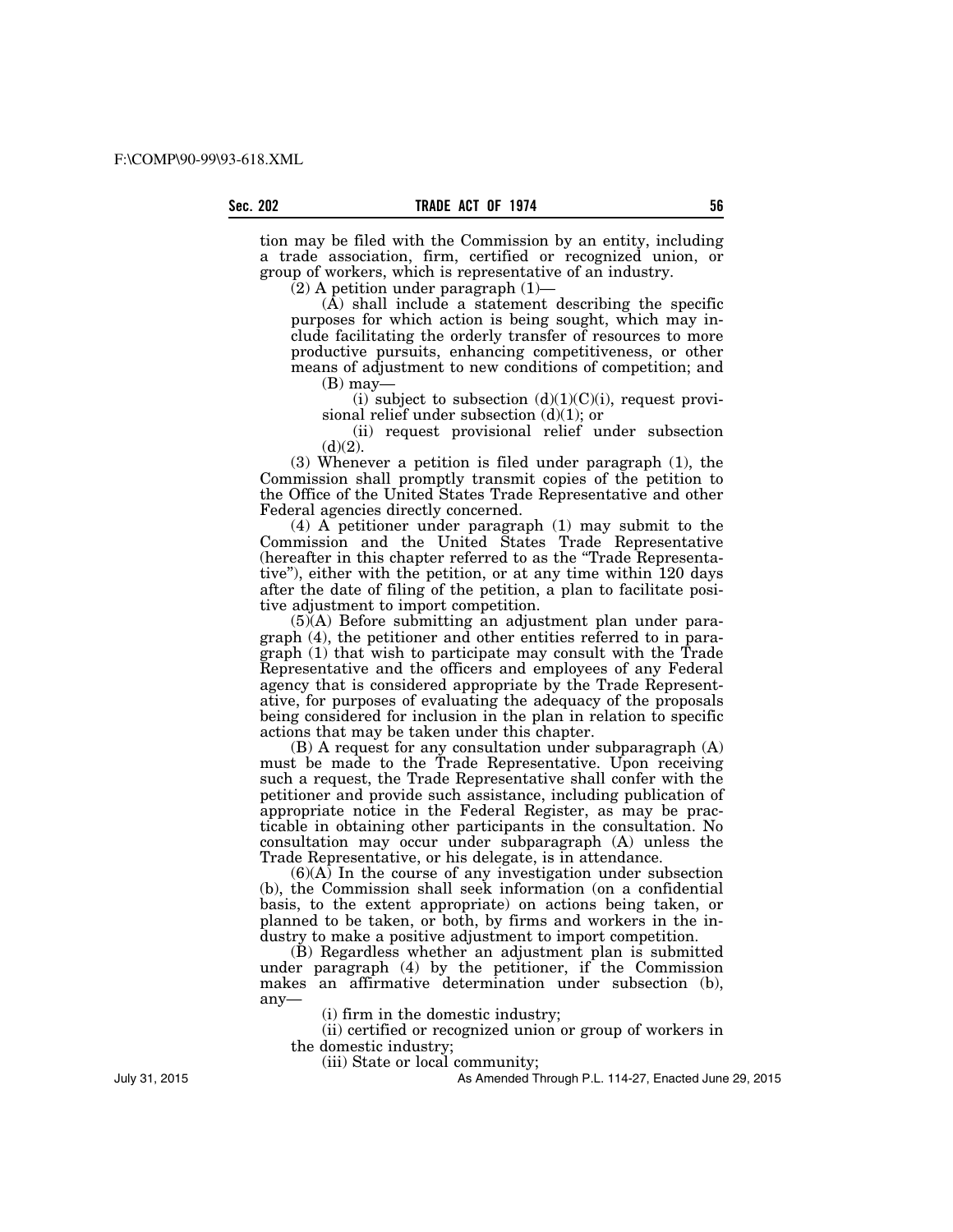(iv) trade association representing the domestic industry; or

(v) any other person or group of persons,

may, individually, submit to the Commission commitments regarding actions such persons and entities intend to take to facilitate positive adjustment to import competition.

(7) Nothing in paragraphs  $(5)$  and  $(6)$  may be construed to provide immunity under the antitrust laws.

(8) The procedures concerning the release of confidential business information set forth in section  $332(g)$  of the Tariff Act of 1930 shall apply with respect to information received by the Commission in the course of investigations conducted under this chapter, part 1 of title III of the North American Free Trade Agreement Implementation Act, title II of the United States-Jordan Free Trade Area Implementation Act, title III of the United States-Chile Free Trade Agreement Implementation Act, title III of the United States-Singapore Free Trade Agreement Implementation Act, title III of the United States-Australia Free Trade Agreement Implementation Act, title III of the United States-Morocco Free Trade Agreement Implementation Act, title III of the Dominican Republic-Central America-United States Free Trade Agreement Implementation Act, title III of the United States-Bahrain Free Trade Agreement Implementation Act, title III of the United States-Oman Free Trade Agreement Implementation Act, title III of the United States-Peru Trade Promotion Agreement Implementation Act, title III of the United States–Korea Free Trade Agreement Implementation Act, title III of the United States– Colombia Trade Promotion Agreement Implementation Act, and title III of the United States–Panama Trade Promotion Agreement Implementation Act<sup>5</sup>. The Commission may request that parties providing confidential business information furnish nonconfidential summaries thereof or, if such parties indicate that the information in the submission cannot be summarized, the reasons why a summary cannot be provided. If the Commission finds that a request for confidentiality is not warranted and if the party concerned is either unwilling to make the information public or to authorize its disclosure in generalized or summarized form, the Commission may disregard the submission.

(b) INVESTIGATIONS AND DETERMINATIONS BY COMMISSION.—

(1)(A) Upon the filing of a petition under subsection (a), the request of the President or the Trade Representative, the resolution of either the Committee on Ways and Means of the House of Representatives or the Committee on Finance of the Senate, or on its own motion, the Commission shall promptly make an investigation to determine whether an article is being imported into the United States in such increased quantities as to be a substantial cause of serious injury, or the threat there-

As Amended Through P.L. 114-27, Enacted June 29, 2015

 $5$  References to Korea, Columbia, and Panama in the first sentence of section  $202(a)(8)$  were carried out as amended by Public Laws 112–41 through 112–43. Section 107(a) of each of such<br>Public Laws provides that "[e]xcept as provided in subsection (b), this Act and the amendments<br>made by this Act take effect on the amendments shown above are subject to such Agreement entering into force.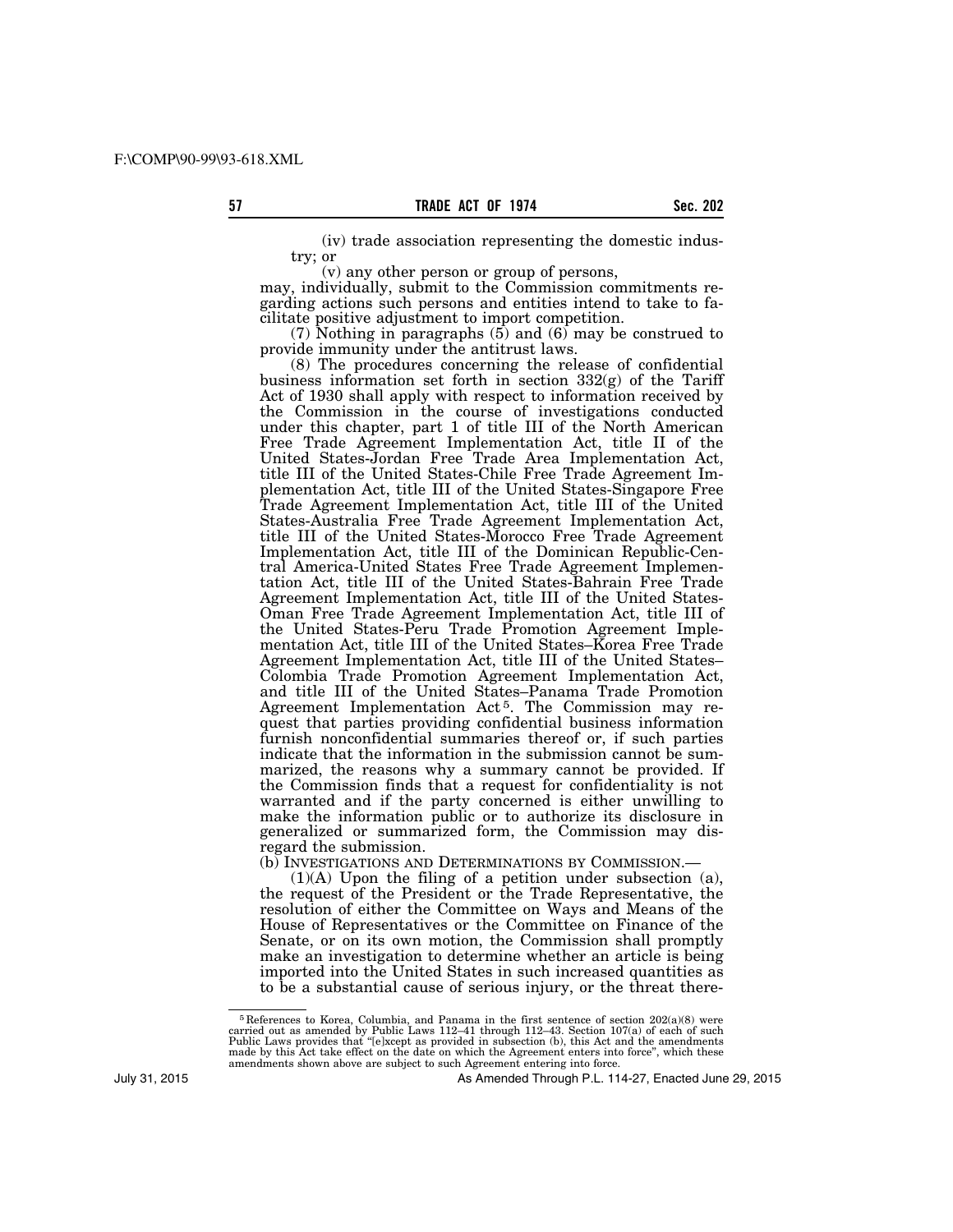of, to the domestic industry producing an article like or directly competitive with the imported article.

(B) For purposes of this section, the term ''substantial cause'' means a cause which is important and not less than any other cause.

(2)(A) Except as provided in subparagraph (B), the Commission shall make the determination under paragraph (1) within 120 days (180 days if the petition alleges that critical circumstances exist) after the date on which the petition is filed, the request or resolution is received, or the motion is adopted, as the case may be.

(B) If before the 100th day after a petition is filed under subsection  $(a)(1)$  the Commission determines that the investigation is extraordinarily complicated, the Commission shall make the determination under paragraph (1) within 150 days (210 days if the petition alleges that critical circumstances exist) after the date referred to in subparagraph (A).

(3) The Commission shall publish notice of the commencement of any proceeding under this subsection in the Federal Register and shall, within a reasonable time thereafter, hold public hearings at which the Commission shall afford interested parties and consumers an opportunity to be present, to present evidence, to comment on the adjustment plan, if any, submitted under subsection (a), to respond to the presentations of other parties and consumers, and otherwise to be heard.

(c) FACTORS APPLIED IN MAKING DETERMINATIONS.—

(1) In making determinations under subsection (b), the Commission shall take into account all economic factors which it considers relevant, including (but not limited to)—

(A) with respect to serious injury—

(i) the significant idling of productive facilities in the domestic industry,

(ii) the inability of a significant number of firms to carry out domestic production operations at a reasonable level of profit, and

(iii) significant unemployment or underemployment within the domestic industry;

(B) with respect to threat of serious injury—

(i) a decline in sales or market share, a higher and growing inventory (whether maintained by domestic producers, importers, wholesalers, or retailers), and a downward trend in production, profits, wages, productivity, or employment (or increasing underemployment) in the domestic industry,

(ii) the extent to which firms in the domestic industry are unable to generate adequate capital to finance the modernization of their domestic plants and equipment, or are unable to maintain existing levels of expenditures for research and development,

(iii) the extent to which the United States market is the focal point for the diversion of exports of the article concerned by reason of restraints on exports of such article to, or on imports of such article into, third country markets; and

As Amended Through P.L. 114-27, Enacted June 29, 2015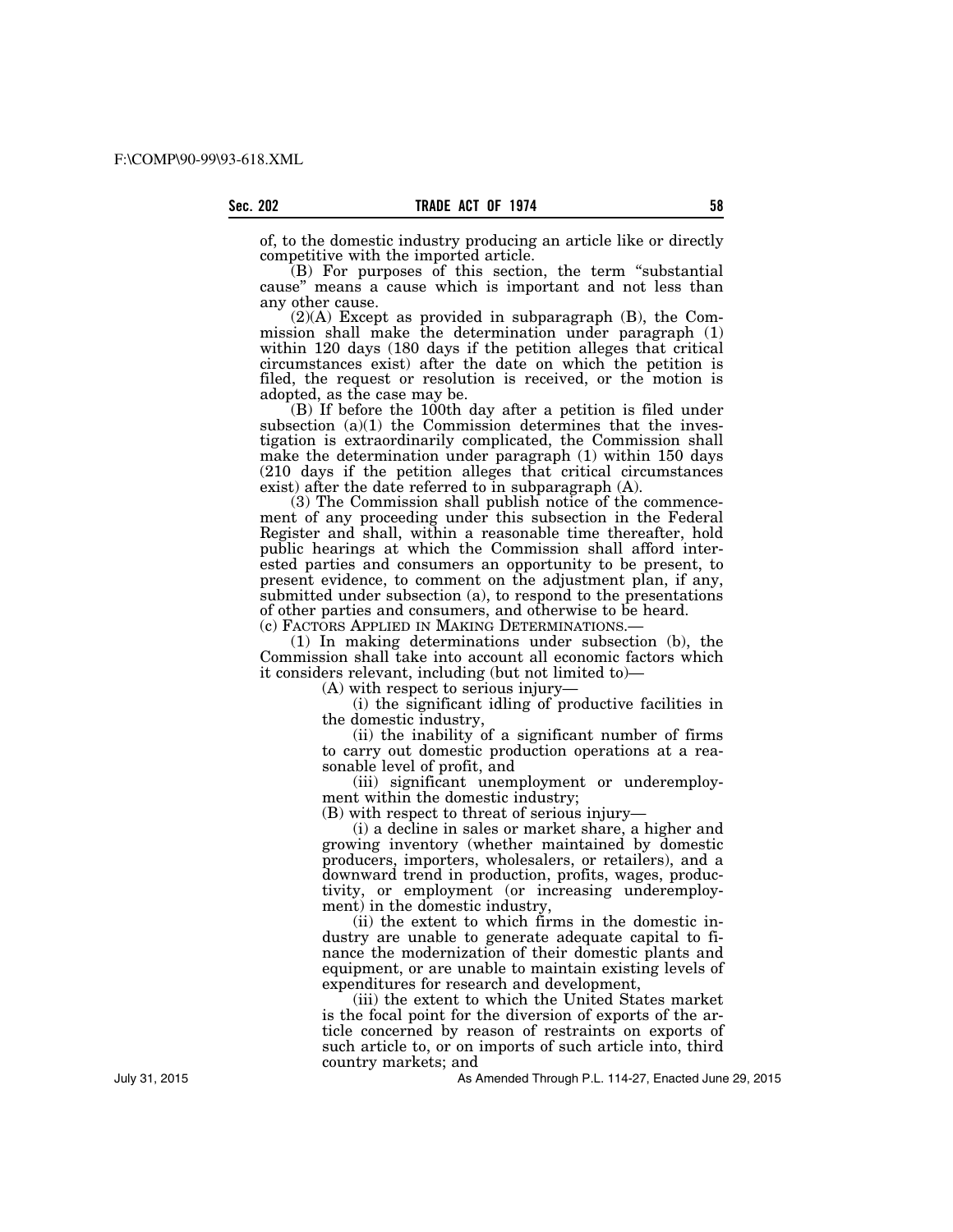(C) with respect to substantial cause, an increase in imports (either actual or relative to domestic production) and a decline in the proportion of the domestic market supplied by domestic producers.

(2) In making determinations under subsection (b), the Commission shall—

(A) consider the condition of the domestic industry over the course of the relevant business cycle, but may not aggregate the causes of declining demand associated with a recession or economic downturn in the United States economy into a single cause of serious injury or threat of injury; and

(B) examine factors other than imports which may be a cause of serious injury, or threat of serious injury, to the domestic industry.

The Commission shall include the results of its examination under subparagraph (B) in the report submitted by the Commission to the President under subsection (e).

(3) The presence or absence of any factor which the Commission is required to evaluate in subparagraphs (A) and (B) of paragraph (1) is not necessarily dispositive of whether an article is being imported into the United States in such increased quantities as to be a substantial cause of serious injury, or the threat thereof, to the domestic industry.

(4) For purposes of subsection (b), in determining the domestic industry producing an article like or directly competitive with an imported article, the Commission—

(A) to the extent information is available, shall, in the case of a domestic producer which also imports, treat as part of such domestic industry only its domestic production;

(B) may, in the case of a domestic producer which produces more than one article, treat as part of such domestic industry only that portion or subdivision of the producer which produces the like or directly competitive article; and

(C) may, in the case of one or more domestic producers which produce a like or directly competitive article in a major geographic area of the United States and whose production facilities in such area for such article constitute a substantial portion of the domestic industry in the United States and primarily serve the market in such area, and where the imports are concentrated in such area, treat as such domestic industry only that segment of the production located in such area.

(5) In the course of any proceeding under this subsection, the Commission shall investigate any factor which in its judgment may be contributing to increased imports of the article under investigation. Whenever in the course of its investigation the Commission has reason to believe that the increased imports are attributable in part to circumstances which come within the purview of subtitles A and B of title VII or section 337 of the Tariff Act of 1930, or other remedial provisions of law, the Commission shall promptly notify the appropriate

As Amended Through P.L. 114-27, Enacted June 29, 2015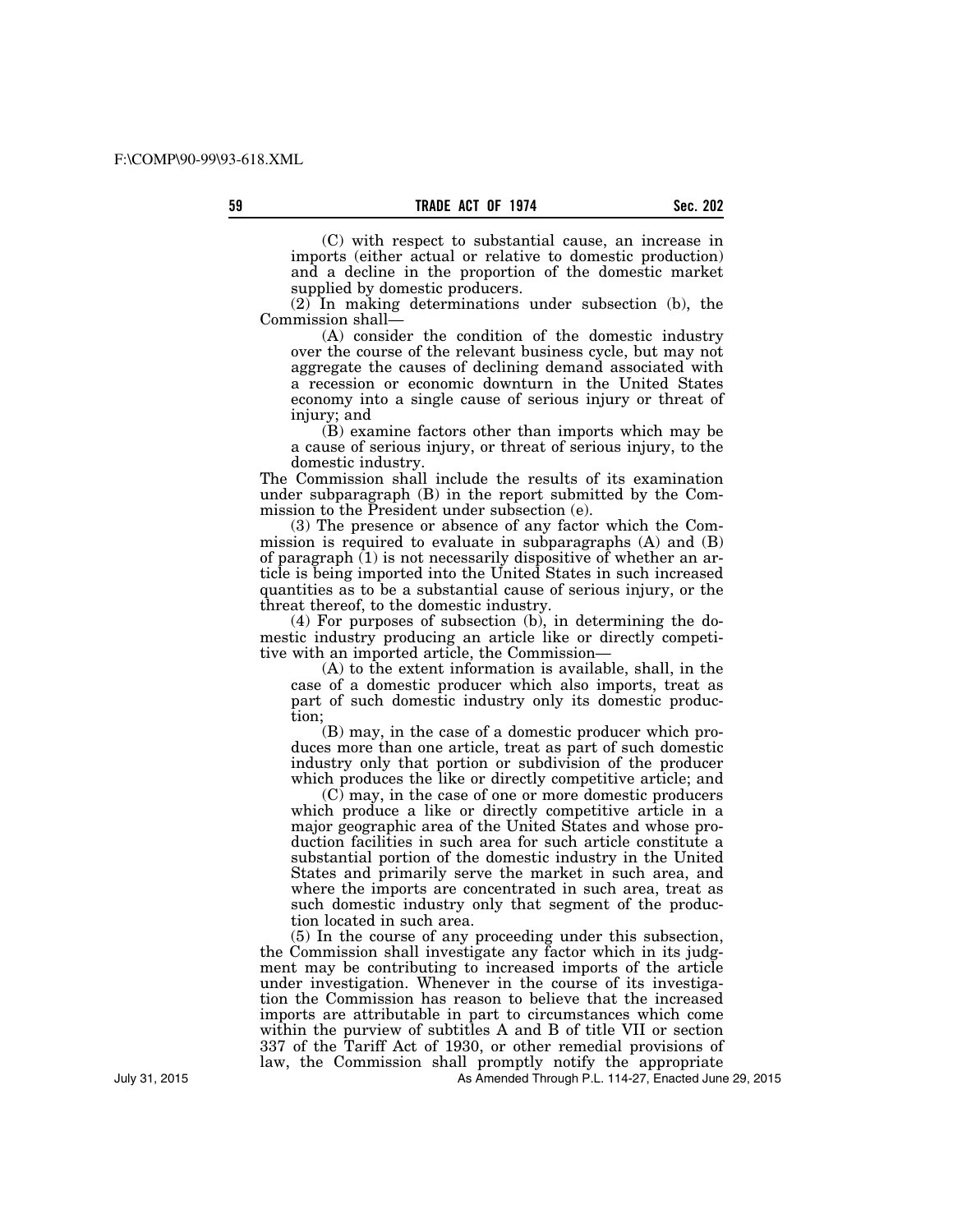agency so that such action may be taken as is otherwise authorized by such provisions of law.

(6) For purposes of this section:

 $(A)$  $(i)$  The term "domestic industry" means, with respect to an article, the producers as a whole of the like or directly competitive article or those producers whose collective production of the like or directly competitive article constitutes a major proportion of the total domestic production of such article.

(ii) The term ''domestic industry'' includes producers located in the United States insular possessions.

(B) The term "significant idling of productive facilities" includes the closing of plants or the underutilization of production capacity.

(C) The term ''serious injury'' means a significant overall impairment in the position of a domestic industry.

(D) The term ''threat of serious injury'' means serious injury that is clearly imminent.

(d) PROVISIONAL RELIEF.—<br>(1)(A) An entity representing a domestic industry that produces a perishable agricultural product or citrus product that is like or directly competitive with an imported perishable agricultural product or citrus product may file a request with the Trade Representative for the monitoring of imports of that product under subparagraph (B). Within 21 days after receiving the request, the Trade Representative shall determine if—

(i) the imported product is a perishable agricultural product or citrus product; and

(ii) there is a reasonable indication that such product is being imported into the United States in such increased quantities as to be, or likely to be, a substantial cause of serious injury, or the threat thereof, to such domestic industry.

(B) If the determinations under subparagraph (A) (i) and (ii) are affirmative, the Trade Representative shall request, under section 332(g) of the Tariff Act of 1930, the Commission to monitor and investigate the imports concerned for a period not to exceed 2 years. The monitoring and investigation may include the collection and analysis of information that would expedite an investigation under subsection (b).

(C) If a petition filed under subsection (a)—

(i) alleges injury from imports of a perishable agricultural product or citrus product that has been, on the date the allegation is included in the petition, subject to monitoring by the Commission under subparagraph (B) for not less than 90 days; and

(ii) requests that provisional relief be provided under this subsection with respect to such imports;

the Commission shall, not later than the 21st day after the day on which the request was filed, make a determination, on the basis of available information, whether increased imports (either actual or relative to domestic production) of the perishable agricultural product or citrus product are a substantial cause of serious injury, or the threat thereof, to the domestic indus-

As Amended Through P.L. 114-27, Enacted June 29, 2015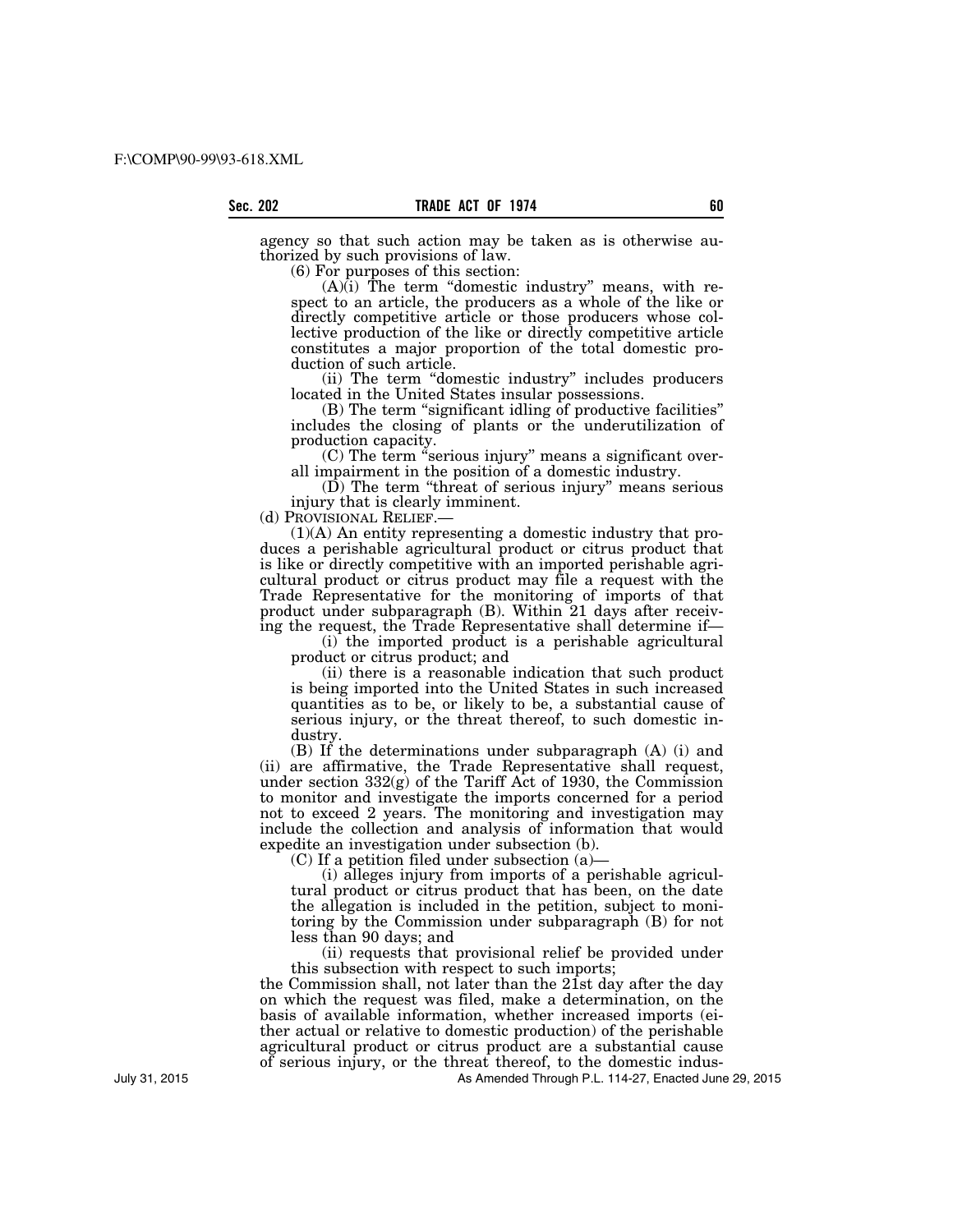try producing a like or directly competitive perishable product or citrus product, and whether either—

(I) the serious injury is likely to be difficult to repair by reason of perishability of the like or directly competitive agricultural product; or

(II) the serious injury cannot be timely prevented through investigation under subsection (b) and action under section 203.

(D) At the request of the Commission, the Secretary of Agriculture shall promptly provide to the Commission any relevant information that the Department of Agriculture may have for purposes of making determinations and findings under this subsection.

(E) Whenever the Commission makes an affirmative preliminary determination under subparagraph (C), the Commission shall find the amount or extent of provisional relief that is necessary to prevent or remedy the serious injury. In carrying out this subparagraph, the Commission shall give preference to increasing or imposing a duty on imports, if such form of relief is feasible and would prevent or remedy the serious injury.

(F) The Commission shall immediately report to the President its determination under subparagraph  $(\bar{C})$  and, if the determination is affirmative, the finding under subparagraph (E).

(G) Within 7 days after receiving a report from the Commission under subparagraph (F) containing an affirmative determination, the President, if he considers provisional relief to be warranted and after taking into account the finding of the Commission under subparagraph (E), shall proclaim such provisional relief that the President considers necessary to prevent or remedy the serious injury.

(2)(A) When a petition filed under subsection (a) alleges that critical circumstances exist and requests that provisional relief be provided under this subsection with respect to imports of the article identified in the petition, the Commission shall, not later than 60 days after the petition containing the request was filed, determine, on the basis of available information, whether—

(i) there is clear evidence that increased imports (either actual or relative to domestic production) of the article are a substantial cause of serious injury, or the threat thereof, to the domestic industry producing an article like or directly competitive with the imported article; and

(ii) delay in taking action under this chapter would cause damage to that industry that would be difficult to repair.

(B) If the determinations under subparagraph (A)(i) and (ii) are affirmative, the Commission shall find the amount or extent of provisional relief that is necessary to prevent or remedy the serious injury. In carrying out this subparagraph, the Commission shall give preference to increasing or imposing a duty on imports, if such form of relief is feasible and would prevent or remedy the serious injury.

As Amended Through P.L. 114-27, Enacted June 29, 2015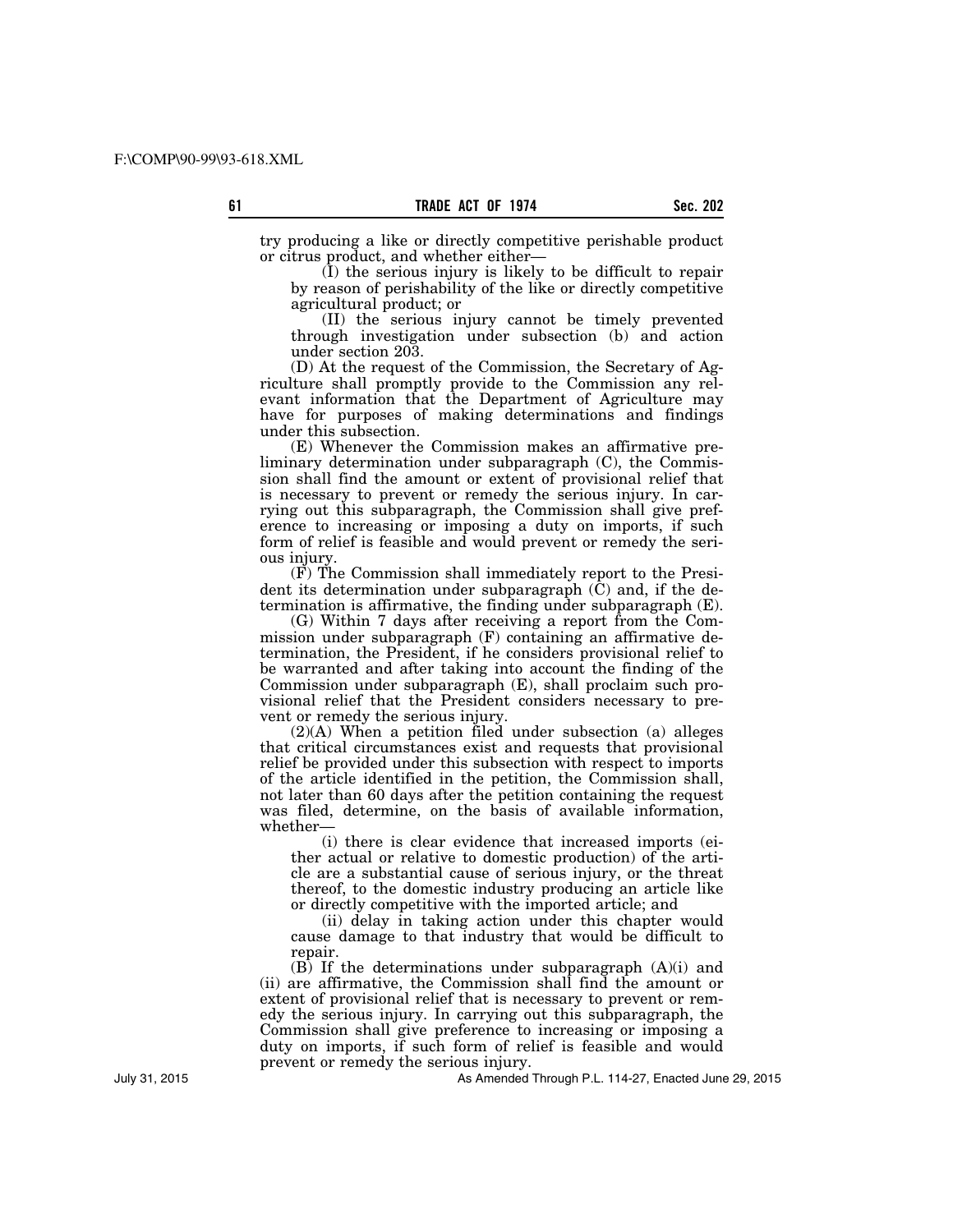(C) The Commission shall immediately report to the President its determinations under subparagraph (A)(i) and (ii) and, if the determinations are affirmative, the finding under subparagraph (B).

(D) Within 30 days after receiving a report from the Commission under subparagraph (C) containing an affirmative determination under subparagraph (A)(i) and (ii), the President, if he considers provisional relief to be warranted and after taking into account the finding of the Commission under subparagraph (B), shall proclaim, for a period not to exceed 200 days, such provisional relief that the President considers necessary to prevent or remedy the serious injury. Such relief shall take the form of an increase in, or the imposition of, a duty on imports, if such form of relief is feasible and would prevent or remedy the serious injury.

(3) If provisional relief is proclaimed under paragraph  $(1)(G)$  or  $(2)(D)$  in the form of an increase, or the imposition of, a duty, the President shall order the suspension of liquidation of all imported articles subject to the affirmative determination under paragraph  $(1)(C)$  or paragraph  $(2)(A)$ , as the case may be, that are entered, or withdrawn from warehouse for consumption, on or after the date of the determination.

 $(4)(A)$  Any provisional relief implemented under this subsection with respect to an imported article shall terminate on the day on which—

(i) if such relief was proclaimed under paragraph  $(1)(G)$  or  $(2)(D)$ , the Commission makes a negative determination under subsection (b) regarding injury or the threat thereof by imports of such article;

(ii) action described in section  $203(a)(3)$  (A) or (C) takes effect under section 203 with respect to such article;

(iii) a decision by the President not to take any action under section 203(a) with respect to such article becomes final; or

(iv) whenever the President determines that, because of changed circumstances, such relief is no longer warranted.

(B) Any suspension of liquidation ordered under paragraph (3) with respect to an imported article shall terminate on the day on which provisional relief is terminated under subparagraph (A) with respect to the article.

(C) If an increase in, or the imposition of, a duty that is proclaimed under section 203 on an imported article is different from a duty increase or imposition that was proclaimed for such an article under this section, then the entry of any such article for which liquidation was suspended under paragraph (3) shall be liquidated at whichever of such rates of duty is lower.

(D) If provisional relief in the form of an increase in, or the imposition of, a duty is proclaimed under this section with respect to an imported article and neither a duty increase nor a duty imposition is proclaimed under section 203 regarding such article, the entry of any such article for which liquidation was

As Amended Through P.L. 114-27, Enacted June 29, 2015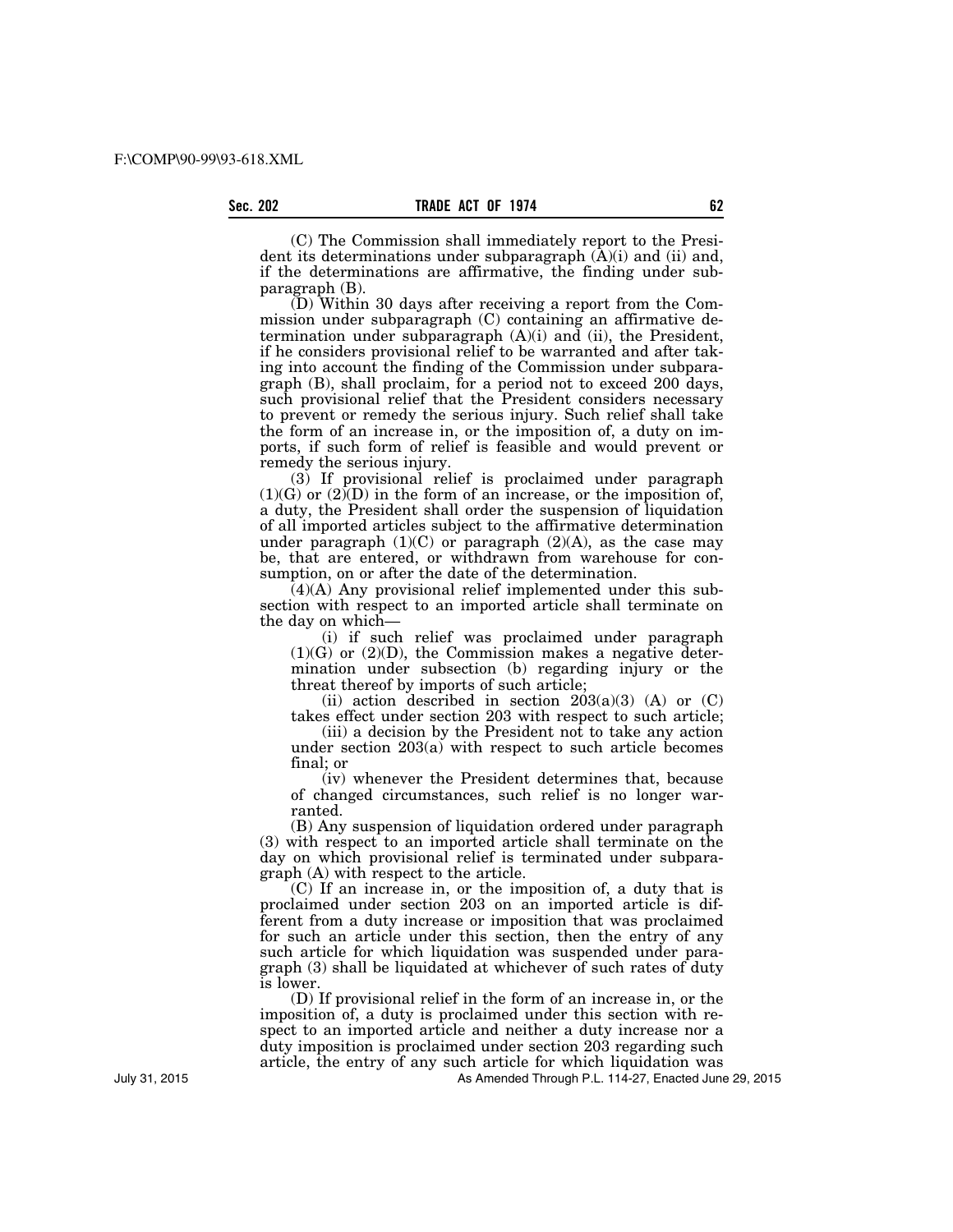suspended under paragraph (3) may be liquidated at the rate of duty that applied before provisional relief was provided.

(5) For purposes of this subsection:

(A) The term "citrus product" means any processed oranges or grapefruit, or any orange or grapefruit juice, including concentrate.

(B) A perishable agricultural product is any agricultural article, including livestock, regarding which the Trade Representative considers action under this section to be appropriate after taking into account—

(i) whether the article has—

(I) a short shelf life,

(II) a short growing season, or

(III) a short marketing period,

(ii) whether the article is treated as a perishable product under any other Federal law or regulation; and

(iii) any other factor considered appropriate by the Trade Representative.

The presence or absence of any factor which the Trade Representative is required to take into account under clause (i), (ii), or (iii) is not necessarily dispositive of whether an article is a perishable agricultural product.

(C) The term ''provisional relief'' means—

(i) any increase in, or imposition of, any duty;

(ii) any modification or imposition of any quantitative restriction on the importation of an article into the United States; or

(iii) any combination of actions under clauses (i)

and (ii).<br>(e) COMMISSION RECOMMENDATIONS.—

 $(1)$  If the Commission makes an affirmative determination under subsection (b)(1), the Commission shall also recommend the action that would address the serious injury, or threat thereof, to the domestic industry and be most effective in facilitating the efforts of the domestic industry to make a positive adjustment to import competition.

(2) The Commission is authorized to recommend under paragraph (1)—

(A) an increase in, or the imposition of, any duty on the imported article;

(B) a tariff-rate quota on the article;

(C) a modification or imposition of any quantitative restriction on the importation of the article into the United States;

(D) one or more appropriate adjustment measures, including the provision of trade adjustment assistance under chapter 2; or

(E) any combination of the actions described in subparagraphs (A) through (D).

(3) The Commission shall specify the type, amount, and duration of the action recommended by it under paragraph (1). The limitations set forth in section 203(e) are applicable to the action recommended by the Commission.

As Amended Through P.L. 114-27, Enacted June 29, 2015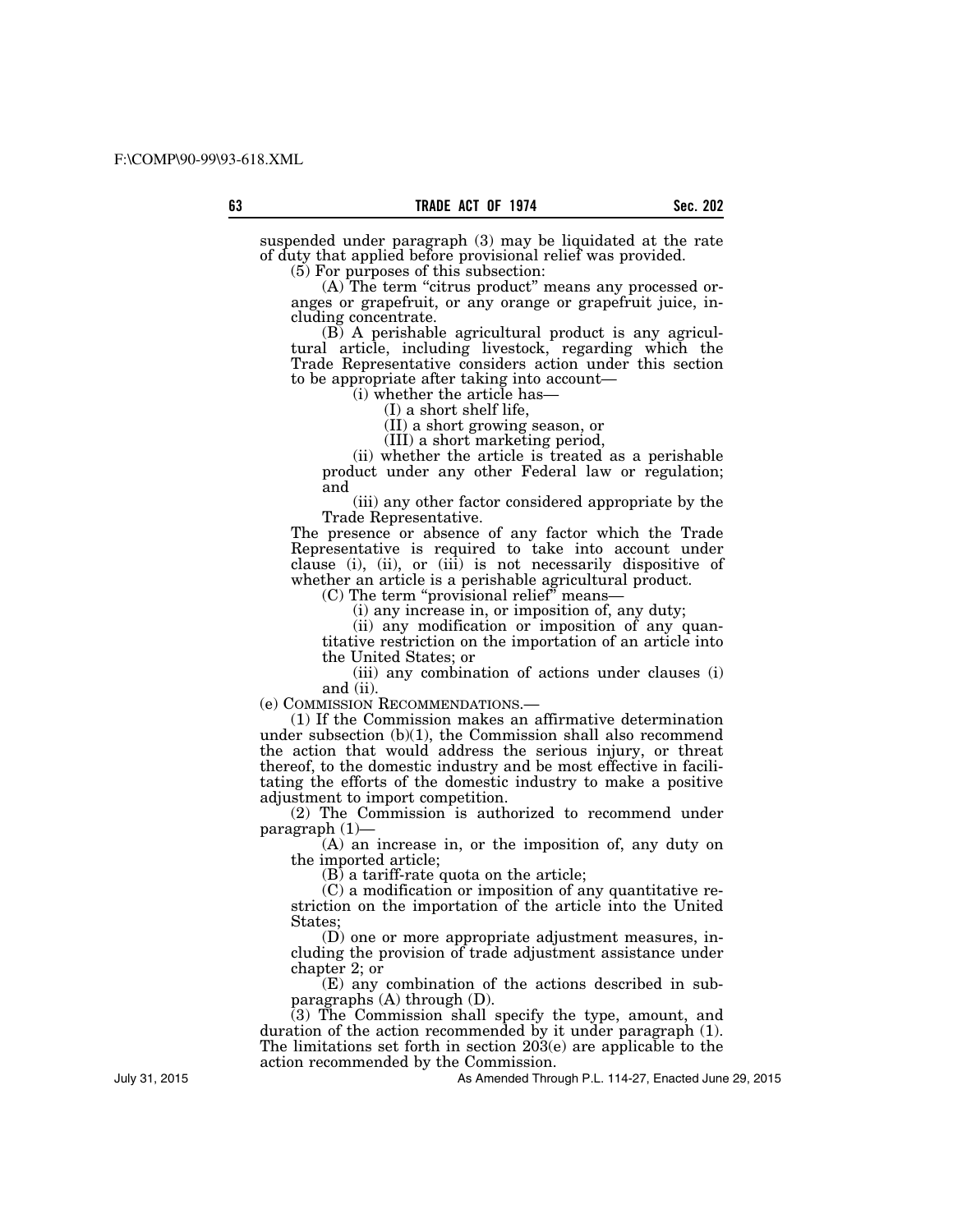(4) In addition to the recommendation made under paragraph  $(1)$ , the Commission may also recommend that the President—

(A) initiate international negotiations to address the underlying cause of the increase in imports of the article or otherwise to alleviate the injury or threat; or

(B) implement any other action authorized under law that is likely to facilitate positive adjustment to import competition.

(5) For purposes of making its recommendation under this subsection, the Commission shall—

(A) after reasonable notice, hold a public hearing at which all interested parties shall be provided an opportunity to present testimony and evidence; and

(B) take into account—

(i) the form and amount of action described in paragraph  $(2)$   $(A)$ ,  $(B)$ , and  $(C)$  that would prevent or remedy the injury or threat thereof,

(ii) the objectives and actions specified in the adjustment plan, if any, submitted under subsection  $(a)(4)$ 

(iii) any individual commitment that was submitted to the Commission under subsection (a)(6),

(iv) any information available to the Commission concerning the conditions of competition in domestic and world markets, and likely developments affecting such conditions during the period for which action is being requested, and

 $\bar{v}(v)$  whether international negotiations may be constructive to address the injury or threat thereof or to facilitate adjustment.

(6) Only those members of the Commission who agreed to the affirmative determination under subsection (b) are eligible to vote on the recommendation required to be made under paragraph (1) or that may be made under paragraph (3). Members of the Commission who did not agree to the affirmative determination may submit, in the report required under subsection (f), separate views regarding what action, if any, should be taken under section 203.

(f) REPORT BY COMMISSION.—

(1) The Commission shall submit to the President a report on each investigation undertaken under subsection (b). The report shall be submitted at the earliest practicable time, but not later than 180 days (240 days if the petition alleges that critical circumstances exist) after the date on which the petition is filed, the request or resolution is received, or the motion is adopted, as the case may be.

(2) The Commission shall include in the report required under paragraph (1) the following:

(A) The determination made under subsection (b) and an explanation of the basis for the determination.

(B) If the determination under subsection (b) is affirm-

ative, the recommendations for action made under sub-As Amended Through P.L. 114-27, Enacted June 29, 2015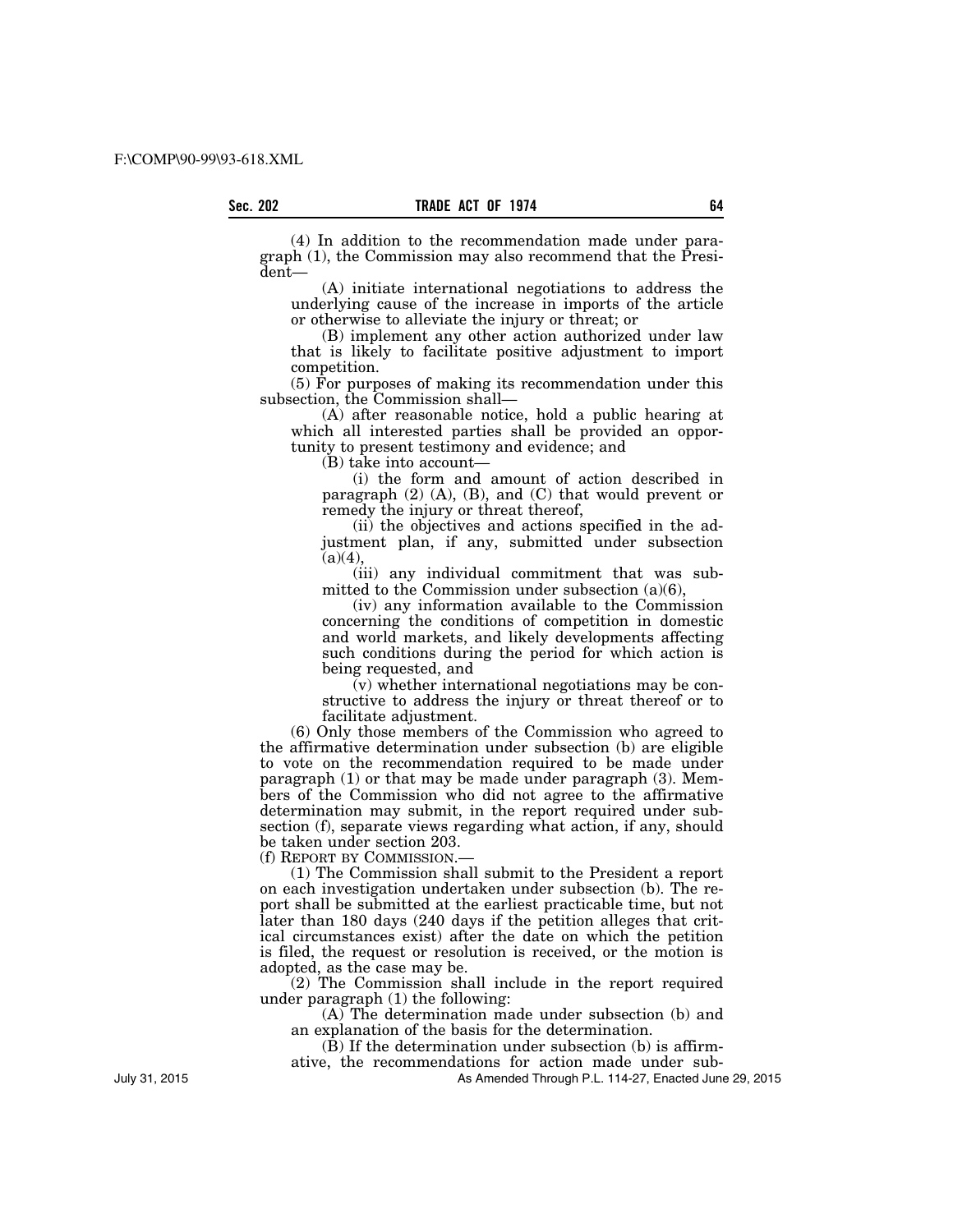section (e) and an explanation of the basis for each recommendation.

(C) Any dissenting or separate views by members of the Commission regarding the determination and any recommendation referred to in subparagraphs (A) and (B).

(D) The findings required to be included in the report under subsection  $(c)(2)$ .

(E) A copy of the adjustment plan, if any, submitted under section 201(b)(4).

(F) Commitments submitted, and information obtained, by the Commission regarding steps that firms and workers in the domestic industry are taking, or plan to take, to facilitate positive adjustment to import competition.

(G) A description of—

(i) the short- and long-term effects that implementation of the action recommended under subection (e) is likely to have on the petitioning domestic industry, on other domestic industries, and on consumers, and

(ii) the short- and long-term effects of not taking the recommended action on the petitioning domestic industry, its workers and the communities where production facilities of such industry are located, and on other domestic industries.

(3) The Commission, after submitting a report to the President under paragraph (1), shall promptly make it available to the public (with the exception of the confidential information obtained under section  $202(a)(6)(B)$  and any other information which the Commission determines to be confidential) and cause a summary thereof to be published in the Federal Register.

(g) EXPEDITED CONSIDERATION OF ADJUSTMENT ASSISTANCE PE-TITIONS.—If the Commission makes an affirmative determination under subsection  $(b)(1)$ , the Commission shall promptly notify the Secretary of Labor and the Secretary of Commerce of the determination. After receiving such notification—

(1) the Secretary of Labor shall give expedited consideration to petitions by workers in the domestic industry for certification for eligibility to apply for adjustment assistance under chapter 2; and

(2) the Secretary of Commerce shall give expedited consideration to petitions by firms in the domestic industry for certification of eligibility to apply for adjustment assistance under chapter 3.

(h) LIMITATIONS ON INVESTIGATIONS.—

(1) Except for good cause determined by the Commission to exist, no investigation for the purposes of this section shall be made with respect to the same subject matter as a previous investigation under this chapter, unless 1 year has elapsed since the Commission made its report to the President of the results of such previous investigation.

(2) No new investigation shall be conducted with respect to an article that is or has been the subject of an action under section  $203(a)(3)(A)$ ,  $(B)$ ,  $(C)$ , or  $(E)$  if the last day on which the

As Amended Through P.L. 114-27, Enacted June 29, 2015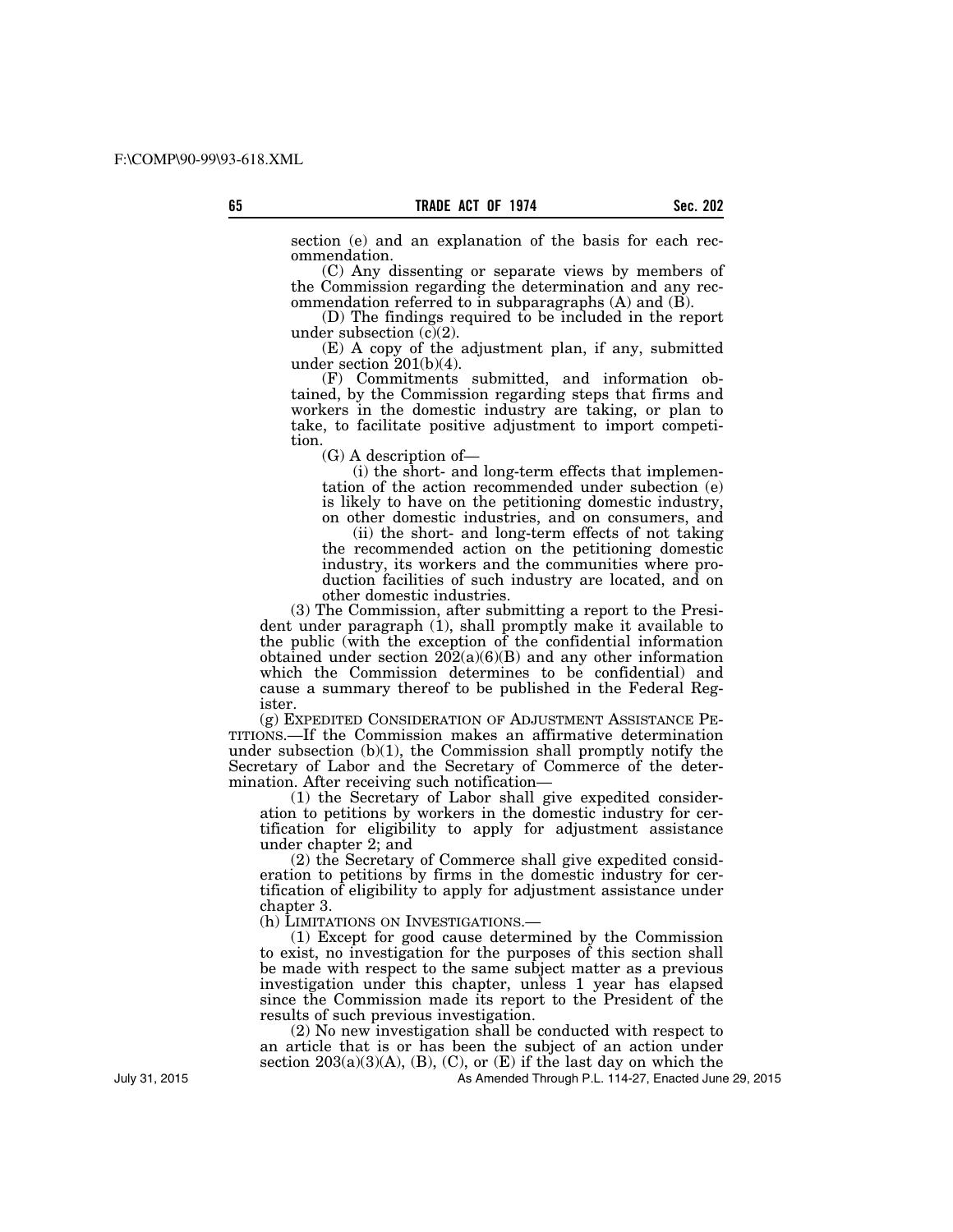President could take action under section 203 in the new investigation is a date earlier than that permitted under section  $203(e)(7)$ .

(3)(A) Not later than the date on which the Textiles Agreement enters into force with respect to the United States, the Secretary of Commerce shall publish in the Federal Register a list of all articles that are subject to the Textiles Agreement. An investigation may be conducted under this section concerning imports of any article that is subject to the Textiles Agreement only if the United States has integrated that article into GATT 1994 pursuant to the Textiles Agreement, as set forth in notices published in the Federal Register by the Secretary of Commerce, including the notice published under section 331 of the Uruguay Round Agreements Act.

(B) For purposes of this paragraph:

(i) The term "Textiles Agreement" means the Agreement on Textiles and Clothing referred to in section  $101(d)(4)$  of the Uruguay Round Agreements Act.

(ii) The term ''GATT 1994'' has the meaning given that term in section  $2(1)(B)$  of the Uruguay Round Agreements Act.

(i) LIMITED DISCLOSURE OF CONFIDENTIAL BUSINESS INFORMA- TION UNDER PROTECTIVE ORDER.—The Commission shall promulgate regulations to provide access to confidential business information under protective order to authorized representatives of interested parties who are parties to an investigation under this section.

ø19 U.S.C. 2252¿

#### **SEC. 203. ACTION BY PRESIDENT AFTER DETERMINATION OF IMPORT INJURY.**

(a) IN GENERAL.—<br>(1)(A) After receiving a report under section 202(f) containing an affirmative finding regarding serious injury, or the threat thereof, to a domestic industry, the President shall take all appropriate and feasible action within his power which the President determines will facilitate efforts by the domestic industry to make a positive adjustment to import competition and provide greater economic and social benefits than costs.

(B) The action taken by the President under subparagraph (A) shall be to such extent, and for such duration, subject to subsection (e)(1), that the President determines to be appropriate and feasible under such subparagraph.

(C) The interagency trade organization established under section 242(a) of the Trade Expansion Act of 1962 shall, with respect to each affirmative determination reported under section 202(f), make a recommendation to the President as to what action the President should take under subparagraph (A).

(2) In determining what action to take under paragraph (1), the President shall take into account—

(A) the recommendation and report of the Commission;

(B) the extent to which workers and firms in the domestic industry are—

(i) benefitting from adjustment assistance and other manpower programs, and

As Amended Through P.L. 114-27, Enacted June 29, 2015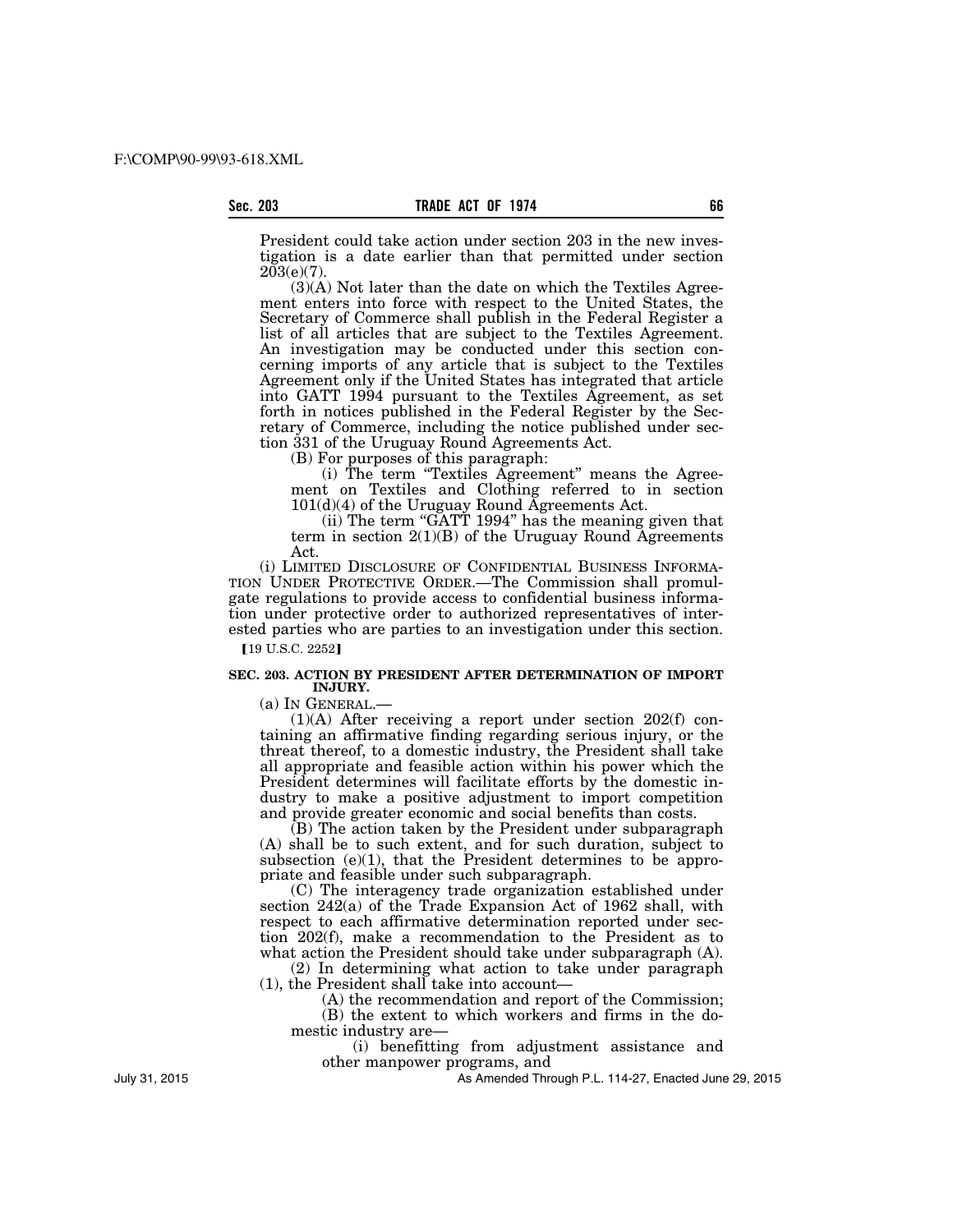(ii) engaged in worker retraining efforts;

(C) the efforts being made, or to be implemented, by the domestic industry (including the efforts included in any adjustment plan or commitment submitted to the Commission under section  $202(a)$  to make a positive adjustment to import competition;

(D) the probable effectiveness of the actions authorized under paragraph (3) to facilitate positive adjustment to import competition;

(E) the short- and long-term economic and social costs of the actions authorized under paragraph (3) relative to their short- and long-term economic and social benefits and other considerations relative to the position of the domestic industry in the United States economy;

(F) other factors related to the national economic interest of the United States, including, but not limited to—

(i) the economic and social costs which would be incurred by taxpayers, communities, and workers if import relief were not provided under this chapter,

(ii) the effect of the implementation of actions under this section on consumers and on competition in domestic markets for articles, and

(iii) the impact on United States industries and firms as a result of international obligations regarding compensation;

(G) the extent to which there is diversion of foreign exports to the United States market by reason of foreign restraints;

(H) the potential for circumvention of any action taken under this section;

(I) the national security interests of the United States; and

(J) the factors required to be considered by the Commission under section 202(e)(5).

(3) The President may, for purposes of taking action under paragraph (1)—

(A) proclaim an increase in, or the imposition of, any duty on the imported article;

(B) proclaim a tariff-rate quota on the article;

(C) proclaim a modification or imposition of any quantitative restriction on the importation of the article into the United States;

(D) implement one or more appropriate adjustment measures, including the provision of trade adjustment assistance under chapter 2;

(E) negotiate, conclude, and carry out agreements with foreign countries limiting the export from foreign countries and the import into the United States of such article;

(F) proclaim procedures necessary to allocate among importers by the auction of import licenses quantities of the article that are permitted to be imported into the United States;

As Amended Through P.L. 114-27, Enacted June 29, 2015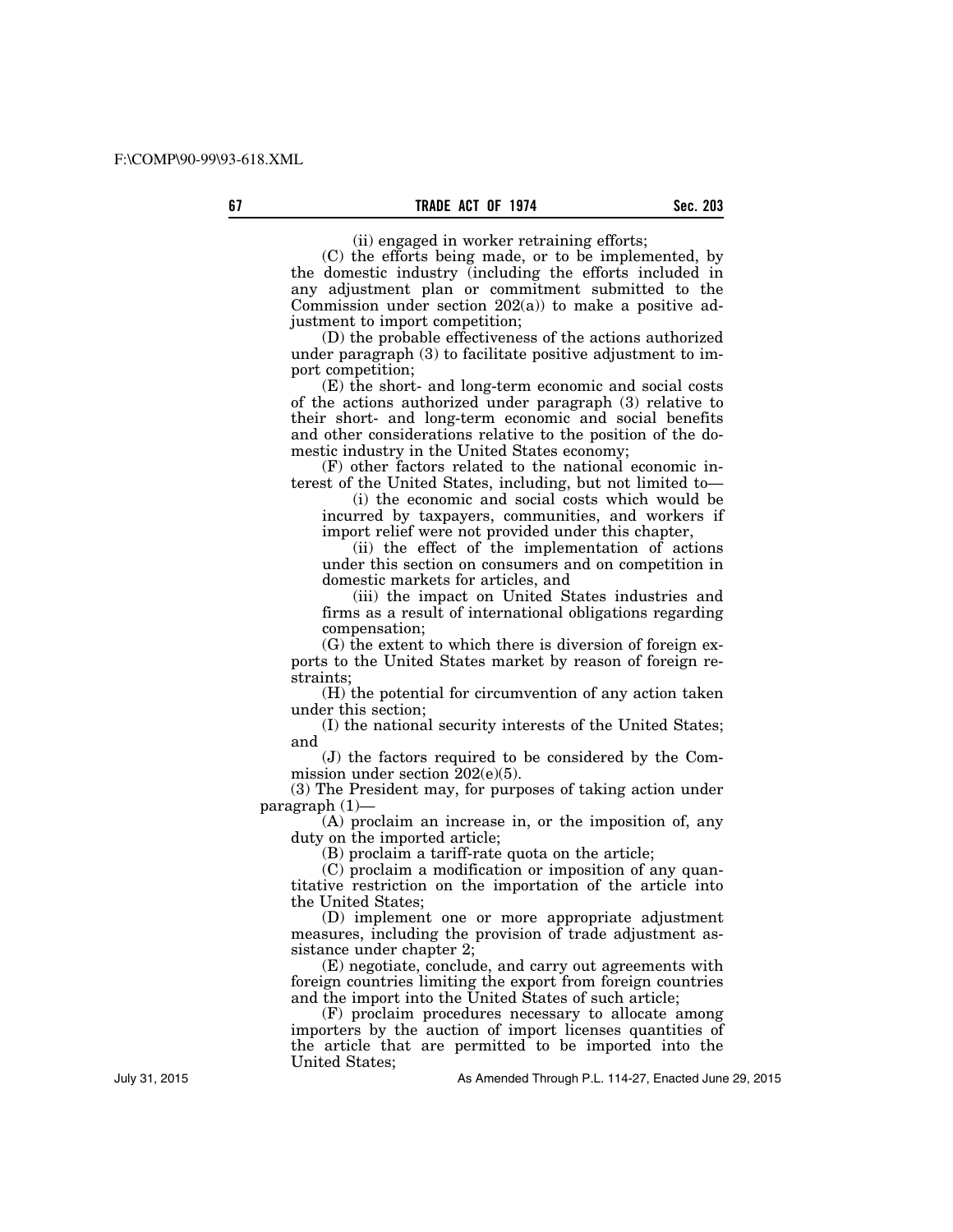(G) initiate international negotiations to address the underlying cause of the increase in imports of the article or otherwise to alleviate the injury or threat thereof;

(H) submit to Congress legislative proposals to facilitate the efforts of the domestic industry to make a positive adjustment to import competition;

(I) take any other action which may be taken by the President under the authority of law and which the President considers appropriate and feasible for purposes of paragraph (1); and

(J) take any combination of actions listed in subparagraphs (A) through (I).

 $(4)(\overline{A})$  Subject to subparagraph (B), the President shall take action under paragraph (1) within 60 days (50 days if the President has proclaimed provisional relief under section  $202(d)(2)(D)$  with respect to the article concerned) after receiving a report from the Commission containing an affirmative determination under section 202(b)(1) (or a determination under such section which he considers to be an affirmative determination by reason of section 330(d) of the Tariff Act of 1930).

(B) If a supplemental report is requested under paragraph (5), the President shall take action under paragraph (1) within 30 days after the supplemental report is received, except that, in a case in which the President has proclaimed provisional relief under section 202(d)(2)(D) with respect to the article concerned, action by the President under paragraph (1) may not be taken later than the 200th day after the provisional relief was proclaimed.

(5) The President may, within 15 days after the date on which he receives a report from the Commission containing an affirmative determination under section 202(b)(1), request additional information from the Commission. The Commission shall, as soon as practicable but in no event more than 30 days after the date on which it receives the President's request, furnish additional information with respect to the industry in a supplemental report.

(b) REPORTS TO CONGRESS.—

(1) On the day the President takes action under subsection  $(a)(1)$ , the President shall transmit to Congress a document describing the action and the reasons for taking the action. If the action taken by the President differs from the action required to be recommended by the Commission under section  $202(e)(1)$ , the President shall state in detail the reasons for the difference.

(2) On the day on which the President decides that there is no appropriate and feasible action to take under subsection  $(a)(1)$  with respect to a domestic industry, the President shall transmit to Congress a document that sets forth in detail the reasons for the decision.

(3) On the day on which the President takes any action under subsection  $(a)(1)$  that is not reported under paragraph (1), the President shall transmit to Congress a document setting forth the action being taken and the reasons therefor.

As Amended Through P.L. 114-27, Enacted June 29, 2015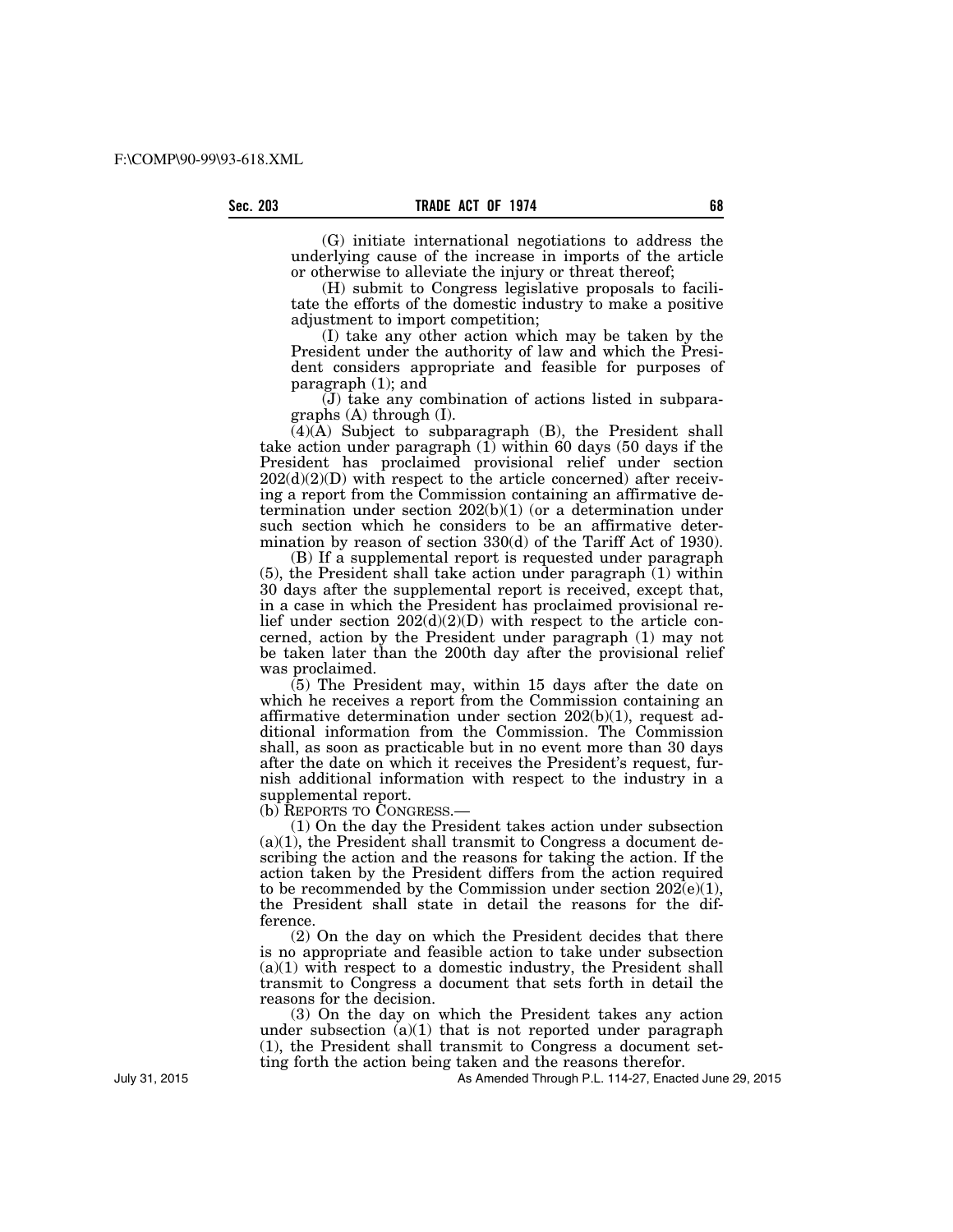(c) IMPLEMENTATION OF ACTION RECOMMENDED BY COMMISSION.—If the President reports under subsection (b)(1) or (2) that—

(1) the action taken under subsection  $(a)(1)$  differs from the action recommended by the Commission under section  $202(e)(1)$ ; or

 $(2)$  no action will be taken under subsection  $(a)(1)$  with respect to the domestic industry;

the action recommended by the Commission shall take effect (as provided in subsection  $(d)(2)$  upon the enactment of a joint resolution described in section  $152(a)(1)(A)$  within the 90-day period beginning on the date on which the document referred to in subsection (b)(1) or (2) is transmitted to the Congress.<br>(d) TIME FOR TAKING EFFECT OF CERTAIN RELIEF.

(1) Except as provided in paragraph (2), any action described in subsection (a)(3)(A),  $(B)$ , or  $(C)$ , that is taken under subsection  $(a)(1)$  shall take effect within 15 days after the day on which the President proclaims the action, unless the President announces, on the date he decides to take such action, his intention to negotiate one or more agreements described in subsection  $(a)(3)(E)$  in which case the action under subsection  $(a)(3)(A)$ ,  $(B)$ , or  $(C)$  shall be proclaimed and take effect within 90 days after the date of such decision.

 $(2)$  If the contingency set forth in subsection  $(c)$  occurs, the President shall, within 30 days after the date of the enactment of the joint resolution referred to in such subsection, proclaim the action recommended by the Commission under section

202(e)(1).<br>(e) LIMITATIONS ON ACTIONS.—

 $(1)(A)$  Subject to subparagraph  $(B)$ , the duration of the period in which an action taken under this section may be in effect shall not exceed 4 years. Such period shall include the period, if any, in which provisional relief under section 202(d) was in effect.

(B)(i) Subject to clause (ii), the President, after receiving an affirmative determination from the Commission under section 204(c) (or, if the Commission is equally divided in its determination, a determination which the President considers to be an affirmative determination of the Commission), may extend the effective period of any action under this section if the President determines that—

(I) the action continues to be necessary to prevent or remedy the serious injury; and

(II) there is evidence that the domestic industry is making a positive adjustment to import competition.

(ii) The effective period of any action under this section, including any extensions thereof, may not, in the aggregate, exceed 8 years.

(2) Action of a type described in subsection  $(a)(3)(A)$ ,  $(B)$ , or  $(C)$  may be taken under subsection  $(a)(1)$ , under section  $202(d)(1)(G)$ , or under section  $202(d)(2)(D)$  only to the extent the cumulative impact of such action does not exceed the amount necessary to prevent or remedy the serious injury.

(3) No action may be taken under this section which would increase a rate of duty to (or impose a rate) which is more than

As Amended Through P.L. 114-27, Enacted June 29, 2015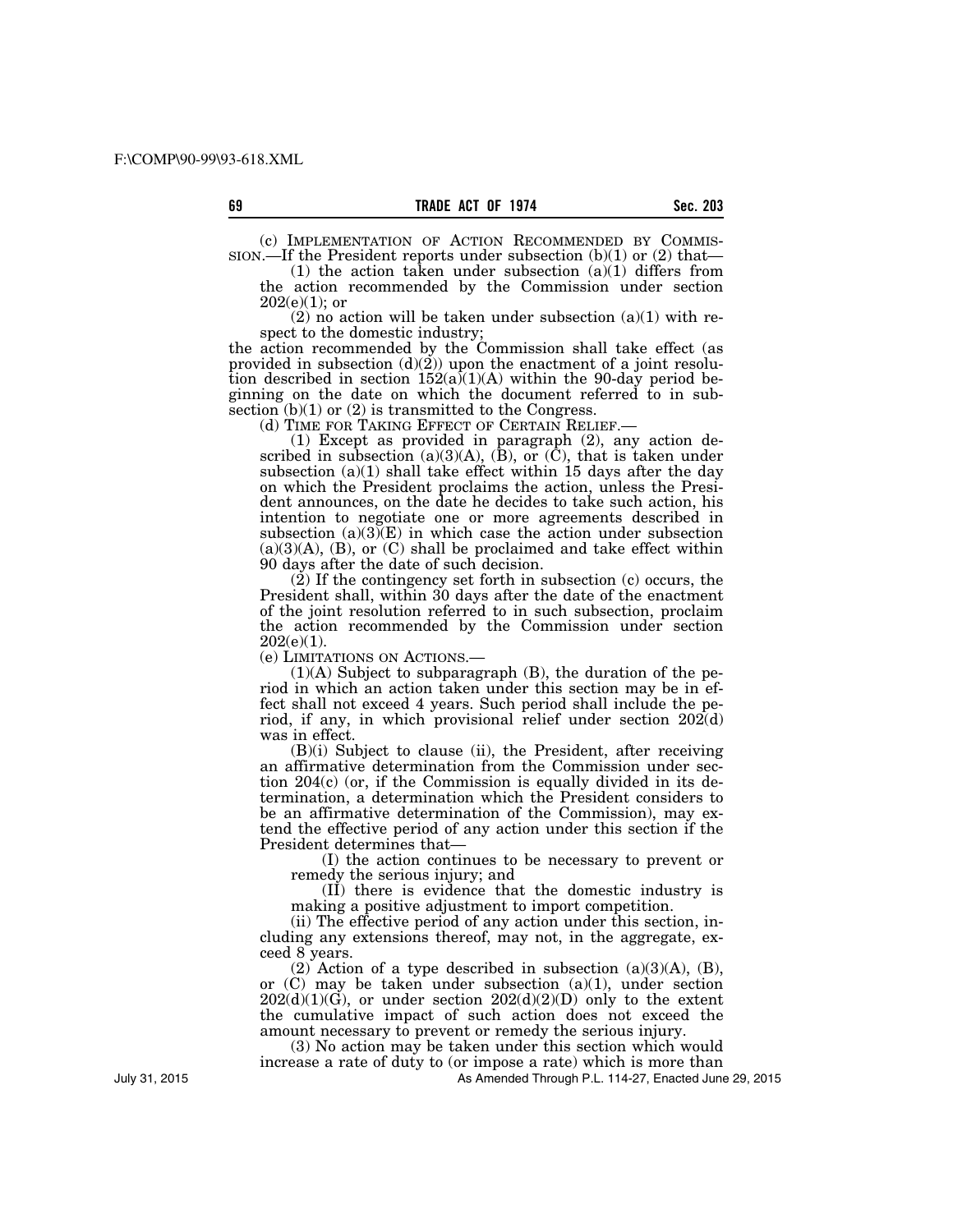50 percent ad valorem above the rate (if any) existing at the time the action is taken.

(4) Any action taken under this section proclaiming a quantitative restriction shall permit the importation of a quantity or value of the article which is not less than the average quantity or value of such article entered into the United States in the most recent 3 years that are representative of imports of such article and for which data are available, unless the President finds that the importation of a different quantity or value is clearly justified in order to prevent or remedy the serious injury.

 $(5)$  An action described in subsection  $(a)(3)(A)$ ,  $(B)$ , or  $(C)$ that has an effective period of more than 1 year shall be phased down at regular intervals during the period in which the action is in effect.

(6)(A) The suspension, pursuant to any action taken under this section, of—

(i) subheading 9802.00.60 or 9802.00.80 of the Harmonized Tariff Schedule of the United States with respect to an article; and

(ii) the designation of any article as an eligible article for purposes of title V;

shall be treated as an increase in duty.

(B) No proclamation providing for a suspension referred to in subparagraph (A) with respect to any article may be made by the President, nor may any such suspension be recommended by the Commission under section 202(e), unless the Commission, in addition to making an affirmative determination under section 202(b)(1), determines in the course of its investigation under section 202(b) that the serious injury, or threat thereof, substantially caused by imports to the domestic industry producing a like or directly competitive article results from, as the case may be—

(i) the application of subheading 9802.00.60 or subheading 9802.00.80 of the Harmonized Tariff Schedule of the United States; or

(ii) the designation of the article as an eligible article for the purposes of title V.

(7)(A) If an article was the subject of an action under subparagraph  $(A)$ ,  $(B)$ ,  $(C)$ , or  $(E)$  of subsection  $(a)(3)$ , no new action may be taken under any of those subparagraphs with respect to such article for—

(i) a period beginning on the date on which the previous action terminates that is equal to the period in which the previous action was in effect, or

(ii) a period of 2 years beginning on the date on which the previous action terminates,

whichever is greater.

(B) Notwithstanding subparagraph (A), if the previous action under subparagraph  $(A)$ ,  $(B)$ ,  $(C)$ , or  $(E)$  of subsection  $(a)(3)$ with respect to an article was in effect for a period of 180 days or less, the President may take a new action under any of those subparagraphs with respect to such article if—

As Amended Through P.L. 114-27, Enacted June 29, 2015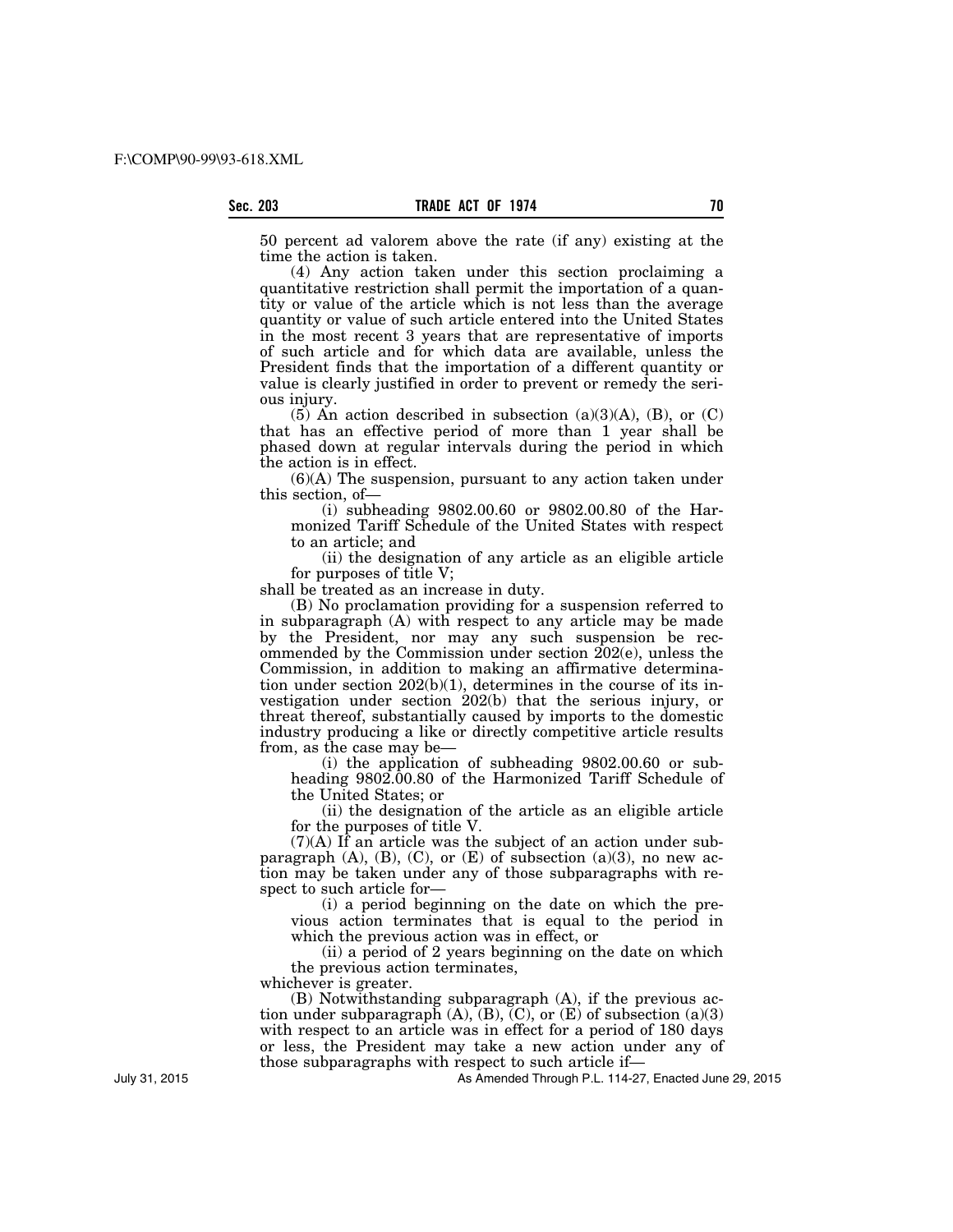(i) at least 1 year has elapsed since the previous action went into effect; and

(ii) an action described in any of those subparagraphs has not been taken with respect to such article more than twice in the 5-year period immediately preceding the date on which the new action with respect to such article first becomes effective.

(f) CERTAIN AGREEMENTS.—

(1) If the President takes action under this section other than the implemention of agreements of the type described in subsection  $(a)(3)(E)$ , the President may, after such action takes effect, negotiate agreements of the type described in subsection  $(a)(3)(E)$ , and may, after such agreements take effect, suspend or terminate, in whole or in part, any action previously taken.

(2) If an agreement implemented under subsection  $(a)(3)(E)$  is not effective, the President may, consistent with the limitations contained in subsection (e), take additional action under subsection (a).

(g) REGULATIONS.—

(1) The President shall by regulation provide for the efficient and fair administration of all actions taken for the purpose of providing import relief under this chapter.

(2) In order to carry out an international agreement concluded under this chapter, the President may prescribe regulations governing the entry or withdrawal from warehouse of articles covered by such agreement. In addition, in order to carry out any agreement of the type described in subsection  $(a)(3)(E)$ that is concluded under this chapter with one or more countries accounting for a major part of United States imports of the article covered by such agreement, including imports into a major geographic area of the United States, the President may issue regulations governing the entry or withdrawal from warehouse of like articles which are the product of countries not parties to such agreement.

(3) Regulations prescribed under this subsection shall, to the extent practicable and consistent with efficient and fair administration, insure against inequitable sharing of imports by a relatively small number of the larger importers.

[19 U.S.C. 2253]

## **SEC. 204. MONITORING, MODIFICATION, AND TERMINATION OF AC-TION.**

(a) MONITORING.—

(1) So long as any action taken under section 203 remains in effect, the Commission shall monitor developments with respect to the domestic industry, including the progress and specific efforts made by workers and firms in the domestic industry to make a positive adjustment to import competition.

(2) If the initial period during which the action taken under section 203 is in effect exceeds 3 years, or if an extension of such action exceeds 3 years, the Commission shall submit a report on the results of the monitoring under paragraph (1) to the President and to the Congress not later than the date

As Amended Through P.L. 114-27, Enacted June 29, 2015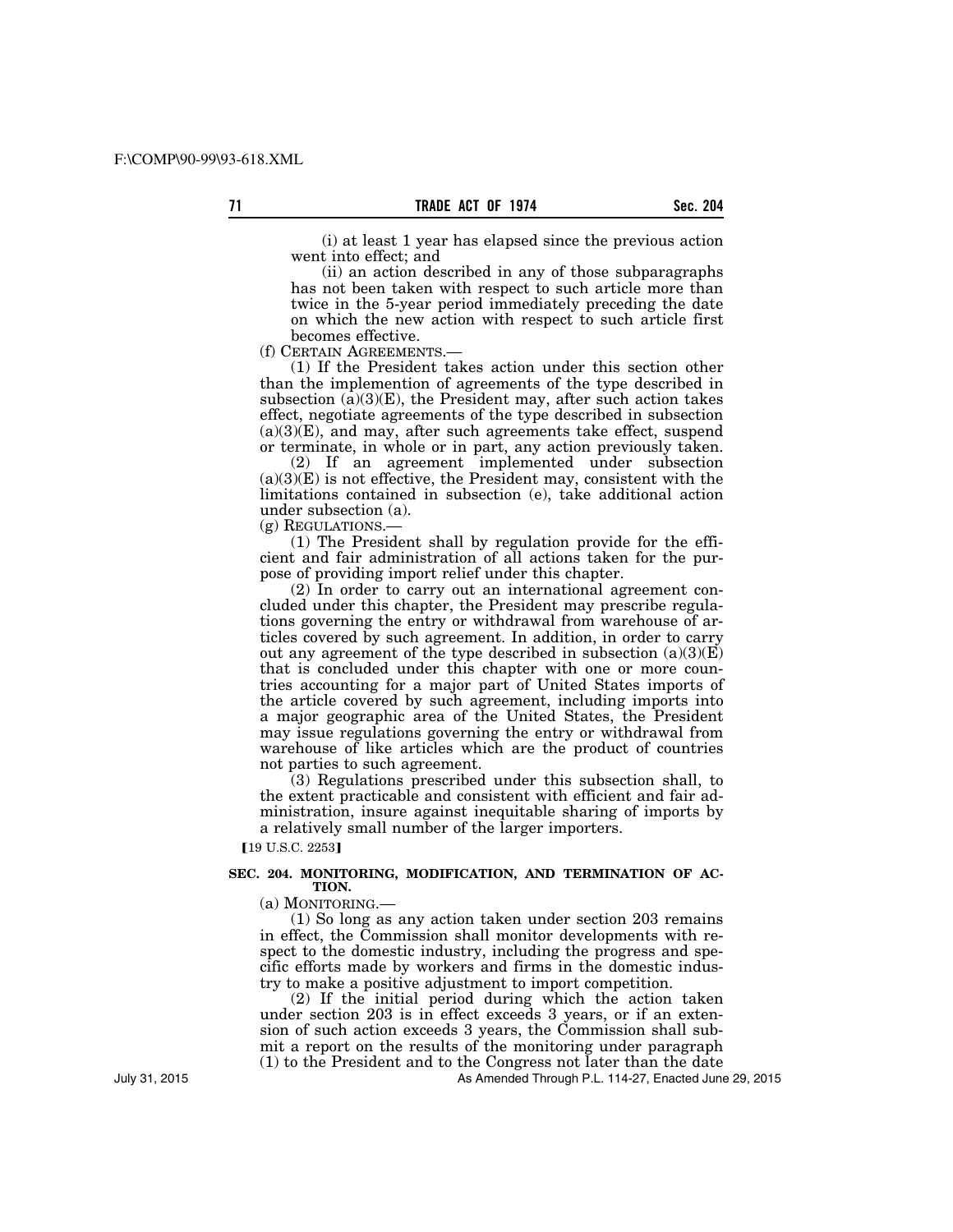that is the mid-point of the initial period, and of each such extension, during which the action is in effect.

(3) In the course of preparing each report under paragraph (2), the Commission shall hold a hearing at which interested persons shall be given a reasonable opportunity to be present, to produce evidence, and to be heard.

(4) Upon request of the President, the Commission shall advise the President of its judgment as to the probable economic effect on the industry concerned of any reduction, modification, or termination of the action taken under section 203 which is under consideration.<br>(b) REDUCTION, MODIFICATION, AND TERMINATION OF ACTION.-

 $(1)$  Action taken under section 203 may be reduced, modified, or terminated by the President (but not before the President receives the report required under subsection  $(a)(2)(A)$  if the President—

(A) after taking into account any report or advice submitted by the Commission under subsection (a) and after seeking the advice of the Secretary of Commerce and the Secretary of Labor, determines, on the basis that either—

(i) the domestic industry has not made adequate efforts to make a positive adjustment to import competition, or

(ii) the effectiveness of the action taken under section 203 has been impaired by changed economic circumstances,

that changed circumstances warrant such reduction, or termination; or

(B) determines, after a majority of the representatives of the domestic industry submits to the President a petition requesting such reduction, modification, or termination on such basis, that the domestic industry has made a positive adjustment to import competition.

 $(2)$  Notwithstanding paragraph  $(1)$ , the President is authorized to take such additional action under section 203 as may be necessary to eliminate any circumvention of any action previously taken under such section.

(3) Notwithstanding paragraph (1), the President may, after receipt of a Commission determination under section  $129(a)(4)$  of the Uruguay Round Agreements Act and consulting with the Committee on Ways and Means of the House of Representatives and the Committee on Finance of the Senate, reduce, modify, or terminate action taken under section 203.

(c) EXTENSION OF ACTION.—

(1) Upon request of the President, or upon petition on behalf of the industry concerned filed with the Commission not earlier than the date which is 9 months, and not later than the date which is 6 months, before the date any action taken under section 203 is to terminate, the Commission shall investigate to determine whether action under section 203 continues to be necessary to prevent or remedy serious injury and whether there is evidence that the industry is making a positive adjustment to import competition.

As Amended Through P.L. 114-27, Enacted June 29, 2015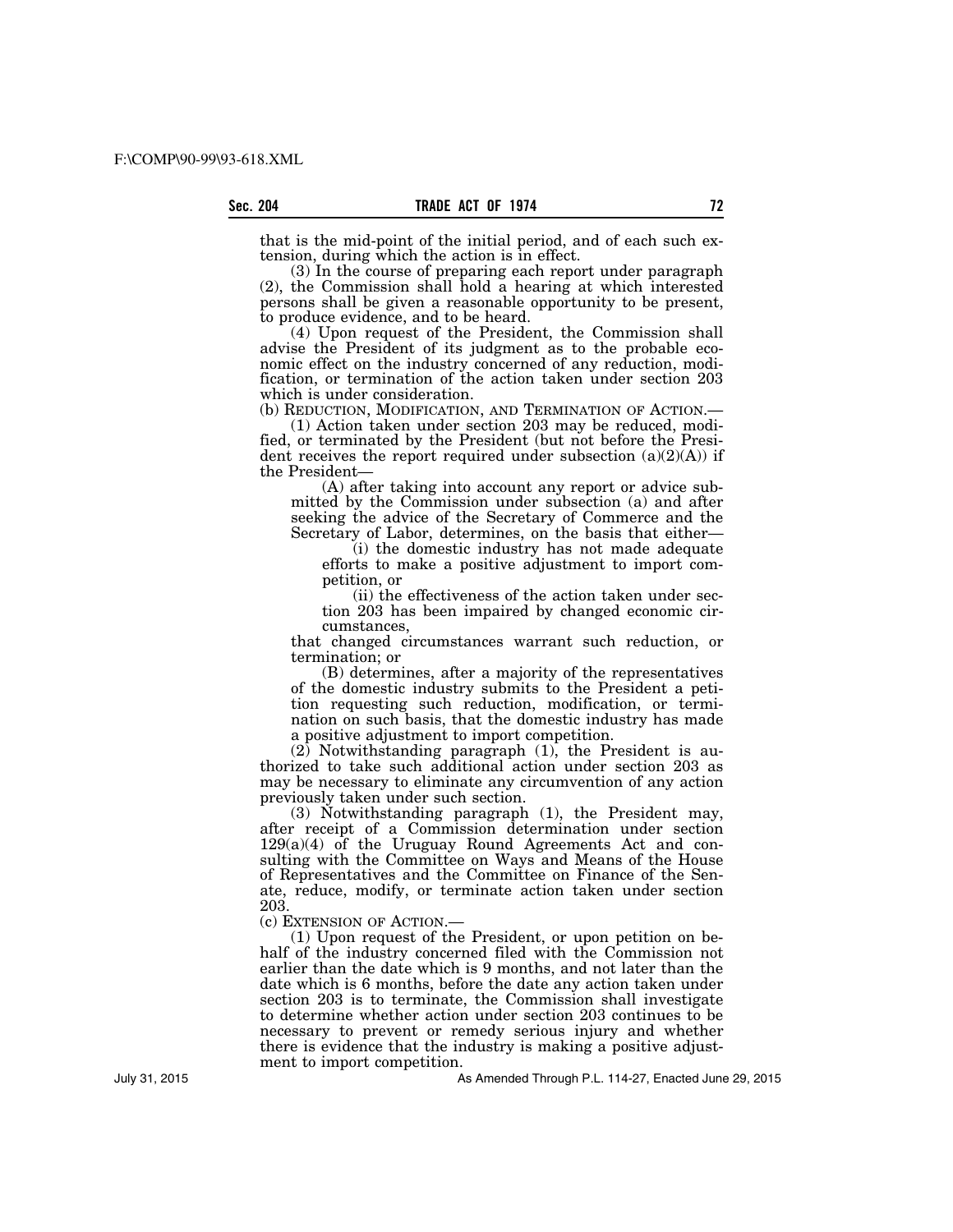(2) The Commission shall publish notice of the commencement of any proceeding under this subsection in the Federal Register and shall, within a reasonable time thereafter, hold a public hearing at which the Commission shall afford interested parties and consumers an opportunity to be present, to present evidence, and to respond to the presentations of other parties and consumers, and otherwise to be heard.

(3) The Commission shall transmit to the President a report on its investigation and determination under this subsection not later than 60 days before the action under section 203 is to terminate, unless the President specifies a different date.

(d) EVALUATION OF EFFECTIVENESS OF ACTION.—

(1) After any action taken under section 203 has terminated, the Commission shall evaluate the effectiveness of the actions in facilitating positive adjustment by the domestic industry to import competition, consistent with the reasons set out by the President in the report submitted to the Congress under section 203(b).

(2) During the course of the evaluation conducted under paragraph (1), the Commission shall, after reasonable public notice, hold a hearing on the effectiveness of the action. All interested persons shall have the opportunity to attend such hearing and to present evidence or testimony at such hearing.

 $(3)$  A report on the evaluation made under paragraph  $(1)$ and the hearings held under paragraph (2) shall be submitted by the Commission to the President and to the Congress by no later than the 180th day after the day on which the actions taken under section 203 terminated.

(e) OTHER PROVISIONS.—

(1) Action by the President under this chapter may be taken without regard to the provisions of section  $126(a)$  of this Act but only after consideration of the relation of such actions to the international obligations of the United States.

(2) If the Commission treats as the domestic industry production located in a major geographic area of the United States under section  $202(c)(4)(C)$ , then the President shall take into account the geographic concentration of domestic production and of imports in that area in taking any action authorized under paragraph (1).

[19 U.S.C. 2254]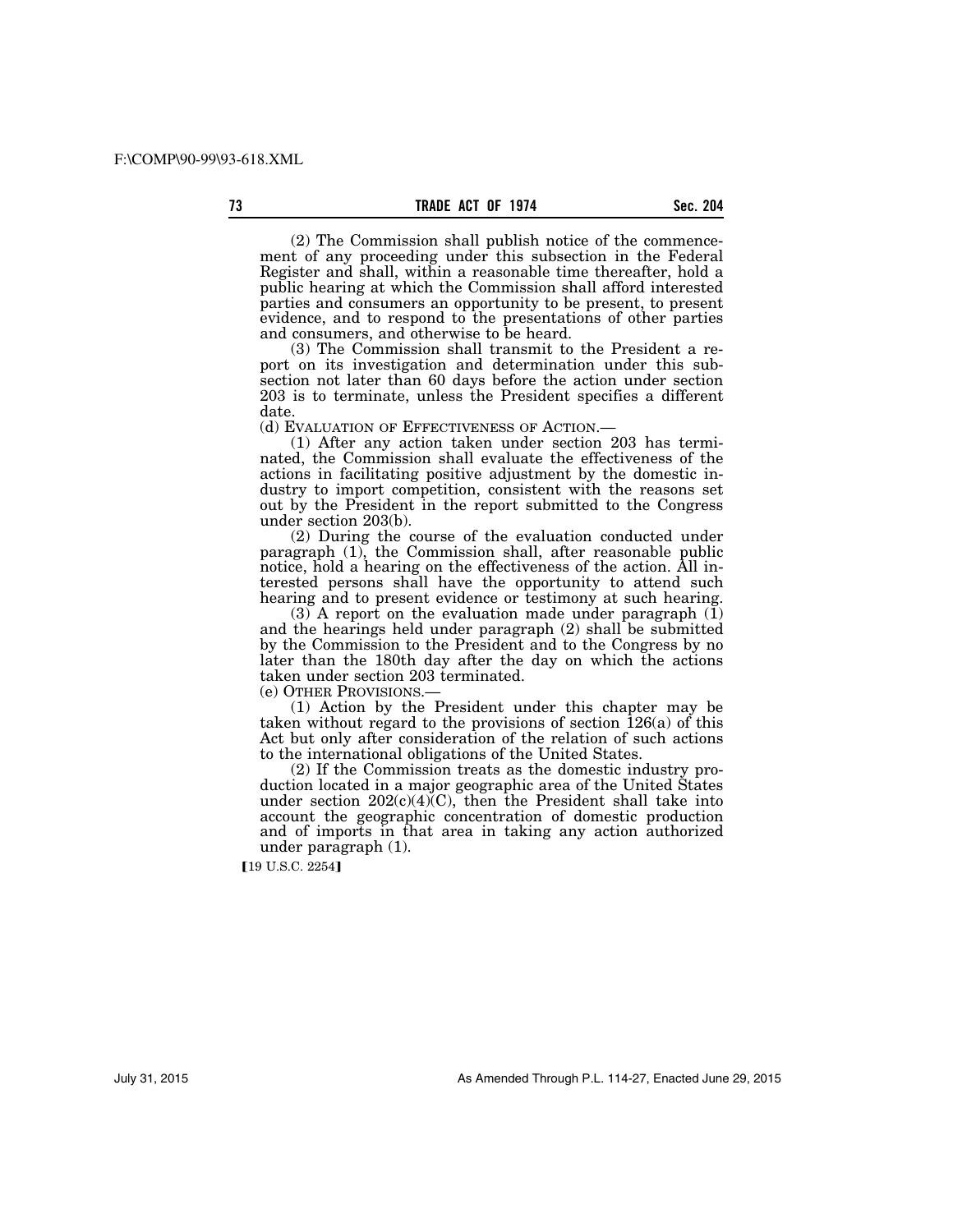# **Sec. 221 TRADE ACT OF 1974 74**

# **CHAPTER 2—ADJUSTMENT ASSISTANCE FOR WORKERS6**

# **Subchapter A—Petitions and Determinations**

#### **SEC. 221. PETITIONS.**

 $(a)(1)$  A petition for certification of eligibility to apply for adjustment assistance for a group of workers under this chapter may be filed simultaneously with the Secretary of Labor and with the Governor of the State in which such workers' firm (as defined in section 247) is located by any of the following:

(A) The group of workers.

(B) The certified or recognized union or other duly authorized representative of such workers.

(C) Employers of such workers, one-stop operators or onestop partners (as defined in section 3 of the Workforce Innovation and Opportunity Act) including State employment security agencies, or a State dislocated worker unit, on behalf of such workers. 7

(2) Upon receipt of a petition filed under paragraph (1), the Governor shall—

(A) ensure that rapid response activities and appropriate career services (as described in section 134 of the Workforce Innovation and Opportunity Act) authorized under other Federal laws are made available to the workers covered by the petition to the extent authorized under such laws; and

(B) assist the Secretary in the review of the petition by verifying such information and providing such other assistance as the Secretary may request.

(3) Upon receipt of the petition, the Secretary shall promptly publish notice in the Federal Register and on the website of the Department of Labor that the Secretary has received the petition and initiated an investigation.

(b) If the petitioner, or any other person found by the Secretary to have a substantial interest in the proceedings, submits not later

#### **SEC. 406. SUNSET PROVISIONS.**

For a version of chapters 2 through 6 of title II that will become effective beginning on July 1, 2021, see the matter set out in italic typeface following section 298.<br><sup>7</sup> Section 512(hh)(1)(A)(i) of Public Law 113–128 proposed to strike ", one-stop operators or

one-stop partners (as defined in section 101 of the Workforce Investment Act of 1998 (29 U.S.C. 2801)) including State employment security agencies," and insert ", one-stop operators or one-<br>stop partners (as defined in section 3 of the Workforce Innovation and Opportunity Act) includ-<br>ing State employment security a gress.

July 31, 2015

 $6$  Section 402(b) of Public Law 114–27 provides:

<sup>(</sup>b) APPLICABILITY OF CERTAIN PROVISIONS.—Except as otherwise provided in this title, the provisions of chapters 2 through 6 of title II of the Trade Act of 1974, as in effect on December 31, 2013, and as amended by this ti

<sup>(1)</sup> take effect on the date of the enactment of this Act [June 29, 2015]; and<br>(2) apply to petitions for certification filed under chapter 2, 3, or 6 of title II of the Trade<br>Act of 1974 on or after such date of enactment

<sup>(</sup>a) APPLICATION OF PRIOR LAW.—Subject to subsection (b), beginning on July 1, 2021, the provisions of chapters 2, 3, 5, and 6 of title II of the Trade Act of 1974 (19 U.S.C. 2271 et seq.), visions of chapters 2, 3, 5, and istering such chapters— (1) \*\*\*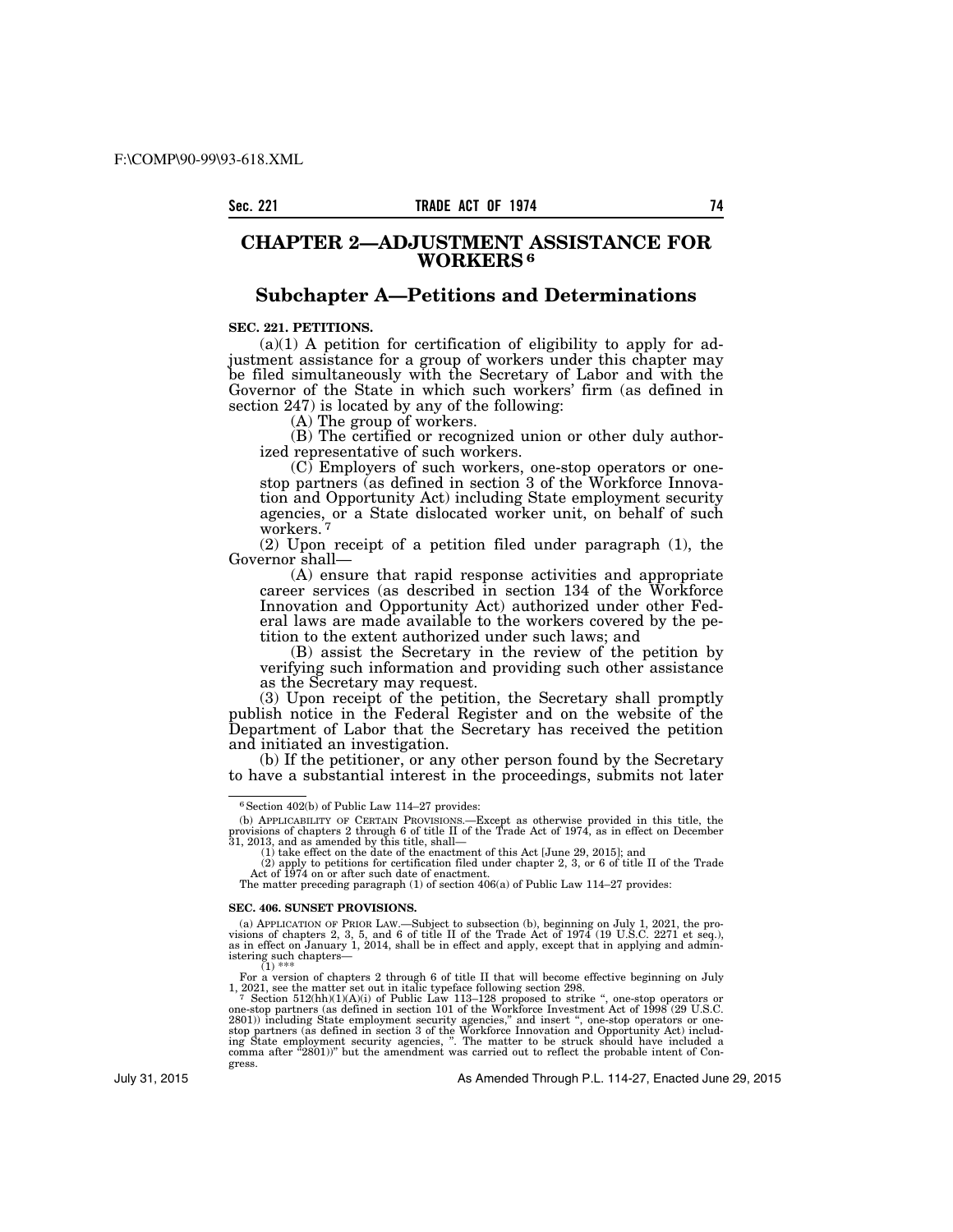than 10 days after the date of the Secretary's publication under subsection (a) a request for a hearing, the Secretary shall provide for a public hearing and afford such interested persons an opportunity to be present, to produce evidence, and to be heard.

[19 U.S.C. 2271]

#### **SEC. 222. GROUP ELIGIBILITY REQUIREMENTS.**

(a) IN GENERAL.—A group of workers shall be certified by the Secretary as eligible to apply for adjustment assistance under this chapter pursuant to a petition filed under section 221 if the Secretary determines that—

(1) a significant number or proportion of the workers in such workers' firm have become totally or partially separated, or are threatened to become totally or partially separated; and

 $(2)(A)(i)$  the sales or production, or both, of such firm have decreased absolutely;

(ii)(I) imports of articles or services like or directly competitive with articles produced or services supplied by such firm have increased;

(II) imports of articles like or directly competitive with articles—

(aa) into which one or more component parts produced by such firm are directly incorporated, or

(bb) which are produced directly using services supplied by such firm,

have increased; or

(III) imports of articles directly incorporating one or more component parts produced outside the United States that are like or directly competitive with imports of articles incorporating one or more component parts produced by such firm have increased; and

(iii) the increase in imports described in clause (ii) contributed importantly to such workers' separation or threat of separation and to the decline in the sales or production of such firm; or

(B)(i)(I) there has been a shift by such workers' firm to a foreign country in the production of articles or the supply of services like or directly competitive with articles which are produced or services which are supplied by such firm; or

(II) such workers' firm has acquired from a foreign country articles or services that are like or directly competitive with articles which are produced or services which are supplied by such firm; and

(ii) the shift described in clause  $(i)(I)$  or the acquisition of articles or services described in clause (i)(II) contributed importantly to such workers' separation or threat of separation.

(b) ADVERSELY AFFECTED SECONDARY WORKERS.—A group of workers shall be certified by the Secretary as eligible to apply for trade adjustment assistance benefits under this chapter pursuant to a petition filed under section 221 if the Secretary determines that—

(1) a significant number or proportion of the workers in the workers' firm or an appropriate subdivision of the firm

As Amended Through P.L. 114-27, Enacted June 29, 2015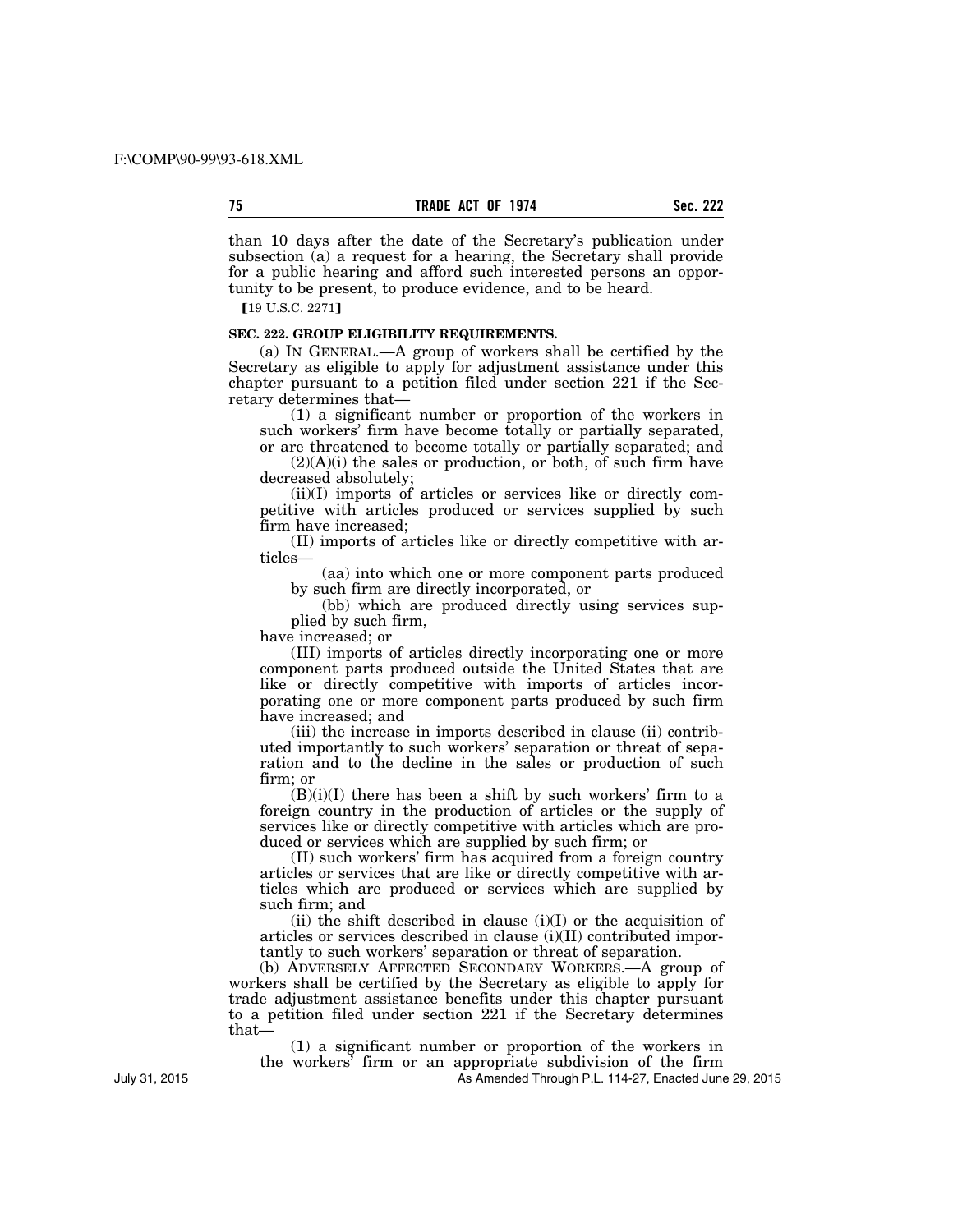have become totally or partially separated, or are threatened to become totally or partially separated;

(2) the workers' firm is a supplier or downstream producer to a firm that employed a group of workers who received a certification of eligibility under subsection (a), and such supply or production is related to the article or service that was the basis for such certification (as defined in subsection  $(c)$   $(3)$  and  $(4)$ ); and

(3) either—

(A) the workers' firm is a supplier and the component parts it supplied to the firm described in paragraph (2) accounted for at least 20 percent of the production or sales of the workers' firm; or

(B) a loss of business by the workers' firm with the firm described in paragraph (2) contributed importantly to the workers' separation or threat of separation determined under paragraph (1).

(c) DEFINITIONS.—For purposes of this section—

(1) The term ''contributed importantly'' means a cause which is important but not necessarily more important than any other cause.

(2)(A) Any firm that engages in exploration or drilling for oil or natural gas shall be considered to be a firm producing oil or natural gas.

(B) Any firm that engages in exploration or drilling for oil or natural gas, or otherwise produces oil or natural gas, shall be considered to be producing articles directly competitive with imports of oil and with imports of natural gas.

(3) DOWNSTREAM PRODUCER.—

(A) IN GENERAL.—The term ''downstream producer'' means a firm that performs additional, value-added production processes or services directly for another firm for articles or services with respect to which a group of workers in such other firm has been certified under subsection (a).

(B) VALUE-ADDED PRODUCTION PROCESSES OR SERV-ICES.—For purposes of subparagraph (A), value-added production processes or services include final assembly, finishing, testing, packaging, or maintenance or transportation services.

(4) SUPPLIER.—The term ''supplier'' means a firm that produces and supplies directly to another firm component parts for articles, or services, used in the production of articles or in the supply of services, as the case may be, that were the basis for a certification of eligibility under subsection (a) of a group of workers employed by such other firm.

(d) BASIS FOR SECRETARY'S DETERMINATIONS.—

(1) IN GENERAL.—The Secretary shall, in determining whether to certify a group of workers under section 223, obtain from the workers' firm, or a customer of the workers' firm, information the Secretary determines to be necessary to make the certification, through questionnaires and in such other manner as the Secretary determines appropriate.

As Amended Through P.L. 114-27, Enacted June 29, 2015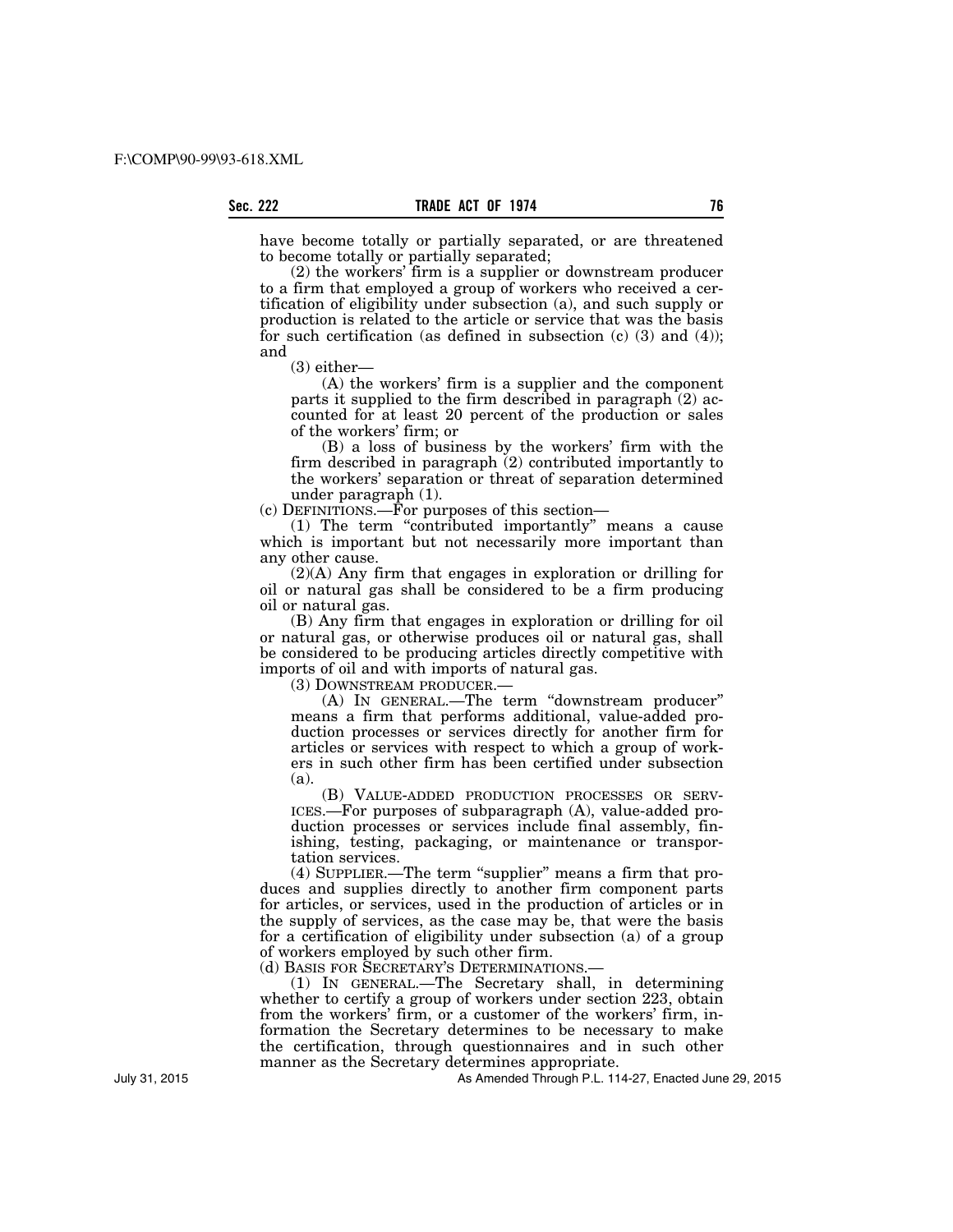(2) ADDITIONAL INFORMATION.—The Secretary may seek additional information to determine whether to certify a group of workers under subsection (a) or (b)—

(A) by contacting—

(i) officials or employees of the workers' firm;

(ii) officials of customers of the workers' firm;

(iii) officials of certified or recognized unions or other duly authorized representatives of the group of workers; or

(iv) one-stop operators or one-stop partners (as defined in section 3 of the Workforce Innovation and Opportunity Act); or

(B) by using other available sources of information.

(3) VERIFICATION OF INFORMATION.—

(A) CERTIFICATION.—The Secretary shall require a firm or customer to certify—

(i) all information obtained under paragraph (1) from the firm or customer (as the case may be) through questionnaires; and

(ii) all other information obtained under paragraph (1) from the firm or customer (as the case may be) on which the Secretary relies in making a determination under section 223, unless the Secretary has a reasonable basis for determining that such information is accurate and complete without being certified.

(B) USE OF SUBPOENAS.—The Secretary shall require the workers' firm or a customer of the workers' firm to provide information requested by the Secretary under paragraph (1) by subpoena pursuant to section 249 if the firm or customer (as the case may be) fails to provide the information within 20 days after the date of the Secretary's request, unless the firm or customer (as the case may be) demonstrates to the satisfaction of the Secretary that the firm or customer (as the case may be) will provide the information within a reasonable period of time.

(C) PROTECTION OF CONFIDENTIAL INFORMATION.—The Secretary may not release information obtained under paragraph (1) that the Secretary considers to be confidential business information unless the firm or customer (as the case may be) submitting the confidential business information had notice, at the time of submission, that the information would be released by the Secretary, or the firm or customer (as the case may be) subsequently consents to the release of the information. Nothing in this subparagraph shall be construed to prohibit the Secretary from providing such confidential business information to a court in camera or to another party under a protective order issued by a court.

(e) FIRMS IDENTIFIED BY THE INTERNATIONAL TRADE COMMIS-SION.—Notwithstanding any other provision of this chapter, a group of workers covered by a petition filed under section 221 shall be certified under subsection (a) as eligible to apply for adjustment assistance under this chapter if—

As Amended Through P.L. 114-27, Enacted June 29, 2015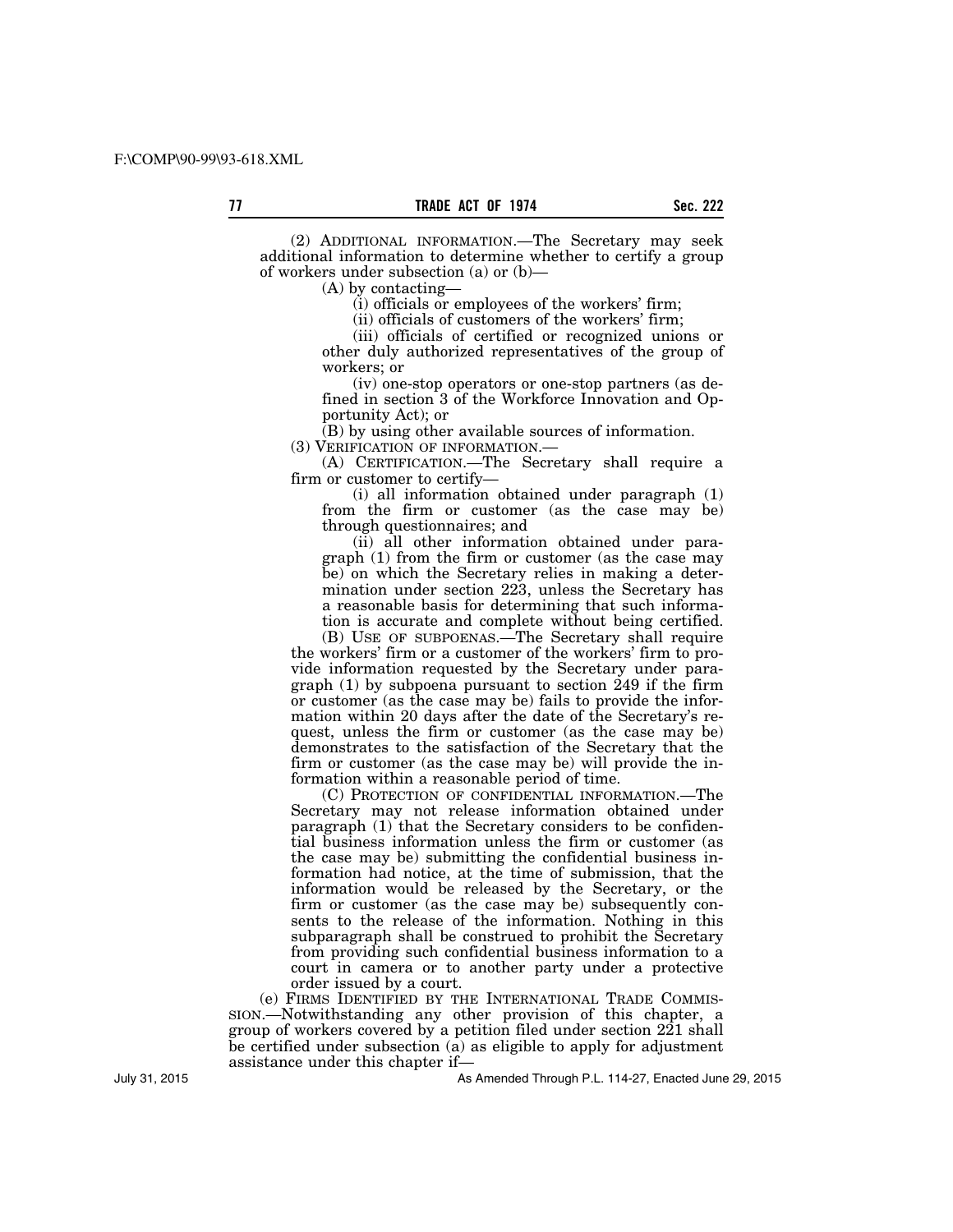(1) the workers' firm is publicly identified by name by the International Trade Commission as a member of a domestic industry in an investigation resulting in—

(A) an affirmative determination of serious injury or threat thereof under section  $202(b)(1)$ ;

(B) an affirmative determination of market disruption or threat thereof under section 421(b)(1); or

(C) an affirmative final determination of material injury or threat thereof under section 705(b)(1)(A) or 735(b)(1)(A) of the Tariff Act of 1930 (19 U.S.C.  $1671d(b)(1)(A)$  and  $1673d(b)(1)(A));$ 

(2) the petition is filed during the one-year period beginning on the date on which—

(A) a summary of the report submitted to the President by the International Trade Commission under section  $202(f)(1)$  with respect to the affirmative determination described in paragraph (1)(A) is published in the Federal Register under section 202(f)(3); or

(B) notice of an affirmative determination described in subparagraph  $(B)$  or  $(C)$  of paragraph  $(1)$  is published in the Federal Register; and

(3) the workers have become totally or partially separated from the workers' firm within—

(A) the one-year period described in paragraph (2); or

(B) notwithstanding section 223(b), the one-year period preceding the one-year period described in paragraph (2). **[19 U.S.C. 2272]** 

# **SEC. 223. DETERMINATIONS BY SECRETARY OF LABOR.**

(a) As soon as possible after the date on which a petition is filed under section 221, but in any event not later than 40 days after that date, the Secretary shall determine whether the petitioning group meets the requirements of section 222 and shall issue a certification of eligibility to apply for assistance under this subchapter covering workers in any group which meets such requirements. Each certification shall specify the date on which the total or partial separation began or threatened to begin.

(b) A certification under this section shall not apply to any worker whose last total or partial separation from the firm before the worker's application under section 231 occurred more than one year before the date of the petition on which such certification was granted.

(c) Upon reaching a determination on a petition, the Secretary shall promptly publish a summary of the determination in the Federal Register and on the website of the Department of Labor, together with the Secretary's reasons for making such determination.

(d) Whenever the Secretary determines, with respect to any certification of eligibility of the workers of a firm, that total or partial separations from such firm are no longer attributable to the conditions specified in section 222, the Secretary shall terminate such certification and promptly have notice of such termination published in the Federal Register and on the website of the Department of Labor, together with the Secretary's reasons for making such determination. Such termination shall apply only with respect

July 31, 2015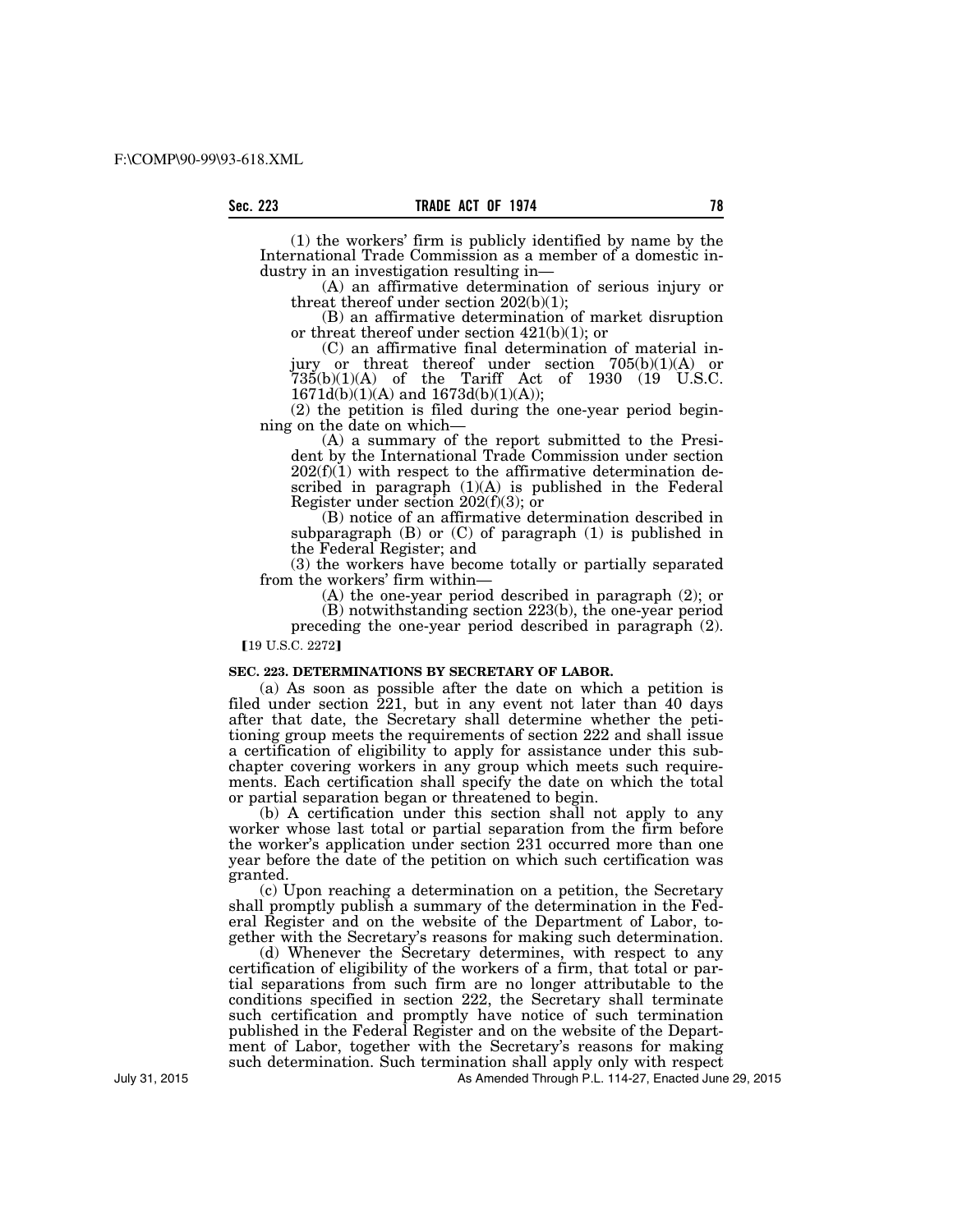to total or partial separations occurring after the termination date specified by the Secretary.

(e) STANDARDS FOR INVESTIGATIONS AND DETERMINATIONS.—

(1) IN GENERAL.—The Secretary shall establish standards, including data requirements, for investigations of petitions filed under section 221 and criteria for making determinations under subsection (a).

(2) CONSULTATIONS.—Not less than 90 days before issuing a final rule with respect to the standards required under paragraph (1), the Secretary shall consult with the Committee on Finance of the Senate and the Committee on Ways and Means

of the House of Representatives with respect to such rule.

[19 U.S.C. 2273]

#### **SEC. 224. STUDY AND NOTIFICATIONS REGARDING CERTAIN AFFIRMA-TIVE DETERMINATIONS; INDUSTRY NOTIFICATION OF AS-SISTANCE.**

(a) STUDY OF DOMESTIC INDUSTRY.—Whenever the International Trade Commission (hereafter referred to in this chapter as the ''Commission'') begins an investigation under section 202 with respect to an industry, the Commission shall immediately notify the Secretary of such investigation, and the Secretary shall immediately begin a study of—

(1) the number of workers in the domestic industry producing the like or directly competitive article who have been or are likely to be certified as eligible for adjustment assistance, and

(2) the extent to which the adjustment of such workers to the import competition may be facilitated through the use of existing programs.

(b) REPORT BY THE SECRETARY.—The report of the Secretary of the study under subsection (a) shall be made to the President not later than 15 days after the day on which the Commission makes its report under section 202(f). Upon making his report to the President, the Secretary shall also promptly make it public (with the exception of information which the Secretary determines to be confidential) and shall have a summary of it published in the Federal Register and on the website of the Department of Labor.

(c) NOTIFICATIONS FOLLOWING AFFIRMATIVE GLOBAL SAFE-GUARD DETERMINATIONS.—Upon making an affirmative determination under section  $202(b)(1)$ , the Commission shall promptly notify the Secretary of Labor and the Secretary of Commerce and, in the case of a determination with respect to an agricultural commodity, the Secretary of Agriculture, of the determination.

(d) NOTIFICATIONS FOLLOWING AFFIRMATIVE BILATERAL OR PLURILATERAL SAFEGUARD DETERMINATIONS.—

(1) NOTIFICATIONS OF DETERMINATIONS OF MARKET DISRUP-TION.—Upon making an affirmative determination under section  $421(b)(1)$ , the Commission shall promptly notify the Secretary of Labor and the Secretary of Commerce and, in the case of a determination with respect to an agricultural commodity, the Secretary of Agriculture, of the determination.

(2) NOTIFICATIONS REGARDING TRADE AGREEMENT SAFE- GUARDS.—Upon making an affirmative determination in a pro-

As Amended Through P.L. 114-27, Enacted June 29, 2015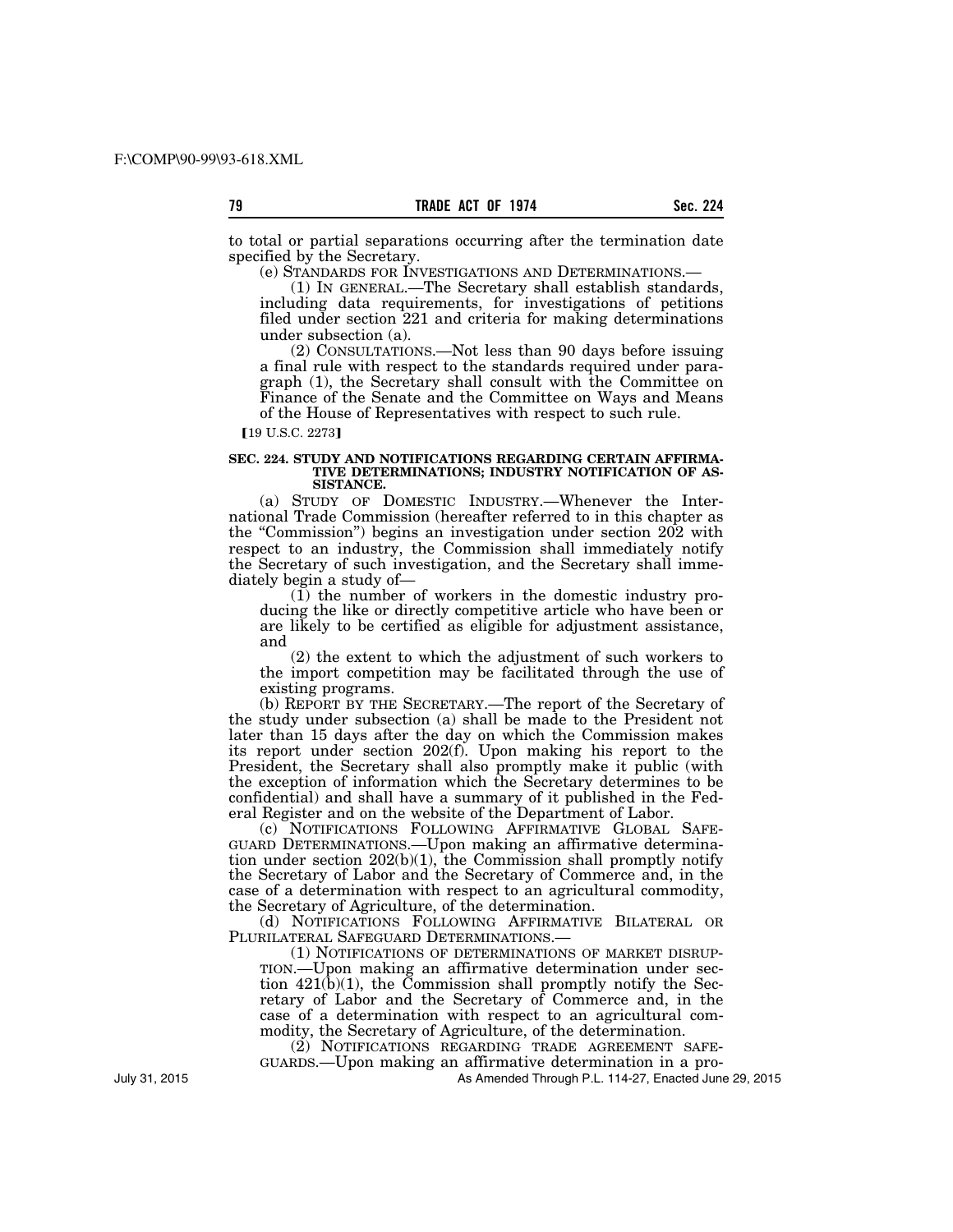ceeding initiated under an applicable safeguard provision (other than a provision described in paragraph (3)) that is enacted to implement a trade agreement to which the United States is a party, the Commission shall promptly notify the Secretary of Labor and the Secretary of Commerce and, in the case of a determination with respect to an agricultural commodity, the Secretary of Agriculture, of the determination.

(3) NOTIFICATIONS REGARDING TEXTILE AND APPAREL SAFE-GUARDS.—Upon making an affirmative determination in a proceeding initiated under any safeguard provision relating to textile and apparel articles that is enacted to implement a trade agreement to which the United States is a party, the President shall promptly notify the Secretary of Labor and the Secretary of Commerce of the determination.

(e) NOTIFICATIONS FOLLOWING CERTAIN AFFIRMATIVE DETER-MINATIONS UNDER TITLE VII OF THE TARIFF ACT OF 1930.—Upon making an affirmative determination under section  $705(b)(1)(A)$  or  $735(b)(1)(A)$  of the Tariff Act of 1930 (19 U.S.C. 1671d(b)(1)(A) and  $1673d(b)(1)(A)$ , the Commission shall promptly notify the Secretary of Labor and the Secretary of Commerce and, in the case of a determination with respect to an agricultural commodity, the Secretary of Agriculture, of the determination.

(f) INDUSTRY NOTIFICATION OF ASSISTANCE.—Upon receiving a notification of a determination under subsection  $(c)$ ,  $(d)$ , or  $(e)$  with respect to a domestic industry—

(1) the Secretary of Labor shall—

(A) notify the representatives of the domestic industry affected by the determination, firms publicly identified by name during the course of the proceeding relating to the determination, and any certified or recognized union or, to the extent practicable, other duly authorized representative of workers employed by such representatives of the domestic industry, of—

(i) the allowances, training, employment services, and other benefits available under this chapter;

(ii) the manner in which to file a petition and apply for such benefits; and

(iii) the availability of assistance in filing such petitions;

(B) notify the Governor of each State in which one or more firms in the industry described in subparagraph (A) are located of the Commission's determination and the identity of the firms; and

(C) upon request, provide any assistance that is necessary to file a petition under section 221;

(2) the Secretary of Commerce shall—

(A) notify the representatives of the domestic industry affected by the determination and any firms publicly identified by name during the course of the proceeding relating to the determination of—

(i) the benefits available under chapter 3;

(ii) the manner in which to file a petition and apply for such benefits; and

As Amended Through P.L. 114-27, Enacted June 29, 2015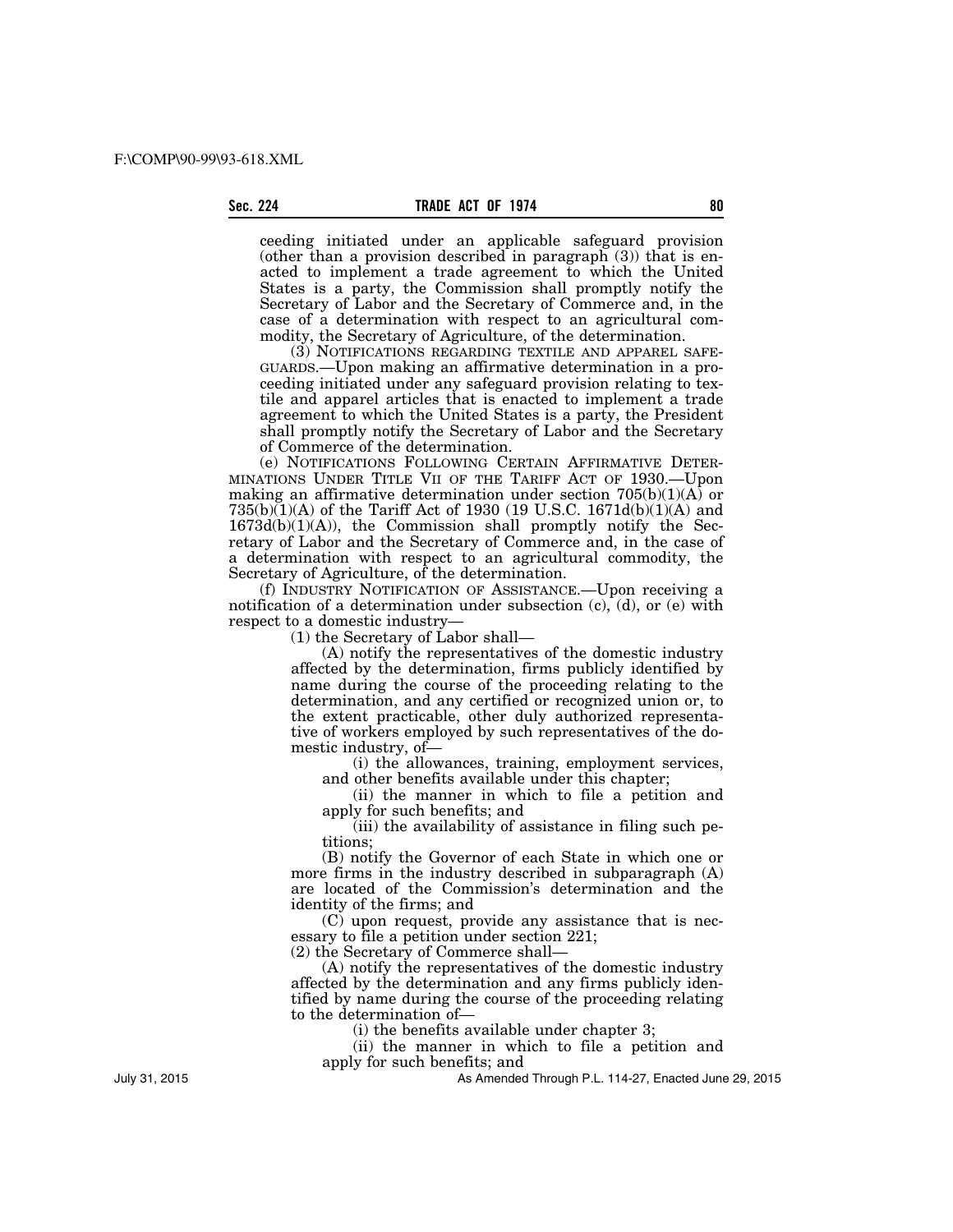(iii) the availability of assistance in filing such petitions; and

(B) upon request, provide any assistance that is necessary to file a petition under section 251; and

(3) in the case of an affirmative determination based upon imports of an agricultural commodity, the Secretary of Agriculture shall—

(A) notify representatives of the domestic industry affected by the determination and any agricultural commodity producers publicly identified by name during the course of the proceeding relating to the determination of—

(i) the benefits available under chapter 6;

(ii) the manner in which to file a petition and apply for such benefits; and

(iii) the availability of assistance in filing such petitions; and

(B) upon request, provide any assistance that is necessary to file a petition under section 292.

(g) REPRESENTATIVES OF THE DOMESTIC INDUSTRY.—For purposes of subsection (f), the term ''representatives of the domestic industry'' means the persons that petitioned for relief in connection with—

(1) a proceeding under section 202 or 421 of this Act;

(2) a proceeding under section 702(b) or 732(b) of the Tariff Act of 1930 (19 U.S.C. 1671d(b) and 1673d(b)); or

(3) any safeguard investigation described in subsection  $(d)(2)$  or  $(d)(3)$ .

[19 U.S.C. 2274]

## **SEC. 225. BENEFIT INFORMATION TO WORKERS.**

(a) The Secretary shall provide full information to workers about the benefit allowances, training, and other employment services available under this chapter and about the petition and application procedures, and the appropriate filing dates, for such allowances, training and services. The Secretary shall provide whatever assistance is necessary to enable groups of workers to prepare petitions or applications for program benefits. The Secretary shall make every effort to insure that cooperating State agencies fully comply with the agreements entered into under section 239(a) and shall periodically review such compliance. The Secretary shall inform the State Board for Vocational Education or equivalent agency and other public or private agencies, institutions, and employers, as appropriate, of each certification issued under section 223 and of projections, if available, of the needs for training under section 236 as a result of such certification.

(b)(1) The Secretary shall provide written notice through the mail of the benefits available under this chapter to each worker whom the Secretary has reason to believe is covered by a certification made under subchapter A of this chapter—

(A) at the time such certification is made, if the worker was partially or totally separated from the adversely affected employment before such certification, or

As Amended Through P.L. 114-27, Enacted June 29, 2015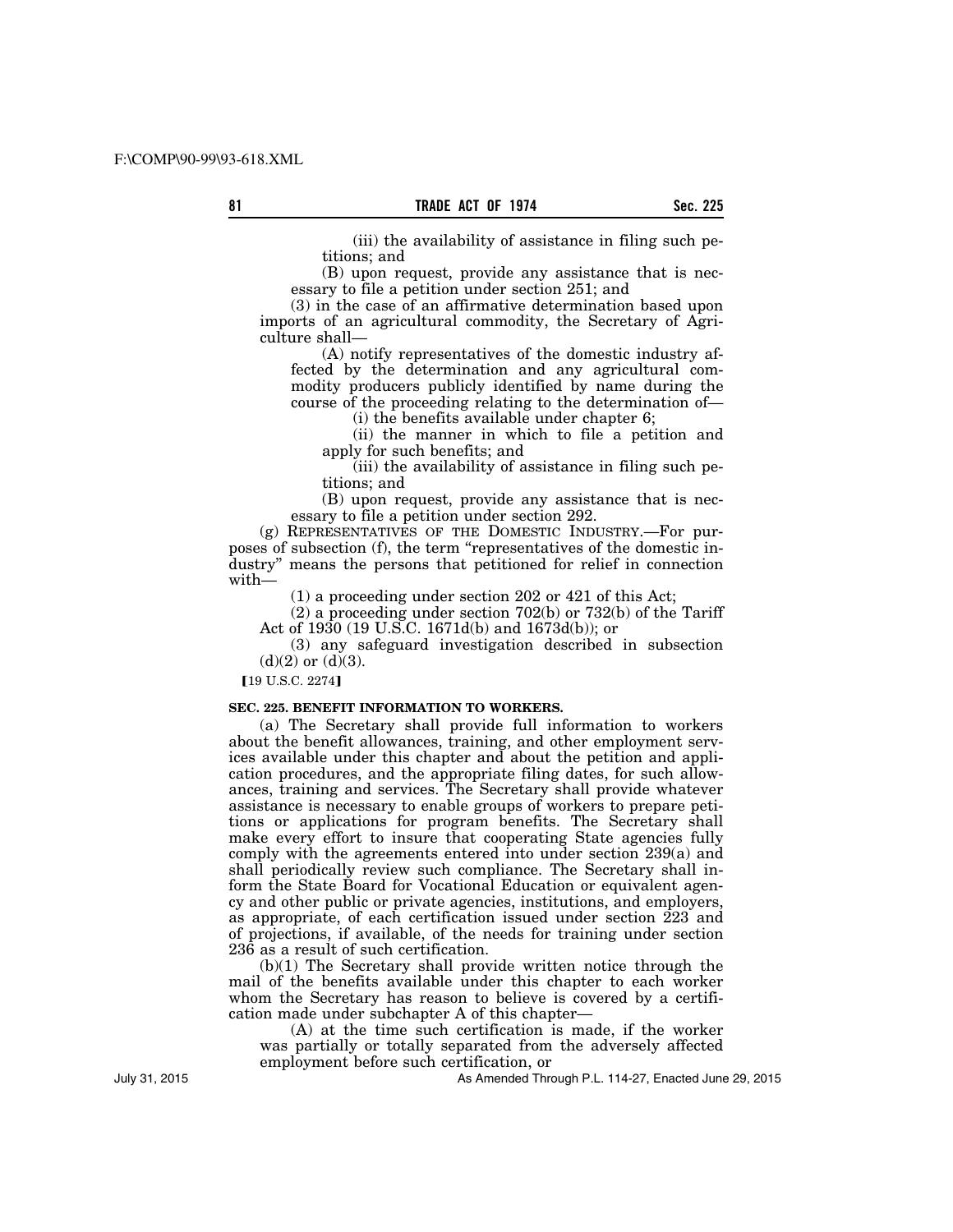(B) at the time of the total or partial separation of the worker from the adversely affected employment, if subparagraph (A) does not apply.

(2) The Secretary shall publish notice of the benefits available under this chapter to workers covered by each certification made under subchapter A in newspapers of general circulation in the areas in which such workers reside.

(c) Upon issuing a certification under section 223, the Secretary shall notify the Secretary of Commerce of the identity of each firm covered by the certification.

**[19 U.S.C. 2275]** 

# **Subchapter B—Program Benefits**

# **PART I—TRADE READJUSTMENT ALLOWANCES**

# **SEC. 231. QUALIFYING REQUIREMENTS FOR WORKERS.**

(a) Payment of a trade readjustment allowance shall be made to an adversely affected worker covered by a certification under subchapter A who files an application for such allowance for any week of unemployment which begins on or after the date of such certification, if the following conditions are met:

(1) Such worker's total or partial separation before the worker's application under this chapter occurred—

 $(A)$  on or after the date, as specified in the certification under which the worker is covered, on which total or partial separation began or threatened to begin in the adversely affected employment,

(B) before the expiration of the 2-year period beginning on the date on which the determination under section 223 was made, and

(C) before the termination date (if any) determined pursuant to section 223(d).

(2) Such worker had, in the 52-week period ending with the week in which such total or partial separation occurred, at least 26 weeks of employment at wages of \$30 or more a week in adversely affected employment with a single firm, or, if data with respect to weeks of employment with a firm are not available, equivalent amounts of employment computed under regulations prescribed by the Secretary. For the purposes of this paragraph, any week in which such worker—

(A) is on employer-authorized leave for purposes of vacation, sickness, injury, maternity, or inactive duty or active duty military service for training,

(B) does not work because of a disability that is compensable under a workmen's compensation law or plan of a State or the United States,

(C) had his employment interrupted in order to serve as a full-time representative of a labor organization in such firm, or

(D) is on call-up for purposes of active duty in a reserve status in the Armed Forces of the United States, provided such active duty is ''Federal service'' as defined in section 8521(a)(1) of title 5, United States Code,

As Amended Through P.L. 114-27, Enacted June 29, 2015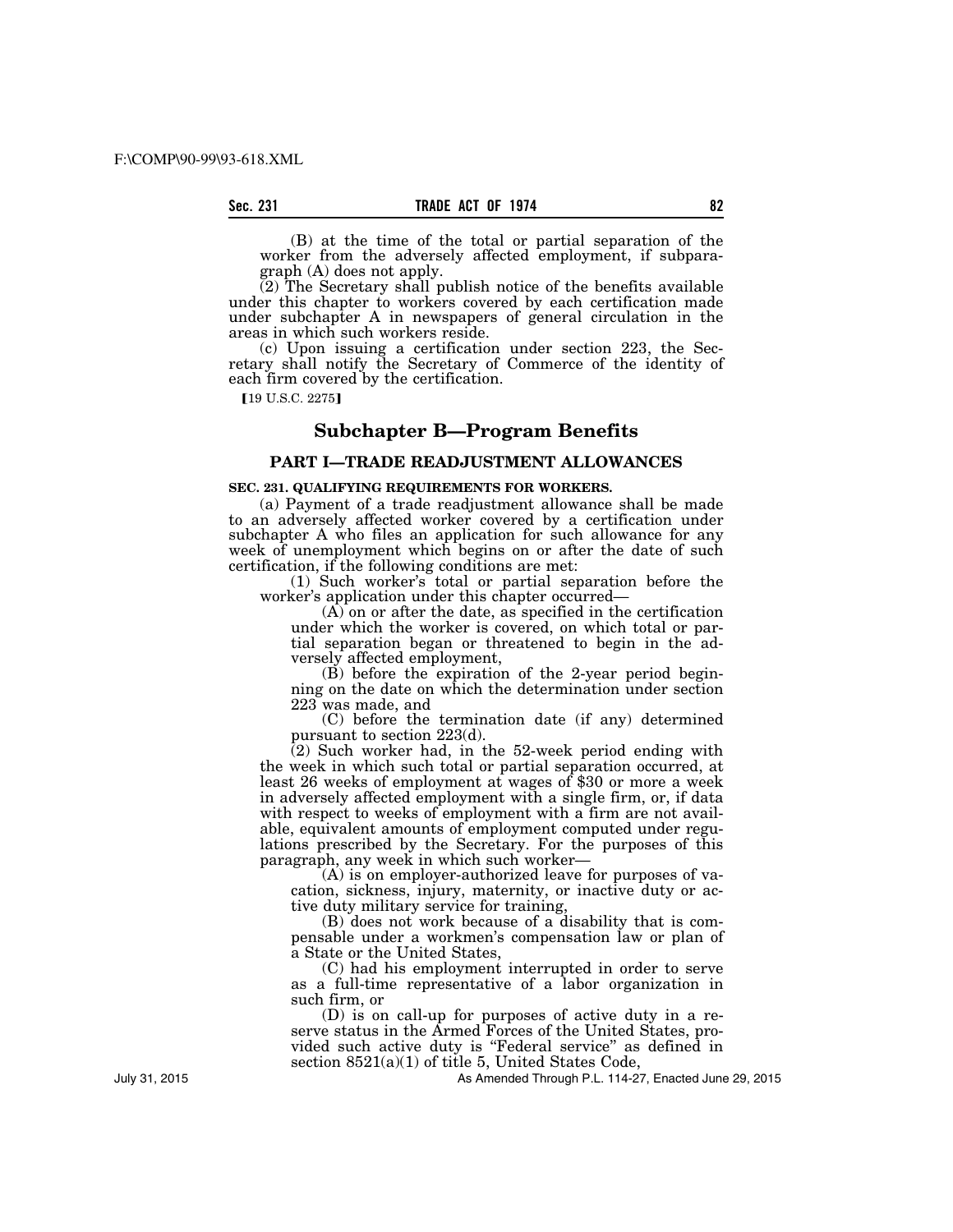shall be treated as a week of employment at wages of \$30 or more, but not more than 7 weeks, in case of weeks described in subparagraph (A) or (C), or both (and not more than 26 weeks, in the case of weeks described in subparagraph (B) or (D)), may be treated as weeks of employment under this sentence.

(3) Such worker—

(A) was entitled to (or would be entitled to if the worker applied therefor) unemployment insurance for a week within the benefit period  $(i)$  in which such total or partial separation took place, or (ii) which began (or would have begun) by reason of the filing of a claim for unemployment insurance by such worker after such total or partial separation;

(B) has exhausted all rights to any unemployment insurance, except additional compensation that is funded by a State and is not reimbursed from any Federal funds, to which the worker was entitled (or would be entitled if the worker applied therefor); and

(C) does not have an unexpired waiting period applicable to the worker for any such unemployment insurance.

(4) Such worker, with respect to such week of unemployment, would not be disqualified for extended compensation payable under the Federal-State Extended Unemployment Compensation Act of 1970 by reason of the work acceptance and job search requirements in section  $202(a)(3)$  of such Act. (5) Such worker—

 $(A)(i)$  is enrolled in a training program approved by the Secretary under section 236(a), and

(ii) the enrollment required under clause (i) occurs no later than the latest of—

(I) in the case of a worker whose most recent total separation from adversely affected employment that meets the requirements of paragraphs  $(1)$  and  $(2)$  occurs after the date on which the Secretary issues a certification covering the worker, the last day of the 26th week after such total separation,

(II) in the case of a worker whose most recent total separation from adversely affected employment that meets the requirements of paragraphs (1) and (2) occurs before the date on which the Secretary issues a certification covering the worker, the last day of the 26th week after the date of such certification,

(III) 45 days after the date specified in subclause (I) or (II), as the case may be, if the Secretary determines there are extenuating circumstances that justify an extension in the enrollment period,

(IV) in the case of a worker who fails to enroll by the date required by subclause (I), (II), or (III), as the case may be, due to the failure to provide the worker with timely information regarding the date specified in such subclause, the last day of a period determined by the Secretary, or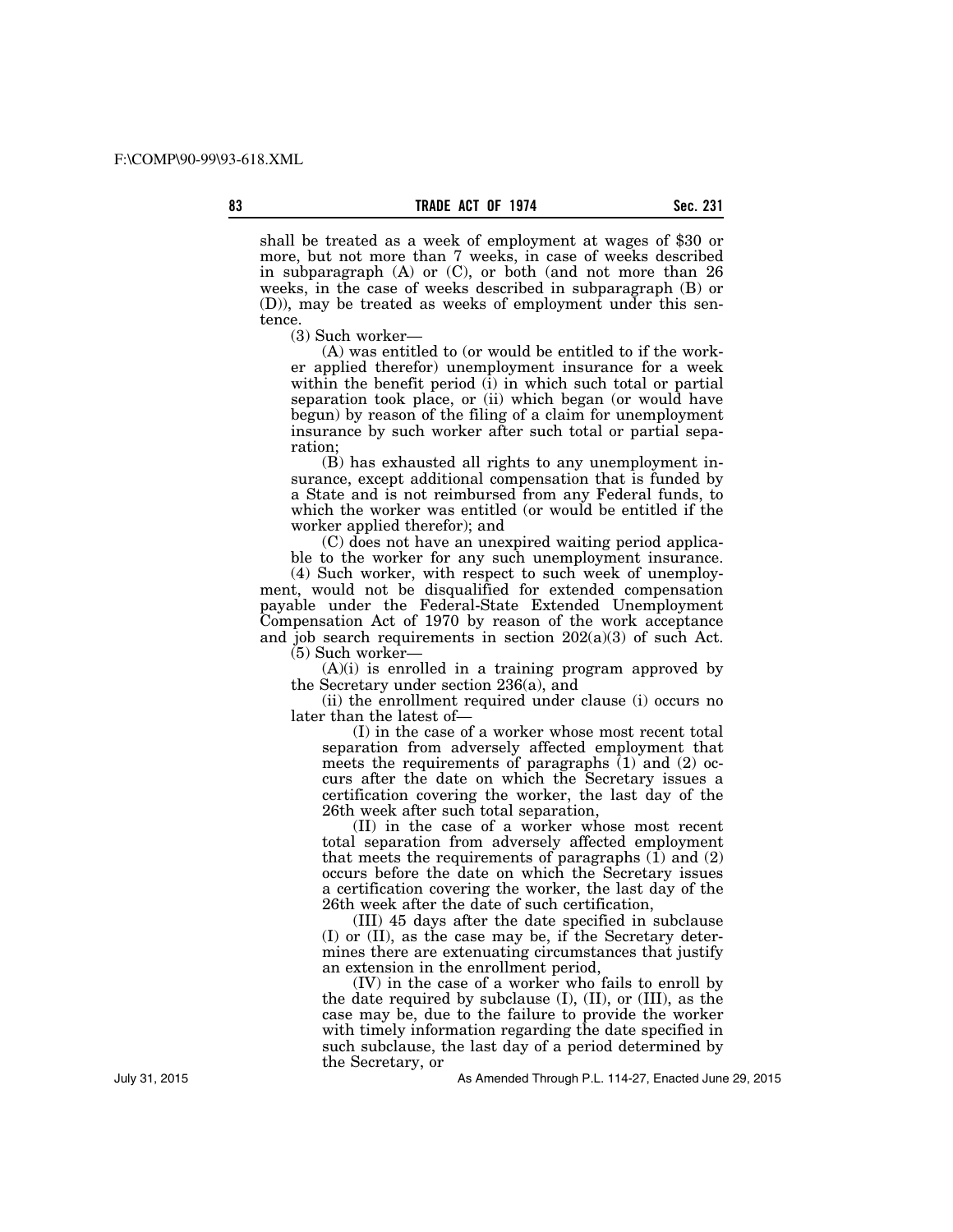(V) the last day of a period determined by the Secretary to be approved for enrollment after the termination of a waiver issued pursuant to subsection (c),

(B) has, after the date on which the worker became totally separated, or partially separated, from the adversely affected employment, completed a training program approved by the Secretary under section 236(a), or

(C) has received a written statement under subsection  $(c)(1)$  after the date described in subparagraph  $(B)$ .

 $(b)$  If-

(1) the Secretary determines that—

(A) the adversely affected worker—

(i) has failed to begin participation in the training program the enrollment in which meets the requirement of subsection  $(a)(5)$ , or

(ii) has ceased to participate in such training program before completing such training program, and

(B) there is no justifiable cause for such failure or cessation, or

(2) the certification made with respect to such worker under subsection  $(c)(1)$  is revoked under subsection  $(c)(2)$ ,

no trade readjustment allowance may be paid to the adversely affected worker under this part for the week in which such failure, cessation, or revocation occurred, or any succeeding week, until the adversely affected worker begins or resumes participation in a training program approved under section 236(a).

(c) WAIVERS OF TRAINING REQUIREMENTS.—

(1) ISSUANCE OF WAIVERS.—The Secretary may issue a written statement to an adversely affected worker waiving the requirement to be enrolled in training described in subsection  $(a)(5)(A)$  if the Secretary determines that it is not feasible or appropriate for the worker, because of 1 or more of the following reasons:

(A) HEALTH.—The worker is unable to participate in training due to the health of the worker, except that a waiver under this subparagraph shall not be construed to exempt a worker from requirements relating to the availability for work, active search for work, or refusal to accept work under Federal or State unemployment compensation laws.

(B) ENROLLMENT UNAVAILABLE.—The first available enrollment date for the approved training of the worker is within 60 days after the date of the determination made under this paragraph, or, if later, there are extenuating circumstances for the delay in enrollment, as determined pursuant to guidelines issued by the Secretary.

(C) TRAINING NOT AVAILABLE.—Training approved by the Secretary is not reasonably available to the worker from either governmental agencies or private sources (which may include area career and technical education schools, as defined in section 3 of the Carl D. Perkins Career and Technical Education Act of 2006 (20 U.S.C. 2302), and employers), no training that is suitable for the worker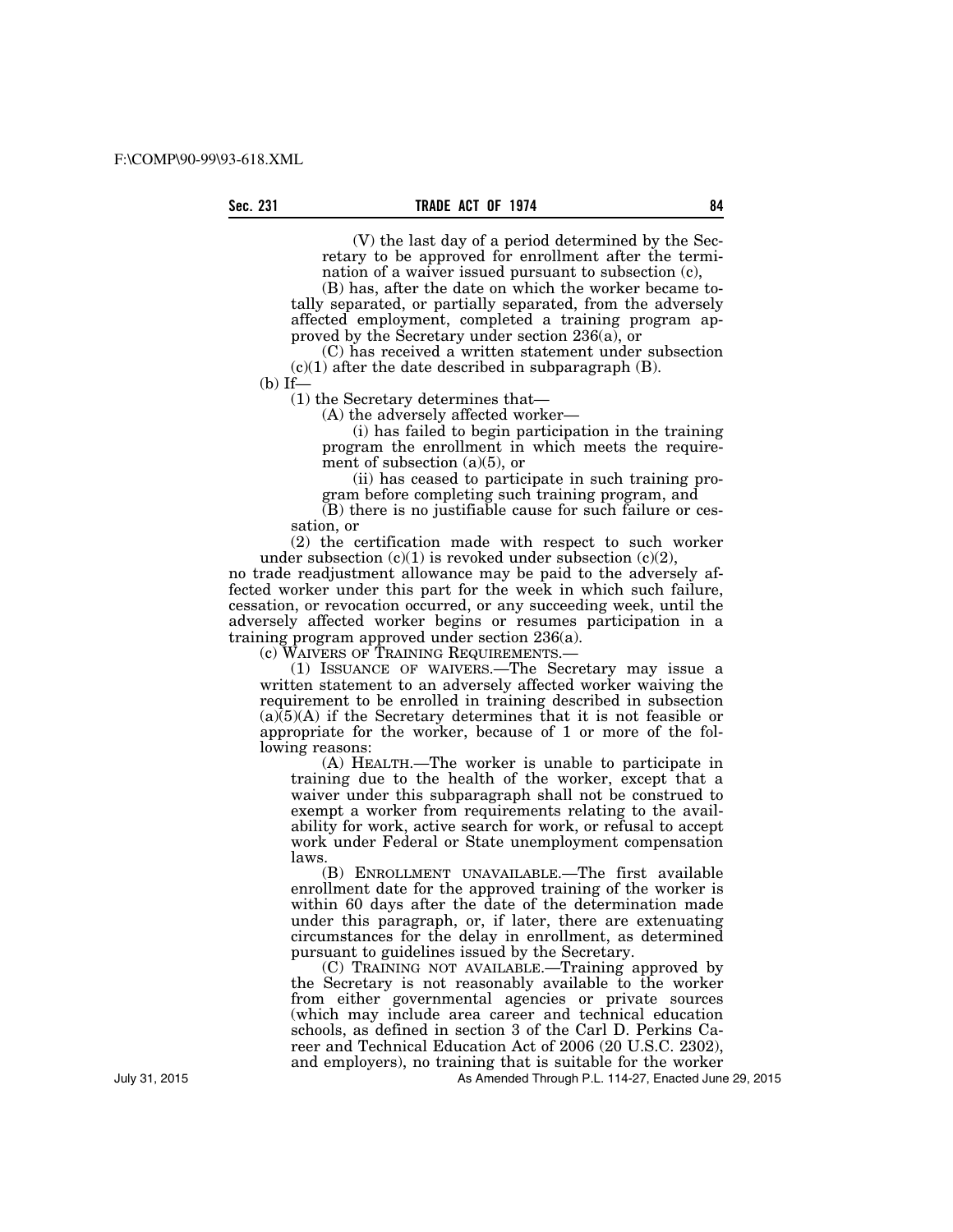is available at a reasonable cost, or no training funds are available.<br>(2) DURATION OF WAIVERS.

(A) IN GENERAL.—Except as provided in paragraph  $(3)(B)$ , a waiver issued under paragraph  $(1)$  shall be effective for not more than 6 months after the date on which the waiver is issued, unless the Secretary determines otherwise.

(B) REVOCATION.—The Secretary shall revoke a waiver issued under paragraph (1) if the Secretary determines that the basis of a waiver is no longer applicable to the worker and shall notify the worker in writing of the revocation.

(3) AGREEMENTS UNDER SECTION 239.— (A) ISSUANCE BY COOPERATING STATES.—An agreement under section 239 shall authorize a cooperating State to issue waivers as described in paragraph  $(1)$ .

(B) REVIEW OF WAIVERS.—An agreement under section 239 shall require a cooperating State to review each waiver issued by the State under subparagraph  $(A)$ ,  $(B)$ , or  $(C)$ of paragraph (1)—

(i) 3 months after the date on which the State issues the waiver; and

(ii) on a monthly basis thereafter.

(C) SUBMISSION OF STATEMENTS.—An agreement under section 239 shall include a requirement that the cooperating State submit to the Secretary the written statements provided under paragraph (1) and a statement of the reasons for the waiver.

**[19 U.S.C. 2291]** 

# **SEC. 232. WEEKLY AMOUNTS.**

(a) Subject to subsections (b), (c), and (d), the trade readjustment allowance payable to an adversely affected worker for a week of unemployment shall be an amount equal to the most recent weekly benefit amount of the unemployment insurance payable to the worker for a week of total unemployment preceding the worker's first exhaustion of unemployment insurance (as determined for purposes of section  $231(a)(3)(B)$  reduced (but not below zero) by

(1) any training allowance deductible under subsection (c); and

(2) income that is deductible from unemployment insurance under the disqualifying income provisions of the applicable State law or Federal unemployment insurance law, except that in the case of an adversely affected worker who is participating in training under this chapter, such income shall not include earnings from work for such week that are equal to or less than the most recent weekly benefit amount of the unemployment insurance payable to the worker for a week of total unemployment preceding the worker's first exhaustion of unemployment insurance (as determined for purposes of section  $231(a)(3)(B)$ ).

(b) Any adversely affected worker who is entitled to trade read-

justment allowances and who is undergoing training approved by

As Amended Through P.L. 114-27, Enacted June 29, 2015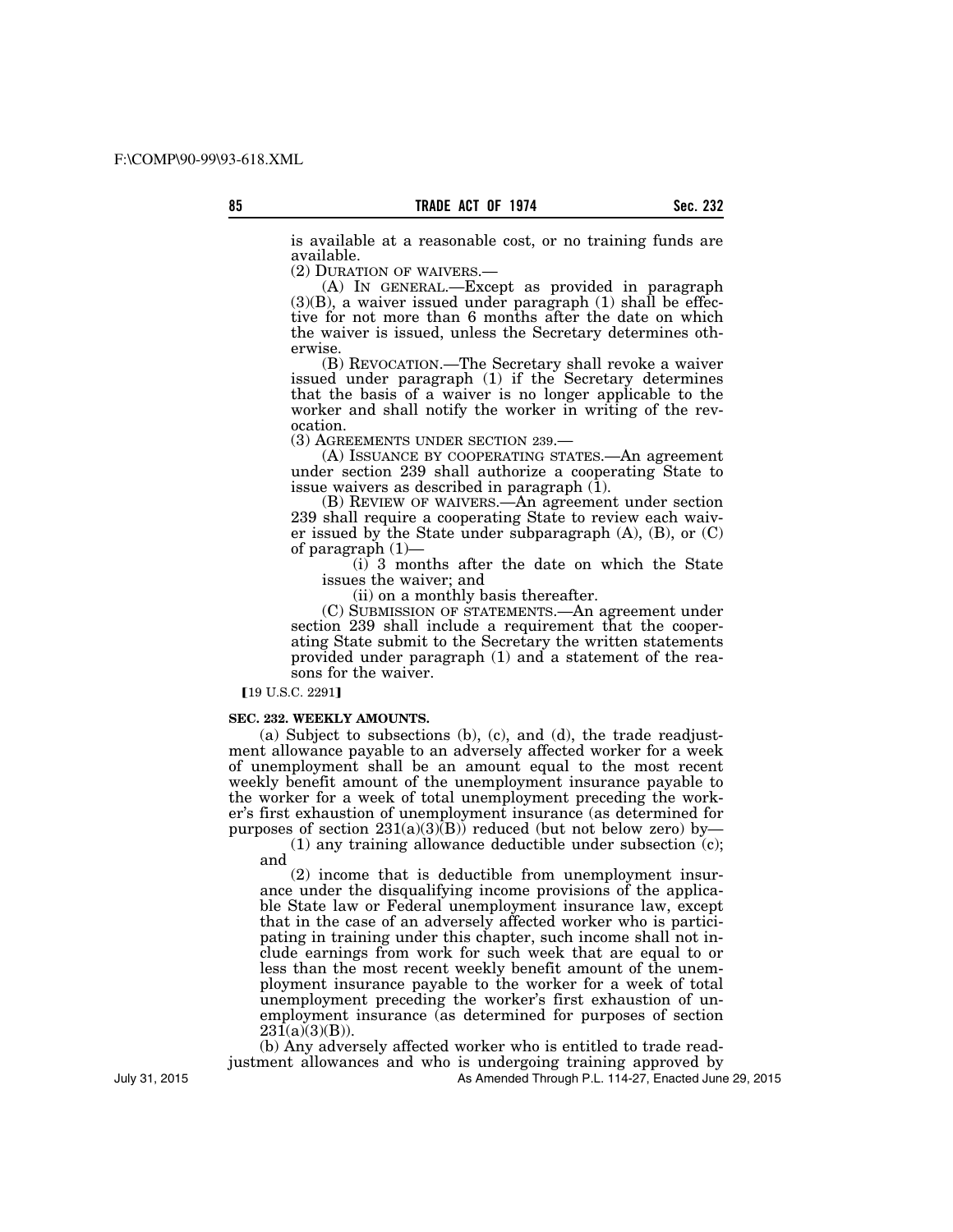the Secretary, shall receive for each week in which he is undergoing any such training, a trade readjustment allowance in an amount (computed for such week) equal to the amount computed under subsection (a) or (if greater) the amount of any weekly allowance for such training to which he would be entitled under any other Federal law for the training of workers, if he applied for such allowance. Such trade readjustment allowance shall be paid in lieu of any training allowance to which the worker would be entitled under such other Federal law.

(c) If a training allowance under any Federal law other than this Act, is paid to an adversely affected worker for any week of unemployment with respect to which he would be entitled (determined without regard to any disqualification under section  $231(b)$ ) to a trade readjustment allowance if he applied for such allowance, each such week shall be deducted from the total number of weeks of trade readjustment allowance otherwise payable to him under section 233(a) when he applies for a trade readjustment allowance and is determined to be entitled to such allowance. If such training allowance paid to such worker for any week of unemployment is less than the amount of the trade readjustment allowance to which he would be entitled if he applied for such allowance, he shall receive, when he applies for a trade readjustment allowance and is determined to be entitled to such allowance, a trade readjustment allowance for such week equal to such difference.

(d) ELECTION OF TRADE READJUSTMENT ALLOWANCE OR UNEM- PLOYMENT INSURANCE.—Notwithstanding section  $231(a)(3)(B)$ , an adversely affected worker may elect to receive a trade readjustment allowance instead of unemployment insurance during any week with respect to which the worker—

(1) is entitled to receive unemployment insurance as a result of the establishment by the worker of a new benefit year under State law, based in whole or in part upon part-time or short-term employment in which the worker engaged after the worker's most recent total separation from adversely affected employment; and

(2) is otherwise entitled to a trade readjustment allowance. **[19 U.S.C. 2292]** 

#### **SEC. 233. LIMITATIONS ON TRADE READJUSTMENT ALLOWANCES.**

(a)(1) The maximum amount of trade readjustment allowances payable with respect to the period covered by any certification to an adversely affected worker shall be the amount which is the product of 52 multiplied by the trade readjustment allowance payable to the worker for a week of total unemployment (as determined under section 232(a)), but such product shall be reduced by the total sum of the unemployment insurance to which the worker was entitled (or would have been entitled if he had applied therefor) in the worker's first benefit period described in section  $231(a)(3)(A)$ .

(2) A trade readjustment allowance under paragraph (1) shall not be paid for any week occurring after the close of the 104-week period that begins with the first week following the week in which the adversely affected worker was most recently totally separated from adversely affected employment—

As Amended Through P.L. 114-27, Enacted June 29, 2015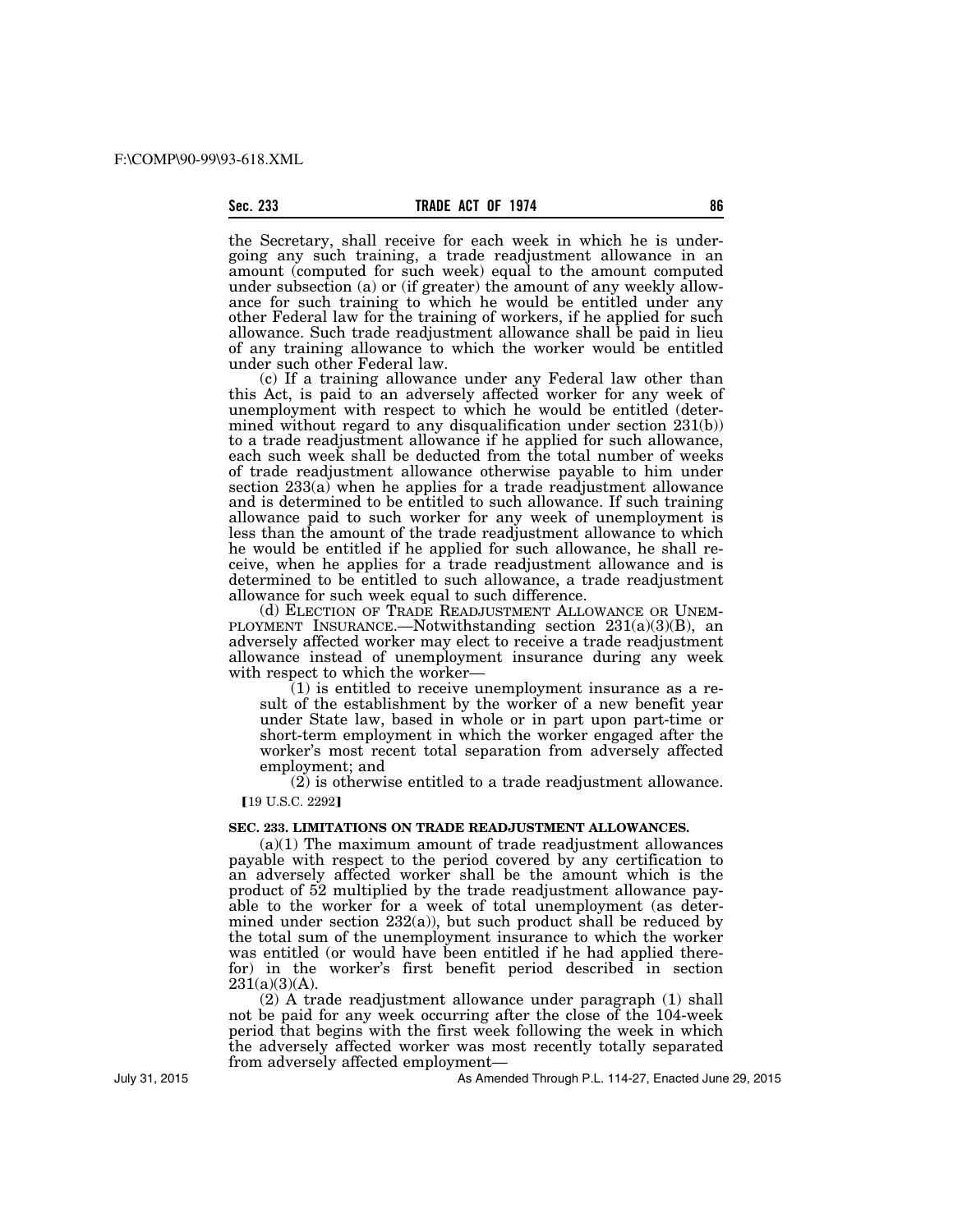(A) within the period which is described in section  $231(a)(1)$ , and

(B) with respect to which the worker meets the requirements of section  $\overline{2}31(a)(2)$ .

(3) Notwithstanding paragraph (1), in order to assist the adversely affected worker to complete a training program approved for the worker under section 236, and in accordance with regulations prescribed by the Secretary, payments may be made as trade readjustment allowances for up to 65 additional weeks in the 78 week period that—

(A) follows the last week of entitlement to trade readjustment allowances otherwise payable under this chapter; or

(B) begins with the first week of such training, if such training begins after the last week described in subparagraph  $(A)$ .

Payments for such additional weeks may be made only for weeks in such 78-week period during which the individual is participating in such training.

(b) Amounts payable to an adversely affected worker under this part shall be subject to such adjustment on a week-to-week basis as may be required by section 232(b).

(c) Notwithstanding any other provision of this Act or other Federal law, if the benefit year of a worker ends within an extended benefit period, the number of weeks of extended benefits that such worker would, but for this subsection, be entitled to in that extended benefit period shall be reduced (but not below zero) by the number of weeks for which the worker was entitled, during such benefit year, to trade readjustment allowances under this part. For purposes of this paragraph, the terms ''benefit year'' and ''extended benefit period'' shall have the same respective meanings given to them in the Federal-State Extended Unemployment Compensation Act of 1970.

(d) No trade readjustment allowance shall be paid to a worker under this part for any week during which the worker is receiving on-the-job training.

(e) For purposes of this chapter, a worker shall be treated as participating in training during any week which is part of a break in training that does not exceed 30 days if—

 $(1)$  the worker was participating in a training program approved under section 236(a) before the beginning of such break in training, and

(2) the break is provided under such training program.

(f) PAYMENT OF TRADE READJUSTMENT ALLOWANCES TO COM-PLETE TRAINING.—Notwithstanding any other provision of this section, in order to assist an adversely affected worker to complete training approved for the worker under section 236 that leads to the completion of a degree or industry-recognized credential, payments may be made as trade readjustment allowances for not more than 13 weeks within such period of eligibility as the Secretary may prescribe to account for a break in training or for justifiable cause that follows the last week for which the worker is otherwise entitled to a trade readjustment allowance under this chapter if—

As Amended Through P.L. 114-27, Enacted June 29, 2015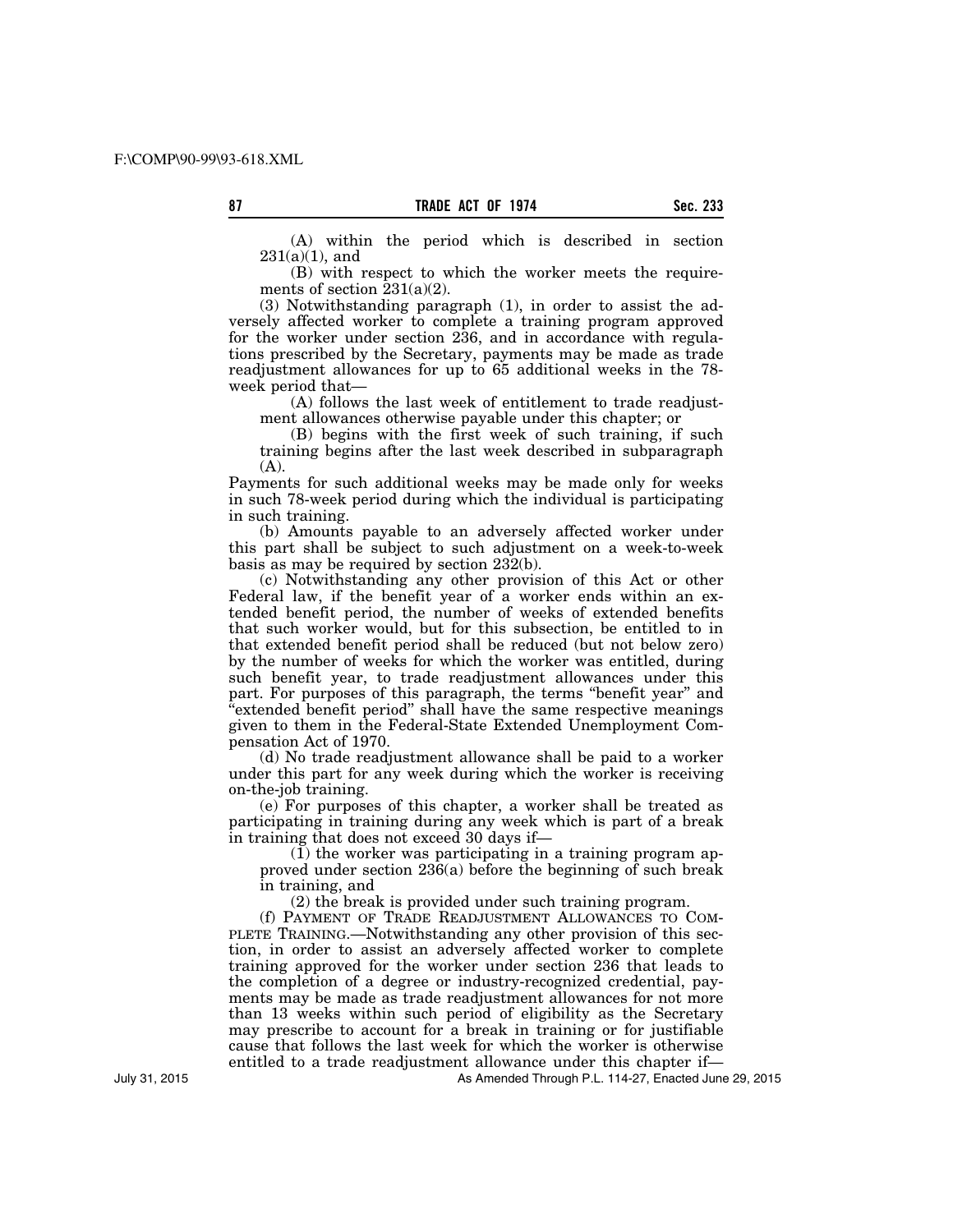(1) payment of the trade readjustment allowance for not more than 13 weeks is necessary for the worker to complete the training;

(2) the worker participates in training in each such week; and

(3) the worker—

(A) has substantially met the performance benchmarks established as part of the training approved for the worker;

(B) is expected to continue to make progress toward the completion of the training; and

(C) will complete the training during that period of eligibility.

(g) SPECIAL RULE FOR CALCULATING SEPARATION.—Notwithstanding any other provision of this chapter, any period during which a judicial or administrative appeal is pending with respect to the denial by the Secretary of a petition under section 223 shall not be counted for purposes of calculating the period of separation under subsection  $(a)(2)$ .

(h) SPECIAL RULE FOR JUSTIFIABLE CAUSE.—If the Secretary determines that there is justifiable cause, the Secretary may extend the period during which trade readjustment allowances are payable to an adversely affected worker under paragraphs (2) and (3) of subsection (a) (but not the maximum amounts of such allowances that are payable under this section).

(i) SPECIAL RULE WITH RESPECT TO MILITARY SERVICE.—

(1) IN GENERAL.—Notwithstanding any other provision of this chapter, the Secretary may waive any requirement of this chapter that the Secretary determines is necessary to ensure that an adversely affected worker who is a member of a reserve component of the Armed Forces and serves a period of duty described in paragraph (2) is eligible to receive a trade readjustment allowance, training, and other benefits under this chapter in the same manner and to the same extent as if the worker had not served the period of duty.

(2) PERIOD OF DUTY DESCRIBED.—An adversely affected worker serves a period of duty described in this paragraph if, before completing training under section 236, the worker—

(A) serves on active duty for a period of more than 30 days under a call or order to active duty of more than 30 days; or

(B) in the case of a member of the Army National Guard of the United States or Air National Guard of the United States, performs full-time National Guard duty under section 502(f) of title 32, United States Code, for 30 consecutive days or more when authorized by the President or the Secretary of Defense for the purpose of responding to a national emergency declared by the President and supported by Federal funds.

[19 U.S.C. 2293]

#### **SEC. 234. APPLICATION OF STATE LAWS.**

(a) IN GENERAL.—Except where inconsistent with the provisions of this chapter and subject to such regulations as the Sec-As Amended Through P.L. 114-27, Enacted June 29, 2015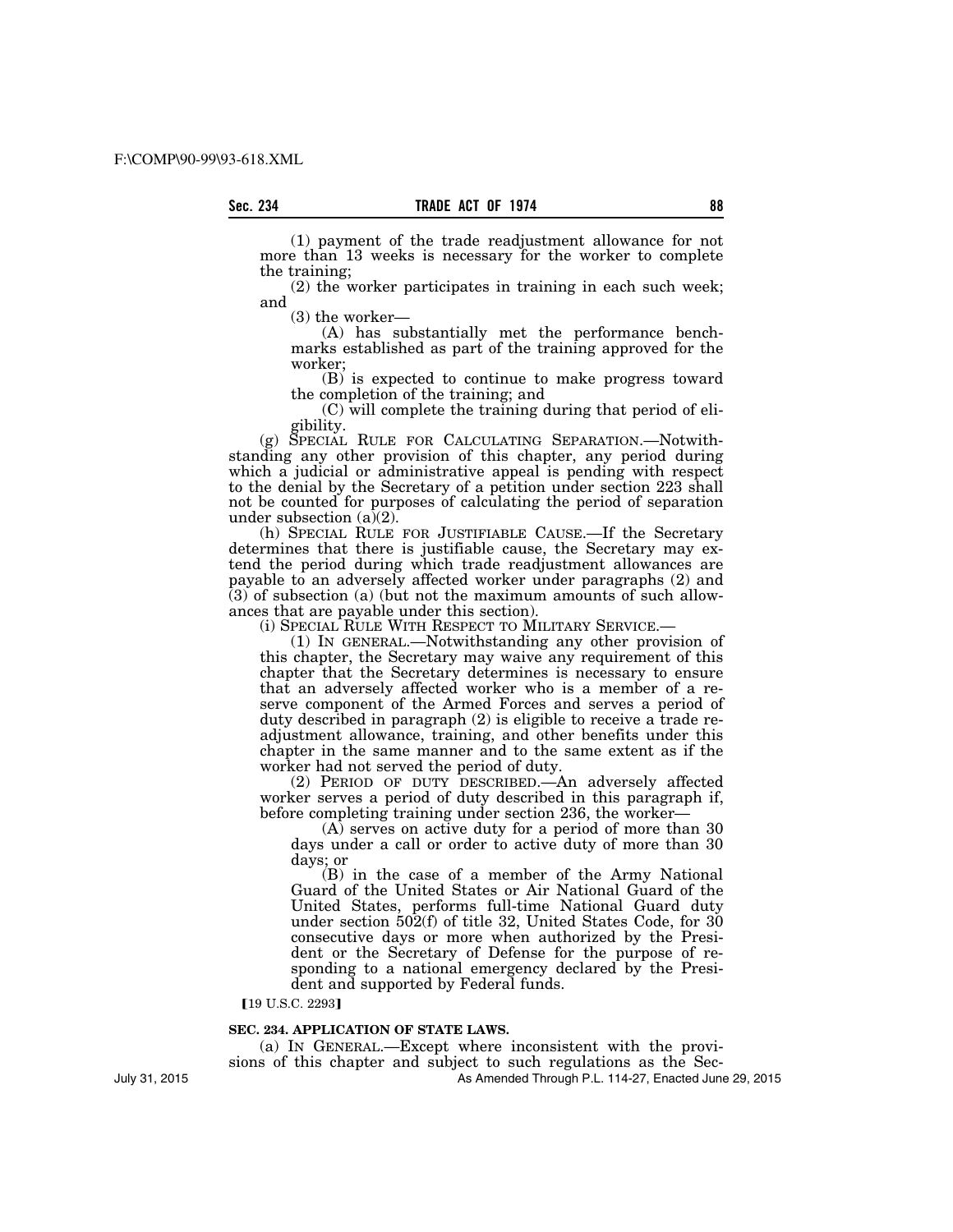retary may prescribe, the availability and disqualification provisions of the State law—

(1) under which an adversely affected worker is entitled to unemployment insurance (whether or not he has filed a claim for such insurance), or

(2) if he is not so entitled to unemployment insurance, of the State in which he was totally or partially separated,

shall apply to any such worker who files a claim for trade readjustment allowances. The State law so determined with respect to a separation of a worker shall remain applicable, for purposes of the preceding sentence, with respect to such separation until such worker becomes entitled to unemployment insurance under another State law (whether or not he has filed a claim for such insurance).

(b) SPECIAL RULE ON GOOD CAUSE FOR WAIVER OF TIME LIMITS OR LATE FILING OF CLAIMS.—The Secretary shall establish procedures and criteria that allow for a waiver for good cause of the time limitations with respect to an application for a trade readjustment allowance or enrollment in training under this chapter.

## **[19 U.S.C. 2294]**

# PART II—TRAINING, OTHER EMPLOYMENT SERVICES, AND ALLOWANCES

#### **SEC. 235. EMPLOYMENT AND CASE MANAGEMENT SERVICES.**

The Secretary shall make available, directly or through agreements with States under section 239, to adversely affected workers and adversely affected incumbent workers covered by a certification under subchapter A of this chapter the following employment and case management services:

(1) Comprehensive and specialized assessment of skill levels and service needs, including through—

(A) diagnostic testing and use of other assessment tools; and

(B) in-depth interviewing and evaluation to identify employment barriers and appropriate employment goals.

(2) Development of an individual employment plan to identify employment goals and objectives, and appropriate training to achieve those goals and objectives.

(3) Information on training available in local and regional areas, information on individual counseling to determine which training is suitable training, and information on how to apply for such training.

(4) Information on how to apply for financial aid, including referring workers to educational opportunity centers described in section 402F of the Higher Education Act of 1965 (20 U.S.C. 1070a–16), where applicable, and notifying workers that the workers may request financial aid administrators at institutions of higher education (as defined in section 102 of such Act (20 U.S.C. 1002)) to use the administrators' discretion under section 479A of such Act (20 U.S.C. 1087tt) to use current year income data, rather than preceding year income data, for determining the amount of need of the workers for Federal financial assistance under title IV of such Act (20 U.S.C. 1070 et seq.).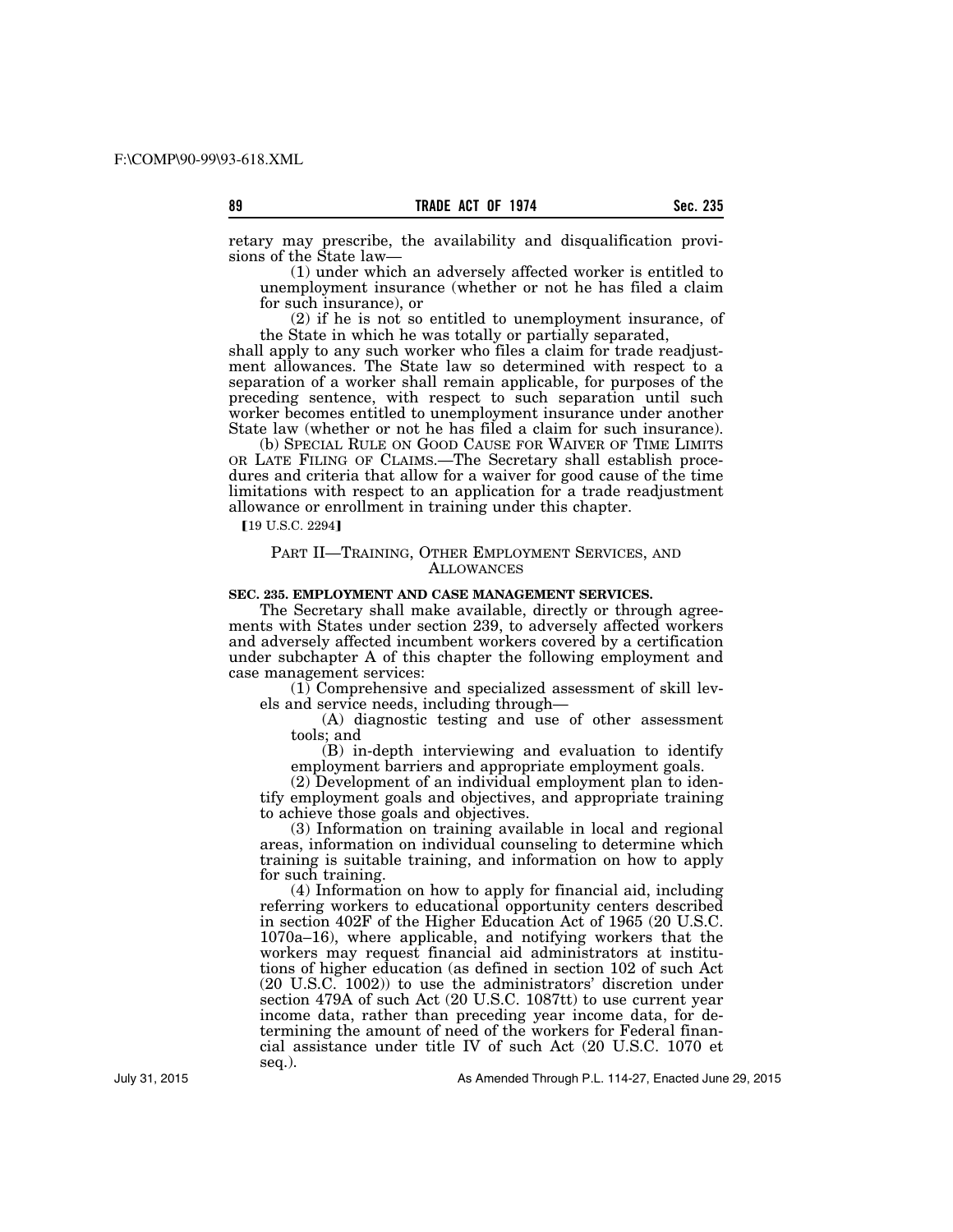(5) Short-term prevocational services, including development of learning skills, communications skills, interviewing skills, punctuality, personal maintenance skills, and professional conduct to prepare individuals for employment or training.

(6) Individual career counseling, including job search and placement counseling, during the period in which the individual is receiving a trade adjustment allowance or training under this chapter, and after receiving such training for purposes of job placement.

(7) Provision of employment statistics information, including the provision of accurate information relating to local, regional, and national labor market areas, including—

(A) job vacancy listings in such labor market areas;

(B) information on jobs skills necessary to obtain jobs identified in job vacancy listings described in subparagraph (A);

(C) information relating to local occupations that are in demand and earnings potential of such occupations; and

(D) skills requirements for local occupations described in subparagraph (C).

(8) Information relating to the availability of supportive services, including services relating to child care, transportation, dependent care, housing assistance, and need-related payments that are necessary to enable an individual to participate in training.

[19 U.S.C. 2295]

#### **SEC. 235A. LIMITATIONS ON ADMINISTRATIVE EXPENSES AND EM-PLOYMENT AND CASE MANAGEMENT SERVICES.**

Of the funds made available to a State to carry out sections 235 through 238 for a fiscal year, the State shall use—

 $(I)$  not more than  $I$ <sup>0</sup> percent for the administration of the trade adjustment assistance for workers program under this chapter, including for—

(A) processing waivers of training requirements under section  $\overline{2}31$ ;

(B) collecting, validating, and reporting data required under this chapter; and

(C) providing reemployment trade adjustment assistance under section 246; and

(2) not less than 5 percent for employment and case management services under section 235.

**[19 U.S.C. 2295a]** 

#### **SEC. 236. TRAINING.**

 $(a)(1)$  If the Secretary determines, with respect to an adversely affected worker or an adversely affected incumbent worker, that—

(A) there is no suitable employment (which may include technical and professional employment) available for an adversely affected worker,

(B) the worker would benefit from appropriate training,

(C) there is a reasonable expectation of employment following completion of such training,

As Amended Through P.L. 114-27, Enacted June 29, 2015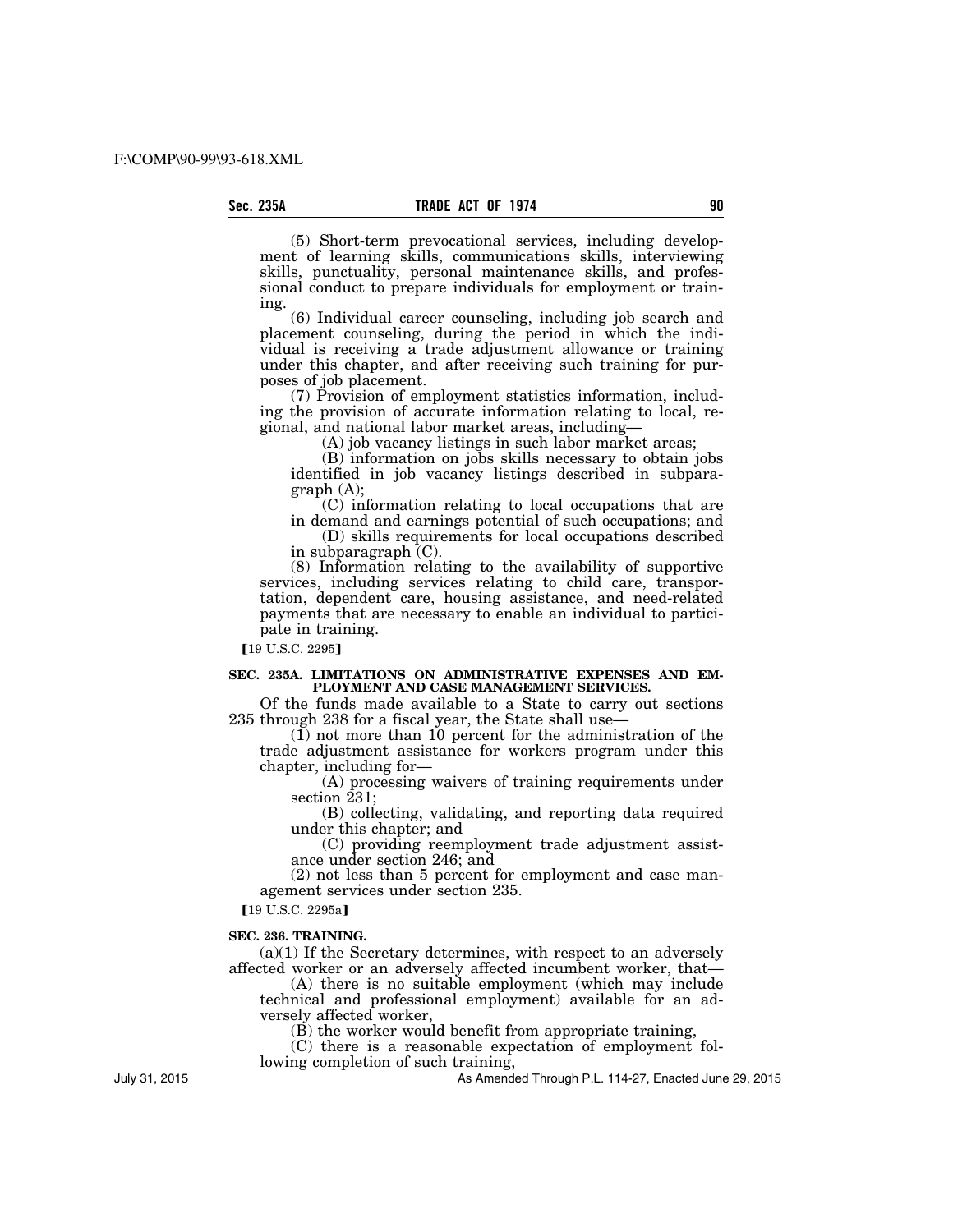(D) training approved by the Secretary is reasonably available to the worker from either governmental agencies or private sources (which may include area career and technical education schools, as defined in section 3 of the Carl D. Perkins Career and Technical Education Act of 2006, and employers),

(E) the worker is qualified to undertake and complete such training, and

(F) such training is suitable for the worker and available at a reasonable cost,

the Secretary shall approve such training for the worker. Upon such approval, the worker shall be entitled to have payment of the costs of such training (subject to the limitations imposed by this section) paid on the worker's behalf by the Secretary directly or through a voucher system.<br> $(2)(A)$  The total amount of funds available to carry out this sec-

tion and sections  $235, 237,$  and  $238$  shall not exceed  $$450,000,000$ for each of fiscal years 2015 through 2021.

 $(B)(i)$  The Secretary shall, as soon as practicable after the beginning of each fiscal year, make an initial distribution of the funds made available to carry out this section and sections 235, 237, and 238, in accordance with the requirements of subparagraph (C).

(ii) The Secretary shall ensure that not less than 90 percent of the funds made available to carry out this section and sections 235, 237, and 238 for a fiscal year are distributed to the States by not later than July 15 of that fiscal year.

 $(C)(i)$  In making the initial distribution of funds pursuant to subparagraph (B)(i) for a fiscal year, the Secretary shall hold in reserve 35 percent of the funds made available to carry out this section and sections 235, 237, and 238 for that fiscal year for additional distributions during the remainder of the fiscal year.

(ii) Subject to clause (iii), in determining how to apportion the initial distribution of funds pursuant to subparagraph  $(B)(i)$  in a fiscal year, the Secretary shall take into account, with respect to each State—

(I) the trend in the number of workers covered by certifications of eligibility under this chapter during the most recent 4 consecutive calendar quarters for which data are available;

(II) the trend in the number of workers participating in training under this section during the most recent 4 consecutive calendar quarters for which data are available;

(III) the number of workers estimated to be participating in training under this section during the fiscal year;

(IV) the amount of funding estimated to be necessary to provide training approved under this section to such workers during the fiscal year; and

(V) such other factors as the Secretary considers appro-

priate to carry out this section and sections 235, 237, and 238. (iii) In no case may the amount of the initial distribution to a State pursuant to subparagraph  $(B)(i)$  in a fiscal year be less than 25 percent of the initial distribution to the State in the preceding fiscal year.

(D) The Secretary shall establish procedures for the distribution of the funds that remain available for the fiscal year after the initial distribution required under subparagraph (B)(i). Such proce-

As Amended Through P.L. 114-27, Enacted June 29, 2015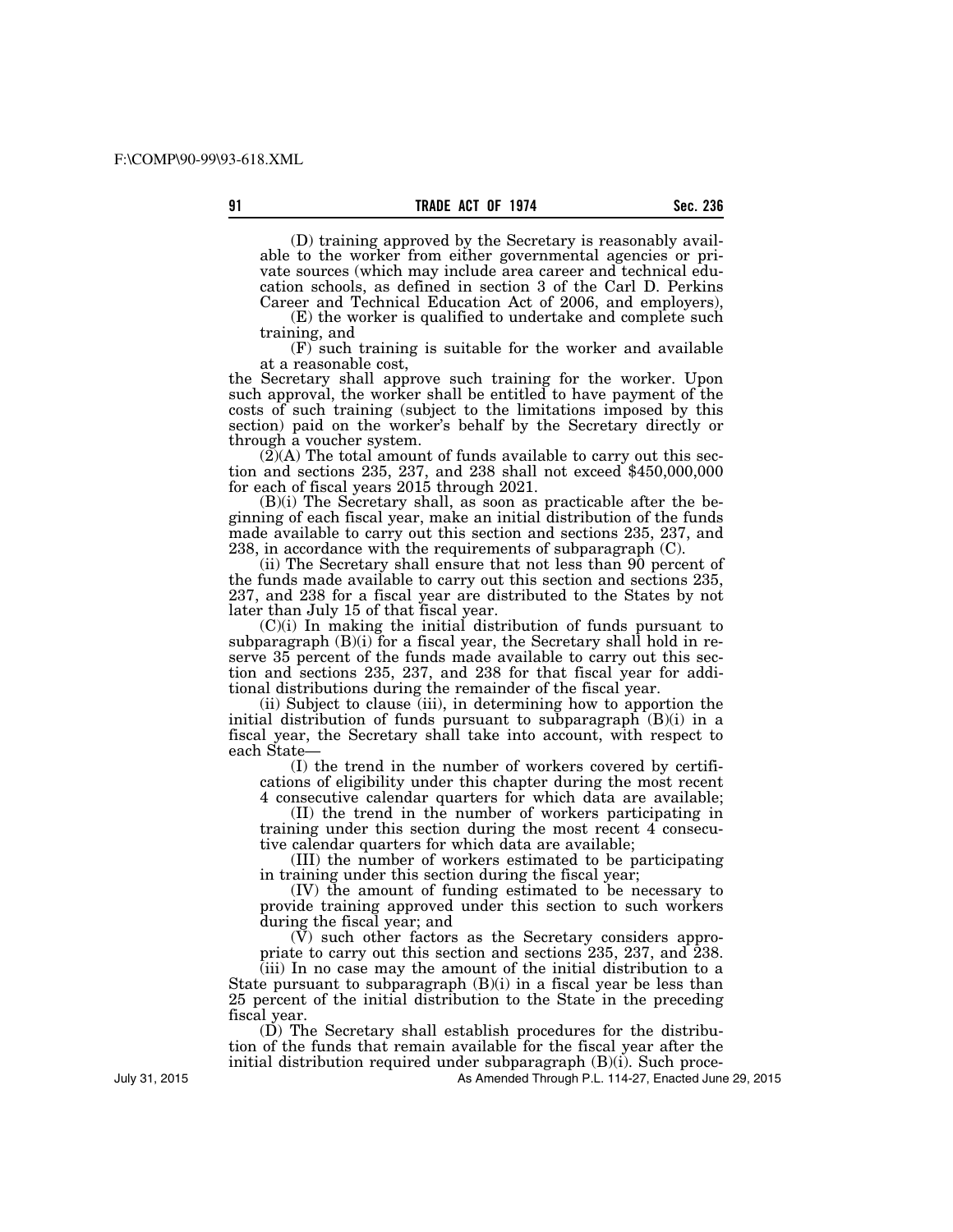dures may include the distribution of funds pursuant to requests submitted by States in need of such funds.

(E) If, during a fiscal year, the Secretary estimates that the amount of funds necessary to carry out this section and sections 235, 237, and 238 will exceed the dollar amount limitation specified in subparagraph (A), the Secretary shall decide how the amount of funds made available to carry out this section and sections 235, 237, and 238 that have not been distributed at the time of the estimate will be apportioned among the States for the remainder of the fiscal year.

(3) For purposes of applying paragraph  $(1)(C)$ , a reasonable expectation of employment does not require that employment opportunities for a worker be available, or offered, immediately upon the completion of training approved under paragraph (1).

(4)(A) If the costs of training an adversely affected worker or an adversely affected incumbent worker are paid by the Secretary under paragraph (1), no other payment for such costs may be made under any other provision of Federal law.

(B) No payment may be made under paragraph (1) of the costs of training an adversely affected worker or an adversely affected incumbent worker if such costs—

(i) have already been paid under any other provision of Federal law, or

(ii) are reimbursable under any other provision of Federal law and a portion of such costs have already been paid under such other provision of Federal law.

(C) The provisions of this paragraph shall not apply to, or take into account, any funds provided under any other provision of Federal law which are used for any purpose other than the direct payment of the costs incurred in training a particular adversely affected worker or adversely affected incumbent worker, even if such use has the effect of indirectly paying or reducing any portion of the costs involved in training the adversely affected worker.

(5) Except as provided in paragraph (10), the training programs that may be approved under paragraph (1) include, but are not limited to—

(A) employer-based training, including—

(i) on-the-job training,

(ii) customized training, and

(iii) apprenticeship programs registered under the Act of August 16, 1937 (commonly known as the ''National Apprenticeship Act''; 50 Stat. 664, chapter 663; 29 U.S.C. 50 et seq.),

(B) any training program provided by a State pursuant to title I of the Workforce Innovation and Opportunity Act,

(C) any training program approved by a private industry council established under section 102 of such Act,

(D) any program of remedial education,

(E) any program of prerequisite education or coursework required to enroll in training that may be approved under this section,

(F) any training program (other than a training program described in paragraph (7)) for which all, or any portion, of the costs of training the worker are paid—

As Amended Through P.L. 114-27, Enacted June 29, 2015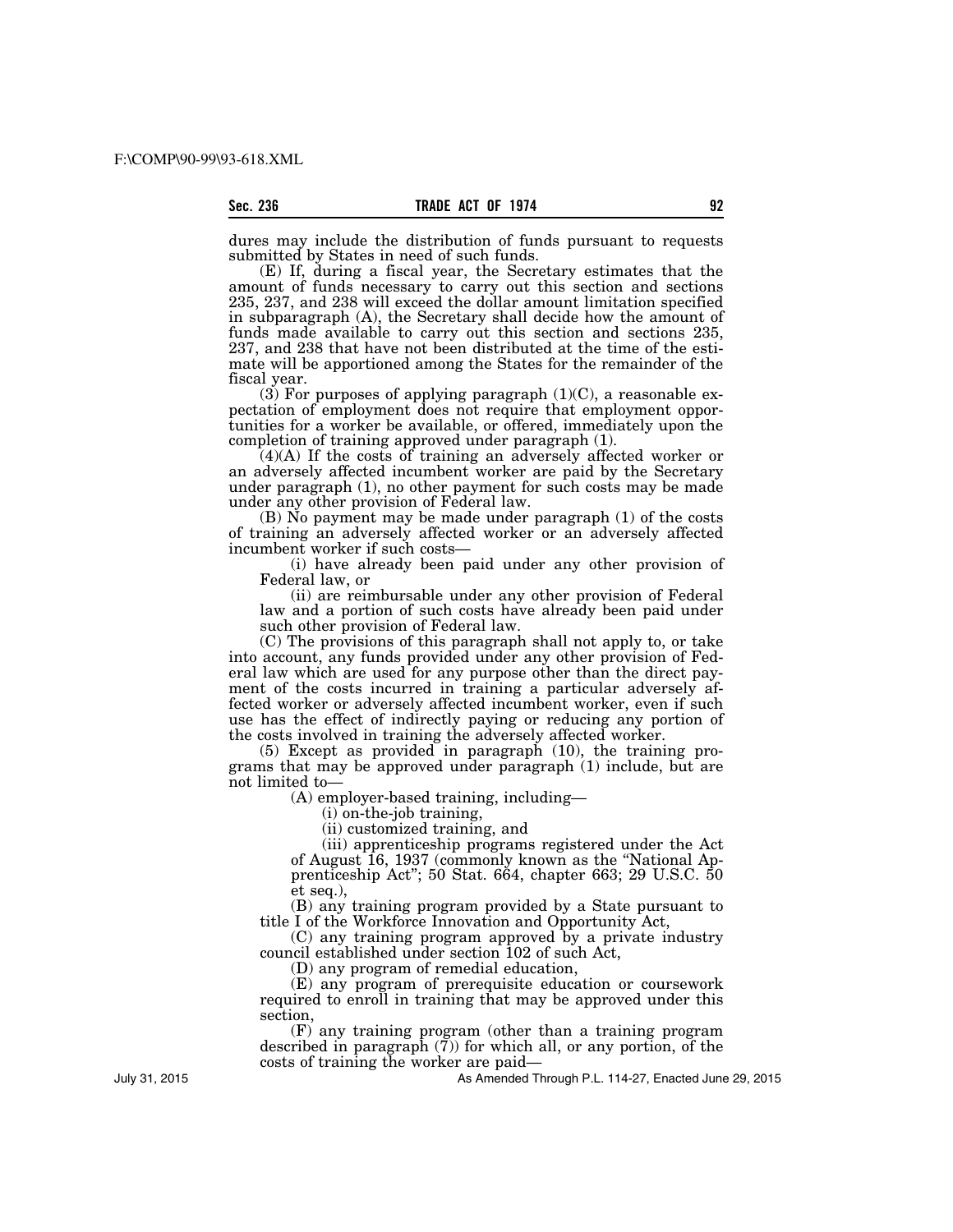(i) under any Federal or State program other than this chapter, or

(ii) from any source other than this section,

(G) any other training program approved by the Secretary, and

(H) any training program or coursework at an accredited institution of higher education (described in section 102 of the Higher Education Act of 1965 (20 U.S.C. 1002)), including a training program or coursework for the purpose of—

(i) obtaining a degree or certification; or

(ii) completing a degree or certification that the worker had previously begun at an accredited institution of higher education.

The Secretary may not limit approval of a training program under paragraph (1) to a program provided pursuant to title I of the Workforce Innovation and Opportunity Act.

(6)(A) The Secretary is not required under paragraph (1) to pay the costs of any training approved under paragraph (1) to the extent that such costs are paid—

(i) under any Federal or State program other than this chapter, or

(ii) from any source other than this section.

(B) Before approving any training to which subparagraph (A) may apply, the Secretary may require that the adversely affected worker or adversely affected incumbent worker enter into an agreement with the Secretary under which the Secretary will not be required to pay under this section the portion of the costs of such training that the worker has reason to believe will be paid under the program, or by the source, described in clause (i) or (ii) of subparagraph (A).

(7) The Secretary shall not approve a training program if—

(A) all or a portion of the costs of such training program are paid under any nongovernmental plan or program,

(B) the adversely affected worker or adversely affected incumbent worker has a right to obtain training or funds for training under such plan or program, and

(C) such plan or program requires the worker to reimburse the plan or program from funds provided under this chapter, or from wages paid under such training program, for any portion of the costs of such training program paid under the plan or program.

(8) The Secretary may approve training for any adversely affected worker who is a member of a group certified under subchapter A at any time after the date on which the group is certified under subchapter A, without regard to whether such worker has exhausted all rights to any unemployment insurance to which the worker is entitled.

(9)(A) Subject to subparagraph (B), the Secretary shall prescribe regulations which set forth the criteria under each of the subparagraphs of paragraph (1) that will be used as the basis for making determinations under paragraph (1).

 $(B)(i)$  In determining under paragraph  $(1)(E)$  whether a worker is qualified to undertake and complete training, the Secretary may approve training for a period longer than the worker's period of eli-

As Amended Through P.L. 114-27, Enacted June 29, 2015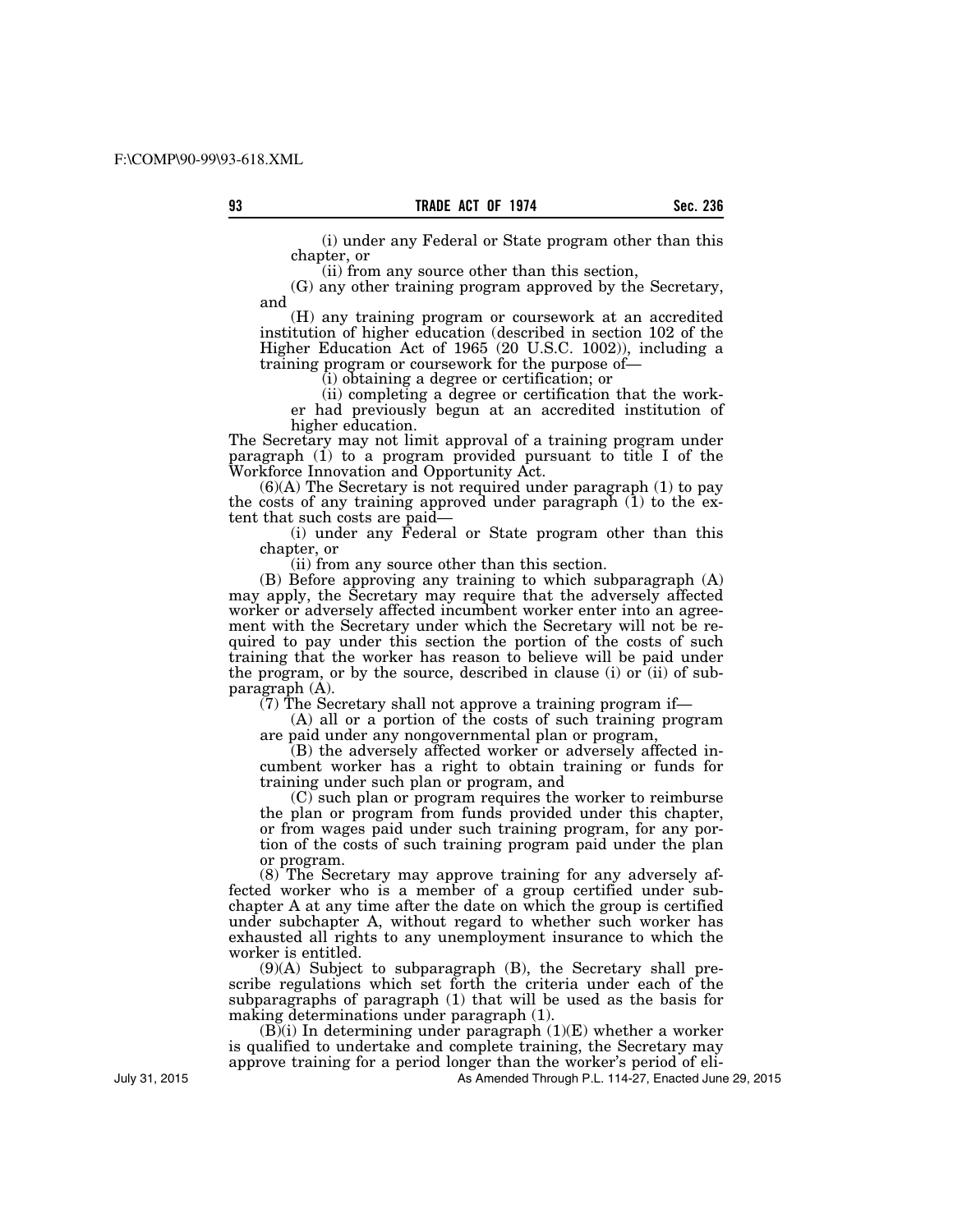gibility for trade readjustment allowances under part I if the worker demonstrates a financial ability to complete the training after the expiration of the worker's period of eligibility for such trade readjustment allowances.

(ii) In determining the reasonable cost of training under paragraph (1)(F) with respect to a worker, the Secretary may consider whether other public or private funds are reasonably available to the worker, except that the Secretary may not require a worker to obtain such funds as a condition of approval of training under paragraph (1).

(10) In the case of an adversely affected incumbent worker, the Secretary may not approve—

 $(A)$  on-the-job training under paragraph  $(5)(A)(i)$ ; or

 $(B)$  customized training under paragraph  $(5)(A)(ii)$ , unless such training is for a position other than the worker's adversely affected employment.

(11) If the Secretary determines that an adversely affected incumbent worker for whom the Secretary approved training under this section is no longer threatened with a total or partial separation, the Secretary shall terminate the approval of such training.

(b) The Secretary may, where appropriate, authorize supplemental assistance necessary to defray reasonable transportation and subsistence expenses for separate maintenance when training is provided in facilities which are not within commuting distance of a worker's regular place of residence. The Secretary may not authorize—

(1) payments for subsistence that exceed whichever is the lesser of (A) the actual per diem expenses for subsistence, or (B) payments at 50 percent of the prevailing per diem allowance rate authorized under the Federal travel regulations, or

(2) payments for travel expenses exceeding the prevailing mileage rate authorized under the Federal travel regulations. (c) ON-THE-JOB TRAINING REQUIREMENTS.—

(1) IN GENERAL.—The Secretary may approve on-the-job training for any adversely affected worker if—

(A) the worker meets the requirements for training to be approved under subsection  $(a)(1)$ ;

(B) the Secretary determines that on-the-job training—

(i) can reasonably be expected to lead to suitable employment with the employer offering the on-the-job training;

(ii) is compatible with the skills of the worker;

(iii) includes a curriculum through which the worker will gain the knowledge or skills to become proficient in the job for which the worker is being trained; and

(iv) can be measured by benchmarks that indicate that the worker is gaining such knowledge or skills; and

(C) the State determines that the on-the-job training program meets the requirements of clauses (iii) and (iv) of subparagraph (B).

As Amended Through P.L. 114-27, Enacted June 29, 2015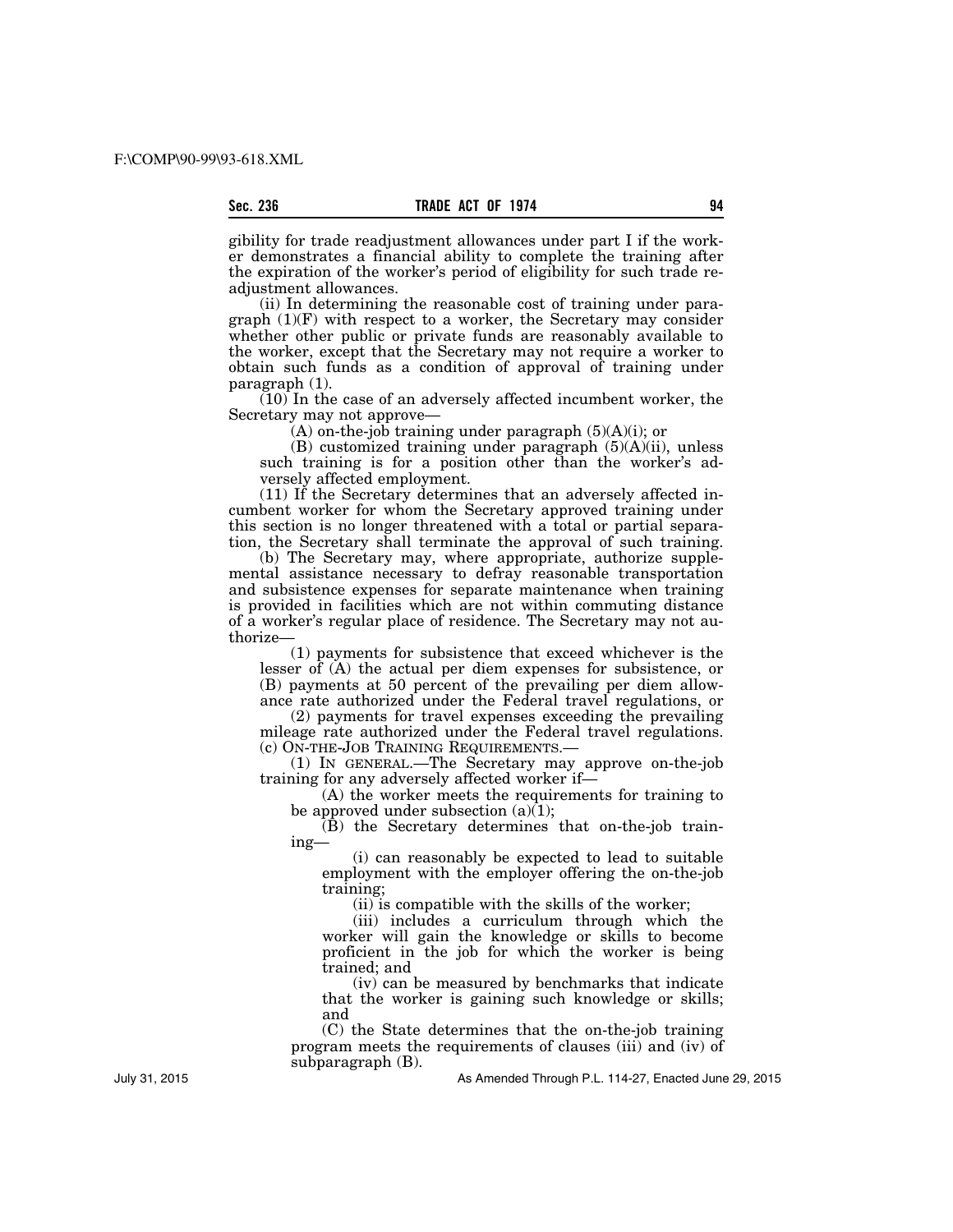(2) MONTHLY PAYMENTS.—The Secretary shall pay the costs of on-the-job training approved under paragraph (1) in monthly installments.

(3) CONTRACTS FOR ON-THE-JOB TRAINING.— (A) IN GENERAL.—The Secretary shall ensure, in entering into a contract with an employer to provide on-the-job training to a worker under this subsection, that the skill requirements of the job for which the worker is being trained, the academic and occupational skill level of the worker, and the work experience of the worker are taken into consideration.

(B) TERM OF CONTRACT.—Training under any such contract shall be limited to the period of time required for the worker receiving on-the-job training to become proficient in the job for which the worker is being trained, but may not exceed 104 weeks in any case.

(4) EXCLUSION OF CERTAIN EMPLOYERS.—The Secretary shall not enter into a contract for on-the-job training with an employer that exhibits a pattern of failing to provide workers receiving on-the-job training from the employer with—

(A) continued, long-term employment as regular employees; and

(B) wages, benefits, and working conditions that are equivalent to the wages, benefits, and working conditions provided to regular employees who have worked a similar period of time and are doing the same type of work as workers receiving on-the-job training from the employer.

(5) LABOR STANDARDS.—The Secretary may pay the costs of on-the-job training, notwithstanding any other provision of this section, only if—

(A) no currently employed worker is displaced by such adversely affected worker (including partial displacement such as a reduction in the hours of nonovertime work, wages, or employment benefits),

(B) such training does not impair existing contracts for services or collective bargaining agreements,

(C) in the case of training which would be inconsistent with the terms of a collective bargaining agreement, the written concurrence of the labor organization concerned has been obtained,

(D) no other individual is on layoff from the same, or any substantially equivalent, job for which such adversely affected worker is being trained,

(E) the employer has not terminated the employment of any regular employee or otherwise reduced the workforce of the employer with the intention of filling the vacancy so created by hiring such adversely affected worker,

(F) the job for which such adversely affected worker is being trained is not being created in a promotional line that will infringe in any way upon the promotional opportunities of currently employed individuals,

(G) such training is not for the same occupation from which the worker was separated and with respect to which such worker's group was certified pursuant to section 222,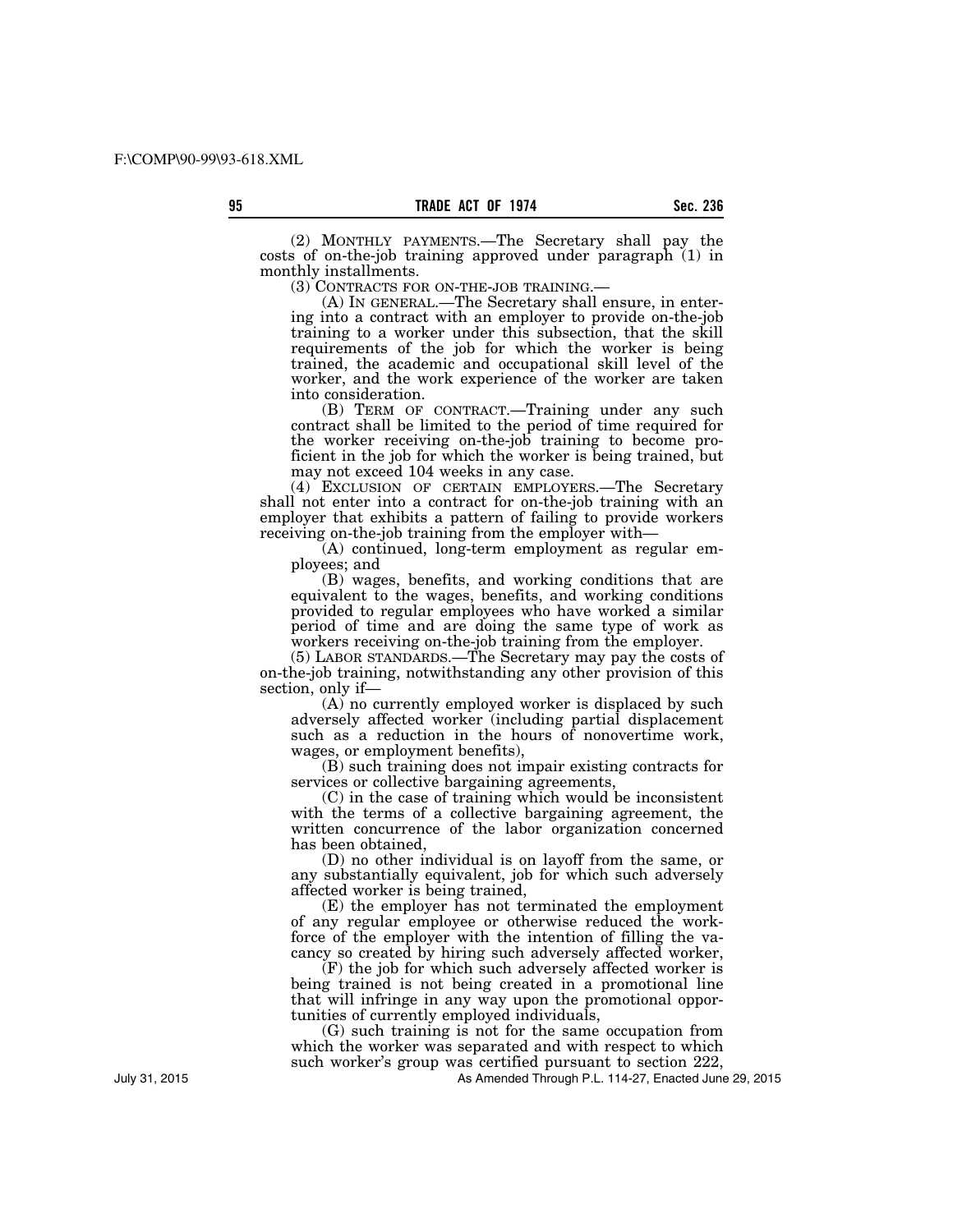(H) the employer is provided reimbursement of not more than 50 percent of the wage rate of the participant, for the cost of providing the training and additional supervision related to the training,

(I) the employer has not received payment under subsection  $(a)(1)$  with respect to any other on-the-job training provided by such employer which failed to meet the requirements of subparagraphs  $(A)$ ,  $(B)$ ,  $(C)$ ,  $(D)$ ,  $(E)$ , and  $(F)$ , and

(J) the employer has not taken, at any time, any action which violated the terms of any certification described in subparagraph (H) made by such employer with respect to any other on-the-job training provided by such employer for which the Secretary has made a payment under subsection  $(a)(1)$ .

(d) ELIGIBILITY.—An adversely affected worker may not be determined to be ineligible or disqualified for unemployment insurance or program benefits under this subchapter—

(1) because the worker—

(A) is enrolled in training approved under subsection (a);

(B) left work—

(i) that was not suitable employment in order to enroll in such training; or

(ii) that the worker engaged in on a temporary basis during a break in such training or a delay in the commencement of such training; or

(C) left on-the-job training not later than 30 days after commencing such training because the training did not meet the requirements of subsection  $(c)(1)(B)$ ; or

(2) because of the application to any such week in training of the provisions of State law or Federal unemployment insurance law relating to availability for work, active search for work, or refusal to accept work.

(e) For purposes of this section the term ''suitable employment'' means, with respect to a worker, work of a substantially equal or higher skill level than the worker's past adversely affected employment, and wages for such work at not less than 80 percent of the worker's average weekly wage.

(f) For purposes of this section, the term ''customized training'' means training that is—

(1) designed to meet the special requirements of an employer or group of employers;

(2) conducted with a commitment by the employer or group of employers to employ an individual upon successful completion of the training; and

(3) for which the employer pays for a significant portion (but in no case less than 50 percent) of the cost of such training, as determined by the Secretary.

(g) PART-TIME TRAINING.—

(1) IN GENERAL.—The Secretary may approve full-time or part-time training for a worker under subsection (a).

(2) LIMITATION.—Notwithstanding paragraph (1), a worker participating in part-time training approved under subsection

As Amended Through P.L. 114-27, Enacted June 29, 2015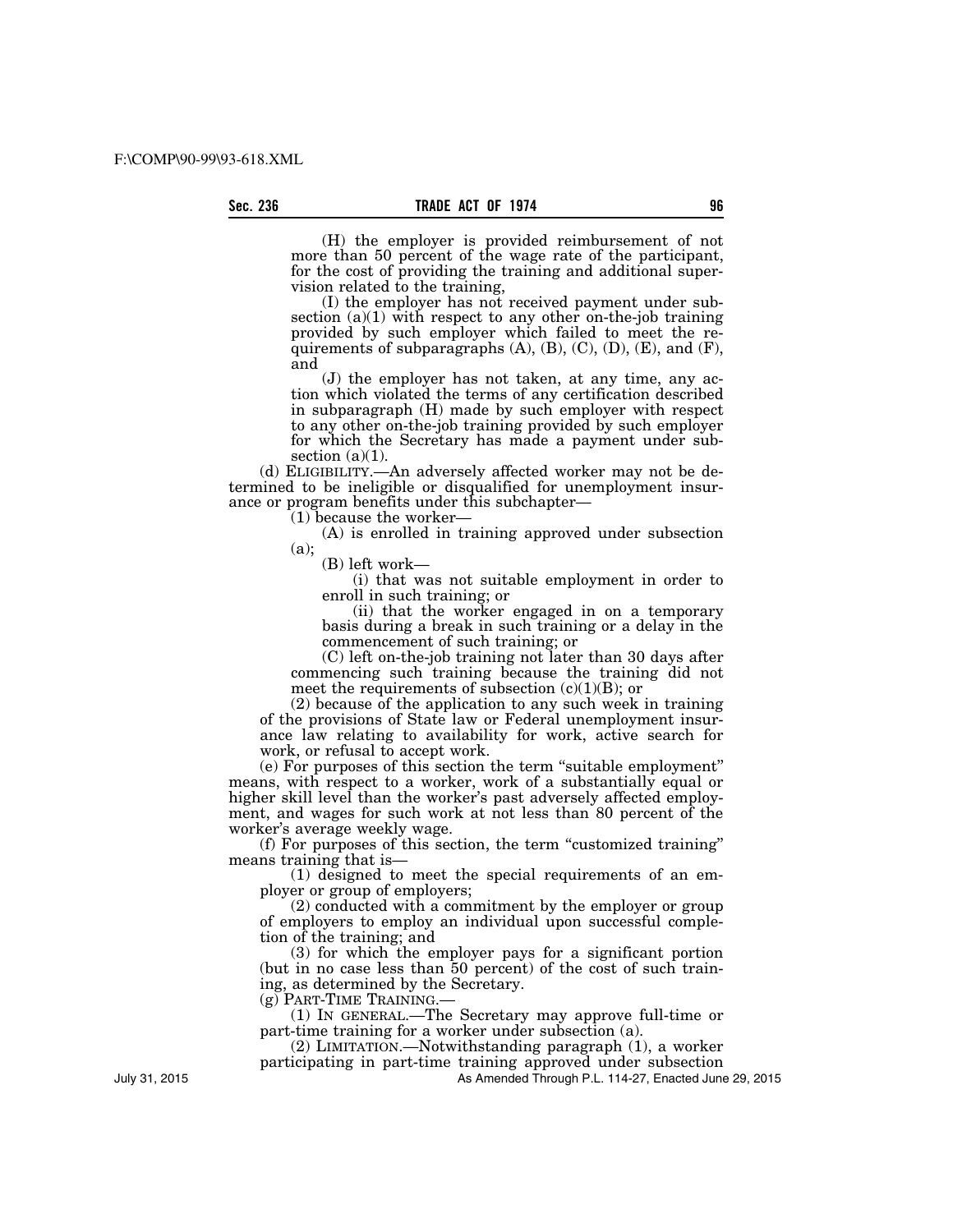(a) may not receive a trade readjustment allowance under section 231.

[19 U.S.C. 2296]

# **SEC. 237. JOB SEARCH ALLOWANCES.**

(a) JOB SEARCH ALLOWANCE AUTHORIZED.— (1) IN GENERAL.—Each State may use funds made available to the State to carry out sections 235 through 238 to allow an adversely affected worker covered by a certification issued under subchapter A of this chapter to file an application with the Secretary for payment of a job search allowance.

(2) APPROVAL OF APPLICATIONS.—The Secretary may grant an allowance pursuant to an application filed under paragraph  $(1)$  when all of the following apply:

(A) ASSIST ADVERSELY AFFECTED WORKER.—The allowance is paid to assist an adversely affected worker who has been totally separated in securing a job within the United States.

(B) LOCAL EMPLOYMENT NOT AVAILABLE.—The Secretary determines that the worker cannot reasonably be expected to secure suitable employment in the commuting area in which the worker resides.

(C) APPLICATION.—The worker has filed an application for the allowance with the Secretary before—

(i) the later of—

(I) the 365th day after the date of the certification under which the worker is certified as eligible; or

(II) the 365th day after the date of the worker's last total separation; or

(ii) the date that is the 182d day after the date on which the worker concluded training.

(b) AMOUNT OF ALLOWANCE.

(1) IN GENERAL.—Any allowance granted under subsection (a) shall provide reimbursement to the worker of not more than 90 percent of the necessary job search expenses of the worker as prescribed by the Secretary in regulations.

(2) MAXIMUM ALLOWANCE.—Reimbursement under this subsection may not exceed \$1,250 for any worker.

(3) ALLOWANCE FOR SUBSISTENCE AND TRANSPORTATION.— Reimbursement under this subsection may not be made for subsistence and transportation expenses at levels exceeding those allowable under section  $236(b)$  (1) and (2).

(c) EXCEPTION.—Notwithstanding subsection (b), a State may reimburse any adversely affected worker for necessary expenses incurred by the worker in participating in a job search program approved by the Secretary.

**[19 U.S.C. 2297]** 

## **SEC. 238. RELOCATION ALLOWANCES.**

(a) RELOCATION ALLOWANCE AUTHORIZED.—

(1) IN GENERAL.—Each State may use funds made available to the State to carry out sections 235 through 238 to allow an adversely affected worker covered by a certification issued

As Amended Through P.L. 114-27, Enacted June 29, 2015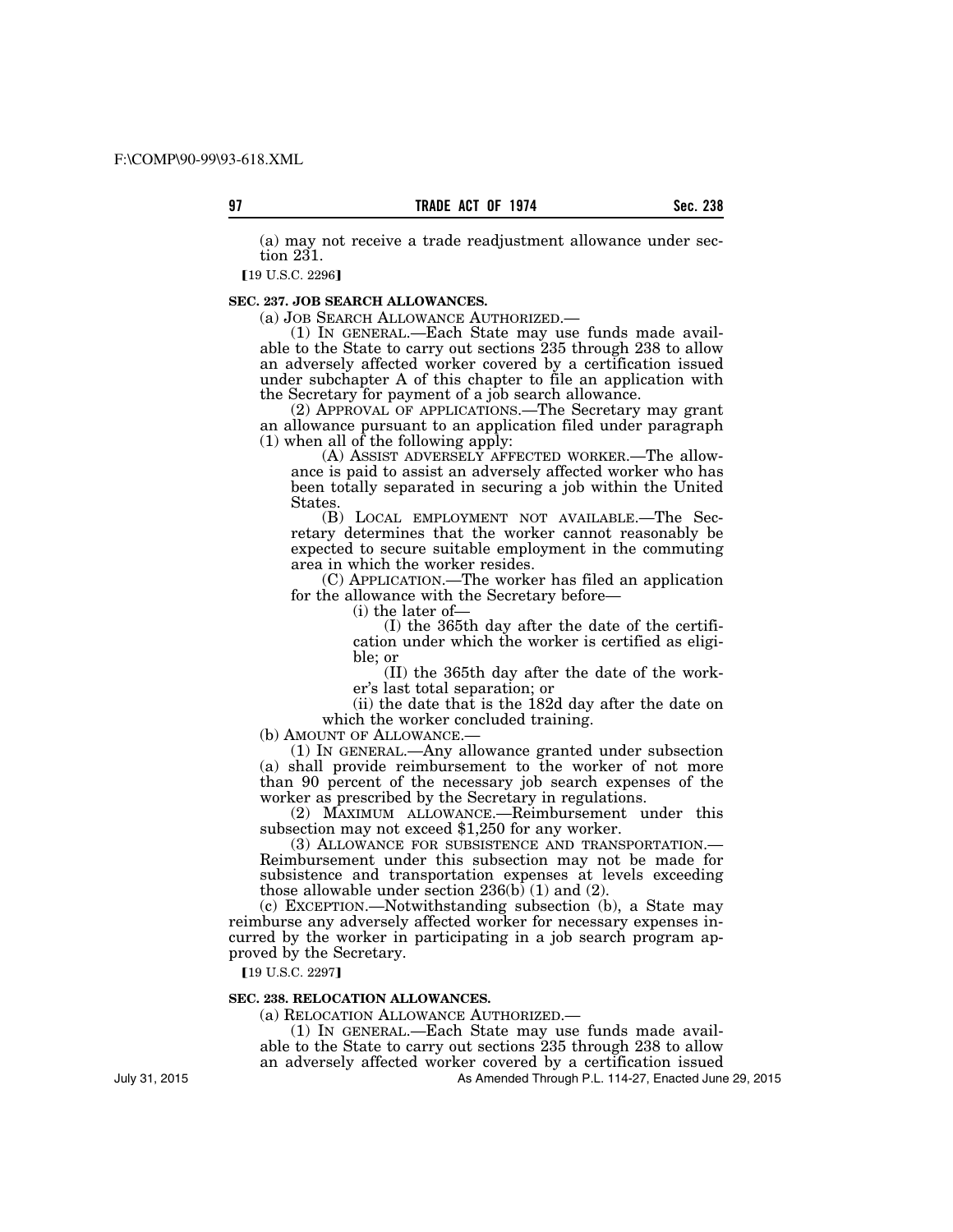under subchapter A of this chapter to file an application for a relocation allowance with the Secretary, and the Secretary may grant the relocation allowance, subject to the terms and conditions of this section.

(2) CONDITIONS FOR GRANTING ALLOWANCE.—A relocation allowance may be granted if all of the following terms and conditions are met:

(A) ASSIST AN ADVERSELY AFFECTED WORKER.—The relocation allowance will assist an adversely affected worker in relocating within the United States.

(B) LOCAL EMPLOYMENT NOT AVAILABLE.—The Secretary determines that the worker cannot reasonably be expected to secure suitable employment in the commuting area in which the worker resides.

(C) TOTAL SEPARATION.—The worker is totally separated from employment at the time relocation commences.

(D) SUITABLE EMPLOYMENT OBTAINED.—The worker—

(i) has obtained suitable employment affording a reasonable expectation of long-term duration in the area in which the worker wishes to relocate; or

(ii) has obtained a bona fide offer of such employment.

(E) APPLICATION.—The worker filed an application with the Secretary before—

(i) the later of—

(I) the 425th day after the date of the certification under subchapter A of this chapter; or

(II) the 425th day after the date of the work-

er's last total separation; or

(ii) the date that is the 182d day after the date on which the worker concluded training.

(b) AMOUNT OF ALLOWANCE.—Any relocation allowance granted to a worker under subsection (a) shall include—

(1) not more than 90 percent of the reasonable and necessary expenses (including, but not limited to, subsistence and transportation expenses at levels not exceeding those allowable under section  $236(b)$  (1) and (2) specified in regulations prescribed by the Secretary) incurred in transporting the worker, the worker's family, and household effects; and

(2) a lump sum equivalent to 3 times the worker's average weekly wage, up to a maximum payment of \$1,250.

(c) LIMITATIONS.—A relocation allowance may not be granted to a worker unless—

(1) the relocation occurs within 182 days after the filing of the application for relocation assistance; or

(2) the relocation occurs within 182 days after the conclusion of training, if the worker entered a training program approved by the Secretary under section 236(b) (1) and (2).

[19 U.S.C. 2298]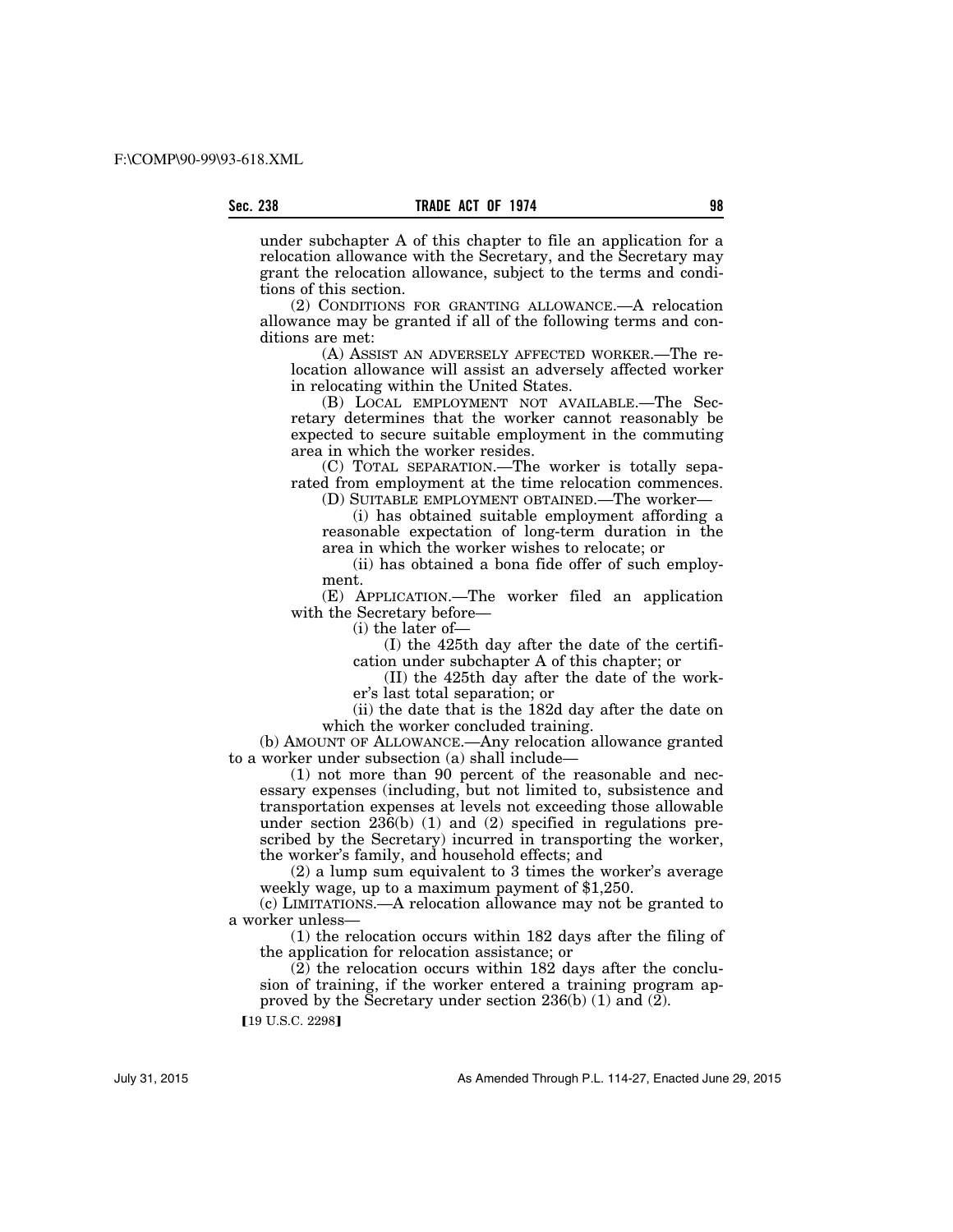# **Subchapter C—General Provisions**

# **SEC. 239. AGREEMENTS WITH STATES.**

(a) The Secretary is authorized on behalf of the United States to enter into an agreement with any State, or with any State agency (referred to in this subchapter as ''cooperating States'' and ''cooperating States agencies'' respectively). Under such an agreement, the cooperating State agency (1) as agent of the United States, shall receive applications for, and shall provide, payments on the basis provided in this chapter,  $(2)$  in accordance with subsection  $(f)$ , shall make available to adversely affected workers and adversely affected incumbent workers covered by a certification under subchapter A the employment and case management services described in section 235, (3) shall make any certifications required under section  $231(c)(2)$ , and  $(4)$  shall otherwise cooperate with the Secretary and with other State and Federal agencies in providing payments and services under this chapter.

(b) Each agreement under this subchapter shall provide the terms and conditions upon which the agreement may be amended, suspended, or terminated.

(c) FORM AND MANNER OF DATA.—Each agreement under this subchapter shall—

(1) provide the Secretary with the authority to collect any data the Secretary determines necessary to meet the requirements of this chapter; and

(2) specify the form and manner in which any such data requested by the Secretary shall be reported.

(d) Each agreement under this subchapter shall provide that unemployment insurance otherwise payable to any adversely affected worker will not be denied or reduced for any week by reason of any right to payments under this chapter.

(e) A determination by a cooperating State agency with respect to entitlement to program benefits under an agreement is subject to review in the same manner and to the same extent as determinations under the applicable State law and only in that manner and to that extent.

(f) Any agreement entered into under this section shall provide for the coordination of the administration of the provisions for employment services, training, and supplemental assistance under sections 235 and 236 of this Act and under title I of the Workforce Innovation and Opportunity Act upon such terms and conditions as are established by the Secretary in consultation with the States and set forth in such agreement. Any agency of the State jointly administering such provisions under such agreement shall be considered to be a cooperating State agency for purposes of this chapter.

(g) Each cooperating State agency shall, in carrying out subsection (a)(2)-

(1) advise each worker who applies for unemployment insurance of the benefits under this chapter and the procedures and deadlines for applying for such benefits,

(2) facilitate the early filing of petitions under section 221 for any workers that the agency considers are likely to be eligible for benefits under this chapter,

As Amended Through P.L. 114-27, Enacted June 29, 2015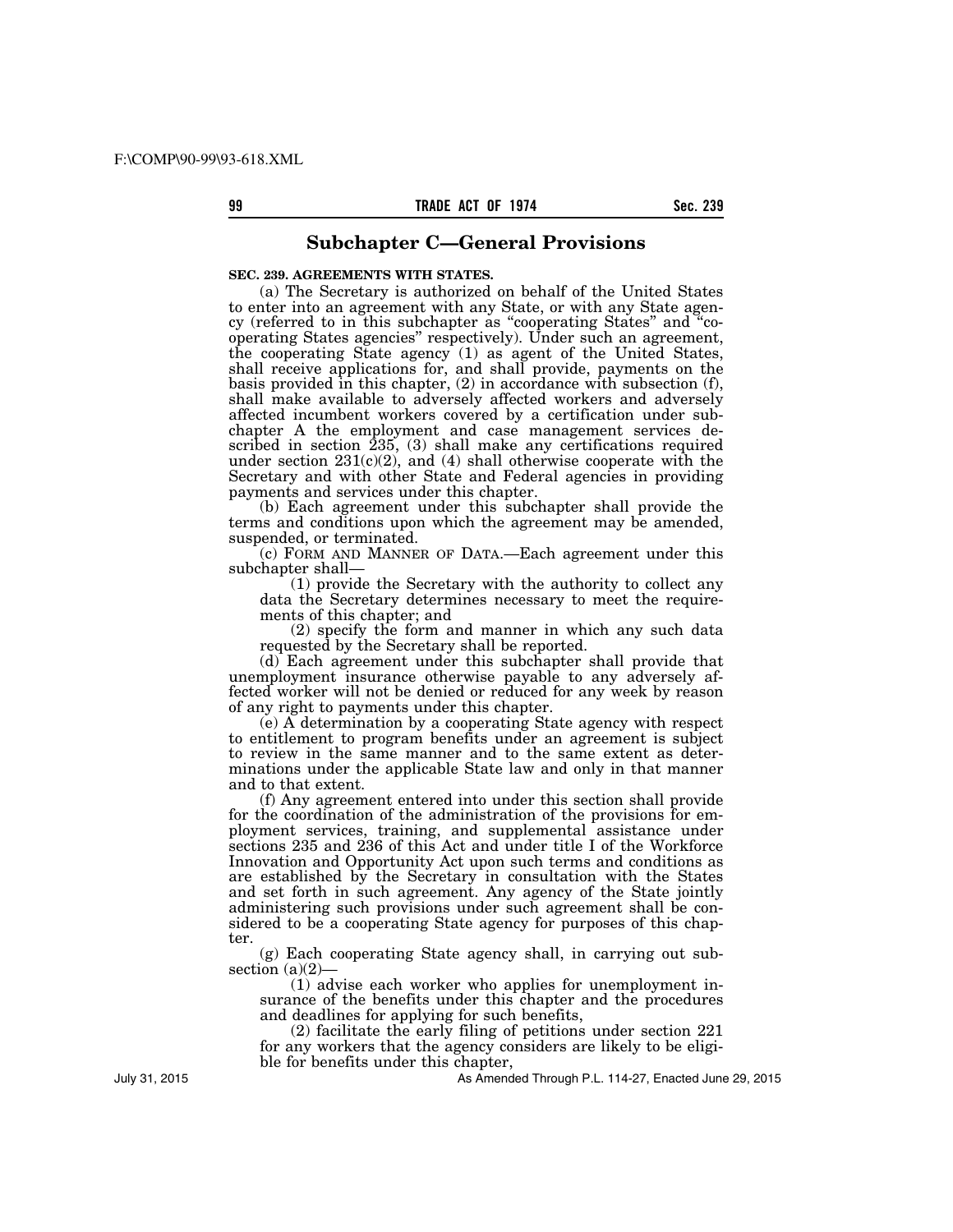(3) advise each adversely affected worker to apply for training under section 236(a) before, or at the same time, the worker applies for trade readjustment allowances under part I of subchapter B,

(4) perform outreach to, intake of, and orientation for adversely affected workers and adversely affected incumbent workers covered by a certification under subchapter A with respect to assistance and benefits available under this chapter, and

(5) make employment and case management services described in section 235 available to adversely affected workers and adversely affected incumbent workers covered by a certification under subchapter A and, if funds provided to carry out this chapter are insufficient to make such services available, make arrangements to make such services available through other Federal programs.

(h) In order to promote the coordination of workforce investment activities in each State with activities carried out under this chapter, any agreement entered into under this section shall provide that the State shall submit to the Secretary, in such form as the Secretary may require, the descriptions described in sections  $102(b)(2)(B)(ii)$  and  $103(b)(3)(A)$  of the Workforce Innovation and Opportunity Act, a description of how the State board will carry out the activities described in section  $101(d)(3)(F)$  of such Act, and a description of the State's rapid response activities under section 221(a)(2)(A).

(i) CONTROL MEASURES.—

(1) IN GENERAL.—The Secretary shall require each cooperating State and cooperating State agency to implement effective control measures and to effectively oversee the operation and administration of the trade adjustment assistance program under this chapter, including by means of monitoring the operation of control measures to improve the accuracy and timeliness of the data being collected and reported.

(2) DEFINITION.—For purposes of paragraph (1), the term ''control measures'' means measures that—

(A) are internal to a system used by a State to collect data; and

(B) are designed to ensure the accuracy and verifiability of such data.

(j) PERFORMANCE MEASURES.—

(1) IN GENERAL.—Any agreement entered into under this section shall require the cooperating State or cooperating State agency to report to the Secretary on an annual basis comprehensive performance accountability measures, to consist of—

(A) the primary indicators of performance described in paragraph  $(\overline{2})(A)$ ;

(B) the additional indicators of performance described in paragraph (2)(B), if any; and

(C) a description of efforts made to improve outcomes for workers under the trade adjustment assistance program that promote efficiency and effectiveness.

(2) INDICATORS OF PERFORMANCE.—

As Amended Through P.L. 114-27, Enacted June 29, 2015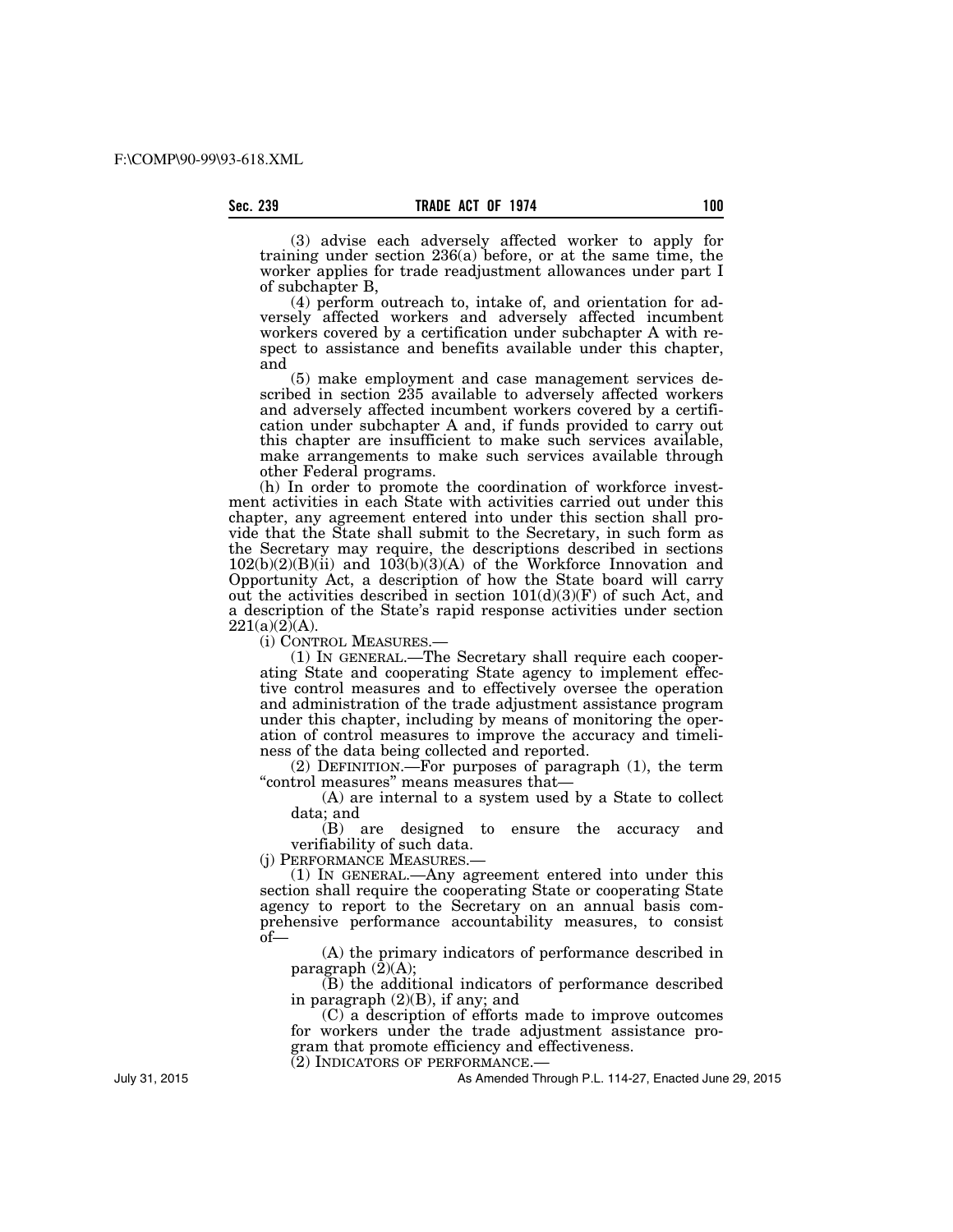(A) PRIMARY INDICATORS OF PERFORMANCE DESCRIBED.—

(i) IN GENERAL.—The primary indicators of performance referred to in paragraph  $(1)(A)$  shall consist of—

(I) the percentage and number of workers who received benefits under the trade adjustment assistance program who are in unsubsidized employment during the second calendar quarter after exit from the program;

(II) the percentage and number of workers who received benefits under the trade adjustment assistance program and who are in unsubsidized employment during the fourth calendar quarter after exit from the program;

(III) the median earnings of workers described in subclause (I);

(IV) the percentage and number of workers who received benefits under the trade adjustment assistance program who, subject to clause (ii), obtain a recognized postsecondary credential or a secondary school diploma or its recognized equivalent, during participation in the program or within 1 year after exit from the program; and

(V) the percentage and number of workers who received benefits under the trade adjustment assistance program who, during a year while receiving such benefits, are in an education or training program that leads to a recognized postsecondary credential or employment and who are achieving measurable gains in skills toward such a credential or employment.

(ii) INDICATOR RELATING TO CREDENTIAL.—For purposes of clause  $(i)(IV)$ , a worker who received benefits under the trade adjustment assistance program who obtained a secondary school diploma or its recognized equivalent shall be included in the percentage counted for purposes of that clause only if the worker, in addition to obtaining such a diploma or its recognized equivalent, has obtained or retained employment or is in an education or training program leading to a recognized postsecondary credential within 1 year after exit from the program.

(B) ADDITIONAL INDICATORS.—The Secretary and a cooperating State or cooperating State agency may agree upon additional indicators of performance for the trade adjustment assistance program under this chapter, as appropriate.

(3) STANDARDS WITH RESPECT TO RELIABILITY OF MEAS-URES.—In preparing the annual report required by paragraph (1), each cooperating State or cooperating State agency shall establish procedures that are consistent with guidelines to be issued by the Secretary to ensure that the measures reported are valid and reliable.

As Amended Through P.L. 114-27, Enacted June 29, 2015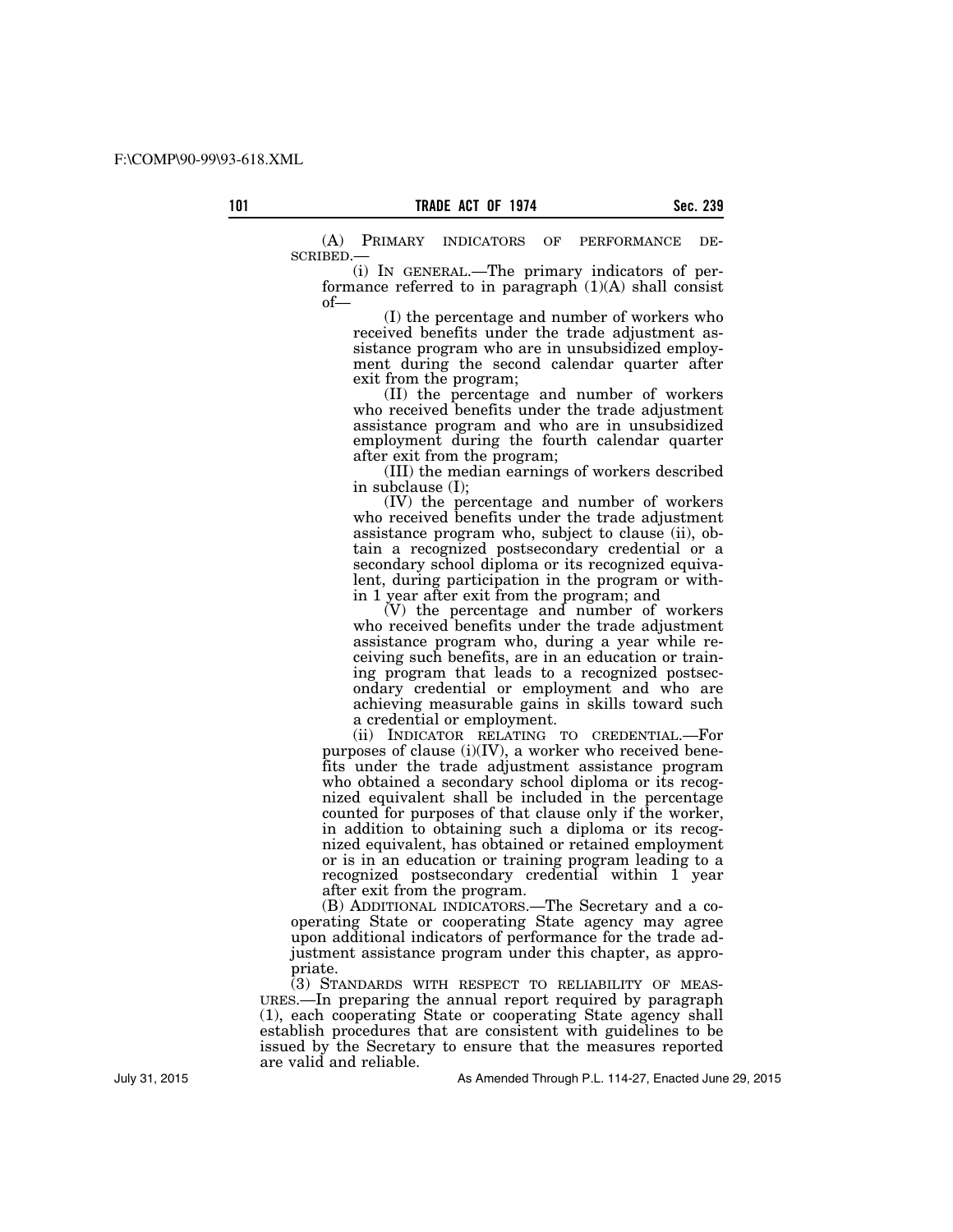(4) ACCESSIBILITY OF STATE PERFORMANCE REPORTS.—The Secretary shall, on an annual basis, make available (including by electronic means), in an easily understandable format, the reports of cooperating States or cooperating State agencies required by paragraph  $(1)$  and the information contained in those reports.<br>(k) VERIFICATION OF ELIGIBILITY FOR PROGRAM BENEFITS.—

 $(k)$  IN GENERAL.—An agreement under this subchapter shall provide that the State shall periodically redetermine that a worker receiving benefits under this subchapter who is not a citizen or national of the United States remains in a satisfactory immigration status. Once satisfactory immigration status has been initially verified through the immigration status verification system described in section 1137(d) of the Social Security Act (42 U.S.C. 1320b-7(d)) for purposes of establishing a worker's eligibility for unemployment compensation, the State shall reverify the worker's immigration status if the documentation provided during initial verification will expire during the period in which that worker is potentially eligible to receive benefits under this subchapter. The State shall conduct such redetermination in a timely manner, utilizing the immigration status verification system described in section 1137(d) of the Social Security Act  $(42 \text{ U.S.C. } 1320b-7(d))$ .

(2) PROCEDURES.—The Secretary shall establish procedures to ensure the uniform application by the States of the requirements of this subsection.

**[19 U.S.C. 2311]** 

#### **SEC. 240. ADMINISTRATION ABSENT STATE AGREEMENT.**

(a) In any State where there is no agreement in force between a State or its agency under section 239, the Secretary shall arrange under regulations prescribed by him for performance of all necessary functions under subchapter B of this chapter, including provision for a fair hearing for any worker whose application for payments is denied.

(b) A final determination under subsection (a) with respect to entitlement to program benefits under subchapter B of this chapter is subject to review by the courts in the same manner and to the same extent as is provided by section 205(g) of the Social Security Act  $(42 \text{ U.S.C. } 405\text{(g)})$ .

[19 U.S.C. 2312]

#### **SEC. 241. PAYMENTS TO STATES.**

(a) The Secretary shall from time to time certify to the Secretary of the Treasury for payment to each cooperating State the sums necessary to enable such State as agent of the United States to make payments provided for by this chapter.

(b) All money paid a State under this section shall be used solely for the purposes for which it is paid; and money so paid which is not used for such purposes shall be returned, at the time specified in the agreement under this subchapter, to the Secretary of the Treasury.

(c) Any agreement under this subchapter may require any offi-

cer or employee of the State certifying payments or disbursing As Amended Through P.L. 114-27, Enacted June 29, 2015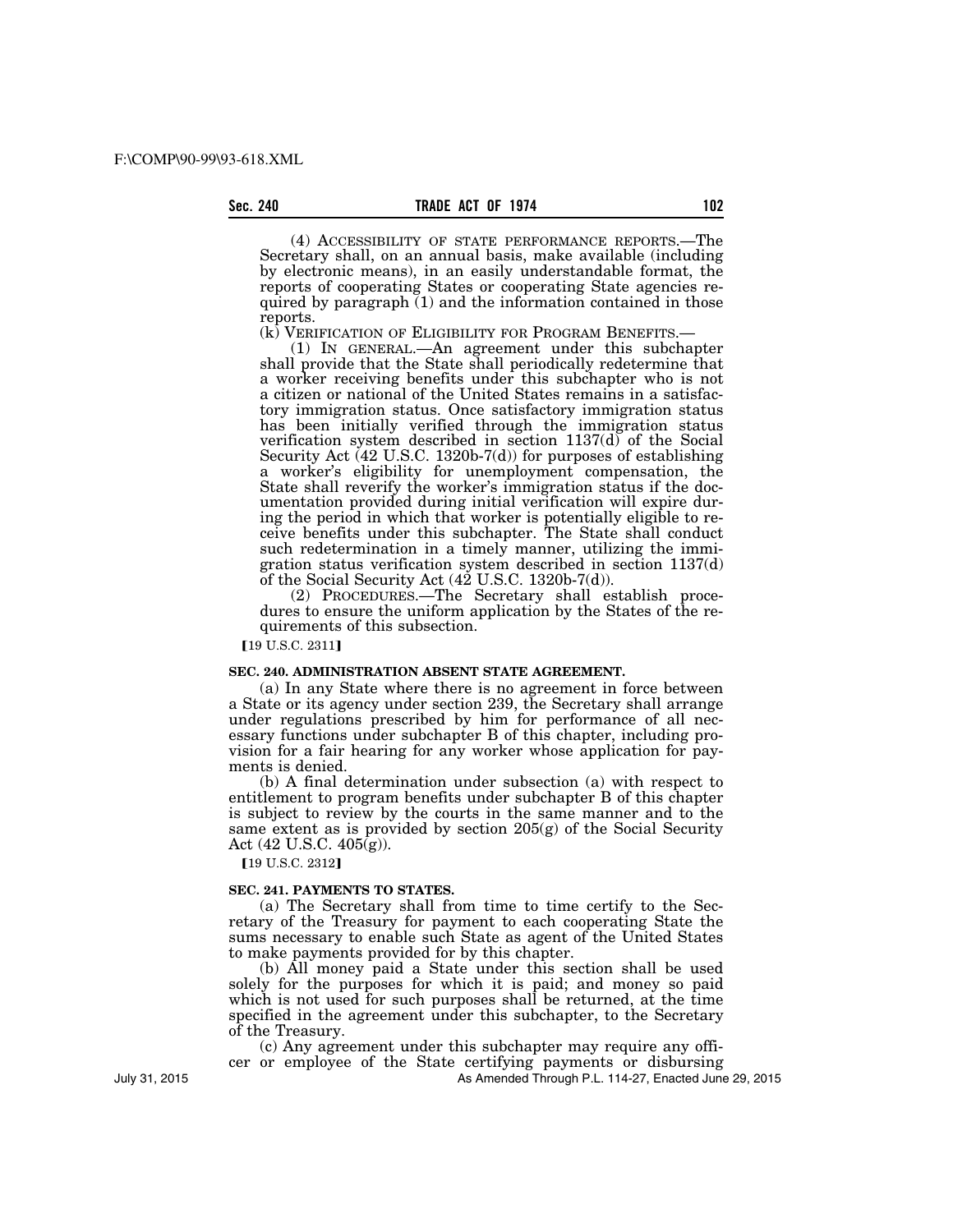funds under the agreement or otherwise participating in the performance of the agreement, to give a surety bond to the United States in such amount as the Secretary may deem necessary, and may provide for the payment of the cost of such bond from funds for carrying out the purposes of this chapter.

**[19 U.S.C. 2313]** 

#### **SEC. 242. LIABILITIES OF CERTIFYING AND DISBURSING OFFICERS.**

(a) No person designated by the Secretary, or designated pursuant to an agreement under this subchapter, as a certifying officer, shall, in the absence of gross negligence or intent to defraud the United States, be liable with respect to any payment certified by him under this chapter.

(b) No disbursing officer shall, in the absence of gross negligence or intent to defraud the United States, be liable with respect to any payment by him under this chapter if it was based upon a voucher signed by a certifying officer designated as provided in subsection (a).

[19 U.S.C. 2314]

# **SEC. 243. FRAUD AND RECOVERY OF OVERPAYMENTS.**

 $(a)(1)$  If a cooperating State agency, the Secretary, or a court of competent jurisdiction determines that any person has received any payment under this chapter to which the person was not entitled, including a payment referred to in subsection (b), such person shall be liable to repay such amount to the State agency or the Secretary, as the case may be, except that the State agency or the Secretary shall waive such repayment if such agency or the Secretary determines that—

(A) the payment was made without fault on the part of such individual, and

(B) requiring such repayment would cause a financial hardship for the individual (or the individual's household, if applicable) when taking into consideration the income and resources reasonably available to the individual (or household) and other ordinary living expenses of the individual (or household).

(2) Unless an overpayment is otherwise recovered, or waived under paragraph (1), the State agency or the Secretary shall recover the overpayment by deductions from any sums payable to such person under this chapter, under any Federal unemployment compensation law administered by the State agency or the Secretary, or under any other Federal law administered by the State agency or the Secretary which provides for the payment of assistance or an allowance with respect to unemployment, and, notwithstanding any other provision of State law or Federal law to the contrary, the Secretary may require the State agency to recover any overpayment under this chapter by deduction from any unemployment insurance payable to such person under the State law, except that no single deduction under this paragraph shall exceed 50 percent of the amount otherwise payable.

(b) If a cooperating State agency, the Secretary, or a court of competent jurisdiction determines that an individual—

As Amended Through P.L. 114-27, Enacted June 29, 2015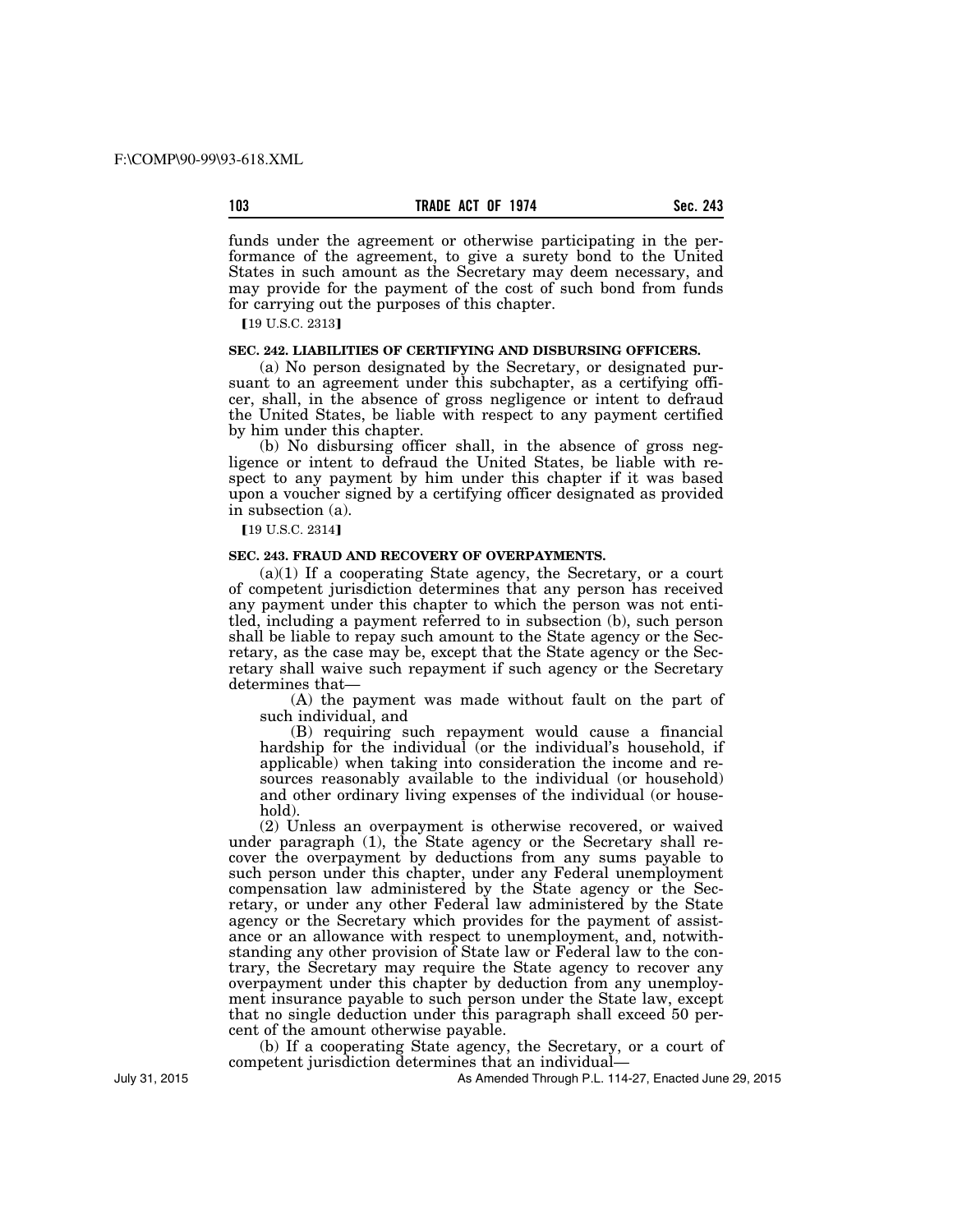(1) knowingly has made, or caused another to make, a false statement or representation of a material fact, or

(2) knowingly has failed, or caused another to fail, to disclose a material fact,

and as a result of such false statement or representation, or of such nondisclosure, such individual has received any payment under this chapter to which the individual was not entitled, such individual shall, in addition to any other penalty provided by law, be ineligible for any further payments under this chapter.

(c) Except for overpayments determined by a court of competent jurisdiction, no repayment may be required, and no deduction may be made, under this section until a determination under subsection  $(a)(1)$  by the State agency or the Secretary, as the case may be, has been made, notice of the determination and an opportunity for a fair hearing thereon has been given to the individual concerned, and the determination has become final.

(d) Any amount recovered under this section shall be returned to the Treasury of the United States.

[19 U.S.C. 2315]

## **SEC. 244. PENALTIES.**

Any person who—

(1) makes a false statement of a material fact knowing it to be false, or knowingly fails to disclose a material fact, for the purpose of obtaining or increasing for that person or for any other person any payment authorized to be furnished under this chapter or pursuant to an agreement under section 239, or

(2) makes a false statement of a material fact knowing it to be false, or knowingly fails to disclose a material fact, when providing information to the Secretary during an investigation of a petition under section 221,

shall be imprisoned for not more than one year, or fined under title 18, United States Code, or both.

**[19 U.S.C. 2316]** 

#### **SEC. 245. AUTHORIZATION OF APPROPRIATIONS.**

(a) IN GENERAL.—There are authorized to be appropriated to the Department of Labor, for the period beginning October 1, 2001, and ending June 30, 2021, such sums as may be necessary to carry out the purposes of this chapter.

(b) PERIOD OF EXPENDITURE.—Funds obligated for any fiscal year to carry out activities under sections 235 through 238 may be expended by each State receiving such funds during that fiscal year and the succeeding two fiscal years.

(c) REALLOTMENT OF FUNDS.—

(1) IN GENERAL.—The Secretary may—

(A) reallot funds that were allotted to any State to carry out sections 235 through 238 and that remain unobligated by the State during the second or third fiscal year after the fiscal year in which the funds were provided to the State; and

As Amended Through P.L. 114-27, Enacted June 29, 2015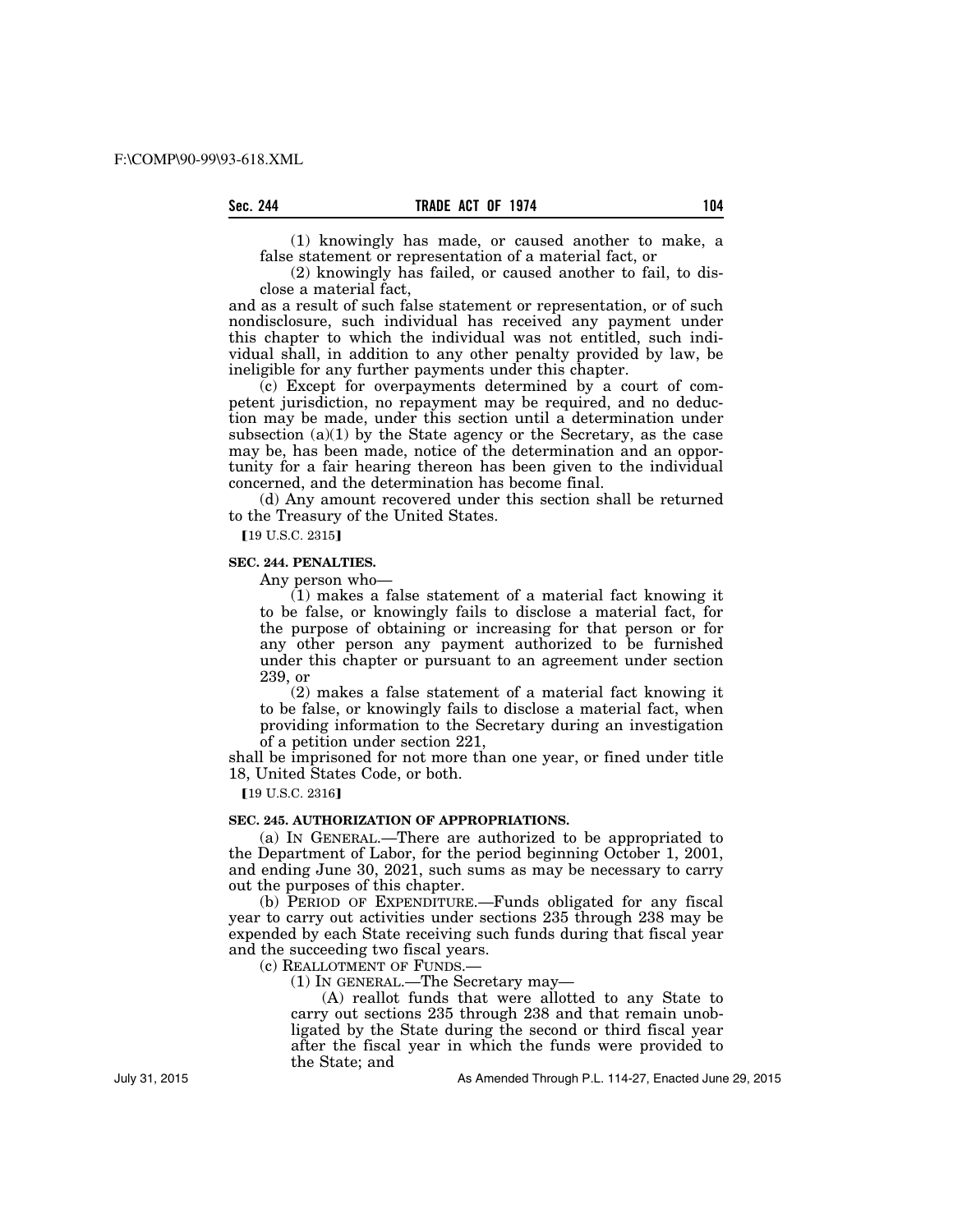(B) provide such realloted funds to States to carry out sections 235 through 238 in accordance with procedures established by the Secretary.

(2) REQUESTS BY STATES.—In establishing procedures under paragraph (1)(B), the Secretary shall include procedures that provide for the distribution of realloted funds under that paragraph pursuant to requests submitted by States in need of such funds.

(3) AVAILABILITY OF AMOUNTS.—The reallotment of funds under paragraph (1) shall not extend the period for which such funds are available for expenditure.

**[19 U.S.C. 2317]** 

## **SEC. 246. REEMPLOYMENT TRADE ADJUSTMENT ASSISTANCE PRO-GRAM.**

(a) IN GENERAL.—

(1) ESTABLISHMENT.—The Secretary shall establish a reemployment trade adjustment assistance program that provides the benefits described in paragraph (2).

(2) BENEFITS. 8

(A) PAYMENTS.—A State shall use the funds provided to the State under section 241 to pay, for the eligibility period under subparagraph  $(A)$  or  $(B)$  of paragraph  $(4)$  (as the case may be), to a worker described in paragraph  $(3)(B)$ , 50 percent of the difference between—

(i) the wages received by the worker at the time of separation; and

(ii) the wages received by the worker from reemployment.

(B) HEALTH INSURANCE.—A worker described in paragraph (3)(B) participating in the program established under paragraph (1) is eligible to receive, for the eligibility period under subparagraph (A) or (B) of paragraph (4) (as the case may be), a credit for health insurance costs under section 35 of the Internal Revenue Code of 1986.

(C) TRAINING AND OTHER SERVICES.—A worker described in paragraph (3)(B) participating in the program established under paragraph (1) is eligible to receive training approved under section 236 and employment and case management services under section 235.

(3) ELIGIBILITY.—

(A) IN GENERAL.—A group of workers certified under subchapter A as eligible for adjustment assistance under subchapter A is eligible for benefits described in paragraph (2) under the program established under paragraph (1).

(B) INDIVIDUAL ELIGIBILITY.—A worker in a group of workers described in subparagraph (A) may elect to receive benefits described in paragraph (2) under the program established under paragraph  $(1)$  if the worker-

(i) is at least  $50$  years of age.

(ii) earns not more than \$50,000 each year in wages from reemployment;

8So in law. There is no em dash following the period in paragraph (2).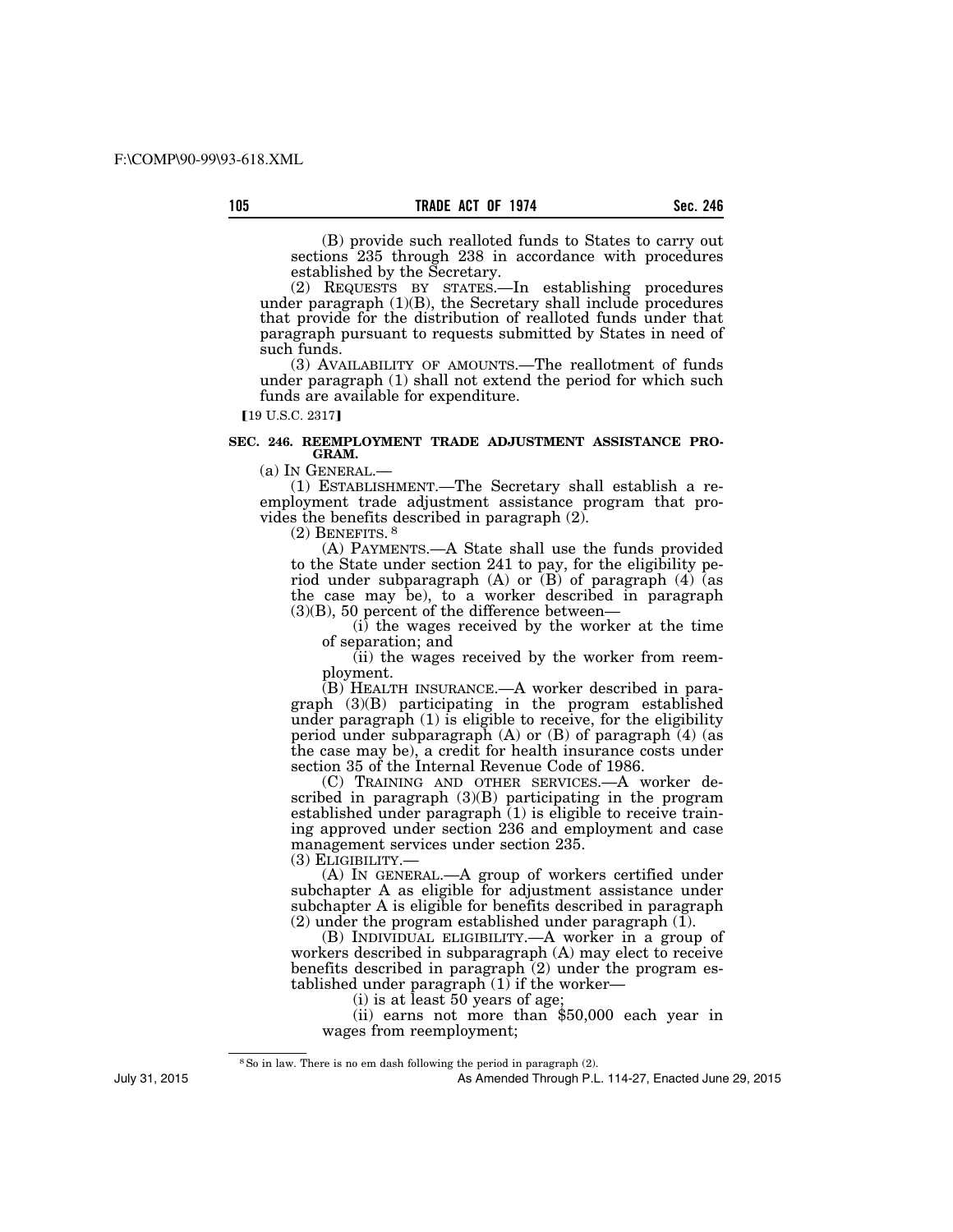$(iii)(I)$  is employed on a full-time basis as defined by the law of the State in which the worker is employed and is not enrolled in a training program approved under section 236; or

(II) is employed at least 20 hours per week and is enrolled in a training program approved under section 236; and

(iv) is not employed at the firm from which the worker was separated.

(4) ELIGIBILITY PERIOD FOR PAYMENTS.—

(A) WORKER WHO HAS NOT RECEIVED TRADE READJUST-MENT ALLOWANCE.—In the case of a worker described in paragraph (3)(B) who has not received a trade readjustment allowance under part I of subchapter B pursuant to the certification described in paragraph (3)(A), the worker may receive benefits described in paragraph (2) for a period not to exceed 2 years beginning on the earlier of—

(i) the date on which the worker exhausts all rights to unemployment insurance based on the separation of the worker from the adversely affected employment that is the basis of the certification; or

(ii) the date on which the worker obtains reemployment described in paragraph (3)(B).

(B) WORKER WHO HAS RECEIVED TRADE READJUSTMENT ALLOWANCE.—In the case of a worker described in paragraph (3)(B) who has received a trade readjustment allowance under part I of subchapter B pursuant to the certification described in paragraph  $(3)(\overline{A})$ , the worker may receive benefits described in paragraph (2) for a period of 104 weeks beginning on the date on which the worker obtains reemployment described in paragraph (3)(B), reduced by the total number of weeks for which the worker received such trade readjustment allowance.

(5) TOTAL AMOUNT OF PAYMENTS.—

(A) IN GENERAL.—The payments described in paragraph (2)(A) made to a worker may not exceed—

(i) \$10,000 per worker during the eligibility period under paragraph (4)(A); or

(ii) the amount described in subparagraph (B) per worker during the eligibility period under paragraph  $(4)(B)$ .

(B) AMOUNT DESCRIBED.—The amount described in this subparagraph is the amount equal to the product of—  $(i)$  \$10,000, and

(ii) the ratio of—

(I) the total number of weeks in the eligibility period under paragraph (4)(B) with respect to the worker, to

(II) 104 weeks.

(6) CALCULATION OF AMOUNT OF PAYMENTS FOR CERTAIN WORKERS.—

(A) IN GENERAL.—In the case of a worker described in paragraph  $(3)(B)(iii)(II)$ , paragraph  $(2)(A)$  shall be applied

As Amended Through P.L. 114-27, Enacted June 29, 2015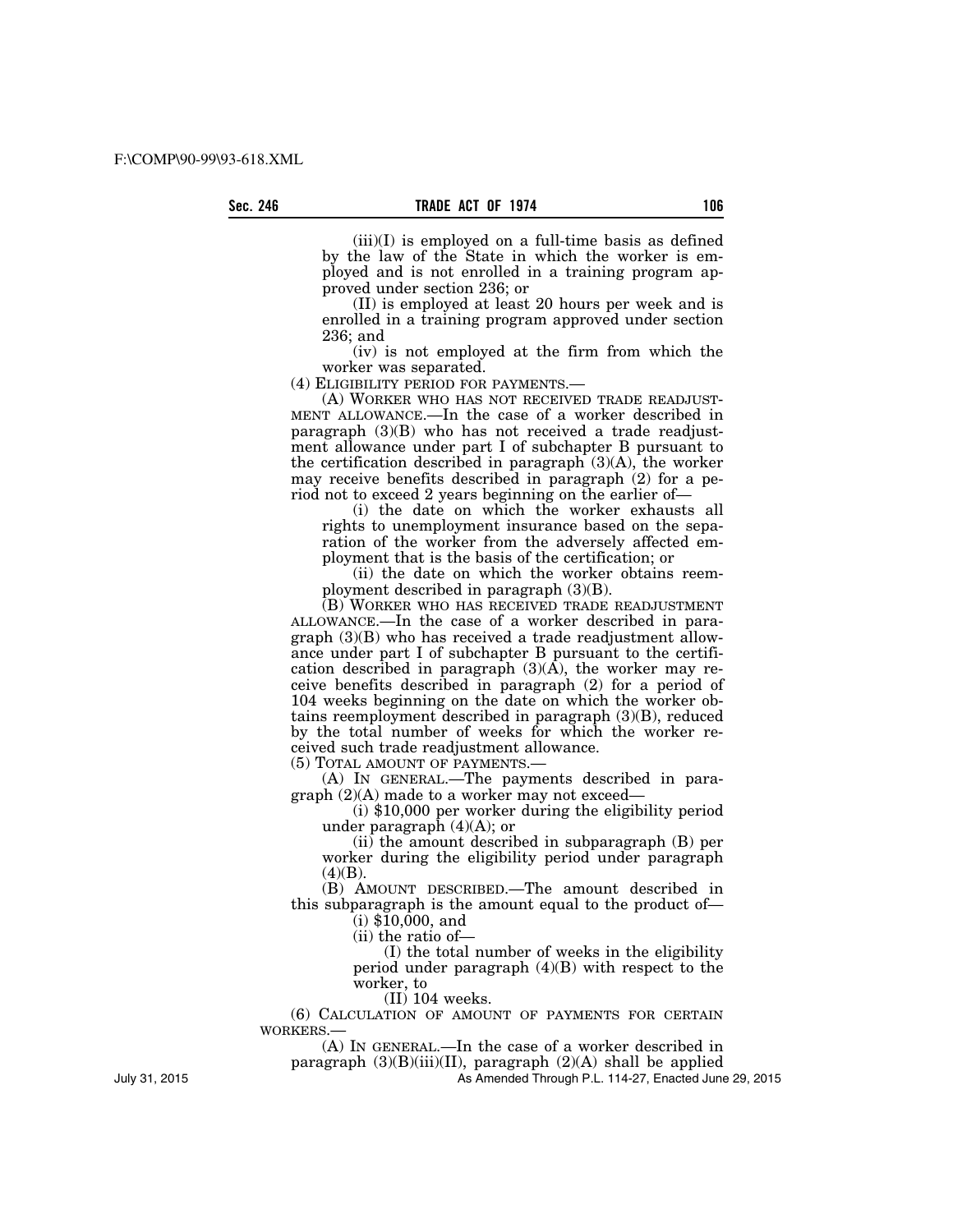by substituting the percentage described in subparagraph  $(B)$  for "50 percent".

(B) PERCENTAGE DESCRIBED.—The percentage described in this subparagraph is the percentage—

(i) equal to  $\frac{1}{2}$  of the ratio of

(I) the number of weekly hours of employment of the worker referred to in paragraph  $(3)(B)(iii)(II)$ , to

(II) the number of weekly hours of employment of the worker at the time of separation, but (ii) in no case more than 50 percent.

(7) LIMITATION ON OTHER BENEFITS.—A worker described in paragraph (3)(B) may not receive a trade readjustment allowance under part I of subchapter B pursuant to the certification described in paragraph  $(3)(A)$  during any week for which the worker receives a payment described in paragraph (2)(A).

(b) TERMINATION.—<br>(1) IN GENERAL.—Except as provided in paragraph (2), no payments may be made by a State under the program established under subsection (a)(1) after June 30, 2021.

(2) EXCEPTION.—Notwithstanding paragraph (1), a worker receiving payments under the program established under subsection  $(a)(1)$  on the termination date described in paragraph (1) shall continue to receive such payments if the worker meets the criteria described in subsection (a)(3).

**[19 U.S.C. 2318]** 

## **SEC. 247. DEFINITIONS.**

For purposes of this chapter—

(1) The term ''adversely affected employment'' means employment in a firm, if workers of such firm are eligible to apply for adjustment assistance under this chapter.

 $(2)$  The term "adversely affected worker" means an individual who, because of lack of work in adversely affected employment, has been totally or partially separated from such employment.

 $(3)$  The term "firm" means—

(A) a firm, including an agricultural firm or service sector firm;

(B) an appropriate subdivision thereof.

(4) The term ''average weekly wage'' means one-thirteenth of the total wages paid to an individual in the high quarter. For purposes of this computation, the high quarter shall be that quarter in which the individual's total wages were highest among the first 4 of the last 5 completed calendar quarters immediately before the quarter in which occurs the week with respect to which the computation is made. Such week shall be the week in which total separation occurred, or, in cases where partial separation is claimed, an appropriate week, as defined in regulations prescribed by the Secretary.

(5) The term ''average weekly hours'' means the average hours worked by the individual (excluding overtime) in the employment from which he has been or claims to have been separated in the 52 weeks (excluding weeks during which the indi-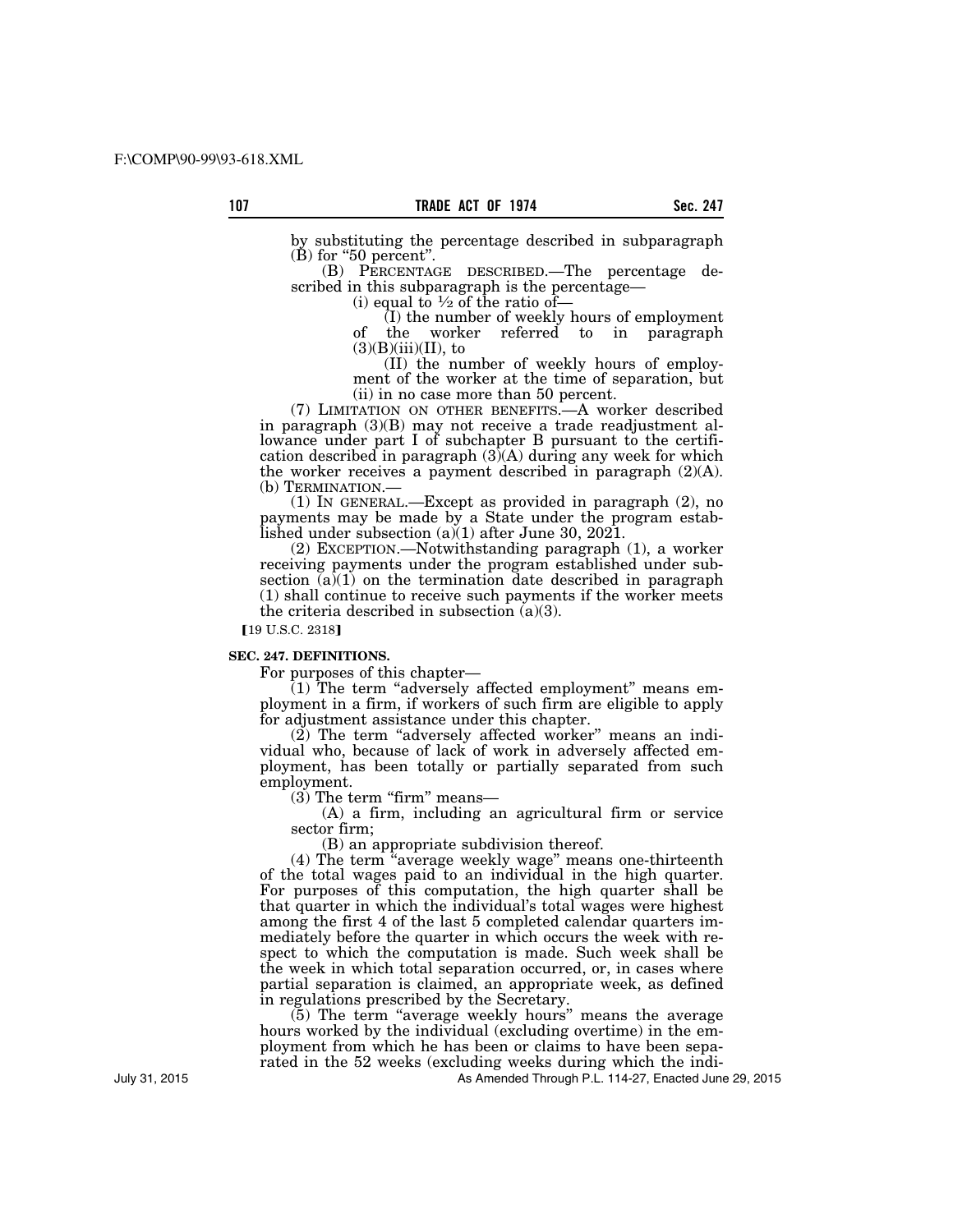vidual was sick or on vacation) preceding the week specified in the last sentence of paragraph  $(\overline{4})$ .

(6) The term ''partial separation'' means, with respect to an individual who has not been totally separated, that he has had—

(A) his hours of work reduced to 80 percent or less of his average weekly hours in adversely affected employment, and

(B) his wages reduced to 80 percent or less of his average weekly wage in such adversely affected employment.

(7) The term ''State'' includes the District of Columbia and the Commonwealth of Puerto Rico: and the term ''United States'' when used in the geographical sense includes such Commonwealth.

(8) The term ''State agency'' means the agency of the State which administers the State law.

(9) The term ''State law'' means the unemployment insurance law of the State approved by the Secretary of Labor under section 3304 of the Internal Revenue Code of 1954.

(10) The term ''total separation'' means the layoff or severance of an individual from employment with a firm in which adversely affected employment exists.

(11) The term ''unemployment insurance'' means the unemployment compensation payable to an individual under any State law or Federal unemployment compensation law, including chapter 85 of title 5, United States Code, and the Railroad Unemployment Insurance Act. The terms ''regular compensation", "additional compensation", and "extended compensation" have the same respective meanings that are given them in section 205(2), (3), and (4) of the Federal-State Extended Unemployment Compensation Act of 1970 (26 U.S.C. 3304 note.)

(12) The term ''week'' means a week as defined in the applicable State law.

(13) The term ''week of unemployment'' means a week of total, part-total, or partial unemployment as determined under the applicable State law or Federal unemployment insurance law.

(14) The term ''benefit period'' means, with respect to an individual—

(A) the benefit year and any ensuing period, as determined under applicable State law, during which the individual is eligible for regular compensation, additional compensation, or extended compensation, or

(B) the equivalent to such a benefit year or ensuing period provided for under the applicable Federal unemployment insurance law.

 $(15)$  The term "on-the-job training" means training provided by an employer to an individual who is employed by the employer.

 $(16)(A)$  The term "job search program" means a job search workshop or job finding club.

(B) The term ''job search workshop'' means a short (1 to 3 days) seminar designed to provide participants with knowledge that will enable the participants to find jobs. Subjects are not

As Amended Through P.L. 114-27, Enacted June 29, 2015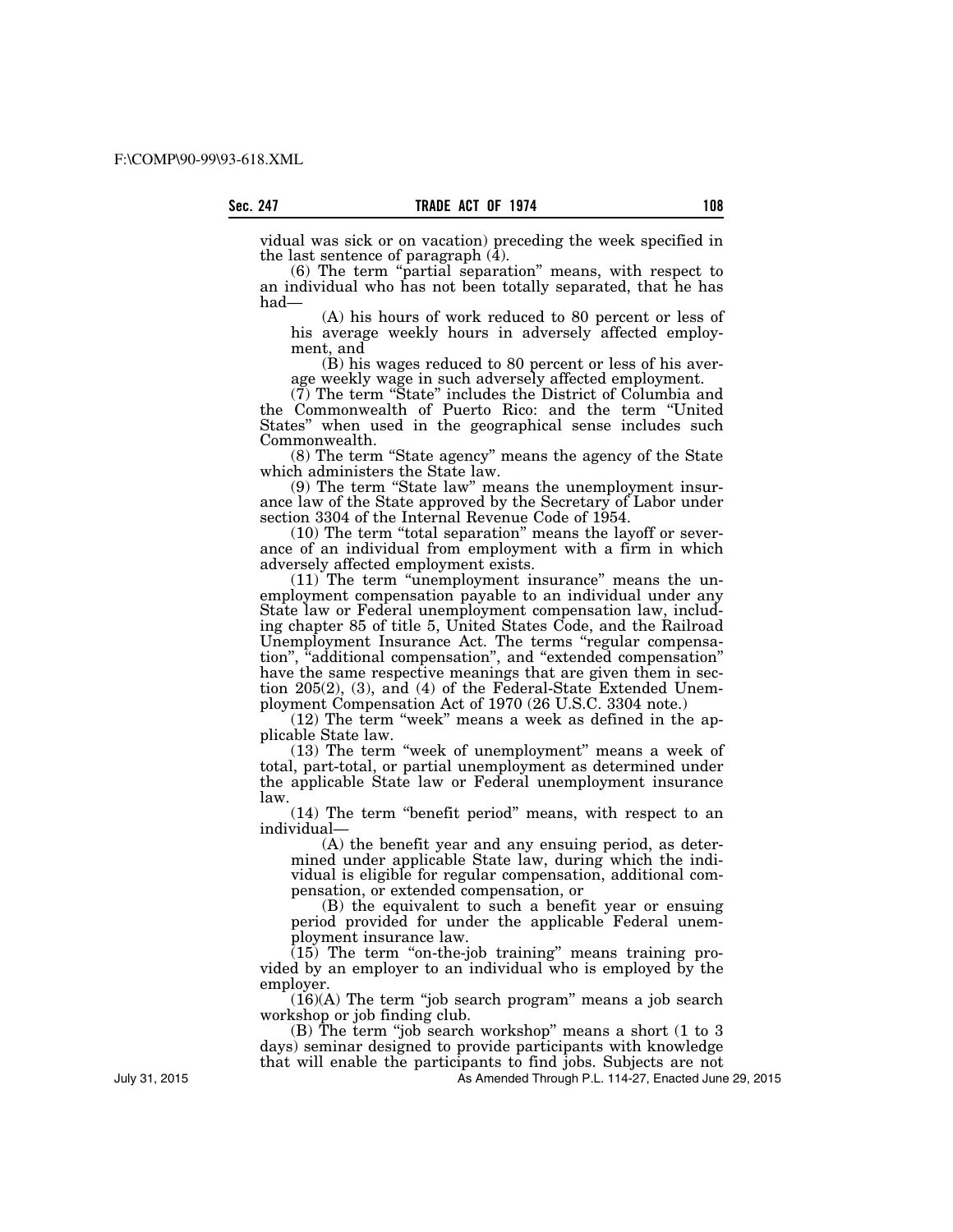limited to, but should include, labor market information, resume writing, interviewing techniques, and techniques for finding job openings.

(C) The term ''job finding club'' means a job search workshop which includes a period (1 and 2 weeks) of structured, supervised activity in which participants attempt to obtain jobs. (17) The term ''service sector firm'' means a firm engaged

in the business of supplying services. (18) The term ''adversely affected incumbent worker''

means a worker who—

(A) is a member of a group of workers who have been certified as eligible to apply for adjustment assistance under subchapter A;

(B) has not been totally or partially separated from adversely affected employment; and

(C) the Secretary determines, on an individual basis, is threatened with total or partial separation.

(19) The term ''recognized postsecondary credential'' means a credential consisting of an industry-recognized certificate or certification, a certificate of completion of an apprenticeship, a license recognized by a State or the Federal Government, or an associate or baccalaureate degree.

[19 U.S.C. 2319]

#### **SEC. 248. REGULATIONS.**

(a) IN GENERAL.—The Secretary shall prescribe such regulations as may be necessary to carry out the provisions of this chapter.

(b) CONSULTATIONS.—Not later than 90 days before issuing a regulation under subsection (a), the Secretary shall consult with the Committee on Finance of the Senate and the Committee on Ways and Means of the House of Representatives with respect to the regulation.

[19 U.S.C. 2320]

#### **SEC. 249. SUBPOENA POWER.**

(a) The Secretary may require by subpoena the attendance of witnesses and the production of evidence necessary for the Secretary to make a determination under the provisions of this chapter.

(b) If a person refuses to obey a subpoena issued under subsection (a), a United States district court within the jurisdiction of which the relevant proceeding under this chapter is conducted may, upon petition by the Secretary, issue an order requiring compliance with such subpoena.

**[19 U.S.C. 2321]** 

# **SEC. 249A. OFFICE OF TRADE ADJUSTMENT ASSISTANCE.**

(a) ESTABLISHMENT.—There is established in the Department of Labor an office to be known as the Office of Trade Adjustment Assistance (in this section referred to as the "Office").

(b) HEAD OF OFFICE.—The head of the Office shall be an administrator, who shall report directly to the Deputy Assistant Secretary for Employment and Training.

As Amended Through P.L. 114-27, Enacted June 29, 2015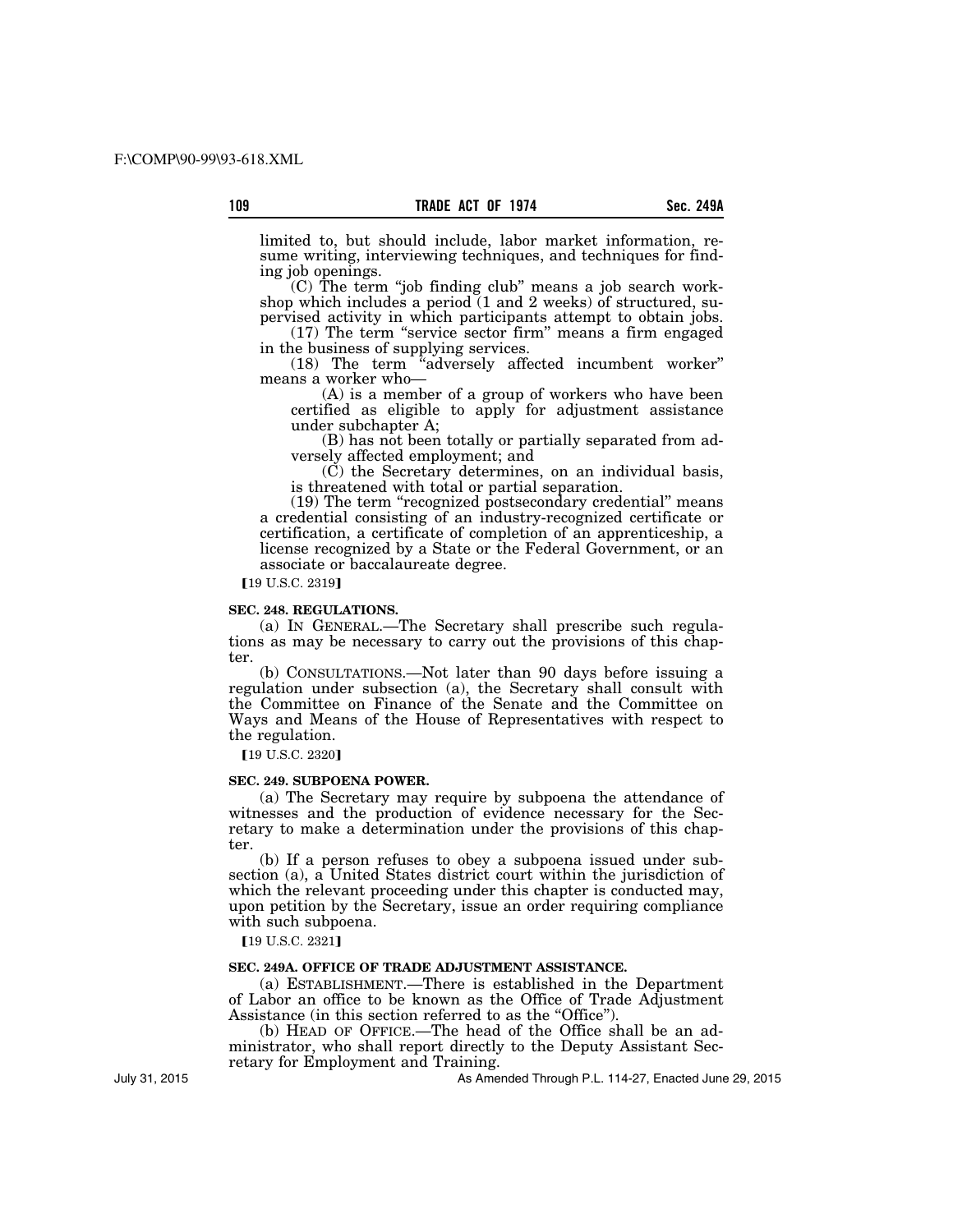(c) PRINCIPAL FUNCTIONS.—The principal functions of the administrator of the Office shall be—

(1) to oversee and implement the administration of trade adjustment assistance program under this chapter; and

(2) to carry out functions delegated to the Secretary of Labor under this chapter, including—

(A) making determinations under section 223;

(B) providing information under section 225 about trade adjustment assistance to workers and assisting such workers to prepare petitions or applications for program benefits;

(C) providing assistance to employers of groups of workers that have filed petitions under section 221 in submitting information required by the Secretary relating to the petitions;

(D) ensuring workers covered by a certification of eligibility under subchapter A receive the employment and case management services described in section 235;

(E) ensuring that States fully comply with agreements entered into under section 239;

(F) advocating for workers applying for benefits available under this chapter;

(G) establishing and overseeing a hotline that workers, employers, and other entities may call to obtain information regarding eligibility criteria, procedural requirements, and benefits available under this chapter; and

(H) carrying out such other duties with respect to this chapter as the Secretary specifies for purposes of this section.

(d) ADMINISTRATION.—

(1) DESIGNATION.—The administrator shall designate an employee of the Department of Labor with appropriate experience and expertise to carry out the duties described in paragraph (2).

(2) DUTIES.—The employee designated under paragraph (1) shall—

(A) receive complaints and requests for assistance related to the trade adjustment assistance program under this chapter;

(B) resolve such complaints and requests for assistance, in coordination with other employees of the Office;

(C) compile basic information concerning such complaints and requests for assistance; and

(D) carry out such other duties with respect to this chapter as the Secretary specifies for purposes of this section.

[19 U.S.C. 2322]

#### **SEC. 249B. COLLECTION AND PUBLICATION OF DATA AND REPORTS; INFORMATION TO WORKERS.**

(a) IN GENERAL.—Not later than 180 days after the date of the enactment of this section, the Secretary shall implement a system to collect and report the data described in subsection (b), as well

As Amended Through P.L. 114-27, Enacted June 29, 2015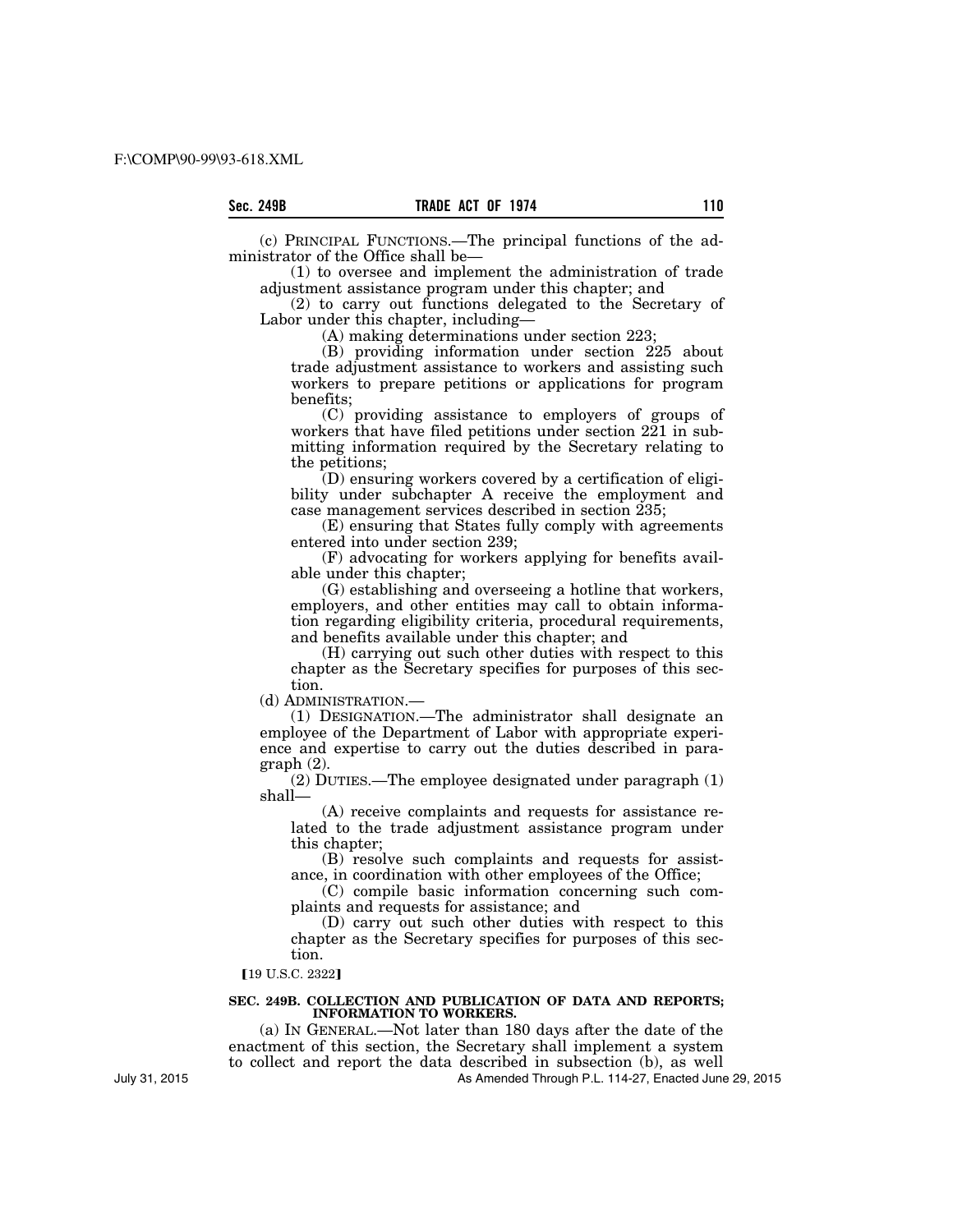as any other information that the Secretary considers appropriate to effectively carry out this chapter.

(b) DATA TO BE INCLUDED.—The system required under subsection (a) shall include collection of and reporting on the following data for each fiscal year:

(1) DATA ON PETITIONS FILED, CERTIFIED, AND DENIED.— (A) The number of petitions filed, certified, and denied

under this chapter.

(B) The number of workers covered by petitions filed, certified, and denied.

(C) The number of petitions, classified by—

(i) the basis for certification, including increased imports, shifts in production, and other bases of eligibility; and

(ii) congressional district of the United States.

(D) The average time for processing such petitions.

(2) DATA ON BENEFITS RECEIVED.— (A) The number of workers receiving benefits under this chapter.

(B) The number of workers receiving each type of benefit, including training, trade readjustment allowances (including such allowances classified by payments under paragraphs (1) and (3) of section 233(a), and section 233(f), respectively) and payments under section 246, employment and case management services, and relocation and job search allowances, and, to the extent feasible, credits for health insurance costs under section 35 of the Internal Revenue Code of 1986.

(C) The average time during which such workers receive each such type of benefit.

(D) The average number of weeks trade readjustment allowances were paid to workers.

(E) The number of workers who report that they have received benefits under a prior certification issued under this chapter in any of the 10 fiscal years preceding the fiscal year for which the data is collected under this section. (3) DATA ON TRAINING.—

(A) The number of workers who received training approved under section 236, classified by major types of training, including classroom training, training through distance learning, training leading to an associate's degree, remedial education, prerequisite education, on-the-job training, and customized training.

(B) The number of workers who exited training approved under section 236, including who received pre-layoff training or part-time training at any time during that training.

(C) The average duration of training, and the average duration of training that does not include remedial or prerequisite education.

(D) The number of training waivers granted under section 231(c), classified by type of waiver.

(E) The number of workers who exited training and the average duration of such training.

As Amended Through P.L. 114-27, Enacted June 29, 2015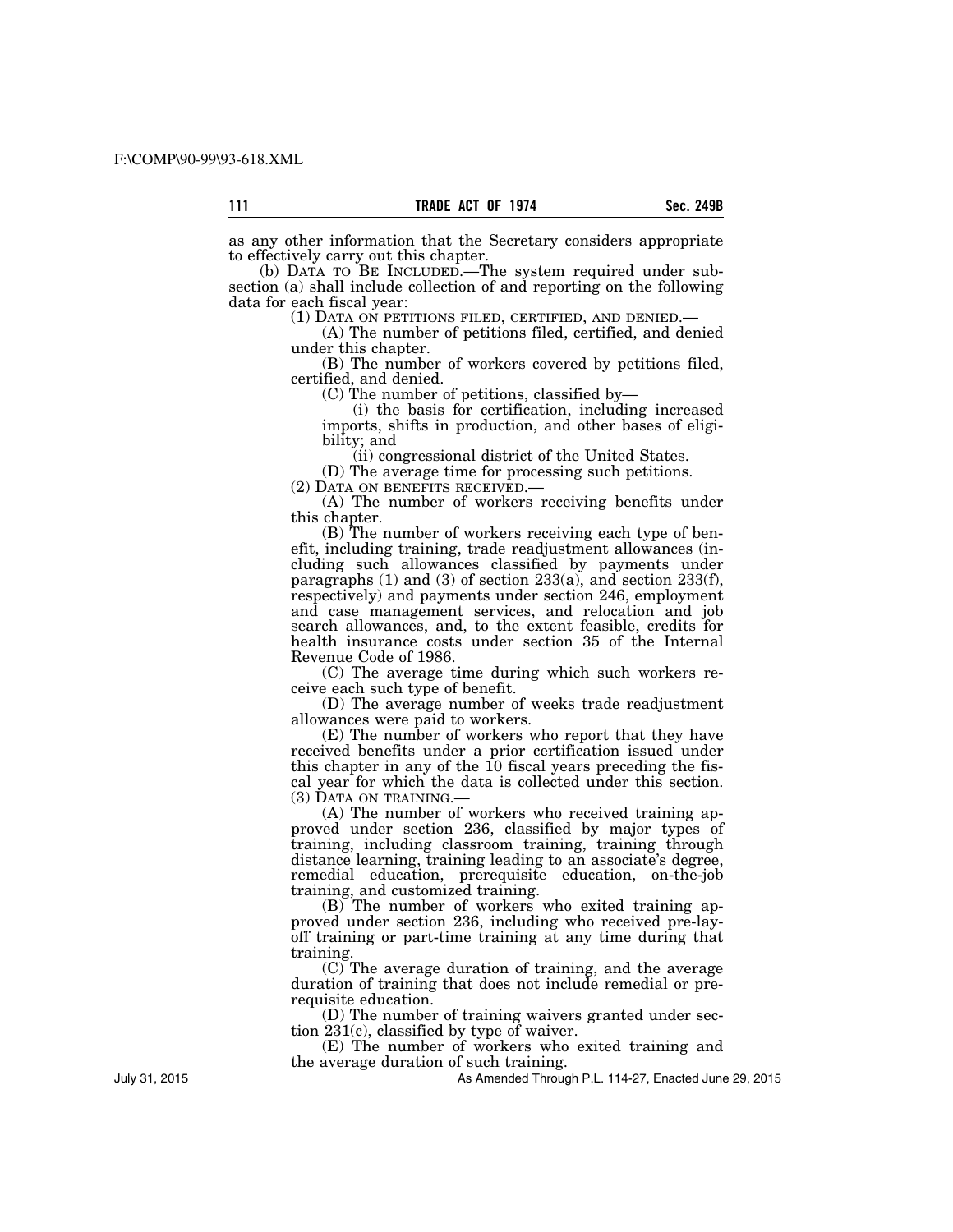(F) The number of workers who do not exit training and the average duration of the training that was completed by such workers.

(G) The average cost per worker of receiving training approved under section 236.

(H) The percentage of workers who received training approved under section 236 and obtained unsubsidized employment in a field related to that training.

(4) DATA ON OUTCOMES.—

(A) A summary of the annual reports required under section 239(j).

(B) A summary of the data on workers in the annual reports required under section 239(j) classified by the age, pre-program educational level, and post-program credential attainment of the workers.

(C) The median earnings of workers described in section  $239(j)(2)(A)(i)(III)$  during the second calendar quarter after exit from the program, expressed as a percentage of the median earnings of such workers before the calendar quarter in which such workers began receiving benefits under this chapter.

(D) The sectors in which workers are employed after receiving benefits under this chapter.

(5) DATA ON RAPID RESPONSE ACTIVITIES.—Whether rapid response activities were provided with respect to each petition filed under section 221.

(6) DATA ON SPENDING.—

(A) The total amount of funds used to pay for trade readjustment allowances, in the aggregate and by each State.

(B) The total amount of the payments to the States to carry out sections 235 through 238 used for training, in the aggregate and for each State.

(C) The total amount of payments to the States to carry out sections 235 through 238 used for the costs of administration, in the aggregate and for each State.

(D) The total amount of payments to the States to carry out sections 235 through 238 used for job search and relocation allowances, in the aggregate and for each State.

(c) CLASSIFICATION OF DATA.—To the extent possible, in collecting and reporting the data described in subsection (b), the Secretary shall classify the data by industry, State, and national totals.

(d) REPORT.—Not later than February 15 of each year, the Secretary shall submit to the Committee on Finance of the Senate and the Committee on Ways and Means of the House of Representatives a report that includes—

 $(1)$  a summary of the information collected under this section for the preceding fiscal year;

(2) information on the distribution of funds to each State pursuant to section  $236(a)(2)$ ; and

(3) any recommendations of the Secretary with respect to changes in eligibility requirements, benefits, or training fund-

As Amended Through P.L. 114-27, Enacted June 29, 2015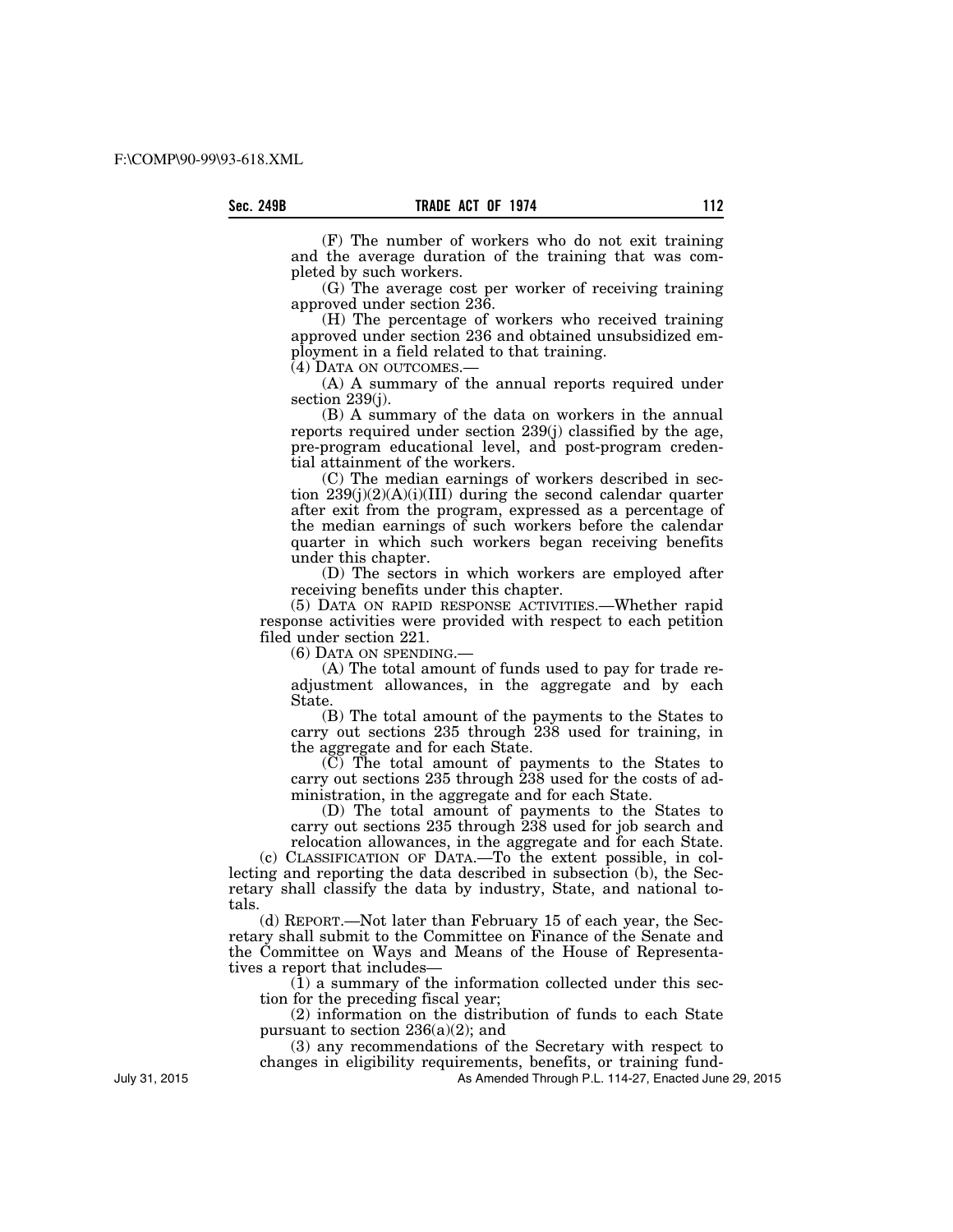ing under this chapter based on the data collected under this section.

(e) AVAILABILITY OF DATA.—

(1) IN GENERAL.—The Secretary shall make available to the public, by publishing on the website of the Department of Labor and by other means, as appropriate—

(A) the report required under subsection (d);

(B) the reports required under section 239(j);

(C) the data collected under this section, in a searchable format; and

(D) a list of cooperating States and cooperating State agencies that failed to submit the data required by this section to the Secretary in a timely manner.

(2) UPDATES.—The Secretary shall update the data under paragraph (1) on an annual basis.

[19 U.S.C. 2323]

# **CHAPTER 3—ADJUSTMENT ASSISTANCE FOR FIRMS**

# **SEC. 251. PETITIONS AND DETERMINATIONS.**

(a) A petition for a certification of eligibility to apply for adjustment assistance under this chapter may be filed with the Secretary of Commerce (hereinafter in this chapter referred to as the ''Secretary'') by a firm (including any agricultural firm or service sector firm) or its representative. Upon receipt of the petition, the Secretary shall promptly publish notice in the Federal Register that the Secretary has received the petition and initiated an investigation.

(b) If the petitioner, or any other person, organization, or group found by the Secretary to have a substantial interest in the proceedings, submits not later than 10 days after the date of the Secretary's publication under subsection (a) a request for a hearing, the Secretary shall provide for a public hearing and afford such interested persons an opportunity to be present, to produce evidence, and to be heard.

(c)(1) The Secretary shall certify a firm (including any agricultural firm or service sector firm) as eligible to apply for adjustment assistance under this chapter if the Secretary determines—

(A) that a significant number or proportion of the workers in such firm have become totally or partially separated, or are threatened to become totally or partially separated,

 $(B)$  that-

(i) sales or production, or both, of the firm have decreased absolutely,

(ii) sales or production, or both, of an article or service that accounted for not less than 25 percent of the total sales or production of the firm during the 12-month period preceding the most recent 12-month period for which date are available have decreased absolutely,

(iii) sales or production, or both, of the firm during the most recent 12-month period for which data are available have decreased compared to—

As Amended Through P.L. 114-27, Enacted June 29, 2015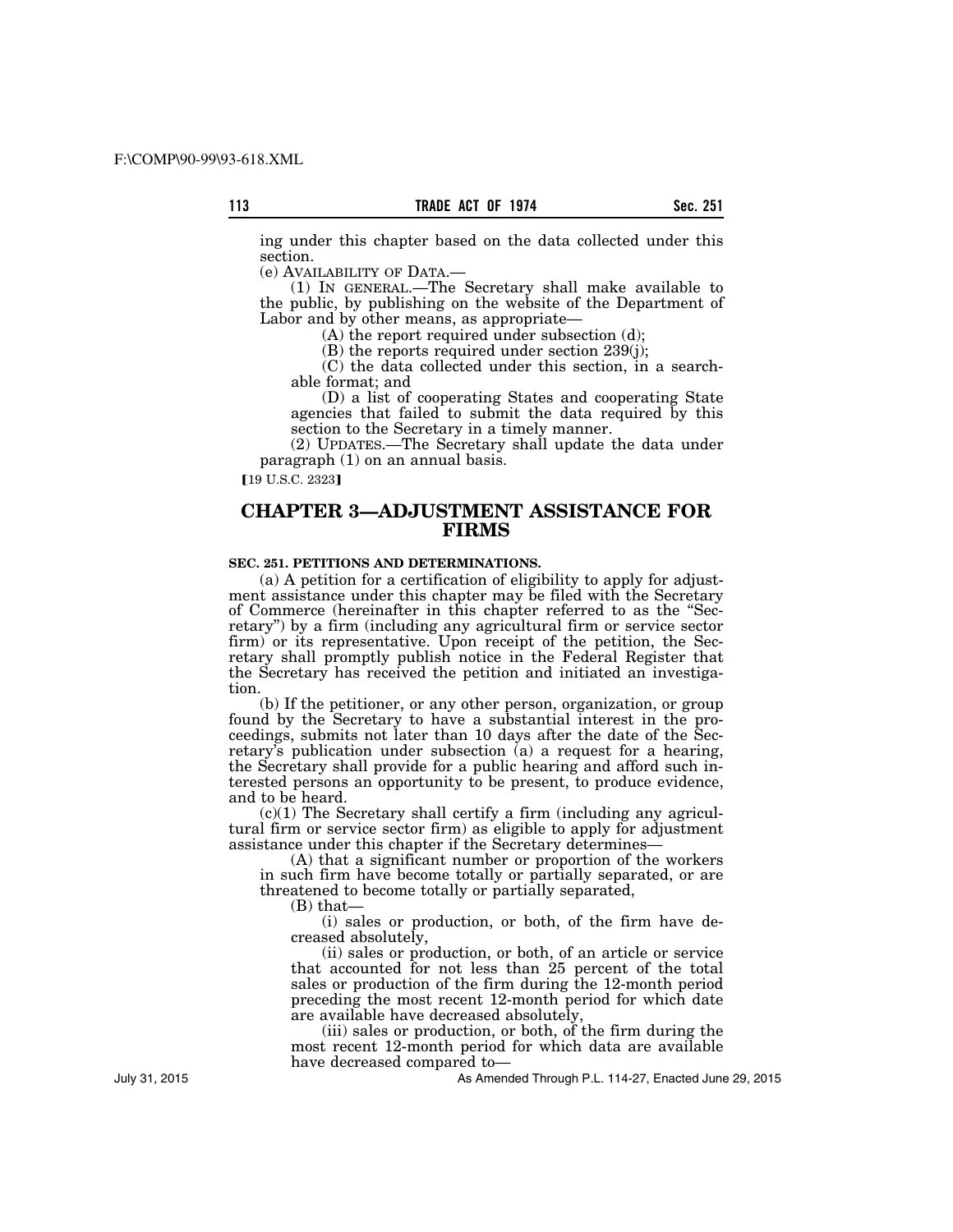(I) the average annual sales or production for the firm during the 24-month period preceding that 12 month period, or

(II) the average annual sales or production for the firm during the 36-month period preceding that 12 month period, and

(iv) sales or production, or both, of an article or service that accounted for not less than 25 percent of the total sales or production of the firm during the most recent 12 month period for which data are available have decreased compared to—

(I) the average annual sales or production for the article or service during the 24-month period preceding that 12-month period, or

 $(\tilde{II})$  the average annual sales or production for the article or service during the 36-month period preceding that 12-month period, and

 $(C)$ <sup>9</sup> increases of imports of articles or services like or directly competitive with articles which are produced or services which are supplied by such firm contributed importantly to such total or partial separation, or threat thereof, and to such decline in sales or production.

(2) For purposes of paragraph  $(1)(C)$ —

(A) The term ''contributed importantly'' means a cause which is important but not necessarily more important than any other cause.

(B)(i) Any firm which engages in exploration or drilling for oil or natural gas shall be considered to be a firm producing oil or natural gas.

(ii) Any firm that engages in exploration or drilling for oil or natural gas, or otherwise produces oil or natural gas, shall be considered to be producing articles directly competitive with imports of oil and with imports of natural gas.

(d) A determination shall be made by the Secretary as soon as possible after the date on which the petition is filed under this section, but in any event not later than 40 days after that date.

(e) BASIS FOR SECRETARY'S DETERMINATIONS.—For purposes of subsection  $(c)(1)(C)$ , the Secretary may determine that there are increased imports of like or directly competitive articles or services, if customers accounting for a significant percentage of the decrease in the sales or production of the firm certify to the Secretary that such customers have increased their imports of such articles or services from a foreign country, either absolutely or relative to their acquisition of such articles or services from suppliers located in the United States.

''(i) which are produced by such firm, or ''(ii) for which such firm provides essential goods or essential services, contributed importantly to such total or partial separation, or threat thereof, and to such decline in sales or production."

July 31, 2015

<sup>9</sup>Section 1421(b)(2) of Pub. L. 100–418 (102 Stat. 1244) amends subparagraph (C) of section  $251(c)(1)$  to read as follows: ''(C) increases of imports of articles like or directly competitive with articles—

The amendment did not become effective pursuant to section 1430(d) of such Public Law (102<br>Stat. 1257). See notes for section 1430 of Pub. L. 100–418 (as amended) set out in section 2397<br>of title 19, United States Code, an are not in the national economic interest.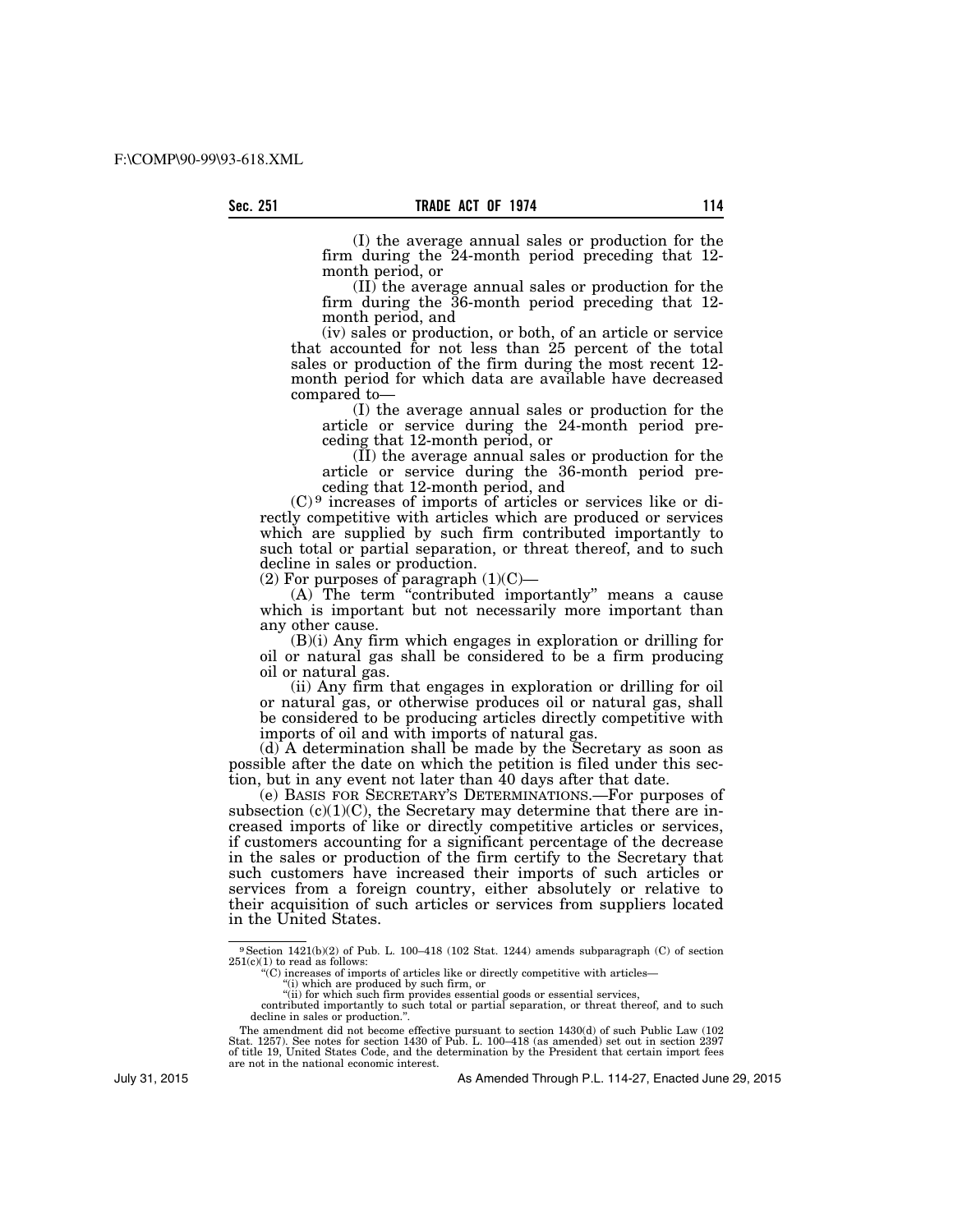(f) NOTIFICATION TO FIRMS OF AVAILABILITY OF BENEFITS.— Upon receiving notice from the Secretary of Labor under section 225 of the identity of a firm that is covered by a certification issued under section 223, the Secretary of Commerce shall notify the firm of the availability of adjustment assistance under this chapter.

#### **[19 U.S.C. 2341]**

#### **SEC. 252. APPROVAL OF ADJUSTMENT PROPOSALS.**

(a) A firm certified under section 251 as eligible to apply for adjustment assistance may, at any time within 2 years after the date of such certification, file an application with the Secretary for adjustment assistance under this chapter. Such application shall include a proposal for the economic adjustment of such firm.

 $(b)(1)$  Adjustment assistance under this chapter consists of technical assistance. The Secretary shall approve a firm's application for adjustment assistance only if the Secretary determines that the firm's adjustment proposal—

(A) is reasonably calculated to materially contribute to the economic adjustment of the firm,

(B) gives adequate consideration to the interests of the workers of such firm, and

(C) demonstrates that the firm will make all reasonable efforts to use its own resources for economic development.

(2) The Secretary shall make a determination as soon as possible after the date on which an application is filed under this section, but in no event later than 60 days after such date.

(c) Whenever the Secretary determines that any firm no longer requires assistance under this chapter, he shall terminate the certification of eligibility of such firm and promptly have notice of such termination published in the Federal Register. Such termination shall take effect on the termination date specified by the Secretary.

**[19 U.S.C. 2342]** 

#### **SEC. 253. TECHNICAL ASSISTANCE.**

(a) The Secretary may provide a firm, on terms and conditions as the Secretary determines to be appropriate, with such technical assistance as in his judgment will carry out the purposes of this chapter with respect to the firm. The technical assistance furnished under this chapter may consist of one or more of the following:

(1) Assistance to a firm in preparing its petition for certification of eligibility under section 251 of this chapter.

(2) Assistance to a certified firm in developing a proposal for its economic adjustment.

(3) Assistance to a certified firm in the implementation of such a proposal.

(b)(1) The Secretary shall furnish technical assistance under this chapter through existing agencies and through private individuals, firms, or institutions (including private consulting services), or by grants to intermediary organizations (including Trade Adjustment Assistance Centers).

(2) In the case of assistance furnished through private individuals, firms, or institutions (including private consulting services), the Secretary may share the cost thereof (but not more than 75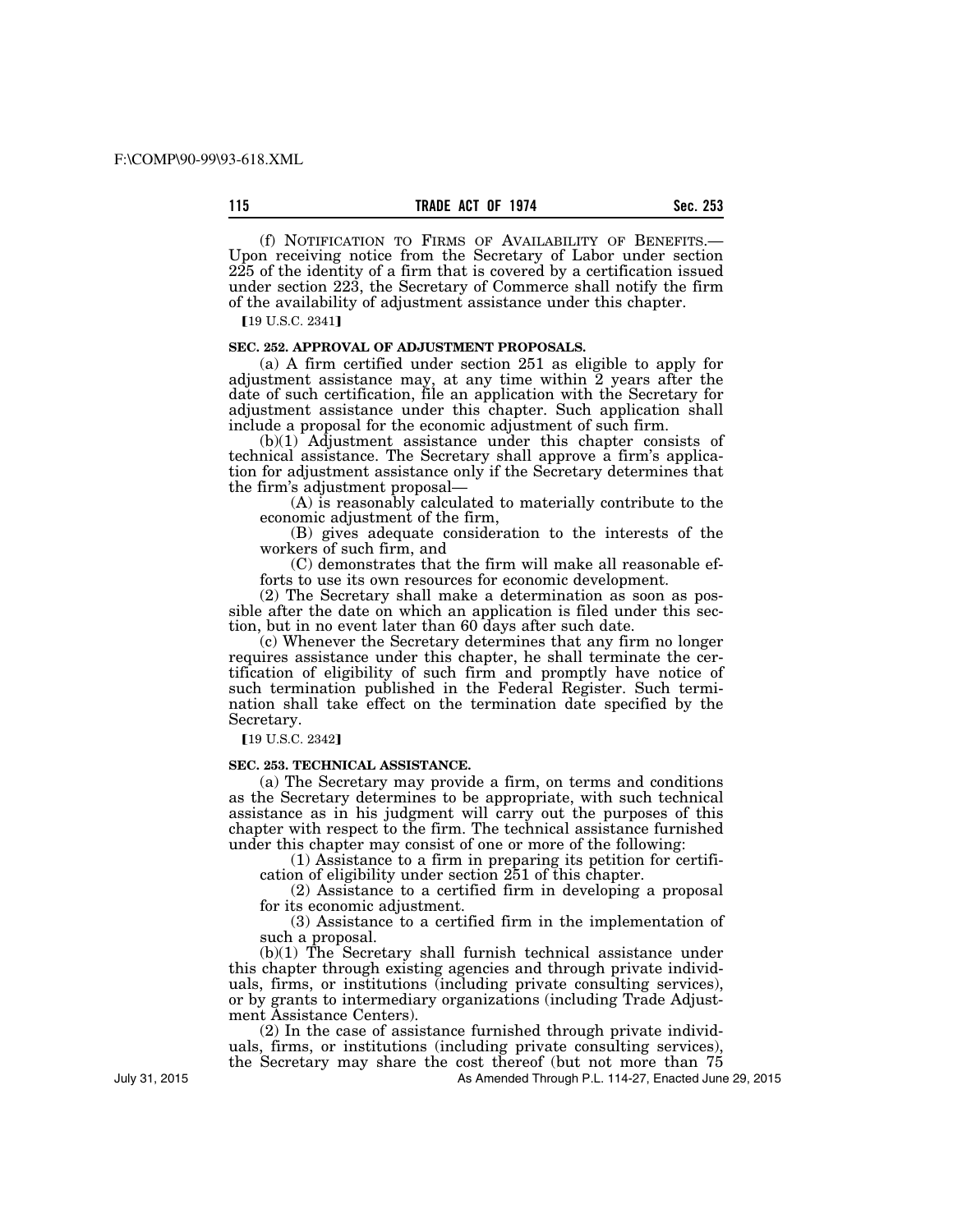percent of such cost for assistance described in paragraph (2) or (3) of subsection (a) may be borne by the United States).

(3) The Secretary may make grants to intermediary organizations in order to defray up to 100 percent of administrative expenses incurred in providing such technical assistance to a firm.

**[19 U.S.C. 2343]** 

#### **SEC. 254. OVERSIGHT AND ADMINISTRATION.**

(a) IN GENERAL.—The Secretary shall, to such extent and in such amounts as are provided in appropriations Acts, provide grants to intermediary organizations (referred to in section  $253(b)(1)$  throughout the United States pursuant to agreements with such intermediary organizations. Each such agreement shall require the intermediary organization to provide benefits to firms certified under section 251. The Secretary shall, to the maximum extent practicable, provide by October 1, 2010, that contracts entered into with intermediary organizations be for a 12-month period and that all such contracts have the same beginning date and the same ending date.

(b) DISTRIBUTION OF FUNDS.—

(1) IN GENERAL.—Not later than 90 days after the date of the enactment of this subsection, the Secretary shall develop a methodology for the distribution of funds among the intermediary organizations described in subsection (a).

(2) PROMPT INITIAL DISTRIBUTION.—The methodology described in paragraph (1) shall ensure the prompt initial distribution of funds and establish additional criteria governing the apportionment and distribution of the remainder of such funds among the intermediary organizations.

(3) CRITERIA.—The methodology described in paragraph (1) shall include criteria based on the data in the annual report on the trade adjustment assistance for firms program described in section 1866 of the Trade and Globalization Adjustment Assistance Act of 2009.

(c) REQUIREMENTS FOR CONTRACTS.—An agreement with an intermediary organization described in subsection (a) shall require the intermediary organization to contract for the supply of services to carry out grants under this chapter in accordance with terms and conditions that are consistent with guidelines established by the Secretary.

(d) CONSULTATIONS.—

(1) CONSULTATIONS REGARDING METHODOLOGY.—The Secretary shall consult with the Committee on Finance of the Senate and the Committee on Ways and Means of the House of Representatives—

(A) not less than 30 days before finalizing the methodology described in subsection (b); and

 $(B)$  not less than 60 days before adopting any changes to such methodology.

(2) CONSULTATIONS REGARDING GUIDELINES.—The Secretary shall consult with the Committee on Finance of the Senate and the Committee on Ways and Means of the House of Representatives not less than 60 days before finalizing the

As Amended Through P.L. 114-27, Enacted June 29, 2015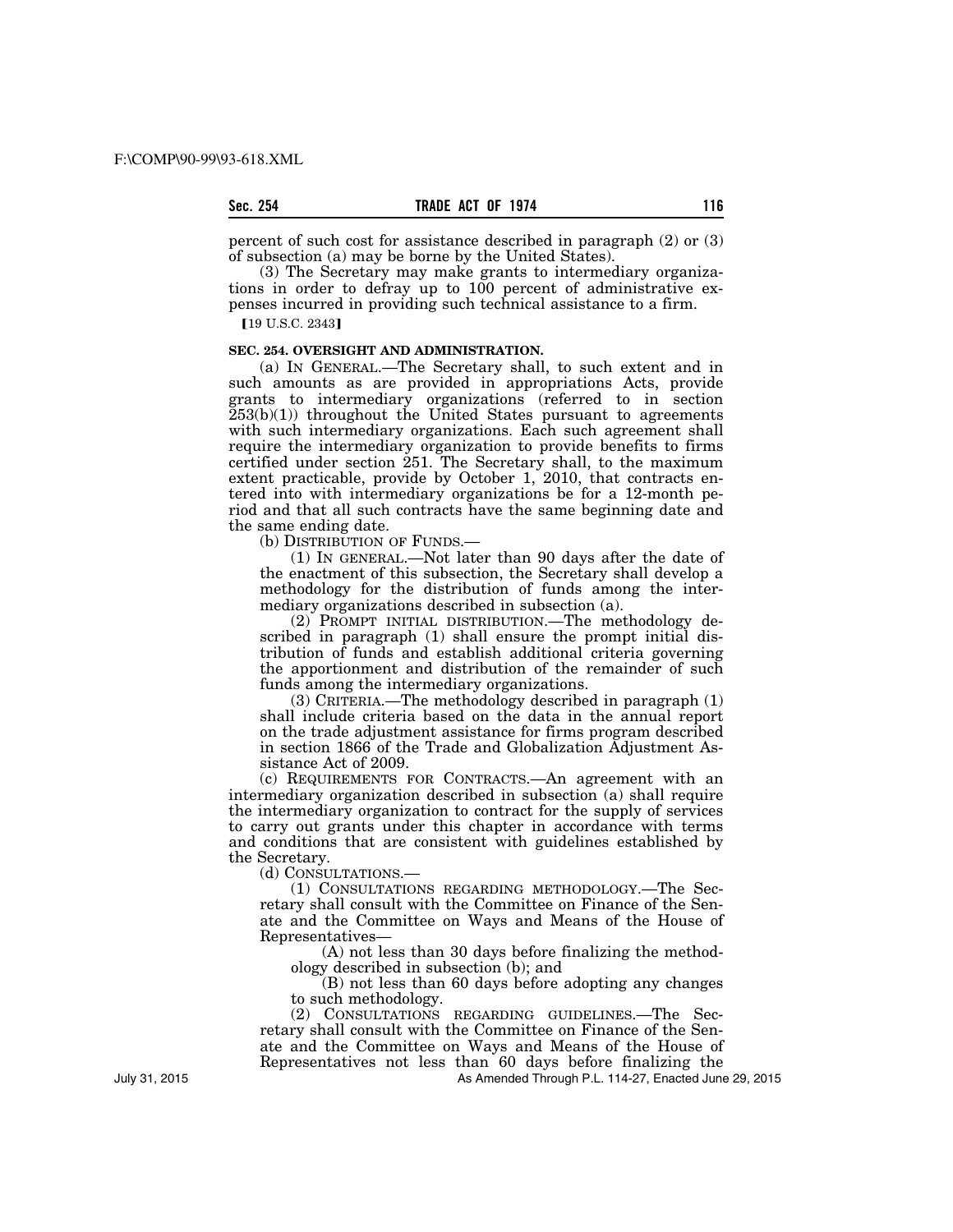guidelines described in subsection (c) or adopting any subsequent changes to such guidelines.

**[19 U.S.C. 2344]** 

# **SEC. 255. AUTHORIZATION OF APPROPRIATIONS.**

(a) IN GENERAL.—There are authorized to be appropriated to the Secretary to carry out the provisions of this chapter \$16,000,000 for each of the fiscal years 2015 through 2021. Amounts appropriated pursuant to this subsection shall remain available until expended.

(b) PERSONNEL.—Of the amounts appropriated pursuant to this section for each fiscal year, \$350,000 shall be available for full-time positions in the Department of Commerce to administer the provisions of this chapter. Of such funds the Secretary shall make available to the Economic Development Administration such sums as may be necessary to establish the position of Director of Adjustment Assistance for Firms and such other full-time positions as may be appropriate to administer the provisions of this chapter.

[19 U.S.C. 2345]

# **SEC. 255A. ANNUAL REPORT ON TRADE ADJUSTMENT ASSISTANCE FOR FIRMS.**

(a) IN GENERAL.—Not later than December 15, 2012, and annually thereafter, the Secretary shall prepare a report containing data regarding the trade adjustment assistance for firms program under this chapter for the preceding fiscal year. The data shall include the following:

(1) The number of firms that inquired about the program.

(2) The number of petitions filed under section 251.

(3) The number of petitions certified and denied by the Secretary.

(4) The average time for processing petitions after the petitions are filed.

(5) The number of petitions filed and firms certified for each congressional district of the United States.

(6) Of the number of petitions filed, the number of firms that entered the program and received benefits.

(7) The number of firms that received assistance in preparing their petitions.

 $(8)$  The number of firms that received assistance developing business recovery plans.

(9) The number of business recovery plans approved and denied by the Secretary.

(10) The average duration of benefits received under the program nationally and in each region served by an intermediary organization referred to in section 253(b)(1).

(11) Sales, employment, and productivity at each firm participating in the program at the time of certification.

(12) Sales, employment, and productivity at each firm upon completion of the program and each year for the 2-year period following completion of the program.

(13) The number of firms in operation as of the date of the report and the number of firms that ceased operations after

As Amended Through P.L. 114-27, Enacted June 29, 2015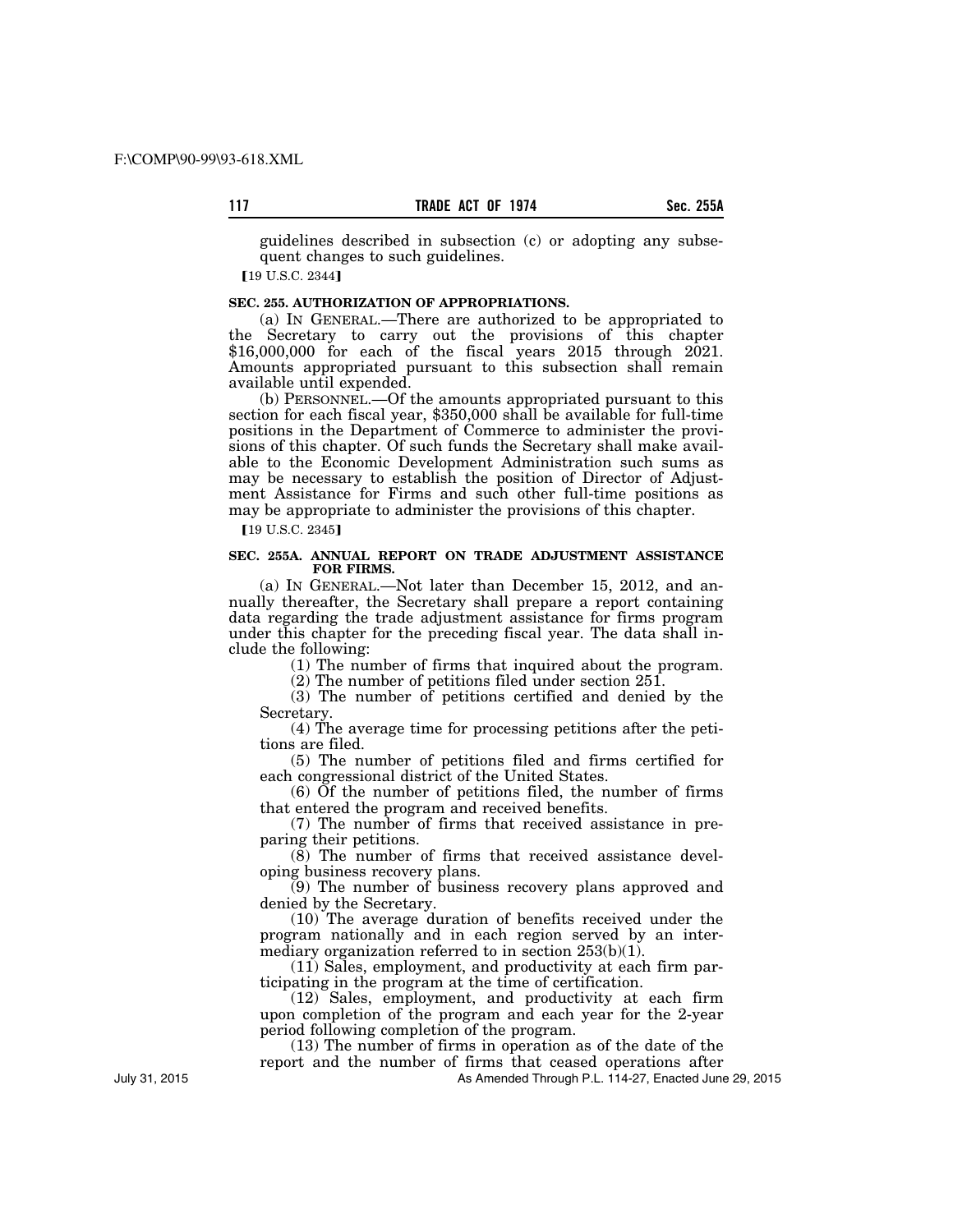completing the program and in each year during the 2-year period following completion of the program.

(14) The financial assistance received by each firm participating in the program.

(15) The financial contribution made by each firm participating in the program.

(16) The types of technical assistance included in the business recovery plans of firms participating in the program.

(17) The number of firms leaving the program before completing the project or projects in their business recovery plans and the reason the project or projects were not completed.

(18) The total amount expended by all intermediary organizations referred to in section  $253(b)(1)$  and by each such organization to administer the program.

(19) The total amount expended by intermediary organizations to provide technical assistance to firms under the program nationally and in each region served by such an organization.

(b) CLASSIFICATION OF DATA.—To the extent possible, in collecting and reporting the data described in subsection (a), the Secretary shall classify the data by intermediary organization, State, and national totals.

(c) REPORT TO CONGRESS; PUBLICATION.—The Secretary shall—

(1) submit the report described in subsection (a) to the Committee on Finance of the Senate and the Committee on Ways and Means of the House of Representatives; and

(2) publish the report in the Federal Register and on the website of the Department of Commerce.

(d) PROTECTION OF CONFIDENTIAL INFORMATION.—

(1) IN GENERAL.—The Secretary may not release information described in subsection (a) that the Secretary considers to be confidential business information unless the person submitting the confidential business information had notice, at the time of submission, that such information would be released by the Secretary, or such person subsequently consents to the release of the information.

(2) RULE OF CONSTRUCTION.—Nothing in this subsection shall be construed to prohibit the Secretary from providing information the Secretary considers to be confidential business information under paragraph (1) to a court in camera or to another party under a protective order issued by a court.

**[19 U.S.C. 2345a]** 

#### **SEC. 256. PROTECTIVE PROVISIONS.**

(a) Each recipient of adjustment assistance under this chapter shall keep records which fully disclose the amount and disposition by such recipient of the proceeds, if any, of such adjustment assistance, and which will facilitate an effective audit. The recipient shall also keep such other records as the Secretary may prescribe.

(b) The Secretary and the Comptroller General of the United States shall have access for the purposes of audit and examination to any books, documents, papers, and records of the recipient petaining to adjustment assistance under this chapter.

As Amended Through P.L. 114-27, Enacted June 29, 2015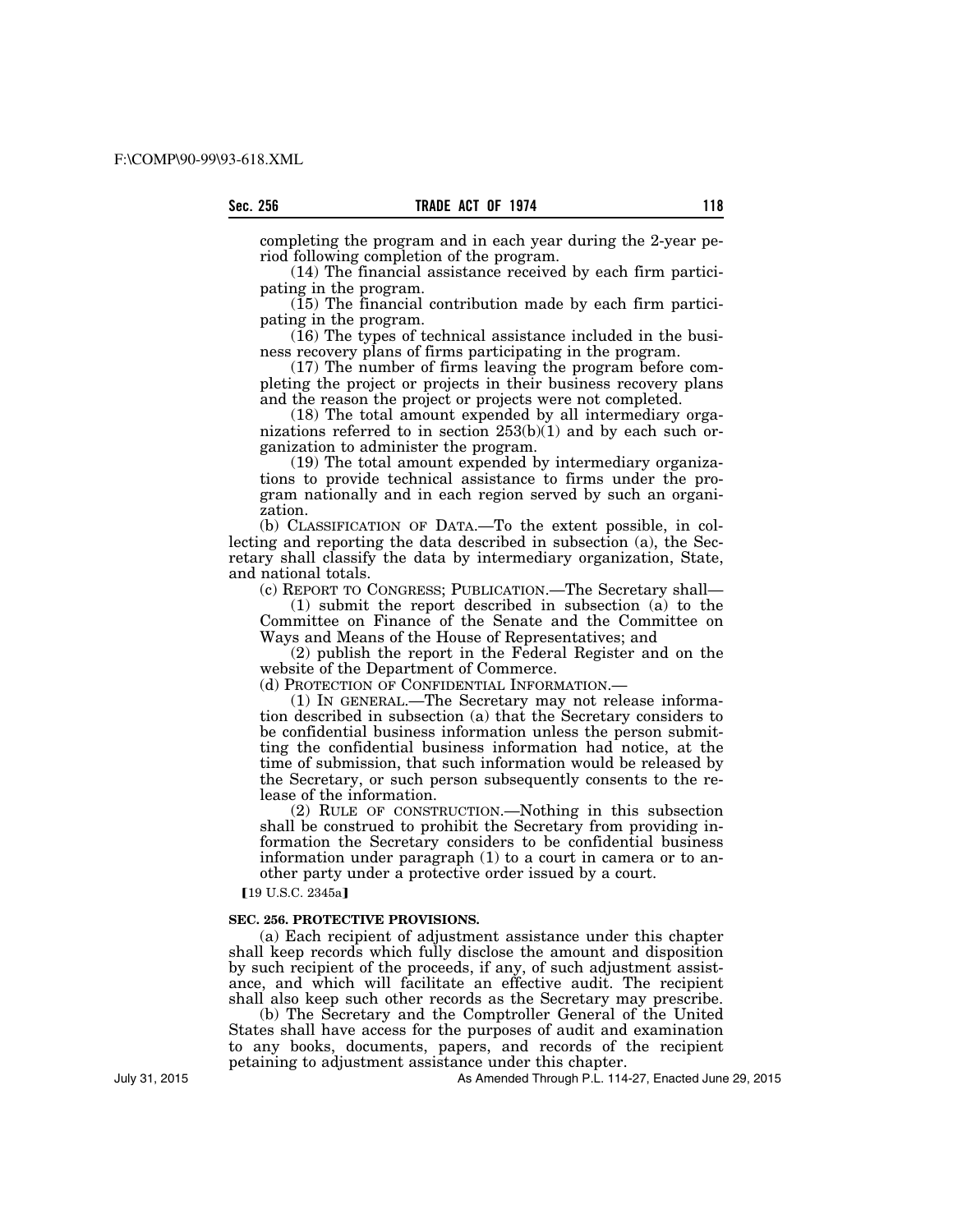(c) No adjustment assistance under this chapter shall be extended to any firm unless the owners, partners, or officers certify to the Secretary—

(1) the names of any attorneys, agents, and other persons engaged by or on behalf of the firm for the purpose of expediting applications for such adjustment assistance; and

(2) the fees paid or to be paid to any such person.

**[19 U.S.C. 2348]** 

# **SEC. 257. PENALTIES.**

Any person who—

 $(1)$  makes a false statement of a material fact knowing it to be false, or knowingly fails to disclose a material fact, or willfully overvalues any security, for the purpose of influencing in any way a determination under this chapter, or for the purpose of obtaining money, property, or anything of value under this chapter, or

(2) makes a false statement of a material fact knowing it to be false, or knowingly fails to disclose a material fact, when providing information to the Secretary during an investigation of a petition under this chapter,

shall be imprisoned for not more than 2 years, or fined under title 18, United States Code, or both.

[19 U.S.C. 2349]

#### **SEC. 258. CIVIL ACTIONS.**

In providing technical assistance under this chapter the Secretary may sue and be sued in any court of record of a State having general jurisidiction or in any United States district court, and jurisdiction is conferred upon such district court to determine such controversies without regard to the amount in controversy; but no attachment, injunction, garnishment, or other similar process, mesne or final, shall be issued against him or his property. Nothing in this section shall be construed to except the activities pursuant to section 253 from the application of sections 516, 547, and 2679 of title 28, United States Code.

**[19 U.S.C. 2350]** 

### **SEC. 259. DEFINITIONS.**

For purposes of this chapter:

(1) FIRM.—The term ''firm'' includes an individual proprietorship, partnership, joint venture, association, corporation (including a development corporation), business trust, cooperative, trustee in bankruptcy, and receiver under decree of any court. A firm, together with any predecessor or successor firm, or any affiliated firm controlled or substantially beneficially owned by substantially the same persons, may be considered a single firm where necessary to prevent unjustifiable benefits.

(2) SERVICE SECTOR FIRM.—The term ''service sector firm'' means a firm engaged in the business of supplying services.

[19 U.S.C. 2351]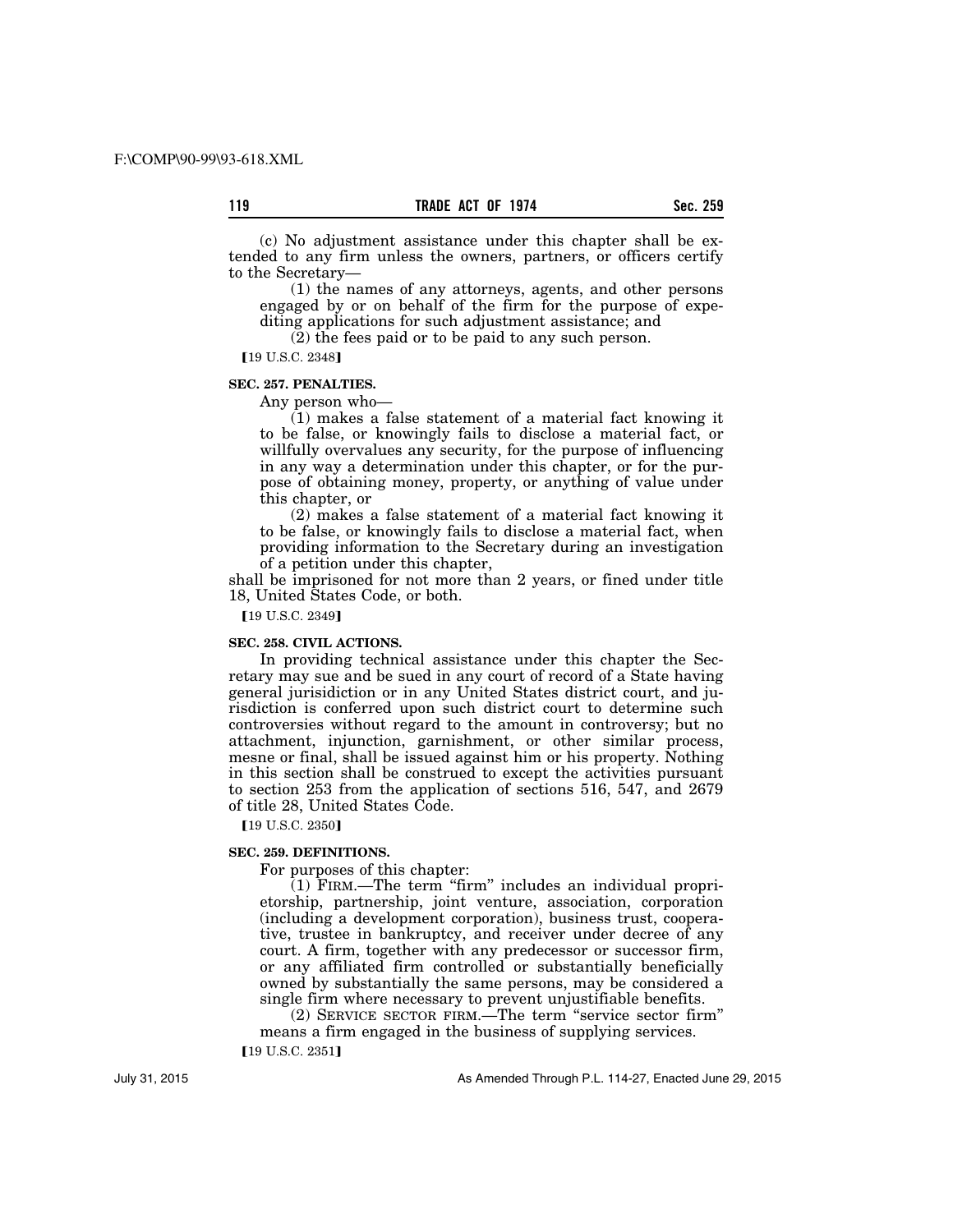# **SEC. 260. REGULATIONS.**

The Secretary shall prescribe such regulations as may be necessary to carry out the provisions of this chapter.

[19 U.S.C. 2352]

#### **SEC. 261. STUDY BY SECRETARY OF COMMERCE WHEN INTER-NATIONAL TRADE COMMISSION BEGINS INVESTIGATION; ACTION WHERE THERE IS AFFIRMATIVE FINDING.**

(a) Whenever the Commission begins an investigation under section 202 with respect to an industry, the Commission shall immediately notify the Secretary of such investigation, and the Secretary shall immediately begin a study of—

(1) the number of firms in the domestic industry producing the like or directly competitive article which have been or are likely to be certified as eligible for adjustment assistance, and

(2) the extent to which the orderly adjustment of such firms to the import competition may be facilitated through the use of existing programs.

(b) The report of the Secretary of the study under subsection (a) shall be made to the President not later than 15 days after the day on which the Commission makes its report under section 202(f). Upon making its report to the President, the Secretary shall also promptly make it public (with the exception of information which the Secretary determines to be confidential) and shall have a summary of it published in the Federal Register.

(c) Whenever the Commission makes an affirmative finding under section 202(b) that increased imports are a substantial cause of serious injury or threat thereof with respect to an industry, the Secretary shall make available, to the extent feasible, full information to the firms in such industry about programs which may facilitate the orderly adjustment to import competition of such firms, and he shall provide assistance in the preparation and processing of petitions and applications of such firms for program benefits.

[19 U.S.C. 2354]

#### **SEC. 262. ASSISTANCE TO INDUSTRIES.**

(a) The Secretary may provide technical assistance, on such terms and conditions as the Secretary deems appropriate, for the establishment of industrywide programs for new product development, new process development, export development, or other uses consistent with the purposes of this chapter. Such technical assistance may be provided through existing agencies, private individuals, firms, universities and institutions, and by grants, contracts, or cooperative agreements to associations, unions, or other nonprofit industry organizations in which a substantial number of firms or workers have been certified as eligible to apply for adjustment assistance under section 223 or 251.

(b) Expenditures for technical assistance under this section may be up to \$10,000,000 annually per industry and shall be made under such terms and conditions as the Secretary deems appropriate.

[19 U.S.C. 2355]

July 31, 2015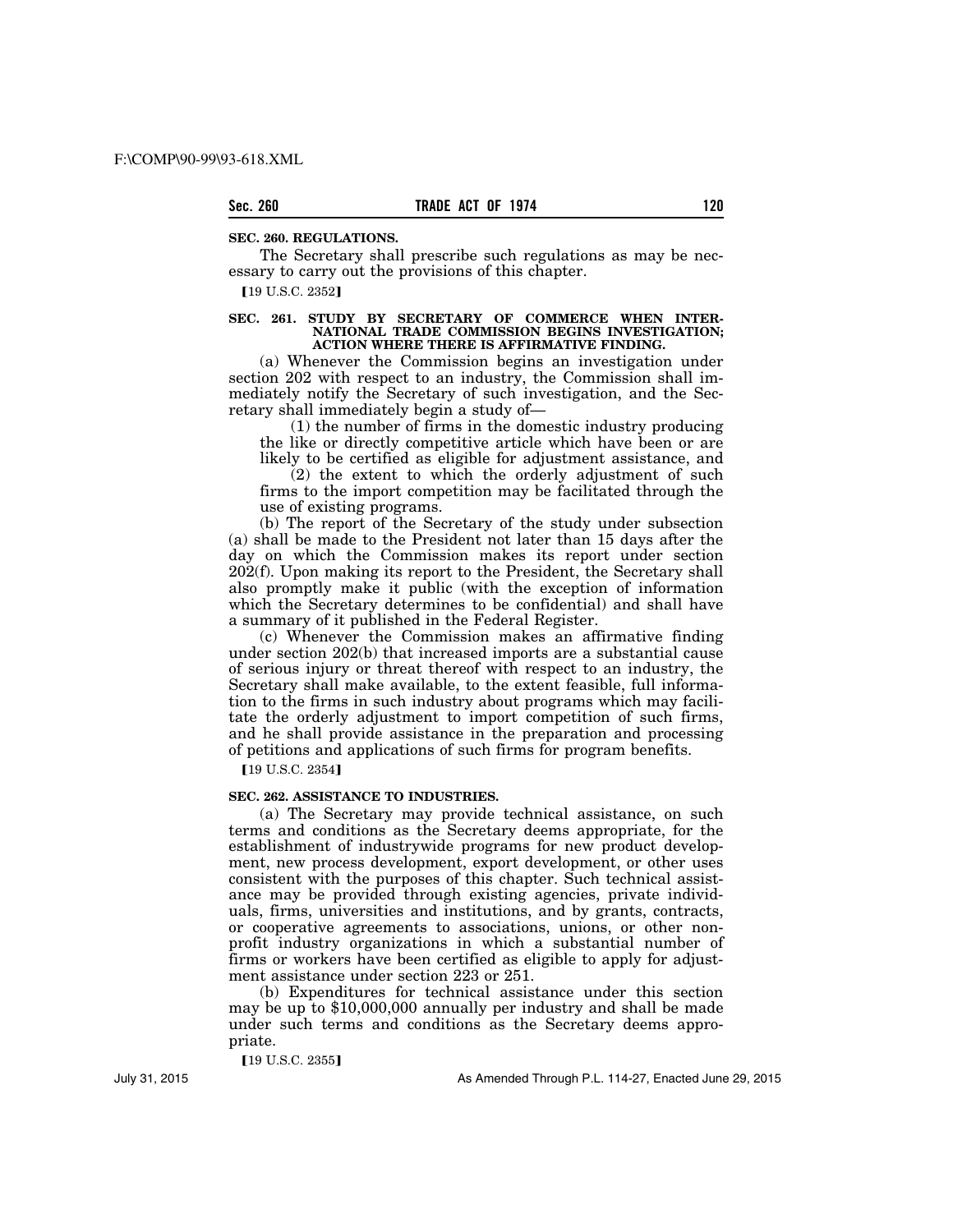# **CHAPTER 4—TRADE ADJUSTMENT ASSISTANCE FOR COMMUNITIES**

# **SEC. 271. COMMUNITY COLLEGE AND CAREER TRAINING GRANT PRO-GRAM.**

(a) GRANTS AUTHORIZED.—

(1) IN GENERAL.—Beginning August 1, 2009, the Secretary may award Community College and Career Training Grants to eligible institutions for the purpose of developing, offering, or improving educational or career training programs for workers eligible for training under section 236.

(2) LIMITATIONS.—An eligible institution may not be awarded—

(A) more than one grant under this section; or

(B) a grant under this section in excess of \$1,000,000. (b) DEFINITIONS.—In this section:

(1) ELIGIBLE INSTITUTION.—The term ''eligible institution'' means an institution of higher education (as defined in section 102 of the Higher Education Act of 1965 (20 U.S.C. 1002)), but only with respect to a program offered by the institution that can be completed in not more than 2 years.

(2) SECRETARY.—The term ''Secretary'' means the Secretary of Labor.

(c) GRANT PROPOSALS.—

(1) IN GENERAL.—An eligible institution seeking to receive a grant under this section shall submit a grant proposal to the Secretary at such time, in such manner, and containing such information as the Secretary may require.

(2) GUIDELINES.—Not later than June 1, 2009, the Secretary shall—

(A) promulgate guidelines for the submission of grant proposals under this section; and

(B) publish and maintain such guidelines on the website of the Department of Labor.

(3) ASSISTANCE.—The Secretary shall offer assistance in preparing a grant proposal to any eligible institution that requests such assistance.

(4) GENERAL REQUIREMENTS FOR GRANT PROPOSALS.—

(A) IN GENERAL.—A grant proposal submitted to the Secretary under this section shall include a detailed description of—

(i) the specific project for which the grant proposal is submitted, including the manner in which the grant will be used to develop, offer, or improve an educational or career training program that is suited to workers eligible for training under section 236;

(ii) the extent to which the project for which the grant proposal is submitted will meet the educational or career training needs of workers in the community served by the eligible institution who are eligible for training under section 236; and

(iii) any previous experience of the eligible institu-

tion in providing educational or career training pro-As Amended Through P.L. 114-27, Enacted June 29, 2015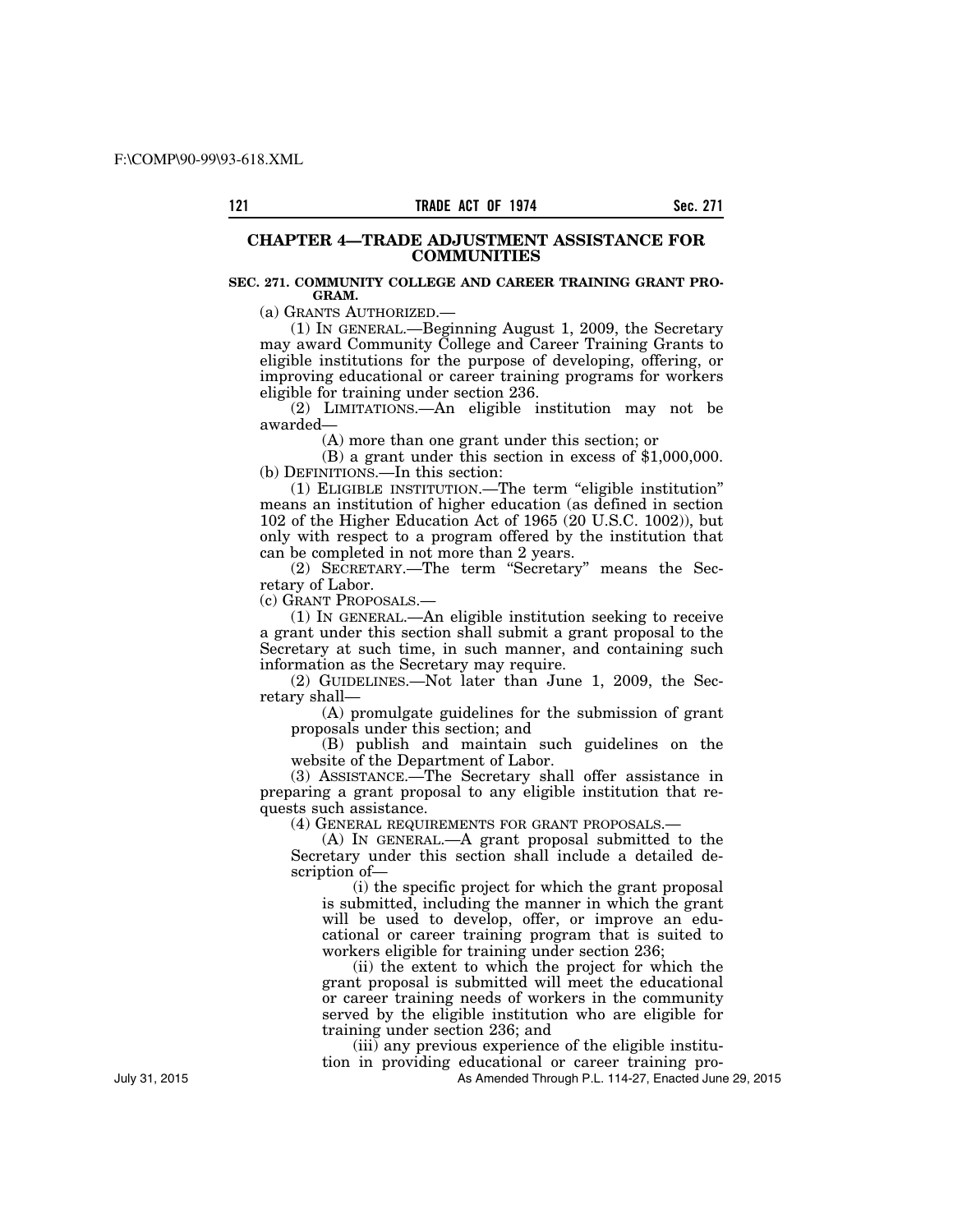grams to workers eligible for training under section 236.

(B) ABSENCE OF EXPERIENCE.—The absence of any previous experience in providing educational or career training programs described in subparagraph (A)(iii) shall not automatically disqualify an eligible institution from receiving a grant under this section.

(5) COMMUNITY OUTREACH REQUIRED.—In order to be considered by the Secretary, a grant proposal submitted by an eligible institution under this section shall—

(A) demonstrate that the eligible institution—

(i) reached out to employers to identify—

(I) any shortcomings in existing educational and career training opportunities available to workers in the community; and

(II) any future employment opportunities within the community and the educational and career training skills required for workers to meet the future employment demand; and

(ii) reached out to other similarly situated institutions in an effort to benefit from any best practices that may be shared with respect to providing educational or career training programs to workers eligible for training under section 236; and

(B) include a detailed description of—

(i) the extent and outcome of the outreach conducted under subparagraph (A);

(ii) the extent to which the project for which the grant proposal is submitted will contribute to meeting any shortcomings identified under subparagraph  $(A)(i)(I)$  or any educational or career training needs identified under subparagraph (A)(i)(II); and

(iii) the extent to which employers, including small- and medium-sized firms within the community, have demonstrated a commitment to employing workers who would benefit from the project for which the grant proposal is submitted.

(d) CRITERIA FOR AWARD OF GRANTS.—

(1) IN GENERAL.—Subject to the appropriation of funds, the Secretary shall award a grant under this section based on—

(A) a determination of the merits of the grant proposal submitted by the eligible institution to develop, offer, or improve educational or career training programs to be made available to workers eligible for training under section 236;

(B) an evaluation of the likely employment opportunities available to workers who complete an educational or career training program that the eligible institution proposes to develop, offer, or improve; and

(C) an evaluation of prior demand for training programs by workers eligible for training under section 236 in the community served by the eligible institution, as well as the availability and capacity of existing training programs to meet future demand for training programs.

As Amended Through P.L. 114-27, Enacted June 29, 2015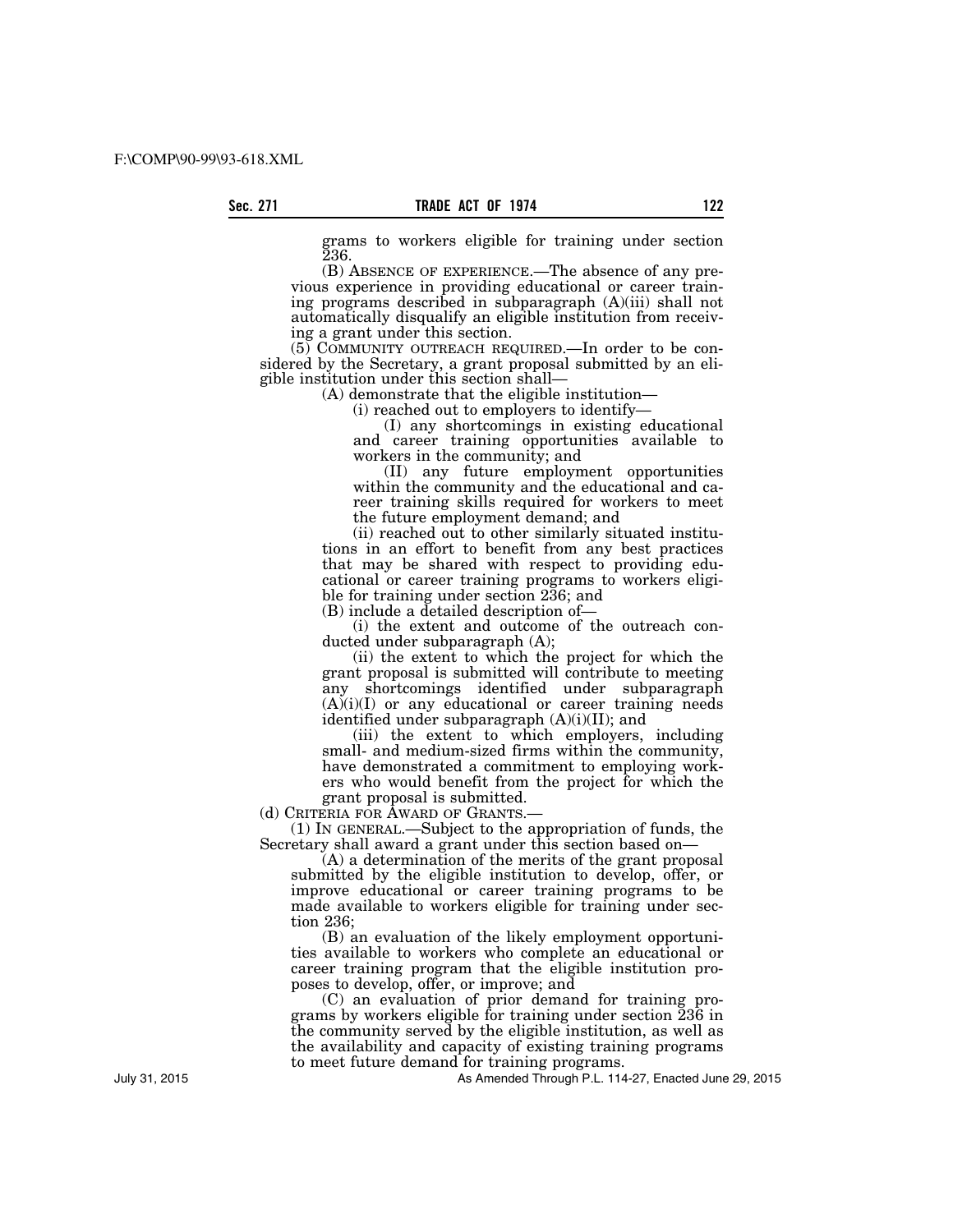(2) MATCHING REQUIREMENTS.—A grant awarded under this section may not be used to satisfy any private matching requirement under any other provision of law.

(e) ANNUAL REPORT.—Not later than December 15, 2009, and annually thereafter, the Secretary shall submit to the Committee on Finance of the Senate and the Committee on Ways and Means of the House of Representatives a report—

(1) describing each grant awarded under this section during the preceding fiscal year;

(2) assessing the impact of each award of a grant under this section in a fiscal year preceding the fiscal year referred to in paragraph (1) on workers receiving training under section 236; and

(3) providing the following data relating to program performance and outcomes:

(A) Of the grants awarded under this section, the amount of funds spent by grantees.

(B) The average dollar amount of grants awarded under this section.

(C) The average duration of grants awarded under this section.

(D) The percentage of workers receiving benefits under chapter 2 that are served by programs developed, offered, or improved using grants awarded under this section.

(E) The percentage and number of workers receiving benefits under chapter 2 who obtained a degree through such programs and the average duration of the participation of such workers in training under section 236.

(F) The number of workers receiving benefits under chapter 2 served by such programs who did not complete a degree and the average duration of the participation of such workers in training under section 236.

# [19 U.S.C. 2371]

# **SEC. 272. AUTHORIZATION OF APPROPRIATIONS.**

(a) AUTHORIZATION OF APPROPRIATIONS.—There are authorized to be appropriated to the Secretary of Labor \$40,000,000 for each of the fiscal years 2009 and 2010, and \$10,000,000 for the period beginning October 1, 2010, and ending December 31, 2010, to fund the Community College and Career Training Grant Program. Funds appropriated pursuant to this section shall remain available until expended.

(b) There are appropriated \$500,000,000 for each of fiscal years 2011, 2012, 2013, and 2014 to carry out this subchapter, except that the limitations contained in section  $271(a)(2)$  shall not apply to such funds and each State shall receive not less than 0.5 percent of the amount appropriated pursuant to this subsection for each such fiscal year.

**[19 U.S.C. 2372]**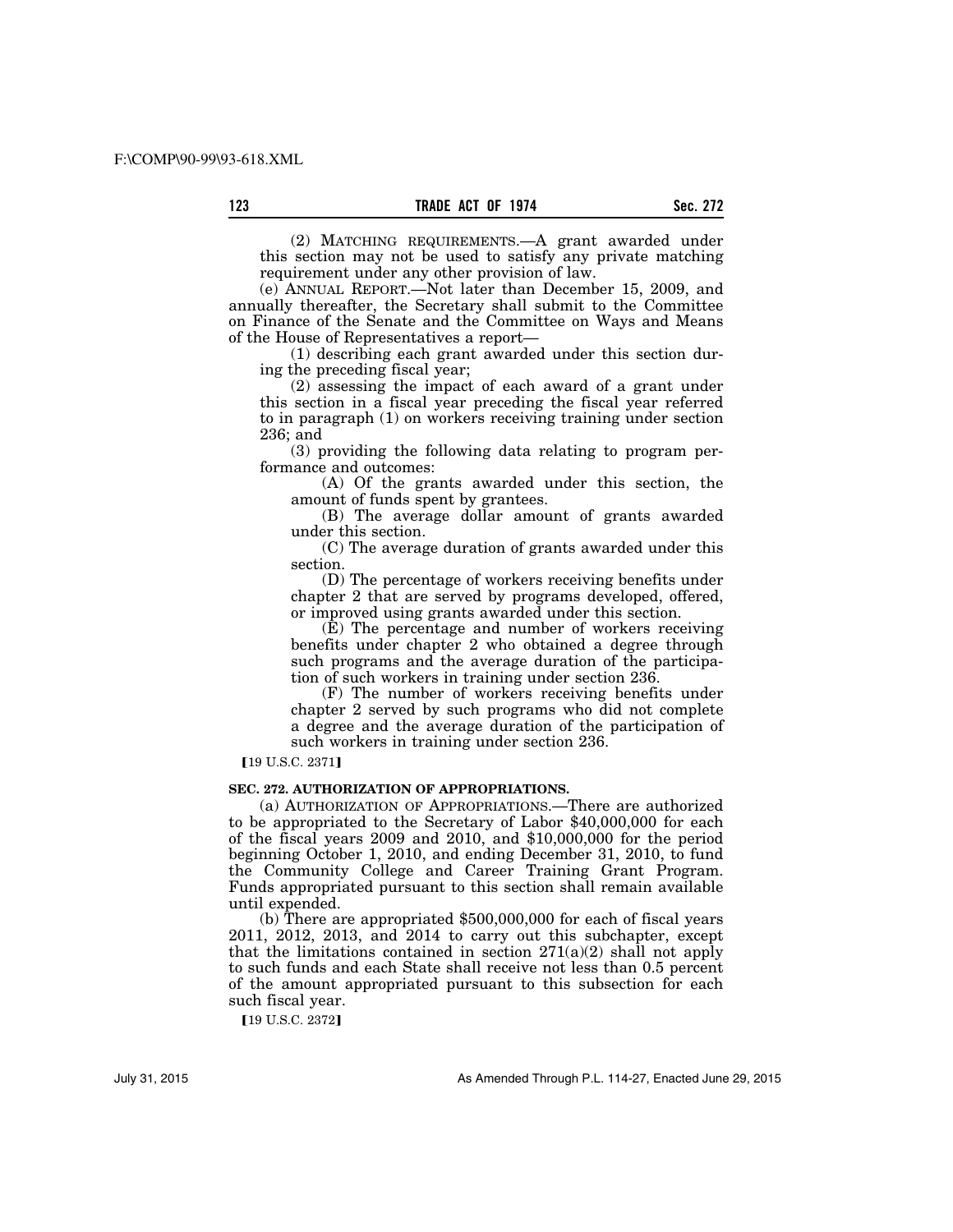# **CHAPTER 5—MISCELLANEOUS PROVISIONS**

# **SEC. 280. GENERAL ACCOUNTING OFFICE REPORT.**

(a) The Comptroller General of the United States shall conduct a study of the adjustment assistance programs established under chapters 2, 3, and 4 of this title and shall report the results of such study to the Congress no later than January 31, 1980. Such report shall include an evaluation of—

(1) the effectiveness of such programs in aiding workers, firms, and communities to adjust to changed economic conditions resulting from changes in the patterns of international trade; and

(2) the coordination of the administration of such programs and other Government programs which provide unemployment compensation and relief to depressed areas.

(b) In carrying out his responsibilities under this section, the Comptroller General shall, to the extent practical, avail himself of the assistance of the Departments of Labor and Commerce. The Secretaries of Labor and Commerce shall make available to the Comptroller General any assistance necessary for an effective evaluation of the adjustment assistance programs established under this title.

[19 U.S.C. 2391]

#### **SEC. 281. COORDINATION.**

There is established the Adjustment Assistance Coordinating Committee to consist of a Deputy United States Trade Representative as Chairman, and the officials charged with adjustment assistance responsibilities of the Departments of Labor and Commerce and the Small Business Administration. It shall be the function of the Committee to coordinate the adjustment assistance policies, studies, and programs of the various agencies involved and to promote the efficient and effective delivery of adjustment assistance benefits.

**[19 U.S.C. 2392]** 

#### **SEC. 282. TRADE MONITORING AND DATA COLLECTION.**

(a) MONITORING PROGRAMS.—The Secretary of Commerce and the Secretary of Labor shall establish and maintain a program to monitor imports of articles and services into the United States which will reflect changes in the volume of such imports, the relation of such imports to changes in domestic production and domestic supply of service, changes in employment within domestic industries producing articles or supplying services like or directly competitive with such imports, and the extent to which such changes in production, or supply of services, and employment are concentrated in specific geographic regions of the United States. A summary of the information gathered under this section shall be published regularly and provided to the Adjustment Assistance Coordinating Committee, the International Trade Commission, and to the Congress.

(b) COLLECTION OF DATA AND REPORTS ON SERVICE SECTOR.— (1) SECRETARY OF LABOR.—Not later than 90 days after the

date of the enactment of this subsection, the Secretary of Labor As Amended Through P.L. 114-27, Enacted June 29, 2015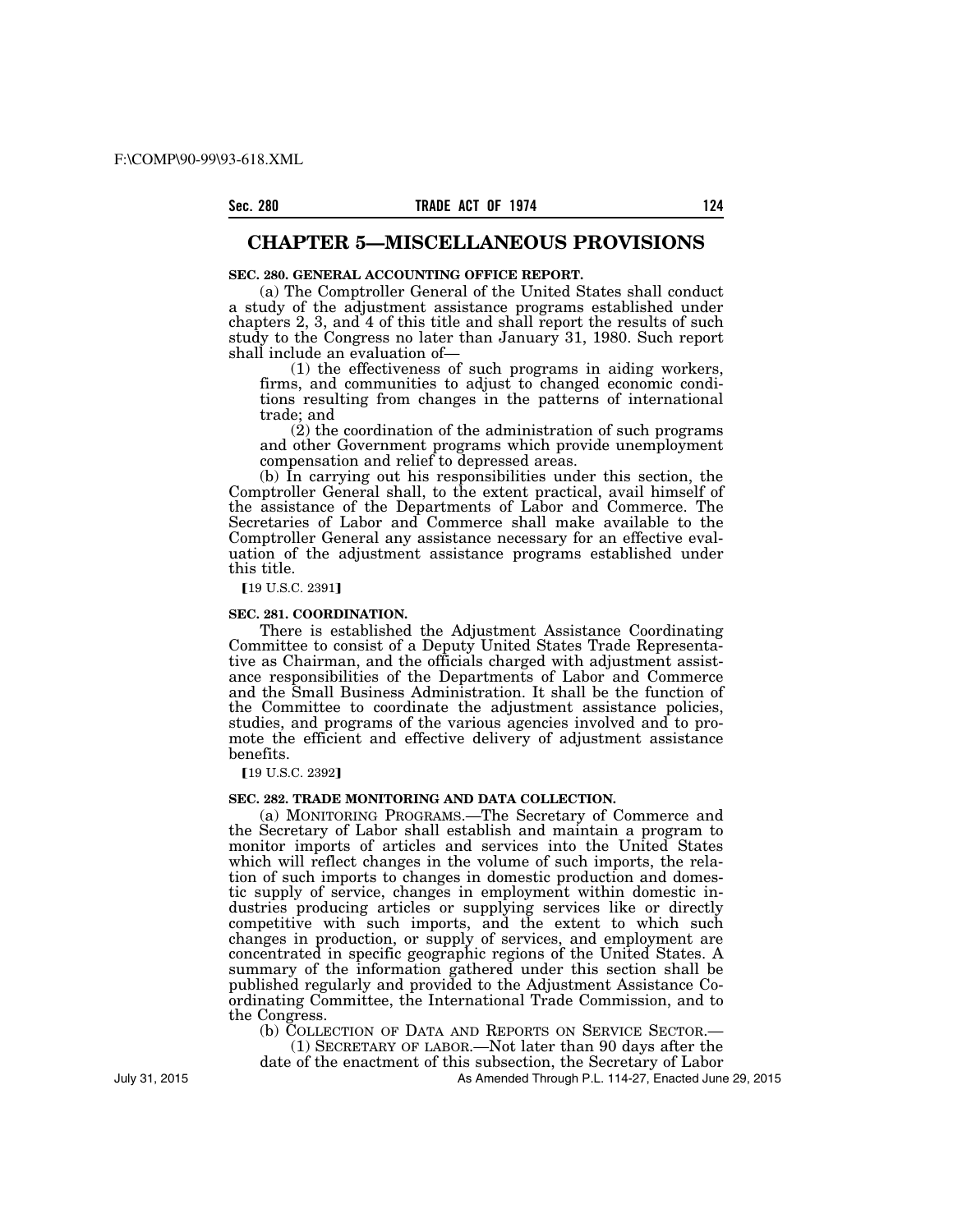shall implement a system to collect data on adversely affected workers employed in the service sector that includes the number of workers by State and industry, and by the cause of the dislocation of each worker, as identified in the certification.

(2) SECRETARY OF COMMERCE.—Not later than 1 year after such date of enactment, the Secretary of Commerce shall, in consultation with the Secretary of Labor, conduct a study and submit to the Committee on Finance of the Senate and the Committee on Ways and Means of the House of Representatives a report on ways to improve the timeliness and coverage of data on trade in services, including methods to identify increased imports due to the relocation of United States firms to foreign countries, and increased imports due to United States firms acquiring services from firms in foreign countries.

[19 U.S.C. 2393]

## **SEC. 283. FIRMS RELOCATING IN FOREIGN COUNTRIES.**

Before moving productive facilities from the United States to a foreign country, every firm should—

(1) provide notice of the move to its employees who are likely to be totally or partially separated as a result of the move at least 60 days before the date of such move, and

(2) provide notice of the move to the Secretary of Labor and the Secretary of Commerce on the same day it notifies employees under paragraph (1).

(b) It is the sense of the Congress that every such firm should—

(1) apply for and use all adjustment assistance for which it is eligible under this title,

(2) offer employment opportunities in the United States, if any exist, to its employees who are totally or partially separated workers as a result of the move, and

(3) assist in relocating employees to other locations in the United States where employment opportunities exist.

**[19 U.S.C. 2394]** 

#### **SEC. 284. JUDICIAL REVIEW.**

(a) A worker, group of workers, certified or recognized union, or authorized representative of such worker or group aggrieved by a final determination of the Secretary of Labor under section 223 of this title, a firm or its representative or any other interested domestic party 10 aggrieved by a final determination of the Secretary of Commerce under section 251 of this title, an agricultural commodity producer (as defined in section 291(2)) aggrieved by a determination of the Secretary of Agriculture under section 293 or 296, or a community or authorized representative of a community  $10$  aggrieved by a final determination of the Secretary of Commerce under section 273 of this title may, within sixty days after notice of such determination, commence a civil action in the United States Court of International Trade for review of such determination. The

 $10$  Section  $1873(b)(1)(B)$  of division B of Public Law 111-5 amends section  $284(a)$  by striking ''or any other interested domestic party'' and inserting ''or authorized representative of a com-munity''. Such amendment was executed to the second occurrence of the phrase ''or any other interested domestic party'' to reflect the probable intent of Congress.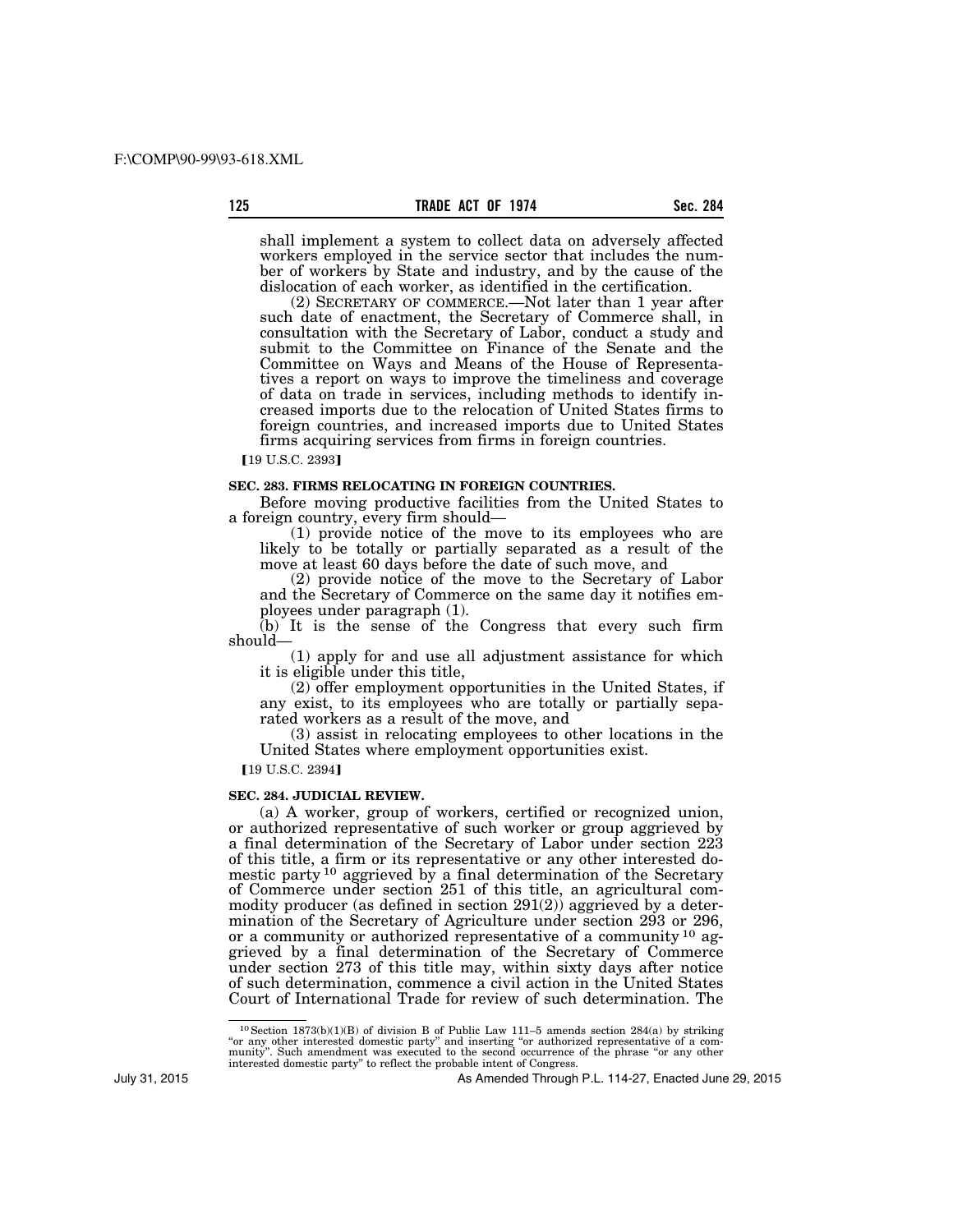clerk of such court shall send a copy of the summons and the complaint in such action to the Secretary of Labor, the Secretary of Commerce, or the Secretary of Agriculture, as the case may be. Upon receiving a copy of such summons and complaint, such Secretary shall promptly certify and file in such court the record on which he based such determination.

(b) The findings of fact by the Secretary of Labor, the Secretary of Commerce, or the Secretary of Agriculture, as the case may be, if supported by substantial evidence, shall be conclusive; but the court, for good cause shown, may remand the case to such Secretary to take further evidence, and such Secretary may thereupon make new or modified findings of fact and may modify his previous action, and shall certify to the court the record of the further proceedings. Such new or modified findings of fact shall likewise be conclusive if supported by substantial evidence.

(c) The Court of International Trade shall have jurisdiction to affirm the action of the Secretary of Labor, the Secretary of Commerce, or the Secretary of Agriculture, as the case may be, or to set such action aside, in whole or in part. The judgment of the Court of International Trade shall be subject to review by the United States Court of Appeals for the Federal Circuit as prescribed by the rules of such court. The judgment of the Court of Appeals for the Federal Circuit shall be subject to review by the Supreme Court of the United States upon certiorari as provided in section 1256 of title 28.

**[19 U.S.C. 2395]** 

#### **SEC. 285. TERMINATION. 11**

(a) ASSISTANCE FOR WORKERS.—

(1) IN GENERAL.—Except as provided in paragraph (2), trade adjustment assistance, vouchers, allowances, and other payments or benefits may not be provided under chapter 2 after June 30, 2021.

(2) EXCEPTION.—Notwithstanding paragraph (1), a worker shall continue to receive trade adjustment assistance benefits and other benefits under chapter 2 for any week for which the worker meets the eligibility requirements of that chapter if the worker is—

(A) certified as eligible for trade adjustment assistance benefits under chapter 2 of this title pursuant to a petition filed under section 221 before June 30, 2021; and

(B) otherwise eligible to receive trade adjustment assistance benefits under chapter 2.

(b) OTHER ASSISTANCE.—

(1) 12 ASSISTANCE FOR FIRMS.—

As Amended Through P.L. 114-27, Enacted June 29, 2015

<sup>&</sup>lt;sup>11</sup>See section 406 of Public Law 114–27 shown in a footnote following section 221.<br><sup>12</sup>Section 541(b) of Public Law 113–235 provides: During the period beginning on January 1,<br>2015, and ending on December 31, 2015, secti (1) read as follows: (1) ASSISTANCE FOR FIRMS.—

<sup>(</sup>A) IN GENERAL.—Except as provided in subparagraph (B), assistance may not be provided under chapter 3 after December 31, 2015.<br>(B) Exceptrion,—Notwithstanding subparagraph (A), any assistance approved under (B) Exceptron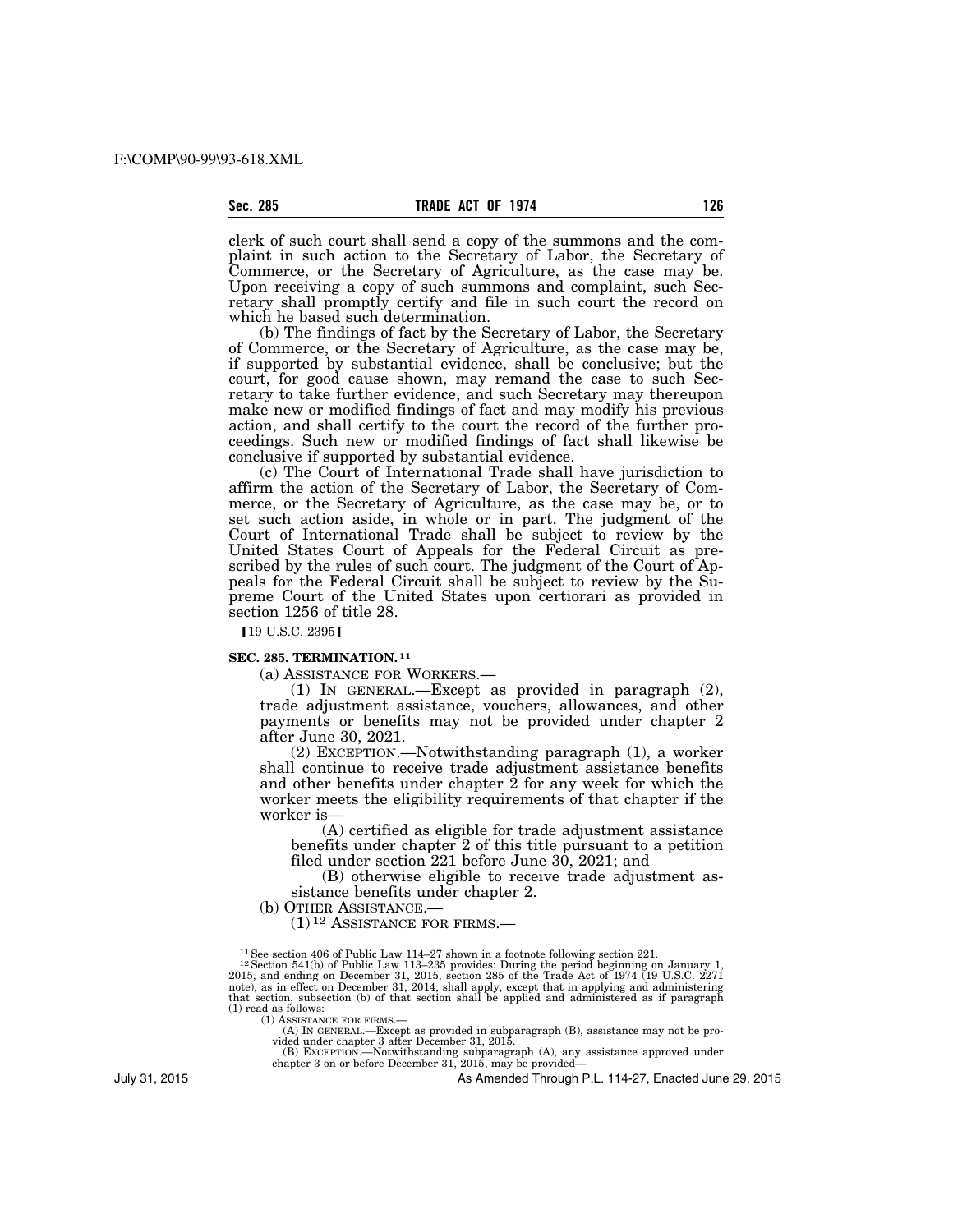(A) IN GENERAL.—Except as provided in subparagraph (B), technical assistance and grants may not be provided under chapter 3 after June 30, 2021.

(B) EXCEPTION.—Notwithstanding subparagraph (A), any technical assistance or grant approved under chapter 3 pursuant to a petition filed under section 251 on or before June 30, 2021, may be provided—

(i) to the extent funds are available pursuant to such chapter for such purpose; and

(ii) to the extent the recipient of the technical assistance or grant is otherwise eligible to receive such technical assistance or grant, as the case may be.<br>(2) FARMERS.—

 $(A)$  In GENERAL.—Except as provided in subparagraph (B), technical assistance and financial assistance may not be provided under chapter 6 after June 30, 2021.

(B) EXCEPTION.—Notwithstanding subparagraph (A), any technical or financial assistance approved under chapter 6 pursuant to a petition filed under section 292 on or before June 30, 2021, may be provided—

(i) to the extent funds are available pursuant to such chapter for such purpose; and

(ii) to the extent the recipient of the technical or financial assistance is otherwise eligible to receive such technical or financial assistance, as the case may be.

[19 U.S.C. 2271 note]

[Note: Section 286 (as added by section  $1427(a)$  of Pub. L.  $100-$ 418; 102 Stat. 1251–1254), regarding a trade adjustment assistance trust fund, did not become effective pursuant to section 1430(c) of such Public Law. See provisions regarding effective date for the amendment made by section 1427(a) (adding section 286 to the Trade Act of 1974) as provided in section  $14\overline{3}0(c)$  of Pub. L. 100– 418 and the determination of the President of the United States that certain import fees are not in the national economic interest set out in a note for section 2397 of title 19, United States Code.

# *SEC. 286. TRADE ADJUSTMENT ASSISTANCE TRUST FUND.*

*(a) There is hereby established within the Treasury of the United States a trust fund to be known as the Trade Adjustment Assistance Trust Fund (hereinafter in this section referred to as the ''Trust Fund''), consisting of such amounts as may be transferred or credited to the Trust Fund as provided in this section or appropriated to the Trust Fund under subsection (e).* 

*(b)(1) The Secretary of the Treasury shall transfer to the Trust Fund out of the general fund of the Treasury of the United States amounts determined by the Secretary of the Treasury to be equivalent to the amounts received into such general fund that are attributable to the duty imposed by section 287.* 

<sup>(</sup>i) to the extent funds are available pursuant to such chapter for such purpose;

and (ii) to the extent the recipient of the assistance is otherwise eligible to receive such assistance.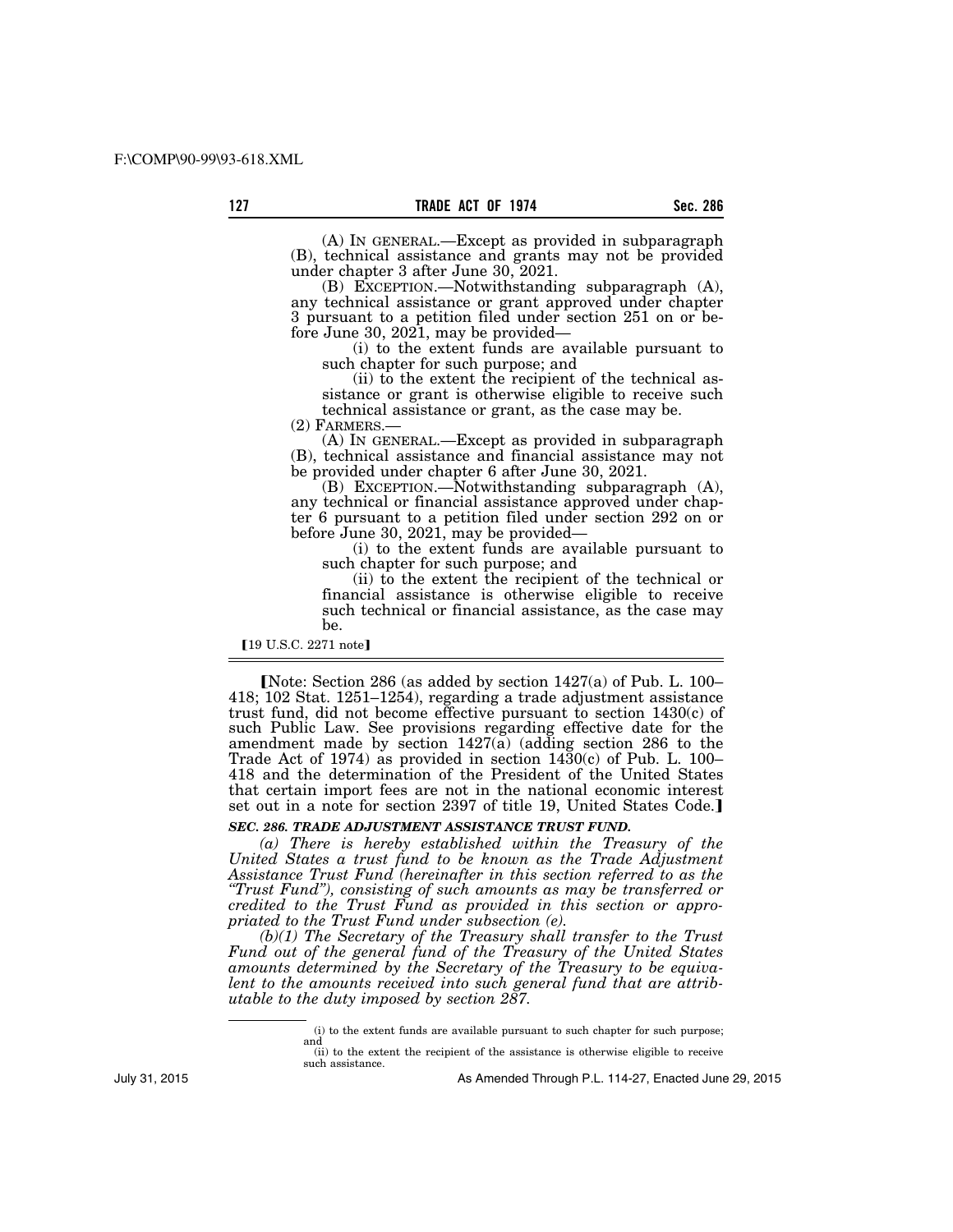# **Sec. 286 TRADE ACT OF 1974 128**

*(2) The amounts which are required to be transferred under paragraph (1) shall be transferred at least quarterly from the general fund of the Treasury of the United States to the Trust Fund on the basis of estimates made by the Secretary of the Treasury of the amounts referred to in paragraph (1) that are received into the Treasury. Proper adjustments shall be made in the amounts subsequently transferred to the extent prior estimates were in excess of, or less than, the amounts required to be transferred.* 

*(c)(1) The Secretary of the Treasury shall be the trustee of the Trust Fund, and shall submit an annual report to the Committee on Finance of the Senate and the Committee on Ways and Means of the House of Representatives on the financial condition and the results of the operations of the Trust Fund during the fiscal year preceding the fiscal year in which such report is submitted and on the expected condition and operations of the Trust Fund during the fiscal year in which such report is submitted and the 5 fiscal years succeeding such fiscal year. Such report shall be printed as a House document of the session of the Congress to which the report is made.* 

*(2)(A) The Secretary of the Treasury shall invest such portion of the Trust Fund as is not, in his judgment, required to meet current withdrawals. Such investments may be made only in interestbearing obligations of the United States. For such purpose, such obligations may be acquired—* 

*(i) on original issue at the issue price, or* 

*(ii) by purchase of outstanding obligations at the market price.* 

*(B) Any obligation acquired by the Trust Fund may be sold by the Secretary of the Treasury at the market price.* 

*(C) The interest on, and the proceeds from the sale or redemption of, any obligations held in the Trust Fund shall be credited to and form a part of the Trust Fund.* 

*(d)(1) Amounts in the Trust Fund shall be available—* 

*(A) for the payment of drawbacks and refunds of the duty imposed by section 287 that are allowable under any other provision of Federal law,* 

*(B) as provided in appropriation Acts—* 

*(i) for expenditures that are required to carry out the provisions of chapters 2 and 3, including administrative costs, and* 

*(ii) for payments required under subsection (e)(2).* 

*(2) None of the amounts in the Trust Fund shall be available for the payment of loans guaranteed under chapter 3 or for any other expenses relating to financial assistance provided under chapter 3.* 

*(3)(A) If the total amount of funds expended in any fiscal year to carry out chapters 2 and 3 (including administrative costs) exceeds an amount equal to 0.15 percent of the total value of all articles upon which a duty was imposed by section 287 during the preceding 1-year period, the Secretary of Labor and the Secretary of Commerce (in consultation with the Secretary of the Treasury) shall, notwithstanding any provision of chapter 2 or 3, make a pro rata reduction in—* 

*(i) the amounts of the trade readjustment allowances that are paid under part I of subchapter B of chapter 2, and* 

As Amended Through P.L. 114-27, Enacted June 29, 2015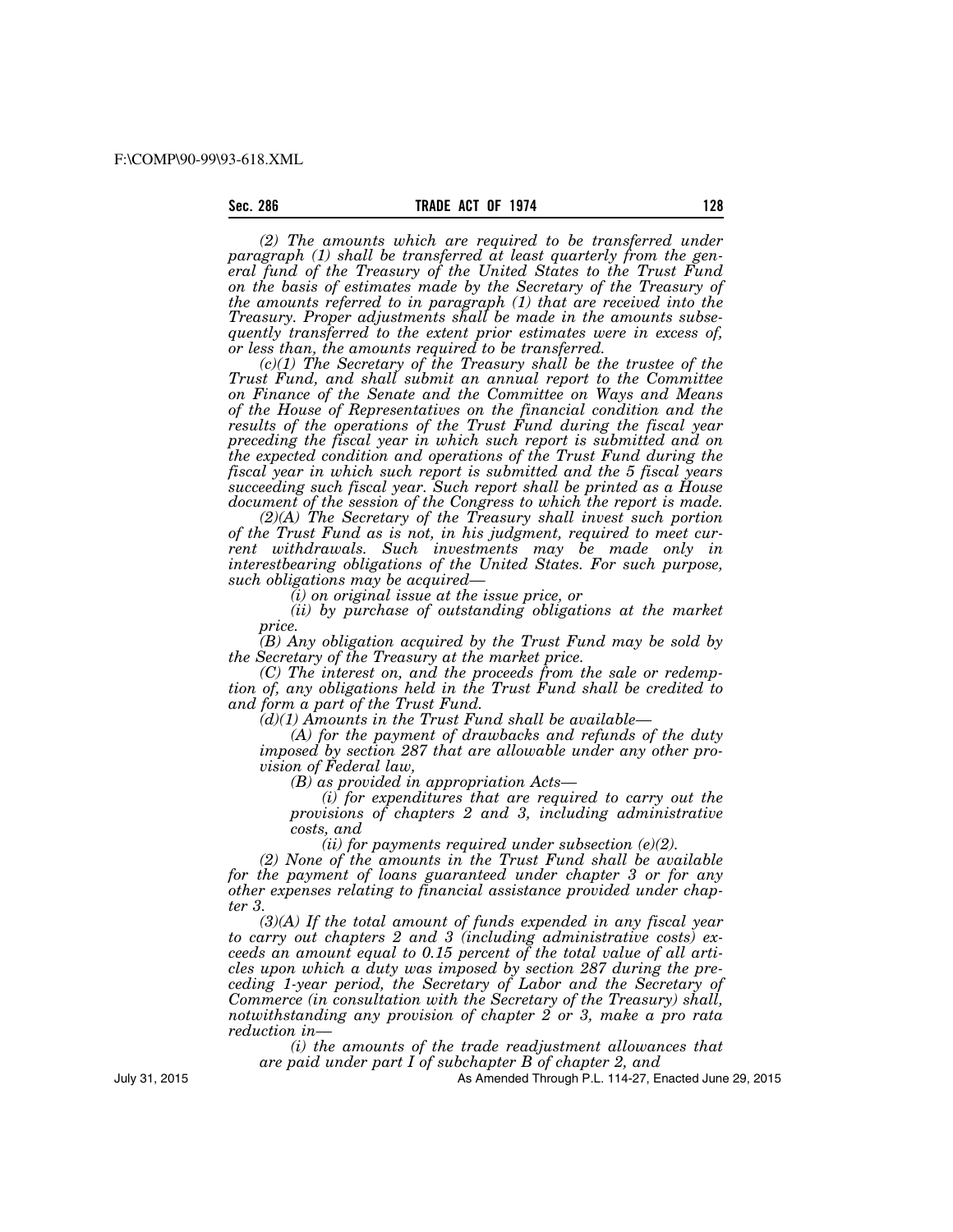*(ii) the assistance provided under chapter 3,* 

*to ensure (based on estimates of the amount of funds that will be necessary to carry out chapters 2 and 3, and of the amount of revenue that will be raised by section 287, during the remainder of such fiscal year and for the fiscal year succeeding such fiscal year) that all workers and firms eligible for assistance under chapter 2 or 3 receive some assistance under chapter 2 or 3 and that the expenditures made in providing such assistance during the remainder of such fiscal year and the fiscal year succeeding such fiscal year do not exceed the amount of funds available in the Trust Fund to pay for such expenditures.* 

*(B) No reduction may be made under this paragraph in the amount of any trade readjustment allowance payable under part I of subchapter B of chapter 2 to any worker who received such trade readjustment allowance under such part for the week preceding the first week for which such reduction is otherwise being made under this paragraph.* 

*(C) If a pro rata reduction made under subparagraph (A) is in effect at the close of a fiscal year, the Secretary of Labor and the Secretary of Commerce, in consultation with the Secretary of the Treasury, may adjust or modify such reduction at the beginning of the fiscal year succeeding such fiscal year, based on estimates of the amount of funds that will be necessary to carry out chapters 2 and 3, and of the amount of revenue that will be raised by section 287, during that succeeding fiscal year.* 

*(D) Any pro rata reduction made under subparagraph (A), and any pro rata reduction adjusted or modified under subparagraph (C), shall cease to apply after the week in which—* 

*(i) a 1-year period ends during which the total amount of funds that would have been expended to carry out chapters 2 and 3, including administrative costs, if such reduction were*  not in effect did not exceed an amount equal to 0.15 percent of *the total value of all articles upon which a duty was imposed during such 1-year period, or* 

*(ii) the Secretary of Labor and the Secretary of Commerce, in consultation with the Secretary of the Treasury, determine that the amount of funds available in the Trust Fund are sufficient to carry out chapters 2 and 3 without such reduction.* 

*(e)(1)(A) There are authorized to be appropriated to the Trust*  Fund, as repayable advances, such sums as may from time to time *be necessary to make the expenditures described in subsection (d)(1)(B).* 

*(B) Any advance appropriated to the Trust Fund under the authority of subparagraph (A) may be paid to the Trust Fund only to the extent that the total amount of advances paid during the fiscal year to the Trust Fund from any appropriation authorized under subparagraph (A) that are outstanding after such advance is paid to the Trust Fund does not exceed the lesser of—* 

*(i) the excess of—* 

*(I) the total amount of funds that the Secretary of the Treasury (in consultation with the Secretary of Labor and the Secretary of Commerce) estimates will be necessary for the payments and expenditures described in subparagraphs*   $(A)$  and  $(B)$  of subsection  $(d)(1)$  for such fiscal year, over

As Amended Through P.L. 114-27, Enacted June 29, 2015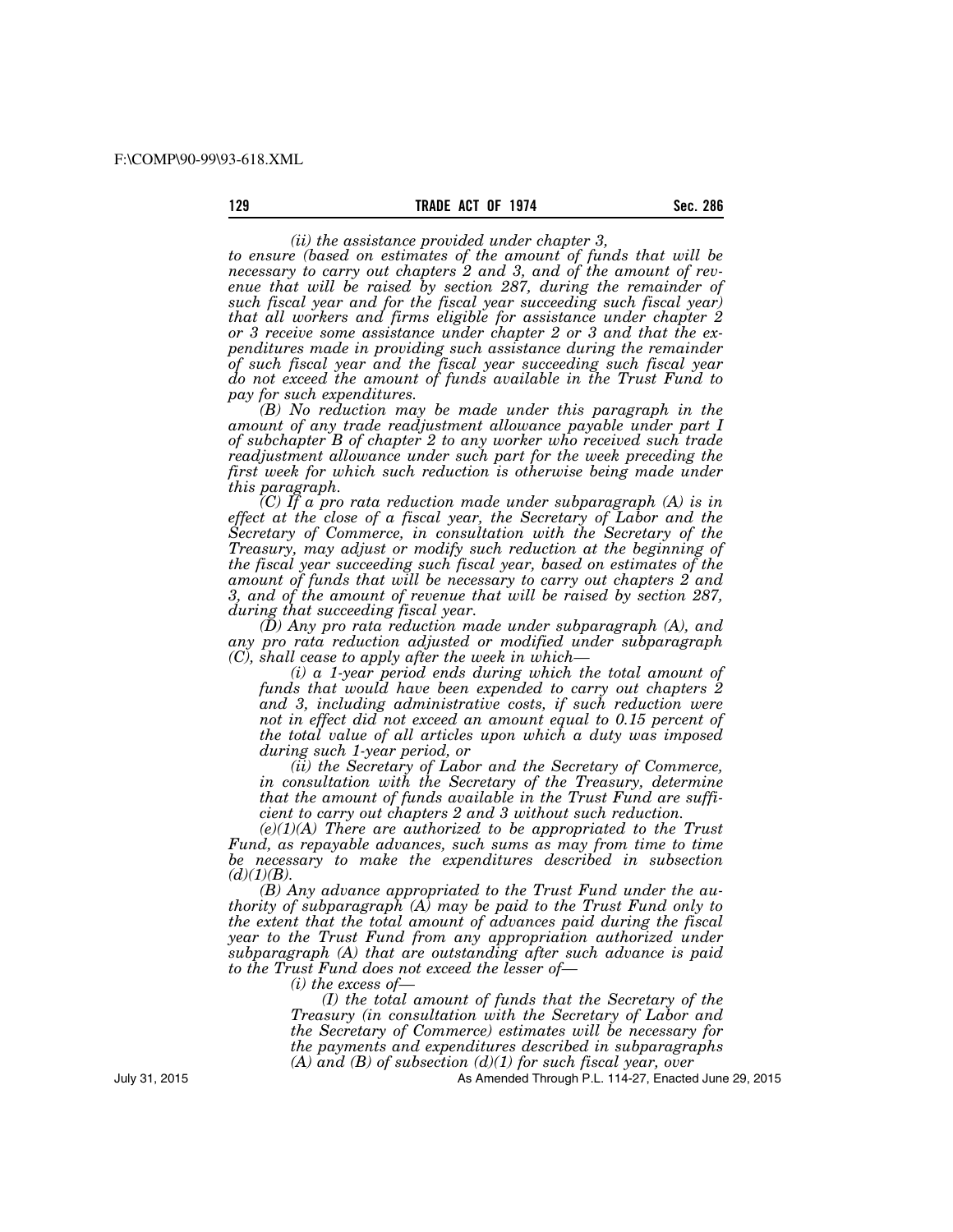*(II) the total amount of funds that the Secretary of the Treasury estimates will be available in the Trust Fund during the fiscal year (determined without regard to any advances made under this subsection during such fiscal year), or* 

*(ii) the excess of—* 

*(I) an amount equal to 0.15 percent of the total value of all articles upon which the Secretary of the Treasury estimates a duty will be imposed by section 287 during such fiscal year, over* 

*(II) the amount described in clause (i)(II).* 

*(2) Advances made to the Trust Fund from appropriations authorized under paragraph (1)(A) shall be repaid, and interest on such advances shall be paid, to the general fund of the Treasury of the United States when the Secretary of the Treasury determines that sufficient funds are available in the Trust Fund for such purposes.* 

*(3) Interest on advances made from appropriations authorized under paragraph (1)(A) shall be at a rate determined by the Secretary of the Treasury (as of the close of the calendar month preceding the month in which the advance is made) to be equal to the current average market yield on outstanding marketable obligations of the United States with remaining periods to maturity comparable to the anticipated period during which the advance will be outstanding.* 

ƒ*19 U.S.C. 2396 note*≈

[Note: Section  $287$  (as added by section  $1428(b)$  of Pub. L.  $100-$ 418; 102 Stat. 1255), regarding an imposition of additional fee, did not become effective pursuant to section 1430(b) of such Public Law. See provisions regarding effective date for the amendment made by section 1428(b) (adding section 287 to the Trade Act of 1974) as provided in section  $1430(b)$  of Pub. L. 100–418 and the determination of the President of the United States that certain import fees are not in the national economic interest set out in a note for section 2397 of title 19, United States Code.

#### *SEC. 287. IMPOSITION OF ADDITIONAL FEE.*

*(a) In addition to any other fee imposed by law, there is hereby imposed a fee on all articles entered, or withdrawn from warehouse, for consumption in the customs territory of the United States during any fiscal year.* 

*(b)(1) The rate of the fee imposed by subsection (a) shall be a uniform ad valorem rate proclaimed by the President that is equal to the lesser of—* 

*(A) 0.15 percent, or* 

*(B) the percentage that is sufficient to provide the funding necessary to—* 

> *(i) carry out the provisions of chapters 2 and 3, and (ii) repay any advances made under section 286(e).*

*(2) The President shall issue a proclamation setting forth the rate of the fee imposed by subsection (a) by no later than the date that is 15 days before the first date on which a fee is imposed under subsection (a).* 

As Amended Through P.L. 114-27, Enacted June 29, 2015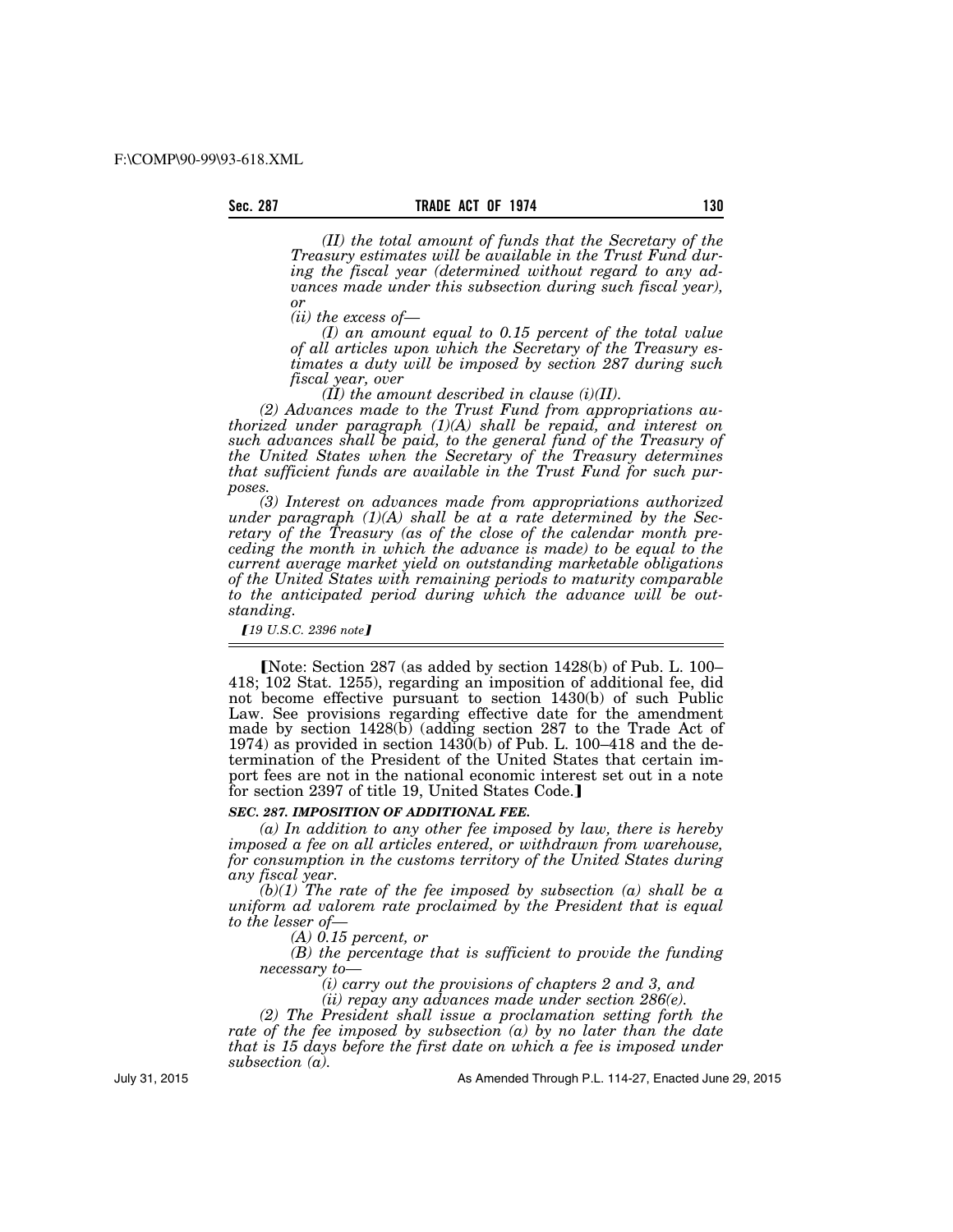*(3)(A) For each fiscal year succeeding the first fiscal year in which a fee is imposed under subsection (a), the President shall issue a proclamation adjusting the rate of the fee imposed by subsection (a) during such fiscal year to the ad valorem rate that meets the requirements of paragraph (1) for such fiscal year.* 

*(B) Any proclamation issued under subparagraph (A) for a fiscal year shall be issued at least 30 days before the beginning of such fiscal year.* 

*(c)(1) Except as otherwise provided in this subsection, duty-free treatment provided with respect to any article under any other provision of law shall not prevent the imposition of a fee with respect to such article by subsection (a).* 

*(2) No fee shall be imposed by subsection (a) with respect to— (A) any article (other than an article provided for in item 870.40, 870.45, 870.50, 870.55, or 870.60 of the Tariff Schedules of the United States) that is treated as duty-free under schedule 8 of the Tariff Schedules of the United States, or* 

*(B) any article which has a value of less than \$1,000.* 

ƒ*19 U.S.C. 2397 note*≈

# **SEC. 288. SENSE OF CONGRESS.**

It is the sense of Congress that the Secretaries of Labor, Commerce, and Agriculture should apply the provisions of chapter 2 (relating to adjustment assistance for workers), chapter 3 (relating to adjustment assistance for firms), chapter 4 (relating to adjustment assistance for communities), and chapter 6 (relating to adjustment assistance for farmers), respectively, with the utmost regard for the interests of workers, firms, communities, and farmers petitioning for benefits under such chapters.

**[19 U.S.C. 2397a]** 

## **CHAPTER 6—ADJUSTMENT ASSISTANCE FOR FARMERS**

#### **SEC. 291. DEFINITIONS.**

In this chapter:

(1) AGRICULTURAL COMMODITY.—The term ''agricultural commodity'' includes—

(A) any agricultural commodity (including livestock) in its raw or natural state;

(B) any class of goods within an agricultural commodity; and

(C) in the case of an agricultural commodity producer described in paragraph (2)(B), wild-caught aquatic species. (2) AGRICULTURAL COMMODITY PRODUCER.—The term ''agricultural commodity producer'' means—

(A) a person that shares in the risk of producing an agricultural commodity and that is entitled to a share of the commodity for marketing, including an operator, a sharecropper, or a person that owns or rents the land on which the commodity is produced; or

(B) a person that reports gain or loss from the trade or business of fishing on the person's annual Federal income tax return for the taxable year that most closely cor-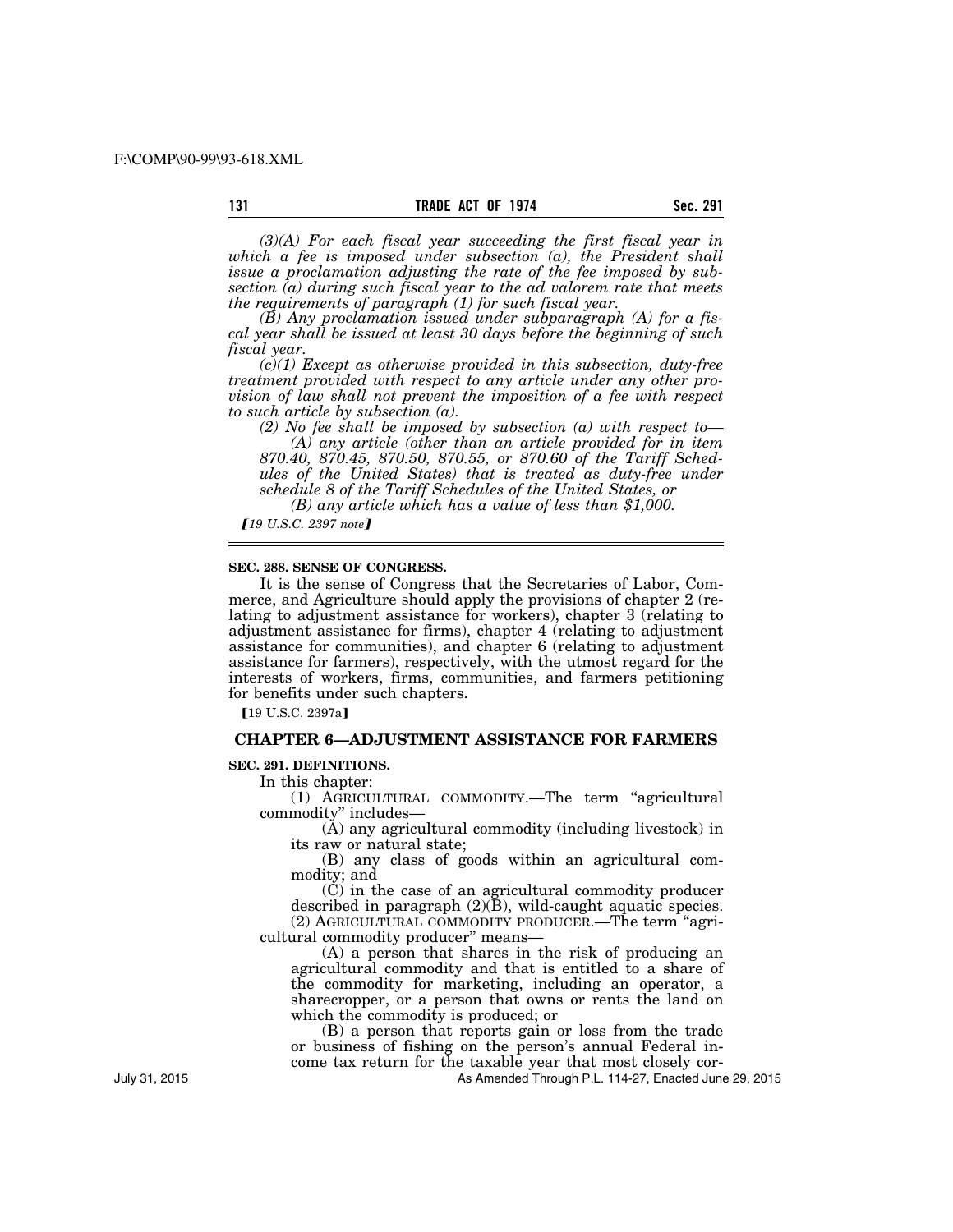responds to the marketing year with respect to which a petition is filed under section 292.<br>(3) CONTRIBUTED IMPORTANTLY.-

 $(A)$  In GENERAL.—The term "contributed importantly" means a cause which is important but not necessarily more important than any other cause.<br>
(B) DETERMINATION OF CONTRIBUTED IMPORTANTLY.—

The determination of whether imports of articles like or directly competitive with an agricultural commodity with respect to which a petition under this chapter was filed contributed importantly to a decline in the price of the agricultural commodity shall be made by the Secretary.

(4) DULY AUTHORIZED REPRESENTATIVE.—The term ''duly authorized representative'' means an association of agricultural commodity producers.

(5) NATIONAL AVERAGE PRICE.—The term ''national average price'' means the national average price paid to an agricultural commodity producer for an agricultural commodity in a marketing year as determined by the Secretary.

(6) SECRETARY.—The term ''Secretary'' means the Secretary of Agriculture.

(7) MARKETING YEAR.—The term ''marketing year'' means—

(A) a marketing year designated by the Secretary with respect to an agricultural commodity; or

(B) in the case of an agricultural commodity with respect to which the Secretary does not designate a marketing year, a calendar year.

[19 U.S.C. 2401]

## **SEC. 292. PETITIONS; GROUP ELIGIBILITY.**

(a) IN GENERAL.—A petition for a certification of eligibility to apply for adjustment assistance under this chapter may be filed with the Secretary by a group of agricultural commodity producers or by their duly authorized representative. Upon receipt of the petition, the Secretary shall promptly publish notice in the Federal Register that the Secretary has received the petition and initiated an investigation.

b) HEARINGS.—If the petitioner, or any other person found by the Secretary to have a substantial interest in the proceedings, submits not later than 10 days after the date of the Secretary's publication under subsection (a) a request for a hearing, the Secretary shall provide for a public hearing and afford such interested person an opportunity to be present, to produce evidence, and to be heard.

(c) GROUP ELIGIBILITY REQUIREMENTS.—The Secretary shall certify a group of agricultural commodity producers as eligible to apply for adjustment assistance under this chapter if the Secretary determines that—

(1)(A) the national average price of the agricultural commodity produced by the group during the most recent marketing year for which data are available is less than 85 percent of the average of the national average price for the commodity in the 3 marketing years preceding such marketing year;

As Amended Through P.L. 114-27, Enacted June 29, 2015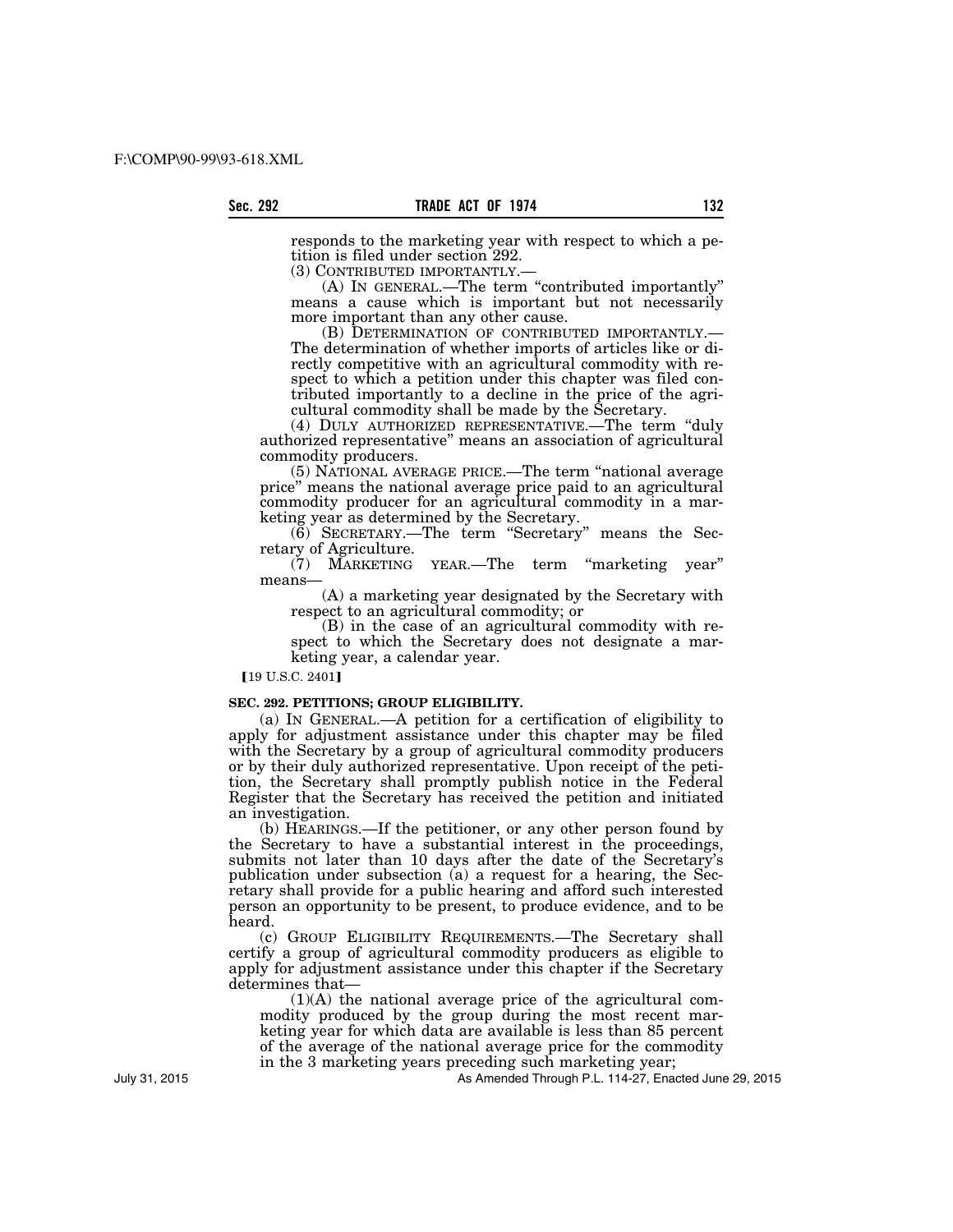(B) the quantity of production of the agricultural commodity produced by the group during such marketing year is less than 85 percent of the average of the quantity of production of the commodity produced by the group in the 3 marketing years preceding such marketing year;

(C) the value of production of the agricultural commodity produced by the group during such marketing year is less than 85 percent of the average value of production of the commodity produced by the group in the 3 marketing years preceding such marketing year; or

(D) the cash receipts for the agricultural commodity produced by the group during such marketing year are less than 85 percent of the average of the cash receipts for the commodity produced by the group in the 3 marketing years preceding such marketing year;

(2) the volume of imports of articles like or directly competitive with the agricultural commodity produced by the group in the marketing year with respect to which the group files the petition increased compared to the average volume of such imports during the 3 marketing years preceding such marketing year; and

(3) the increase in such imports contributed importantly to the decrease in the national average price, quantity of production, or value of production of, or cash receipts for, the agricultural commodity, as described in paragraph  $(1)$ .

(d) ELIGIBILITY OF CERTAIN OTHER PRODUCERS.—An agricultural commodity producer or group of producers that resides outside of the State or region identified in the petition filed under subsection (a) may file a request to become a party to that petition not later than 15 days after the date the notice is published in the Federal Register under subsection (a) with respect to that petition.

(e) TREATMENT OF CLASSES OF GOODS WITHIN A COMMODITY.— In any case in which there are separate classes of goods within an agricultural commodity, the Secretary shall treat each class as a separate commodity in determining under subsection (c)—

(1) group eligibility;

(2) the national average price, quantity of production, or value of production, or cash receipts; and

(3) the volume of imports.

**[19 U.S.C. 2401a]** 

# **SEC. 293. DETERMINATIONS BY SECRETARY OF AGRICULTURE.**

(a) IN GENERAL.—As soon as practicable after the date on which a petition is filed under section 292, but in any event not later than 40 days after that date, the Secretary shall determine whether the petitioning group meets the requirements of section 292(c) and shall, if the group meets the requirements, issue a certification of eligibility to apply for assistance under this chapter covering agricultural commodity producers in any group that meets the requirements. Each certification shall specify the date on which eligibility under this chapter begins.

(b) NOTICE.—Upon making a determination on a petition, the Secretary shall promptly publish a summary of the determination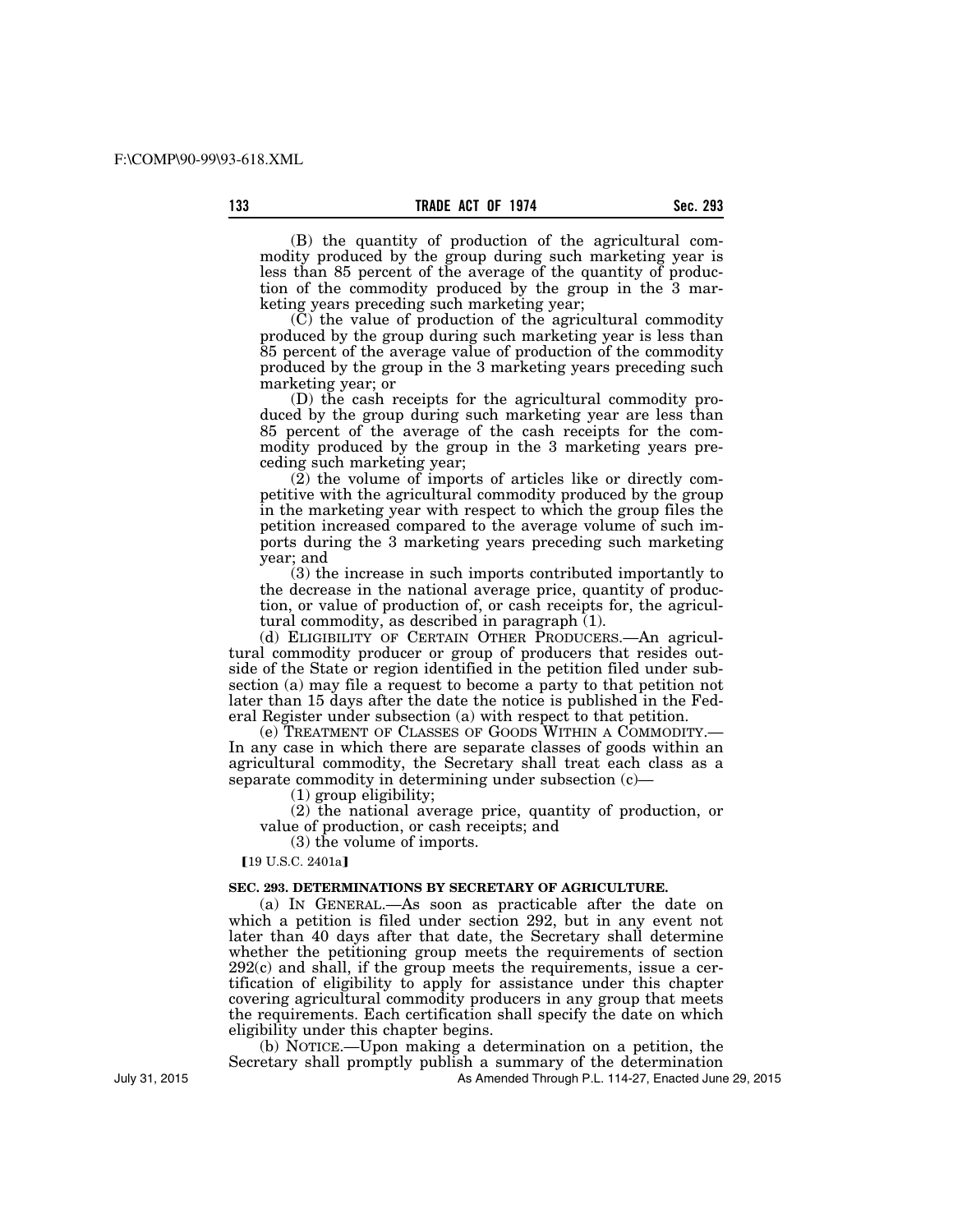in the Federal Register, together with the Secretary's reasons for making the determination.

(c) TERMINATION OF CERTIFICATION.—Whenever the Secretary determines, with respect to any certification of eligibility under this chapter, that the decrease in the national average price, quantity of production, or value of production of, or cash receipts for, the agricultural commodity covered by the certification is no longer attributable to the conditions described in section 292, the Secretary shall terminate such certification and promptly cause notice of such termination to be published in the Federal Register, together with the Secretary's reasons for making such determination.

(d) ANNUAL REPORT.—Not later than January 30 of each year, the Secretary shall submit to the Committee on Finance of the Senate and the Committee on Ways and Means of the House of Representatives a report containing the following information with respect to the trade adjustment assistance for farmers program under this chapter during the preceding fiscal year:

(1) A list of the agricultural commodities covered by a certification under this chapter.

(2) The States or regions in which agricultural commodities are produced and the aggregate amount of such commodities produced in each such State or region.

(3) The number of petitions filed.

(4) The number of petitions certified and denied by the Secretary.

(5) The average time for processing petitions.

(6) The number of petitions filed and agricultural commodity producers approved for each congressional district of the United States.

(7) Of the number of producers approved, the number of agricultural commodity producers that entered the program and received benefits.

(8) The number of agricultural commodity producers that completed initial technical assistance.

(9) The number of agricultural commodity producers that completed intensive technical assistance.

(10) The number of initial business plans approved and denied by the Secretary.

(11) The number of long-term business plans approved and denied by the Secretary.

(12) The total number of agricultural commodity producers, by congressional district, receiving initial technical assistance and intensive technical assistance, respectively, under this chapter.

(13) The types of initial technical assistance received by agricultural commodity producers participating in the program.

(14) The types of intensive technical assistance received by agricultural commodity producers participating in the program.

(15) The number of agricultural commodity producers leaving the program before completing the projects in their longterm business plans and the reason those projects were not completed.

As Amended Through P.L. 114-27, Enacted June 29, 2015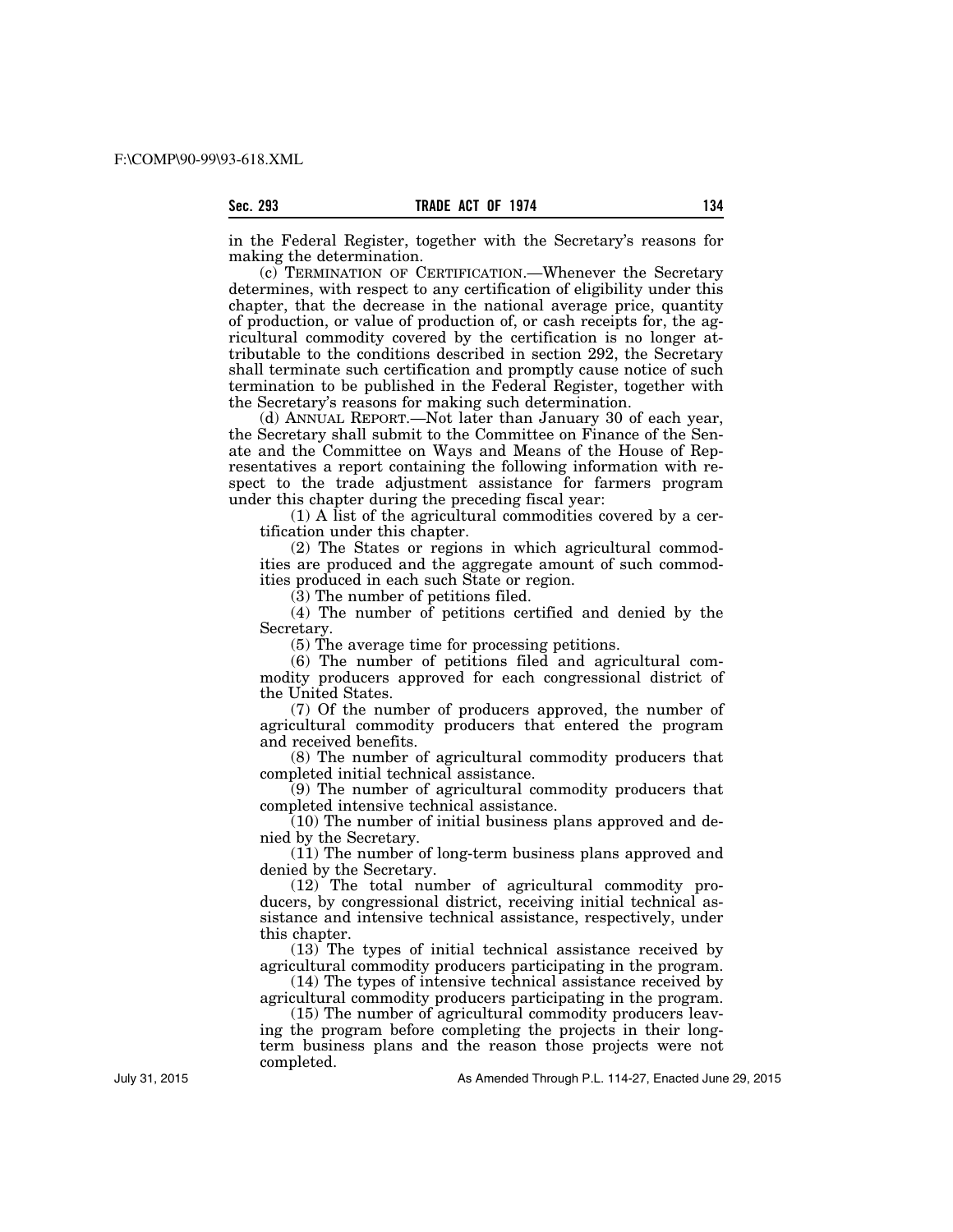(16) The total number of agricultural commodity producers, by congressional district, receiving benefits under this chapter.

(17) The average duration of benefits received under this chapter.

(18) The number of agricultural commodity producers in operation as of the date of the report and the number of agricultural commodity producers that ceased operations after completing the program and in the 1-year period following completion of the program.

(19) The number of agricultural commodity producers that report that such producers received benefits under a prior certification issued under this chapter in any of the 10 fiscal years preceding the date of the report.

[19 U.S.C. 2401b]

#### **SEC. 294. STUDY BY SECRETARY OF AGRICULTURE WHEN INTER-NATIONAL TRADE COMMISSION BEGINS INVESTIGATION.**

(a) IN GENERAL.—Whenever the International Trade Commission (in this chapter referred to as the "Commission") begins an investigation under section 202 with respect to an agricultural commodity, the Commission shall immediately notify the Secretary of the investigation. Upon receipt of the notification, the Secretary shall immediately conduct a study of—

(1) the number of agricultural commodity producers producing a like or directly competitive agricultural commodity who have been or are likely to be certified as eligible for adjustment assistance under this chapter, and

(2) the extent to which the adjustment of such producers to the import competition may be facilitated through the use of existing programs.

(b) REPORT.—Not later than 15 days after the day on which the Commission makes its report under section 202(f), the Secretary shall submit a report to the President setting forth the findings of the study described in subsection (a). Upon making the report to the President, the Secretary shall also promptly make the report public (with the exception of information which the Secretary determines to be confidential) and shall have a summary of the report published in the Federal Register.

**[19 U.S.C. 2401c]** 

#### **SEC. 295. BENEFIT INFORMATION TO AGRICULTURAL COMMODITY PRODUCERS.**

(a) IN GENERAL.—The Secretary shall provide full information to agricultural commodity producers about the benefit allowances, training, and other employment services available under this title and about the petition and application procedures, and the appropriate filing dates, for such allowances, training, and services. The Secretary shall provide whatever assistance is necessary to enable groups to prepare petitions or applications for program benefits under this title.<br>(b) NOTICE OF BENEFITS.

 $(1)$  In GENERAL.—The Secretary shall mail written notice of the benefits available under this chapter to each agricultural

As Amended Through P.L. 114-27, Enacted June 29, 2015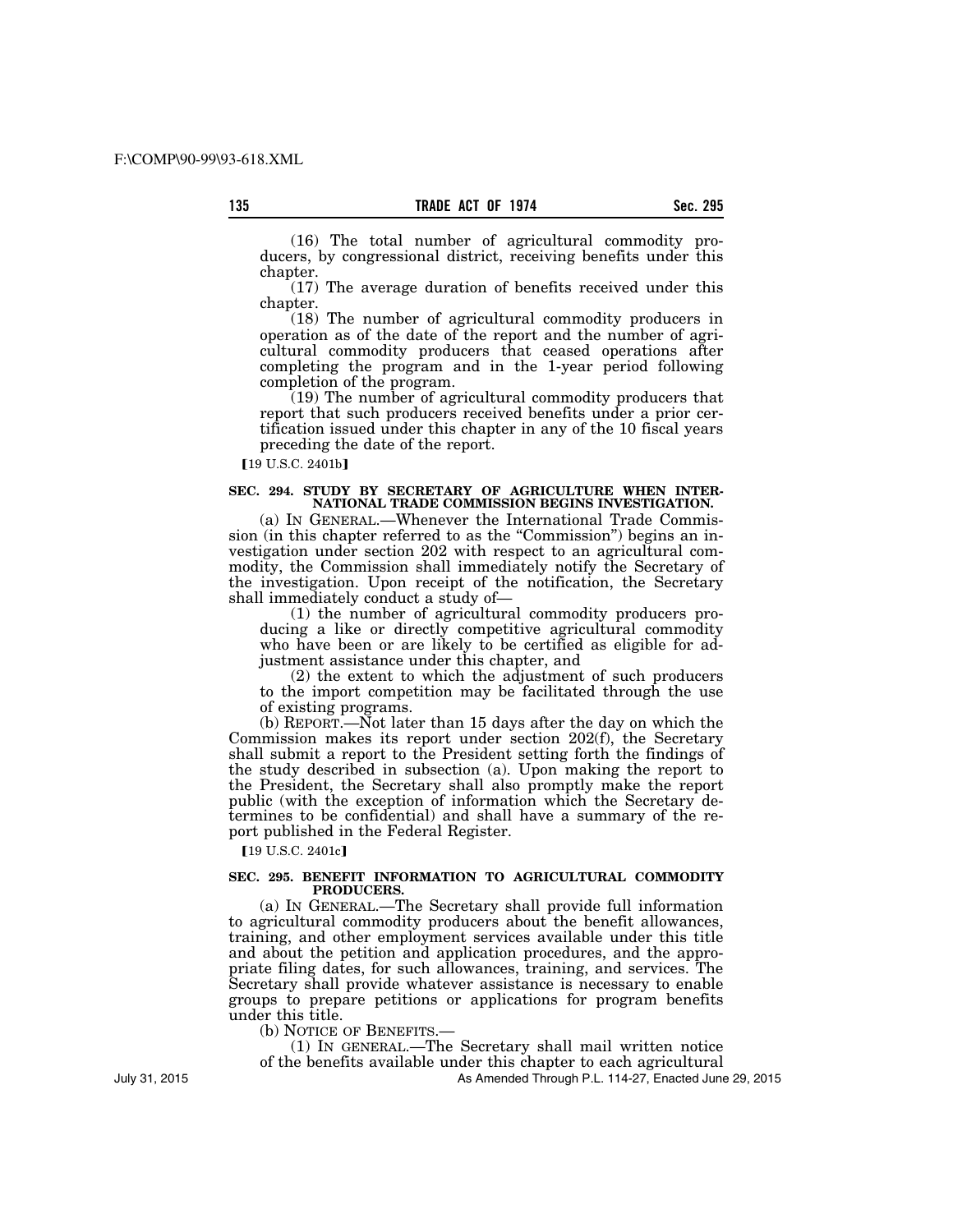commodity producer that the Secretary has reason to believe is covered by a certification made under this chapter.

(2) OTHER NOTICE.—The Secretary shall publish notice of the benefits available under this chapter to agricultural commodity producers that are covered by each certification made under this chapter in newspapers of general circulation in the areas in which such producers reside.

(3) OTHER FEDERAL ASSISTANCE.—The Secretary shall also provide information concerning procedures for applying for and receiving all other Federal assistance and services available to workers facing economic distress.

[19 U.S.C. 2401d]

#### **SEC. 296. QUALIFYING REQUIREMENTS AND BENEFITS FOR AGRICUL-TURAL COMMODITY PRODUCERS.**

(a) IN GENERAL.—

(1) REQUIREMENTS.—

(A) IN GENERAL.—Benefits under this chapter shall be available to an agricultural commodity producer covered by a certification under this chapter who files an application for such benefits not later than 90 days after the date on which the Secretary makes a determination and issues a certification of eligibility under section 293, if the producer submits to the Secretary sufficient information to establish that—

(i) the producer produced the agricultural commodity covered by the application filed under this subsection in the marketing year with respect to which the petition is filed and in at least 1 of the 3 marketing years preceding that marketing year;

 $(ii)(I)$  the quantity of the agricultural commodity that was produced by the producer in the marketing year with respect to which the petition is filed has decreased compared to the most recent marketing year preceding that marketing year for which data are available; or

 $(II)(aa)$  the price received for the agricultural commodity by the producer during the marketing year with respect to which the petition is filed has decreased compared to the average price for the commodity received by the producer in the 3 marketing years preceding that marketing year; or

(bb) the county level price maintained by the Secretary for the agricultural commodity on the date on which the petition is filed has decreased compared to the average county level price for the commodity in the 3 marketing years preceding the date on which the petition is filed; and

(iii) the producer is not receiving—

(I) cash benefits under chapter 2 or 3; or

(II) benefits based on the production of an agricultural commodity covered by another petition filed under this chapter.

As Amended Through P.L. 114-27, Enacted June 29, 2015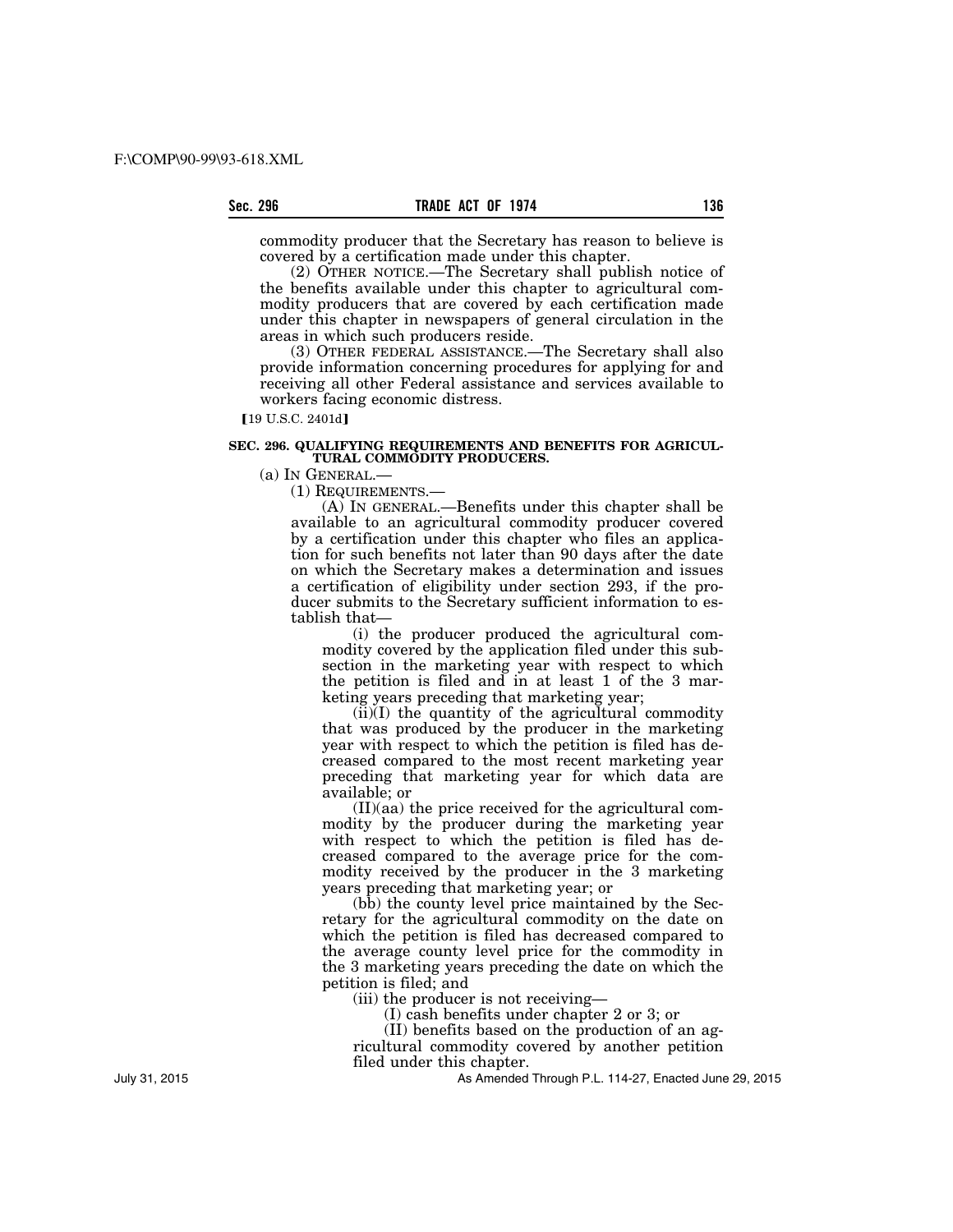(B) SPECIAL RULE WITH RESPECT TO CROPS NOT GROWN EVERY YEAR.—For purposes of subparagraph (A)(ii)(II)(aa), if a petition is filed with respect to an agricultural commodity that is not produced by the producer every year, an agricultural commodity producer producing that commodity may establish the average price received for the commodity by the producer in the 3 marketing years preceding the year with respect to which the petition is filed by using average price data for the 3 most recent marketing years in which the producer produced the commodity and for which data are available.<br>(2) LIMITATIONS BASED ON ADJUSTED GROSS INCOME.—

(A) IN GENERAL.—Notwithstanding any other provision of this chapter, an agricultural commodity producer shall not be eligible for assistance under this chapter in any year in which the average adjusted gross income (as defined in section 1001D(a) of the Food Security Act of 1985  $(7$  U.S.C.  $1308–3a(a))$  of the producer exceeds the level set forth in subparagraph  $(A)$  or  $(B)$  of section  $1001D(b)(1)$  of the Food Security Act of 1985 (7 U.S.C. 1308–3a(b)(1)), whichever is applicable.

(B) DEMONSTRATION OF COMPLIANCE.—An agricultural commodity producer shall provide to the Secretary such information as the Secretary determines necessary to demonstrate that the producer is in compliance with the limitation under subparagraph (A).

(C) COUNTER-CYCLICAL AND ACRE PAYMENTS.—The total amount of payments made to an agricultural commodity producer under this chapter during any crop year may not exceed the limitations on payments set forth in subsections (b)(2), (b)(3), (c)(2), and (c)(3) of section 1001 of the Food Security Act of 1985 (7 U.S.C. 1308).

(b) TECHNICAL ASSISTANCE.—

(1) INITIAL TECHNICAL ASSISTANCE.—

(A) IN GENERAL.—An agricultural commodity producer that files an application and meets the requirements under subsection  $(a)$  $(\overline{1})$  shall be entitled to receive initial technical assistance designed to improve the competitiveness of the production and marketing of the agricultural commodity with respect to which the producer was certified under this chapter. Such assistance shall include information regarding—

(i) improving the yield and marketing of that agricultural commodity; and

(ii) the feasibility and desirability of substituting one or more alternative agricultural commodities for that agricultural commodity.

(B) TRANSPORTATION AND SUBSISTENCE EXPENSES.—

(i) IN GENERAL.—The Secretary may authorize supplemental assistance necessary to defray reasonable transportation and subsistence expenses incurred by an agricultural commodity producer in connection with initial technical assistance under subparagraph (A) if such assistance is provided at facilities that are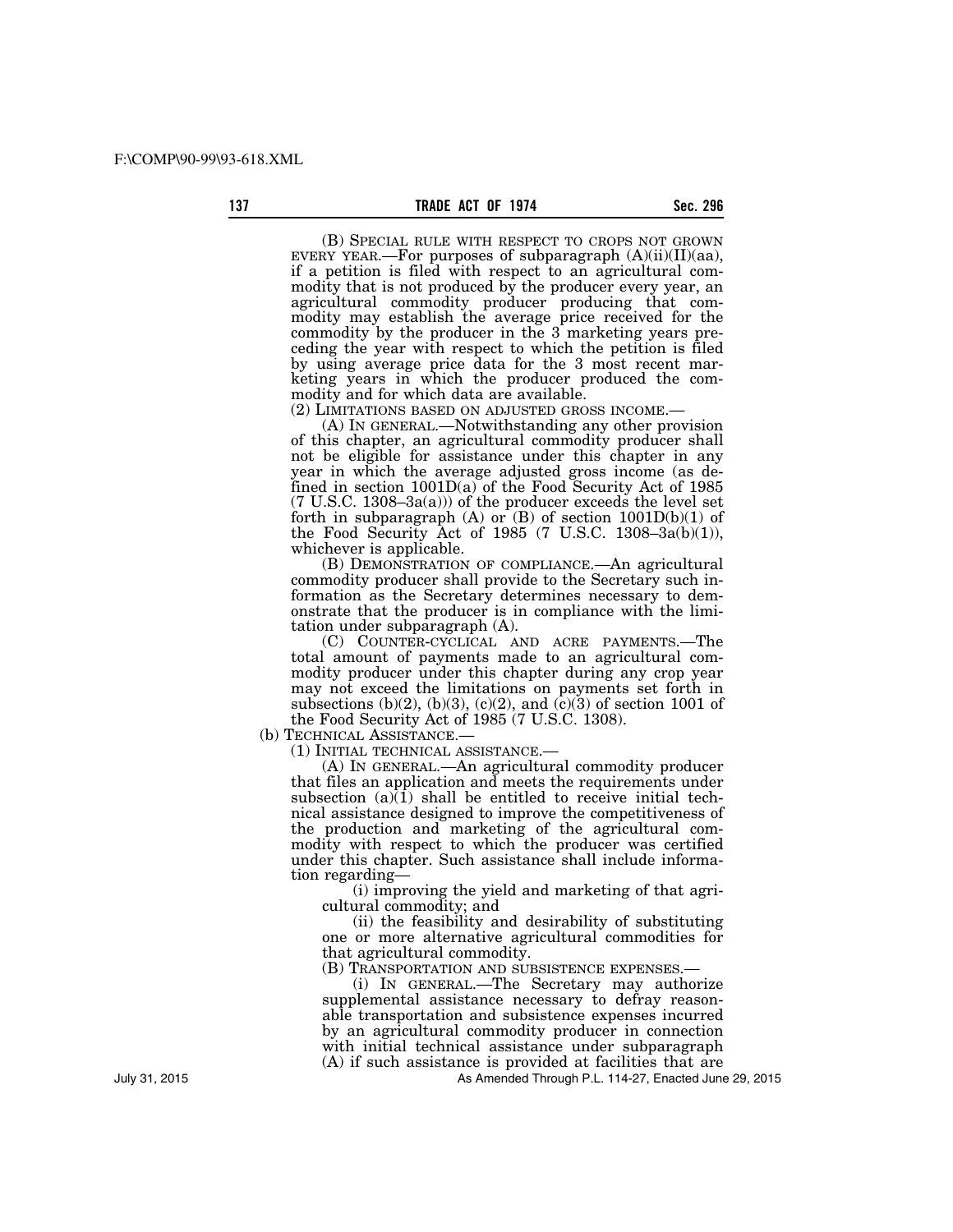not within normal commuting distance of the regular place of residence of the producer.

(ii) EXCEPTIONS.—The Secretary may not authorize payments to an agricultural commodity producer under clause (i)—

(I) for subsistence expenses that exceed the lesser of—

(aa) the actual per diem expenses for subsistence incurred by the producer; or

(bb) the prevailing per diem allowance rate authorized under Federal travel regulations; or

(II) for travel expenses that exceed the prevailing mileage rate authorized under the Federal travel regulations.

(2) INTENSIVE TECHNICAL ASSISTANCE.—A producer that has completed initial technical assistance under paragraph (1) shall be eligible to participate in intensive technical assistance. Such assistance shall consist of—

(A) a series of courses to further assist the producer in improving the competitiveness of the producer in producing—

(i) the agricultural commodity with respect to which the producer was certified under this chapter; or

(ii) another agricultural commodity; and

(B) assistance in developing an initial business plan based on the courses completed under subparagraph  $(A)$ . (3) INITIAL BUSINESS PLAN.—

(A) APPROVAL BY SECRETARY.—The Secretary shall approve an initial business plan developed under paragraph  $(2)(B)$  if the plan—

(i) reflects the skills gained by the producer through the courses described in paragraph  $(2)(A)$ ; and

(ii) demonstrates how the producer will apply

those skills to the circumstances of the producer.

(B) FINANCIAL ASSISTANCE FOR IMPLEMENTING INITIAL BUSINESS PLAN.—Upon approval of the producer's initial business plan by the Secretary under subparagraph (A), a producer shall be entitled to an amount not to exceed \$4,000 to—

(i) implement the initial business plan; or

(ii) develop a long-term business adjustment plan under paragraph (4).

(4) LONG-TERM BUSINESS ADJUSTMENT PLAN.—

(A) IN GENERAL.—A producer that has completed intensive technical assistance under paragraph (2) and whose initial business plan has been approved under para $graph (3)(A)$  shall be eligible for, in addition to the amount under subparagraph (C), assistance in developing a longterm business adjustment plan.

(B) APPROVAL OF LONG-TERM BUSINESS ADJUSTMENT PLANS.—The Secretary shall approve a long-term business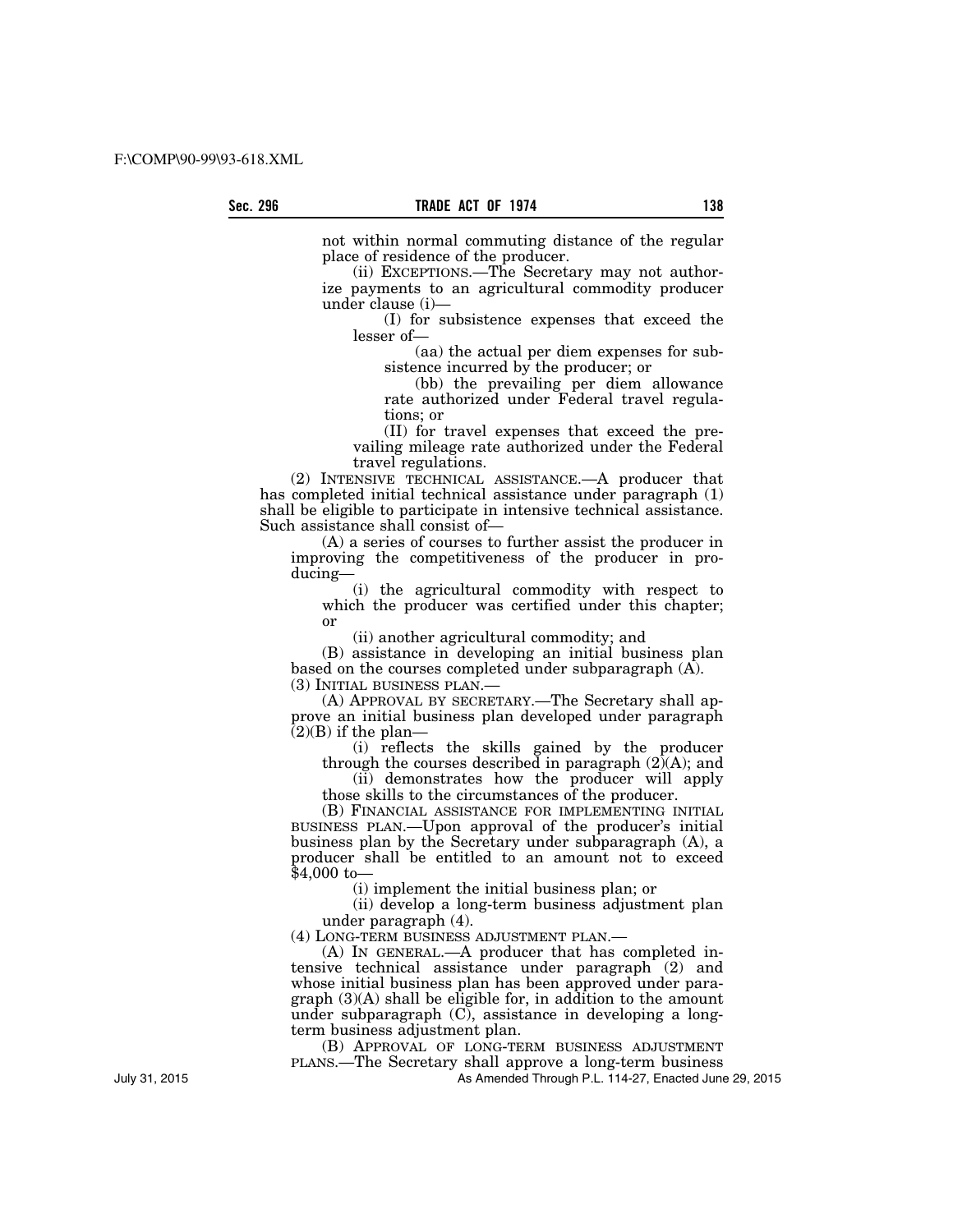adjustment plan developed under subparagraph (A) if the Secretary determines that the plan—

(i) includes steps reasonably calculated to materially contribute to the economic adjustment of the producer to changing market conditions;

(ii) takes into consideration the interests of the workers employed by the producer; and

(iii) demonstrates that the producer will have sufficient resources to implement the business plan.

(C) PLAN IMPLEMENTATION.—Upon approval of the producer's long-term business adjustment plan under subparagraph (B), a producer shall be entitled to an amount not to exceed \$8,000 to implement the long-term business adjustment plan.

(c) MAXIMUM AMOUNT OF ASSISTANCE.—An agricultural commodity producer may receive not more than \$12,000 under paragraphs (3) and (4) of subsection (b) in the 36-month period following certification under section 293.

(d) LIMITATIONS ON OTHER ASSISTANCE.—An agricultural commodity producer that receives benefits under this chapter (other than initial technical assistance under subsection  $(b)(1)$  shall not be eligible for cash benefits under chapter 2 or 3.

**[19 U.S.C. 2401e]** 

#### **SEC. 297. FRAUD AND RECOVERY OF OVERPAYMENTS.**

(a) IN GENERAL.—

(1) REPAYMENT.—If the Secretary, or a court of competent jurisdiction, determines that any person has received any payment under this chapter to which the person was not entitled, or has expended funds received under this chapter for a purpose that was not approved by the Secretary, such person shall be liable to repay such amount to the Secretary, except that the Secretary may waive such repayment if the Secretary determines, in accordance with guidelines prescribed by the Secretary, that—

(A) the payment was made without fault on the part of such person; and

(B) requiring such repayment would be contrary to equity and good conscience.

(2) RECOVERY OF OVERPAYMENT.—Unless an overpayment is otherwise recovered, or waived under paragraph (1), the Secretary shall recover the overpayment by deductions from any sums payable to such person under this chapter.

(b) FALSE STATEMENT.—A person shall, in addition to any other penalty provided by law, be ineligible for any further payments under this chapter—

(1) if the Secretary, or a court of competent jurisdiction, determines that the person—

(A) knowingly has made, or caused another to make,

a false statement or representation of a material fact; or (B) knowingly has failed, or caused another to fail, to

disclose a material fact; and

As Amended Through P.L. 114-27, Enacted June 29, 2015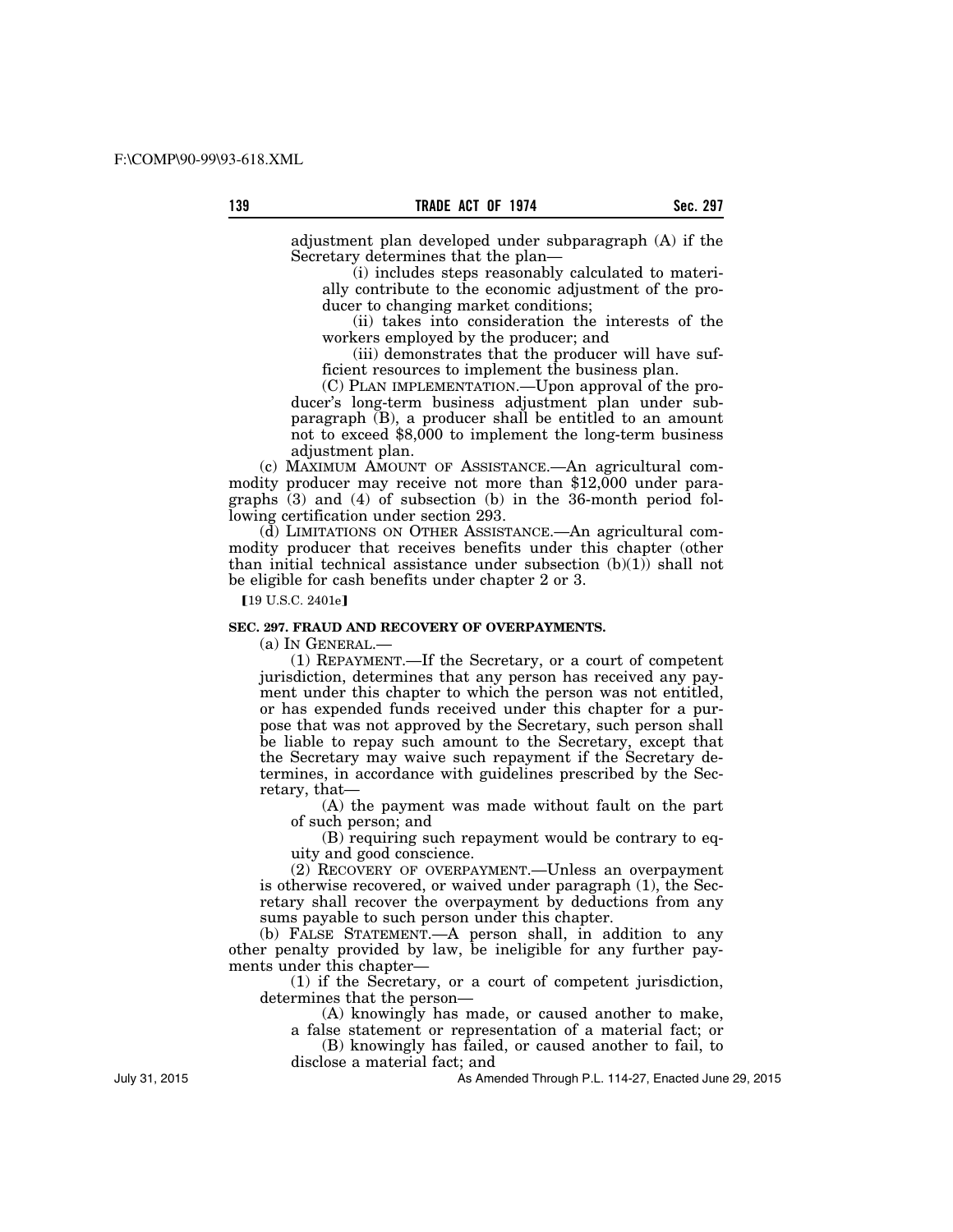(2) as a result of such false statement or representation, or of such nondisclosure, such person has received any payment under this chapter to which the person was not entitled.

(c) NOTICE AND DETERMINATION.—Except for overpayments determined by a court of competent jurisdiction, no repayment may be required, and no deduction may be made, under this section until a determination under subsection  $(a)(1)$  by the Secretary has been made, notice of the determination and an opportunity for a fair hearing thereon has been given to the person concerned, and the determination has become final.

(d) PAYMENT TO TREASURY.—Any amount recovered under this section shall be returned to the Treasury of the United States.

(e) PENALTIES.—Whoever makes a false statement of a material fact knowing it to be false, or knowingly fails to disclose a material fact, for the purpose of obtaining or increasing for himself or for any other person any payment authorized to be furnished under this chapter shall be fined not more than \$10,000 or imprisoned for not more than 1 year, or both.

 $[19 \text{ U.S.C. } 2401 \text{f}]$ 

# **SEC. 298. AUTHORIZATION OF APPROPRIATIONS.**

(a) IN GENERAL.—There are authorized to be appropriated to the Department of Agriculture not to exceed \$90,000,000 for each of the fiscal years 2015 through 2021, to carry out the purposes of this chapter, including administrative costs, and salaries and expenses of employees of the Department of Agriculture.

(b) PROPORTIONATE REDUCTION.—If in any year the amount appropriated under this chapter is insufficient to meet the requirements for adjustment assistance payable under this chapter, the amount of assistance payable under this chapter shall be reduced proportionately.

[19 U.S.C. 2401g]

\* \* \* \* \* \* \*

[Note: BELOW ARE CHAPTERS 2-6 OF TITLE II OF THE TRADE ACT OF 1974 AS IN EFFECT ON JANUARY 1, 2014. 1

# *TITLE II—RELIEF FROM INJURY CAUSED BY IMPORT COMPETITION*

*\* \* \* \* \* \* \** 

# **CHAPTER 2—ADJUSTMENT ASSISTANCE FOR WORKERS13**

13The matter preceding paragraph (1) of section 406(a) of Public Law 114–27 provides: As Amended Through P.L. 114-27, Enacted June 29, 2015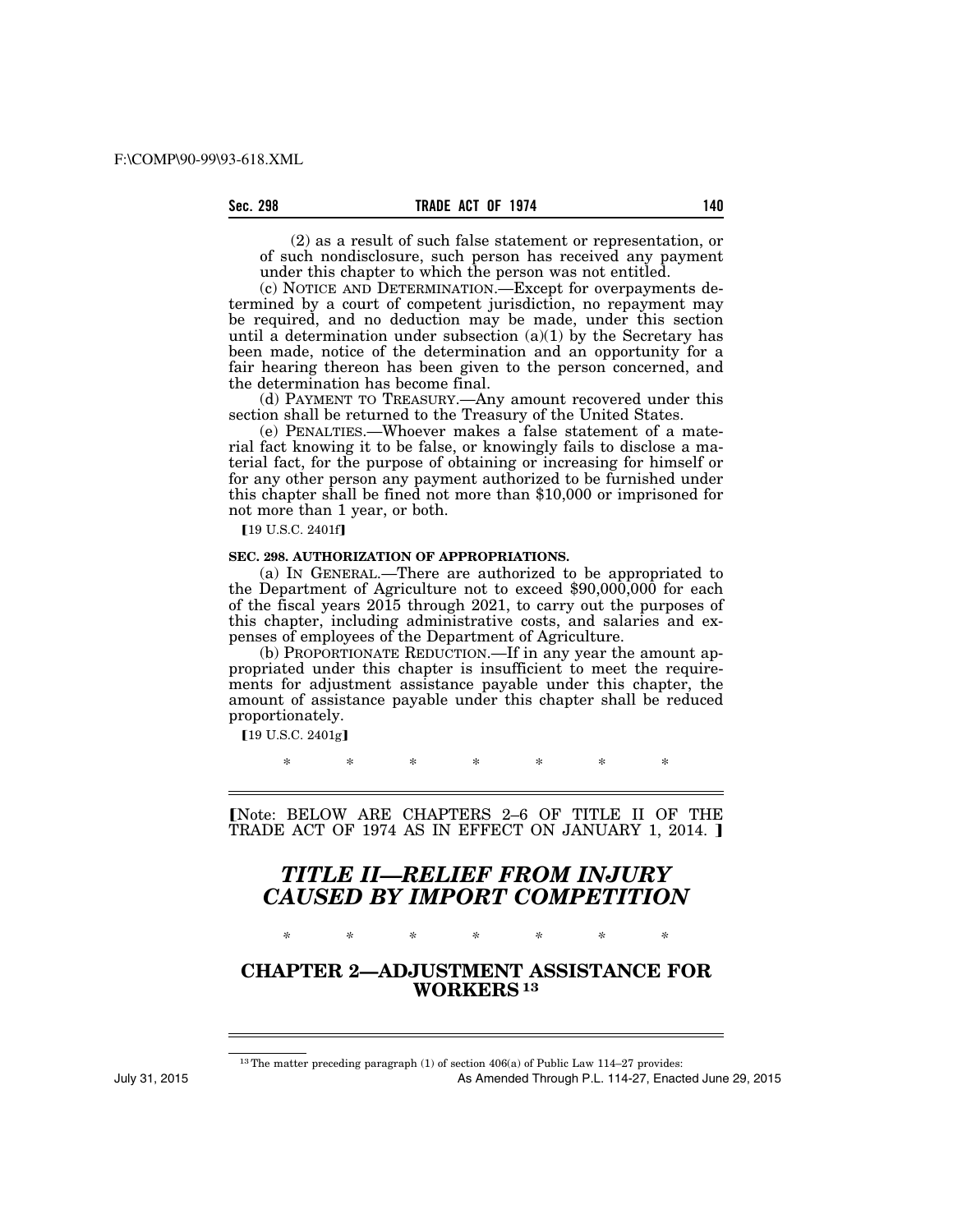# *Subchapter A—Petitions and Determinations*

# *SEC. 221. PETITIONS.*

*(a)(1) A petition for certification of eligibility to apply for adjustment assistance for a group of workers under this chapter may be filed simultaneously with the Secretary and with the Governor of the State in which such workers' firm or subdivision is located by any of the following:* 

*(A) The group of workers (including workers in an agricultural firm or subdivision of any agricultural firm).* 

*(B) The certified or recognized union or other duly authorized representative of such workers.* 

*(C) Employers of such workers, one-stop operators or onestop partners (as defined in section 101 of the Workforce Investment Act of 1998 (29 U.S.C. 2801)), including State employment security agencies, or the State dislocated worker unit established under title I of such Act, on behalf of such workers. (2) Upon receipt of a petition filed under paragraph (1), the* 

*Governor shall—* 

*(A) ensure that rapid response assistance and appropriate core and intensive services (as described in section 134 of the Workforce Investment Act of 1998 (29 U.S.C. 2864)) authorized under other Federal laws are made available to the workers covered by the petition to the extent authorized under such laws; and* 

*(B) assist the Secretary in the review of the petition by verifying such information and providing such other assistance as the Secretary may request.* 

*(3) Upon receipt of the petition, the Secretary shall promptly publish notice in the Federal Register that the Secretary has received the petition and initiated an investigation.* 

*(b) If the petitioner, or any other person found by the Secretary to have a substantial interest in the proceedings, submits not later than 10 days after the date of the Secretary's publication under subsection (a) a request for a hearing, the Secretary shall provide for a public hearing and afford such interested persons an opportunity to be present, to produce evidence, and to be heard.* 

ƒ*19 U.S.C. 2271*≈

#### *SEC. 222. GROUP ELIGIBILITY REQUIREMENTS.*

*(a) IN GENERAL.—A group of workers (including workers in any agricultural firm or subdivision of an agricultural firm) shall be certified by the Secretary as eligible to apply for adjustment assistance under this chapter pursuant to a petition filed under section 221 if the Secretary determines that—* 

July 31, 2015

**SEC. 406. [19 U.S.C. 2271 note] SUNSET PROVISIONS.** 

<sup>(</sup>a) APPLICATION OF PRIOR LAW.—Subject to subsection (b), beginning on July 1, 2021, the pro-visions of chapters 2, 3, 5, and 6 of title II of the Trade Act of 1974 (19 U.S.C. 2271 et seq.), as in effect on January 1, 2014, shall be in effect and apply, except that in applying and administering such chapters— (1) \* \* \*

See footnotes throughout this version for certain provisions which have changes to how they're to be applied and administered beginning on July  $21$ , 2021.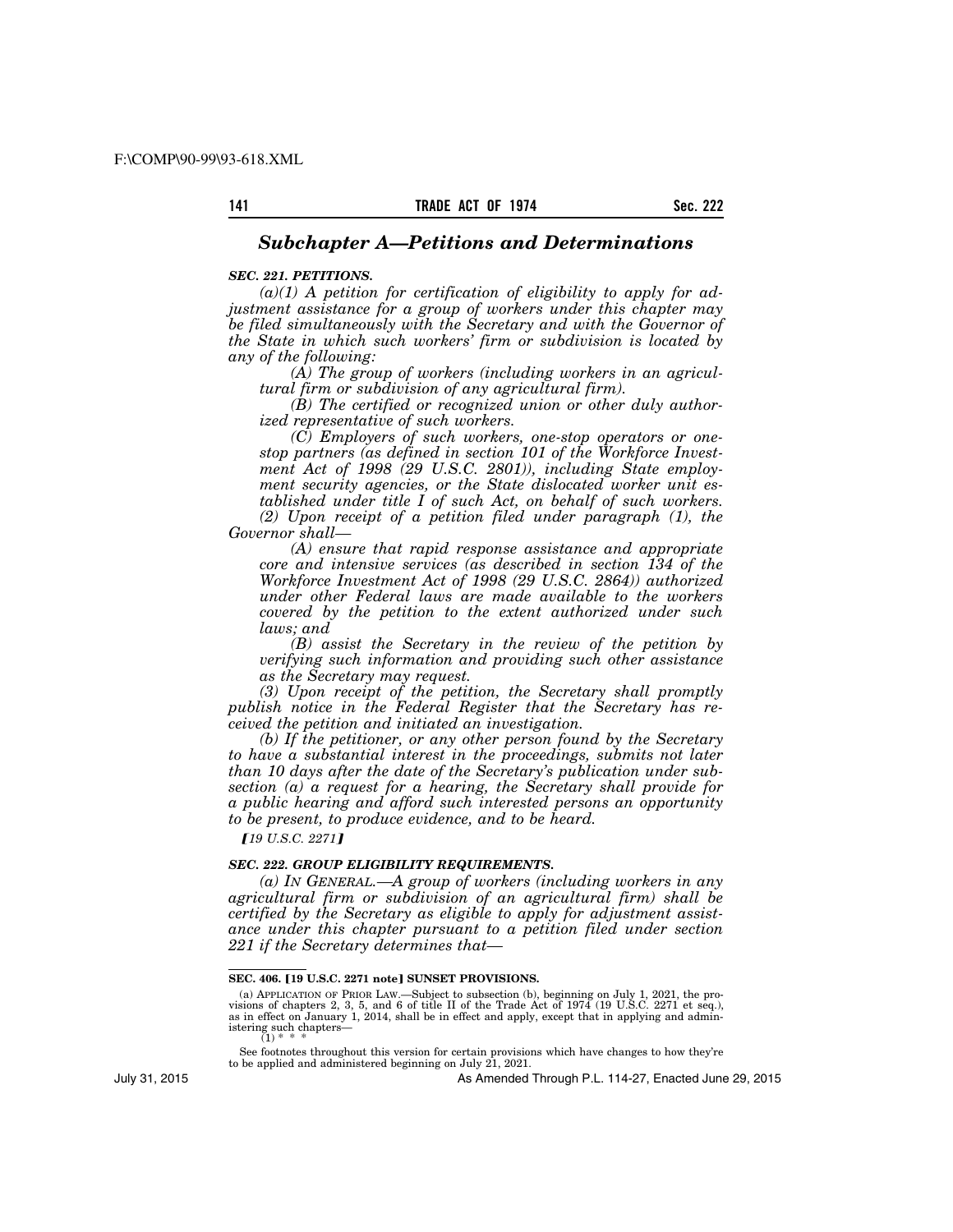*(1) a significant number or proportion of the workers in such workers' firm, or an appropriate subdivision of the firm, have become totally or partially separated, or are threatened to become totally or partially separated; and* 

*(2)(A)(i) the sales or production, or both, of such firm or subdivision have decreased absolutely;* 

*(ii) imports of articles like or directly competitive with articles produced by such firm or subdivision have increased; and* 

*(iii) the increase in imports described in clause (ii) contributed importantly to such workers' separation or threat of separation and to the decline in the sales or production of such firm or subdivision; or* 

*(B)(i) there has been a shift in production by such workers' firm or subdivision to a foreign country of articles like or directly competitive with articles which are produced by such firm or subdivision; and* 

*(ii)(I) the country to which the workers' firm has shifted production of the articles is a party to a free trade agreement with the United States;* 

*(II) the country to which the workers' firm has shifted production of the articles is a beneficiary country under the Andean Trade Preference Act, African Growth and Opportunity Act, or the Caribbean Basin Economic Recovery Act; or* 

*(III) there has been or is likely to be an increase in imports of articles that are like or directly competitive with articles which are or were produced by such firm or subdivision.* 

*(b) ADVERSELY AFFECTED SECONDARY WORKERS.—A group of workers (including workers in any agricultural firm or subdivision of an agricultural firm) shall be certified by the Secretary as eligible to apply for trade adjustment assistance benefits under this chapter pursuant to a petition filed under section 221 if the Secretary determines that—* 

*(1) a significant number or proportion of the workers in the workers' firm or an appropriate subdivision of the firm have become totally or partially separated, or are threatened to become totally or partially separated;* 

*(2) the workers' firm (or subdivision) is a supplier or downstream producer to a firm (or subdivision) that employed a group of workers who received a certification of eligibility under subsection (a), and such supply or production is related to the article that was the basis for such certification (as defined in subsection (c) (3) and (4)); and* 

*(3) either—* 

*(A) the workers' firm is a supplier and the component parts it supplied to the firm (or subdivision) described in paragraph (2) accounted for at least 20 percent of the production or sales of the workers' firm; or* 

*(B) a loss of business by the workers' firm with the firm (or subdivision) described in paragraph (2) contributed importantly to the workers' separation or threat of separation determined under paragraph (1).* 

*(c) For purposes of this section—* 

As Amended Through P.L. 114-27, Enacted June 29, 2015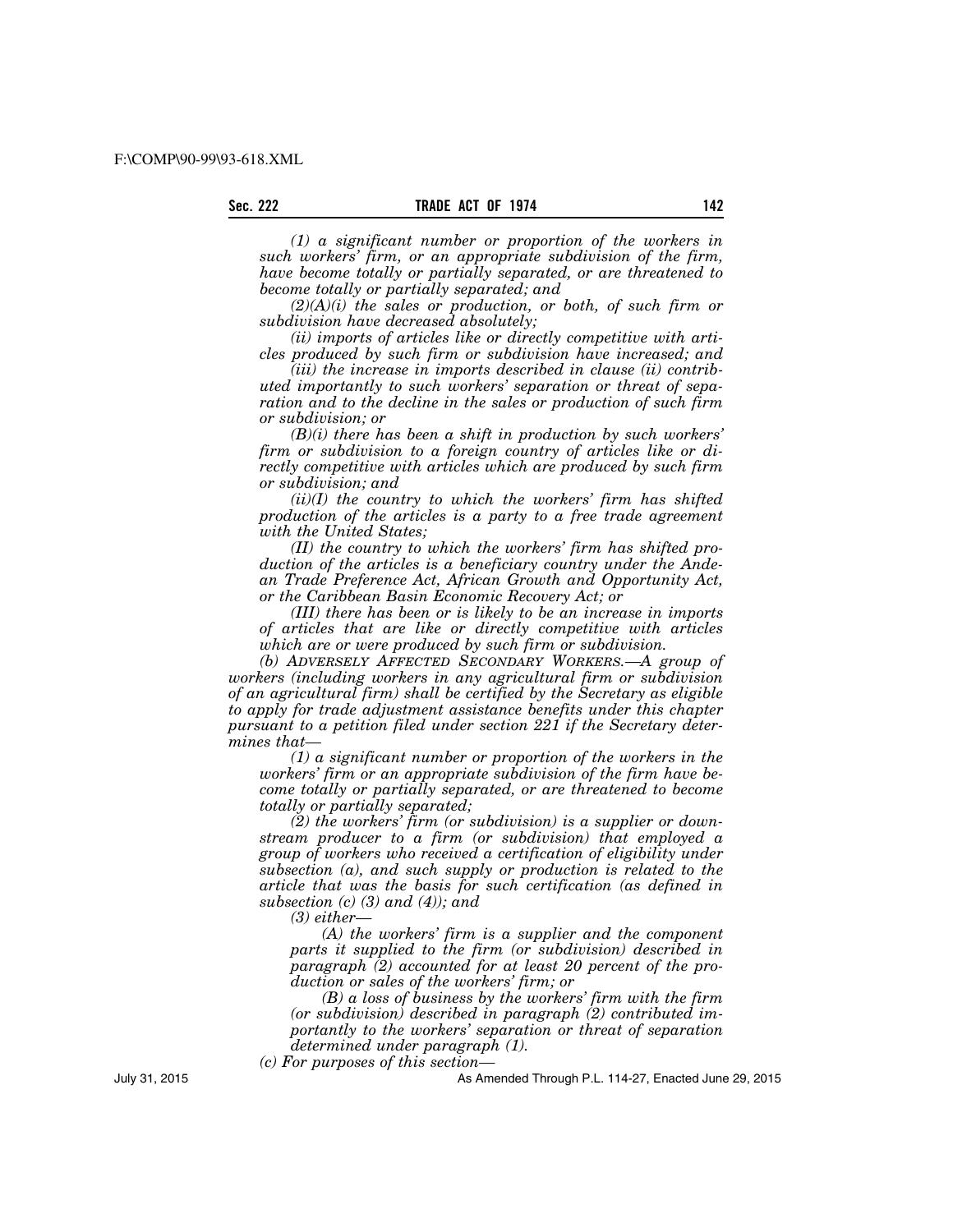*(1) The term ''contributed importantly'' means a cause which is important but not necessarily more important than any other cause.* 

*(2)(A) Any firm, or appropriate subdivision of a firm, that engages in exploration or drilling for oil or natural gas shall be considered to be a firm producing oil or natural gas.* 

*(B) Any firm, or appropriate subdivision of a firm, that engages in exploration or drilling for oil or natural gas, or otherwise produces oil or natural gas, shall be considered to be producing articles directly competitive with imports of oil and with imports of natural gas.* 

*(3) DOWNSTREAM PRODUCER.—The term ''downstream producer'' means a firm that performs additional, value-added production processes for a firm or subdivision, including a firm that performs final assembly or finishing, directly for another firm (or subdivision), for articles that were the basis for a certification of eligibility under subsection (a) of a group of workers employed by such other firm, if the certification of eligibility under subsection (a) is based on an increase in imports from, or a shift in production to, Canada or Mexico.* 

*(4) SUPPLIER.—The term ''supplier'' means a firm that produces and supplies directly to another firm (or subdivision) component parts for articles that were the basis for a certification of eligibility under subsection (a) of a group of workers employed by such other firm.* 

ƒ*19 U.S.C. 2272*≈

#### *SEC. 223. DETERMINATIONS BY SECRETARY OF LABOR.*

*(a) As soon as possible after the date on which a petition is filed under section 221, but in any event not later than 40 days after that*  date, the Secretary shall determine whether the petitioning group *meets the requirements of section 222 and shall issue a certification of eligibility to apply for assistance under this subchapter covering workers in any group which meets such requirements. Each certification shall specify the date on which the total or partial separation began or threatened to begin.* 

*(b) A certification under this section shall not apply to any worker whose last total or partial separation from the firm or appropriate subdivision of the firm before his application under section 231 occurred—* 

*(1) more than one year before the date of the petition on which such certification was granted, or* 

*(2) more than 6 months before the effective date of this chapter.* 

*(c) Upon reaching his determination on a petition, the Secretary shall promptly publish a summary of the determination in the Federal Register together with his reasons for making such determination.* 

*(d) Whenever the Secretary determines, with respect to any certification of eligibility of the workers of a firm or subdivision of the firm, that total or partial separations from such firm or subdivision are no longer attributable to the conditions specified in section 222, he shall terminate such certification and promptly have notice of such termination published in the Federal Register together with his*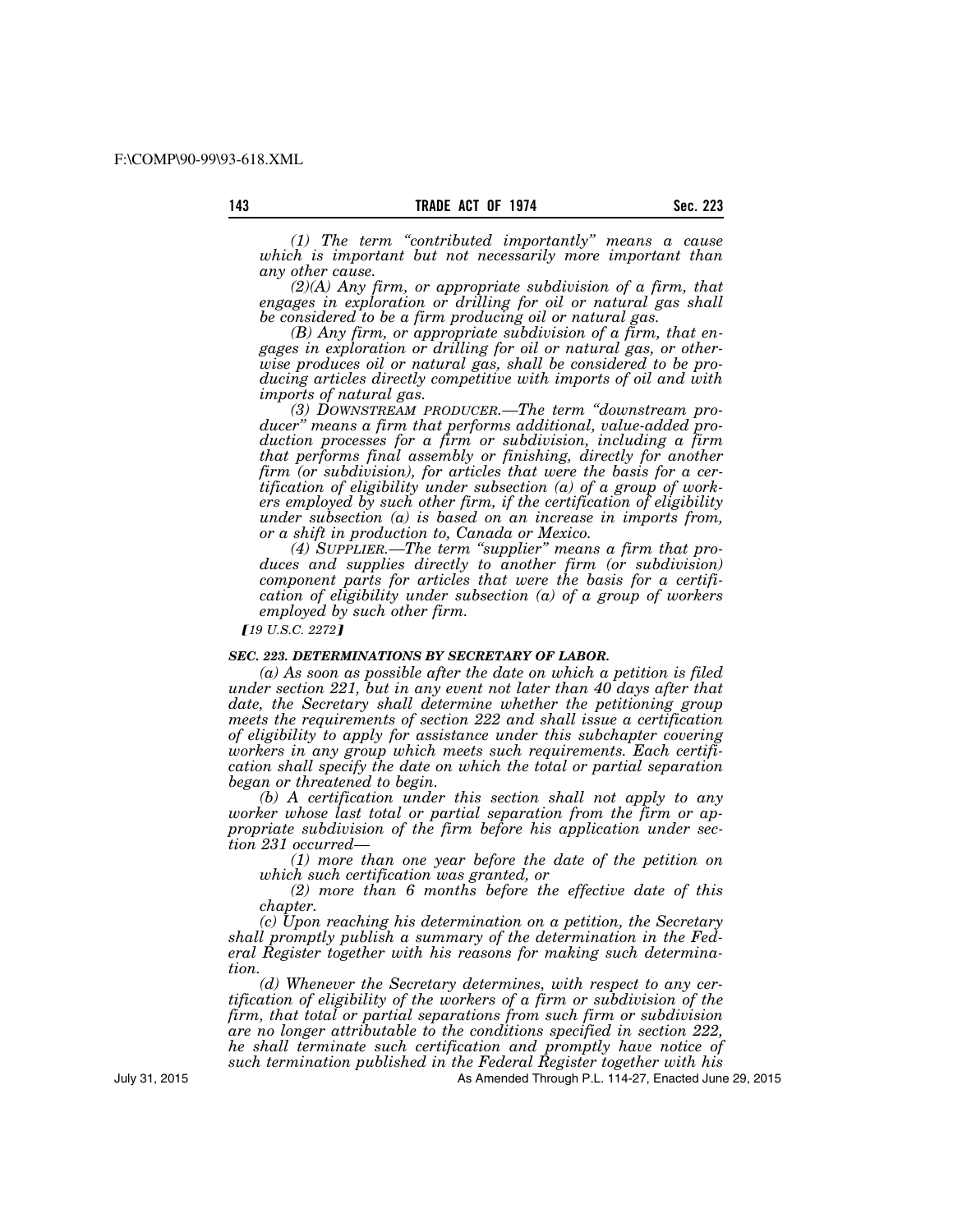*reasons for making such determination. Such termination shall apply only with respect to total or partial separations occurring after the termination date specified by the Secretary.* 

ƒ*19 U.S.C. 2273*≈

# *SEC. 224. STUDY BY SECRETARY OF LABOR WHEN INTERNATIONAL TRADE COMMISSION BEGINS INVESTIGATION.*

*(a) Whenever the International Trade Commission (hereafter referred to in this chapter as the ''Commission'') begins an investigation under section 202 with respect to an industry, the Commission shall immediately notify the Secretary of such investigation, and the Secretary shall immediately begin a study of—* 

*(1) the number of workers in the domestic industry producing the like or directly competitive article who have been or are likely to be certified as eligible for adjustment assistance, and* 

*(2) the extent to which the adjustment of such workers to the import competition may be facilitated through the use of existing programs.* 

*(b) The report of the Secretary of the study under subsection (a) shall be made to the President not later than 15 days after the day on which the Commission makes its report under section 202(f). Upon making his report to the President, the Secretary shall also promptly make it public (with the exception of information which the Secretary determines to be confidential) and shall have a summary of it published in the Federal Register.* 

ƒ*19 U.S.C. 2274*≈

#### *SEC. 225. BENEFIT INFORMATION TO WORKERS.*

*(a) The Secretary shall provide full information to workers about the benefit allowances, training, and other employment services available under this chapter and about the petition and application procedures, and the appropriate filing dates, for such allow*ances, training and services. The Secretary shall provide whatever *assistance is necessary to enable groups of workers to prepare petitions or applications for program benefits. The Secretary shall make every effort to insure that cooperating State agencies fully comply with the agreements entered into under section 239(a) and shall periodically review such compliance. The Secretary shall inform the State Board for Vocational Education or equivalent agency and other public or private agencies, institutions, and employers, as appropriate, of each certification issued under section 223 and of projections, if available, of the needs for training under section 236 as a result of such certification.* 

*(b)(1) The Secretary shall provide written notice through the*  mail of the benefits available under this chapter to each worker *whom the Secretary has reason to believe is covered by a certification made under subchapter A of this chapter—* 

*(A) at the time such certification is made, if the worker was partially or totally separated from the adversely affected employment before such certification, or* 

*(B) at the time of the total or partial separation of the worker from the adversely affected employment, if subparagraph (A) does not apply.* 

As Amended Through P.L. 114-27, Enacted June 29, 2015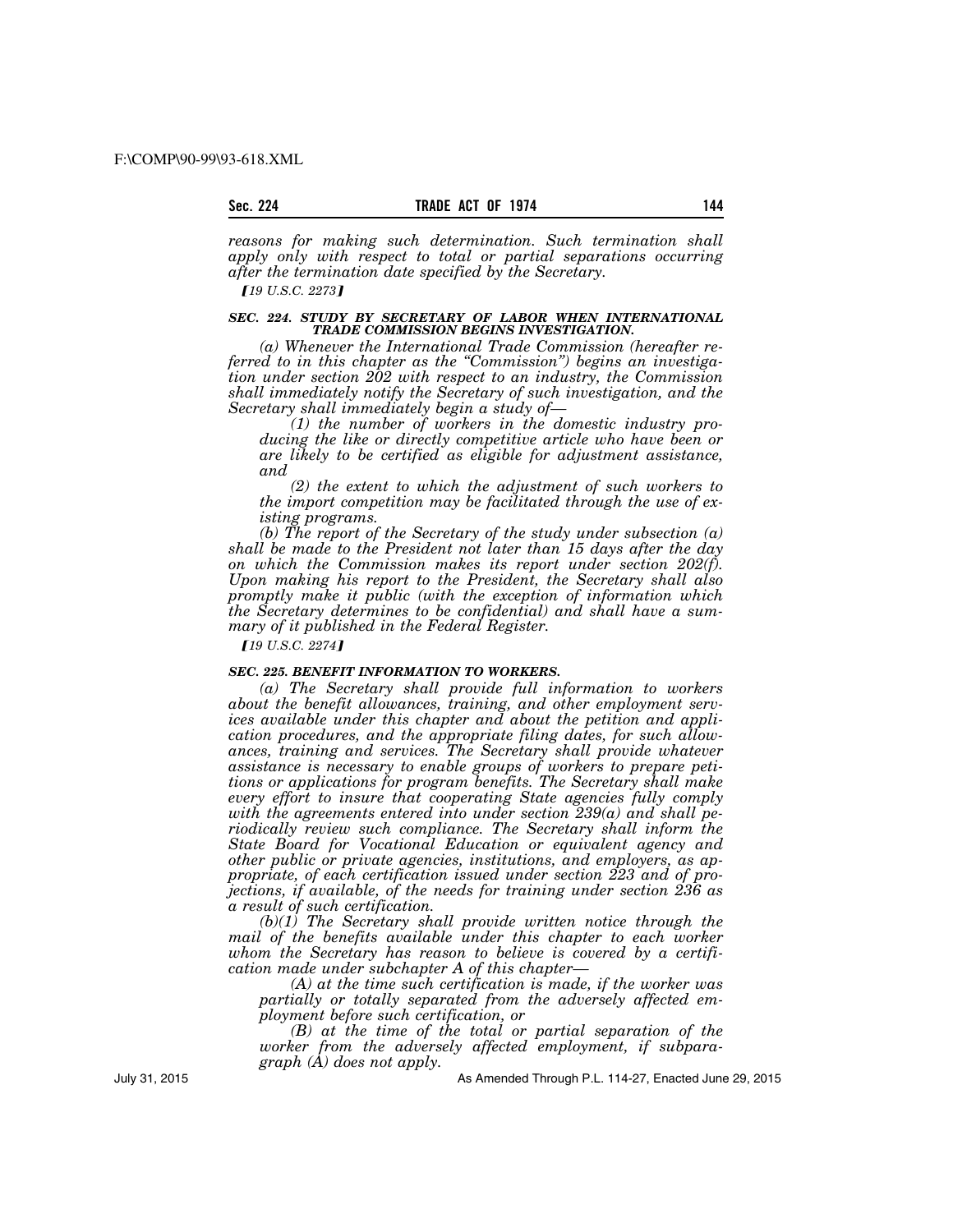## **145 Sec. 231 TRADE ACT OF 1974**

*(2) The Secretary shall publish notice of the benefits available under this chapter to workers covered by each certification made under subchapter A in newspapers of general circulation in the areas in which such workers reside.* 

ƒ*19 U.S.C. 2275*≈

# *Subchapter B—Program Benefits*

## *PART I—TRADE READJUSTMENT ALLOWANCES*

## *SEC. 231. QUALIFYING REQUIREMENTS FOR WORKERS.*

*(a) Payment of a trade readjustment allowance shall be made to an adversely affected worker covered by a certification under subchapter A who files an application for such allowance for any week of unemployment which begins more than 60 days after the date on*  which the petition that resulted in such certification was filed under *section 221, if the following conditions are met:* 

*(1) Such worker's total or partial separation before his application under this chapter occurred—* 

*(A) on or after the date, as specified in the certification under which he is covered, on which total or partial separation began or threatened to begin in the adversely affected employment,* 

*(B) before the expiration of the 2-year period beginning on the date on which the determination under section 223 was made, and* 

*(C) before the termination date (if any) determined pursuant to section 223(d).* 

*(2) Such worker had, in the 52-week period ending with the week in which such total or partial separation occurred, at least 26 weeks of employment at wages of \$30 or more a week in adversely affected employment with a single firm or subdivision of a firm, or, if data with respect to weeks of employment with a firm are not available, equivalent amounts of employment computed under regulations prescribed by the Secretary. For the purposes of this paragraph, any week in which such worker—* 

*(A) is on employer-authorized leave for purposes of vacation, sickness, injury, maternity, or inactive duty or active duty military service for training.* 

*(B) does not work because of a disability that is compensable under a workmen's compensation law or plan of a State or the United States,* 

*(C) had his employment interrupted in order to serve as a full-time representative of a labor organization in such firm or subdivision, or* 

*(D) is on call-up for purposes of active duty in a reserve status in the Armed Forces of the United States, provided such active duty is ''Federal service'' as defined in 5 U.S.C. 8521(a)(1),* 

*shall be treated as a week of employment at wages of \$30 or more, but not more than 7 weeks, in case of weeks described in subparagraph (A) or (C), or both (and not more than 26 weeks, in the case of weeks described in subparagraph (B) or (D)), may be treated as weeks of employment under this sentence.* 

As Amended Through P.L. 114-27, Enacted June 29, 2015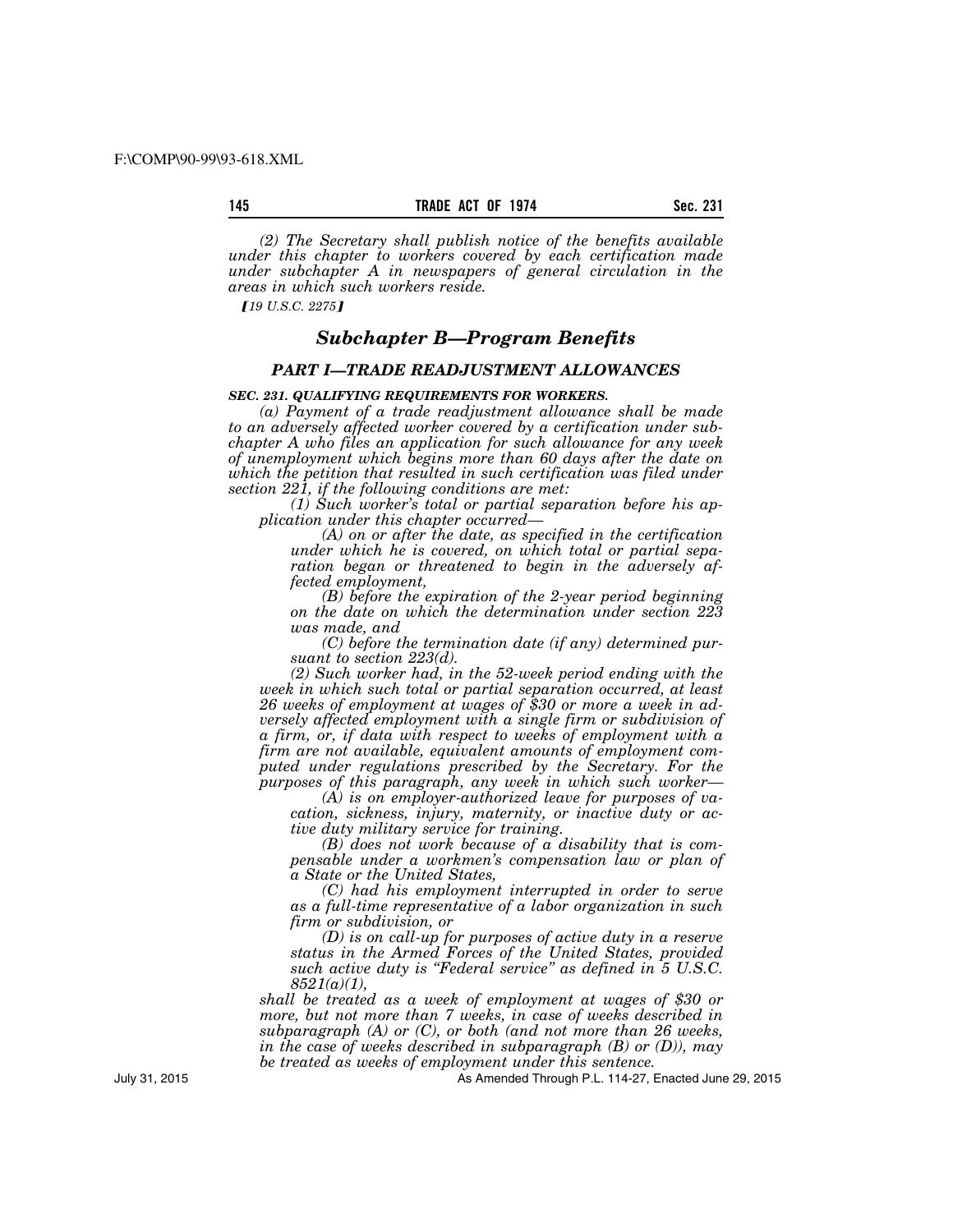*(3) Such worker—* 

*(A) was entitled to (or would be entitled to if he applied therefor) unemployment insurance for a week within the benefit period (i) in which such total or partial separation took place, or (ii) which began (or would have begun) by reason of the filing of a claim for unemployment insurance by such worker after such total or partial separation;* 

*(B) has exhausted all rights to any unemployment insurance, except additional compensation that is funded by a State and is not reimbursed from any Federal funds, to which he was entitled (or would be entitled if he applied therefor); and* 

*(C) does not have an unexpired waiting period applicable to him for any such unemployment insurance.* 

*(4) Such worker, with respect to such week of unemployment, would not be disqualified for extended compensation payable under the Federal-State Extended Unemployment Compensation Act of 1970 by reason of the work acceptance and job search requirements in section*  $20\dot{2}(a)(3)$  *of such Act.* 

*(5) Such worker—* 

*(A)(i) is enrolled in a training program approved by the Secretary under section 236(a), and* 

*(ii) the enrollment required under clause (i) occurs no later than the latest of—* 

*(I) the last day of the 16th week after the worker's most recent total separation from adversely affected employment which meets the requirements of paragraphs (1) and (2),* 

*(II) the last day of the 8th week after the week in which the Secretary issues a certification covering the worker,* 

*(III) 45 days after the later of the dates specified in subclause (I) or (II), if the Secretary determines there are extenuating circumstances that justify an extension in the enrollment period, or* 

*(IV) the last day of a period determined by the Secretary to be approved for enrollment after the termination of a waiver issued pursuant to subsection (c),* 

*(B) has, after the date on which the worker became totally separated, or partially separated, from the adversely affected employment, completed a training program approved by the Secretary under section 236(a), or* 

*(C) has received a written statement under subsection (c)(1) after the date described in subparagraph (B).* 

 $(b)(1)$  If—

*(A) the Secretary determines that—* 

*(i) the adversely affected worker—* 

*(I) has failed to begin participation in the training program the enrollment in which meets the requirement of subsection (a)(5), or* 

*(II) has ceased to participate in such training program before completing such training program, and* 

*(ii) there is no justifiable cause for such failure or ces-*

*sation, or* 

As Amended Through P.L. 114-27, Enacted June 29, 2015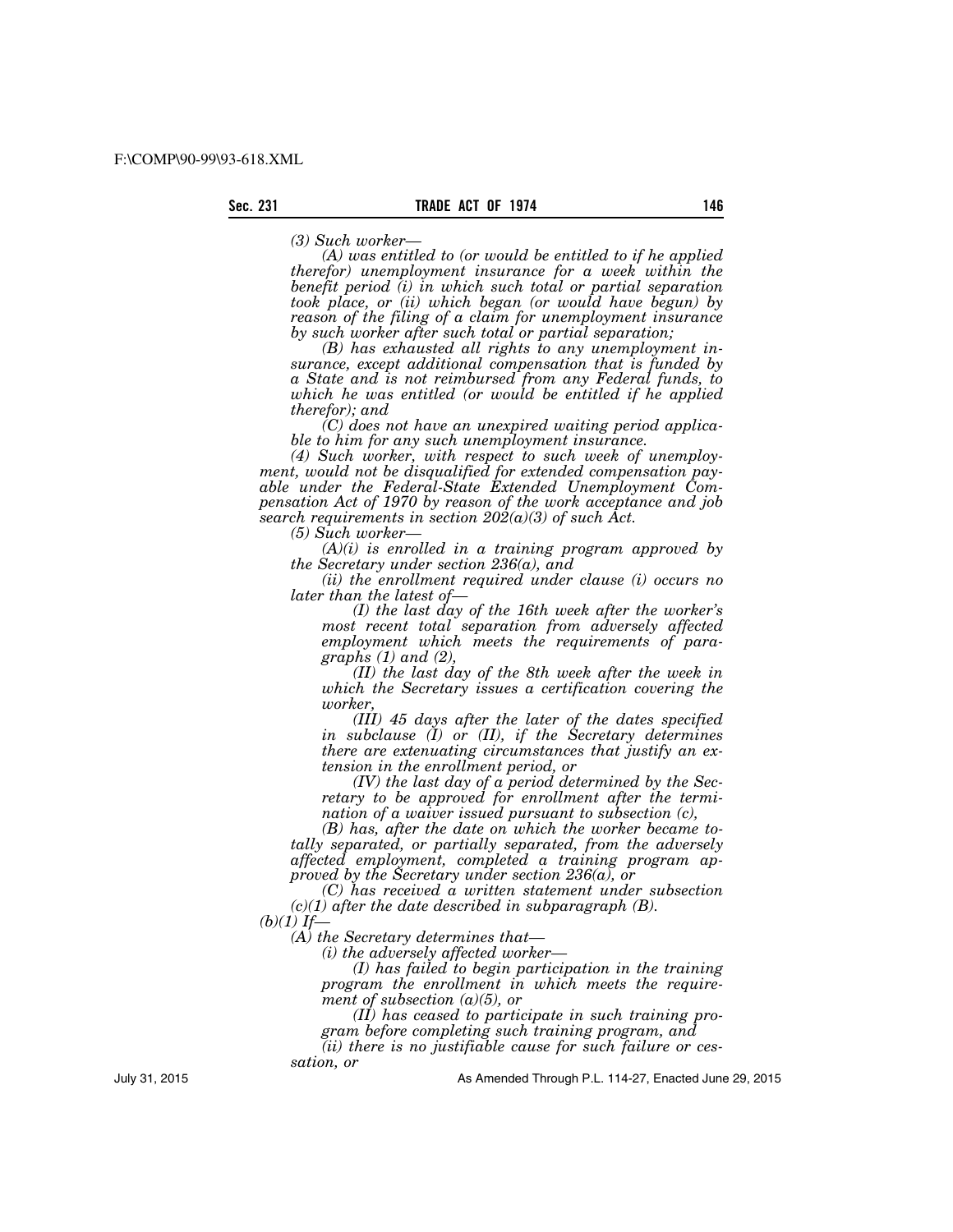*(B) the certification made with respect to such worker under subsection (c)(1) is revoked under subsection (c)(2),* 

*no trade readjustment allowance may be paid to the adversely affected worker under this part for the week in which such failure, cessation, or revocation occurred, or any succeeding week, until the adversely affected worker begins or resumes participation in a training program approved under section 236(a).* 

*(2) The provisions of subsection (a)(5) and paragraph (1) shall not apply with respect to any week of unemployment which begins—* 

*(A) after the date that is 60 days after the date on which the petition that results in the certification that covers the worker is filed under section 221, and* 

*(B) before the first week following the week in which such certification is made under subchapter (A).* 

*(c) WAIVERS OF TRAINING REQUIREMENTS.—* 

*(1) 14 ISSUANCE OF WAIVERS.—The Secretary may issue a written statement to an adversely affected worker waiving the requirement to be enrolled in training described in subsection (a)(5)(A) if the Secretary determines that it is not feasible or appropriate for the worker, because of 1 or more of the following reasons:* 

*(A) RECALL.—The worker has been notified that the worker will be recalled by the firm from which the separation occurred.* 

*(B) MARKETABLE SKILLS.—The worker possesses marketable skills for suitable employment (as determined pursuant to an assessment of the worker, which may include the profiling system under section 303(j) of the Social Security Act (42 U.S.C. 503(j)), carried out in accordance with guidelines issued by the Secretary) and there is a reasonable expectation of employment at equivalent wages in the foreseeable future.* 

*(C) RETIREMENT.—The worker is within 2 years of meeting all requirements for entitlement to either—* 

*(i) old-age insurance benefits under title II of the Social Security Act (42 U.S.C. 401 et seq.) (except for application therefor); or* 

*(ii) a private pension sponsored by an employer or labor organization.* 

*(D) HEALTH.—The worker is unable to participate in training due to the health of the worker, except that a waiver under this subparagraph shall not be construed to exempt a worker from requirements relating to the availability for work, active search for work, or refusal to accept work under Federal or State unemployment compensation laws.* 

*(E) ENROLLMENT UNAVAILABLE.—The first available enrollment date for the approved training of the worker is within 60 days after the date of the determination made under this paragraph, or, if later, there are extenuating cir-*

July 31, 2015

*<sup>14</sup>Paragraph (1) of section 406(a) of Public Law 114–27 provides that section 233(c)(1) of the Trade Act of 1974 ''shall be applied and administered as if subparagraphs (A), (B), and (C) of that paragraph were not in effect''.*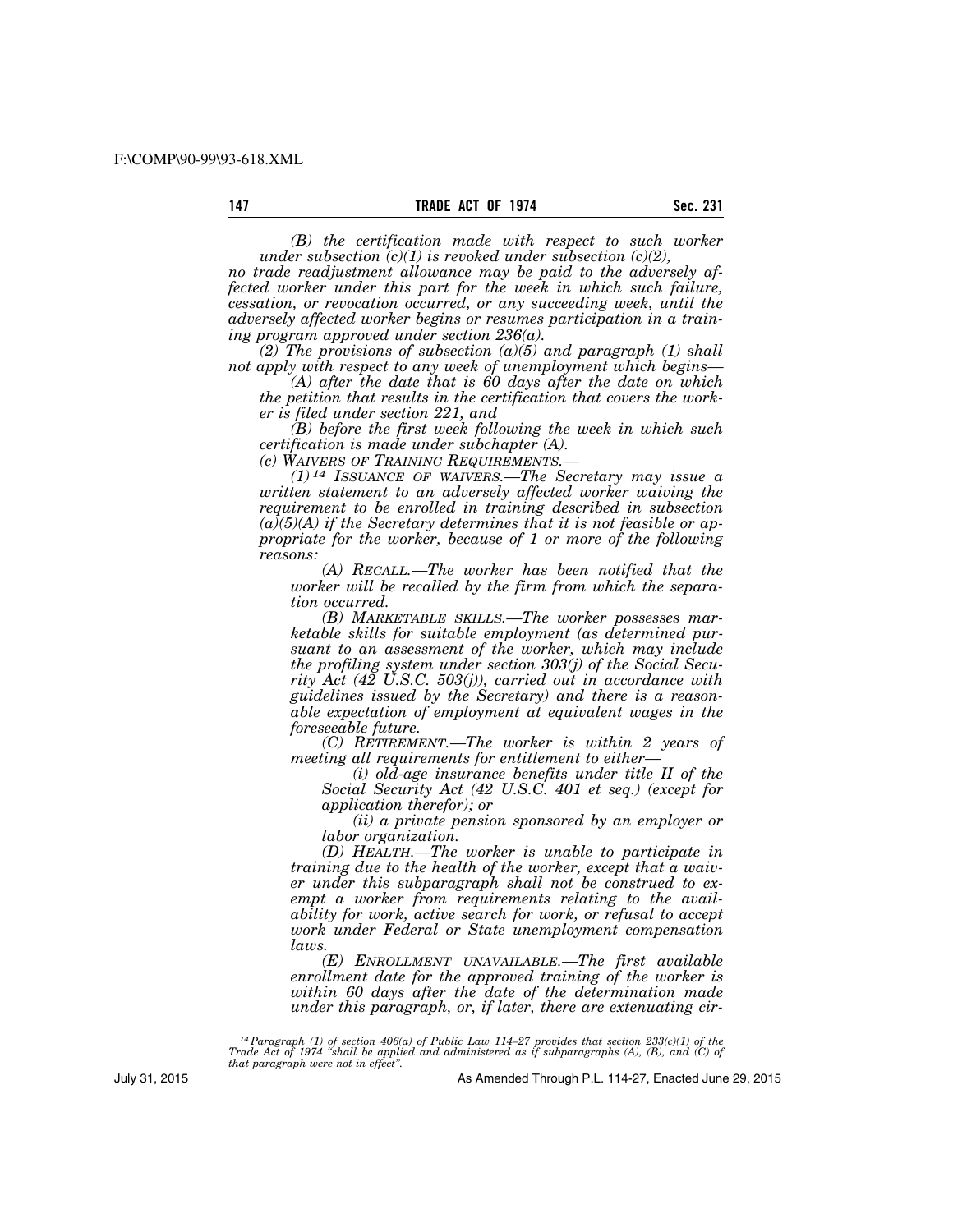*cumstances for the delay in enrollment, as determined pursuant to guidelines issued by the Secretary.* 

*(F) TRAINING NOT AVAILABLE.—Training approved by the Secretary is not reasonably available to the worker from either governmental agencies or private sources (which may include area career and technical education schools, as defined in section 3 of the Carl D. Perkins Career and Technical Education Act of 2006 (20 U.S.C. 2302), and employers), no training that is suitable for the worker is available at a reasonable cost, or no training funds are available. (2) DURATION OF WAIVERS.—* 

*(A) IN GENERAL.—A waiver issued under paragraph (1) shall be effective for not more than 6 months after the date on which the waiver is issued, unless the Secretary determines otherwise.* 

*(B) REVOCATION.—The Secretary shall revoke a waiver issued under paragraph (1) if the Secretary determines that the basis of a waiver is no longer applicable to the worker and shall notify the worker in writing of the revocation. (3) AGREEMENTS UNDER SECTION 239.—* 

*(A) ISSUANCE BY COOPERATING STATES.—Pursuant to an agreement under section 239, the Secretary may authorize a cooperating State to issue waivers as described in paragraph (1).* 

*(B) SUBMISSION OF STATEMENTS.—An agreement under section 239 shall include a requirement that the cooperating State submit to the Secretary the written statements provided under paragraph (1) and a statement of the reasons for the waiver.* 

## ƒ*19 U.S.C. 2291*≈

### *SEC. 232. WEEKLY AMOUNTS.*

*(a) Subject to subsections (b) and (c), the trade readjustment allowance payable to an adversely affected worker for a week of total unemployment shall be an amount equal to the most recent weekly benefit amount of the unemployment insurance payable to the worker for a week of total unemployment preceding the worker's first exhaustion of unemployment insurance (as determined for purposes of section 231(a)(3)(B)) reduced (but not below zero) by—* 

*(1) any training allowance deductible under subsection (c); and* 

*(2) income that is deductible from unemployment insurance under the disqualifying income provisions of the applicable State law or Federal unemployment insurance law.* 

*(b) Any adversely affected worker who is entitled to trade readjustment allowances and who is undergoing training approved by the Secretary, shall receive for each week in which he is undergoing any such training, a trade readjustment allowance in an amount (computed for such week) equal to the amount computed under subsection (a) or (if greater) the amount of any weekly allowance for such training to which he would be entitled under any other Federal law for the training of workers, if he applied for such allowance. Such trade readjustment allowance shall be paid in lieu of any*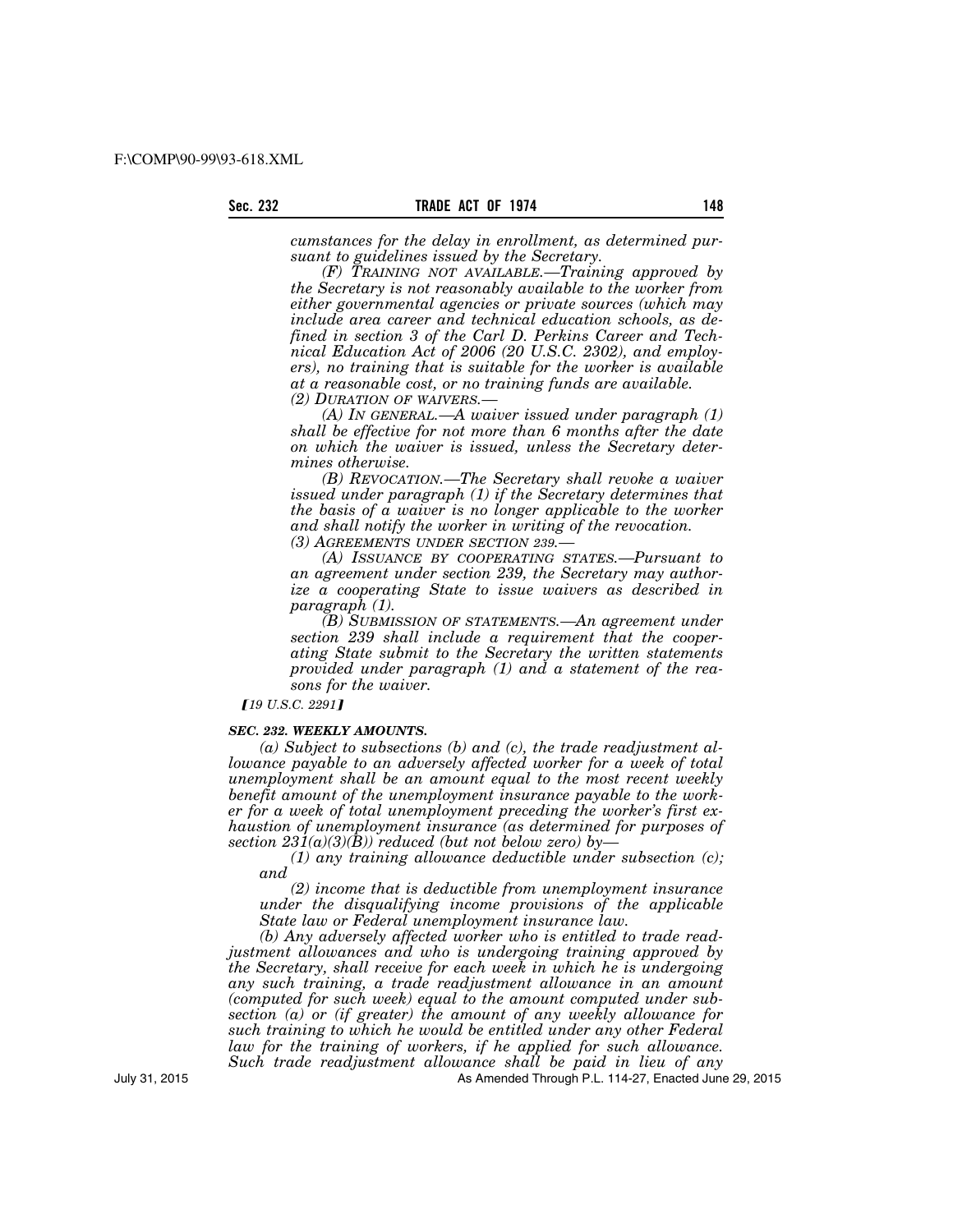*training allowance to which the worker would be entitled under such other Federal law.* 

*(c) If a training allowance under any Federal law other than this Act, is paid to an adversely affected worker for any week of unemployment with respect to which he would be entitled (determined without regard to any disqualification under section 231(b)) to a trade readjustment allowance if he applied for such allowance, each such week shall be deducted from the total number of weeks of trade readjustment allowance otherwise payable to him under section 233(a) when he applies for a trade readjustment allowance and is determined to be entitled to such allowance. If such training allowance paid to such worker for any week of unemployment is less than the amount of the trade readjustment allowance to which he would be entitled if he applied for such allowance, he shall receive, when he applies for a trade readjustment allowance and is determined to be entitled to such allowance, a trade readjustment allowance for such week equal to such difference.* 

ƒ*19 U.S.C. 2292*≈

#### *SEC. 233. LIMITATIONS ON TRADE READJUSTMENT ALLOWANCES.*

*(a)(1) The maximum amount of trade readjustment allowances payable with respect to the period covered by any certification to an adversely affected worker shall be the amount which is the product of 52 multiplied by the trade readjustment allowance payable to the worker for a week of total unemployment (as determined under section 232(a)), but such product shall be reduced by the total sum of the unemployment insurance to which the worker was entitled (or would have been entitled if he had applied therefor) in the worker's first benefit period described in section 231(a)(3)(A).* 

(2) *15 A trade readjustment allowance shall not be paid for any week occurring after the close of the 104-week period (or, in the case of an adversely affected worker who requires a program of remedial education (as described in section 236(a)(5)(D)) in order to complete training approved for the worker under section 236, the 130-week period) that begins with the first week following the week in which the adversely affected worker was most recently totally separated from adversely affected employment—* 

*(A) within the period which is described in section 231(a)(1), and* 

*(B) with respect to which the worker meets the requirements of section 231(a)(2).* 

*(3) Notwithstanding paragraph (1), in order to assist the adversely affected worker to complete training approved for him under section 236, and in accordance with regulations prescribed by the Secretary, payments may be made as trade readjustment allowances for up to 52 additional weeks in the 52-week period that—* 

July 31, 2015

 $^{15}$  Paragraph (2)(A) of section 406(a) of Public Law 114–27 provides as follows: (2) section 233 of that Act shall be applied and administered—

<sup>(</sup>A) in subsection (a)—

<sup>(</sup>i) in paragraph (2), by substituting "104-week period" for "104-week period" and all that follows through "130-week period)"; and

<sup>(</sup>ii) in paragraph (3)—

<sup>(</sup>I) in the matter preceding subparagraph (A), by substituting ''65'' for ''52''; and (II) by substituting ''78-week period'' for ''52-week period'' each place it appears;

and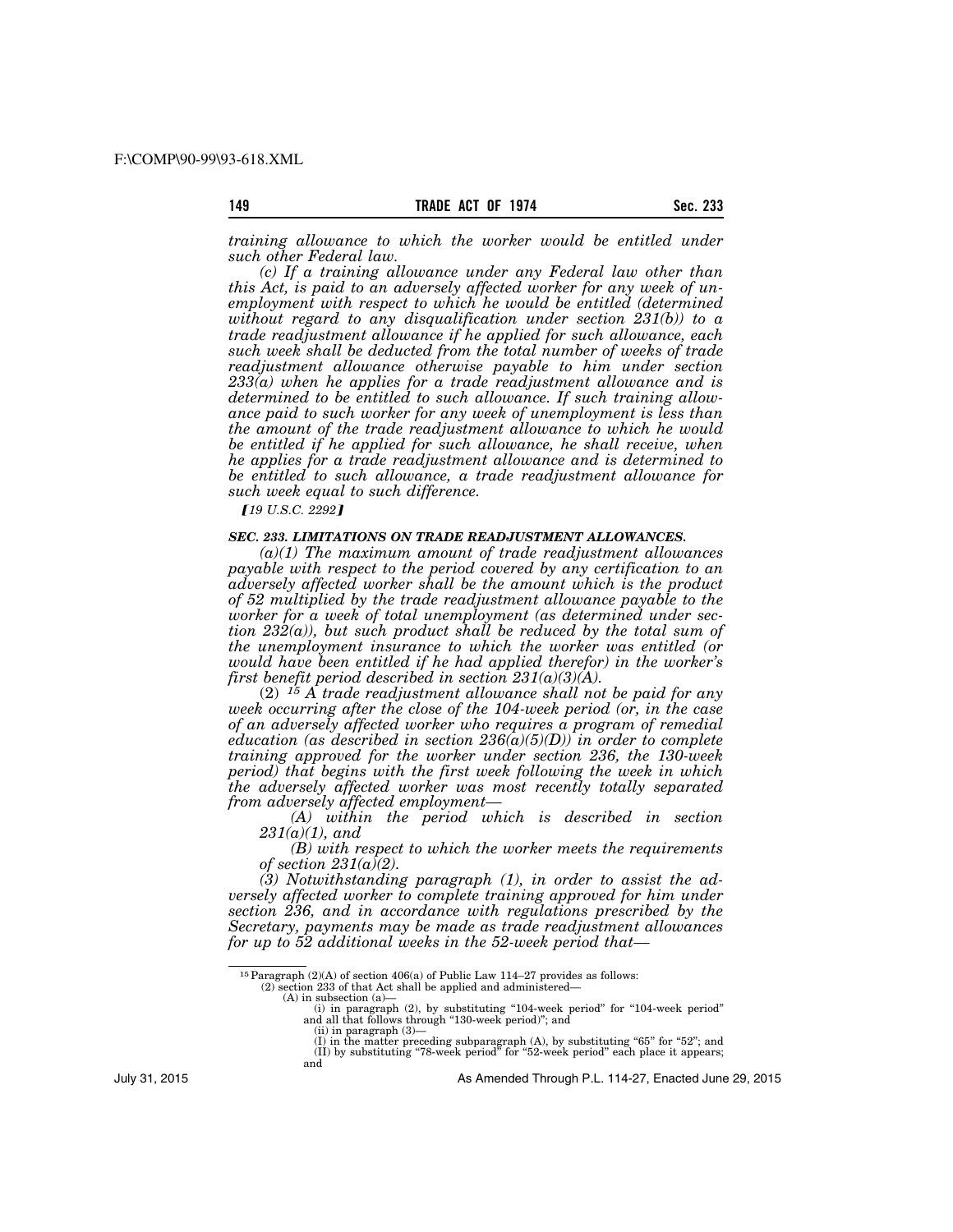*(A) follows the last week of entitlement to trade readjustment allowances otherwise payable under this chapter; or* 

*(B) begins with the first week of such training, if such training begins after the last week described in subparagraph (A).* 

*Payments for such additional weeks may be made only for weeks in such 52-week period during which the individual is participating in such training.* 

*(b) A trade readjustment allowance may not be paid for an additional week specified in subsection (a)(3) if the adversely affected worker who would receive such allowance did not make a bona fide application to a training program approved by the Secretary under section 236 within 210 days after the date of the worker's first certification of eligibility to apply for adjustment assistance issued by the Secretary, or, if later, within 210 days after the date of the work* $e\dot{r}$ 's total or partial separation referred to in section  $231(a)(1)$ .

*(c) Amounts payable to an adversely affected worker under this part shall be subject to such adjustment on a week-to-week basis as may be required by section 232(b).* 

*(d) Notwithstanding any other provision of this Act or other Federal law, if the benefit year of a worker ends within an extended benefit period, the number of weeks of extended benefits that such worker would, but for this subsection, be entitled to in that extended benefit period shall be reduced (but not below zero) by the number of weeks for which the worker was entitled, during such benefit year, to trade readjustment allowances under this part. For purposes of this paragraph, the terms ''benefit year'' and ''extended benefit period'' shall have the same respective meanings given to them in the Federal-State Extended Unemployment Compensation Act of 1970.* 

*(e) No trade readjustment allowance shall be paid to a worker under this part for any week during which the worker is receiving on-the-job training.* 

*(f) For purposes of this chapter, a worker shall be treated as participating in training during any week which is part of a break in training that does not exceed 30 days if—* 

*(1) the worker was participating in a training program approved under section 236(a) before the beginning of such break in training, and* 

*(2) the break is provided under such training program.* 

*(g) 16 Notwithstanding any other provision of this section, in order to assist an adversely affected worker to complete training ap-*

- (2) the worker participates in training in each such week; and
- (3) the worker—
	- (A) has substantially met the performance benchmarks established as part of the training approved for the worker;

As Amended Through P.L. 114-27, Enacted June 29, 2015

<sup>16</sup>Paragraph (2)(B) of section 406(a) of Public Law 114–27 provides:

 $(B)$  by applying and administering subsection  $(g)$  as if it read as follows:

<sup>(</sup>g) PAYMENT OF TRADE READJUSTMENT ALLOWANCES TO COMPLETE TRAINING Notwithstanding any other provision of this section, in order to assist an adversely affected worker to complete training approved for the worker under section 236 that leads to the completion of a degree or industry-recognized credentia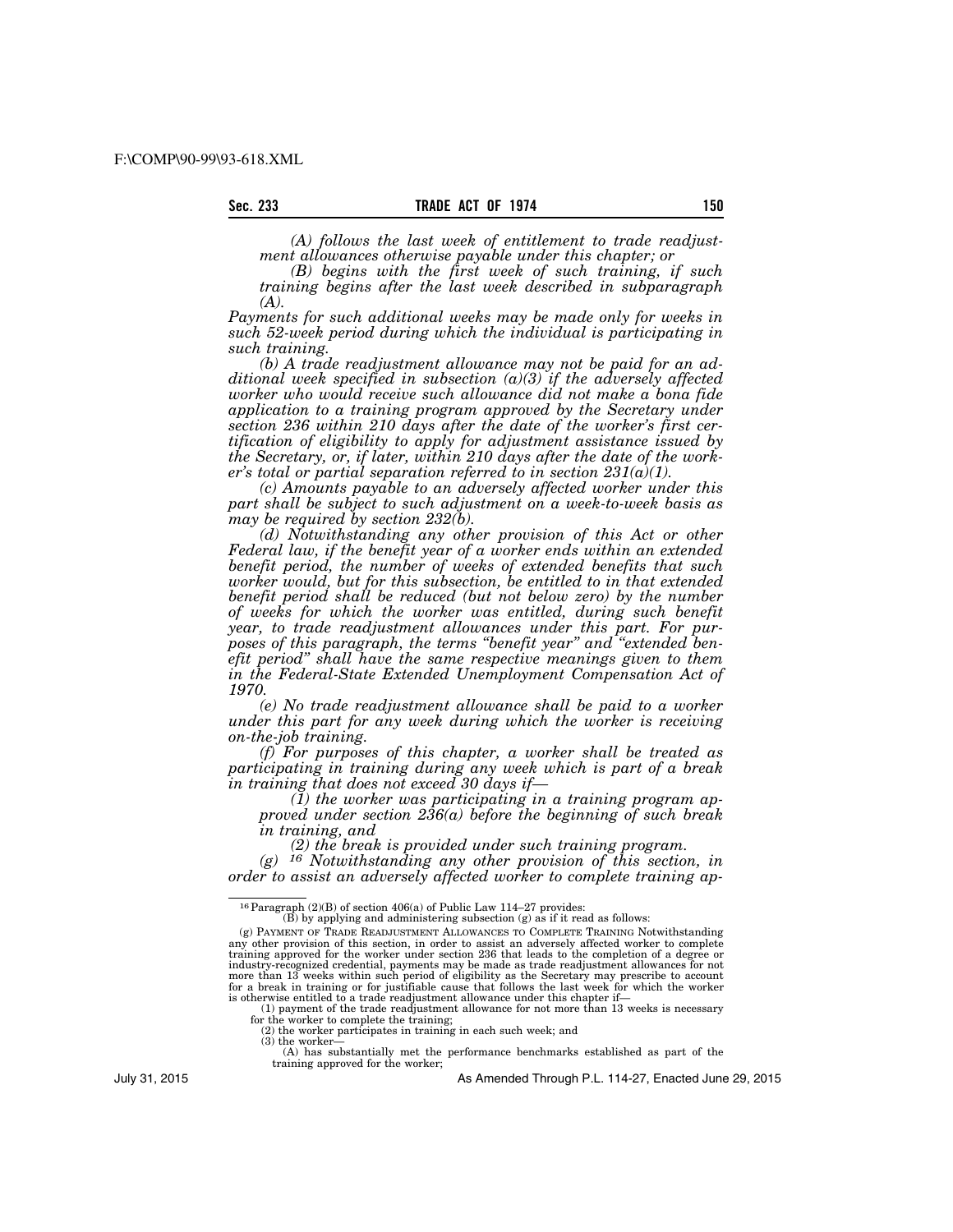## **151 Sec. 236 TRADE ACT OF 1974**

*proved for the worker under section 236 which includes a program of remedial education (as described in section 236(a)(5)(D)), and in accordance with regulations prescribed by the Secretary, payments may be made as trade readjustment allowances for up to 26 additional weeks in the 26-week period that follows the last week of entitlement to trade readjustment allowances otherwise payable under this chapter.* 

ƒ*19 U.S.C. 2293*≈

## *SEC. 234. APPLICATION OF STATE LAWS.*

*Except where inconsistent with the provisions of this chapter and subject to such regulations as the Secretary may prescribe, the availability and disqualification provisions of the State law—* 

*(1) under which an adversely affected worker is entitled to unemployment insurance (whether or not he has filed a claim for such insurance), or* 

*(2) if he is not so entitled to unemployment insurance, of the State in which he was totally or partially separated,* 

*shall apply to any such worker who files a claim for trade readjustment allowances. The State law so determined with respect to a separation of a worker shall remain applicable, for purposes of the preceding sentence, with respect to such separation until such worker becomes entitled to unemployment insurance under another State law (whether or not he has filed a claim for such insurance).* 

ƒ*19 U.S.C. 2294*≈

## *PART II—TRAINING, OTHER EMPLOYMENT SERVICES, AND ALLOWANCES*

## *SEC. 235. EMPLOYMENT SERVICES.*

*The Secretary shall make every reasonable effort to secure for adversely affected workers covered by a certification under subchapter A of this chapter counseling, testing, and placement services, and supportive and other services, provided for under any other Federal law, including the services provided through one-stop delivery systems described in section 134(c) of the Workforce Investment Act of 1998 (29 U.S.C. 2864(c)). The Secretary shall, whenever appropriate, procure such services through agreements with the State.* 

ƒ*19 U.S.C. 2295*≈

## *SEC. 236. TRAINING.*

*(a)(1) If the Secretary determines that—* 

*(A) there is no suitable employment (which may include technical and professional employment) available for an adversely affected worker,* 

*(B) the worker would benefit from appropriate training,* 

*(C) there is a reasonable expectation of employment following completion of such training,* 

*(D) training approved by the Secretary is reasonably available to the worker from either governmental agencies or private* 

(B) is expected to continue to make progress toward the completion of the training; and

(C) will complete the training during that period of eligibility.

As Amended Through P.L. 114-27, Enacted June 29, 2015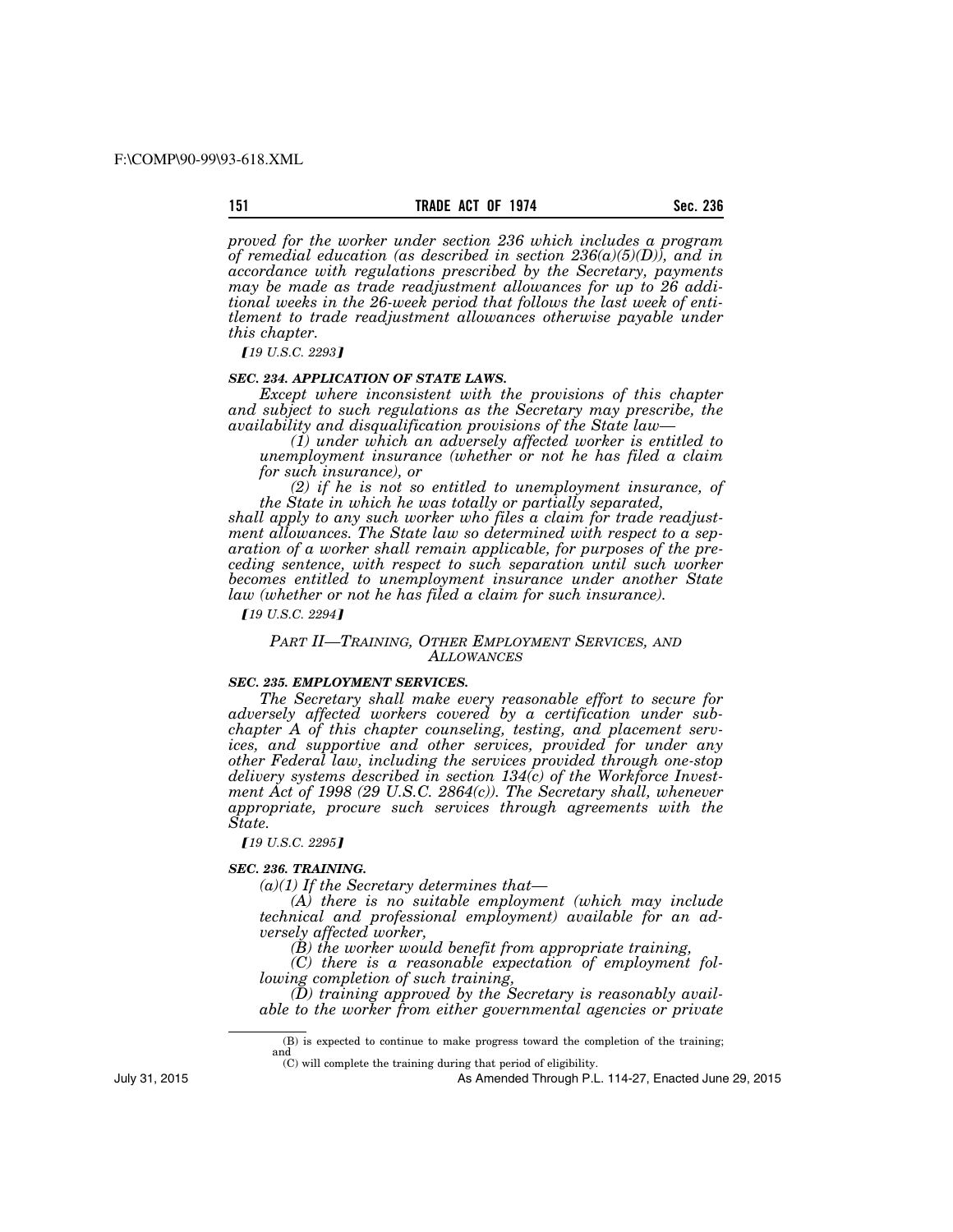*sources (which may include area career and technical education schools, as defined in section 3 of the Carl D. Perkins Career and Technical Education Act of 2006, and employers),* 

*(E) the worker is qualified to undertake and complete such training, and* 

*(F) such training is suitable for the worker and available at a reasonable cost,* 

*the Secretary shall approve such training for the worker. Upon such approval, the worker shall be entitled to have payment of the costs of such training (subject to the limitations imposed by this section) paid on his behalf by the Secretary directly or through a voucher system. Insofar as possible, the Secretary shall provide or assure the*  provision of such training on the job, which shall include related *education necessary for the acquisition of skills needed for a position within a particular occupation.* 

*paragraph (1) for any fiscal year shall not exceed \$220,000,000.* 

*(B) If, during any fiscal year, the Secretary estimates that the amount of funds necessary to pay the costs of training approved under this section will exceed the amount of the limitation imposed under subparagraph (A), the Secretary shall decide how the portion of such limitation that has not been expended at the time of such estimate is to be apportioned among the States for the remainder of such fiscal year.* 

*(3) For purposes of applying paragraph (1)(C), a reasonable expectation of employment does not require that employment opportunities for a worker be available, or offered, immediately upon the completion of training approved under this paragraph (1).* 

*(4)(A) If the costs of training an adversely affected worker are paid by the Secretary under paragraph (1), no other payment for such costs may be made under any other provision of Federal law.* 

*(B) No payment may be made under paragraph (1) of the costs of training an adversely affected worker if such costs—* 

*(i) have already been paid under any other provision of Federal law, or* 

*(ii) are reimbursable under any other provision of Federal*  law and a portion of such costs have already been paid under *such other provision of Federal law.* 

*(C) The provisions of this paragraph shall not apply to, or take into account, any funds provided under any other provision of Federal law which are used for any purpose other than the direct payment of the costs incurred in training a particular adversely affected worker, even if such use has the effect of indirectly paying or reducing any portion of the costs involved in training the adversely affected worker.* 

*(5) The training programs that may be approved under paragraph (1) include, but are not limited to—* 

*(A) employer-based training, including—* 

*(i) on-the-job training, and* 

*(ii) customized training,* 

*(B) any training program provided by a State pursuant to title I of the Workforce Investment Act of 1998,* 

*(C) any training program approved by a private industry council established under section 102 of such Act,* 

As Amended Through P.L. 114-27, Enacted June 29, 2015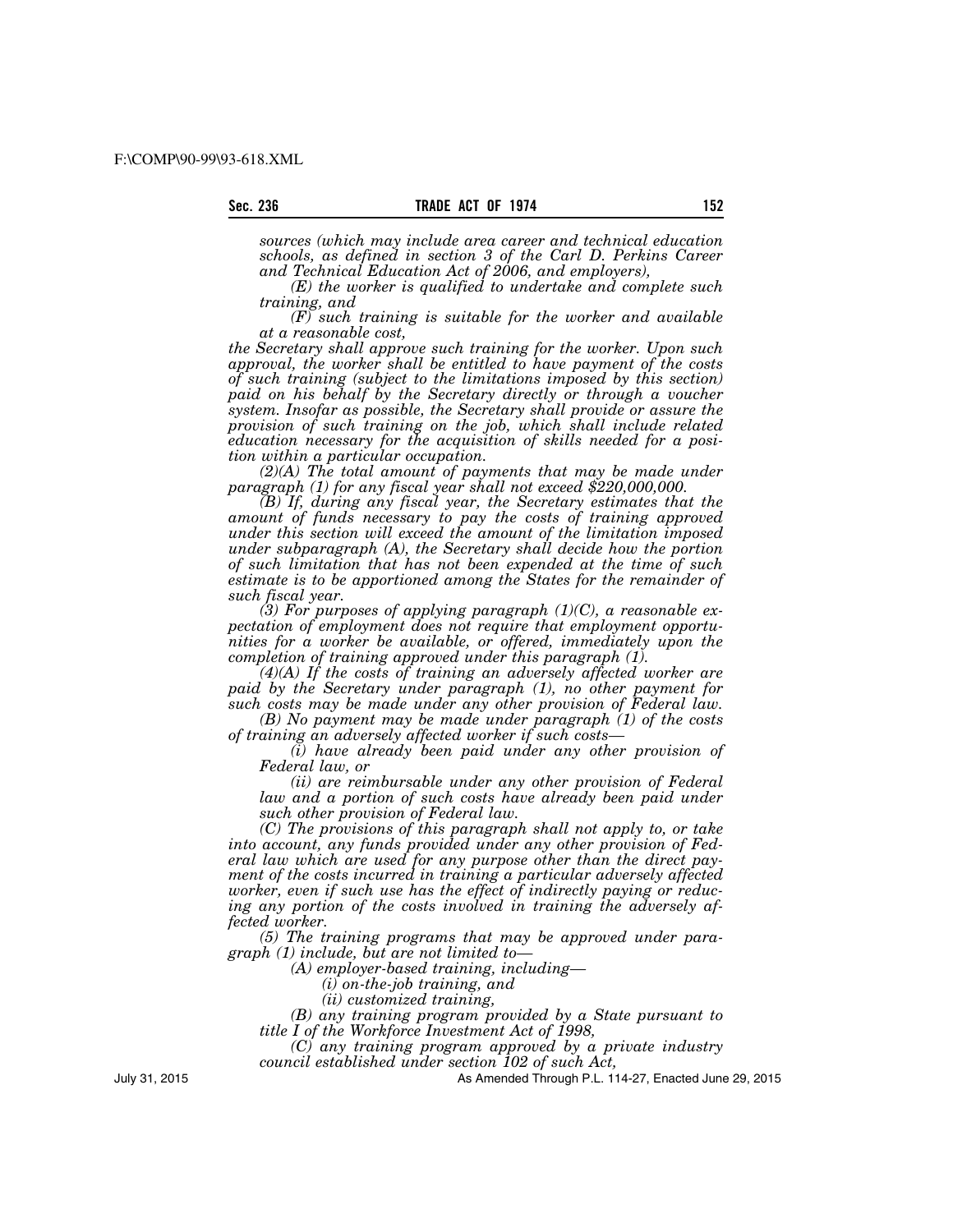*(D) any program of remedial education,* 

*(E) any training program (other than a training program described in paragraph (7)) for which all, or any portion, of the costs of training the worker are paid—* 

*(i) under any Federal or State program other than this chapter, or* 

*(ii) from any source other than this section, and* 

*(F) any other training program approved by the Secretary. (6)(A) The Secretary is not required under paragraph (1) to pay the costs of any training approved under paragraph (1) to the extent that such costs are paid—* 

*(i) under any Federal or State program other than this chapter, or* 

*(ii) from any source other than this section.* 

*(B) Before approving any training to which subparagraph (A) may apply, the Secretary may require that the adversely affected worker enter into an agreement with the Secretary under which the Secretary will not be required to pay under this section the portion of the costs of such training that the worker has reason to believe will be paid under the program, or by the source, described in clause (i) or (ii) of subparagraph (A).* 

*(7) The Secretary shall not approve a training program if—* 

*(A) all or a portion of the costs of such training program are paid under any nongovernmental plan or program,* 

*(B) the adversely affected worker has a right to obtain training or funds for training under such plan or program, and* 

*(C) such plan or program requires the worker to reimburse the plan or program from funds provided under this chapter, or from wages paid under such training program, for any portion of the costs of such training program paid under the plan or program.* 

*(8) The Secretary may approve training for any adversely affected worker who is a member of a group certified under subchapter A at any time after the date on which the group is certified under subchapter A, without regard to whether such worker has exhausted all rights to any unemployment insurance to which the worker is entitled.* 

*(9) The Secretary shall prescribe regulations which set forth the criteria under each of the subparagraphs of paragraph (1) that will be used as the basis for making determinations under paragraph (1).* 

*(b) The Secretary may, where approppriate, authorize supplemental assistance necessary to defray reasonable transportation and subsistence expenses for separate maintenance when training is provided in facilities which are not within commuting distance of a worker's regular place of residence. The Secretary may not authorize—* 

*(1) payments for subsistence that exceed whichever is the lesser of (A) the actual per diem expenses for subsistence, or (B) payments at 50 percent of the prevailing per diem allowance rate authorized under the Federal travel regulations, or* 

*(2) payments for travel expenses exceeding the prevailing mileage rate authorized under the Federal travel regulations, and* 

As Amended Through P.L. 114-27, Enacted June 29, 2015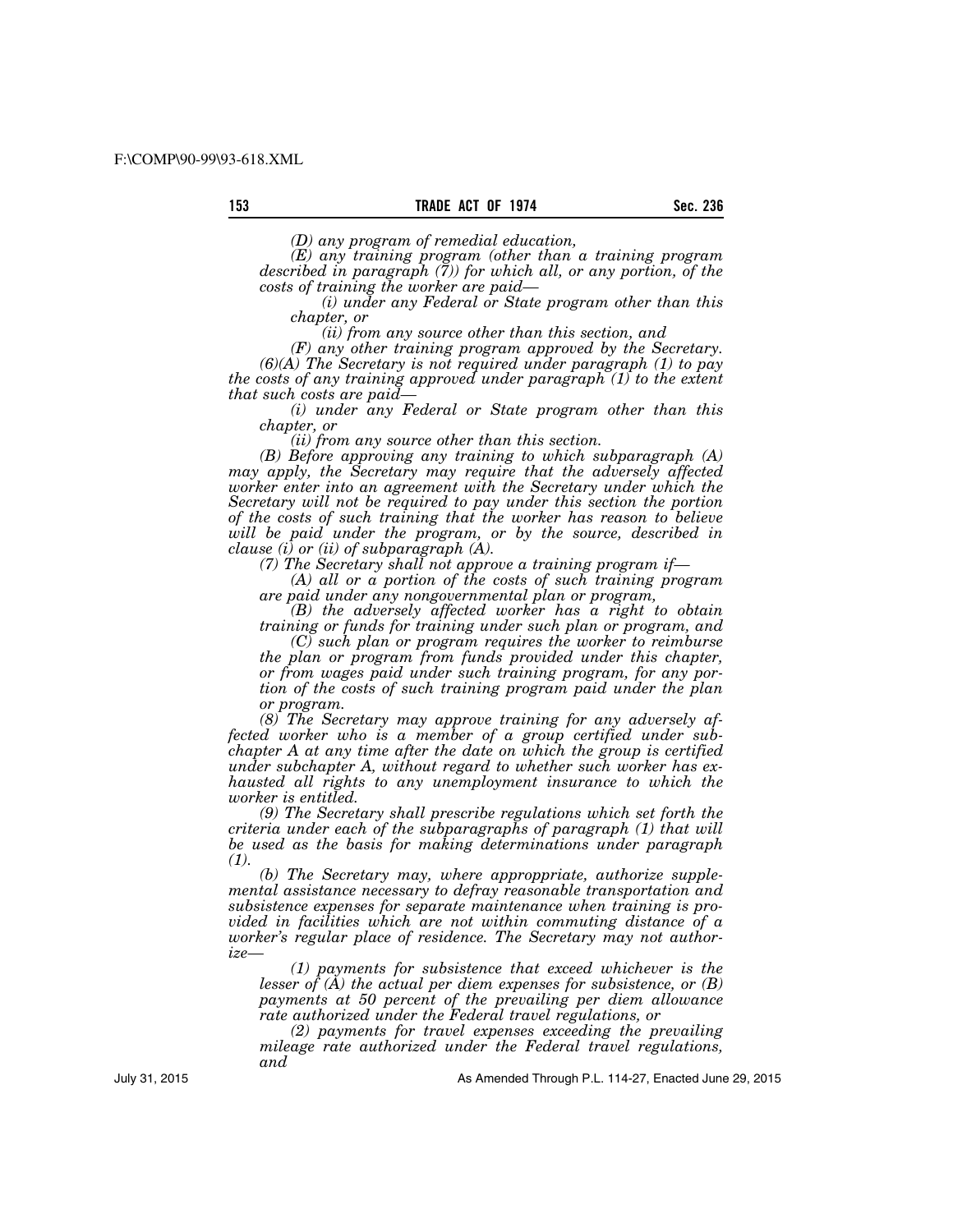*(c) The Secretary shall pay the costs of any on-the-job training of an adversely affected worker that is approved under subsection (a)(1) in equal monthly installments, but the Secretary may pay such costs, notwithstanding any other provision of this section, only if—* 

*(1) no currently employed worker is displaced by such adversely affected worker (including partial displacement such as a reduction in the hours of nonovertime work, wages, or employment benefits),* 

*(2) such training does not impair existing contracts for services or collective bargaining agreements,* 

*(3) in the case of training which would be inconsistent with the terms of a collective bargaining agreement, the written concurrence of the labor organization concerned has been obtained,* 

*(4) no other individual is on layoff from the same, or any substantially equivalent, job for which such adversely affected worker is being trained,* 

*(5) the employer has not terminated the employment of any regular employee or otherwise reduced the workforce of the employer with the intention of filling the vacancy so created by hiring such adversely affected worker,* 

*(6) the job for which such adversely affected worker is being trained is not being created in a promotional line that will infringe in any way upon the promotional opportunities of currently employed individuals,* 

*(7) such training is not for the same occupation from which the worker was separated and with respect to which such worker's group was certified pursuant to section 222,* 

*(8) the employer is provided reimbursement of not more than 50 percent of the wage rate of the participant, for the cost of providing the training and additional supervision related to the training,* 

*(9) the employer has not received payment under subsection (a)(1) with respect to any other on-the-job training provided by such employer which failed to meet the requirements of paragraphs (1), (2), (3), (4), (5), and (6), and* 

*(10) the employer has not taken, at any time, any action which violated the terms of any certification described in paragraph (8) made by such employer with respect to any other onthe-job training provided by such employer for which the Secretary has made a payment under subsection (a)(1).* 

*(d) A worker may not be determined to be ineligible or disqualified for unemployment insurance or program benefits under this subchapter because the individual is in training approved under subsection (a), because of leaving work which is not suitable employment to enter such training, or because of the application to any such week in training of provisions of State law or Federal unemployment insurance law relating to availability for work, active search for work, or refusal to accept work. The Secretary shall submit to the Congress a quarterly report regarding the amount of funds expended during the quarter concerned to provide training under paragraph (1) and the anticipated demand for such funds for any remaining quarters in the fiscal year concerned.* 

As Amended Through P.L. 114-27, Enacted June 29, 2015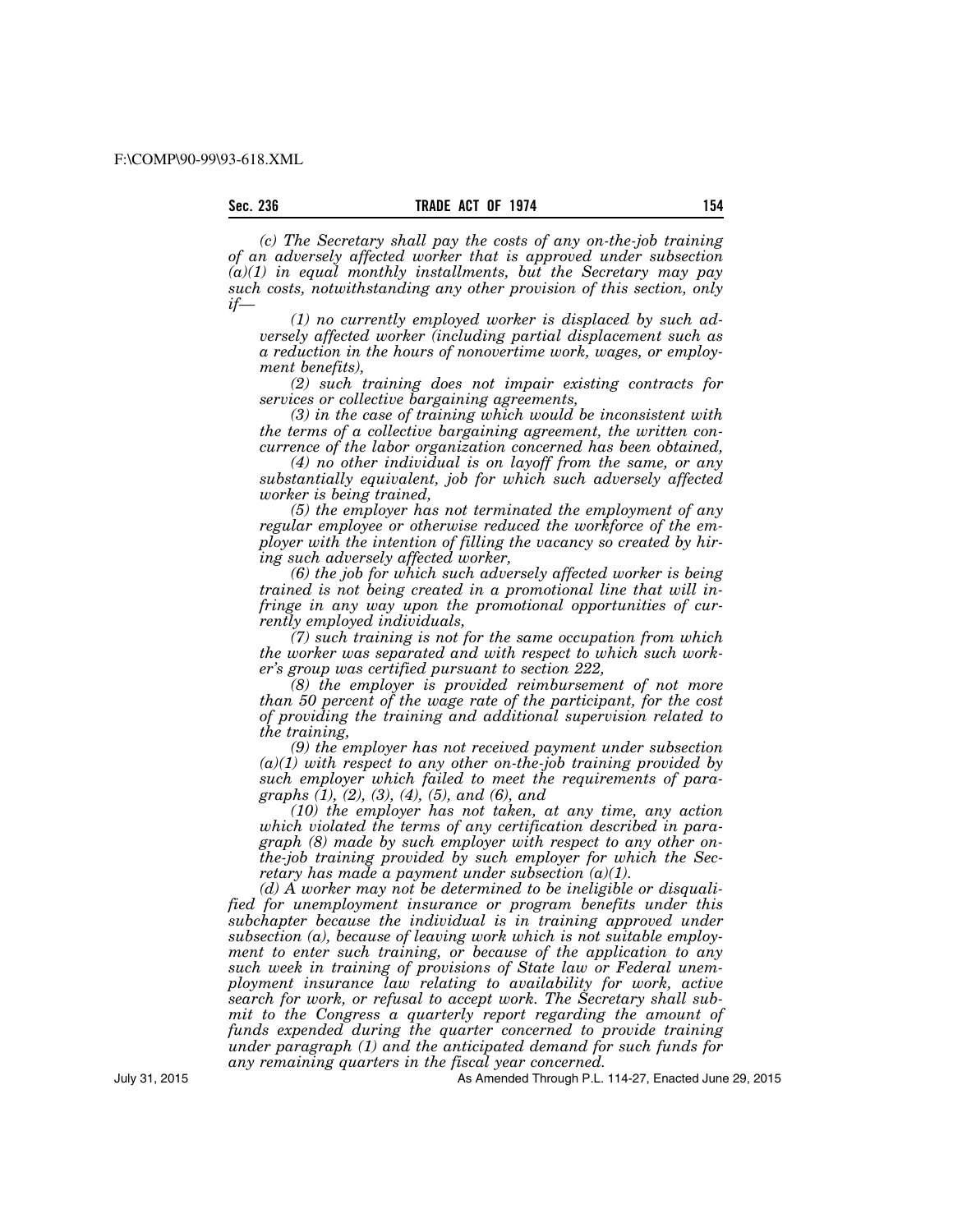*(e) For purposes of this section the term ''suitable employment'' means, with respect to a worker, work of a substantially equal or higher skill level than the worker's past adversely affected employment, and wages for such work at not less than 80 percent of the worker's average weekly wage.* 

*(f) For purposes of this section, the term ''customized training'' means training that is—* 

*(1) designed to meet the special requirements of an employer or group of employers;* 

*(2) conducted with a commitment by the employer or group of employers to employ an individual upon successful completion of the training; and* 

*(3) for which the employer pays for a significant portion (but in no case less than 50 percent) of the cost of such training, as determined by the Secretary.* 

ƒ*19 U.S.C. 2296*≈

### *SEC. 237. JOB SEARCH ALLOWANCES.*

*(a) JOB SEARCH ALLOWANCE AUTHORIZED.— (1) IN GENERAL.—An adversely affected worker covered by a certification issued under subchapter A of this chapter may file an application with the Secretary for payment of a job search allowance.* 

*(2) APPROVAL OF APPLICATIONS.—The Secretary may grant an allowance pursuant to an application filed under paragraph (1) when all of the following apply:* 

*(A) ASSIST ADVERSELY AFFECTED WORKER.—The allowance is paid to assist an adversely affected worker who has been totally separated in securing a job within the United States.* 

*(B) LOCAL EMPLOYMENT NOT AVAILABLE.—The Secretary determines that the worker cannot reasonably be expected to secure suitable employment in the commuting area in which the worker resides.* 

*(C) APPLICATION.—The worker has filed an application for the allowance with the Secretary before—* 

*(i) the later of—* 

*(I) the 365th day after the date of the certification under which the worker is certified as eligible; or* 

*(II) the 365th day after the date of the worker's last total separation; or* 

*(ii) the date that is the 182d day after the date on which the worker concluded training, unless the worker received a waiver under section 231(c).* 

*(b) AMOUNT OF ALLOWANCE.—* 

*(1) IN GENERAL.—An allowance granted under subsection (a) shall provide reimbursement to the worker of 90 percent of the cost of necessary job search expenses as prescribed by the Secretary in regulations.* 

*(2) MAXIMUM ALLOWANCE.—Reimbursement under this subsection may not exceed \$1,250 for any worker.* 

*(3) ALLOWANCE FOR SUBSISTENCE AND TRANSPORTATION.—* 

*Reimbursement under this subsection may not be made for sub-*As Amended Through P.L. 114-27, Enacted June 29, 2015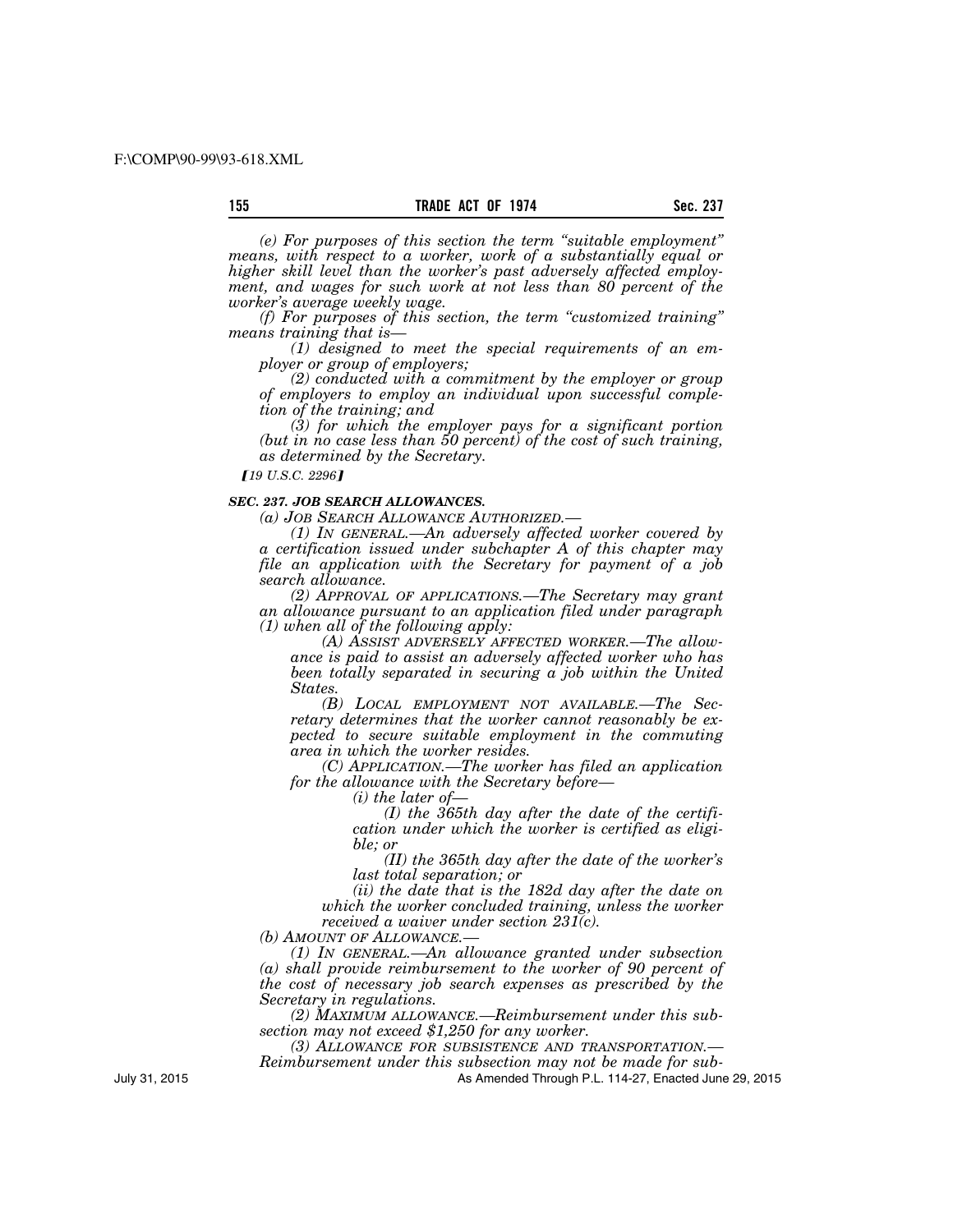*sistence and transportation expenses at levels exceeding those allowable under section 236(b) (1) and (2).* 

*(c) EXCEPTION.—Notwithstanding subsection (b), the Secretary shall reimburse any adversely affected worker for necessary expenses incurred by the worker in participating in a job search program approved by the Secretary.* 

ƒ*19 U.S.C. 2297*≈

## *SEC. 238. RELOCATION ALLOWANCES.*

*(a) RELOCATION ALLOWANCE AUTHORIZED.—* 

*(1) IN GENERAL.—Any adversely affected worker covered by a certification issued under subchapter A of this chapter may file an application for a relocation allowance with the Secretary, and the Secretary may grant the relocation allowance, subject to the terms and conditions of this section.* 

*(2) CONDITIONS FOR GRANTING ALLOWANCE.—A relocation allowance may be granted if all of the following terms and conditions are met:* 

*(A) ASSIST AN ADVERSELY AFFECTED WORKER.—The relocation allowance will assist an adversely affected worker in relocating within the United States.* 

*(B) LOCAL EMPLOYMENT NOT AVAILABLE.—The Secretary determines that the worker cannot reasonably be expected to secure suitable employment in the commuting area in which the worker resides.* 

*(C) TOTAL SEPARATION.—The worker is totally separated from employment at the time relocation commences.* 

*(D) SUITABLE EMPLOYMENT OBTAINED.—The worker—* 

*(i) has obtained suitable employment affording a reasonable expectation of long-term duration in the area in which the worker wishes to relocate; or* 

*(ii) has obtained a bona fide offer of such employment.* 

*(E) APPLICATION.—The worker filed an application with the Secretary before—* 

*(i) the later of—* 

*(I) the 425th day after the date of the certification under subchapter A of this chapter; or* 

*(II) the 425th day after the date of the worker's last total separation; or* 

*(ii) the date that is the 182d day after the date on which the worker concluded training, unless the worker received a waiver under section 231(c).* 

*(b) AMOUNT OF ALLOWANCE.—The relocation allowance granted to a worker under subsection (a) includes—* 

*(1) 90 percent of the reasonable and necessary expenses (including, but not limited to, subsistence and transportation expenses at levels not exceeding those allowable under section 236(b) (1) and (2) specified in regulations prescribed by the Secretary) incurred in transporting the worker, the worker's family, and household effects; and* 

*(2) a lump sum equivalent to 3 times the worker's average weekly wage, up to a maximum payment of \$1,250.* 

As Amended Through P.L. 114-27, Enacted June 29, 2015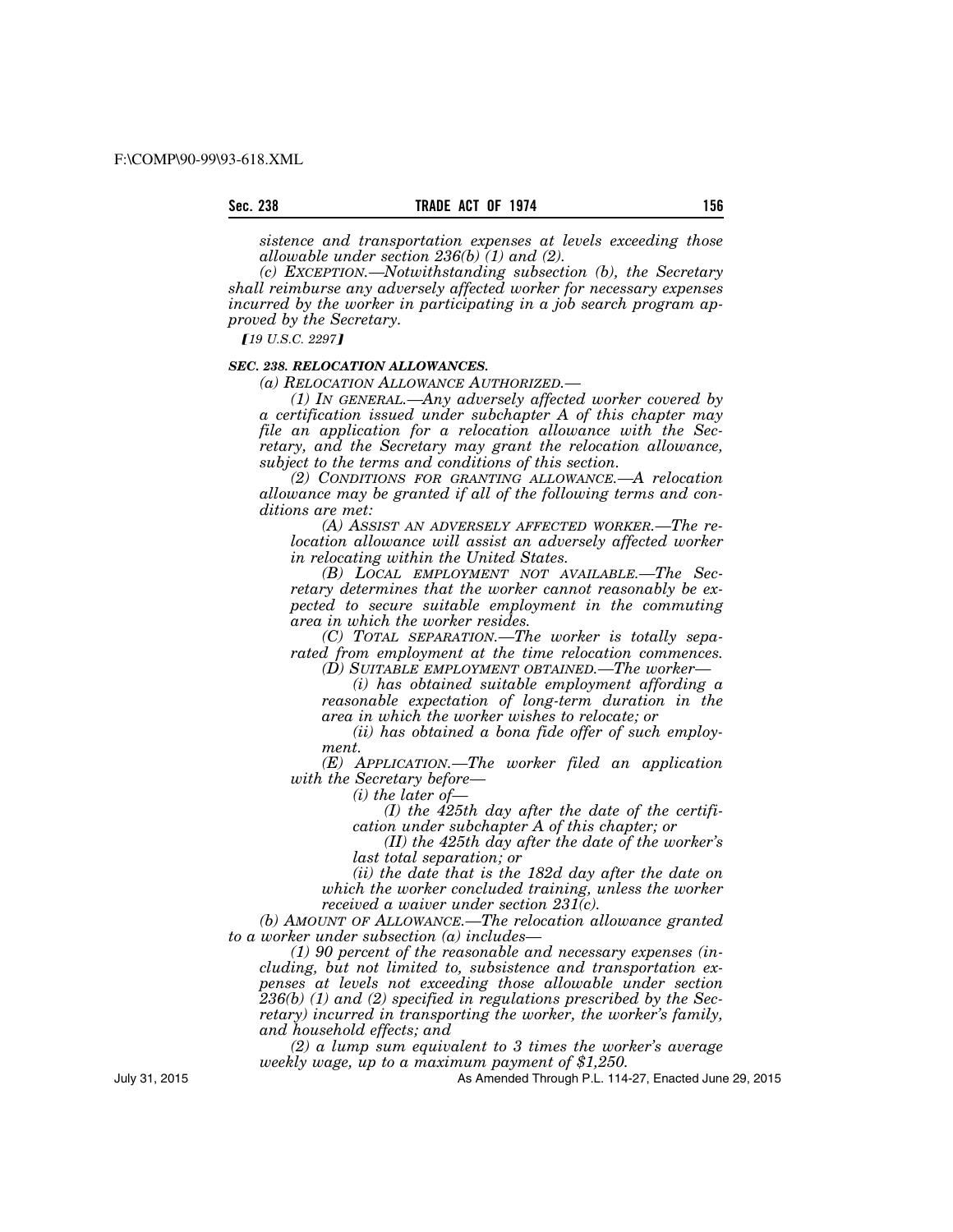*(c) LIMITATIONS.—A relocation allowance may not be granted to a worker unless—* 

*(1) the relocation occurs within 182 days after the filing of the application for relocation assistance; or* 

*(2) the relocation occurs within 182 days after the conclusion of training, if the worker entered a training program approved by the Secretary under section 236(b) (1) and (2).* 

ƒ*19 U.S.C. 2298*≈

## *Subchapter C—General Provisions*

## *SEC. 239. AGREEMENTS WITH STATES.*

*(a) The Secretary is authorized on behalf of the United States to enter into an agreement with any State, or with any State agency (referred to in this subchapter as ''cooperating States'' and ''cooperating States agencies'' respectively). Under such an agreement, the cooperating State agency (1) as agent of the United States, will receive applications for, and will provide, payments on the basis provided in this chapter, (2) where appropriate, but in accordance with subsection (f), will afford adversely affected workers testing, counseling, referral to training and job search programs, and placement services, (3) will make any certifications required under section 231(c)(2), and (4) will otherwise cooperate with the Secretary and with other State and Federal agencies in providing payments and services under this chapter.* 

*(b) Each agreement under this subchapter shall provide the terms and conditions upon which the agreement may be amended, suspended, or terminated.* 

*(c) Each agreement under this subchapter shall provide that unemployment insurance otherwise payable to any adversely affected worker will not be denied or reduced for any week by reason of any right to payments under this chapter.* 

*(d) A determination by a cooperating State agency with respect to entitlement to program benefits under an agreement is subject to review in the same manner and to the same extent as determinations under the applicable State law and only in that manner and to that extent.* 

*(e) Any agreement entered into under this section shall provide for the coordination of the administration of the provisions for employment services, training, and supplemental assistance under sections 235 and 236 of this Act and under title I of the Workforce Investment Act of 1998 upon such terms and conditions as are established by the Secretary in consultation with the States and set forth in such agreement. Any agency of the State jointly administering such provisions under such agreement shall be considered to be a cooperating State agency for purposes of this chapter.* 

*(f) Each cooperating State agency shall, in carrying out subsection (a)(2)—* 

*(1) advise each worker who applies for unemployment insurance of the benefits under this chapter and the procedures and deadlines for applying for such benefits,* 

As Amended Through P.L. 114-27, Enacted June 29, 2015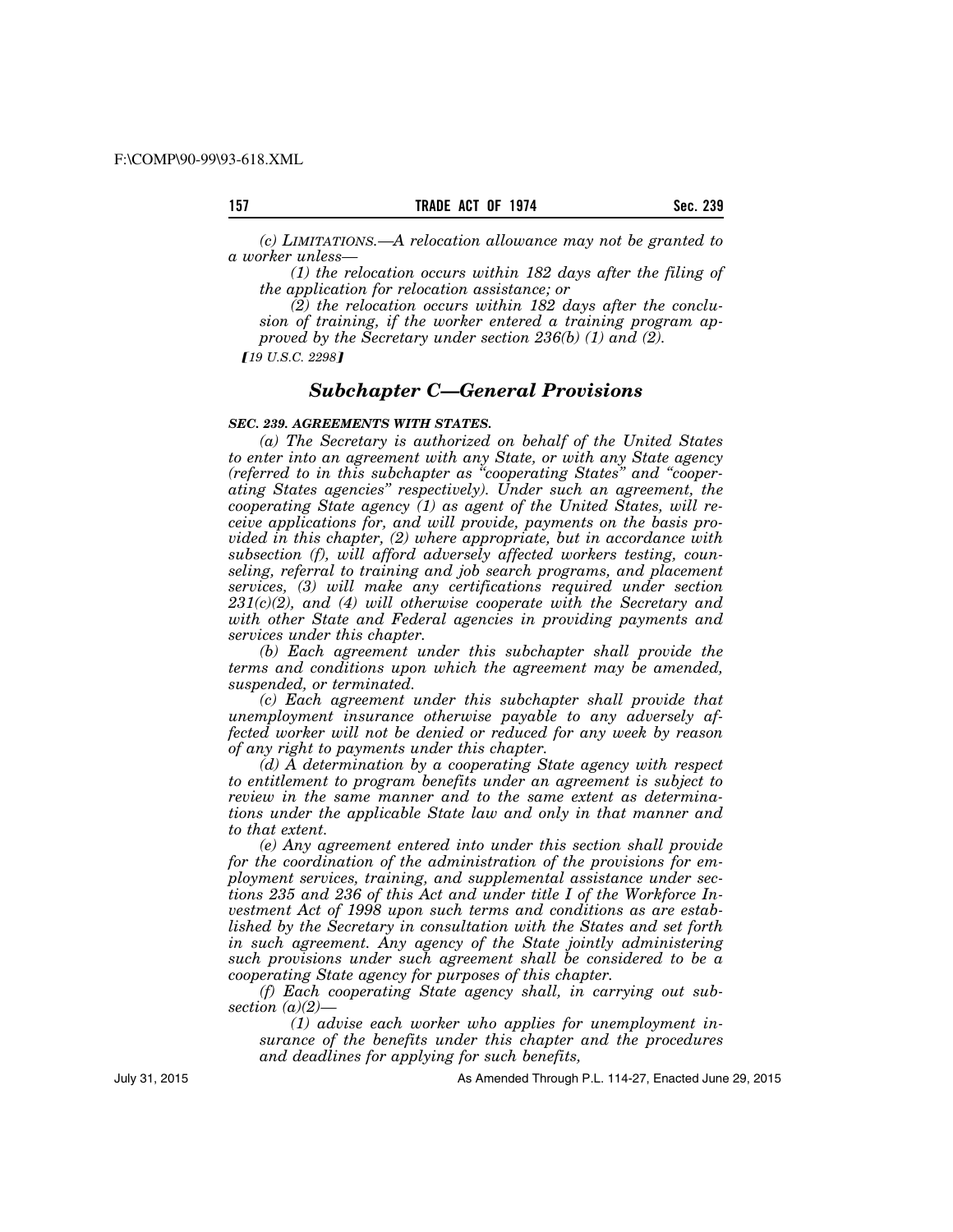*(2) facilitate the early filing of petitions under section 221 for any workers that the agency considers are likely to be eligible for benefits under this chapter,* 

*(3) advise each adversely affected worker to apply for training under section 236(a) before, or at the same time, the worker applies for trade readjustment allowances under part I of subchapter B, and* 

*(4) as soon as practicable, interview the adversely affected worker regarding suitable training opportunities available to the worker under section 236 and review such opportunities with the worker.* 

*(g) In order to promote the coordination of workforce investment activities in each State with activities carried out under this chapter, any agreement entered into under this section shall provide that the State shall submit to the Secretary, in such form as the Secretary may require, the description and information described in paragraphs (8) and (14) of section 112(b) of the Workforce Investment Act of 1998.* 

ƒ*19 U.S.C. 2311*≈

## *SEC. 240. ADMINISTRATION ABSENT STATE AGREEMENT.*

*(a) In any State where there is no agreement in force between a State or its agency under section 239, the Secretary shall arrange under regulations prescribed by him for performance of all necessary functions under subchapter B of this chapter, including provision for a fair hearing for any worker whose application for payments is denied.* 

*(b) A final determination under subsection (a) with respect to entitlement to program benefits under subchapter B of this chapter*  is subject to review by the courts in the same manner and to the *same extent as is provided by section 205(g) of the Social Security Act (42 U.S.C. 405(g)).* 

ƒ*19 U.S.C. 2312*≈

#### *SEC. 241. PAYMENTS TO STATES.*

*(a) The Secretary shall from time to time certify to the Secretary of the Treasury for payment to each cooperating State the sums necessary to enable such State as agent of the United States to make payments provided for by this chapter.* 

*(b) All money paid a State under this section shall be used solely for the purposes for which it is paid; and money so paid which is not used for such purposes shall be returned, at the time specified in the agreement under this subchapter, to the Secretary of the Treasury.* 

*(c) Any agreement under this subchapter may require any officer or employee of the State certifying payments or disbursing funds under the agreement or otherwise participating in the performance of the agreement, to give a surety bond to the United States in such amount as the Secretary may deem necessary, and may provide for the payment of the cost of such bond from funds for carrying out the purposes of this chapter.* 

ƒ*19 U.S.C. 2313*≈

As Amended Through P.L. 114-27, Enacted June 29, 2015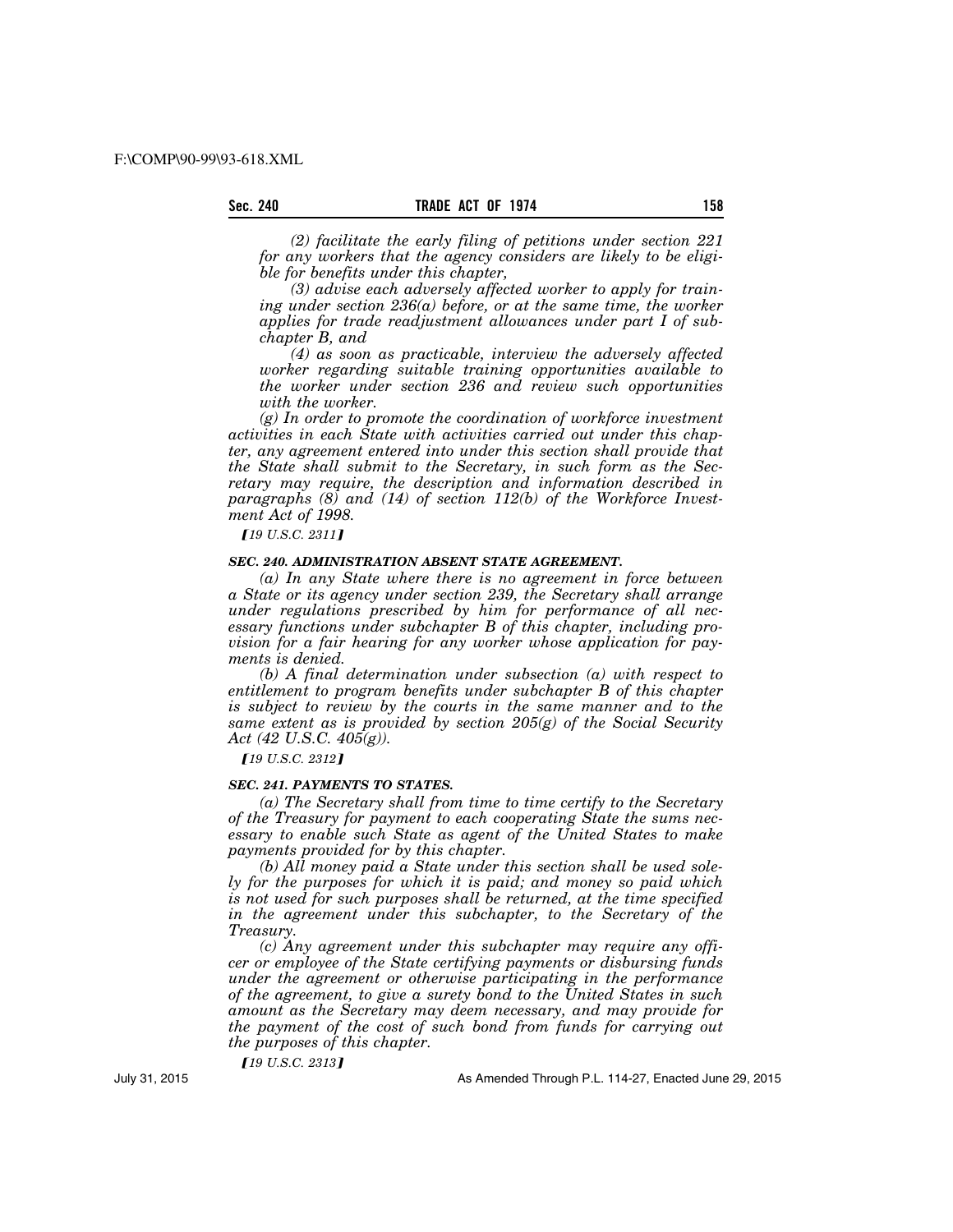## **159 Sec. 243 TRADE ACT OF 1974**

## *SEC. 242. LIABILITIES OF CERTIFYING AND DISBURSING OFFICERS.*

*(a) No person designated by the Secretary, or designated pursuant to an agreement under this subchapter, as a certifying officer, shall, in the absence of gross negligence or intent to defraud the United States, be liable with respect to any payment certified by him under this chapter.* 

*(b) No disbursing officer shall, in the absence of gross negligence or intent to defraud the United States, be liable with respect to any payment by him under this chapter if it was based upon a voucher signed by a certifying officer designated as provided in subsection (a).* 

ƒ*19 U.S.C. 2314*≈

#### *SEC. 243. FRAUD AND RECOVERY OF OVERPAYMENTS.*

 $(a)(1)$  If a cooperating State agency, the Secretary, or a court of *competent jurisdiction determines that any person has received any payment under this chapter to which the person was not entitled, including a payment referred to in subsection (b), such person shall be liable to repay such amount to the State agency or the Secretary, as the case may be, except that the State agency or the Secretary may waive such repayment if such agency or the Secretary determines, in accordance with guidelines prescribed by the Secretary, that—* 

*(A) the payment was made without fault on the part of such individual, and* 

*(B) requiring such repayment would be contrary to equity and good conscience.* 

*(2) Unless an overpayment is otherwise recovered, or waived under paragraph (1), the State agency or the Secretary shall recover the overpayment by deductions from any sums payable to such person under this chapter, under any Federal unemployment compensation law administered by the State agency or the Secretary, or under any other Federal law administered by the State agency or the Secretary which provides for the payment of assistance or an allowance with respect to unemployment, and, notwithstanding any other provision of State law or Federal law to the contrary, the Secretary may require the State agency to recover any overpayment under this chapter by deduction from any unemployment insurance payable to such person under the State law, except that no single deduction under this paragraph shall exceed 50 percent of the amount otherwise payable.* 

*(b) If a cooperating State agency, the Secretary, or a court of competent jurisdiction determines that an individual—* 

*(1) knowingly has made, or caused another to make, a false statement or representation of a material fact, or* 

*(2) knowingly has failed, or caused another to fail, to disclose a material fact,* 

*and as a result of such false statement or representation, or of such nondisclosure, such individual has received any payment under this chapter to which the individual was not entitled, such individual shall, in addition to any other penalty provided by law, be ineligible for any further payments under this chapter.* 

*(c) Except for overpayments determined by a court of competent jurisdiction, no repayment may be required, and no deduction may* 

As Amended Through P.L. 114-27, Enacted June 29, 2015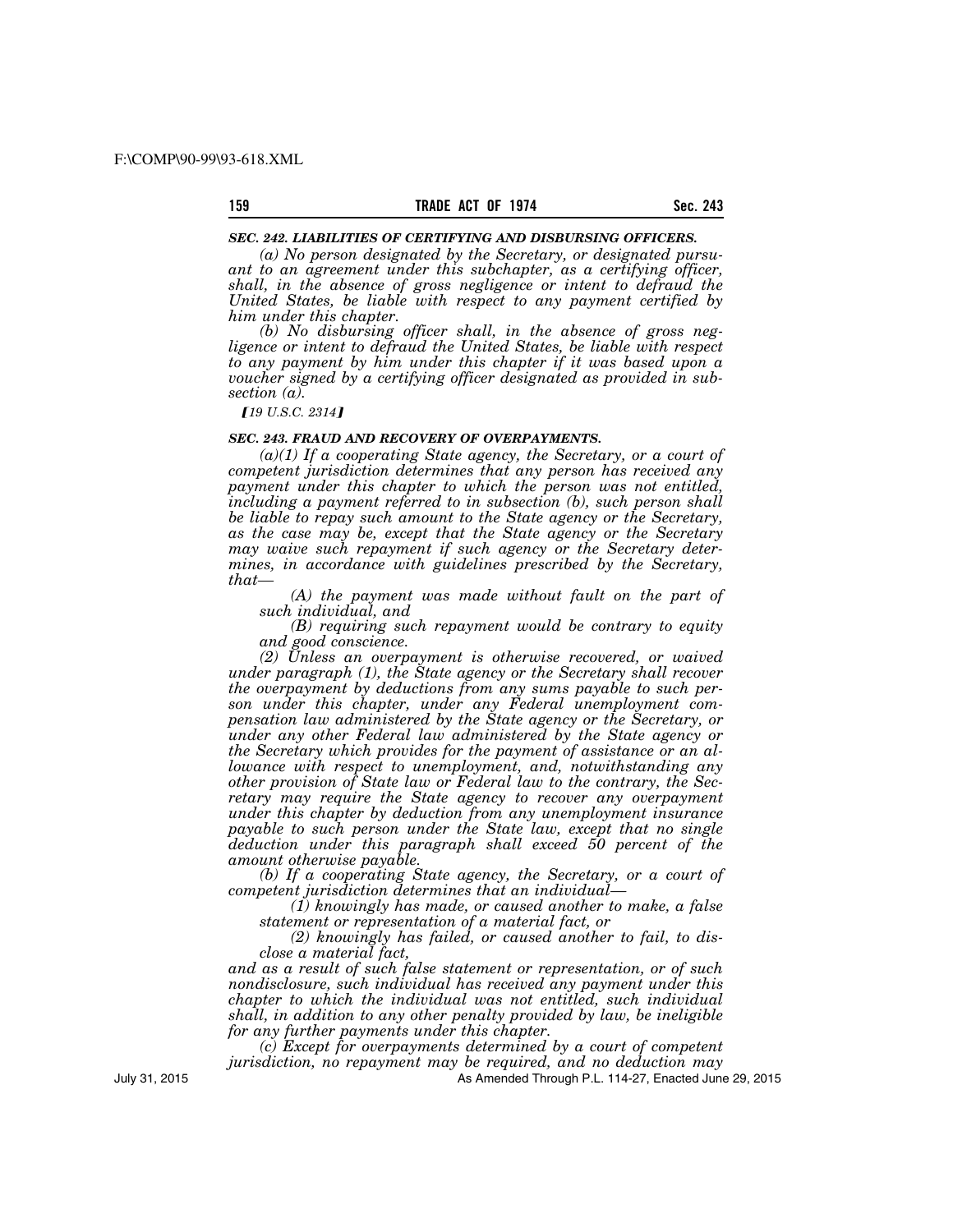*be made, under this section until a determination under subsection (a)(1) by the State agency or the Secretary, as the case may be, has been made, notice of the determination and an opportunity for a fair hearing thereon has been given to the individual concerned, and the determination has become final.* 

*(d) Any amount recovered under this section shall be returned to the Treasury of the United States.* 

ƒ*19 U.S.C. 2315*≈

### *SEC. 244. PENALTIES.*

*Whoever makes a false statement of a material fact knowing it to be false, or knowingly fails to disclose a material fact, for the purpose of obtaining or increasing for himself or for any other person any payment authorized to be furnished under this chapter or pursuant to an agreement under section 239 shall be fined not more than \$1,000 or imprisoned for not more than one year, or both.* 

ƒ*19 U.S.C. 2316*≈

## *SEC. 245. AUTHORIZATION OF APPROPRIATIONS.*

*(a) IN GENERAL.—There are authorized to be appropriated to the Department of Labor, for the period beginning October 1, 2001, and ending December 31, 2007 17, such sums as may be necessary to carry out the purposes of this chapter.* 

*(b) PERIOD OF EXPENDITURE.—Funds obligated for any fiscal year to carry out activities under sections 235 through 238 may be expended by each State receiving such funds during that fiscal year and the succeeding two fiscal years.* 

ƒ*19 U.S.C. 2317*≈

## *SEC. 246. DEMONSTRATION PROJECT FOR ALTERNATIVE TRADE AD-JUSTMENT ASSISTANCE FOR OLDER WORKERS.*

*(a) IN GENERAL.—* 

*(1) ESTABLISHMENT.—Not later than 1 year after the date of enactment of the Trade Adjustment Assistance Reform Act of 2002, the Secretary shall establish an alternative trade adjustment assistance program for older workers that provides the benefits described in paragraph (2).* 

*(2) BENEFITS.* 

*(A) PAYMENTS.—A State shall use the funds provided to the State under section 241 to pay, for a period not to exceed 2 years, to a worker described in paragraph (3)(B), 50 percent of the difference between—* 

*(i) the wages received by the worker from reemployment; and* 

*(ii) the wages received by the worker at the time of separation.* 

*(B) HEALTH INSURANCE.—A worker described in paragraph (3)(B) participating in the program established under paragraph (1) is eligible to receive, for a period not to exceed 2 years, a credit for health insurance costs under* 

 $^{17}$  Paragraph (3) of section  $406(a)$  of Public Law 114–27 provides that section  $245(a)$  of the Trade Act of 1974 shall be applied and administered by substituting "June 30, 2022" for "December 31, 2007".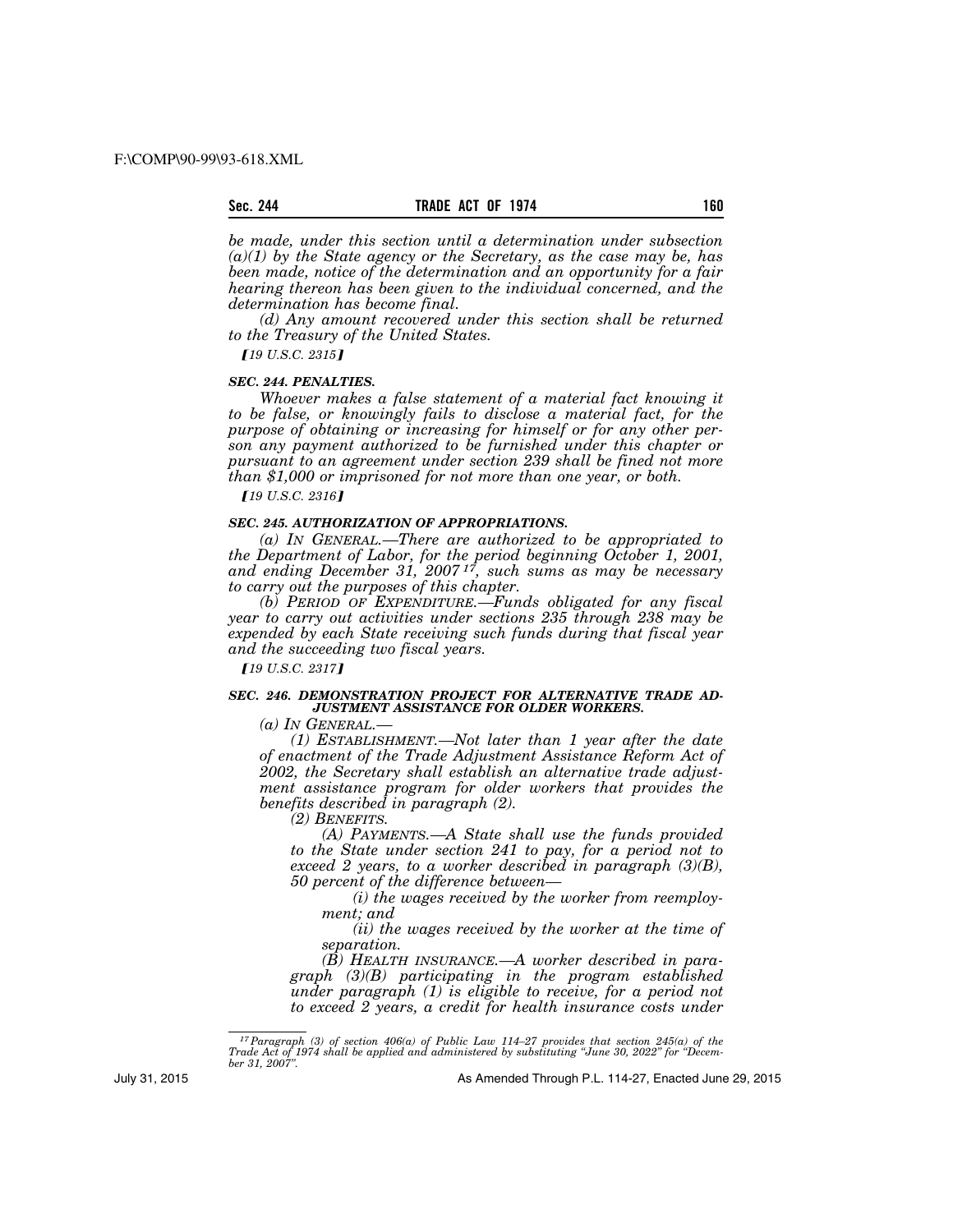*section 35 of the Internal Revenue Code of 1986, as added by section 201 of the Trade Act of 2002.* 

*(3) ELIGIBILITY.—* 

*(A) FIRM ELIGIBILITY.—* 

*(i) IN GENERAL.—The Secretary shall provide the opportunity for a group of workers on whose behalf a petition is filed under section 221 to request that the group of workers be certified for the alternative trade adjustment assistance program under this section at the time the petition is filed.* 

*(ii) CRITERIA.—In determining whether to certify a group of workers as eligible for the alternative trade adjustment assistance program, the Secretary shall consider the following criteria:* 

*(I) Whether a significant number of workers in the workers' firm are 50 years of age or older.* 

*(II) Whether the workers in the workers' firm possess skills that are not easily transferable.* 

*(III) The competitive conditions within the workers' industry.* 

*(iii) DEADLINE.—The Secretary shall determine whether the workers in the group are eligible for the alternative trade adjustment assistance program by the date specified in section 223(a).* 

*(B) INDIVIDUAL ELIGIBILITY.—A worker in the group that the Secretary has certified as eligible for the alternative trade adjustment assistance program may elect to receive benefits under the alternative trade adjustment assistance program if the worker—* 

*(i) is covered by a certification under subchapter A of this chapter;* 

*(ii) obtains reemployment not more than 26 weeks after the date of separation from the adversely affected employment;* 

*(iii) is at least 50 years of age;* 

*(iv) earns not more than \$50,000 a year in wages from reemployment;* 

*(v) is employed on a full-time basis as defined by State law in the State in which the worker is employed; and* 

*(vi) does not return to the employment from which the worker was separated.* 

*(4) TOTAL AMOUNT OF PAYMENTS.—The payments described in paragraph (2)(A) made to a worker may not exceed \$10,000 per worker during the 2-year eligibility period.* 

*(5) LIMITATION ON OTHER BENEFITS.—Except as provided in paragraph (2)(B), if a worker is receiving payments pursuant to the program established under paragraph (1), the worker shall not be eligible to receive any other benefits under this title. (b) TERMINATION.—* 

*(1) IN GENERAL.—Except as provided in paragraph (2), no payments may be made by a State under the program estab-*

As Amended Through P.L. 114-27, Enacted June 29, 2015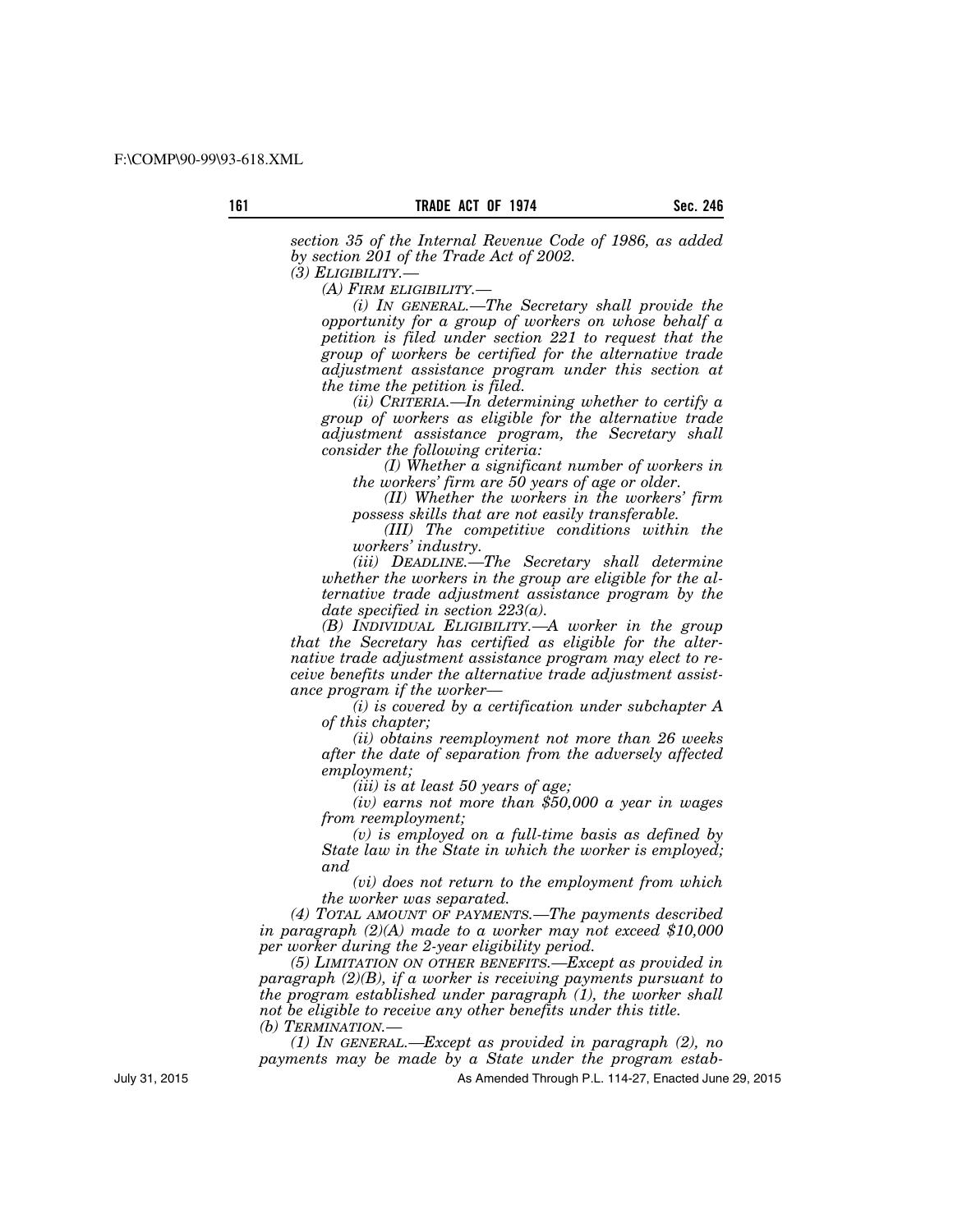*lished under subsection (a)(1) after the date that is 5 years after* 

*the date on which such program is implemented by the State 18. (2) EXCEPTION.—Notwithstanding paragraph (1), a worker receiving payments under the program established under subsection (a)(1) on the termination date described in paragraph (1) shall continue to receive such payments if the worker meets the criteria described in subsection*  $(a)(3)(B)$ *.* 

ƒ*19 U.S.C. 2318*≈

#### *SEC. 247. DEFINITIONS.*

*For purposes of this chapter—* 

*(1) The term ''adversely affected employment'' means employment in a firm or appropriate subdivision of a firm, if workers of such firm or subdivision are eligible to apply for adjustment assistance under this chapter.* 

*(2) The term ''adversely affected worker'' means an individual who, because of lack of work in adversely affected employment—* 

*(A) has been totally or partially separated from such employment, or* 

*(B) has been totally separated from employment with the firm in a subdivision of which such adversely affected employment exists.* 

 $\mathbf{I}(3)$  Repealed. $\mathbf{I}$ 

*(4) The term ''average weekly wage'' means one-thirteenth of the total wages paid to an individual in the high quarter. For purposes of this computation, the high quarter shall be that quarter in which the individual's total wages were highest among the first 4 of the last 5 completed calendar quarters immediately before the quarter in which occurs the week with respect to which the computation is made. Such week shall be the week in which total separation occurred, or, in cases where partial separation is claimed, an appropriate week, as defined in regulations prescribed by the Secretary.* 

*(5) The term ''average weekly hours'' means the average hours worked by the individual (excluding overtime) in the employment from which he has been or claims to have been separated in the 52 weeks (excluding weeks during which the individual was sick or on vacation) preceding the week specified in the last sentence of paragraph (4).* 

*(6) The term ''partial separation'' means, with respect to an individual who has not been totally separated, that he has had—* 

*(A) his hours of work reduced to 80 percent or less of his average weekly hours in adversely affected employment, and* 

*(B) his wages reduced to 80 percent or less of his average weekly wage in such adversely affected employment.* 

 $\mathbf{I}$ (7) Repealed.

*(8) The term ''State'' includes the District of Columbia and the Commonwealth of Puerto Rico: and the term ''United* 

July 31, 2015

<sup>&</sup>lt;sup>18</sup> Paragraph (4) of section  $406(a)$  of Public Law 114–27 provides that section  $246(b)(1)$  of the Trade Act of 1974 shall be applied and administered by substituting "June 30, 2022" for "the date that is 5 years" and all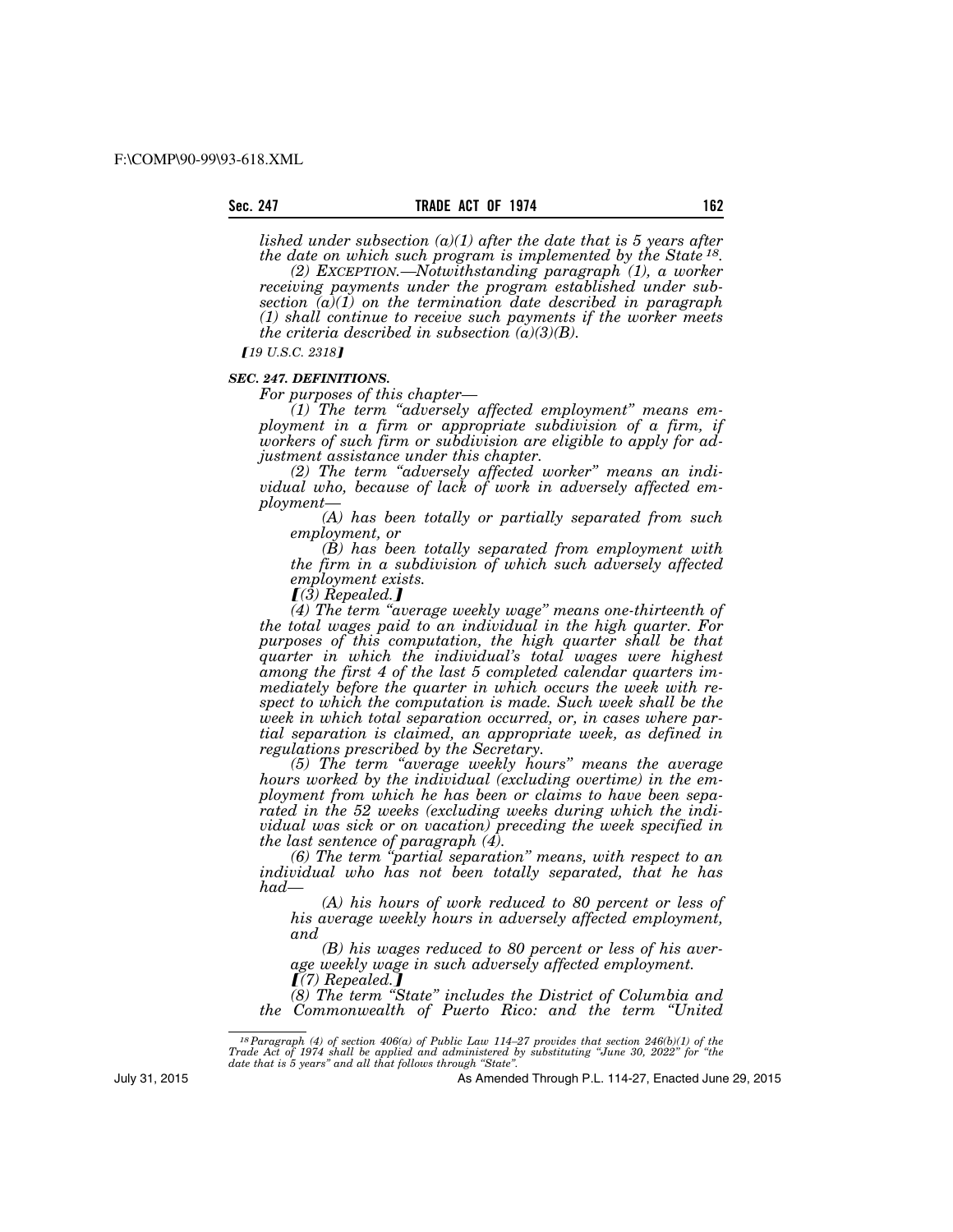*States'' when used in the geographical sense includes such Commonwealth.* 

*(9) The term ''State agency'' means the agency of the State which administers the State law.* 

*(10) The term ''State law'' means the unemployment insur*ance law of the State approved by the Secretary of Labor under *section 3304 of the Internal Revenue Code of 1954.* 

*(11) The term ''total separation'' means the layoff or severance of an individual from employment with a firm in which, or in a subdivision of which, adversely affected employment exists.* 

*(12) The term ''unemployment insurance'' means the unemployment compensation payable to an individual under any State law or Federal unemployment compensation law, including chapter 85 of title 5, United States Code, and the Railroad Unemployment Insurance Act. The terms ''regular compensation'', ''additional compensation'', and ''extended compensation'' have the same respective meanings that are given them in section 205(2), (3), and (4) of the Federal-State Extended Unemployment Compensation Act of 1970 (26 U.S.C. 3304 note.)* 

*(13) The term ''week'' means a week as defined in the applicable State law.* 

*(14) The term ''week of unemployment'' means a week of total, part-total, or partial unemployment as determined under the applicable State law or Federal unemployment insurance law.* 

*(15) The term ''benefit period'' means, with respect to an individual—* 

*(A) the benefit year and any ensuing period, as determined under applicable State law, during which the individual is eligible for regular compensation, additional compensation, or extended compensation, or* 

*(B) the equivalent to such a benefit year or ensuing period provided for under the applicable Federal unemployment insurance law.* 

*(16) The term ''on-the-job training'' means training provided by an employer to an individual who is employed by the employer.* 

*(17)(A) The term ''job search program'' means a job search workshop or job finding club.* 

*(B) The term ''job search workshop'' means a short (1 to 3 days) seminar designed to provide participants with knowledge that will enable the participants to find jobs. Subjects are not limited to, but should include, labor market information, resume writing, interviewing techniques, and techniques for finding job openings.* 

*(C) The term ''job finding club'' means a job search workshop which includes a period (1 and 2 weeks) of structured, supervised activity in which participants attempt to obtain jobs.*  ƒ*19 U.S.C. 2319*≈

#### *SEC. 248. REGULATIONS.*

*The Secretary shall prescribe such regulations as may be necessary to carry out the provisions of this chapter.* 

As Amended Through P.L. 114-27, Enacted June 29, 2015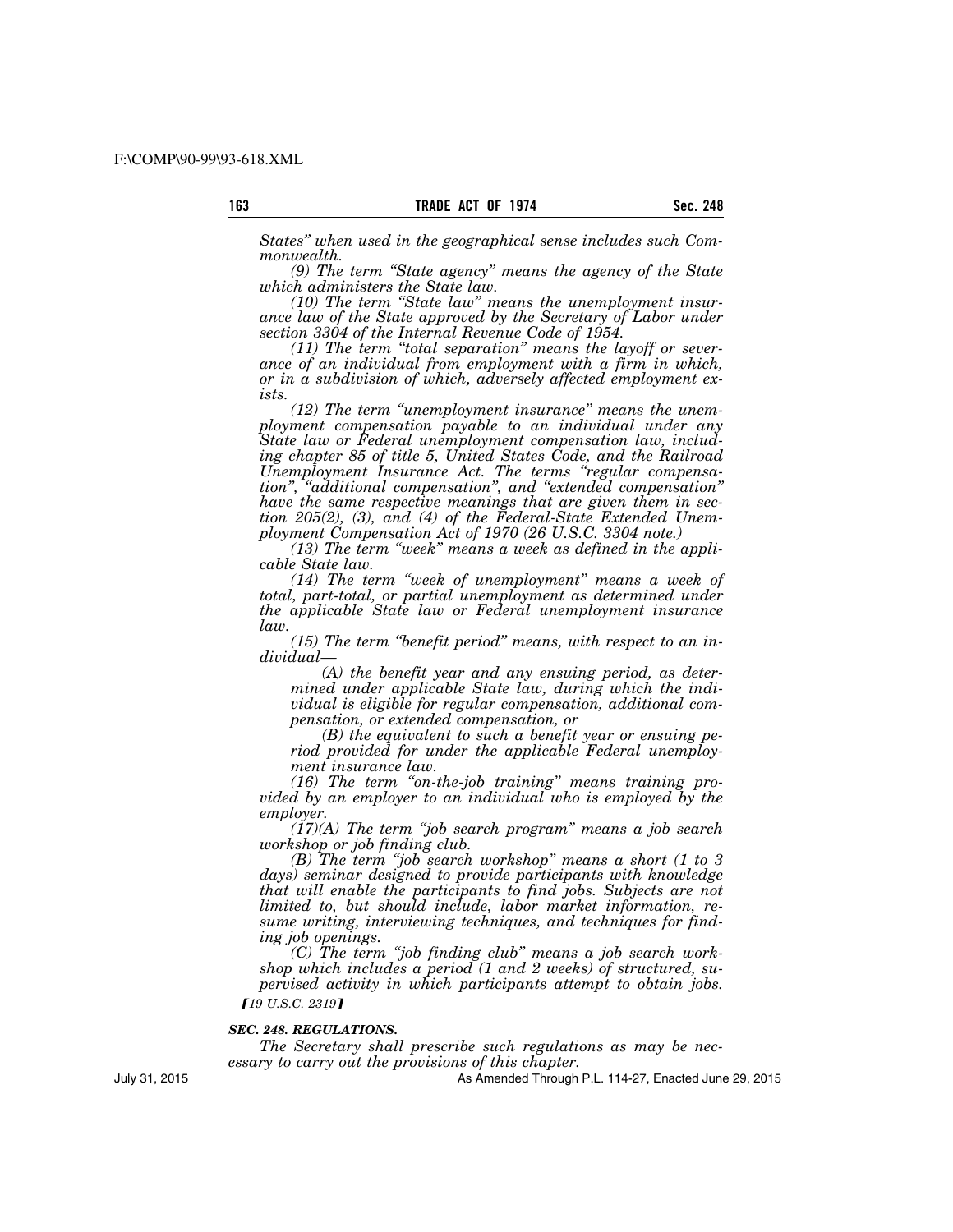## **Sec. 249 TRADE ACT OF 1974 164**

ƒ*19 U.S.C. 2320*≈

## *SEC. 249. SUBPENA POWER.*

*(a) The Secretary may require by subpena the attendance of witnesses and the production of evidence necessary for him to make a determination under the provisions of this chapter.* 

*(b) If a person refuses to obey a subpena issued under subsection (a), a United States district court within the jurisdiction of which the relevant proceeding under this chapter is conducted may, upon petition by the Secretary, issue an order requiring compliance with such subpena.* 

ƒ*19 U.S.C. 2321*≈

# *CHAPTER 3—ADJUSTMENT ASSISTANCE FOR FIRMS*

## *SEC. 251. PETITIONS AND DETERMINATIONS.*

*(a) A petition for a certification of eligibility to apply for adjustment assistance under this chapter may be filed with the Secretary of Commerce (hereinafter in this chapter referred to as the ''Secretary'') by a firm (including any agricultural firm) or its representative. Upon receipt of the petition, the Secretary shall promptly publish notice in the Federal Register that he has received the petition and initiated an investigation.* 

*(b) If the petitioner, or any other person, organization, or group found by the Secretary to have a substantial interest in the proceedings, submits not later than 10 days after the date of the Secretary's publication under subsection (a) a request for a hearing, the Secretary shall provide for a public hearing and afford such interested persons an opportunity to be present, to produce evidence, and to be heard.* 

*(c)(1) The Secretary shall certify a firm (including any agricultural firm) as eligible to apply for adjustment assistance under this chapter if the Secretary determines—* 

*(A) that a significant number or proportion of the workers in such firm have become totally or partially separated, or are threatened to become totally or partially separated,* 

*(B) that—* 

*(i) sales or production, or both, of the firm have decreased absolutely, or* 

*(ii) sales or production, or both, of an article that accounted for not less than 25 percent of the total production or sales of the firm during the 12-month period preceding the most recent 12-month period for which data are available have decreased absolutely, and* 

(C) 19 increases of imports of articles like or directly competitive with articles which are produced by such firm contrib-

July 31, 2015

 $19$  Section  $1421(b)(2)$  of Pub. L.  $100-418$  (102 Stat. 1244) amends subparagraph (C) of section  $251(c)(1)$  to read as follows:<br>"(C) increases of imports of articles like or directly competitive with articles—

<sup>&#</sup>x27;'(i) which are produced by such firm, or ''(ii) for which such firm provides essential goods or essential services, contributed importantly to such total or partial separation, or threat thereof, and to such decline in sales or production.''.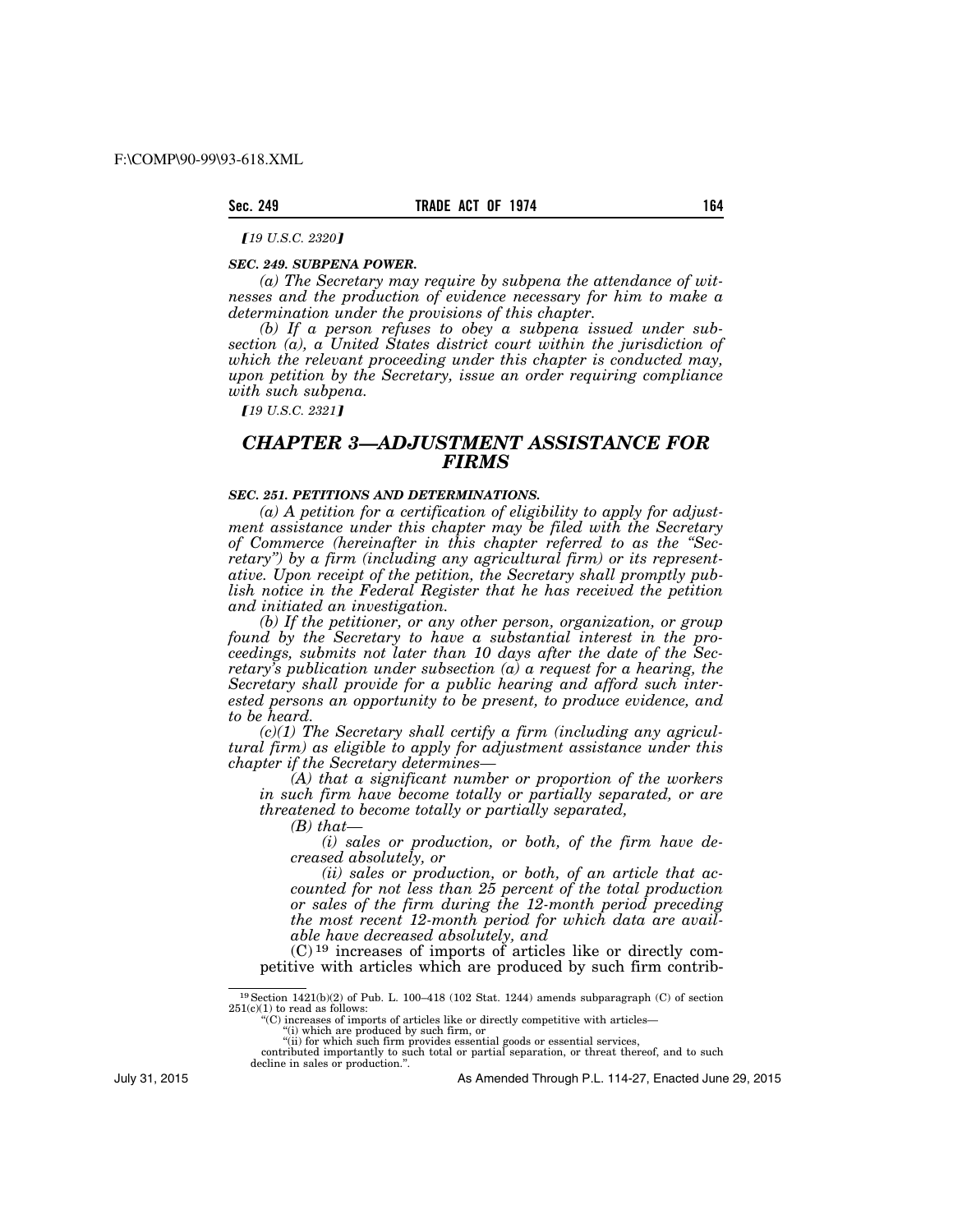uted importantly to such total or partial separation, or threat thereof, and to such decline in sales or production.

*(2) For purposes of paragraph (1)(C)—* 

*(A) The term ''contributed importantly'' means a cause which is important but not necessarily more important than any other cause.* 

*(B)(i) Any firm which engages in exploration or drilling for oil or natural gas shall be considered to be a firm producing oil or natural gas.* 

*(ii) Any firm that engages in exploration or drilling for oil or natural gas, or otherwise producing articles directly competitive with imports of oil and with imports of natural gas.* 

*(d) A determination shall be made by the Secretary as soon as possible after the date on which the petition is filed under this section, but in any event not later than 60 days after that date.* 

ƒ*19 U.S.C. 2341*≈

#### *SEC. 252. APPROVAL OF ADJUSTMENT PROPOSALS.*

*(a) A firm certified under section 251 as eligible to apply for adjustment assistance may, at any time within 2 years after the date of such certification, file an application with the Secretary for adjustment assistance under this chapter. Such application shall include a proposal for the economic adjustment of such firm.* 

*(b)(1) Adjustment assistance under this chapter consists of technical assistance. The Secretary shall approve a firm's application for adjustment assistance only if the Secretary determines that the firm's adjustment proposal—* 

*(A) is reasonably calculated to materially contribute to the economic adjustment of the firm,* 

*(B) gives adequate consideration to the interests of the workers of such firm, and* 

*(C) demonstrates that the firm will make all reasonable efforts to use its own resources for economic development.* 

*(2) The Secretary shall make a determination as soon as possible after the date on which an application is filed under this section, but in no event later than 60 days after such date.* 

*(c) Whenever the Secretary determines that any firm no longer requires assistance under this chapter, he shall terminate the certification of eligibility of such firm and promptly have notice of such termination published in the Federal Register. Such termination shall take effect on the termination date specified by the Secretary.* 

ƒ*19 U.S.C. 2342*≈

## *SEC. 253. TECHNICAL ASSISTANCE.*

*(a) The Secretary may provide a firm, on terms and conditions as the Secretary determines to be appropriate, with such technical assistance as in his judgment will carry out the purposes of this chapter with respect to the firm. The technical assistance furnished under this chapter may consist of one or more of the following:* 

July 31, 2015

The amendment did not become effective pursuant to section 1430(d) of such Public Law (102<br>Stat. 1257). See notes for section 1430 of Pub. L. 100–418 (as amended) set out in section 2397<br>of title 19, United States Code, an are not in the national economic interest.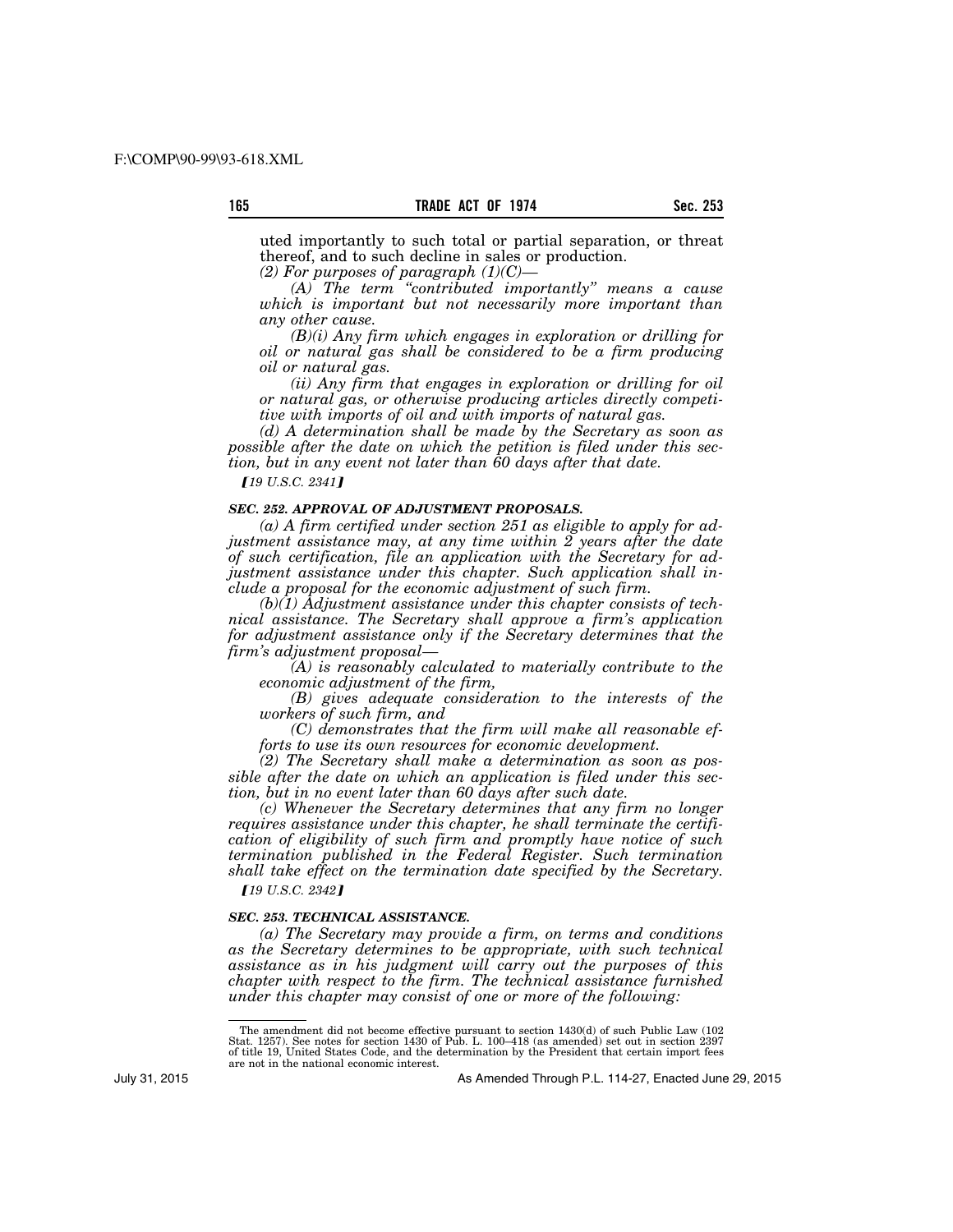*(1) Assistance to a firm in preparing its petition for certification of eligibility under section 251 of this chapter.* 

*(2) Assistance to a certified firm in developing a proposal for its economic adjustment.* 

*(3) Assistance of a certified firm in the implementation of such a proposal.* 

*(b)(1) The Secretary shall furnish technical assistance under this chapter through existing agencies and through private individuals, firms, or institutions (including private consulting services), or by grants to intermediary organizations (including Trade Adjustment Assistance Centers).* 

*(2) In the case of assistance furnished through private individuals, firms, or institutions (including private consulting services), the Secretary may share the cost thereof (but not more than 75 percent of such cost for assistance described in paragraph (2) or (3) of subsection (a) may be borne by the United States).* 

*(3) The Secretary may make grants to intermediary organizations in order to defray up to 100 percent of administrative expenses incurred in providing such technical assistance to a firm.* 

ƒ*19 U.S.C. 2343*≈

## *SEC. 254. FINANCIAL ASSISTANCE.*

*(a) The Secretary may provide to a firm, on such terms and conditions as he determines to be appropriate, such financial assistance in the form of direct loans or guarantees of loans as in his judgment will materially contribute to the economic adjustment of the firm. The assumption of an outstanding indebtedness of the firm, with or without recourse, shall be considered to be the making of a loan for purposes of this section.* 

*(b) Loans or guarantee of loans shall be made under this chapter only for the purpose of making funds available to the firm—* 

*(1) for acquisition, construction, installation, modernization, development, conversion, or expansion of land, plant, buildings, equipment, facilities, or machinery, or* 

*(2) to supply such working capital as may be necessary to enable the firm to implement its adjustment proposal.* 

*(c) No direct loan may be provided to a firm under this chapter if the firm can obtain loan funds from private sources (with or without a guarantee) at a rate no higher than the maximum interest per annum that a participating financial institution may establish on guaranteed loans made pursuant to section 7(a) of the Small Business Act.* 

*(d) Notwithstanding any other provision of this chapter, no di*rect loans or guarantees of loans may be made under this chapter *after the date of enactment of the Trade Adjustment Assistance Reform and Extension Act of 1986.* 

ƒ*19 U.S.C. 2344*≈

#### *SEC. 255. CONDITIONS FOR FINANCIAL ASSISTANCE.*

*(a) No financial assistance shall be provided under this chapter unless the Secretary determines—* 

*(1) that the funds required are not available from the firm's own resources; and* 

As Amended Through P.L. 114-27, Enacted June 29, 2015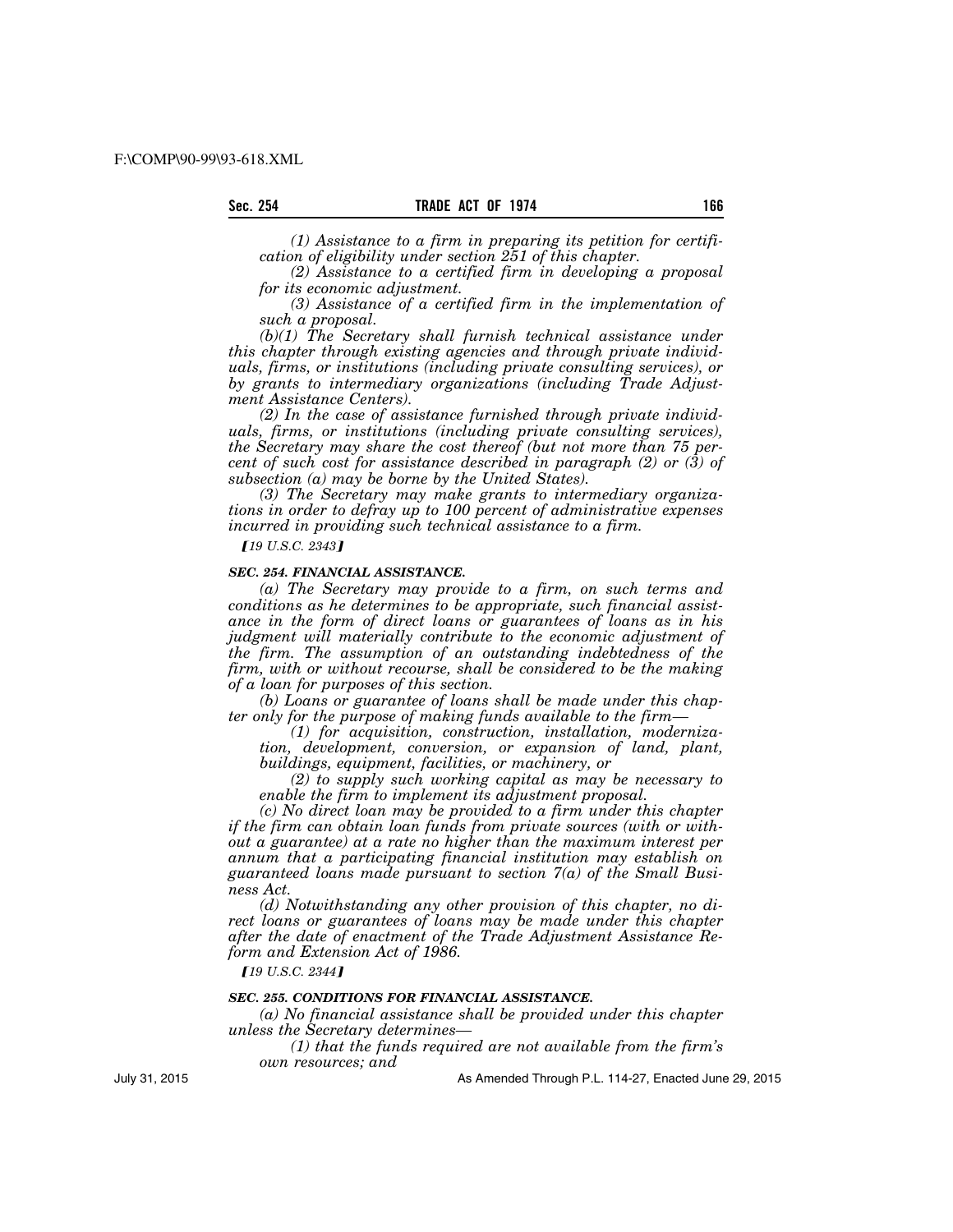*(2) that there is reasonable assurance of repayment of the loan.* 

*(b)(1) The rate of interest on direct loans made under this chapter shall be—* 

*(A) a rate determined by the Secretary of the Treasury taking into consideration the current average market yield on outstanding marketable obligations of the United States with remaining periods of maturity that are comparable to the average maturities of such loans, adjusted to the nearest one-eighth of 1 percent, plus* 

*(B) an amount adequate in the judgment of the Secretary of Commerce to cover administrative costs and probable losses under the program.* 

*(2) The Secretary may not guarantee any loan under this chapter if—* 

*(A) the rate of interest on either the portion to be guaranteed, or the portion not to be guaranteed, is determined by the Secretary to be excessive when compared with other loans bearing Federal guarantees and subject to similar terms and conditions; and* 

*(B) the interest on the loan is exempt from Federal income taxation under section 103 of the Internal Revenue Code of 1954.* 

*(c) The Secretary shall make no loan or guarantee of a loan under section 254(b)(1) having a maturity in excess of 25 years or the useful life of the fixed assets (whichever period is shorter), including renewals and extensions; and shall make no loan or guarantee of a loan under section 254(b)(2) having a maturity in excess of 10 years, including extensions and renewals. Such limitations on maturities shall not, however, apply—* 

*(1) to securities or obligations received by the Secretary as claimant in bankruptcy or equitable reorganization, or as creditor in other proceedings attendant upon insolvency of the obligor, or* 

*(2) to an extension or renewal for an additional period not exceeding 10 years, if the Secretary determines that such extension or renewal is reasonably necessary for the orderly liquidation or servicing of the loan.* 

*(d)(1) In making guarantees of loans, and in making direct loans, the Secretary shall give priority to firms which are small within the meaning of the Small Business Act (and regulations promulgated thereunder).* 

*(2) For any direct loan made, or any loan guaranteed, under the authority of this chapter, the Secretary may enter into arrangements for the servicing, including foreclosure, of such loans or evidences of indebtedness on terms which are reasonable and which protect the financial interests of the United States.* 

*(e) The following conditions apply with respect to any loan guaranteed under this chapter:* 

*(1) No guarantee may be made for an amount which exceeds 90 percent of the outstanding balance of the unpaid principal and interest on the loan.* 

*(2) The loan may be evidenced by multiple obligations for the guaranteed and nonguaranteed portions of the loan.* 

As Amended Through P.L. 114-27, Enacted June 29, 2015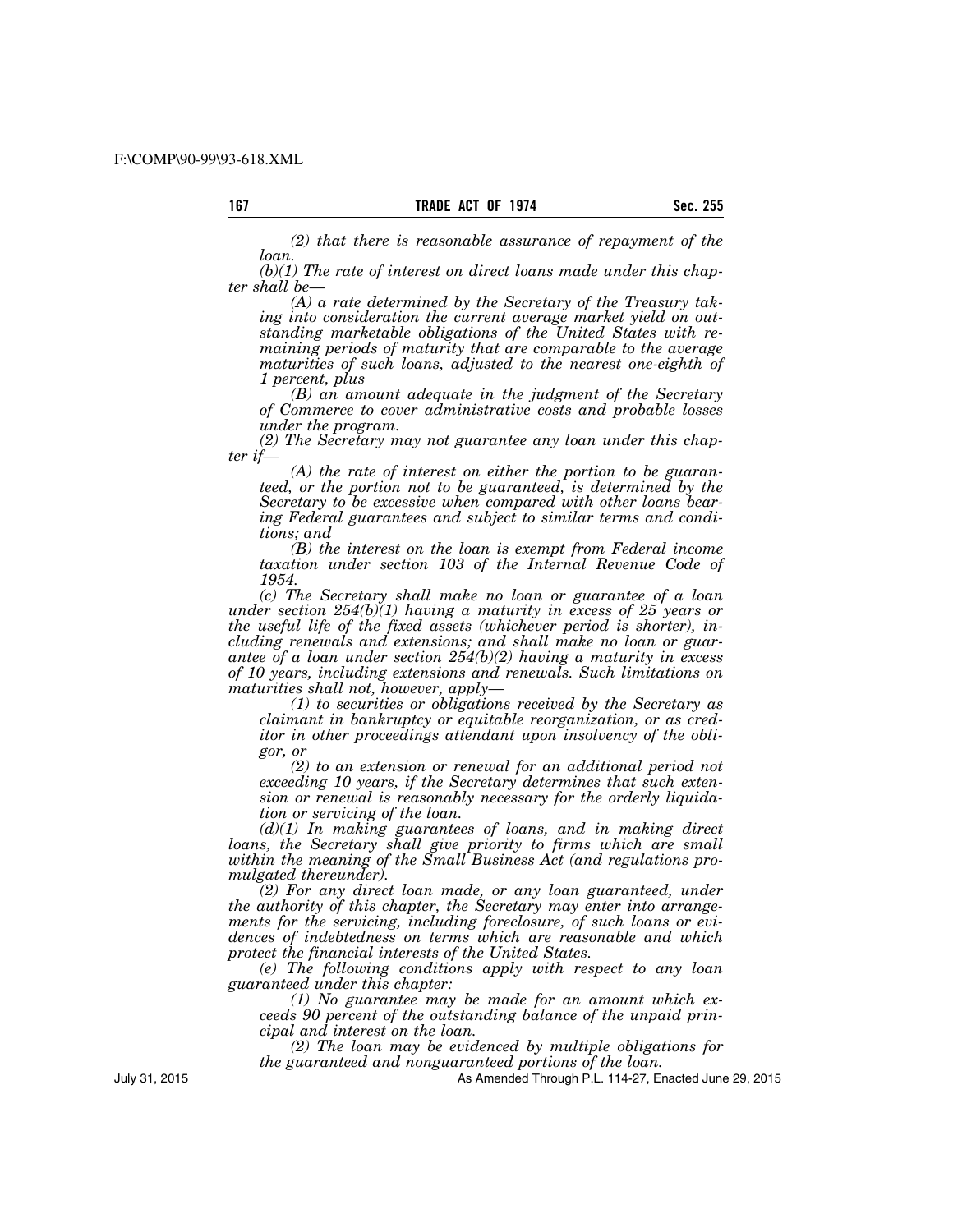*(3) The guarantee agreement shall be conclusive evidence of the eligibility of any obligation guaranteed thereunder for such guarantee, and the validity of any guarantee agreement shall be incontestable, except for fraud or misrepresentation by the holder.* 

*(f) The Secretary shall maintain operating reserve with respect to anticipated claims under guarantees made under this chapter. Such reserves shall be considered to constitute obligations for purposes of section 1311 of the Supplemental Appropriation Act, 1955 (31 U.S.C. 200).* 

*(g) The Secretary may charge a fee to a lender which makes a loan guaranteed under this chapter in such amount as is necessary to cover the cost of administration of such guarantee.* 

*(h)(1) The aggregate amount of loans made to any firm which are guaranteed under this chapter and which are outstanding at any time shall not exceed \$3,000,000.* 

*(2) The aggregate amount of direct loans made to any firm under this chapter which are outstanding at any time shall not exceed \$1,000,000.* 

## *Preference for Firms Having Employee Stock Ownership Plans*

 $(i)(1)$  When considering whether to grant a direct loan or to *guarantee a loan to a corporation which is otherwise certified under section 251, the Secretary shall give preference to a corporation which agrees with respect to such loan to fulfill the following requirements—* 

*(A) 25 percent of the principal amount of the loan is paid by the lender to a qualified trust established under an employee stock ownership plan established and maintained by the recipient corporation, by a parent or subsidiary of such corporation, or by several corporations including the recipient corporation,* 

*(B) the employee stock ownership plan meets the requirements of this subsection, and* 

*(C) the agreement among the recipient corporation, the lender, and the qualified trust relating to the loan meets the requirements of this section.* 

*(2) An employee stock ownership plan does not meet the requirements of this subsection unless the governing instrument of the plan provides that—* 

*(A) the amount of the loan paid under paragraph (1)(A) to the qualified trust will be used to purchase qualified employer securities,* 

*(B) the qualified trust will repay to the lender the amount of such loan, together with the interest thereon, out of amounts contributed to the trust by the recipient corporation, and* 

*(C) from time to time, as the qualified trust repays such amount, the trust will allocate qualified employer securities among the individual accounts of participants and their beneficiaries in accordance with the provisions of paragraph (4).* 

*(3) The agreement among the recipient corporation, the lender, and the qualified trust does not meet the requirements of this subsection unless—* 

As Amended Through P.L. 114-27, Enacted June 29, 2015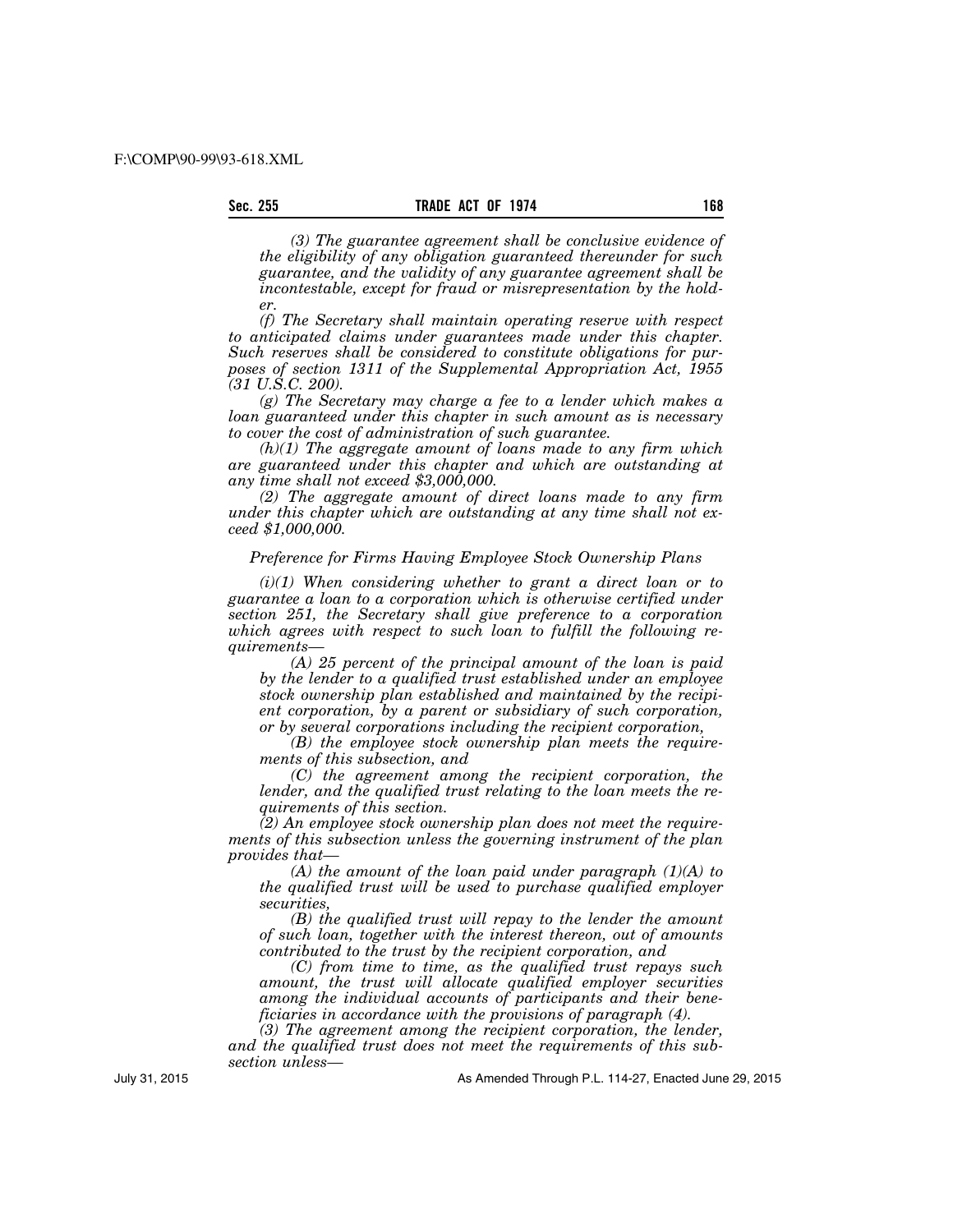*(A) it is unconditionally enforceable by any party against the others, jointly and severally,* 

*(B) it provides that the liability of the qualified trust to repay loan amounts paid to the qualified trust may not, at any time, exceed an amount equal to the amount of contributions required under paragraph (2)(B) which are actually received by such trust,* 

*(C) it provides that amounts received by the recipient corporation from the qualified trust for qualified employer securities purchased for the purpose of this subsection will be used exclusively by the recipient corporation for those purposes for which it may use that portion of the loan paid directly to it by the lender,* 

*(D) it provides that the recipient corporation may not reduce the amount of its equity capital during the one year period beginning on the date on which the qualified trust purchases qualified employer securities for purposes of this subsection, and* 

*(E) it provides that the recipient corporation will make contributions to the qualified trust of not less than such amounts as are necessary for such trust to meet its obligations to make repayments of principal and interest on the amount of the loan received by the trust without regard to whether such contributions are deductible by the corporation under section 404 of the Internal Revenue Code of 1954 and without regard to any other amounts the recipient corporation is obligated under law to contribute to or under the employee stock ownership plan.* 

*(4) At the close of each plan year, an employee stock ownership plan shall allocate to the accounts of participating employees that portion of the qualified employer securities the cost of which bears substantially the same ratio to the cost of all the qualified employer securities purchased under paragraph (2)(A) of this subsection as the amount of the loan principal and interest repaid by the qualified trust during that year bears to the total amount of the loan principal and interest payable by such trust during the term of such loan. Qualified employer securities allocated to the individual account of a participant during one plan year must bear substantially the same proportion to the amount of all such securities allocated to all participants in the plan as the amount of compensation paid to such participant bears to the total amount of compensation paid to all such participants during that year.* 

*(5) For purposes of this subsection, the term—* 

*(A) ''employee stock ownership plan'' means a plan described in section 4975(e)(7) of the Internal Revenue Code of 1954,* 

*(B) ''qualified trust'' means a trust established under an employee stock ownership plan and meeting the requirements of title I of the Employee Retirement Income Security Act of 1974 and section 401 of the Internal Revenue Code of 1954,* 

*(C) ''qualified employer securities'' means common stock issued by the recipient corporation or by a parent or subsidiary of such corporation with voting power and dividend rights no less favorable than the voting power and dividend rights on other common stock issued by the issuing corporation and with* 

As Amended Through P.L. 114-27, Enacted June 29, 2015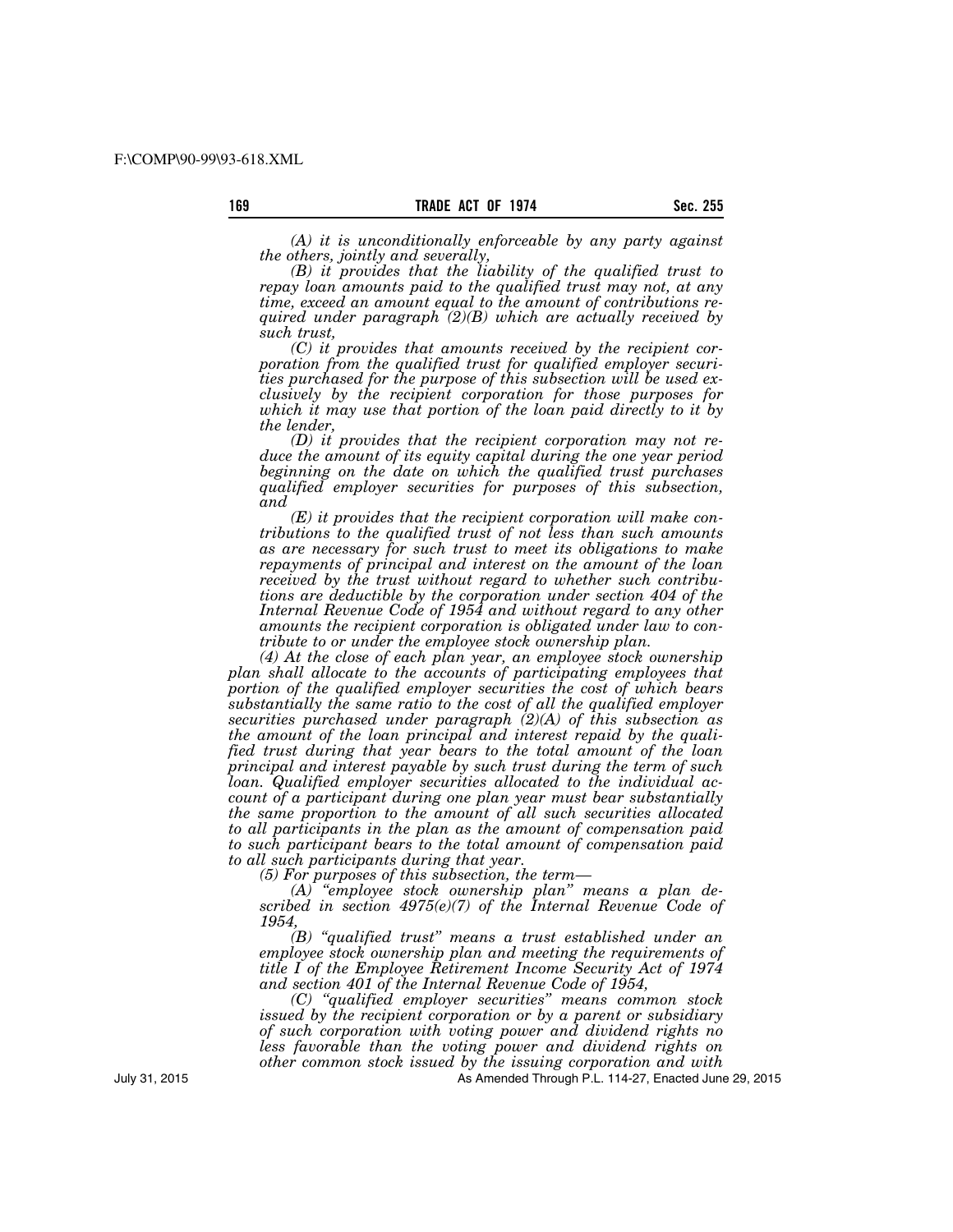*voting power being exercised by the participants in the employee stock ownership plan after it is allocated to their plan accounts, and* 

*(D) ''equity capital'' means, with respect to the recipient corporation, the sum of its money and other property (in an amount equal to the adusted basis of such property but disregarding adjustments made on account of depreciation or amortization made during the period described in paragraph (3)(D)), less the amount of its indebtedness.* 

ƒ*19 U.S.C. 2345*≈

#### *SEC. 256. DELEGATION OF FUNCTIONS TO SMALL BUSINESS ADMINIS-TRATION; AUTHORIZATION OF APPROPRIATIONS.*

*(a) In the case of any firm which is small (within the meaning of the Small Business Act and regulations promulgated thereunder), the Secretary may delegate all of his functions under this chapter (other than the functions under sections 251 and 252(d) with respect to the certification of eligibility and section 264) to the Administrator of the Small Business Administration.* 

(b) *There are authorized to be appropriated to the Secretary \$16,000,000 for each of fiscal years 2003 through 2007, and \$4,000,000 for the 3-month period beginning on October 1, 2007* 20 *, to carry out the Secretary's functions under this chapter in connection with furnishing adjustment assistance to firms. Amounts appropriated under this subsection shall remain available until expended.* 

*(c) The unexpended balances of appropriations authorized by section 312(d) of the Trade Expansion Act of 1962 are transferred to the Secretary to carry out his functions under this chapter.* 

ƒ*19 U.S.C. 2346*≈

## *SEC. 257. ADMINISTRATION OF FINANCIAL ASSISTANCE.*

*(a) In making and administering guarantees and loans under section 254, the Secretary may—* 

*(1) require security for any such guarantee or loan, and enforce, waive, or subordinate such security;* 

*(2) assign or sell at public or private sale, or otherwise dispose of, upon such terms and conditions and for such consideration as he shall determine to be reasonable, any evidence of debt, contract, claim, personal property, or security assigned to or held by him in connection with such guarantees or loans, and collect, compromise, and obtain deficiency judgments with respect to all obligations assigned to or held by him in connection with such guarantees or loans until such time as such obli-*

As Amended Through P.L. 114-27, Enacted June 29, 2015

<sup>&</sup>lt;sup>20</sup> Paragraph (5) of section 406(a) of Public Law 114–27 provides that section 256(b) of the Trade Act of 1974 shall be applied and administered by substituting "the 1-year period beginning on July 1, 2021" for "each of

Section 541(a) of division B of Public Law 113–235 provides as follows: During the period beginning on January 1, 2015, and ending on December 3 of<br>ginning on January 1, 2015, and ending on December 31, 2015, the provision shall apply, except that in applying and administering such provisions, section 256(b) of that<br>Act shall be applied and administered by substituting "\$16,000,000 for the period beginning on<br>January 1, 2015, and ending Dece through 2007, and \$4,000,000 for the 3-month period beginning on October 1, 2007".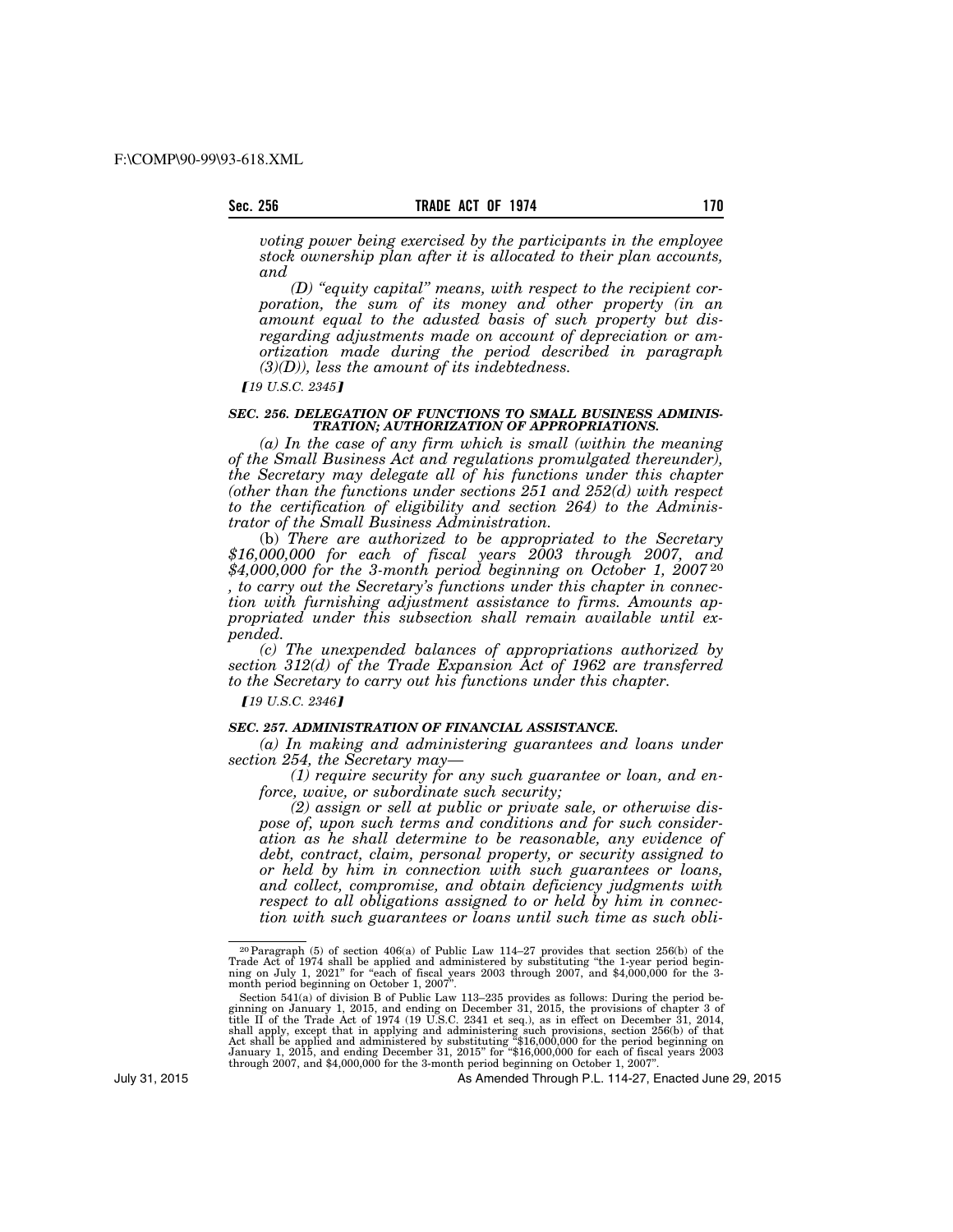*gations may be referred to the Attorney General for suit or collection;* 

*(3) renovate, improve, modernize, complete, insure, rent, sell, or otherwise deal with, upon such terms and conditions and for such consideration as he shall determine to be reasonable, any real or personal property conveyed to or otherwise acquired by him in connection with such guarantees or loans;* 

*(4) acquire, hold, transfer, release, or convey any real or personal property or any interest therein whenever deemed necessary or appropriate, and execute all legal documents for such purposes; and* 

*(5) exercise all such other powers and take all such other acts as may be necessary or incidental to the carrying out of functions pursuant to section 254.* 

*(b) Any mortgage acquired as security under subsection (a) shall be recorded under applicable State law.* 

*(c) All repayments of loans, payments of interest, and other receipts arising out of transactions entered into by the Secretary pursuant to this chapter, shall be available for financing functions performed under this chapter, including administrative expenses in connection with such functions.* 

*(d) To the extent the Secretary deems it appropriate, and consistent with the provisions of section 552(b)(4) and section 552b(c)(4) of title 5, United States Code, that portion of any record, material or data received by the Secretary in connection with any application for financial assistance under this chapter which contains trade secrets or commercial or financial information regarding the operation or competitive position of any business shall be deemed to be privileged or confidential within the meaning of those provisions.* 

*(e) Direct loans made, or loans guaranteed, under this chapter for the acquisition or development of real property or other capital assets shall ordinarily be secured by a first lien on the assets to be financed and shall be fully amortized. To the extent that the Secretary finds that exceptions to these standards are necessary to achieve the objectives of this chapter, he shall develop appropriate criteria for the protection of the interests of the United States.* 

ƒ*19 U.S.C. 2347*≈

#### *SEC. 258. PROTECTIVE PROVISIONS.*

*(a) Each recipient of adjustment assistance under this chapter shall keep records which fully disclose the amount and disposition by such recipient of the proceeds, if any, of such adjustment assist*ance, and which will facilitate an effective audit. The recipient shall *also keep such other records as the Secretary may prescribe.* 

*(b) The Secretary and the Comptroller General of the United States shall have access for the purposes of audit and examination to any books, documents, papers, and records of the recipient petaining to adjustment assistance under this chapter.* 

*(c) No adjustment assistance under this chapter shall be extended to any firm unless the owners, partners, or officers certify to the Secretary—* 

*(1) the names of any attorneys, agents, and other persons engaged by or on behalf of the firm for the purpose of expediting applications for such adjustment assistance; and* 

As Amended Through P.L. 114-27, Enacted June 29, 2015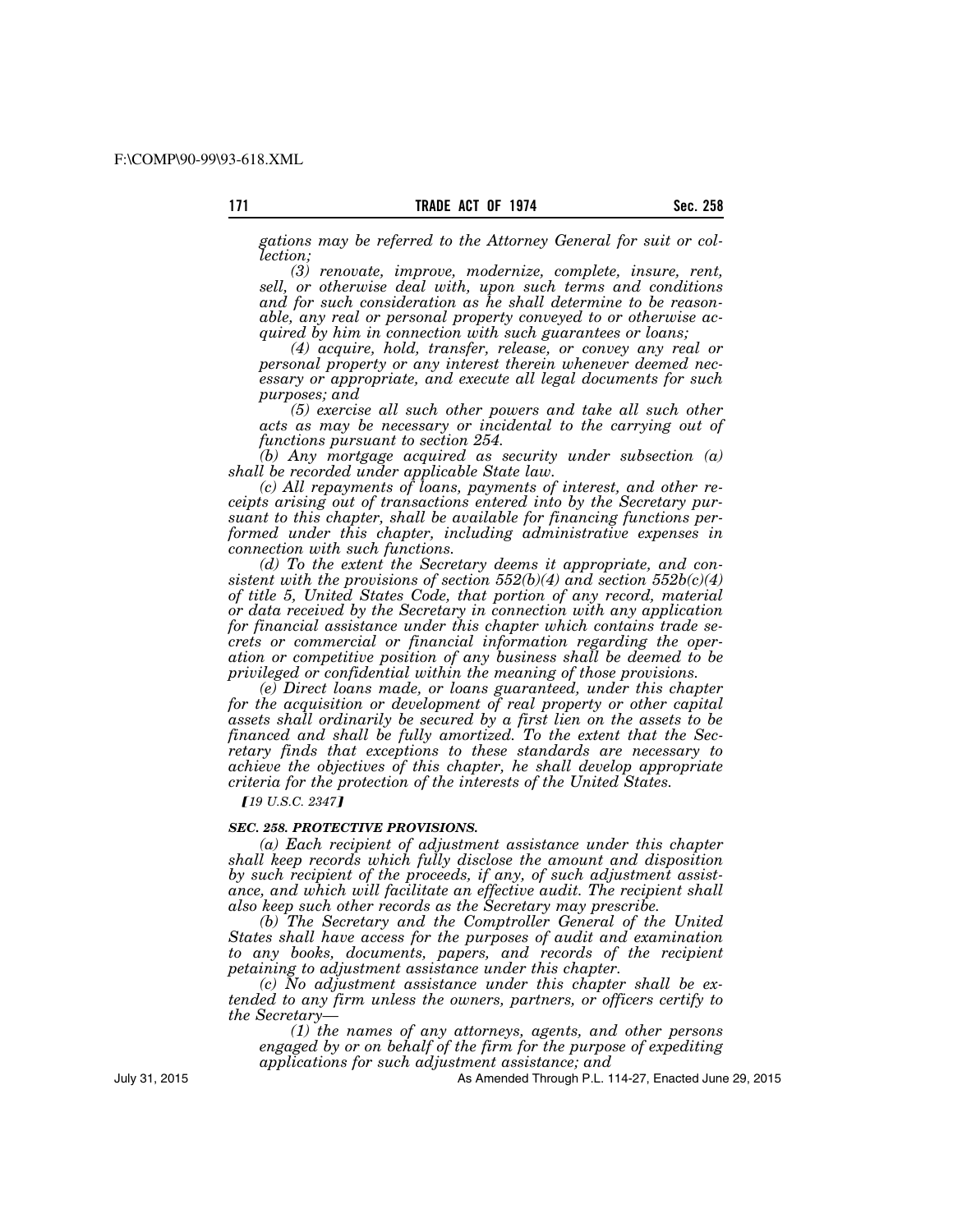*(2) the fees paid or to be paid to any such person.* 

*(d) No financial assistance shall be provided to any firm under this chapter unless the owners, partners, or officers shall execute an agreement binding them and the firm for a period of 2 years after such financial assistance is provided, to refrain from employing, tendering any office or employment to, or retaining for professional services any person who, on the date such assistance or any part thereof was provided, or within 1 year prior thereto, shall have served as an officer, attorney, agent, or employee occupying a position or engaging in activities which the Secretary shall have determined involve discretion with respect to the provision of such financial assistance.* 

ƒ*19 U.S.C. 2348*≈

#### *SEC. 259. PENALTIES.*

*Whoever makes a false statement of a material fact knowing it to be false, or knowingly fails to disclose a material fact, or whoever willfully overvalues any security, for the purpose of influencing in*  any way a determination under this chapter, or for the purpose of *obtaining money, property, or anything of value under this chapter, shall be fined not more than \$5,000 or imprisoned for not more than 2 years, or both.* 

ƒ*19 U.S.C. 2349*≈

## *SEC. 260. CIVIL ACTIONS.*

*In providing technical and financial assistance under this chapter the Secretary may sue and be sued in any court of record of a State having general jurisidiction or in any United States district court, and jurisdiction is conferred upon such district court to determine such controversies without regard to the amount in controversy; but no attachment, injunction, garnishment, or other similar process, mesne or final, shall be issued against him or his property. Nothing in this section shall be construed to except the activities pursuant to sections 253 and 254 from the application of sections 516, 547, and 2679 of title 28 of the United States Code.* 

ƒ*19 U.S.C. 2350*≈

#### *SEC. 261. DEFINITIONS.*

*For purposes of this chapter, the term ''firm'' includes an individual proprietorship, partnership, joint venture, association, corporation (including a development corporation), business trust, cooperative, trustee in bankruptcy, and receiver under decree of any court. A firm, together with any predecessor or successor firm, or any affiliated firm controlled or substantially beneficially owned by substantially the same persons, may be considered a single firm where necessary to prevent unjustifiable benefits.* 

ƒ*19 U.S.C. 2351*≈

#### *SEC. 262. REGULATIONS.*

*The Secretary shall prescribe such regulations as may be necessary to carry out the provisions of this chapter.* 

#### ƒ*19 U.S.C. 2352*≈

ƒ*Section 263 (19 U.S.C. 2353) repealed by Public Law 97–35, sec. 2526, 95 Stat 893.*≈

As Amended Through P.L. 114-27, Enacted June 29, 2015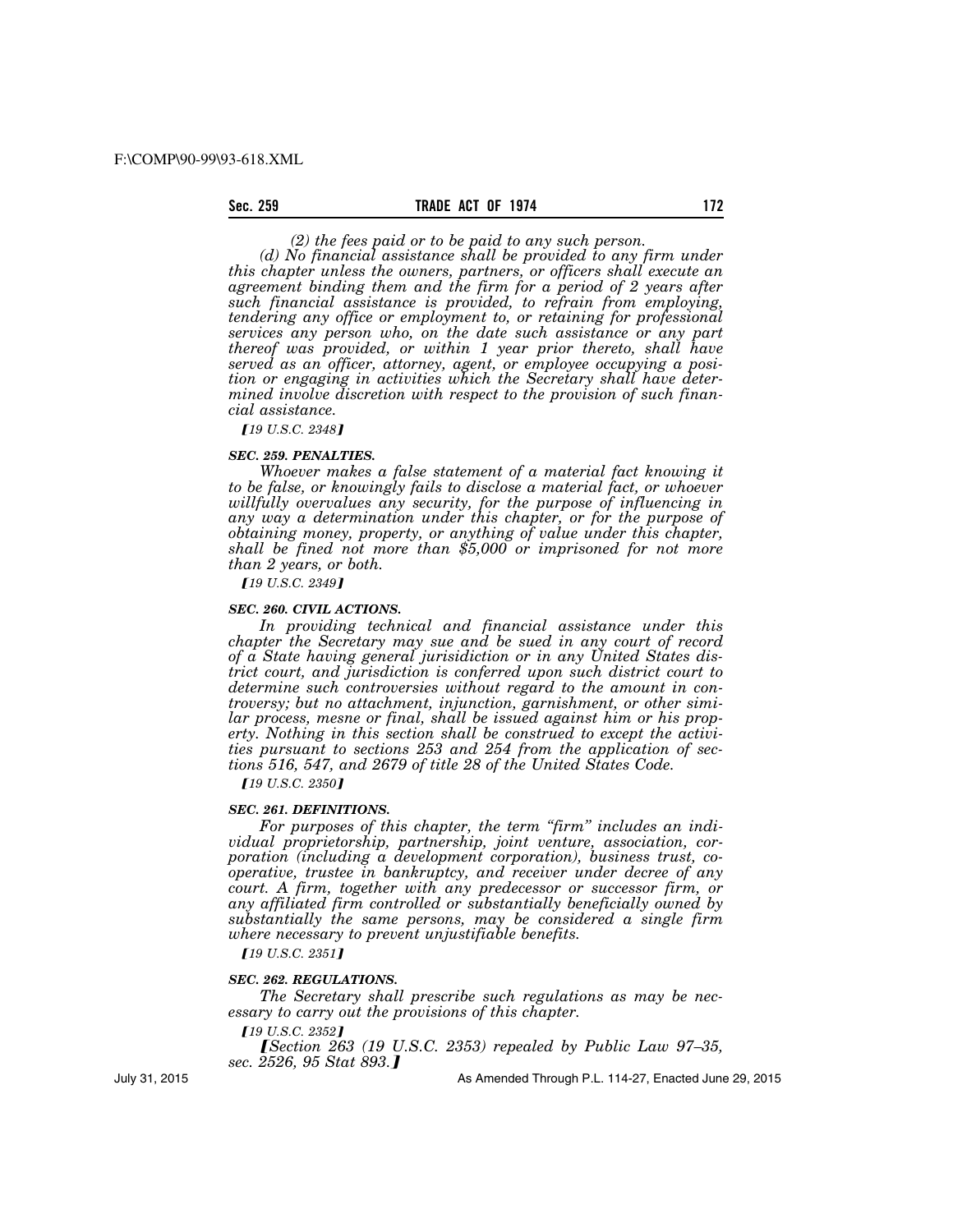*SEC. 264. STUDY BY SECRETARY OF COMMERCE WHEN INTER-NATIONAL TRADE COMMISSION BEGINS INVESTIGATION; ACTION WHERE THERE IS AFFIRMATIVE FINDING.* 

*(a) Whenever the Commission begins an investigation under section 202 with respect to an industry, the Commission shall immediately notify the Secretary of such investigation, and the Secretary shall immediately begin a study of—* 

*(1) the number of firms in the domestic industry producing the like or directly competitive article which have been or are likely to be certified as eligible for adjustment assistance, and* 

*(2) the extent to which the orderly adjustment of such firms to the import competition may be facilitated through the use of existing programs.* 

*(b) The report of the Secretary of the study under subsection (a) shall be made to the President not later than 15 days after the day on which the Commission makes its report under section 202(f). Upon making its report to the President, the Secretary shall also promptly make it public (with the exception of information which the Secretary determines to be confidential) and shall have a summary of it published in the Federal Register.* 

*(c) Whenever the Commission makes an affirmative finding under section 202(b) that increased imports are a substantial cause of serious injury or threat thereof with respect to an industry, the Secretary shall make available, to the extent feasible, full information to the firms in such industry about programs which may facilitate the orderly adjustment to import competition of such firms, and he shall provide assistance in the preparation and processing of petitions and applications of such firms for program benefits.* 

ƒ*19 U.S.C. 2354*≈

## *SEC. 265. ASSISTANCE TO INDUSTRIES.*

*(a) The Secretary may provide technical assistance, on such terms and conditions as the Secretary deems appropriate, for the establishment of industrywide programs for new product development, new process development, export development, or other uses consistent with the purposes of this chapter. Such technical assistance may be provided through existing agencies, private individuals, firms, universities and institutions, and by grants, contracts, or cooperative agreements to associations, unions, or other nonprofit industry organizations in which a substantial number of firms or workers have been certified as eligible to apply for adjustment assistance under section 223 or 251.* 

*(b) Expenditures for technical assistance under this section may be up to \$10,000,000 annually per industry and shall be made under such terms and conditions as the Secretary deems appropriate.* 

ƒ*19 U.S.C. 2355*≈

# *CHAPTER 4—ADJUSTMENT ASSISTANCE FOR COMMUNITIES*

ƒ*The Adjustment Assistance for Communities program terminated on September 30, 1982*≈

As Amended Through P.L. 114-27, Enacted June 29, 2015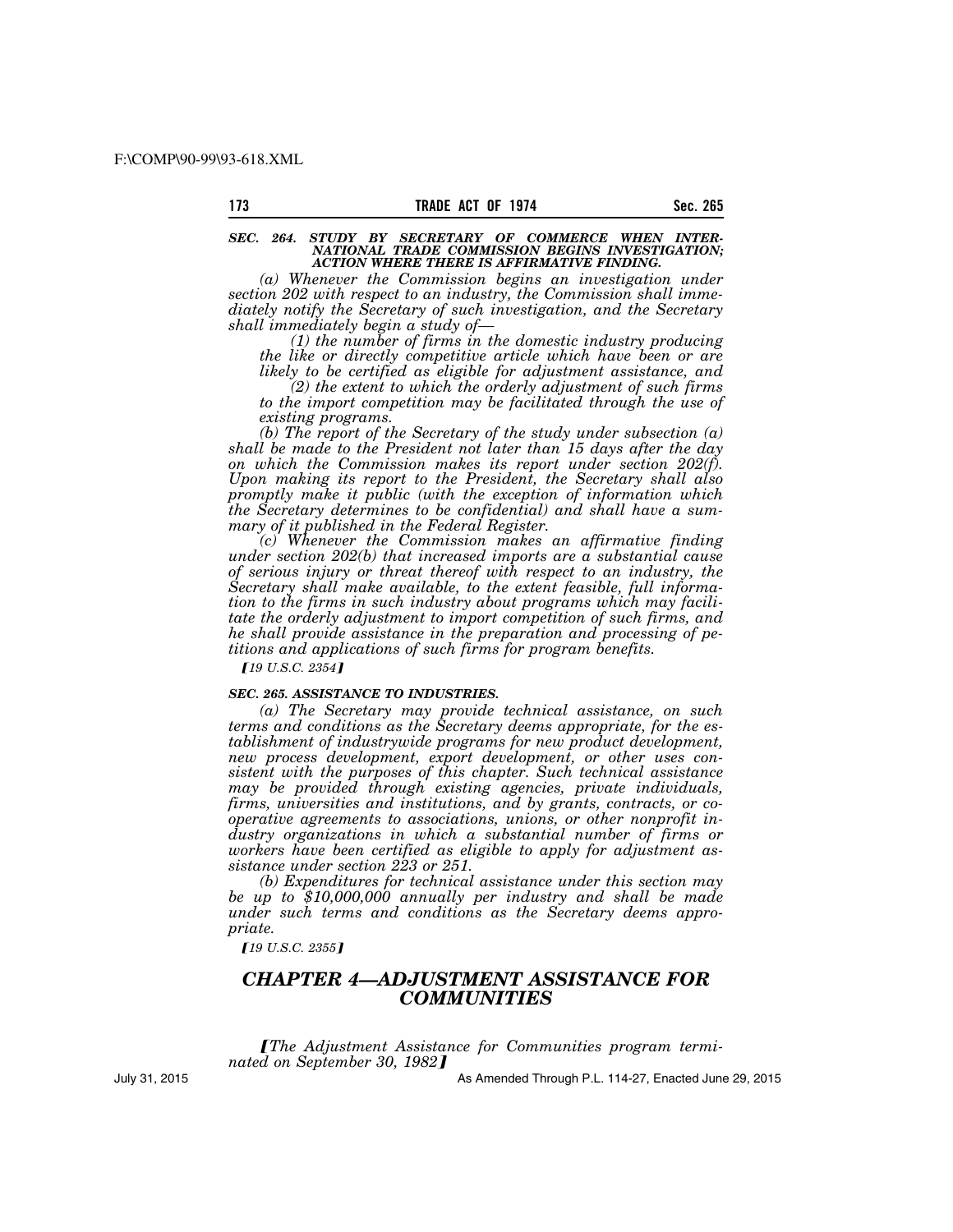# *CHAPTER 5—MISCELLANEOUS PROVISIONS*

## *SEC. 280. GENERAL ACCOUNTING OFFICE REPORT.*

*(a) The Comptroller General of the United States shall conduct a study of the adjustment assistance programs established under chapters 2, 3, and 4 of this title and shall report the results of such study to the Congress no later than January 31, 1980. Such report shall include an evaluation of—* 

*(1) the effectiveness of such programs in aiding workers, firms, and communities to adjust to changed economic conditions resulting from changes in the patterns of international trade; and* 

*(2) the coordination of the administration of such programs and other Government programs which provide unemployment compensation and relief to depressed areas.* 

*(b) In carrying out his responsibilities under this section, the Comptroller General shall, to the extent practical, avail himself of the assistance of the Departments of Labor and Commerce. The Secretaries of Labor and Commerce shall make available to the Comptroller General any assistance necessary for an effective evaluation of the adjustment assistance programs established under this title.* 

ƒ*19 U.S.C. 2391*≈

## *SEC. 281. COORDINATION.*

*There is established the Adjustment Assistance Coordinating Committee to consist of a Deputy United States Trade Representative as Chairman, and the officials charged with adjustment assistance responsibilities of the Departments of Labor and Commerce*  and the Small Business Administration. It shall be the function of *the Committee to coordinate the adjustment assistance policies, studies, and programs of the various agencies involved and to promote the efficient and effective delivery of adjustment assistance benefits.* 

ƒ*19 U.S.C. 2392*≈

### *SEC. 282. TRADE MONITORING SYSTEM.*

*The Secretary of Commerce and the Secretary of Labor shall establish and maintain a program to monitor imports of articles into the United States which will reflect changes in the volume of such imports, the relation of such imports to changes in domestic production, changes in employment within domestic industries producing articles like or directly competitive with such imports, and the extent to which such changes in production and employment are concentrated in specific geographic regions of the United States. A summary of the information gathered under this section shall be published regularly and provided to the Adjustment Assistance Coordinating Committee, the International Trade Commission, and to the Congress.* 

ƒ*19 U.S.C. 2393*≈

#### *SEC. 283. FIRMS RELOCATING IN FOREIGN COUNTRIES.*

*Before moving productive facilities from the United States to a foreign country, every firm should—* 

As Amended Through P.L. 114-27, Enacted June 29, 2015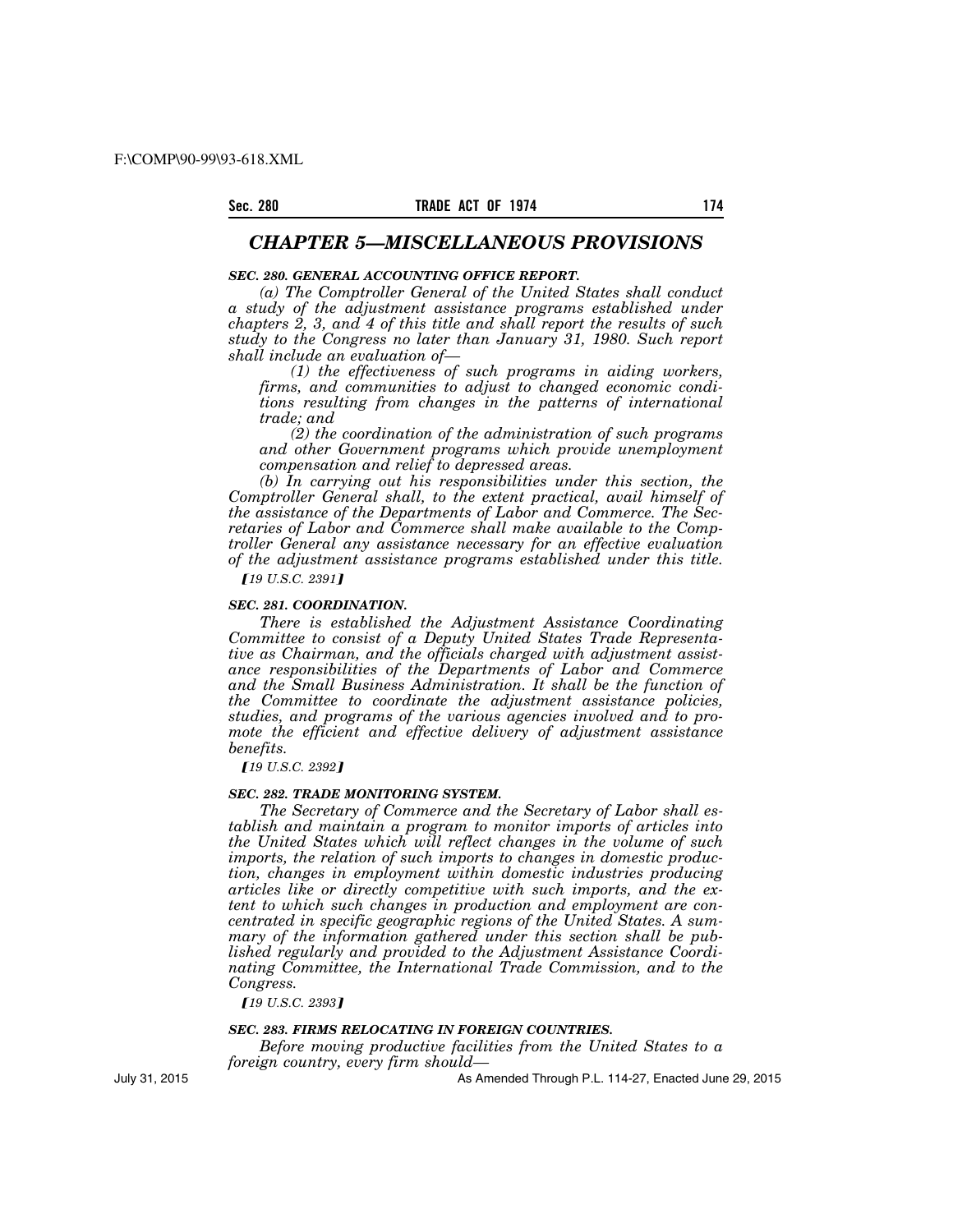*(1) provide notice of the move to its employees who are likely to be totally or partially separated as a result of the move at least 60 days before the date of such move, and* 

*(2) provide notice of the move to the Secretary of Labor and the Secretary of Commerce on the same day it notifies employees under paragraph (1).* 

*(b) It is the sense of the Congress that every such firm should— (1) apply for and use all adjustment assistance for which it is eligible under this title,* 

*(2) offer employment opportunities in the United States, if any exist, to its employees who are totally or partially separated workers as a result of the move, and* 

*(3) assist in relocating employees to other locations in the United States where employment opportunities exist.* 

ƒ*19 U.S.C. 2394*≈

#### *SEC. 284. JUDICIAL REVIEW.*

*(a) A worker, group of workers, certified or recognized union, or authorized representative of such worker or group aggrieved by a final determination of the Secretary of Labor under section 223 of this title, a firm or its representative or any other interested domestic party aggrieved by a final determination of the Secretary of Commerce under section 251 of this title, an agricultural commodity pro*ducer (as defined in section 291(2)) aggrieved by a determination of *the Secretary of Agriculture under section 293, or a community or any other interested domestic party aggrieved by a final determination of the Secretary of Commerce under section 271 of this title may, within sixty days after notice of such determination, commence a civil action in the United States Court of International Trade for review of such determination. The clerk of such court shall send a copy of the summons and the complaint in such action to the Secretary of Labor, the Secretary of Commerce, or the Secretary of Agriculture, as the case may be. Upon receiving a copy of such summons and complaint, such Secretary shall promptly certify and file in such court the record on which he based such determination.* 

*(b) The findings of fact by the Secretary of Labor, the Secretary of Commerce, or the Secretary of Agriculture, as the case may be, if supported by substantial evidence, shall be conclusive; but the court, for good cause shown, may remand the case to such Secretary to take further evidence, and such Secretary may thereupon make new or modified findings of fact and may modify his previous action, and shall certify to the court the record of the further proceedings. Such new or modified findings of fact shall likewise be conclusive if supported by substantial evidence.* 

*(c) The Court of International Trade shall have jurisdiction to affirm the action of the Secretary of Labor, the Secretary of Commerce, or the Secretary of Agriculture, as the case may be, or to set such action aside, in whole or in part. The judgment of the Court of International Trade shall be subject to review by the United States Court of Appeals for the Federal Circuit as prescribed by the rules of such court. The judgment of the Court of Appeals for the*  Federal Circuit shall be subject to review by the Supreme Court of *the United States upon certiorari as provided in section 1256 of title 28.*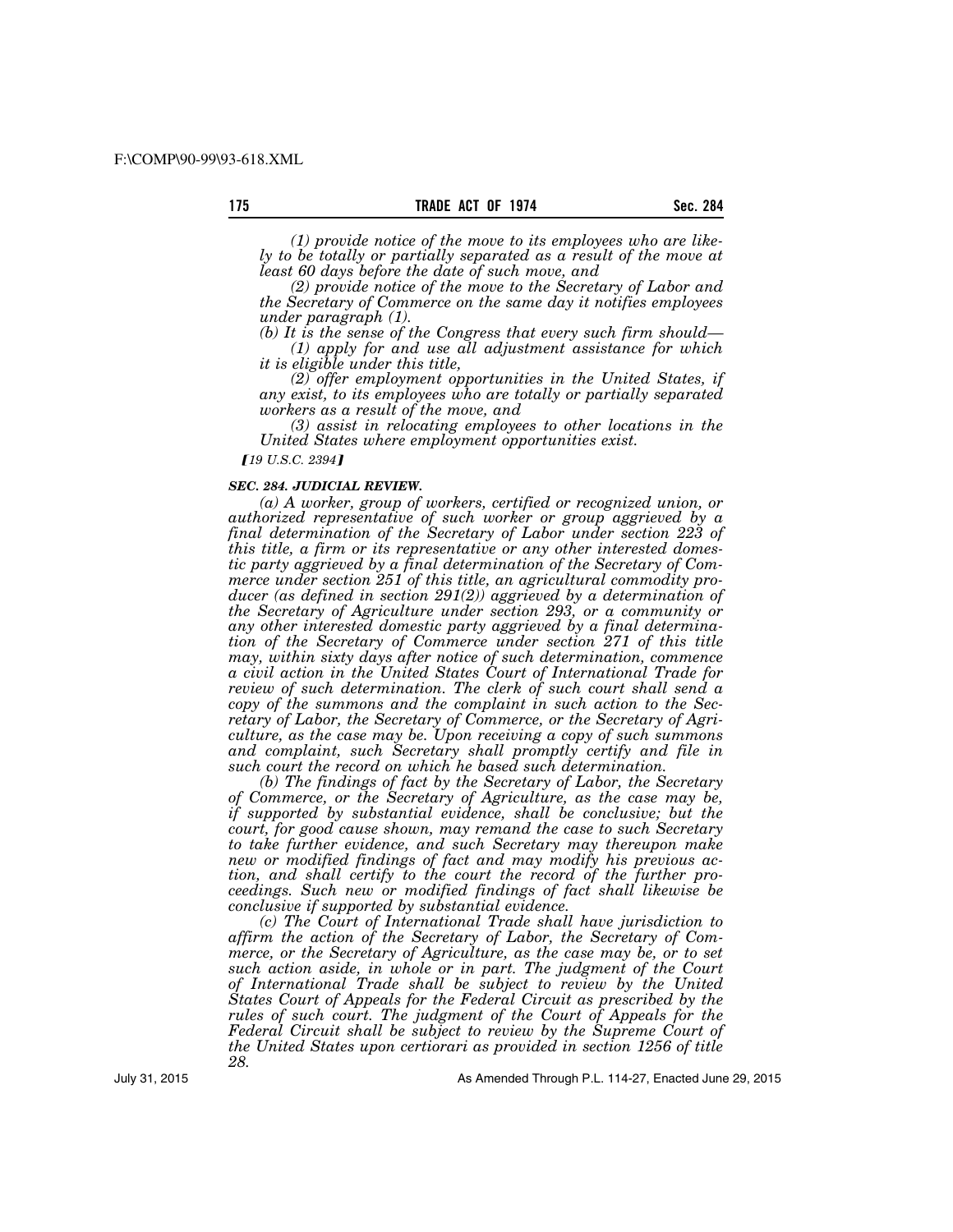ƒ*19 U.S.C. 2395*≈

## *SEC. 285. TERMINATION. 21*

*(a) ASSISTANCE FOR WORKERS.—* 

*(1) IN GENERAL.—Except as provided in paragraph (2), trade adjustment assistance, vouchers, allowances, and other payments or benefits may not be provided under chapter 2 after December 31, 2007 22.* 

*(2) EXCEPTION.—Notwithstanding paragraph (1), a worker shall continue to receive trade adjustment assistance benefits and other benefits under chapter 2 for any week for which the worker meets the eligibility requirements of that chapter, if on or before December 31, 2007 22, the worker is—* 

*(A) certified as eligible for trade adjustment assistance benefits under chapter 2 of this title; and* 

*(B) otherwise eligible to receive trade adjustment assistance benefits under chapter 2.* 

*(b) 23 Other Assistance.—* 

*(1) ASSISTANCE FOR FIRMS.—Technical assistance may not be provided under chapter 3 after December 31, 2007.* 

*(2) ASSISTANCE FOR FARMERS.—* 

(a) APPLICATION OF PRIOR LAW.—Subject to subsection (b), beginning on July 1, 2021, the provisions of chapters 2, 3, 5, and 6 of title II of the Trade Act of 1974 (19 U.S.C. 2271 et seq.), as in effect on January 1, 2014, shall be in effect and apply, except that in applying and administering such chapters—  $(1) *$ 

\* \* \* \* \* \* \* (b) EXCEPTIONS.—The provisions of chapters 2, 3, 5, and 6 of title II of the Trade Act of 1974, as in effect on the date of the enactment of this Act, shall continue to apply on and after July

1, 2021, with respect to— (1) workers certified as eligible for trade adjustment assistance benefits under chapter 2 of title II of that Act pursuant to petitions filed under section 221 of that Act before July 1, 2021;

(2) firms certified as eligible for technical assistance or grants under chapter 3 of title II of that Act pursuant to petitions filed under section 251 of that Act before July 1, 2021; and

(3) agricultural commodity producers certified as eligible for technical or financial assist-ance under chapter 6 of title II of that Act pursuant to petitions filed under section 292

of that Act before July 1, 2021.<br><sup>22</sup> Paragraph (7)(A) of section 406(a) of Public Law 114–27 provides that section 285(a) of the<br>Trade Act of 1974 shall be applied and administered by substituting "June 30, 2022" for "De *ber 31, 2007" each place it appears.*<br><sup>23</sup> Paragraph (7/(B) of section 406(a) of Public Law 114–27 provides:<br>(B) by applying and administering subsection (b) as if it read as follows:

(b) OTHER ASSISTANCE.—<br>(1) ASSISTANCE FOR FIRMS.—<br>(A) IN GENERAL.—Except as provided in subparagraph (B), assistance may not be pro-<br>vided under chapter 3 after June 30, 2022.

(B) EXCEPTION.—Notwithstanding subparagraph (A), any assistance approved under chapter 3 pursuant to a petition filed under section 251 on or before June 30, 2022, may be provided— (i) to the extent funds are available pursuant to such chapter for such purpose;

and

(ii) to the extent the recipient of the assistance is otherwise eligible to receive such assistance.

 $(2)$  FARMERS

(A) IN GENERAL.—Except as provided in subparagraph (B), assistance may not be provided under chapter 6 after June 30, 2022.

(B) EXCEPTION.—Notwithstanding subparagraph (A), any assistance approved under chapter 6 on or before June 30, 2022, may be provided—

(i) to the extent funds are available pursuant to such chapter for such purpose; and (ii) to the extent the recipient of the assistance is otherwise eligible to receive

such assistance.

July 31, 2015

<sup>21</sup>Section 406 of Public Law 114–27 provides: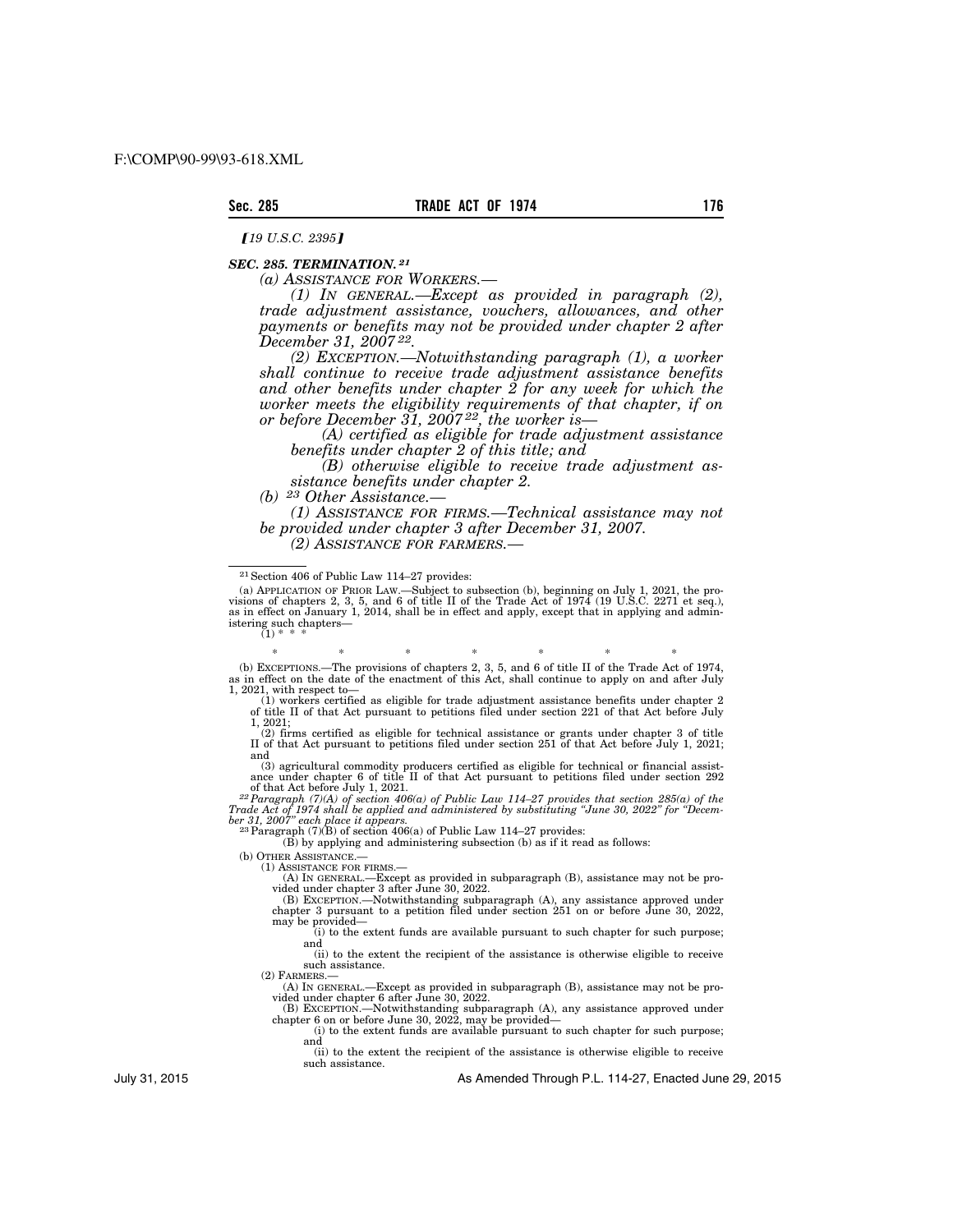*(A) IN GENERAL.—Except as provided in subparagraph (B), adjustment assistance, vouchers, allowances, and other payments or benefits may not be provided under chapter 6 after December 31, 2007.* 

*(B) EXCEPTION.—Notwithstanding subparagraph (A), an agricultural commodity producer (as defined in section 291(2)) shall continue to receive adjustment assistance benefits and other benefits under chapter 6, for any week for which the agricultural commodity producer meets the eligibility requirements of chapter 6, if on or before December 31, 2007, the agricultural commodity producer is—* 

*(i) certified as eligible for adjustment assistance benefits under chapter 6; and* 

*(ii) is otherwise eligible to receive adjustment assistance benefits under such chapter 6.* 

ƒ*19 U.S.C. 2271 note*≈

## *SEC. 286. TRADE ADJUSTMENT ASSISTANCE TRUST FUND. 24*

*(a) There is hereby established within the Treasury of the United States a trust fund to be known as the Trade Adjustment Assistance Trust Fund (hereinafter in this section referred to as the ''Trust Fund''), consisting of such amounts as may be transferred or credited to the Trust Fund as provided in this section or appropriated to the Trust Fund under subsection (e).* 

*(b)(1) The Secretary of the Treasury shall transfer to the Trust Fund out of the general fund of the Treasury of the United States amounts determined by the Secretary of the Treasury to be equivalent to the amounts received into such general fund that are attributable to the duty imposed by section 287.* 

*(2) The amounts which are required to be transferred under paragraph (1) shall be transferred at least quarterly from the general fund of the Treasury of the United States to the Trust Fund on the basis of estimates made by the Secretary of the Treasury of the amounts referred to in paragraph (1) that are received into the Treasury. Proper adjustments shall be made in the amounts subsequently transferred to the extent prior estimates were in excess of, or less than, the amounts required to be transferred.* 

*(c)(1) The Secretary of the Treasury shall be the trustee of the Trust Fund, and shall submit an annual report to the Committee on Finance of the Senate and the Committee on Ways and Means of the House of Representatives on the financial condition and the results of the operations of the Trust Fund during the fiscal year preceding the fiscal year in which such report is submitted and on the expected condition and operations of the Trust Fund during the fiscal year in which such report is submitted and the 5 fiscal years succeeding such fiscal year. Such report shall be printed as a House document of the session of the Congress to which the report is made.* 

*<sup>24</sup>Section 286 (as added by section 1427(a) of Pub. L. 100–418; 102 Stat. 1251–1254), regard-ing a trade adustment assistance trust fund, did not become effective pursuant to section 1430(c) of such Public Law.* 

See provisions regarding effective date for the amendment made by section  $1427(a)$  [adding section 286 to the Trade Act of 1974] as provided in section  $1430(c)$  of Pub. L. 100–418 and the determination of the President Pu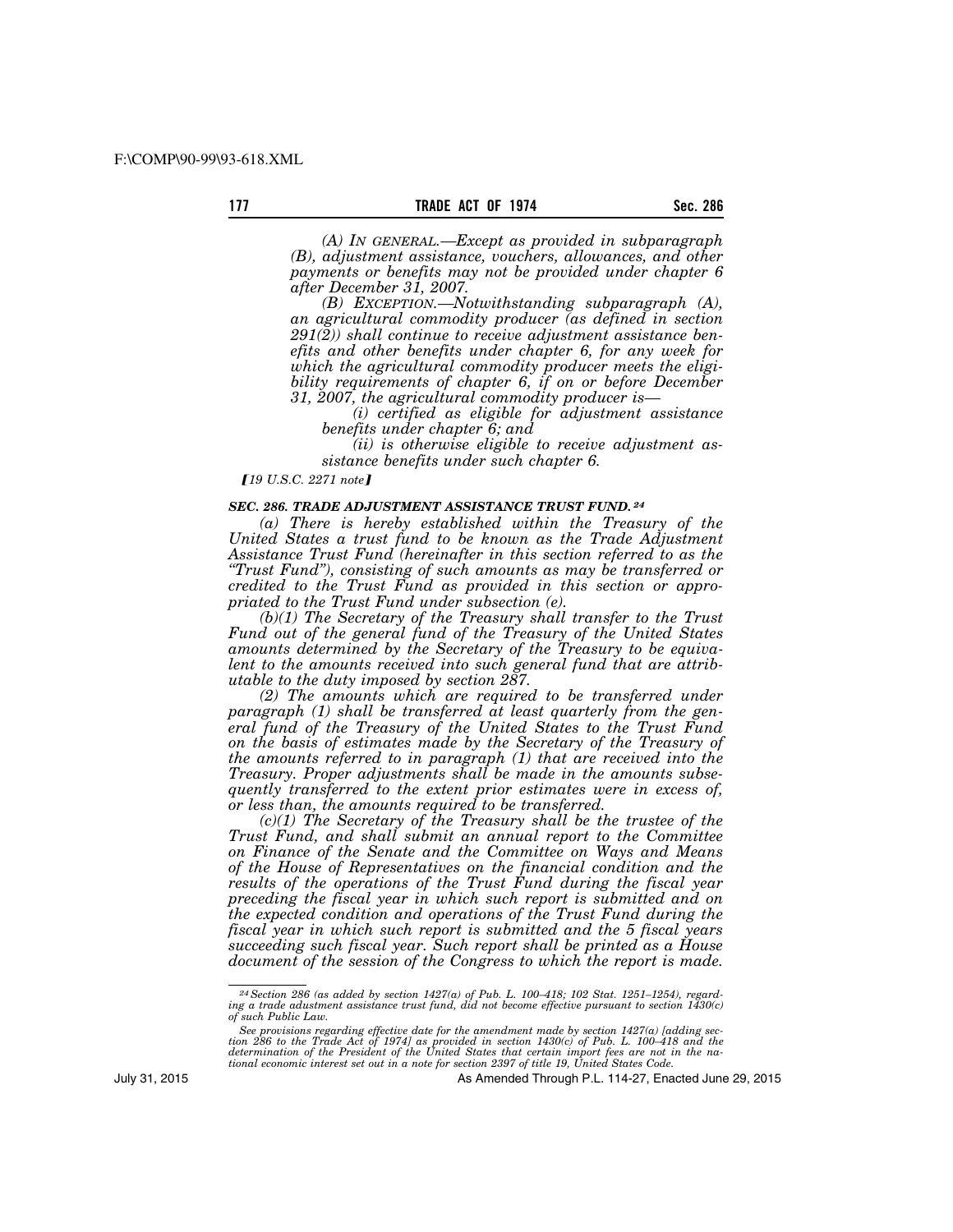*(2)(A) The Secretary of the Treasury shall invest such portion of the Trust Fund as is not, in his judgment, required to meet current withdrawals. Such investments may be made only in interestbearing obligations of the United States. For such purpose, such obligations may be acquired—* 

*(i) on original issue at the issue price, or* 

*(ii) by purchase of outstanding obligations at the market price.* 

*(B) Any obligation acquired by the Trust Fund may be sold by the Secretary of the Treasury at the market price.* 

*(C) The interest on, and the proceeds from the sale or redemption of, any obligations held in the Trust Fund shall be credited to and form a part of the Trust Fund.* 

*(d)(1) Amounts in the Trust Fund shall be available—* 

*(A) for the payment of drawbacks and refunds of the duty imposed by section 287 that are allowable under any other provision of Federal law,* 

*(B) as provided in appropriation Acts—* 

*(i) for expenditures that are required to carry out the provisions of chapters 2 and 3, including administrative costs, and* 

*(ii) for payments required under subsection (e)(2).* 

*(2) None of the amounts in the Trust Fund shall be available for the payment of loans guaranteed under chapter 3 or for any other expenses relating to financial assistance provided under chapter 3.* 

*(3)(A) If the total amount of funds expended in any fiscal year to carry out chapters 2 and 3 (including administrative costs) exceeds an amount equal to 0.15 percent of the total value of all articles upon which a duty was imposed by section 287 during the preceding 1-year period, the Secretary of Labor and the Secretary of Commerce (in consultation with the Secretary of the Treasury) shall, notwithstanding any provision of chapter 2 or 3, make a pro rata reduction in—* 

*(i) the amounts of the trade readjustment allowances that are paid under part I of subchapter B of chapter 2, and* 

*(ii) the assistance provided under chapter 3,* 

*to ensure (based on estimates of the amount of funds that will be necessary to carry out chapters 2 and 3, and of the amount of rev*enue that will be raised by section 287, during the remainder of *such fiscal year and for the fiscal year succeeding such fiscal year) that all workers and firms eligible for assistance under chapter 2 or 3 receive some assistance under chapter 2 or 3 and that the expenditures made in providing such assistance during the remainder of such fiscal year and the fiscal year succeeding such fiscal year do not exceed the amount of funds available in the Trust Fund to pay for such expenditures.* 

*(B) No reduction may be made under this paragraph in the amount of any trade readjustment allowance payable under part I of subchapter B of chapter 2 to any worker who received such trade readjustment allowance under such part for the week preceding the first week for which such reduction is otherwise being made under this paragraph.* 

As Amended Through P.L. 114-27, Enacted June 29, 2015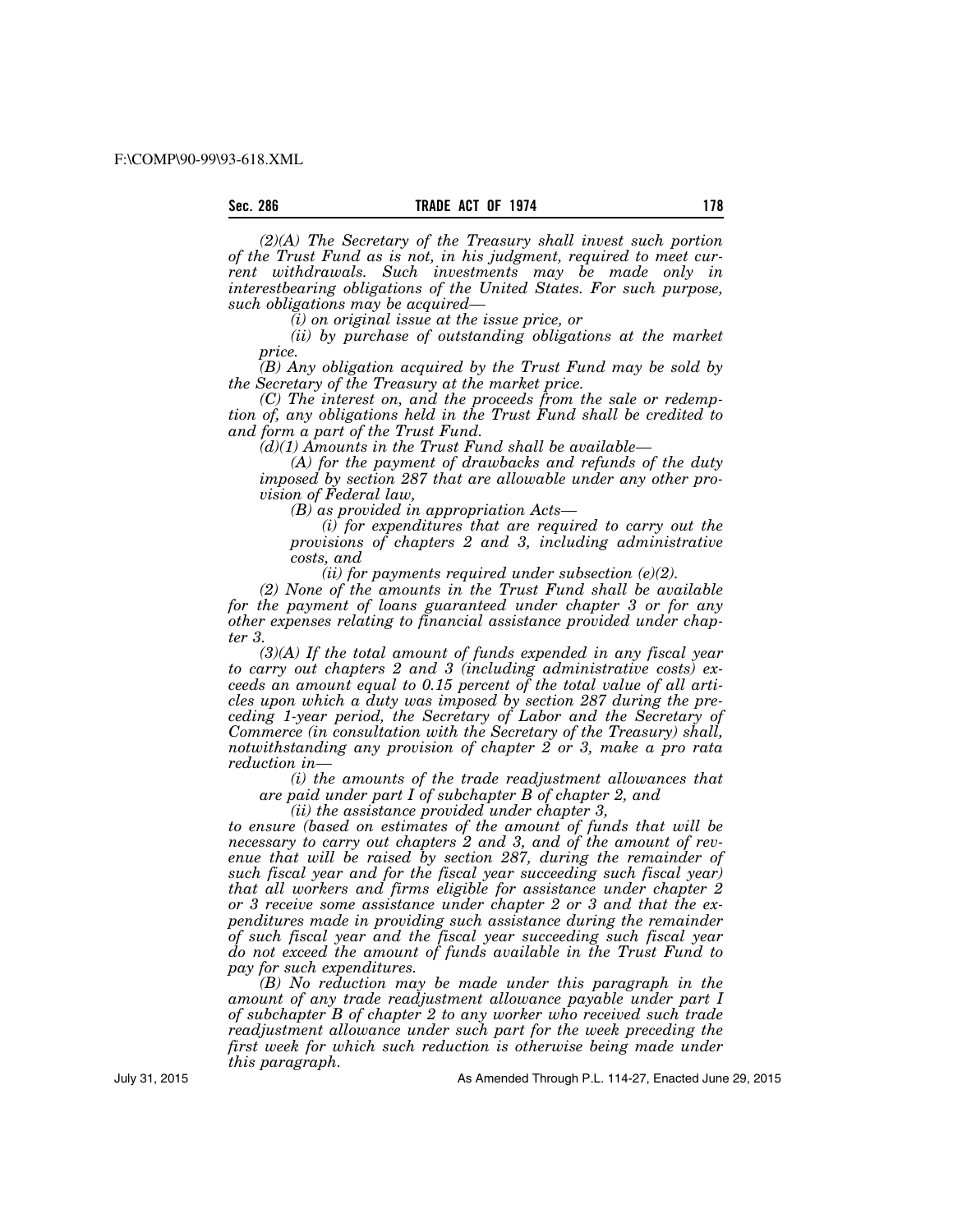*(C) If a pro rata reduction made under subparagraph (A) is in effect at the close of a fiscal year, the Secretary of Labor and the Secretary of Commerce, in consultation with the Secretary of the Treasury, may adjust or modify such reduction at the beginning of the fiscal year succeeding such fiscal year, based on estimates of the amount of funds that will be necessary to carry out chapters 2 and 3, and of the amount of revenue that will be raised by section 287, during that succeeding fiscal year.* 

*(D) Any pro rata reduction made under subparagraph (A), and any pro rata reduction adjusted or modified under subparagraph (C), shall cease to apply after the week in which—* 

*(i) a 1-year period ends during which the total amount of funds that would have been expended to carry out chapters 2 and 3, including administrative costs, if such reduction were*  not in effect did not exceed an amount equal to 0.15 percent of *the total value of all articles upon which a duty was imposed during such 1-year period, or* 

*(ii) the Secretary of Labor and the Secretary of Commerce, in consultation with the Secretary of the Treasury, determine that the amount of funds available in the Trust Fund are sufficient to carry out chapters 2 and 3 without such reduction.* 

*(e)(1)(A) There are authorized to be appropriated to the Trust*  Fund, as repayable advances, such sums as may from time to time *be necessary to make the expenditures described in subsection*   $(d)(1)(B)$ .

*(B) Any advance appropriated to the Trust Fund under the authority of subparagraph (A) may be paid to the Trust Fund only to the extent that the total amount of advances paid during the fiscal year to the Trust Fund from any appropriation authorized under subparagraph (A) that are outstanding after such advance is paid to the Trust Fund does not exceed the lesser of—* 

*(i) the excess of—* 

*(I) the total amount of funds that the Secretary of the Treasury (in consultation with the Secretary of Labor and the Secretary of Commerce) estimates will be necessary for the payments and expenditures described in subparagraphs (A) and (B) of subsection (d)(1) for such fiscal year, over* 

*(II) the total amount of funds that the Secretary of the Treasury estimates will be available in the Trust Fund during the fiscal year (determined without regard to any advances made under this subsection during such fiscal year), or* 

*(ii) the excess of—* 

*(I) an amount equal to 0.15 percent of the total value of all articles upon which the Secretary of the Treasury estimates a duty will be imposed by section 287 during such fiscal year, over* 

*(II) the amount described in clause (i)(II).* 

*(2) Advances made to the Trust Fund from appropriations authorized under paragraph (1)(A) shall be repaid, and interest on such advances shall be paid, to the general fund of the Treasury of the United States when the Secretary of the Treasury determines that sufficient funds are available in the Trust Fund for such purposes.* 

July 31, 2015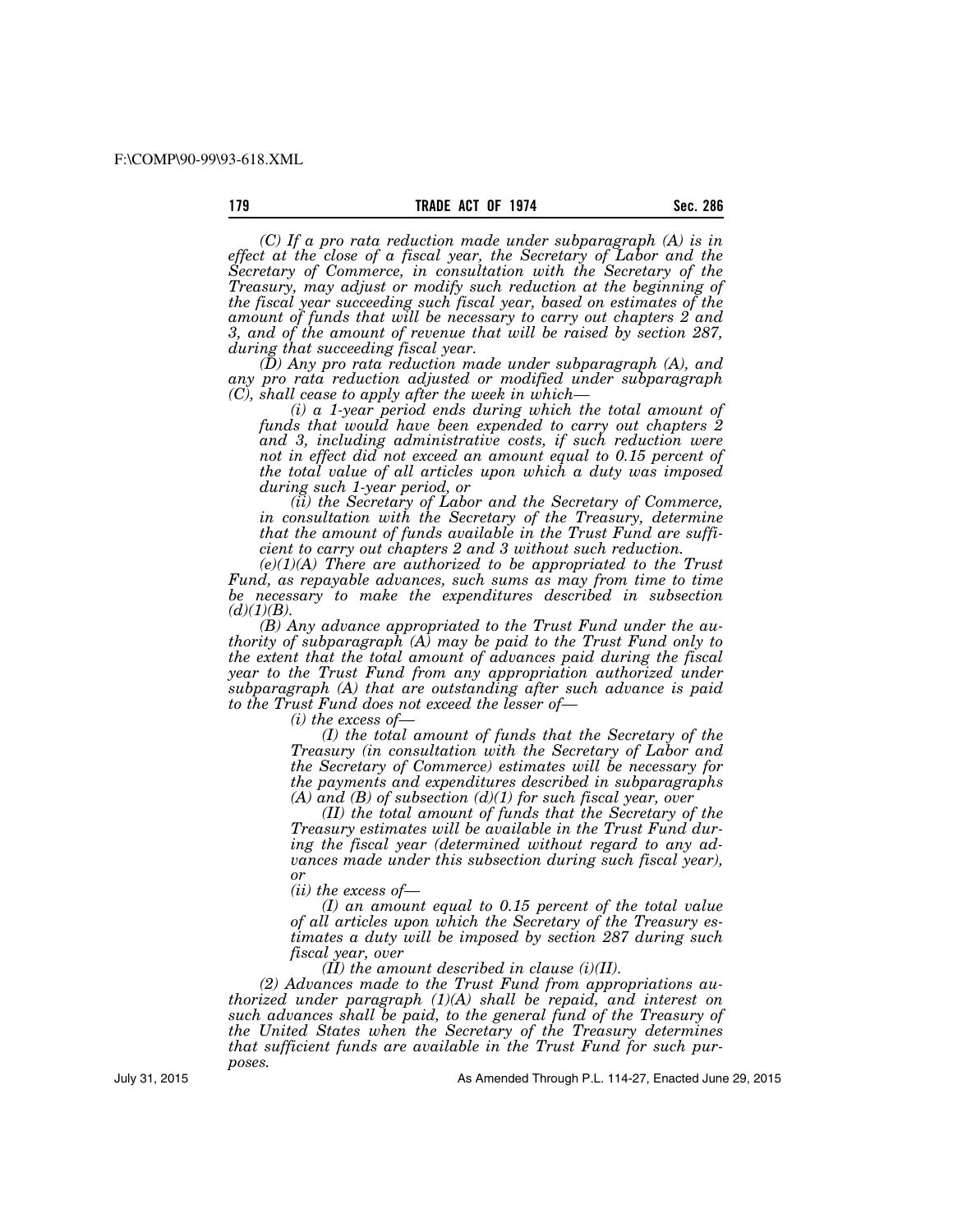*(3) Interest on advances made from appropriations authorized under paragraph (1)(A) shall be at a rate determined by the Secretary of the Treasury (as of the close of the calendar month preceding the month in which the advance is made) to be equal to the current average market yield on outstanding marketable obligations of the United States with remaining periods to maturity comparable to the anticipated period during which the advance will be outstanding.* 

ƒ*19 U.S.C. 2396*≈

## *SEC. 287. IMPOSITION OF ADDITIONAL FEE. 25*

*(a) In addition to any other fee imposed by law, there is hereby imposed a fee on all articles entered, or withdrawn from warehouse, for consumption in the customs territory of the United States during any fiscal year.* 

*(b)(1) The rate of the fee imposed by subsection (a) shall be a uniform ad valorem rate proclaimed by the President that is equal to the lesser of—* 

*(A) 0.15 percent, or* 

*(B) the percentage that is sufficient to provide the funding necessary to—* 

*(i) carry out the provisions of chapters 2 and 3, and* 

*(ii) repay any advances made under section 286(e).* 

*(2) The President shall issue a proclamation setting forth the rate of the fee imposed by subsection (a) by no later than the date that is 15 days before the first date on which a fee is imposed under subsection (a).* 

*(3)(A) For each fiscal year succeeding the first fiscal year in which a fee is imposed under subsection (a), the President shall issue a proclamation adjusting the rate of the fee imposed by subsection (a) during such fiscal year to the ad valorem rate that meets the requirements of paragraph (1) for such fiscal year.* 

*(B) Any proclamation issued under subparagraph (A) for a fiscal year shall be issued at least 30 days before the beginning of such fiscal year.* 

*(c)(1) Except as otherwise provided in this subsection, duty-free treatment provided with respect to any article under any other provision of law shall not prevent the imposition of a fee with respect to such article by subsection (a).* 

*(2) No fee shall be imposed by subsection (a) with respect to—* 

*(A) any article (other than an article provided for in item 870.40, 870.45, 870.50, 870.55, or 870.60 of the Tariff Schedules of the United States) that is treated as duty-free under schedule 8 of the Tariff Schedules of the United States, or* 

*(B) any article which has a value of less than \$1,000.* 

ƒ*19 U.S.C. 2397*≈

As Amended Through P.L. 114-27, Enacted June 29, 2015

*<sup>25</sup>Section 287 (as added by section 1428(b) of Pub. L. 100–418; 102 Stat. 1255), regarding an imposition of additional fee, did not become effective pursuant to section 1430(b) of such Public Law.* 

See provisions regarding effective date for the amendment made by section  $1428(b)$  [adding section 287 to the Trade Act of  $1974$ ] as provided in section  $1430(b)$  of Pub. L.  $100-418$  and the determination of the Presiden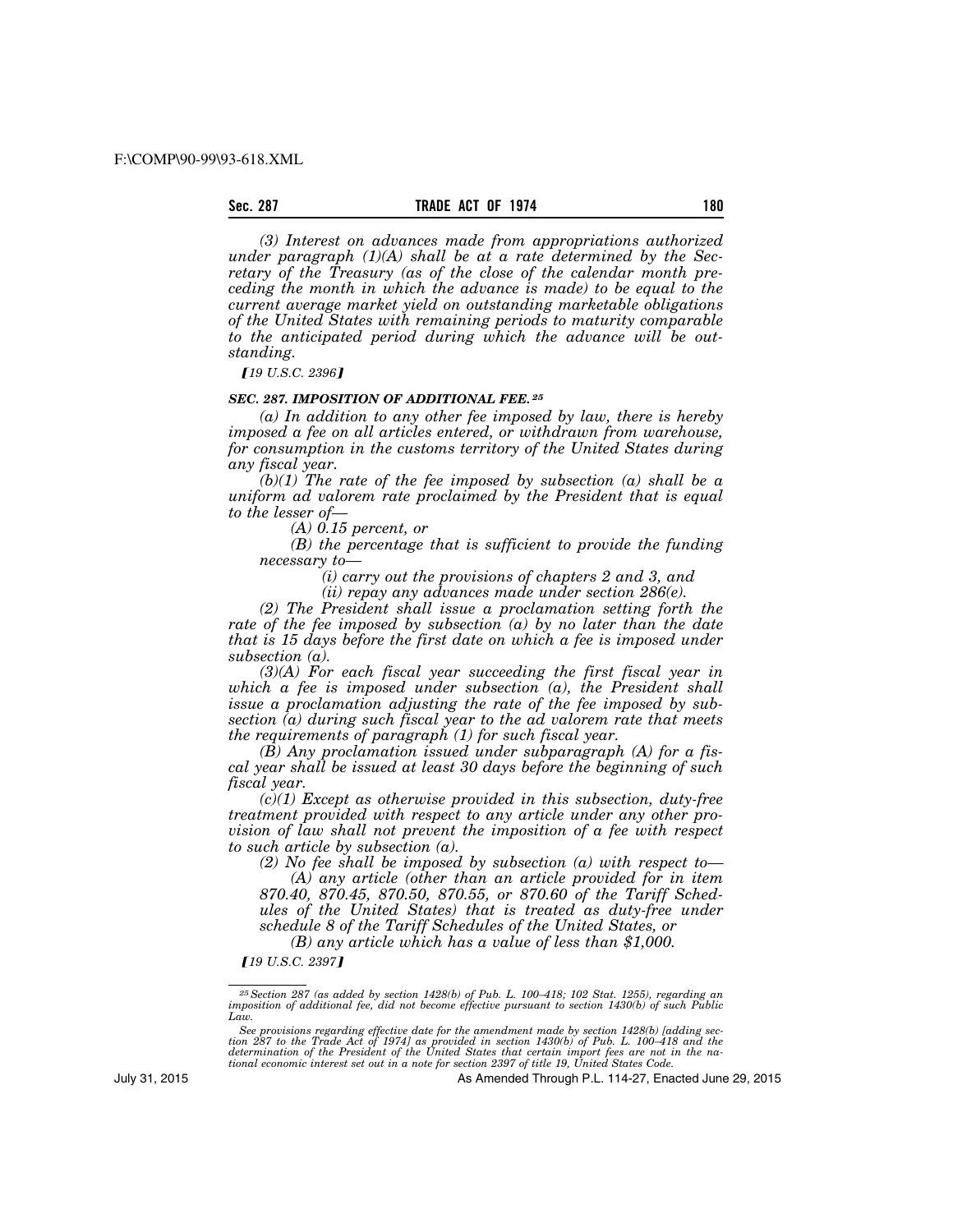#### *CHAPTER 6—ADJUSTMENT ASSISTANCE FOR FARMERS*

### *SEC. 291. DEFINITIONS.*

*In this chapter:* 

*(1) AGRICULTURAL COMMODITY.—The term ''agricultural commodity'' means any agricultural commodity (including livestock) in its raw or natural state.* 

*(2) AGRICULTURAL COMMODITY PRODUCER.—The term ''agricultural commodity producer'' has the same meaning as the term ''person'' as prescribed by regulations promulgated under section 1001(e) of the Food Security Act of 1985 (7 U.S.C. 1308(e)) (before the amendment made by section 1703(a) of the Food, Conservation, and Energy Act of 2008).* 

*(3) CONTRIBUTED IMPORTANTLY.—* 

*(A) IN GENERAL.—The term ''contributed importantly'' means a cause which is important but not necessarily more important than any other cause.* 

*(B) DETERMINATION OF CONTRIBUTED IMPORTANTLY.— The determination of whether imports of articles like or directly competitive with an agricultural commodity with respect to which a petition under this chapter was filed contributed importantly to a decline in the price of the agricultural commodity shall be made by the Secretary.* 

*(4) DULY AUTHORIZED REPRESENTATIVE.—The term ''duly authorized representative'' means an association of agricultural commodity producers.* 

*(5) NATIONAL AVERAGE PRICE.—The term ''national average price'' means the national average price paid to an agricultural commodity producer for an agricultural commodity in a marketing year as determined by the Secretary.* 

*(6) SECRETARY.—The term ''Secretary'' means the Secretary of Agriculture.* 

ƒ*19 U.S.C. 2401*≈

#### *SEC. 292. PETITIONS; GROUP ELIGIBILITY.*

*(a) IN GENERAL.—A petition for a certification of eligibility to apply for adjustment assistance under this chapter may be filed with the Secretary by a group of agricultural commodity producers or by their duly authorized representative. Upon receipt of the petition, the Secretary shall promptly publish notice in the Federal Register that the Secretary has received the petition and initiated an investigation.* 

*(b) HEARINGS.—If the petitioner, or any other person found by the Secretary to have a substantial interest in the proceedings, submits not later than 10 days after the date of the Secretary's publication under subsection (a) a request for a hearing, the Secretary shall provide for a public hearing and afford such interested person an opportunity to be present, to produce evidence, and to be heard.* 

*(c) GROUP ELIGIBILITY REQUIREMENTS.—The Secretary shall certify a group of agricultural commodity producers as eligible to apply for adjustment assistance under this chapter if the Secretary determines—* 

*(1) that the national average price for the agricultural com-*

*modity, or a class of goods within the agricultural commodity,* 

As Amended Through P.L. 114-27, Enacted June 29, 2015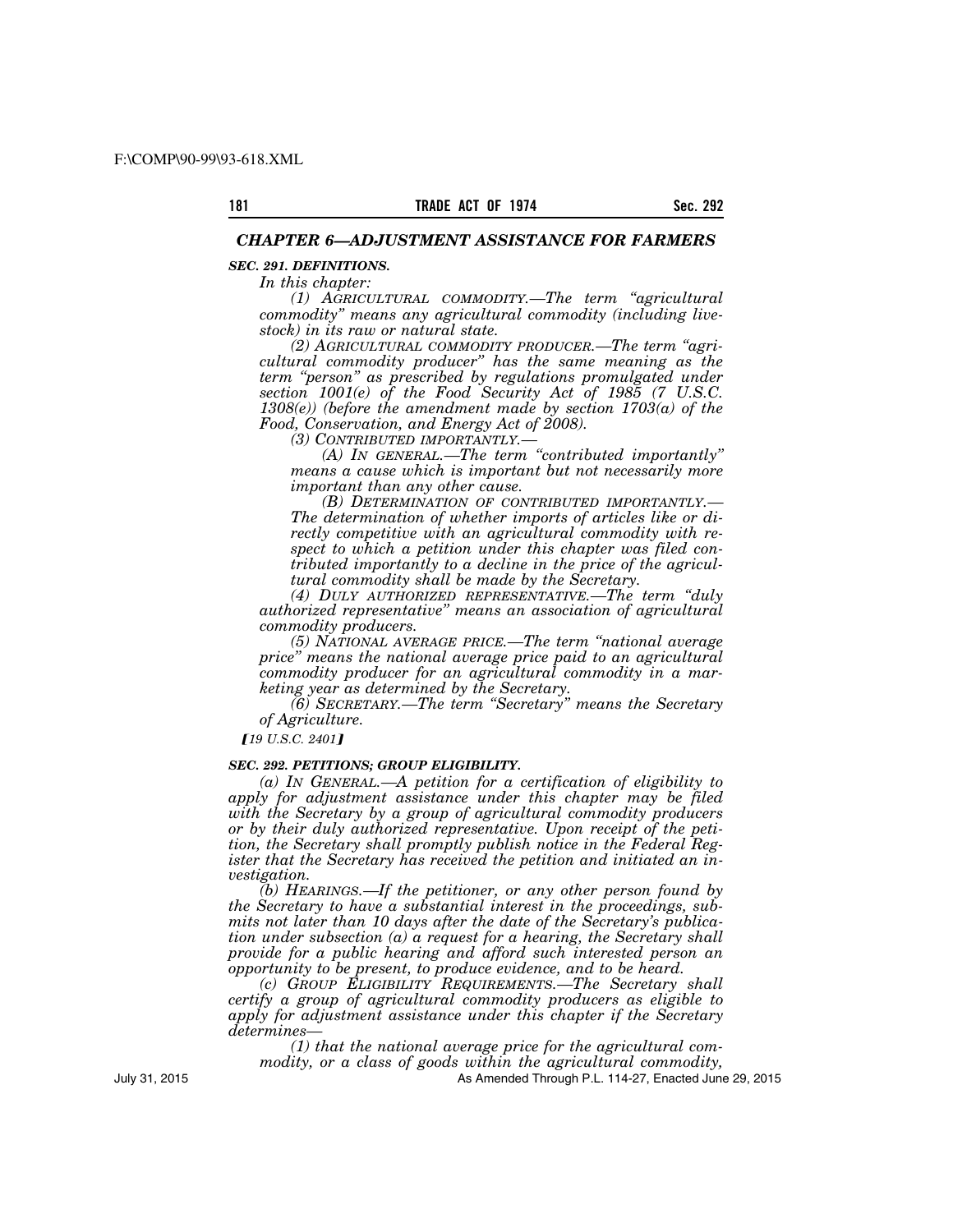*produced by the group for the most recent marketing year for which the national average price is available is less than 80 percent of the average of the national average price for such agricultural commodity, or such class of goods, for the 5 marketing years preceding the most recent marketing year; and* 

*(2) that increases in imports of articles like or directly competitive with the agricultural commodity, or class of goods within the agricultural commodity, produced by the group contributed importantly to the decline in price described in paragraph (1).* 

*(d) SPECIAL RULE FOR QUALIFIED SUBSEQUENT YEARS.—A group of agricultural commodity producers certified as eligible under section 293 shall be eligible to apply for assistance under this chapter in any qualified year after the year the group is first certified, if the Secretary determines that—* 

*(1) the national average price for the agricultural commodity, or class of goods within the agricultural commodity, produced by the group for the most recent marketing year for which the national average price is available is equal to or less than the price determined under subsection (c)(1); and* 

*(2) the requirements of subsection (c)(2) are met.* 

*(e) DETERMINATION OF QUALIFIED YEAR AND COMMODITY.—In this chapter:* 

*(1) QUALIFIED YEAR.—The term ''qualified year'', with respect to a group of agricultural commodity producers certified as eligible under section 293, means each consecutive year after the year in which the group is certified and in which the Secretary makes the determination under subsection (c) or (d), as the case may be.* 

*(2) CLASSES OF GOODS WITHIN A COMMODITY.—In any case in which there are separate classes of goods within an agricultural commodity, the Secretary shall treat each class as a separate commodity in determining group eligibility, the national average price, and level of imports under this section and section 296.* 

ƒ*19 U.S.C. 2401a*≈

#### *SEC. 293. DETERMINATIONS BY SECRETARY OF AGRICULTURE.*

*(a) IN GENERAL.—As soon as practicable after the date on which a petition is filed under section 292, but in any event not*  later than 40 days after that date, the Secretary shall determine *whether the petitioning group meets the requirements of section 292 (c) or (d), as the case may be, and shall, if the group meets the requirements, issue a certification of eligibility to apply for assistance under this chapter covering agricultural commodity producers in any group that meets the requirements. Each certification shall specify the date on which eligibility under this chapter begins.* 

*(b) NOTICE.—Upon making a determination on a petition, the Secretary shall promptly publish a summary of the determination in the Federal Register, together with the Secretary's reasons for making the determination.* 

*(c) TERMINATION OF CERTIFICATION.—Whenever the Secretary determines, with respect to any certification of eligibility under this chapter, that the decline in price for the agricultural commodity* 

As Amended Through P.L. 114-27, Enacted June 29, 2015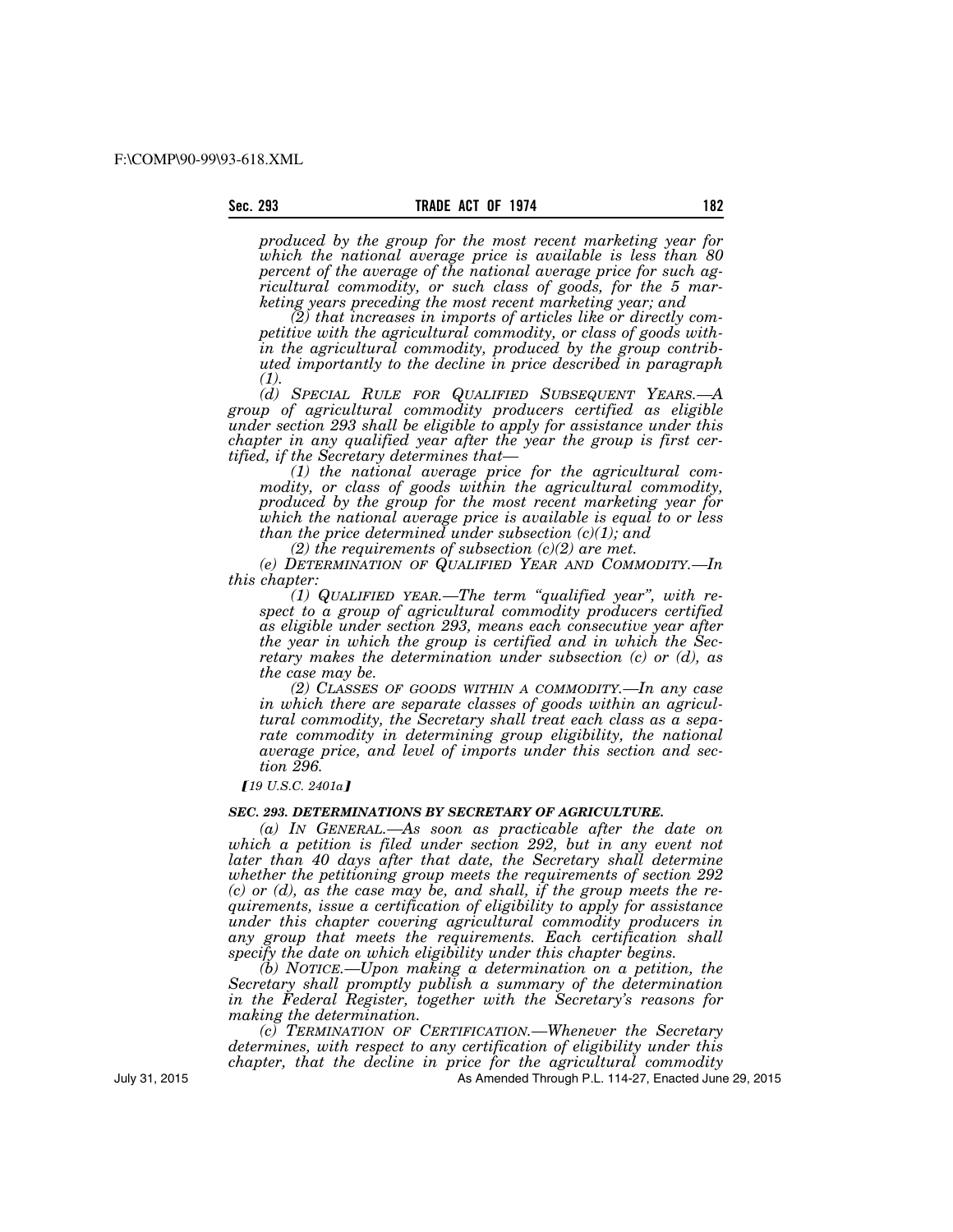*covered by the certification is no longer attributable to the conditions described in section 292, the Secretary shall terminate such certification and promptly cause notice of such termination to be published in the Federal Register, together with the Secretary's reasons for making such determination.* 

ƒ*19 U.S.C. 2401b*≈

#### *SEC. 294. STUDY BY SECRETARY OF AGRICULTURE WHEN INTER-NATIONAL TRADE COMMISSION BEGINS INVESTIGATION.*

*(a) IN GENERAL.—Whenever the International Trade Commission (in this chapter referred to as the ''Commission'') begins an investigation under section 202 with respect to an agricultural commodity, the Commission shall immediately notify the Secretary of the investigation. Upon receipt of the notification, the Secretary shall immediately conduct a study of—* 

*(1) the number of agricultural commodity producers producing a like or directly competitive agricultural commodity who have been or are likely to be certified as eligible for adjustment assistance under this chapter, and* 

*(2) the extent to which the adjustment of such producers to the import competition may be facilitated through the use of existing programs.* 

*(b) REPORT.—Not later than 15 days after the day on which the Commission makes its report under section 202(f), the Secretary shall submit a report to the President setting forth the findings of the study described in subsection (a). Upon making the report to the President, the Secretary shall also promptly make the report public (with the exception of information which the Secretary determines to be confidential) and shall have a summary of the report published in the Federal Register.* 

ƒ*19 U.S.C. 2401c*≈

#### *SEC. 295. BENEFIT INFORMATION TO AGRICULTURAL COMMODITY PRODUCERS.*

*(a) IN GENERAL.—The Secretary shall provide full information to agricultural commodity producers about the benefit allowances, training, and other employment services available under this title and about the petition and application procedures, and the appropriate filing dates, for such allowances, training, and services. The Secretary shall provide whatever assistance is necessary to enable groups to prepare petitions or applications for program benefits under this title.* 

*(b) NOTICE OF BENEFITS.—* 

*(1) IN GENERAL.—The Secretary shall mail written notice of the benefits available under this chapter to each agricultural commodity producer that the Secretary has reason to believe is covered by a certification made under this chapter.* 

*(2) OTHER NOTICE.—The Secretary shall publish notice of the benefits available under this chapter to agricultural commodity producers that are covered by each certification made under this chapter in newspapers of general circulation in the areas in which such producers reside.* 

*(3) OTHER FEDERAL ASSISTANCE.—The Secretary shall also provide information concerning procedures for applying for and*  As Amended Through P.L. 114-27, Enacted June 29, 2015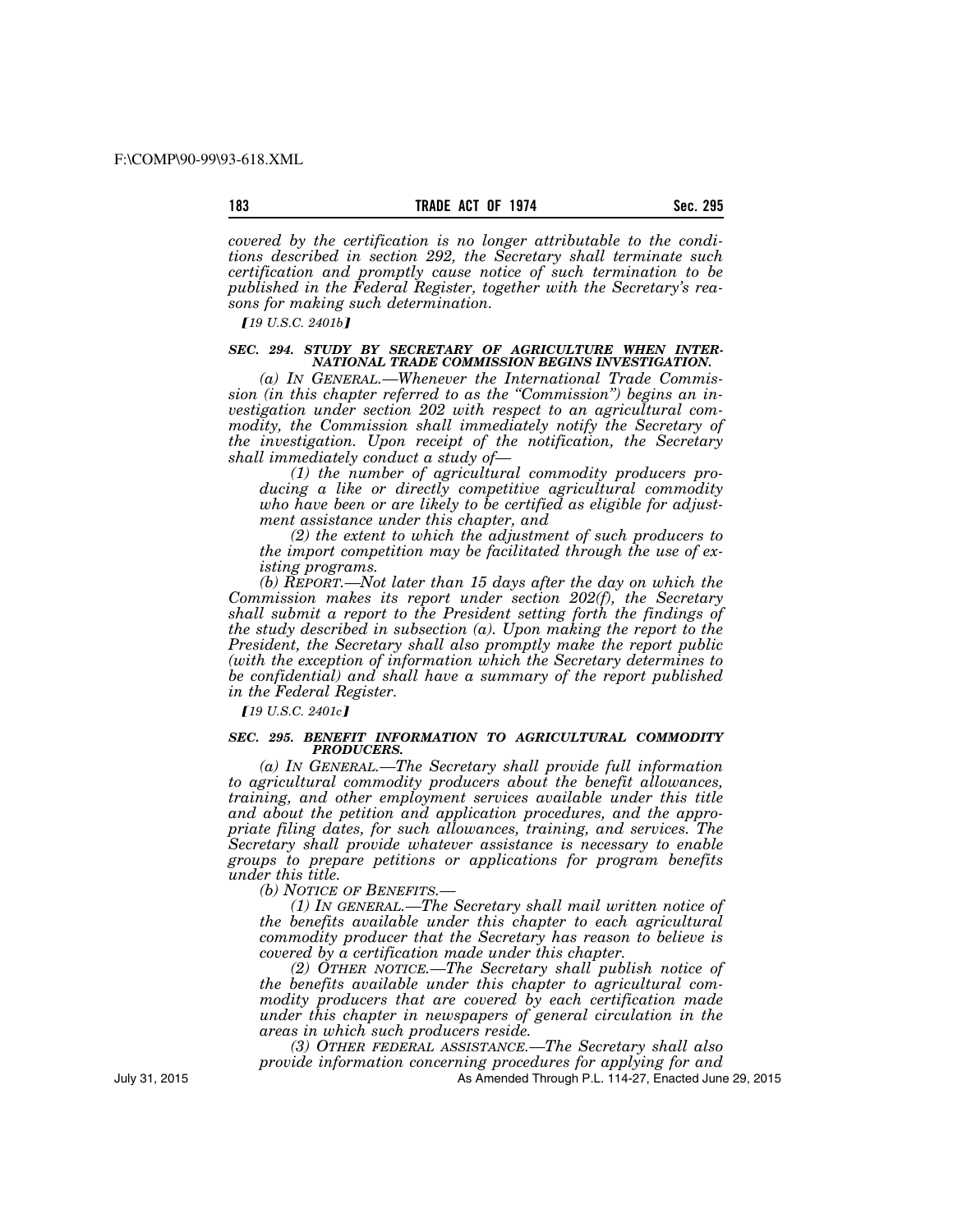*receiving all other Federal assistance and services available to workers facing economic distress.* 

ƒ*19 U.S.C. 2401d*≈

### *SEC. 296. QUALIFYING REQUIREMENTS FOR AGRICULTURAL COM-MODITY PRODUCERS.*

*(a) IN GENERAL.— (1) REQUIREMENTS.—Payment of a adjustment assistance under this chapter shall be made to an adversely affected agricultural commodity producer covered by a certification under this chapter who files an application for such assistance within 90 days after the date on which the Secretary makes a determination and issues a certification of eligibility under section 293, if the following conditions are met:* 

*(A) The producer submits to the Secretary sufficient information to establish the amount of agricultural commodity covered by the application filed under this subsection that was produced by the producer in the most recent year.* 

*(B) The producer certifies that the producer has not received cash benefits under any provision of this title other than this chapter.* 

*(C) The producer's net farm income (as determined by the Secretary) for the most recent year is less than the producer's net farm income for the latest year in which no adjustment assistance was received by the producer under this chapter.* 

*(D) The producer certifies that the producer has met with an Extension Service employee or agent to obtain, at no cost to the producer, information and technical assistance that will assist the producer in adjusting to import competition with respect to the adversely affected agricultural commodity, including—* 

*(i) information regarding the feasibility and desirability of substituting 1 or more alternative commodities for the adversely affected agricultural commodity; and* 

*(ii) technical assistance that will improve the competitiveness of the production and marketing of the adversely affected agricultural commodity by the producer, including yield and marketing improvements.* 

*(2) LIMITATIONS.—* 

*(A) ADJUSTED GROSS INCOME.—* 

*(i) IN GENERAL.—Notwithstanding any other provision of this chapter, an agricultural commodity producer shall not be eligible for assistance under this chapter in any year in which the average adjusted gross income of the producer exceeds the level set forth in section 1001D of the Food Security Act of 1985.* 

*(ii) CERTIFICATION.—To comply with the limitation under subparagraph (A), an individual or entity shall provide to the Secretary—* 

*(I) a certification by a certified public account-*

*ant or another third party that is acceptable to the*  As Amended Through P.L. 114-27, Enacted June 29, 2015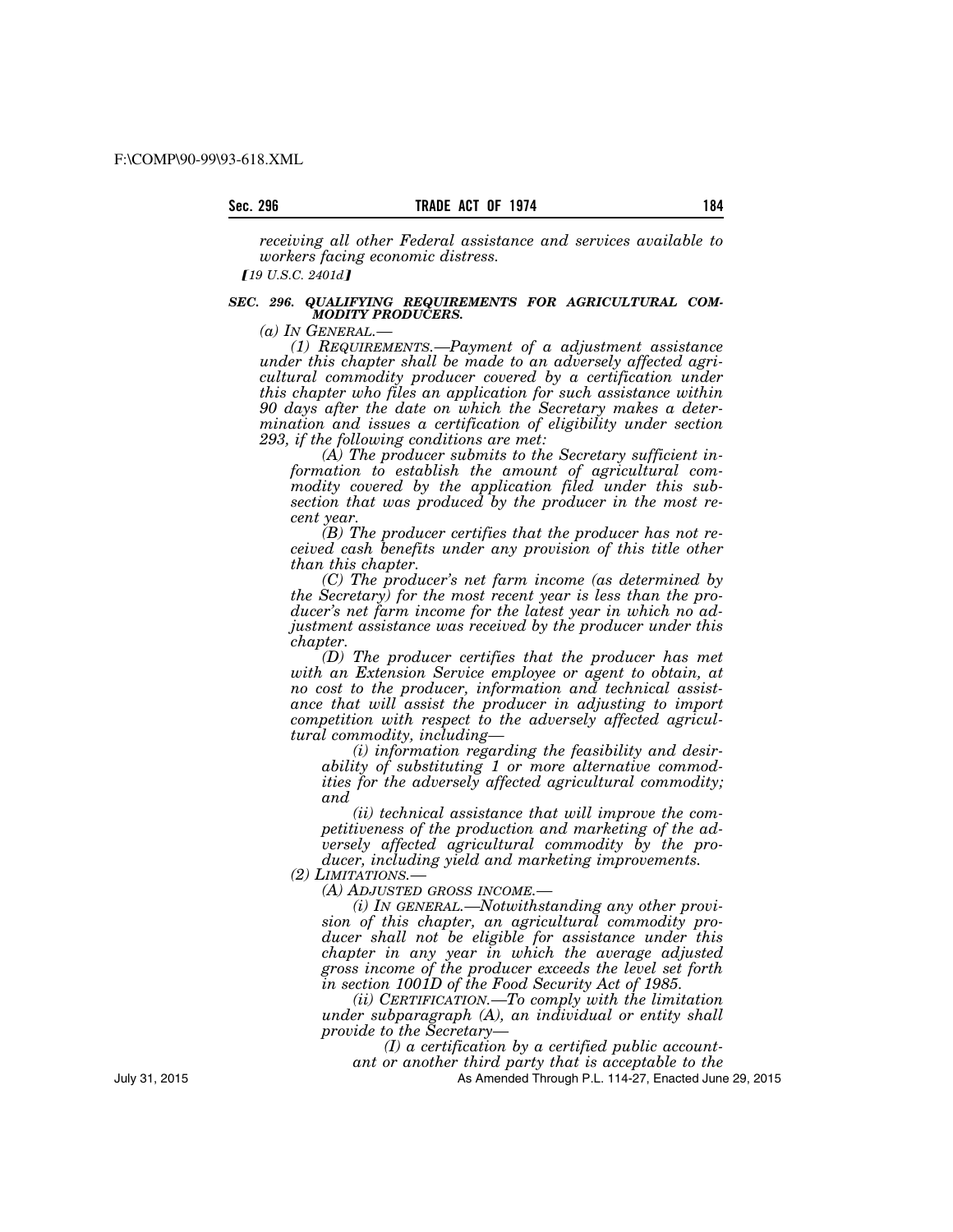*Secretary that the average adjusted gross income of the producer does not exceed the level set forth in section 1001D of the Food Security Act of 1985; or* 

*(II) information and documentation regarding the adjusted gross income of the producer through other procedures established by the Secretary.* 

*(B) COUNTER-CYCLICAL PAYMENTS.—The total amount of payments made to an agricultural producer under this chapter during any crop year may not exceed the limitation on counter-cyclical payments set forth in section 1001(c) of the Food Security Act of 1985.* 

*(C) DEFINITIONS.—In this subsection:* 

*(i) ADJUSTED GROSS INCOME.—The term ''adjusted gross income'' means adjusted gross income of an agricultural commodity producer—* 

*(I) as defined in section 62 of the Internal Revenue Code of 1986 and implemented in accordance with procedures established by the Secretary; and* 

*(II) that is earned directly or indirectly from all agricultural and nonagricultural sources of an individual or entity for a fiscal or corresponding crop year.* 

*(ii) AVERAGE ADJUSTED GROSS INCOME.— (I) IN GENERAL.—The term ''average adjusted gross income'' means the average adjusted gross income of a producer for each of the 3 preceding taxable years.* 

*(II) EFFECTIVE ADJUSTED GROSS INCOME.—In the case of a producer that does not have an adjusted gross income for each of the 3 preceding taxable years, the Secretary shall establish rules that provide the producer with an effective adjusted gross income for the applicable year.* 

*(b) AMOUNT OF CASH BENEFITS.—* 

*(1) IN GENERAL.—Subject to the provisions of section 298, an adversely affected agricultural commodity producer described in subsection (a) shall be entitled to adjustment assistance under this chapter in an amount equal to the product of— (A) one-half of the difference between—* 

*(i) an amount equal to 80 percent of the average of the national average price of the agricultural commodity covered by the application described in subsection (a) for the 5 marketing years preceding the most recent marketing year, and* 

*(ii) the national average price of the agricultural commodity for the most recent marketing year, and* 

*(B) the amount of the agricultural commodity produced by the agricultural commodity producer in the most recent marketing year.* 

*(2) SPECIAL RULE FOR SUBSEQUENT QUALIFIED YEARS.—The amount of cash benefits for a qualified year shall be determined in the same manner as cash benefits are determined under paragraph (1), except that the average national price of the ag-*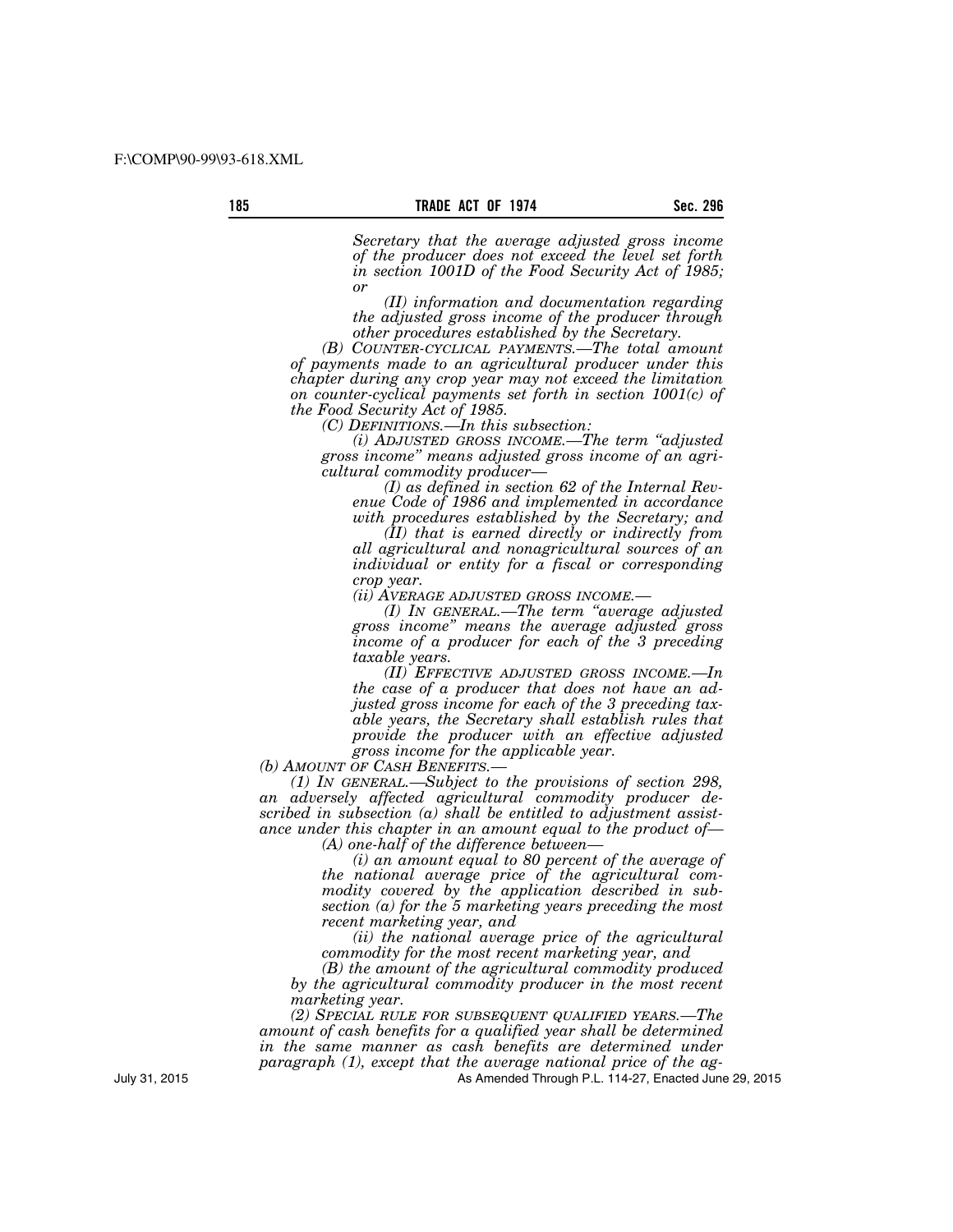*ricultural commodity shall be determined under paragraph (1)(A)(i) by using the 5-marketing-year period used to determine the amount of cash benefits for the first certification.* 

*(c) MAXIMUM AMOUNT OF CASH ASSISTANCE.—The maximum amount of cash benefits an agricultural commodity producer may receive in any 12-month period shall not exceed \$10,000.* 

*(d) LIMITATIONS ON OTHER ASSISTANCE.—An agricultural commodity producer entitled to receive a cash benefit under this chapter—* 

*(1) shall not be eligible for any other cash benefit under this title, and* 

*(2) shall be entitled to employment services and training benefits under part II of subchapter B of chapter 2.* 

ƒ*19 U.S.C. 2401e*≈

#### *SEC. 297. FRAUD AND RECOVERY OF OVERPAYMENTS.*

*(a) IN GENERAL.—* 

*(1) REPAYMENT.—If the Secretary, or a court of competent jurisdiction, determines that any person has received any payment under this chapter to which the person was not entitled, such person shall be liable to repay such amount to the Secretary, except that the Secretary may waive such repayment if the Secretary determines, in accordance with guidelines prescribed by the Secretary, that—* 

*(A) the payment was made without fault on the part of such person; and* 

*(B) requiring such repayment would be contrary to equity and good conscience.* 

*(2) RECOVERY OF OVERPAYMENT.—Unless an overpayment is otherwise recovered, or waived under paragraph (1), the Secretary shall recover the overpayment by deductions from any sums payable to such person under this chapter.* 

*(b) FALSE STATEMENT.—A person shall, in addition to any other penalty provided by law, be ineligible for any further payments under this chapter—* 

*(1) if the Secretary, or a court of competent jurisdiction, determines that the person—* 

*(A) knowingly has made, or caused another to make, a false statement or representation of a material fact; or* 

*(B) knowingly has failed, or caused another to fail, to disclose a material fact; and* 

*(2) as a result of such false statement or representation, or of such nondisclosure, such person has received any payment under this chapter to which the person was not entitled.* 

*(c) NOTICE AND DETERMINATION.—Except for overpayments determined by a court of competent jurisdiction, no repayment may be required, and no deduction may be made, under this section until a determination under subsection (a)(1) by the Secretary has been made, notice of the determination and an opportunity for a fair hearing thereon has been given to the person concerned, and the determination has become final.* 

*(d) PAYMENT TO TREASURY.—Any amount recovered under this section shall be returned to the Treasury of the United States.* 

As Amended Through P.L. 114-27, Enacted June 29, 2015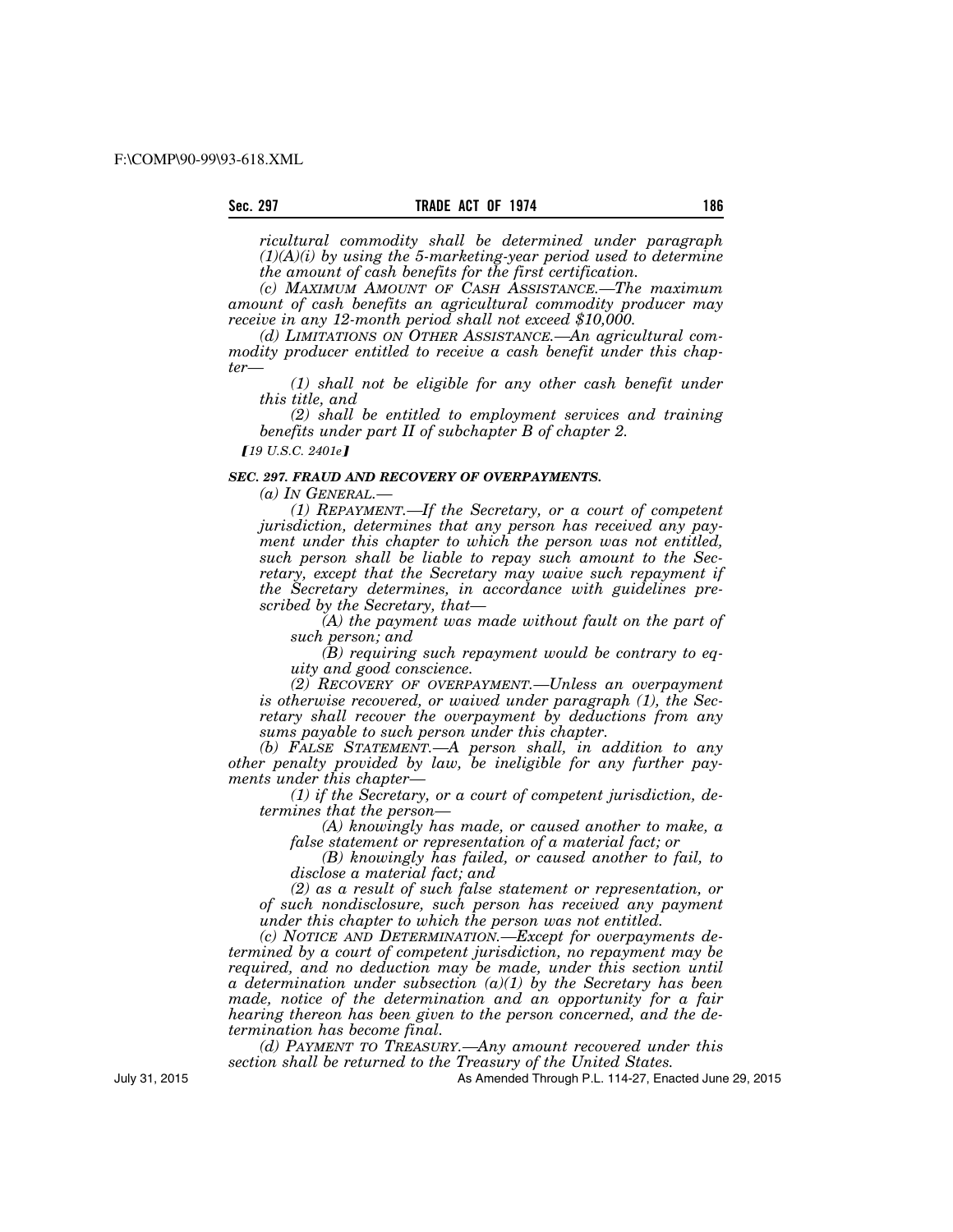#### **187 Sec. 301 Sec. 301 Sec. 301 Sec. 301 Sec. 301**

*(e) PENALTIES.—Whoever makes a false statement of a material*  fact knowing it to be false, or knowingly fails to disclose a material *fact, for the purpose of obtaining or increasing for himself or for any other person any payment authorized to be furnished under this chapter shall be fined not more than \$10,000 or imprisoned for not more than 1 year, or both.* 

ƒ*19 U.S.C. 2401f*≈

### *SEC. 298. AUTHORIZATION OF APPROPRIATIONS.*

*(a) IN GENERAL.—There are authorized to be appropriated and there are appropriated to the Department of Agriculture not to exceed \$90,000,000 for each of the fiscal years 2003 through 2007 to carry out the purposes of this chapter, and there are authorized to be appropriated and there are appropriated to the Department of Agriculture to carry out this chapter \$9,000,000 for the 3-month pe-*

*(b) PROPORTIONATE REDUCTION.—If in any year the amount appropriated under this chapter is insufficient to meet the requirements for adjustment assistance payable under this chapter, the amount of assistance payable under this chapter shall be reduced proportionately.* 

ƒ*19 U.S.C. 2401g*≈

# **TITLE III—RELIEF FROM UNFAIR TRADE PRACTICES**

## **CHAPTER 1—ENFORCEMENT OF UNITED STATES RIGHTS UNDER TRADE AGREE-MENTS AND RESPONSE TO CERTAIN FOR-EIGN TRADE PRACTICES**

#### **SEC. 301. ACTIONS BY UNITED STATES TRADE REPRESENTATIVE.**

(a) MANDATORY ACTION.—

(1) If the United States Trade Representative determines under section 304(a)(1) that—

(A) the rights of the United States under any trade agreement are being denied; or

(B) an act, policy, or practice of a foreign country—

(i) violates, or is inconsistent with, the provisions of, or otherwise denies benefits to the United States

under, any trade agreement, or

(ii) is unjustifiable and burdens or restricts United States commerce;

the Trade Representative shall take action authorized in subsection (c), subject to the specific direction, if any, of the President regarding any such action, and shall take all other appropriate and feasible action within the power of the President that the President may direct the Trade Representative to take

As Amended Through P.L. 114-27, Enacted June 29, 2015

<sup>&</sup>lt;sup>26</sup> Paragraph (6) of section  $406(a)$  of Public Law 114–27 provides that section  $298(a)$  of the Trade Act of 1974 shall be applied and administered by substituting "the 1-year period beginning on July 1, 2021" for "each o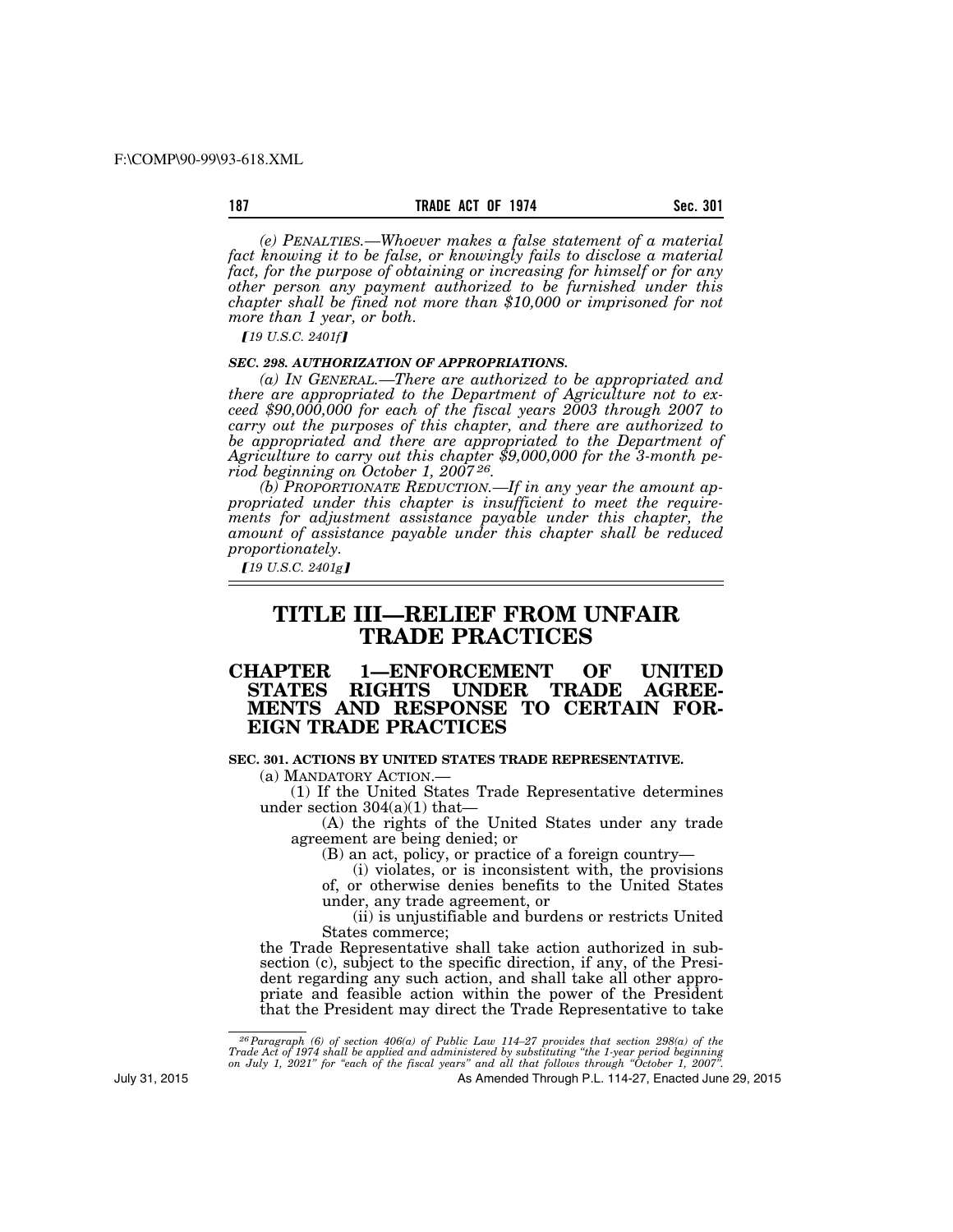under this subsection, to enforce such rights or to obtain the elimination of such act, policy, or practice.

Actions may be taken that are within the power of the President with respect to trade in any goods or services, or with respect to any other area of pertinent relations with the foreign country.

(2) The Trade Representative is not required to take action under paragraph (1) in any case in which—

(A) the Dispute Settlement Body (as defined in section 121(5) of the Uruguay Round Agreements Act) has adopted a report, or a ruling issued under the formal dispute settlement proceeding provided under any other trade agreement finds, that—

(i) the rights of the United States under a trade agreement are not being denied, or

(ii) the act, policy, or practice—

(I) is not a violation of, or inconsistent with, the rights of the United States, or

(II) does not deny, nullify, or impair benefits to the United States under any trade agreement; or

(B) the Trade Representative finds that—

(i) the foreign country is taking satisfactory measures to grant the rights of the United States under a trade agreement,

(ii) the foreign country has—

(I) agreed to eliminate or phase out the act, policy, or practice, or

(II) agreed to an imminent solution to the burden or restriction on United States commerce that is satisfactory to the Trade Representative,

(iii) it is impossible for the foreign country to achieve the results described in clause (i) or (ii), as appropriate, but the foreign country agrees to provide to the United States compensatory trade benefits that are satisfactory to the Trade Representative,

(iv) in extraordinary cases, where the taking of action under this subsection would have an adverse impact on the United States economy substantially out of proportion to the benefits of such action, taking into account the impact of not taking such action on the credibility of the provisions of this chapter, or

(v) the taking of action under this subsection would cause serious harm to the national security of the United States.

(3) Any action taken under paragraph (1) to eliminate an act, policy, or practice shall be devised so as to affect goods or services of the foreign country in an amount that is equivalent in value to the burden or restriction being imposed by that country on United States commerce.

(b) DISCRETIONARY ACTION.—If the Trade Representative determines under section  $304(a)(1)$  that-

(1) an act, policy, or practice of a foreign country is unreasonable or discriminatory and burdens or restricts United States commerce, and

As Amended Through P.L. 114-27, Enacted June 29, 2015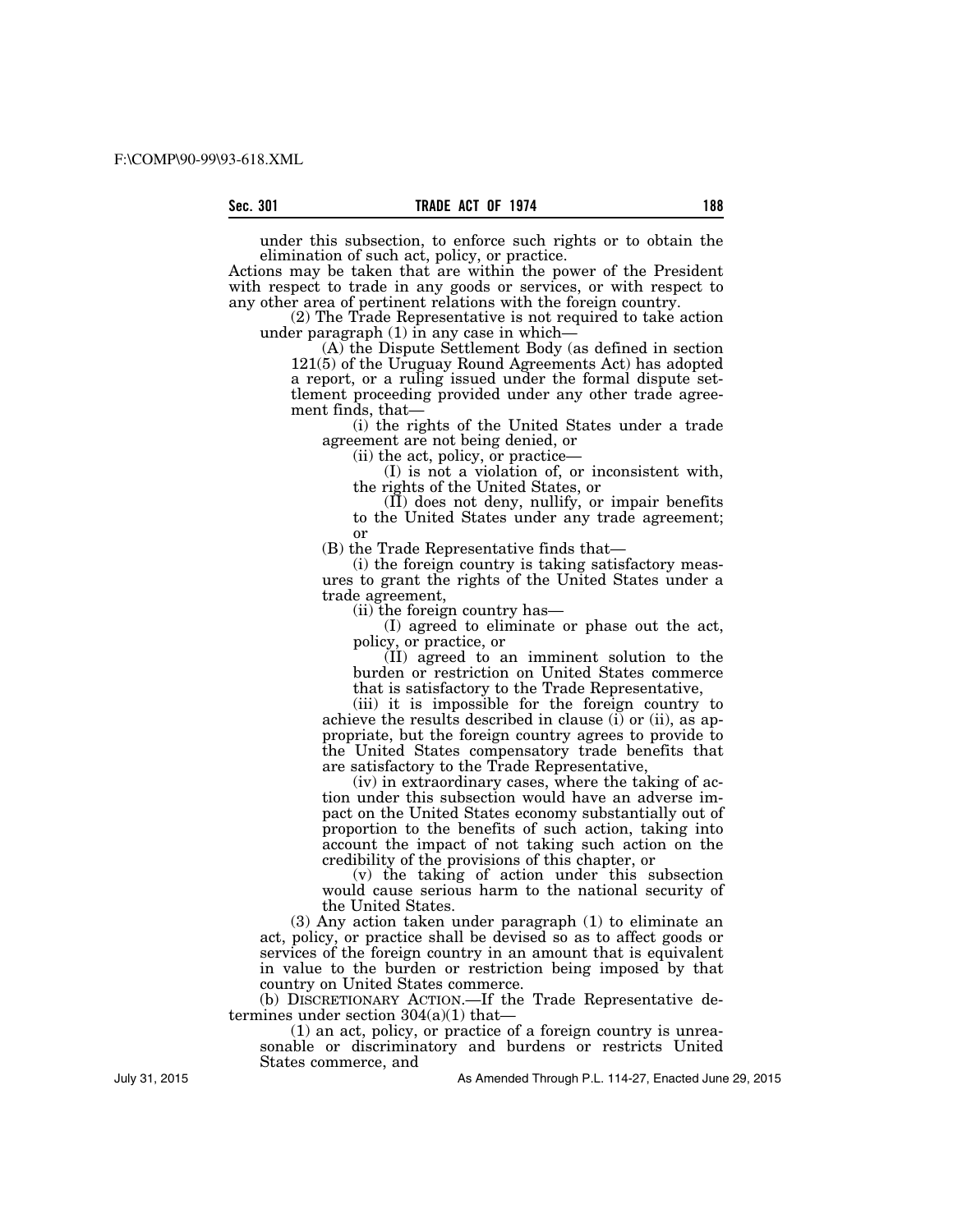(2) action by the United States is appropriate, the Trade Representative shall take all appropriate and feasible action authorized under subsection (c), subject to the specific direction, if any, of the President regarding any such action, and all other appropriate and feasible action within the power of the President that the President may direct the Trade Representative to take under this subsection, to obtain the elimination of that act, policy, or practice.

Actions may be taken that are within the power of the President with respect to trade in any goods or services, or with respect to any other area of pertinent relations with the foreign country.<br>
(c) SCOPE OF AUTHORITY.—

(1) For purposes of carrying out the provisions of subsection (a) or  $(b)$ , the Trade Representative is authorized to-

(A) suspend, withdraw, or prevent the application of, benefits of trade agreement concessions to carry out a trade agreement with the foreign country referred to in such subsection;

(B) impose duties or other import restrictions on the goods of, and, notwithstanding any other provision of law, fees or restrictions on the services of, such foreign country for such time as the Trade Representative determines appropriate;

(C) in a case in which the act, policy, or practice also fails to meet the eligibility criteria for receiving duty-free treatment under subsections (b) and (c) of section 502 of this Act, subsections (b) and (c) of section 212 of the Caribbean Basin Economic Recovery Act (19 U.S.C. 2702(b) and (c)), or subsections (c) and (d) of section 203 of the Andean Trade Preference Act (19 U.S.C. 3202(c) and (d)), withdraw, limit, or suspend such treatment under such provisions, notwithstanding the provisions of subsection  $(a)(3)$  of this section; or

(D) enter into binding agreements with such foreign country that commit such foreign country to—

(i) eliminate, or phase out, the act, policy, or practice that is the subject of the action to be taken under subsection (a) or (b),

(ii) eliminate any burden or restriction on United States commerce resulting from such act, policy, or practice, or

(iii) provide the United States with compensatory trade benefits that—

(I) are satisfactory to the Trade Representative, and

(II) meet the requirements of paragraph (4).

(2)(A) Notwithstanding any other provision of law governing any service sector access authorization, and in addition to the authority conferred in paragraph (1), the Trade Representative may, for purposes of carrying out the provisions of subsection (a) or (b)—

(i) restrict, in the manner and to the extent the Trade Representative determines appropriate, the terms and conditions of any such authorization, or

As Amended Through P.L. 114-27, Enacted June 29, 2015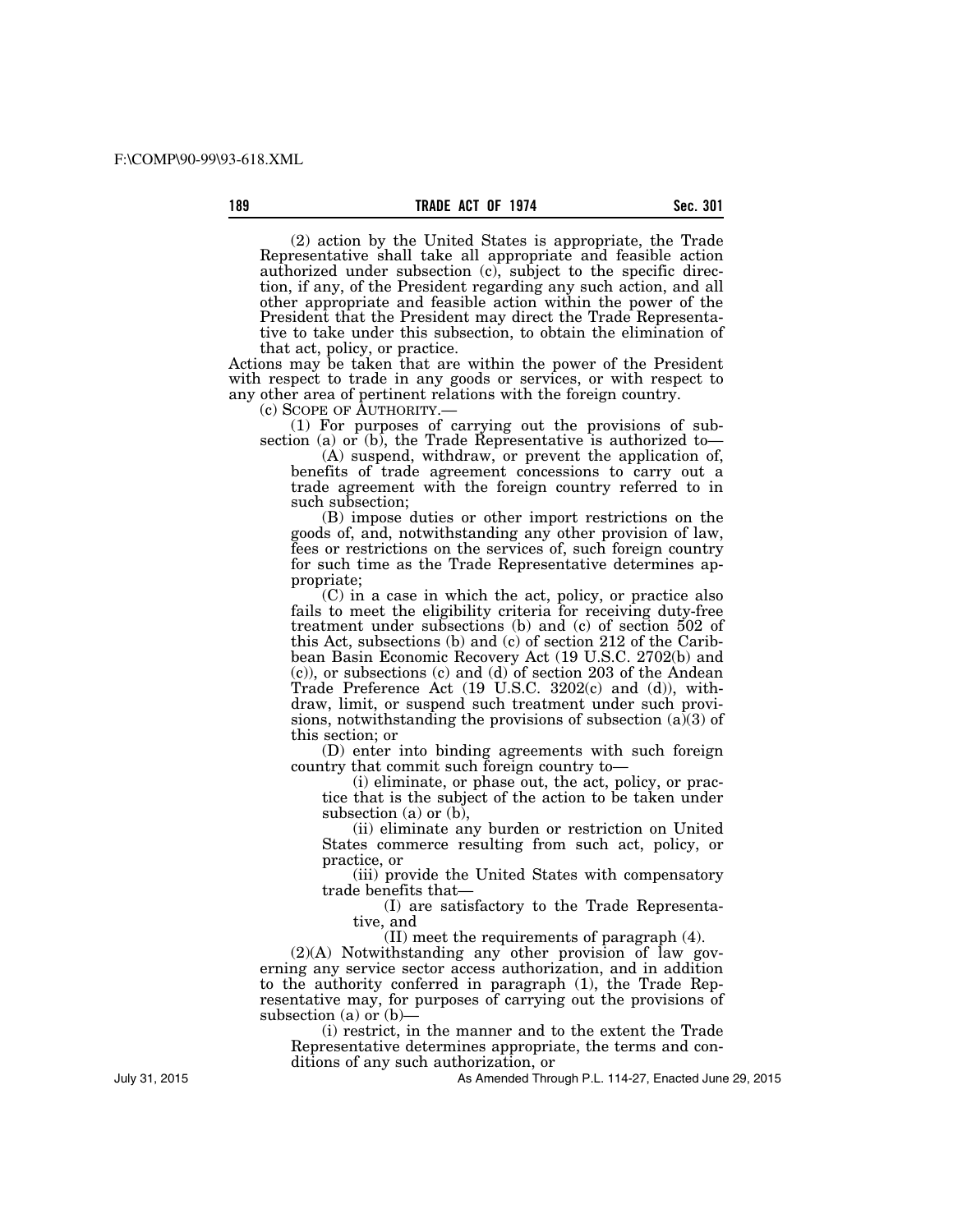(ii) deny the issuance of any such authorization.

(B) Actions described in subparagraph (A) may only be taken under this section with respect to service sector access authorizations granted, or applications therefor pending, on or after the date on which—

(i) a petition is filed under section 302(a), or

(ii) a determination to initiate an investigation is made by the Trade Representative under section 302(b).

(C) Before the Trade Representative takes any action under this section involving the imposition of fees or other restrictions on the services of a foreign country, the Trade Representative shall, if the services involved are subject to regulation by any agency of the Federal Government or of any State, consult, as appropriate, with the head of the agency concerned.

(3) The actions the Trade Representative is authorized to take under subsection (a) or (b) may be taken against any goods or economic sector—

(A) on a nondiscriminatory basis or solely against the foreign country described in such subsection, and

(B) without regard to whether or not such goods or economic sector were involved in the act, policy, or practice that is the subject of such action.

(4) Any trade agreement described in paragraph (1)(D)(iii) shall provide compensatory trade benefits that benefit the economic sector which includes the domestic industry that would benefit from the elimination of the act, policy, or practice that is the subject of the action to be taken under subsection (a) or (b), or benefit the economic sector as closely related as possible to such economic sector, unless—

(A) the provision of such trade benefits is not feasible, or

(B) trade benefits that benefit any other economic sector would be more satisfactory than such trade benefits.

(5) If the Trade Representative determines that actions to be taken under subsection (a) or (b) are to be in the form of import restrictions, the Trade Representative shall—

(A) give preference to the imposition of duties over the imposition of other import restrictions, and

(B) if an import restriction other than a duty is imposed, consider substituting, on an incremental basis, an equivalent duty for such other import restriction.

(6) Any action taken by the Trade Representative under this section with respect to export targeting shall, to the extent possible, reflect the full benefit level of the export targeting to the beneficiary over the period during which the action taken has an effect.

(d) DEFINITIONS AND SPECIAL RULES.—For purposes of this chapter—

(1) The term ''commerce'' includes, but is not limited to—

(A) services (including transfers of information) associated with international trade, whether or not such services are related to specific goods, and

(B) foreign direct investment by United States persons with implications for trade in goods or services.

As Amended Through P.L. 114-27, Enacted June 29, 2015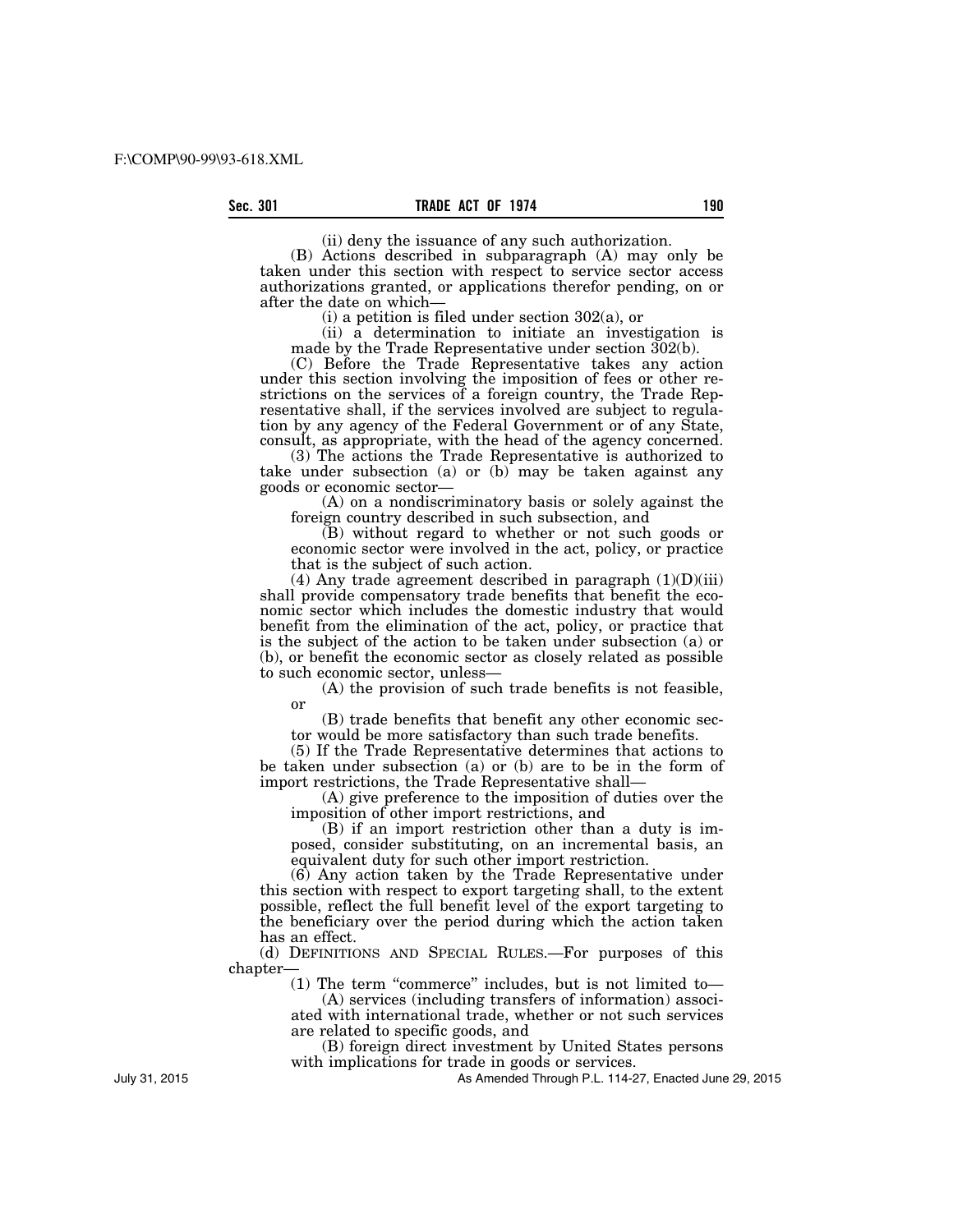(2) An act, policy, or practice of a foreign country that burdens or restricts United States commerce may include the provision, directly or indirectly, by that foreign country of subsidies for the construction of vessels used in the commercial transportation by water of goods between foreign countries and the United States.

(3)(A) An act, policy, or practice is unreasonable if the act, policy, or practice, while not necessarily in violation of, or inconsistent with, the international legal rights of the United States, is otherwise unfair and inequitable.

(B) Acts, policies, and practices that are unreasonable include, but are not limited to, any act, policy, or practice, or any combination of acts, policies, or practices, which—

(i) denies fair and equitable—

(I) opportunities for the establishment of an enterprise,

(II) provision of adequate and effective protection of intellectual property rights notwithstanding the fact that the foreign country may be in compliance with the specific obligations of the Agreement on Trade-Related Aspects of Intellectual Property Rights referred to in section  $101(d)(15)$  of the Uruguay Round Agreements Act,

(III) nondiscriminatory market access opportunities for United States persons that rely upon intellectual property protection, or

(IV) market opportunities, including the toleration by a foreign government of systematic anticompetitive activities by enterprises or among enterprises in the foreign country that have the effect of restricting, on a basis that is inconsistent with commercial considerations, access of United States goods or services to a foreign market,

(ii) constitutes export targeting, or

(iii) constitutes a persistent pattern of conduct that— (I) denies workers the right of association,

(II) denies workers the right to organize and bargain collectively,

(III) permits any form of forced or compulsory labor

(IV) fails to provide a minimum age for the employment of children, or

(V) fails to provide standards for minimum wages, hours of work, and occupational safety and health of workers.

(C)(i) Acts, policies, and practices of a foreign country described in subparagraph  $(B)(iii)$  shall not be treated as being unreasonable if the Trade Representative determines that—

(I) the foreign country has taken, or is taking, actions that demonstrate a significant and tangible overall advancement in providing throughout the foreign country (including any designated zone within the foreign country) the rights and other standards described in the subclauses of subparagraph (B)(iii), or

As Amended Through P.L. 114-27, Enacted June 29, 2015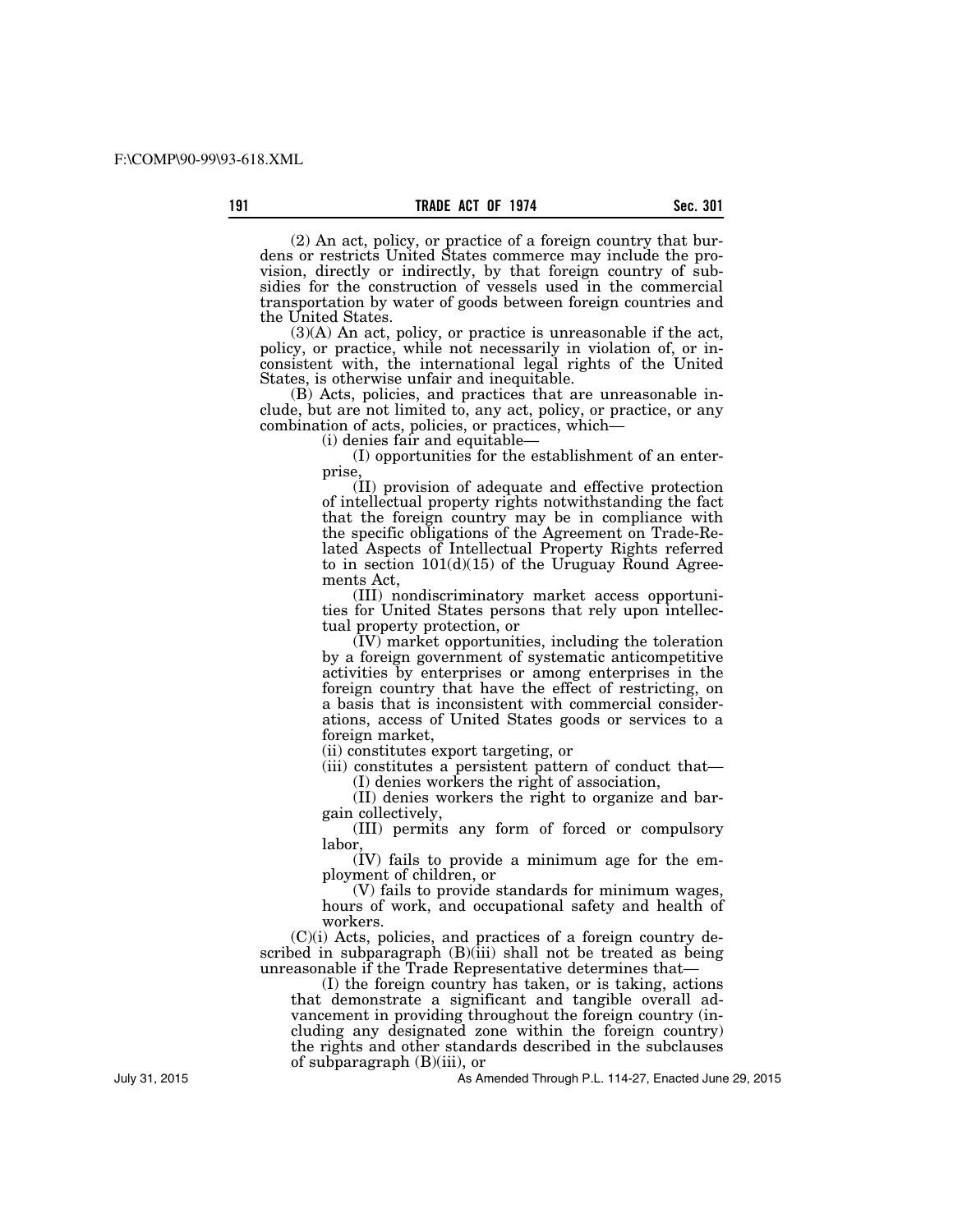(II) such acts, policies, and practices are not inconsistent with the level of economic development of the foreign country.

(ii) The Trade Representative shall publish in the Federal Register any determination made under clause (i), together with a description of the facts on which such determination is based.

(D) For purposes of determining whether any act, policy, or practice is unreasonable, reciprocal opportunities in the United States for foreign nationals and firms shall be taken into account, to the extent appropriate.

(E) The term ''export targeting'' means any government plan or scheme consisting of a combination of coordinated actions (whether carried out severally or jointly) that are bestowed on a specific enterprise, industry, or group thereof, the effect of which is to assist the enterprise, industry, or group to become more competitive in the export of a class or kind of merchandise.

 $(F)(i)$  For the purposes of subparagraph  $(B)(i)(II)$ , adequate and effective protection of intellectual property rights includes adequate and effective means under the laws of the foreign country for persons who are not citizens or nationals of such country to secure, exercise, and enforce rights and enjoy commercial benefits relating to patents, trademarks, copyrights and related rights, mask works, trade secrets, and plant breeder's rights.

(ii) For purposes of subparagraph  $(B)(i)(IV)$ , the denial of fair and equitable nondiscriminatory market access opportunities includes restrictions on market access related to the use, exploitation, or enjoyment of commercial benefits derived from exercising intellectual property rights in protected works or fixations or products embodying protected works.

(4)(A) An act, policy, or practice is unjustifiable if the act, policy, or practice is in violation of, or inconsistent with, the international legal rights of the United States.

(B) Acts, policies, and practices that are unjustifiable include, but are not limited to, any act, policy, or practice described in subparagraph (A) which denies national or most-favored-nation treatment or the right of establishment or protection of intellectual property rights.

(5) Acts, policies, and practices that are discriminatory include, when appropriate, any act, policy, and practice which denies national or most-favored-nation treatment to United States goods, services, or investment.

(6) The term ''service sector access authorization'' means any license, permit, order, or other authorization, issued under the authority of Federal law, that permits a foreign supplier of services access to the United States market in a service sector concerned.

(7) The term ''foreign country'' includes any foreign instrumentality. Any possession or territory of a foreign country that is administered separately for customs purposes shall be treated as a separate foreign country.

As Amended Through P.L. 114-27, Enacted June 29, 2015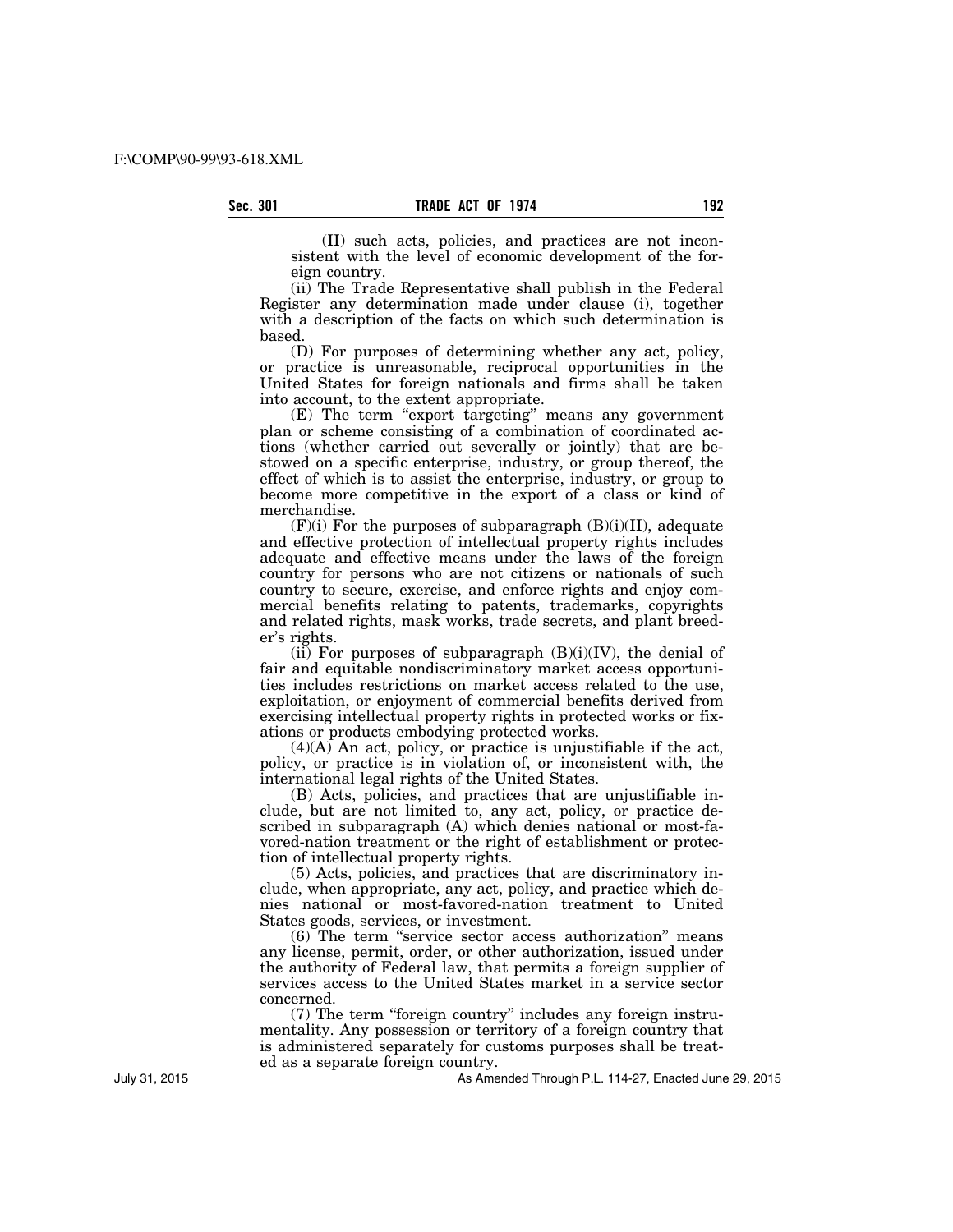(8) The term ''Trade Representative'' means the United States Trade Representative.

(9) The term ''interested persons'', only for purposes of sections  $302(a)(4)(B)$ ,  $304(b)(1)(A)$ ,  $306(c)(2)$ , and  $307(a)(2)$ , includes, but is not limited to, domestic firms and workers, representatives of consumer interests, United States product exporters, and any industrial user of any goods or services that may be affected by actions taken under subsection (a) or (b). [19 U.S.C. 2411]

# **SEC. 302. INITIATION OF INVESTIGATIONS.**

(a) PETITIONS.— (1) Any interested person may file a petition with the Trade Representative requesting that action be taken under section 301 and setting forth the allegations in support of the request.

(2) The Trade Representative shall review the allegations in any petition filed under paragraph (1) and, not later than 45 days after the date on which the Trade Representative received the petition, shall determine whether to initiate an investigation.

(3) If the Trade Representative determines not to initiate an investigation with respect to a petition, the Trade Representative shall inform the petitioner of the reasons therefor and shall publish notice of the determination, together with a summary of such reasons, in the Federal Register.

(4) If the Trade Representative makes an affirmative determination under paragraph (2) with respect to a petition, the Trade Representative shall initiate an investigation regarding the issues raised in the petition. The Trade Representative shall publish a summary of the petition in the Federal Register and shall, as soon as possible, provide opportunity for the presentation of views concerning the issues, including a public hearing—

(A) within the 30-day period beginning on the date of affirmative determination (or on a date after such period if agreed to by the petitioner) if a public hearing within such period is requested in the petition, or

(B) at such other time if a timely request therefor is made by the petitioner or by any interested person.

(b) INITIATION OF INVESTIGATION BY MEANS OTHER THAN PETI-TION.—

 $(1)(A)$  If the Trade Representative determines that an investigation should be initiated under this chapter with respect to any matter in order to determine whether the matter is actionable under section 301, the Trade Representative shall publish such determination in the Federal Register and shall initiate such investigation.

(B) The Trade Representative shall, before making any determination under subparagraph (A), consult with appropriate committees established pursuant to section 135.

(2)(A) By no later than the date that is 30 days after the date on which a country is identified under section  $182(a)(2)$ , the Trade Representative shall initiate an investigation under

As Amended Through P.L. 114-27, Enacted June 29, 2015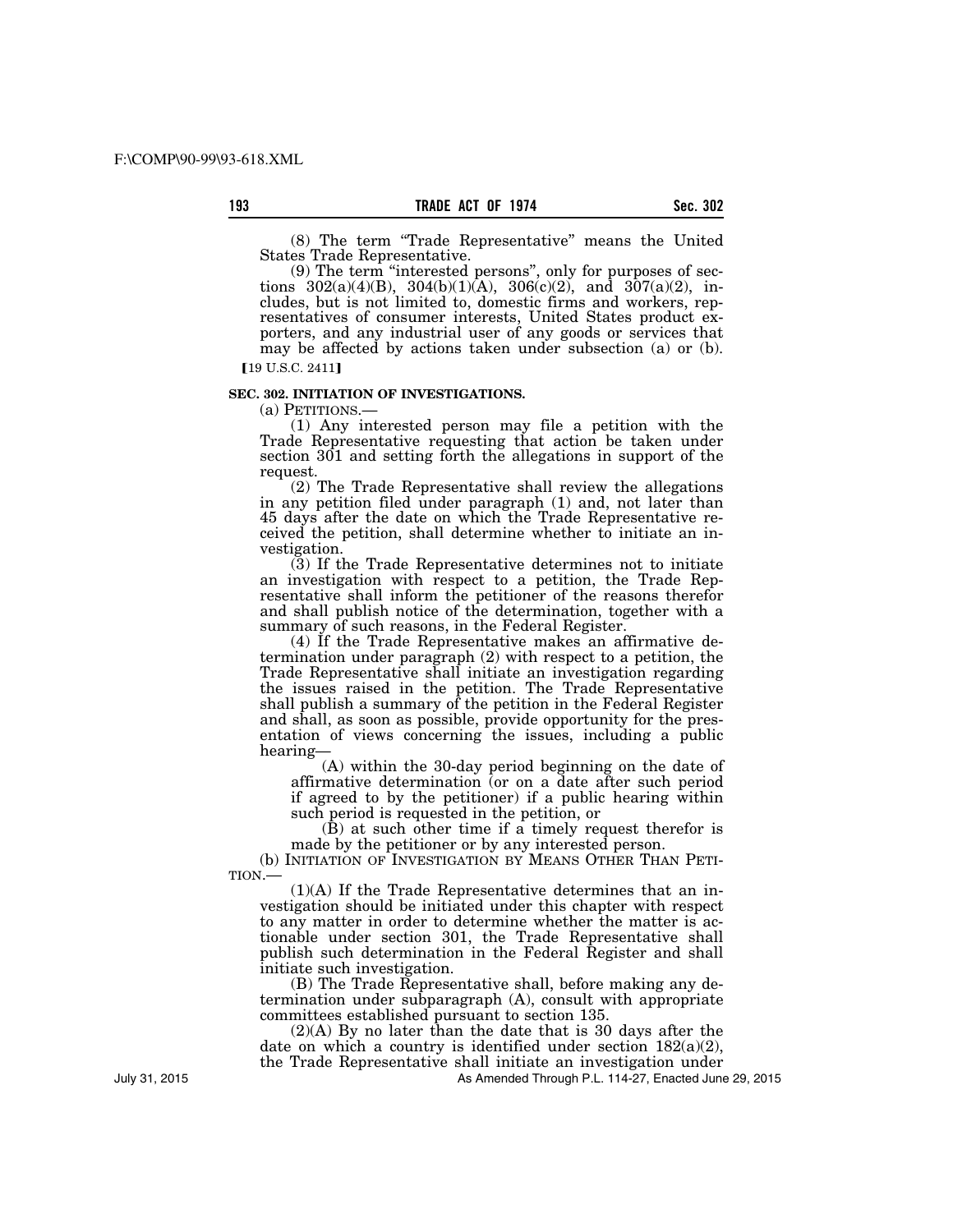this chapter with respect to any act, policy, or practice of that country that—

(i) was the basis for such identification, and

(ii) is not at that time the subject of any other investigation or action under this chapter.

(B) The Trade Representative is not required under subparagraph (A) to initiate an investigation under this chapter with respect to any act, policy, or practice of a foreign country if the Trade Representative determines that the inititation of the investigation would be detrimental to United States economic interests.

(C) If the Trade Representative makes a determination under subparagraph (B) not to initiate an investigation, the Trade Representative shall submit to the Congress a written report setting forth, in detail—

(i) the reasons for the determination, and

(ii) the United States economic interests that would be adversely affected by the investigation.

(D) The Trade Representative shall, from time to time, consult with the Register of Copyrights, the Under Secretary of Commerce for Intellectual Property and Director of the United States Patent and Trademark Office, and other appropriate officers of the Federal Government, during any investigation initiated under this chapter by reason of subparagraph (A).

(c) DISCRETION.—In determining whether to initiate an investigation under subsection (a) or (b) of any act, policy, or practice that is enumerated in any provision of section 301(d), the Trade Representative shall have discretion to determine whether action under section 301 would be effective in addressing such act, policy, or practice.

[19 U.S.C. 2412]

#### **SEC. 303. CONSULTATION UPON INITIATION OF INVESTIGATION.**

(a) IN GENERAL.—

(1) On the date on which an investigation is initiated under section 302, the Trade Representative, on behalf of the United States, shall request consultations with the foreign country concerned regarding the issues involved in such investigation.

(2) If the investigation initiated under section 302 involves a trade agreement and a mutually acceptable resolution is not reached before the earlier of—

(A) the close of the consultation period, if any, specified in the trade agreement, or

(B) the 150th day after the day on which consultation was commenced,

the Trade Representative shall promptly request proceedings on the matter under the formal dispute settlement procedures provided under such agreement.

(3) The Trade Representative shall seek information and advice from the petitioner (if any) and the appropriate committees established pursuant to section 135 in preparing United

As Amended Through P.L. 114-27, Enacted June 29, 2015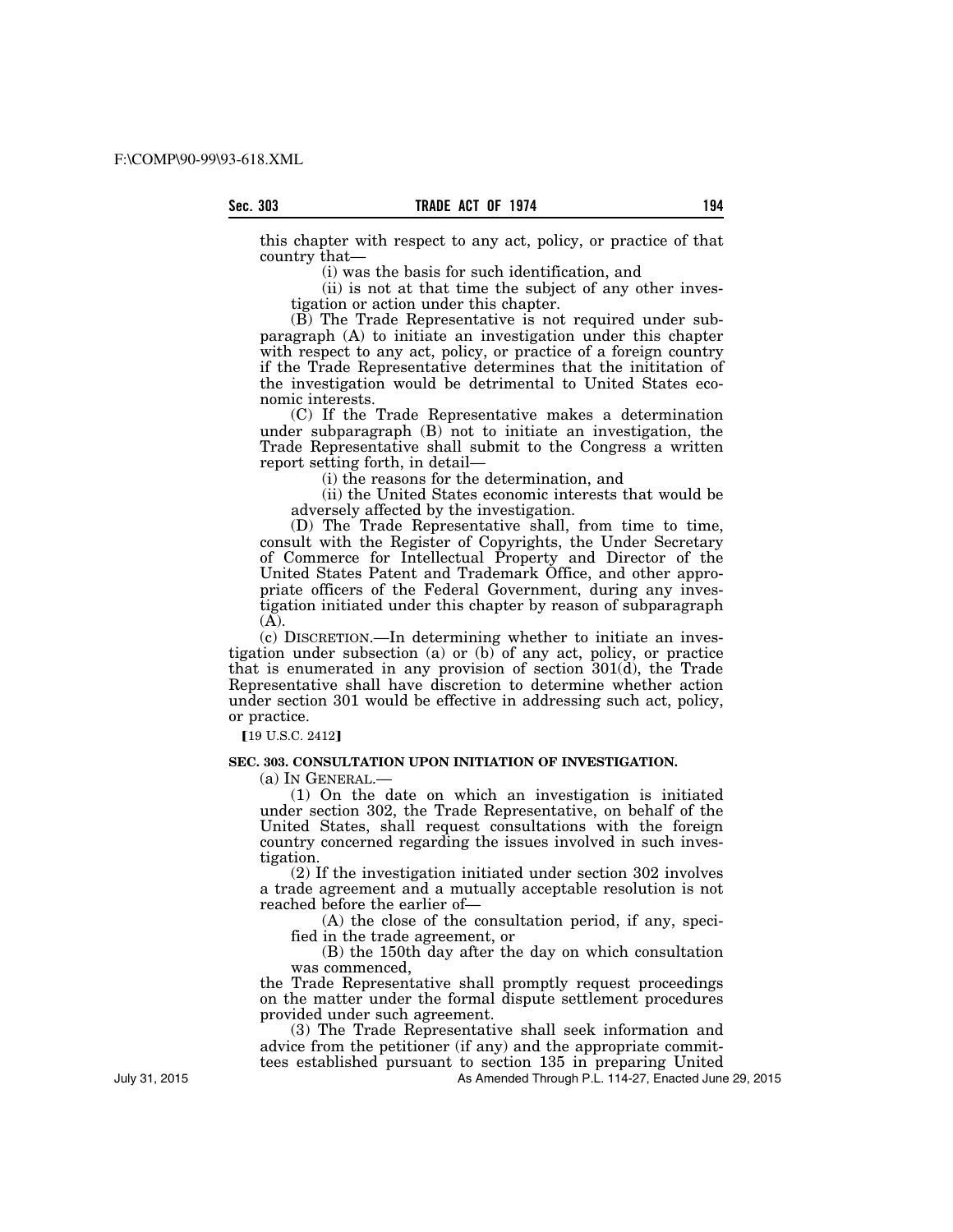States presentations for consultations and dispute settlement proceedings.<br>(b) DELAY OF REQUEST FOR CONSULTATIONS.—

 $(1)$  Notwithstanding the provisions of subsection (a)—

(A) the United States Trade Representative may, after consulting with the petitioner (if any), delay for up to 90 days any request for consultations under subsection (a) for the purpose of verifying or improving the petition to ensure an adequate basis for consultation, and

(B) if such consultations are delayed by reason of subparagraph (A), each time limitation under section 304 shall be extended for the period of such delay.

(2) The Trade Representative shall—

(A) publish notice of any delay under paragraph (1) in the Federal Register, and

(B) report to Congress on the reasons for such delay in the report required under section 309(a)(3).

[19 U.S.C. 2413]

### **SEC. 304. DETERMINATIONS BY THE TRADE REPRESENTATIVE.**

(a) IN GENERAL.— (1) On the basis of the investigation initiated under section 302 and the consultations (and the proceedings, if applicable) under section 303, the Trade Representative shall—

(A) determine whether—

(i) the rights to which the United States is entitled under any trade agreement are being denied, or

(ii) any act, policy, or practice described in subsection  $(a)(1)(B)$  or  $(b)(1)$  of section 301 exists, and

(B) if the determination made under subparagraph (A) is affirmative, determine what action, if any, the Trade Representative should take under subsection (a) or (b) of section 301.

(2) The Trade Representative shall make the determinations required under paragraph (1) on or before—

(A) in the case of an investigation involving a trade agreement, except an investigation initiated pursuant to section  $302(b)(2)$ (A) involving rights under the Agreement on Trade-Related Aspects of Intellectual Property Rights (referred to in section  $101(d)(15)$  of the Uruguay Round Agreements Act) or the GATT 1994 (as defined in section  $2(1)(B)$  of that Act) relating to products subject to intellectual property protection, the earlier of—

(i) the date that is 30 days after the date on which the dispute settlement procedure is concluded, or

(ii) the date that is 18 months after the date on which the investigation is initiated, or

(B) in all cases not described in subparagraph (A) or paragraph (3), the date that is 12 months after the date on which the investigation is initiated.

(3)(A) If an investigation is initiated under this chapter by reason of section  $302(b)(2)$  and-

(i) the Trade Representative considers that rights under the Agreement on Trade-Related Aspects of Intellec-

As Amended Through P.L. 114-27, Enacted June 29, 2015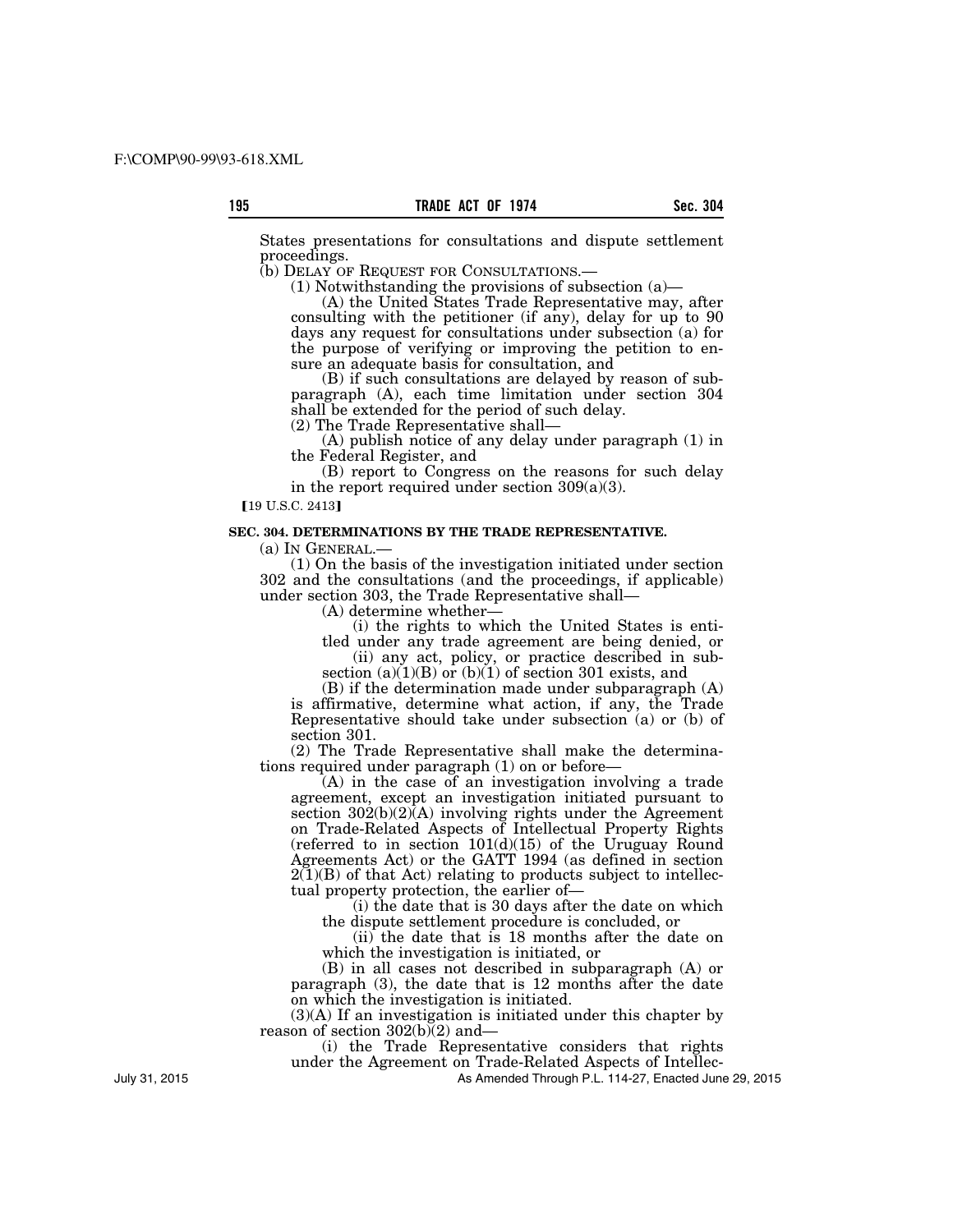tual Property Rights or the GATT 1994 relating to products subject to intellectual property protection are involved, the Trade Representative shall make the determination required under paragraph (1) not later than 30 days after the date on which the dispute settlement procedure is concluded; or

(ii) the Trade Representative does not consider that a trade agreement, including the Agreement on Trade-Related Aspects of Intellectual Property Rights, is involved or does not make a determination described in subparagraph (B) with respect to such investigation, the Trade Representative shall make the determinations required under paragraph (1) with respect to such investigation not later than the date that is 6 months after the date on which such investigation is initiated.

(B) If the Trade Representative determines with respect to an investigation initiated by reason of section  $302(b)(2)$  (other than an investigation involving a trade agreement) that—

(i) complex or complicated issues are involved in the investigation that require additional time,

(ii) the foreign country involved in the investigation is making substantial progress in drafting or implementing legislative or administrative measures that will provide adequate and effective protection of intellectual property rights, or

(iii) such foreign country is undertaking enforcement measures to provide adequate and effective protection of intellectual property rights,

the Trade Representative shall publish in the Federal Register notice of such determination and shall make the determinations required under paragraph (1) with respect to such investigation by no later than the date that is  $\overline{9}$  months after the date on which such investigation is initiated.

(4) In any case in which a dispute is not resolved before the close of the minimum dispute settlement period provided for in a trade agreement, the Trade Representative, within 15 days after the close of such dispute settlement period, shall submit a report to Congress setting forth the reasons why the dispute was not resolved within the minimum dispute settlement period, the status of the case at the close of the period, and the prospects for resolution. For purposes of this paragraph, the minimum dispute settlement period provided for under any such trade agreement is the total period of time that results if all stages of the formal dispute settlement procedures are carried out within the time limitations specified in the agreement, but computed without regard to any extension authorized under the agreement at any stage.

(b) CONSULTATION BEFORE DETERMINATIONS.—

(1) Before making the determinations required under subsection  $(a)(1)$ , the Trade Representative, unless expeditious action is required—

(A) shall provide an opportunity (after giving not less

than 30 days notice thereof) for the presentation of views As Amended Through P.L. 114-27, Enacted June 29, 2015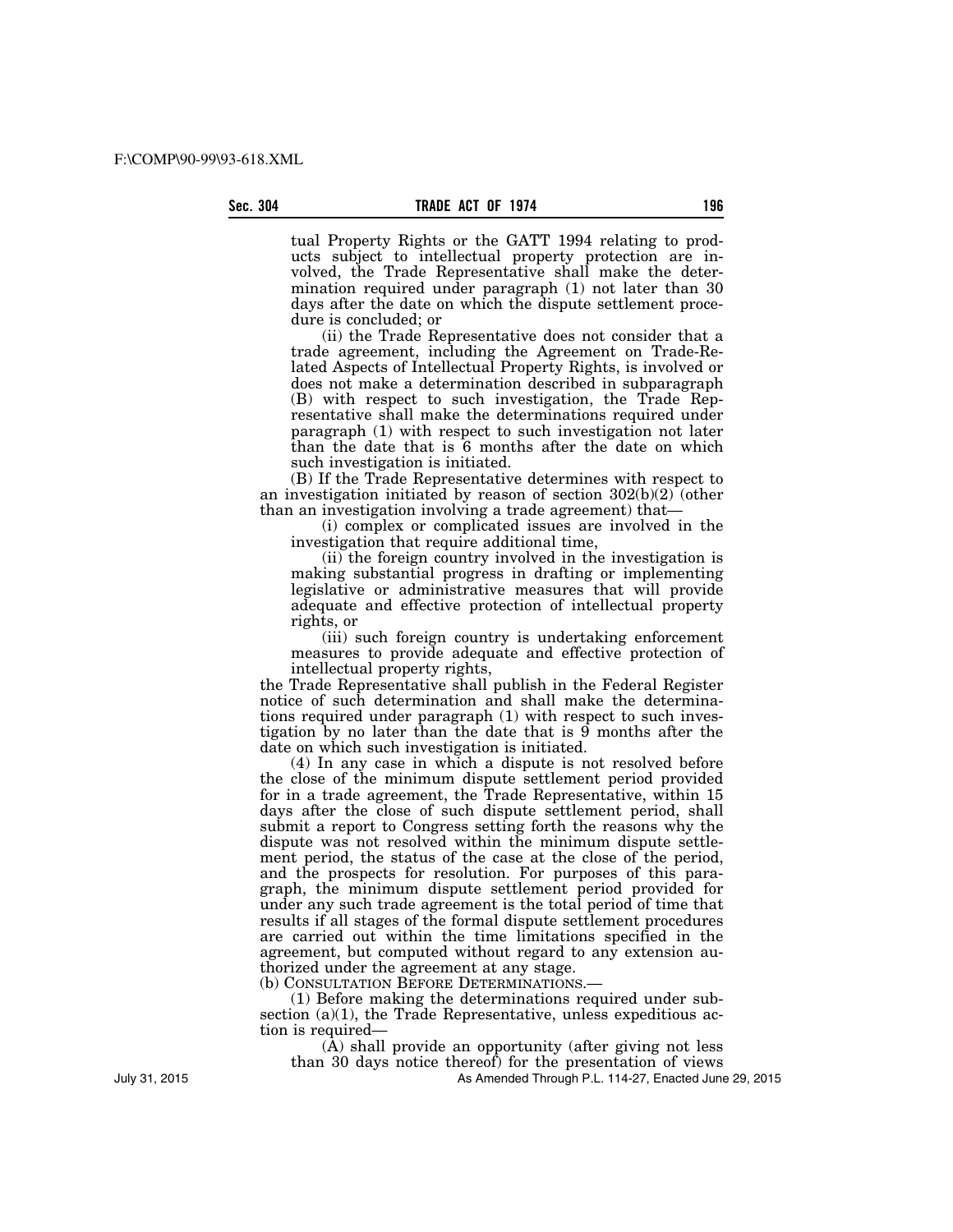by interested persons, including a public hearing if requested by any interested person,

(B) shall obtain advice from the appropriate committees established pursuant to section 135, and

(C) may request the views of the United States International Trade Commission regarding the probable impact on the economy of the United States of the taking of action with respect to any goods or service.

(2) If the Trade Representative does not comply with the requirements of subparagraphs  $(A)$  and  $(B)$  of paragraph  $(1)$  because expeditious action is required, the Trade Representative shall, after making the determinations under subsection (a)(1), comply with such subparagraphs.

(c) PUBLICATION.—The Trade Representative shall publish in the Federal Register any determination made under subsection  $(a)(1)$ , together with a description of the facts on which such determination is based.

**[19 U.S.C. 2414]** 

#### **SEC. 305. IMPLEMENTATION OF ACTIONS.**

(a) ACTIONS TO BE TAKEN UNDER SECTION 301.—

(1) Except as provided in paragraph (2), the Trade Representative shall implement the action the Trade Representative determines under section  $304(a)(1)(B)$  to take under section 301, subject to the specific direction, if any, of the President regarding any such action, by no later than the date that is 30 days after the date on which such determination is made.

 $(2)(\mathring{A})$  Except as otherwise provided in this paragraph, the Trade Representative may delay, by not more than 180 days, the implementation of any action that is to be taken under section 301—

 $(i)$  if-

(I) in the case of an investigation initiated under section 302(a), the petitioner requests a delay, or

(II) in the case of an investigation initiated under section  $302(b)(1)$  or to which section  $304(a)(3)(B)$  applies, a delay is requested by a majority of the representatives of the domestic industry that would benefit from the action, or

(ii) if the Trade Representative determines that substantial progress is being made, or that a delay is necessary or desirable to obtain United States rights or satisfactory solution with respect to the acts, policies, or practices that are the subject of the action.

(B) The Trade Representative may not delay under subparagraph (A) the implementation of any action that is to be taken under section 301 with respect to any investigation to which section  $304(a)(3)(A)(ii)$  applies.

(C) The Trade Representative may not delay under subparagraph (A) the implementation of any action that is to be taken under section 301 with respect to any investigation to which section  $304(a)(3)(B)$  applies by more than 90 days.

(b) ALTERNATIVE ACTIONS IN CERTAIN CASES OF EXPORT TAR-GETING.—

July 31, 2015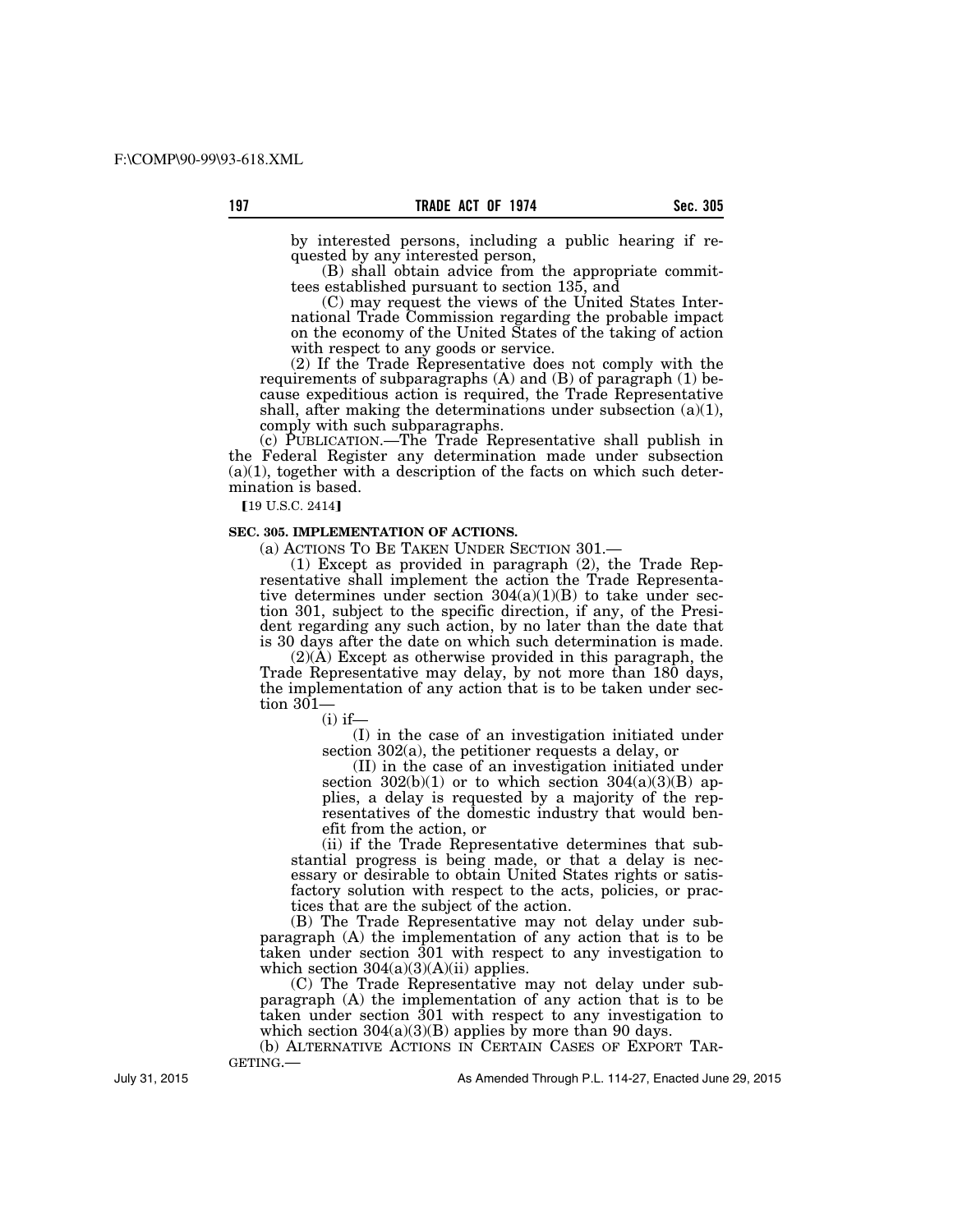(1) If the Trade Representative makes an affirmative determination under section  $304(a)(1)(A)$  involving export targeting by a foreign country and determines to take no action under section 301 with respect to such affirmation determination, the Trade Representative—

(A) shall establish an advisory panel to recommend measures which will promote the competitiveness of the domestic industry affected by the export targeting,

(B) on the basis of the report of such panel submitted under paragraph  $(2)(B)$  and subject to the specific direction, if any, of the President, may take any administrative actions authorized under any other provision of law, and, if necessary, propose legislation to implement any other actions, that would restore or improve the international competitiveness of the domestic industry affected by the export targeting, and

(C) shall, by no later than the date that is 30 days after the date on which the report of such panel is submitted under paragraph (2)(B), submit a report to the Congress on the administrative actions taken, and legislative proposals made, under subparagraph (B) with respect to the domestic industry affected by the export targeting.

(2)(A) The advisory panels established under paragraph (1)(A) shall consist of individuals appointed by the Trade Representative who—

(i) earn their livelihood in the private sector of the economy, including individuals who represent management and labor in the domestic industry affected by the export targeting that is the subject of the affirmative determination made under section  $304(a)(1)(A)$ , and

(ii) by education or experience, are qualified to serve on the advisory panel.

(B) By no later than the date that is 6 months after the date on which an advisory panel is established under paragraph (1)(A), the advisory panel shall submit to the Trade Representative and to the Congress a report on measures that the advisory panel recommends be taken by the United States to promote the competitiveness of the domestic industry affected by the export targeting that is the subject of the affirmative determination made under section  $304(a)(1)(A)$ .

[19 U.S.C. 2415]

#### **SEC. 306. MONITORING OF FOREIGN COMPLIANCE.**

(a) IN GENERAL.—The Trade Representative shall monitor the implementation of each measure undertaken, or agreement that is entered into, by a foreign country to provide a satisfactory resolution of a matter subject to investigation under this chapter or subject to dispute settlement proceedings to enforce the rights of the United States under a trade agreement providing for such proceedings.

(b) FURTHER ACTION.—

(1) IN GENERAL.—If, on the basis of the monitoring carried out under subsection (a), the Trade Representative considers that a foreign country is not satisfactorily implementing a

As Amended Through P.L. 114-27, Enacted June 29, 2015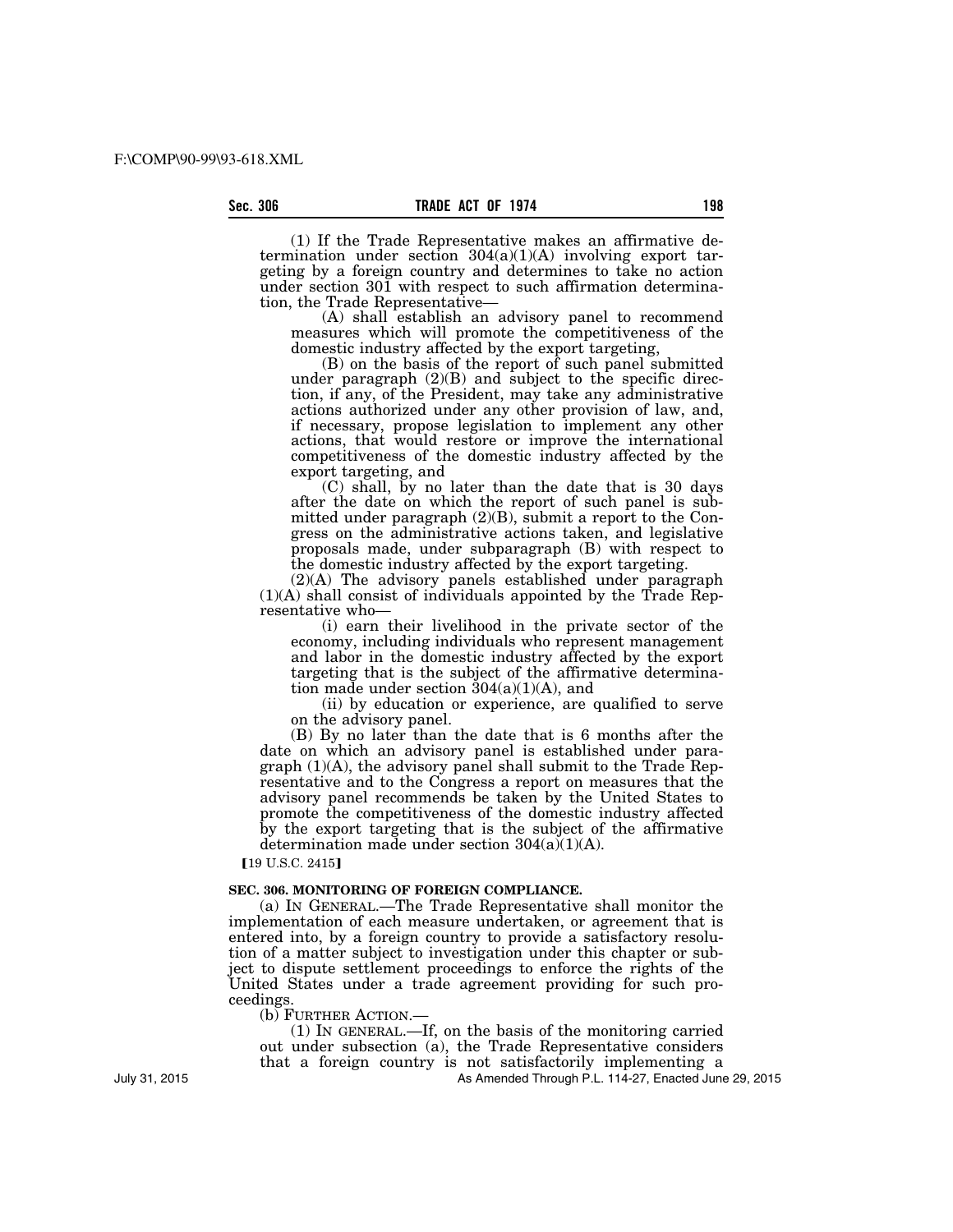measure or agreement referred to in subsection (a), the Trade Representative shall determine what further action the Trade Representative shall take under section 301(a). For purposes of section 301, any such determination shall be treated as a determination made under section 304(a)(1).<br>(2) WTO DISPUTE SETTLEMENT RECOMMENDATIONS.

(A) FAILURE TO IMPLEMENT RECOMMENDATION.—If the measure or agreement referred to in subsection (a) concerns the implementation of a recommendation made pursuant to dispute settlement proceedings under the World Trade Organization, and the Trade Representative considers that the foreign country has failed to implement it, the Trade Representative shall make the determination in paragraph  $(1)$  no later than 30 days after the expiration of the reasonable period of time provided for such implementation under paragraph 21 of the Understanding on Rules and Procedures Governing the Settlement of Disputes that is referred to in section  $\overline{101(d)(16)}$  of the Uruguay Round Agreements Act.<br>(B) REVISION OF RETALIATION LIST AND ACTION.—

 $(i)$  In GENERAL.—Except as provided in clause  $(ii)$ , in the event that the United States initiates a retaliation list or takes any other action described in section  $301(c)(1)(A)$  or (B) against the goods of a foreign country or countries because of the failure of such country or countries to implement the recommendation made pursuant to a dispute settlement proceeding under the World Trade Organization, the Trade Representative shall periodically revise the list or action to affect other goods of the country or countries that have failed to implement the recommendation.

(ii) EXCEPTION.—The Trade Representative is not required to revise the retaliation list or the action described in clause (i) with respect to a country, if—

(I) the Trade Representative determines that implementation of a recommendation made pursuant to a dispute settlement proceeding described in clause (i) by the country is imminent; or

(II) the Trade Representative together with the petitioner involved in the initial investigation under this chapter (or if no petition was filed, the affected United States industry) agree that it is unnecessary to revise the retaliation list.

(C) SCHEDULE FOR REVISING LIST OR ACTION.—The Trade Representative shall, 120 days after the date the retaliation list or other section 301(a) action is first taken, and every 180 days thereafter, review the list or action taken and revise, in whole or in part, the list or action to affect other goods of the subject country or countries.

(D) STANDARDS FOR REVISING LIST OR ACTION.—In revising any list or action against a country or countries under this subsection, the Trade Representative shall act in a manner that is most likely to result in the country or countries implementing the recommendations adopted in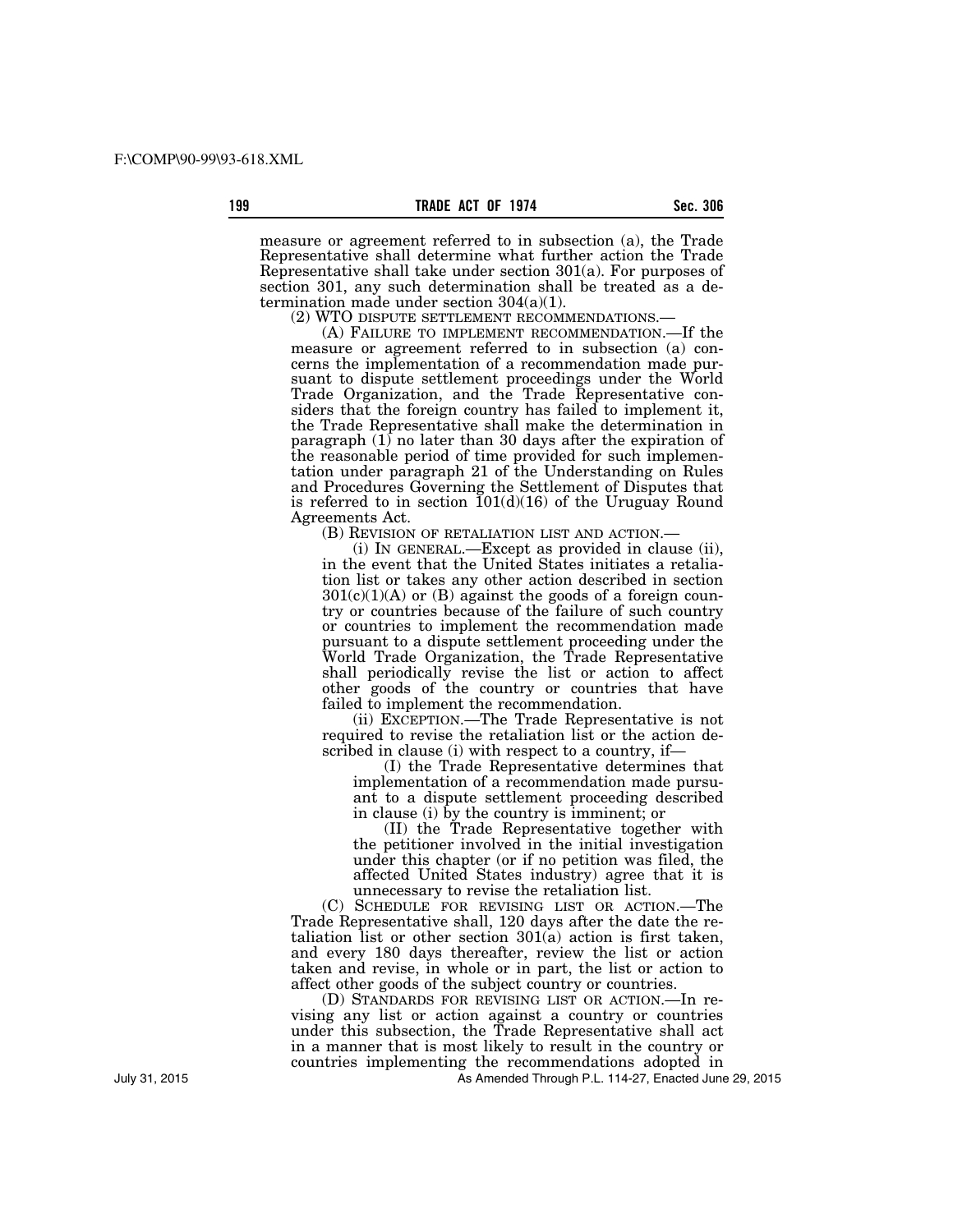the dispute settlement proceeding or in achieving a mutually satisfactory solution to the issue that gave rise to the dispute settlement proceeding. The Trade Representative shall consult with the petitioner, if any, involved in the initial investigation under this chapter.

(E) RETALIATION LIST.—The term "retaliation list" means the list of products of a foreign country or countries that have failed to comply with the report of the panel or Appellate Body of the WTO and with respect to which the Trade Representative is imposing duties above the level that would otherwise be imposed under the Harmonized Tariff Schedule of the United States.

(F) REQUIREMENT TO INCLUDE RECIPROCAL GOODS ON RETALIATION LIST.—The Trade Representative shall include on the retaliation list, and on any revised lists, reciprocal goods of the industries affected by the failure of the foreign country or countries to implement the recommendation made pursuant to a dispute settlement proceeding under the World Trade Organization, except in cases where existing retaliation and its corresponding preliminary retaliation list do not already meet this requirement.

(c) CONSULTATIONS.—Before making any determination under subsection (b), the Trade Representative shall—

(1) consult with the petitioner, if any, involved in the initial investigation under this chapter and with representatives of the domestic industry concerned; and

(2) provide an opportunity for the presentation of views by interested persons.

**[19 U.S.C. 2416]** 

#### **SEC. 307. MODIFICATION AND TERMINATION OF ACTIONS.**

(a) IN GENERAL.—

(1) The Trade Representative may modify or terminate any action, subject to the specific direction, if any, of the President with respect to such action, that is being taken under section 301 if—

(A) any of the conditions described in section  $301(a)(2)$ exist,

(B) the burden or restriction on United States commerce of the denial rights, or of the acts, policies, and practices, that are the subject of such action has increased or decreased, or

(C) such action is being taken under section 301(b) and is no longer appropriate.

(2) Before taking any action under paragraph (1) to modify or terminate any action taken under section 301, the Trade Representative shall consult with the petitioner, if any, and with representatives of the domestic industry concerned, and shall provide opportunity for the presentation of views by other interested persons affected by the proposed modification or termination concerning the effects of the modification or termination and whether any modification or termination of the action is appropriate.

As Amended Through P.L. 114-27, Enacted June 29, 2015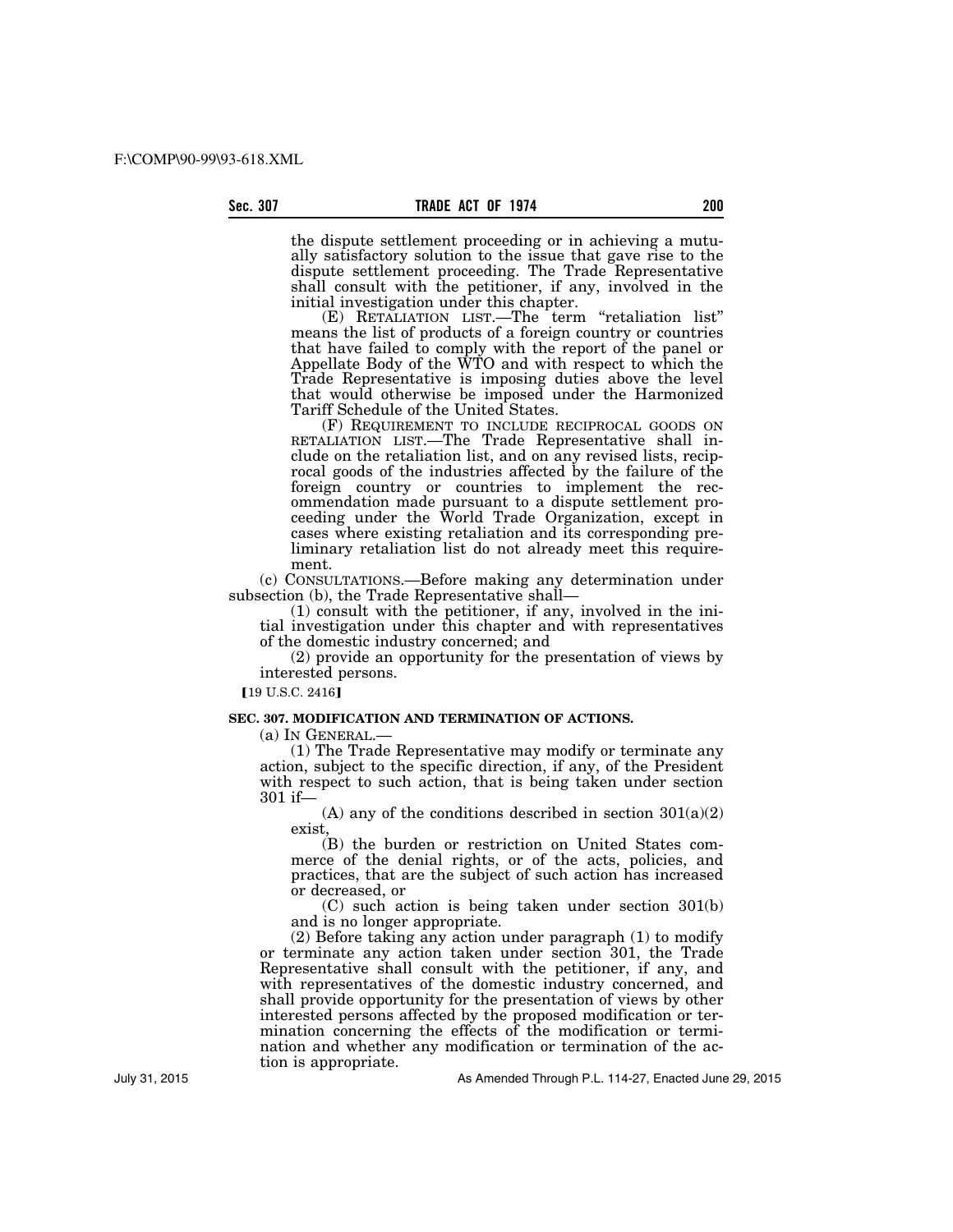(b) NOTICE; REPORT TO CONGRESS.—The Trade Representative shall promptly publish in the Federal Register notice of, and report in writing to the Congress with respect to, any modification or termination of any action taken under section 301 and the reasons therefor.

(c) REVIEW OF NECESSITY.—

 $(1)$  If-

(A) a particular action has been taken under section 301 during any 4-year period, and

(B) neither the petitioner nor any representative of the domestic industry which benefits from such action has submitted to the Trade Representative during the last 60 days of such 4-year period a written request for the continuation of such action,

such action shall terminate at the close of such 4-year period.

(2) The Trade Representative shall notify by mail the petitioner and representatives of the domestic industry described in paragraph  $(1)(B)$  of any termination of action by reason of paragraph (1) at least 60 days before the date of such termination.

(3) If a request is submitted to the Trade Representative under paragraph  $(1)(B)$  to continue taking a particular action under section 301, the Trade Representative shall conduct a review of—

(A) the effectiveness in achieving the objectives of section 301 of—

(i) such action, and

(ii) other actions that could be taken (including actions against other products or services), and

(B) the effects of such actions on the United States economy, including consumers.

[19 U.S.C. 2417]

#### **SEC. 308. REQUEST FOR INFORMATION.**

(a) IN GENERAL.—Upon receipt of written request therefor from any person, the Trade Representative shall make available to that person information (other than that to which confidentiality applies) concerning—

(1) the nature and extent of a specific trade policy or practice of a foreign country with respect to particular goods, services, investment, or intellectual property rights, to the extent that such information is available to the Trade Representative, or other Federal agencies;

(2) United States rights under any trade agreement and the remedies which may be available under that agreement and under the laws of the United States; and

(3) past and present domestic and international proceedings or actions with respect to the policy or practice concerned.

(b) IF INFORMATION NOT AVAILABLE.—If information that is requested by a person under subsection (a) is not available to the Trade Representative or other Federal agencies, the Trade Representative shall, within 30 days after receipt of the request—

As Amended Through P.L. 114-27, Enacted June 29, 2015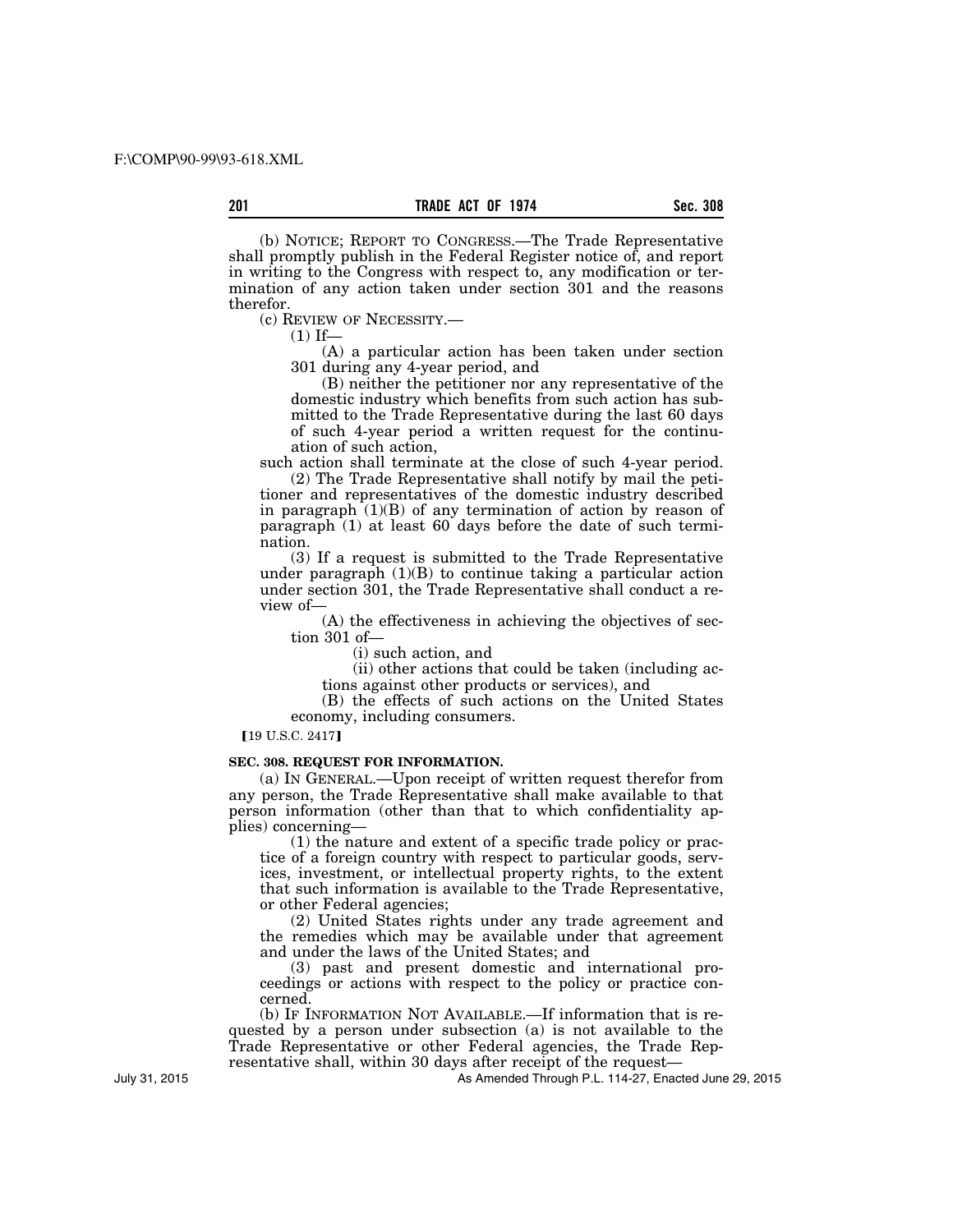(1) request the information from the foreign government; or

(2) decline to request the information and inform the person in writing of the reasons for refusal.

(c) CERTAIN BUSINESS INFORMATION NOT MADE AVAILABLE.—

(1) Except as provided in paragraph (2), and notwithstanding any other provision of law (including section 552 of title 5, United States Code), no information requested and received by the Trade Representative in aid of any investigation under this chapter shall be made available to any person if—

(A) the person providing such information certifies that—

(i) such information is business confidential,

(ii) the disclosure of such information would endanger trade secrets or profitability, and

(iii) such information is not generally available;

(B) the Trade Representative determines that such certification is well-founded; and

(C) to the extent required in regulations prescribed by the Trade Representative, the person providing such information provides an adequate nonconfidential summary of such information.

(2) The Trade Representative may—

(A) use such information, or make such information available (in his own discretion) to any employee of the Federal Government for use, in any investigation under this chapter, or

(B) may make such information available to any other person in a form which cannot be associated with, or otherwise identify, the person providing the information.

[19 U.S.C. 2418]

#### **SEC. 309. ADMINISTRATION.**

The Trade Representative shall—

(1) issue regulations concerning the filing of petitions and the conduct of investigations and hearings under this subchapter,

(2) keep the petitioner regularly informed of all determinations and developments regarding the investigation conducted with respect to the petition under this chapter, including the reasons for any undue delays, and

(3) submit a report to the House of Representatives and the Senate semiannually describing—

(A) the petitions filed and the determinations made (and reasons therefor) under section 302,

(B) developments in, and the current status of, each investigation or proceeding under this chapter,

(C) the actions taken, or the reasons for no action, by the Trade Representative under section 301 with respect to investigations conducted under this chapter, and

(D) the commercial effects of actions taken under section 301.

 $[19 \text{ U.S.C. } 2419]$ 

July 31, 2015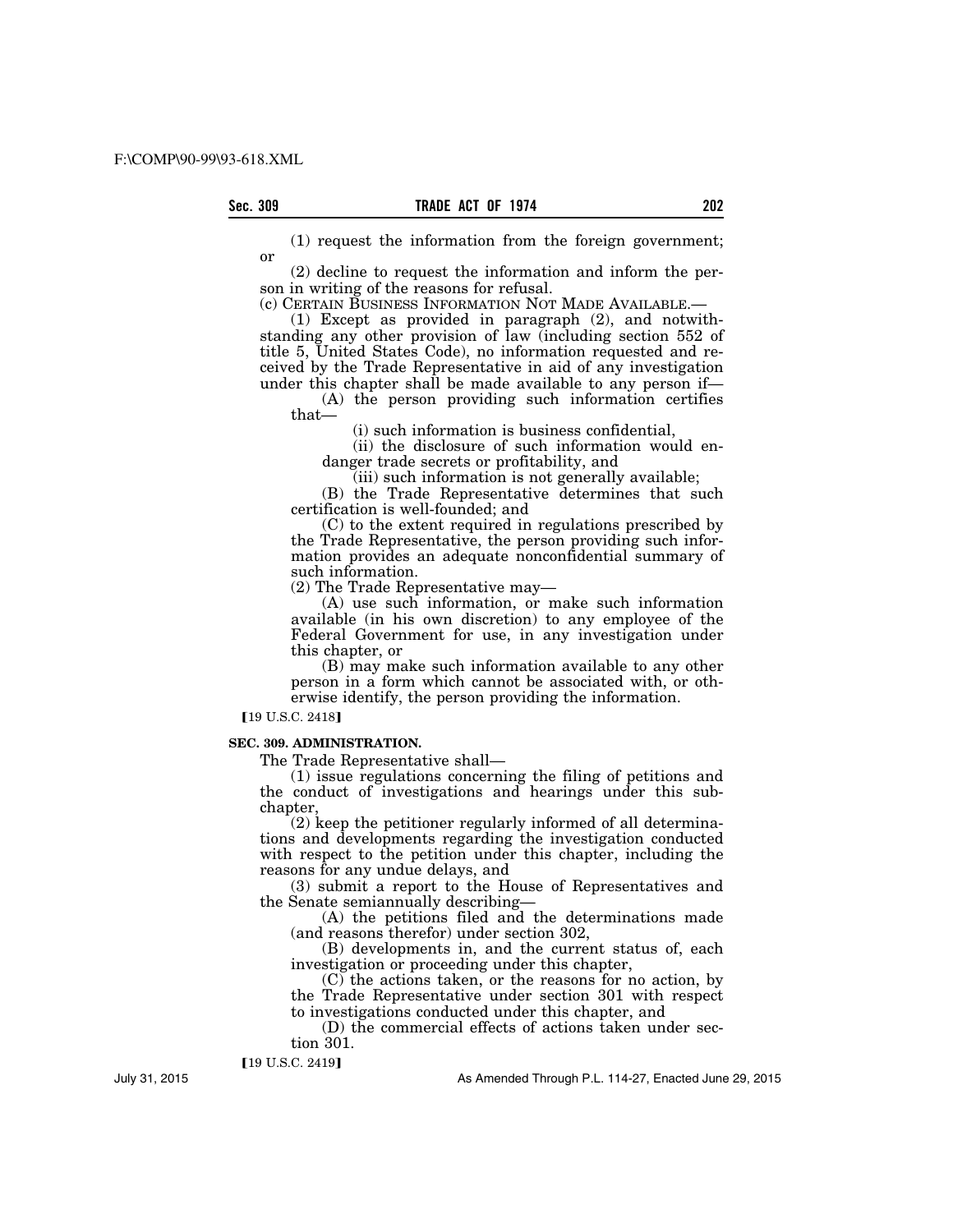(a) IDENTIFICATION.— (1) Within 180 days after the submission in calendar year 1995 of the report required by section 181(b), the Trade Representative shall—

(A) review United States trade expansion priorities,

(B) identify priority foreign country practices, the elimination of which is likely to have the most significant potential to increase United States exports, either directly or through the establishment of a beneficial precedent, and

(C) submit to the Committee on Finance of the Senate and the Committee on Ways and Means of the House of Representatives and publish in the Federal Register a report on the priority foreign country practices identified.

(2) In identifying priority foreign country practices under paragraph (1) of this section, the Trade Representative shall take into account all relevant factors, including—

(A) the major barriers and trade distorting practices described in the National Trade Estimate Report required under section 181(b);

(B) the trade agreements to which a foreign country is a party and its compliance with those agreements;

(C) the medium- and long-term implications of foreign government procurement plans; and

(D) the international competitive position and export potential of United States products and services.

(3) The Trade Representative may include in the report, if appropriate—

(A) a description of foreign country practices that may in the future warrant identification as priority foreign country practices; and

(B) a statement about other foreign country practices that were not identified because they are already being addressed by provisions of United States trade law, by existing bilateral trade agreements, or as part of trade negotiations with other countries and progress is being made toward the elimination of such practices.

(b) INITIATION OF INVESTIGATIONS.—By no later than the date which is 21 days after the date on which a report is submitted to the appropriate congressional committees under subsection  $(a)(1)$ , the Trade Representative shall initiate under section 302(b)(1) investigations under this chapter with respect to all of the priority foreign country practices identified.

(c) AGREEMENTS FOR THE ELIMINATION OF BARRIERS.—In the consultations with a foreign country that the Trade Representative is required to request under section 303(a) with respect to an investigation initiated by reason of subsection (b), the Trade Representative shall seek to negotiate an agreement that provides for the elimination of the practices that are the subject of the investigation as quickly as possible or, if elimination of the practices is not feasible, an agreement that provides for compensatory trade benefits.

(d) REPORTS.—The Trade Representative shall include in the semiannual report required by section 309 a report on the status of any investigations initiated pursuant to subsection (b) and,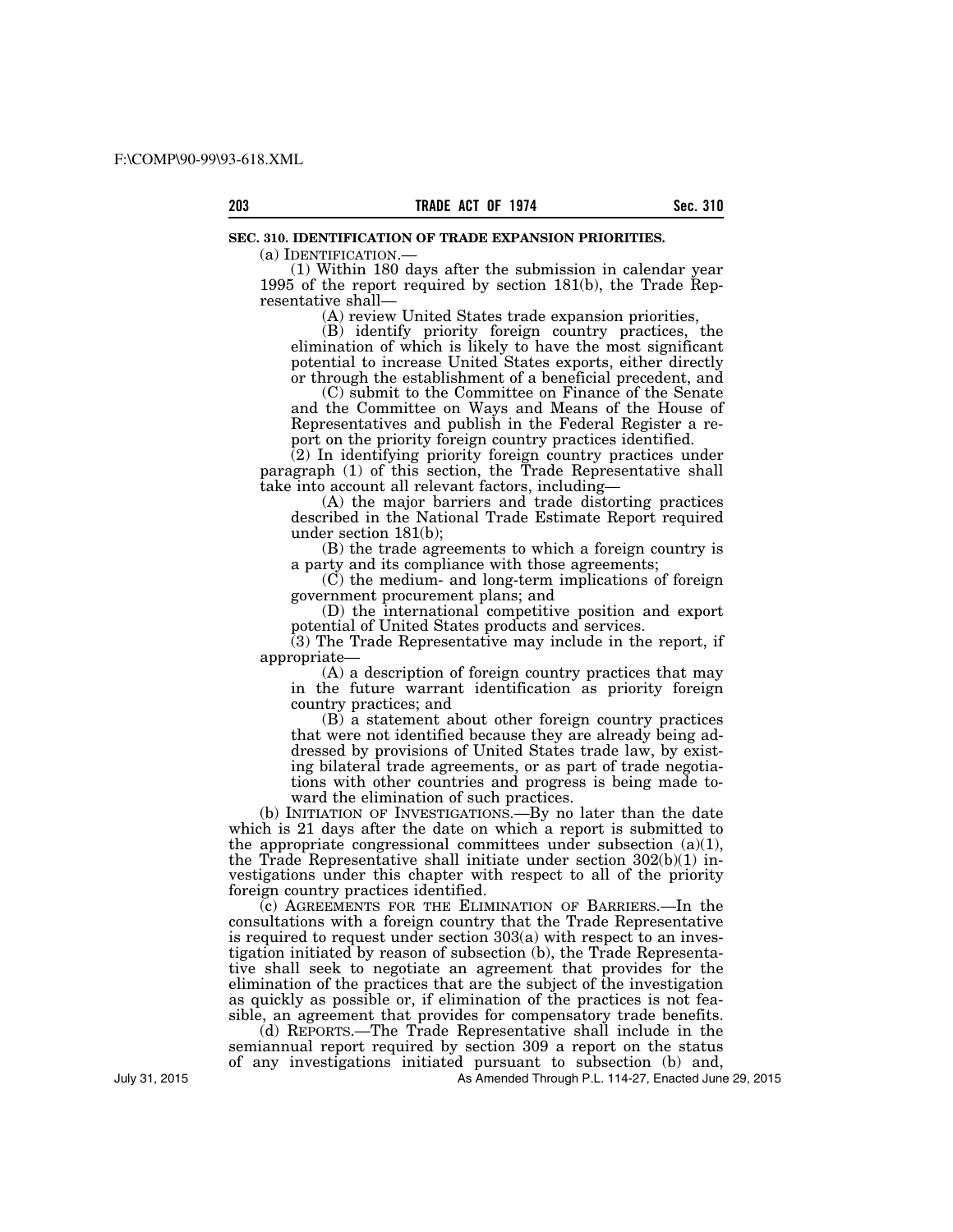### **Sec. 401 TRADE ACT OF 1974 204**

where appropriate, the extent to which such investigations have led to increased opportunities for the export of products and services of the United States.

[19 U.S.C. 2420]

\* \* \* \* \* \* \*

# **TITLE IV—TRADE RELATIONS WITH COUNTRIES NOT RECEIVING NON-DISCRIMINATORY TREATMENT**

# **CHAPTER 1—TRADE RELATIONS WITH CERTAIN COUNTRIES**

#### **SEC. 401. EXCEPTION OF THE PRODUCTS OF CERTAIN COUNTRIES OR AREAS.**

Except as otherwise provided in this title, the President shall continue to deny nondiscriminatory treatment to the products of any country, the products of which were not eligible for the rates set forth in rate column numbered 1 of the Tariff Schedules of the United States on the date of the enactment of this Act.

**[19 U.S.C. 2431]** 

#### **SEC. 402. FREEDOM OF EMIGRATION IN EAST-WEST TRADE.**

(a) To assure the continued dedication of the United States to fundamental human rights, and notwithstanding any other provision of law, on or after the date of the enactment of this Act products from any nonmarket economy country shall not be eligible to receive nondiscriminatory treatment (normal trade relations), such country shall not participate in any program of the Government of the United States which extends credits or credit guarantees or investment guarantees, directly or indirectly, and the President of the United States shall not conclude any commercial agreement with any such country, during the period beginning with the date on which the President determines that such country—

(1) denies its citizens the right or opportunity to emigrate;

(2) imposes more than a nominal tax on emigration or on the visas or other documents required for emigration, for any purpose or cause whatsoever; or

(3) imposes more than a nominal tax, levy, fine, fee, or other charge on any citizen as a consequence of the desire of such citizen to emigrate to the country of his choice,

and ending on the date on which the President determines that such country is no longer in violation of paragraph  $(1)$ ,  $(2)$ , or  $(3)$ .

(b) After the date of the enactment of this Act, (A) products of a nonmarket economy country may be eligible to receive nondiscriminatory treatment (normal trade relations), (B) such country may participate in any program of the Government of the United States which extends credits or credit guarantees or investment guarantees, and (C) the President may conclude a commercial agreement with such country, only after the President has submitted to the Congress a report indicating that such country is not in violation of paragraph (1), (2), or (3) of subsection (a). Such re-

As Amended Through P.L. 114-27, Enacted June 29, 2015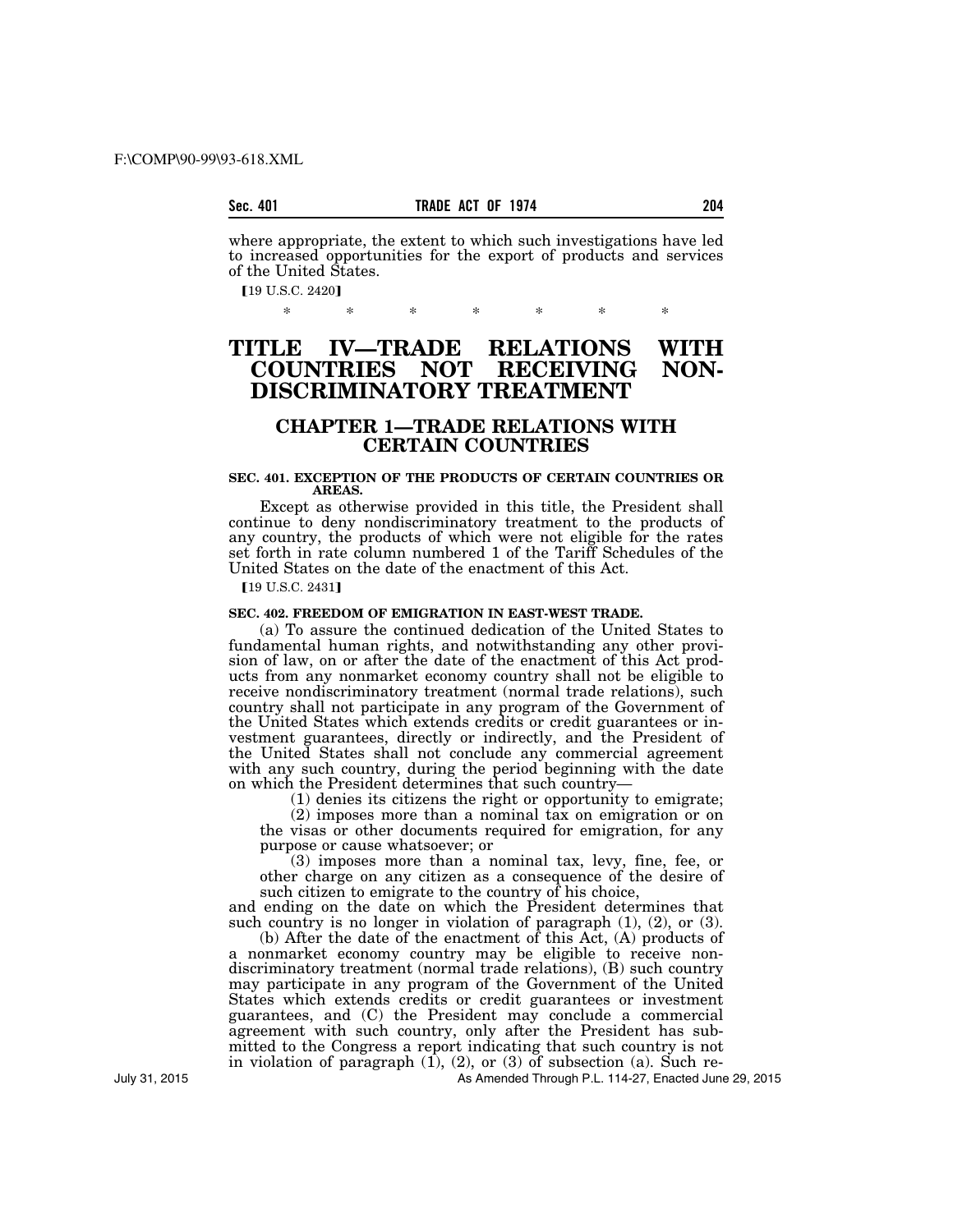port with respect to such country shall include information as to the nature and implementation of emigration laws and policies and restrictions or discrimination applied to or against persons wishing to emigrate. The report required by this subsection shall be submitted initially as provided herein and, with current information, on or before each June 30 and December 31 thereafter so long as such treatment is received, such credits or guarantees are extended, or such agreement is in effect.

 $(c)(1)$  During the 18-month period beginning on the date of the enactment of this Act, the President is authorized to waive by Executive order the application of subsections (a) and (b) with respect to any country, if he reports to the Congress that—

(A) he has determined that such waiver will substantially promote the objectives of this section; and

(B) he has received assurances that the emigration practices of that country will henceforth lead substantially to the achievement of the objectives of this section.

(2) During any period subsequent to the 18-month period referred to in paragraph (1), the President is authorized to waive by Executive order the application of subsections (a) and (b) with respect to any country, if the waiver authority granted by this subsection continues to apply to such country pursuant to subsection (d), and if he reports to the Congress that—

(A) he has determined that such waiver will substantially promote the objectives of this section; and

(B) he has received assurances that the emigration practices of that country will henceforth lead substantially to the achievement of the objectives of this section.

(3) A waiver with respect to any country shall terminate on the day after the waiver authority granted by this subsection ceases to be effective with respect to such country pursuant to subsection (d). The President may, at any time, terminate by Executive order any waiver granted under this subsection.

 $(d)(1)$  If the President determines that the further extension of the waiver authority granted under subsection (c) will substantially promote the objectives of this section, he may recommend further extensions of such authority for successive 12-month periods. Any such recommendations shall—

(A) be made not later than 30 days before the expiration of such authority;

(B) be made in a document transmitted to the House of Representatives and the Senate setting forth his reasons for recommending the extension of such authority; and

(C) include, for each country with respect to which a waiver granted under subsection (c) is in effect, a determination that continuation of the waiver applicable to that country will substantially promote the objectives of this section, and a statement setting forth his reasons for such determination.

If the President recommends the further extension of such authority, such authority shall continue in effect until the end of the 12 month period following the end of the previous 12-month extension with respect to any country (except for any country with respect to which such authority has not been extended under this subsection),

As Amended Through P.L. 114-27, Enacted June 29, 2015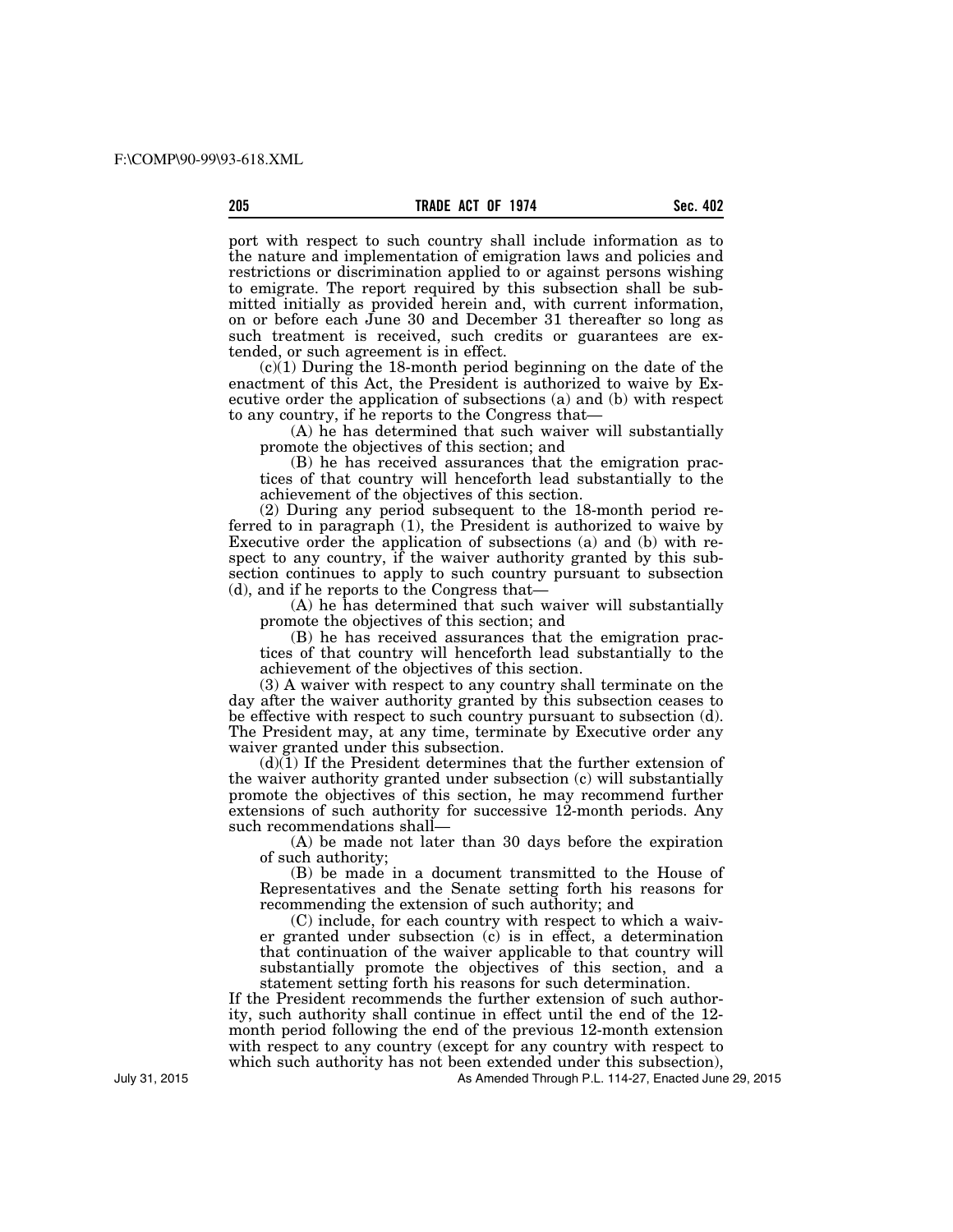unless a joint resolution described in section 153(a) is enacted into law pursuant to the provisions of paragraph (2).

 $(2)$ (A) The requirements of this paragraph are met if the joint resolution is enacted under the procedures set forth in section 153, and—

(i) the Congress adopts and transmits the joint resolution to the President before the end of the 60-day period beginning on the date the waiver authority would expire but for an extension under paragraph (1), and

(ii) if the President vetoes the joint resolution, each House of Congress votes to override such veto on or before the later of the last day of the 60-day period referred to in clause (i) or the last day of the 15-day period (excluding any day described in section 154(b)) beginning on the date the Congress receives the veto message from the President.

(B) If a joint resolution is enacted into law under the provisions of this paragraph, the waiver authority applicable to any country with respect to which the joint resolution disapproves of the extension of such authority shall cease to be effective as of the day after the 60-day period beginning on the date of the enactment of the joint resolution.

(C) A joint resolution to which this subsection and section 153 apply may be introduced at any time on or after the date the President transmits to the Congress the document described in para $graph (1)(B)$ .

(e) This section shall not apply to any country the products of which are eligible for the rates set forth in rate column numbered 1 of the Tariff Schedules of the United States on the date of the enactment of this Act.

[19 U.S.C. 2432]

#### **SEC. 403. UNITED STATES PERSONNEL MISSING IN ACTION IN SOUTH-EAST ASIA.**

(a) Notwithstanding any other provision of law, if the President determines that a nonmarket economy country is not cooperating with the United States—

(1) to achieve a complete accounting of all United States military and civilian personnel who are missing in action in Southeast Asia,

(2) to repatriate such personnel who are alive, and

(3) to return the remains of such personnel who are dead to the United States,

then, during the period beginning with the date of such determination and ending on the date on which the President determines such country is cooperating with the United States, he may provide that—

(A) the products of such country may not receive nondiscriminatory treatment,

(B) such country may not participate, directly or indirectly, in any program under which the United States extends credit, credit guarantees, or investment guarantees, and

(C) no commercial agreement entered into under this title between such country and the United States will take effect.

As Amended Through P.L. 114-27, Enacted June 29, 2015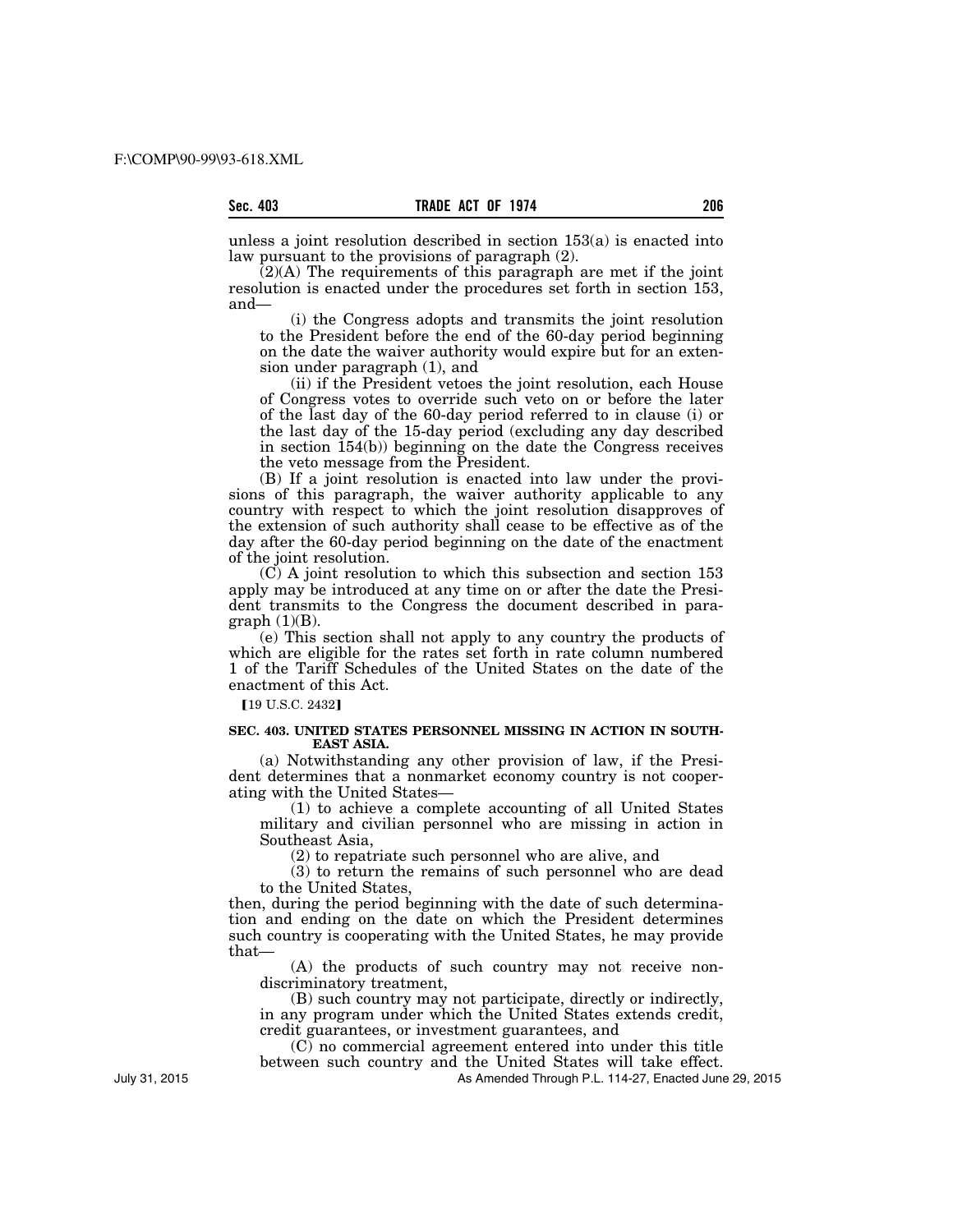**207 Sec. 405 TRADE ACT OF 1974** 

(b) This section shall not apply to any country the products of which are eligible for the rates set forth in rate column numbered 1 of the Tariff Schedules of the United States on the date of enactment of this Act.

[19 U.S.C. 2433]

#### **SEC. 404. EXTENSION OF NONDISCRIMINATORY TREATMENT.**

(a) Subject to the provisions of section 405(c), the President may by proclamation extend nondiscriminatory treatment to the products of a foreign country which has entered into a bilateral commercial agreement referred to in section 405.

(b) The application of nondiscriminatory treatment shall be limited to the period of effectiveness of the obligations of the United States to such country under such bilateral commercial agreement. In addition, in the case of any foreign country receiving nondiscriminatory treatment pursuant to this title which has entered into an agreement with the United States regarding the settlement of lend-lease reciprocal aid and claims, the application of such nondiscriminatory treatment shall be limited to period during which such country is not in arrears on its obligations under such agreement.

(c) The President may at any time suspend or withdraw any extension of nondiscriminatory treatment to any country pursuant to subsection (a) and thereby cause all products of such country to be dutiable at the rates set forth in rate column numbered 2 of the Harmonized Tariff Schedule of the United States.

**[19 U.S.C. 2434]** 

#### **SEC. 405. AUTHORITY TO ENTER INTO COMMERCIAL AGREEMENTS.**

(a) Subject to the provisions of subsections (b) and (c) of this section, the President may authorize the entry into force of bilateral commercial agreements providing nondiscriminatory treatment to the products of countries heretofore denied such treatment whenever he determines that such agreements with such countries will promote the purposes of this Act and are in the national interest.

(b) Any such bilateral commercial agreement shall—

(1) be limited to an initial period specified in the agreement which shall be no more than 3 years from the date the agreement enters into force; except that it may be renewable for additional periods, each not to exceed 3 years; if—

(A) a satisfactory balance of concessions in trade and services has been maintained during the life of such agreement, and

(B) the President determines that actual or foreseeable reductions in United States tariffs and nontariff barriers to trade resulting from multilateral negotiations are satisfactorily reciprocated by the other party to the bilateral agreement;

 $(2)$  provide that it is subject to suspension or termination at any time for national security reasons, or that the other provisions of such agreement shall not limit the rights of any party to take any action for the protection of its security interests;

As Amended Through P.L. 114-27, Enacted June 29, 2015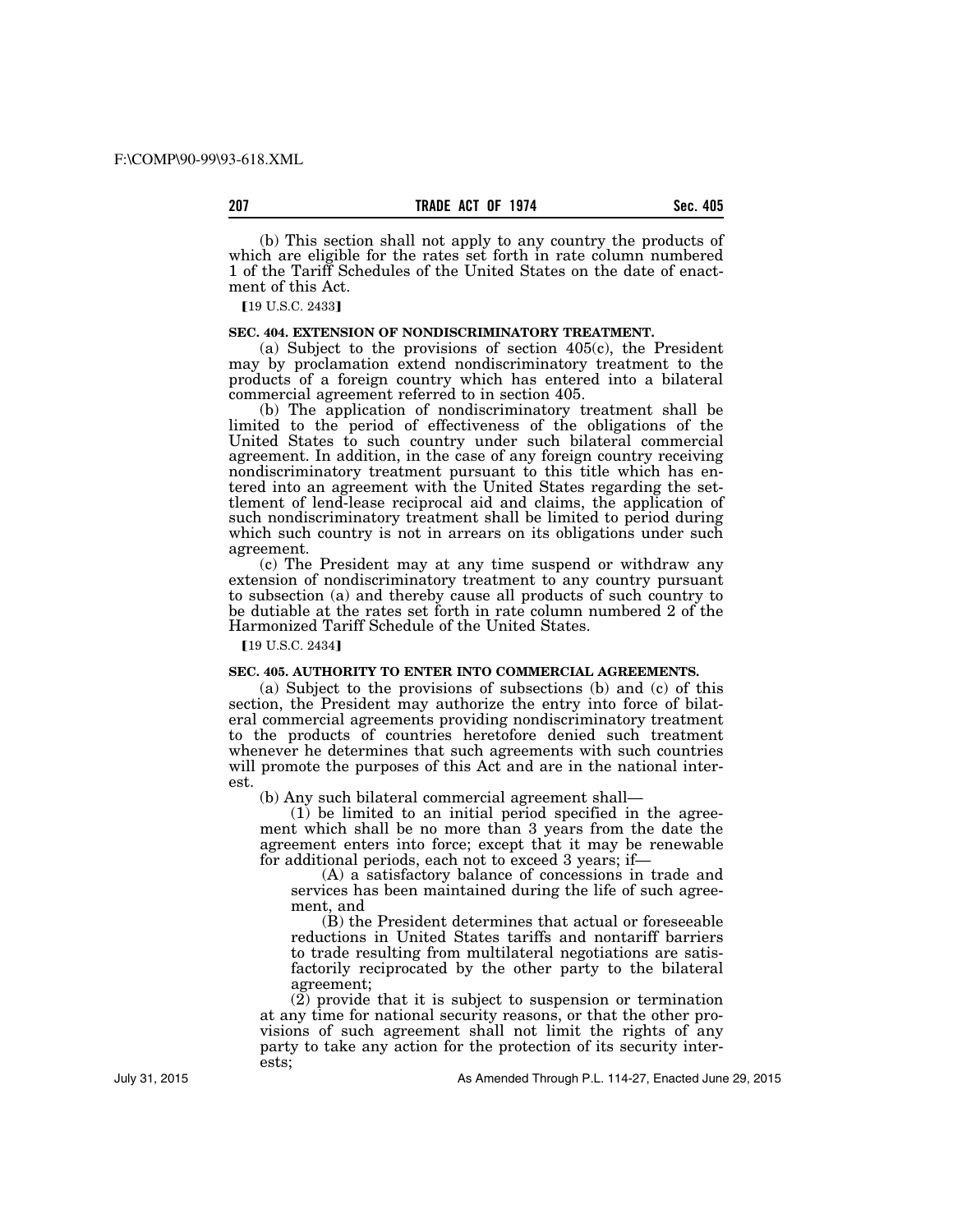(3) include safeguard arrangements (A) providing for prompt consultations whenever either actual or prospective imports cause or threaten to cause, or significantly contribute to, market disruption and (B) authorizing the imposition of such import restrictions as may be appropriate to prevent such market disruption;

(4) if the other party to the bilateral agreement is not a party to the Paris Convention for the Protection of Industrial Property, provide rights for United States nationals with respect to patents and trademarks in such country not less than the rights specified in such convention;

(5) if the other party to the bilateral agreement is not a party to the Universal Copyright Convention, provide rights for United States nationals with respect to copyrights in such country not less than the rights specified in such convention;

(6) in the case of an agreement entered into or renewed after the date of the enactment of the Act, provide arrangements for the protection of industrial rights and processes;

(7) provide arrangements for the settlement of commercial differences and disputes;

(8) in the case of an agreement entered into or renewed after the date of the enactment of this Act, provide arrangements for the promotion of trade, which may include arrangements for the establishment or expansion of trade and tourist promotion offices, for facilitation of activities of governmental commercial officers, participation in trade fairs and exhibits, and the sending of trade missions, and for facilitation of entry, establishment, and travel of commercial representatives;

(9) provide for consultations for the purpose of reviewing the operation of the agreement and relevant aspects of relations between the United States and the other party; and

(10) provide such other arrangements of a commercial nature as will promote the purpose of this Act.

(c) An agreement referred to in subsection (a), and a proclamation referred to in section 404(a) implementing such agreement, shall take effect only if a joint resolution described in section 151(b)(3) that approves of the agreement referred to in subsection (a) is enacted into law.

**[19 U.S.C. 2435]** 

#### **SEC. 406. MARKET DISRUPTION.**

(a)(1) Upon the filing of a petition by an entity described in section 202(a), upon request of the President or the United States Trade Representative, upon resolution of either the Committee on Ways and Means of the House of Representatives or the Committee on Finance of the Senate, or on its own motion, the International Trade Commission (hereafter in this section referred to as the ''Commission'') shall promptly make an investigation to determine, with respect to imports of an article which is the product of a Communist country, whether market disruption exists with respect to an article produced by a domestic industry.

(2) The provisions of subsections (a)(3), (b)(4), and (c)(4) of section 202 shall apply with respect to investigations by the Commission under paragraph (1).

As Amended Through P.L. 114-27, Enacted June 29, 2015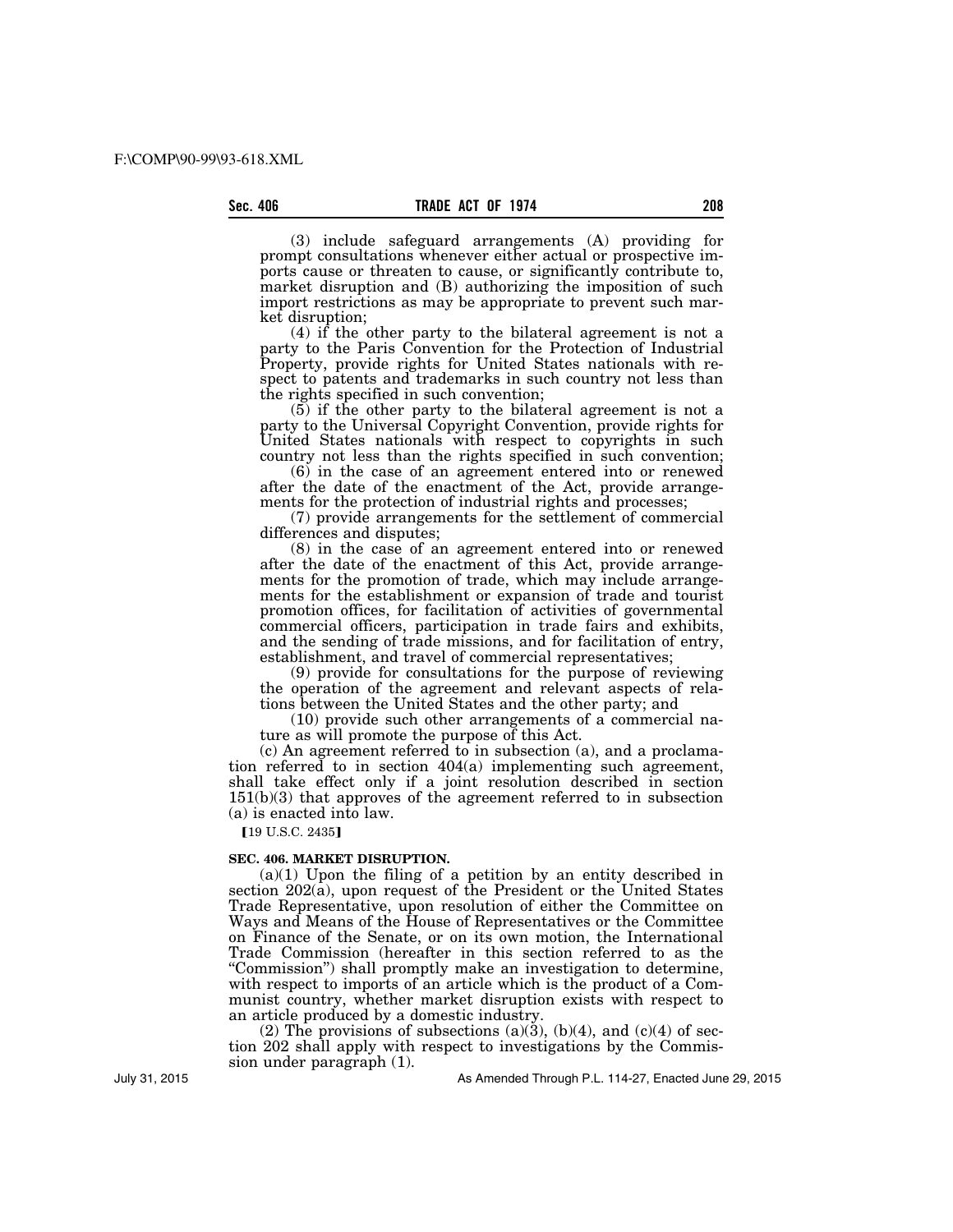#### **209 Sec. 406 Sec. 406** Sec. 406

(3) The Commission shall report to the President its determination with respect to each investigation under paragraph (1) and the basis therefor and shall include in each report any dissenting or separate views. If the Commission finds, as a result of its investigation, that market disruption exists with respect to an article produced by a domestic industry, it shall find the amount of the increase in, or imposition of, any duty or other import restriction on such article which is necessary to prevent or remedy such market disruption and shall include such finding in its report to the President. The Commission shall furnish to the President a transcript of the hearings and any briefs which may have been submitted in connection with each investigation.

(4) The report of the Commission of its determination with respect to an investigation under paragraph (1) shall be made at the earliest practicable time, but not later than 3 months after the date on which the petition is filed (or the date on which the request or resolution is received or the motion is adopted, as the case may be). Upon making such report to the President, the Commission shall also promptly make public such report (with the exception of information which the Commission determines to be confidential) and shall cause a summary thereof to be published in the Federal Register.

(b) With respect to any affirmative determination of the Commission under subsection (a)—

(1) such determination shall be treated as an affirmative determination made under section 201(b) of this Act (as in effect on the day before the date of the enactment of the Omnibus Trade and Competitiveness Act of 1988); and

(2) sections 202 and 203 of this Act (as in effect on the day before the date of the enactment of such Act of 1988), rather than the provisions of chapter 1 of title II of this Act as amended by section 1401 of such Act of 1988, shall apply with respect to the taking of subsequent action, if any, by the President in response to such affirmative determination;

except that—

(A) the President may take action under such sections 202 and 203 only with respect to imports from the country or countries involved of the article with respect to which the affirmative determination was made; and

(B) if such action consists of, or includes, an orderly marketing agreement, such agreement shall be entered into within 60 days after the import relief determination date.

(c) If, at any time, the President finds that there are reasonable grounds to believe, with respect to imports of an article which is the product of a Communist country, that market disruption exists with respect to an article produced by a domestic industry, he shall request the Commission to initiate an investigation under subsection (a). If the President further finds that emergency action is necessary, he may take action under sections 202 and 203 referred to in subsection (b) as if an affirmative determination of the Commission had been made under subsection (a). Any action taken by the President under the preceding sentence shall cease to apply (1) if a negative determination is made by the Commission under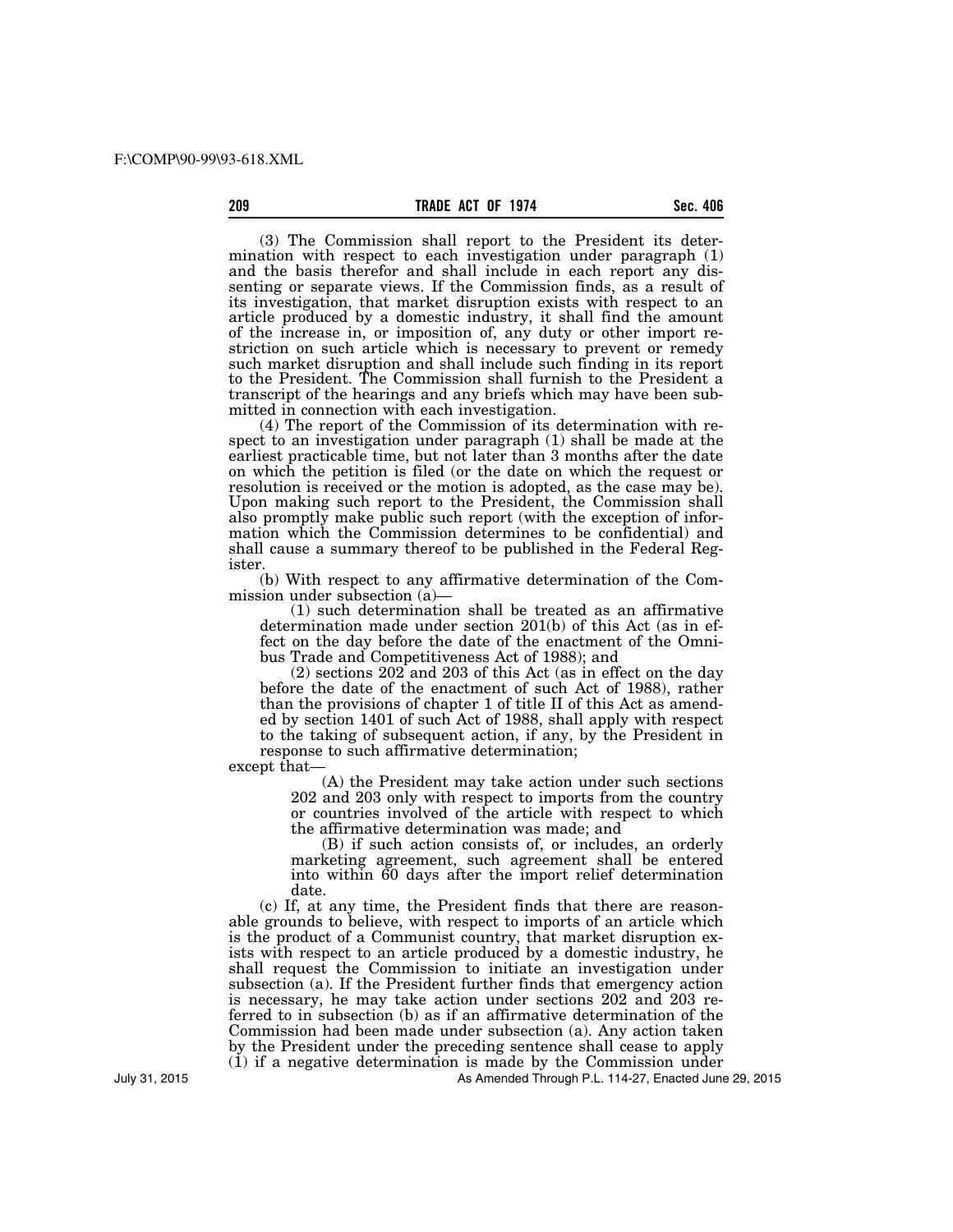subsection (a) with respect to imports of such article, on the day on which the Commission's report of such determination is submitted to the President, or  $(2)$  if an affirmative determination is made by the Commission under subsection (a) with respect to imports of such article, on the day on which the action taken by the President pursuant to such determination becomes effective.

 $(d)(1)$  A petition may be filed with the President by an entity described in section 202(a) requesting the President to initiate consultations provided for by the safeguard arrangements of any agreement entered into under section 405 with respect to imports of an article which is the product of the country which is the other party to such agreement.

(2) If the President determines that there are reasonable grounds to believe, with respect to imports of such article, that market disruption exists with respect to an article produced by a domestic industry, he shall initiate consultations with such country with respect to such imports.

(e) For purposes of this section—

(1) The term ''Communist country'' means any country dominated or controlled by communism.

(2)(A) Market disruption exists within a domestic industry whenever imports of an article, like or directly competitive with an article produced by such domestic industry, are increasing rapidly, either absolutely or relatively, so as to be a significant cause of material injury, or threat thereof, to such domestic industry.

(B) For purposes of subparagraph (A):

(i) Imports of an article shall be considered to be increasing rapidly if there has been a significant increase in such imports (either actual or relative to domestic production) during a recent period of time.

(ii) The term "significant cause" refers to a cause which contributes significantly to the material injury of the domestic industry, but need not be equal to or greater than any other cause.

(C) The Commission, in determining whether market disruption exists, shall consider, among other factors—

(i) the volume of imports of the merchandise which is the subject of the investigation;

(ii) the effect of imports of the merchandise on prices in the United States for like or directly competitive articles;

(iii) the impact of imports of such merchandise on domestic producers of like or directly competitive articles; and

(iv) evidence of disruptive pricing practices, or other efforts to unfairly manage trade patterns.

**[19 U.S.C. 2436]** 

# **SEC. 407. PROCEDURE FOR CONGRESSIONAL APPROVAL OR DIS-APPROVAL OF EXTENSION OF NONDISCRIMINATORY TREATMENT AND PRESIDENTIAL REPORTS.**

(a) Whenever the President issues a proclamation under section 404 extending nondiscriminatory treatment to the products of

As Amended Through P.L. 114-27, Enacted June 29, 2015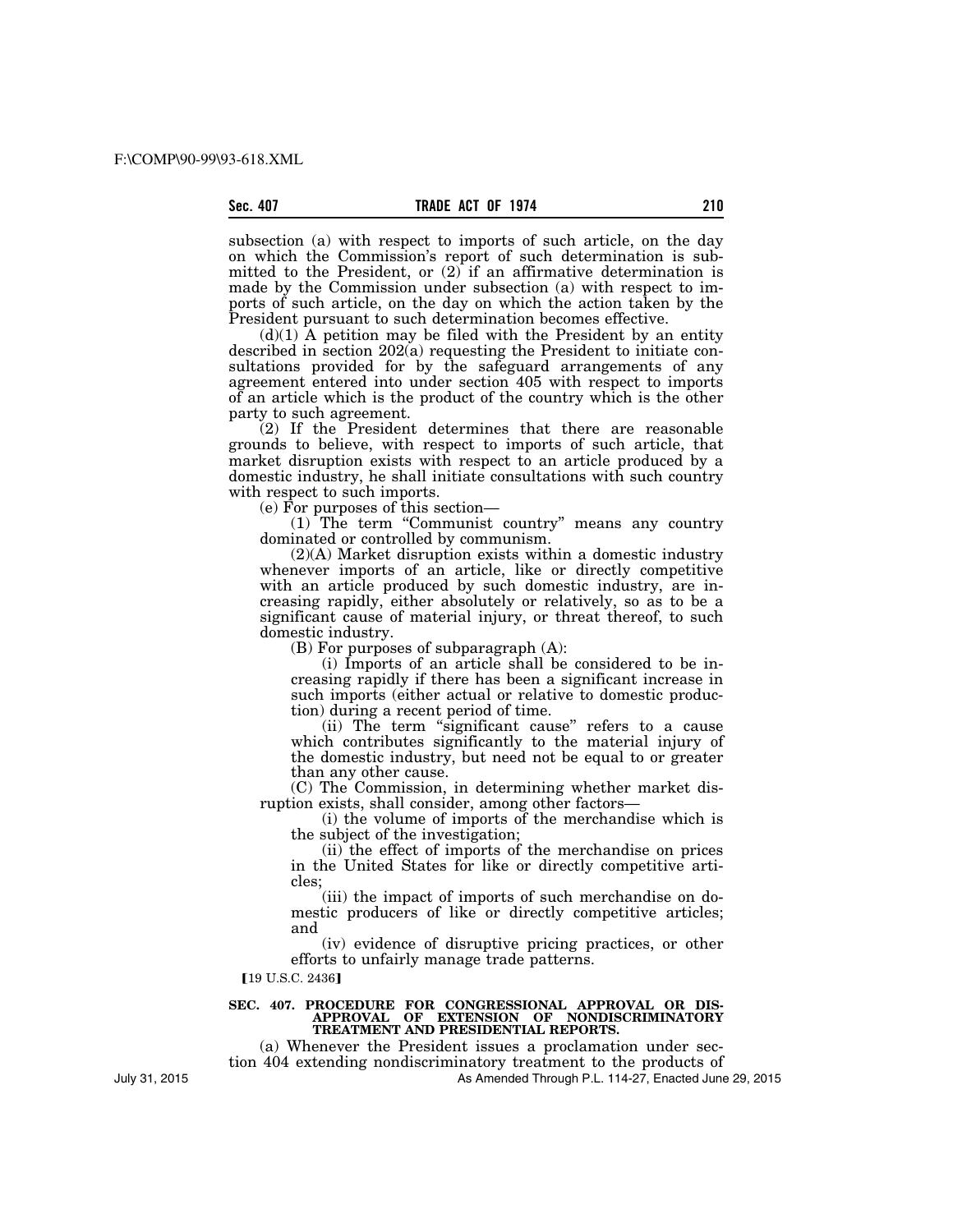any foreign country, he shall promptly transmit to the House of Representatives and to the Senate a document setting forth the proclamation and the agreement the proclamation proposes to implement, together with his reasons therefor.

(b) The President shall transmit to the House of Representatives and the Senate a document containing the initial report submitted by him under section  $402(b)$  or  $409(b)$  with respect to a nonmarket economy country. On or before December 31 of each year, the President shall transmit to the House of Representatives and the Senate, a document containing the report required by section 402(b) or 409(b) as the case may be, to be submitted on or before such December 31.

 $(c)(1)$  In the case of a document referred to in subsection (a), the proclamation set forth in the document may become effective and the agreement set forth in the document may enter into force and effect only if a joint resolution described in section  $151(b)(3)$ that approves of the extension of nondiscriminatory treatment to the products of the country concerned is enacted into law.

(2) In the case of a document referred to in subsection (b) which contains a report submitted by the President under section 402(b) or 409(b) with respect to a nonmarket economy country, if, before the close of the 90-day period beginning on the day on which such document is delivered to the House of Representatives and to the Senate, a joint resolution described in section  $152(a)(i)(B)$  is enacted into law that disapproves of the report submitted by the President with respect to such country, then, beginning with the day after the end of the 60-day period beginning with the date of the enactment of such resolution of disapproval, (A) nondiscriminatory treatment shall not be in force with respect to the products of such country, and the products of such country shall be dutiable at the rates set forth in rate column numbered 2 of the Harmonized Tariff Schedule of the United States, (B) such country may not participate in any program of the Government of the United States which extends credit or credit guarantees or investment guarantees, and (C) no commercial agreement may thereafter be concluded with such country under this title. If the President vetoes the joint resolution, the joint resolution shall be treated as enacted into law before the end of the 90-day period under this paragraph if both Houses of Congress vote to override such veto on or before the later of the last day of such 90-day period or the last day of the 15-day period (excluding any day described in section 154(b)) beginning on the date the Congress receives the veto message from the President.

[19 U.S.C. 2437]

#### **SEC. 408. PAYMENT BY CZECHOSLOVAKIA OF AMOUNTS OWED UNITED STATES CITIZENS AND NATIONALS.**

(a) The arrangement initialed on July 5, 1974, with respect to the settlement of the claims of citizens and nationals of the United States against the Government of Czechoslovakia shall be renegotiated and shall be submitted to the Congress as part of any agreement entered into under this title with Czechoslovakia.

(b) The United States shall not release any gold belonging to Czechoslovakia and controlled directly or indirectly by the United

As Amended Through P.L. 114-27, Enacted June 29, 2015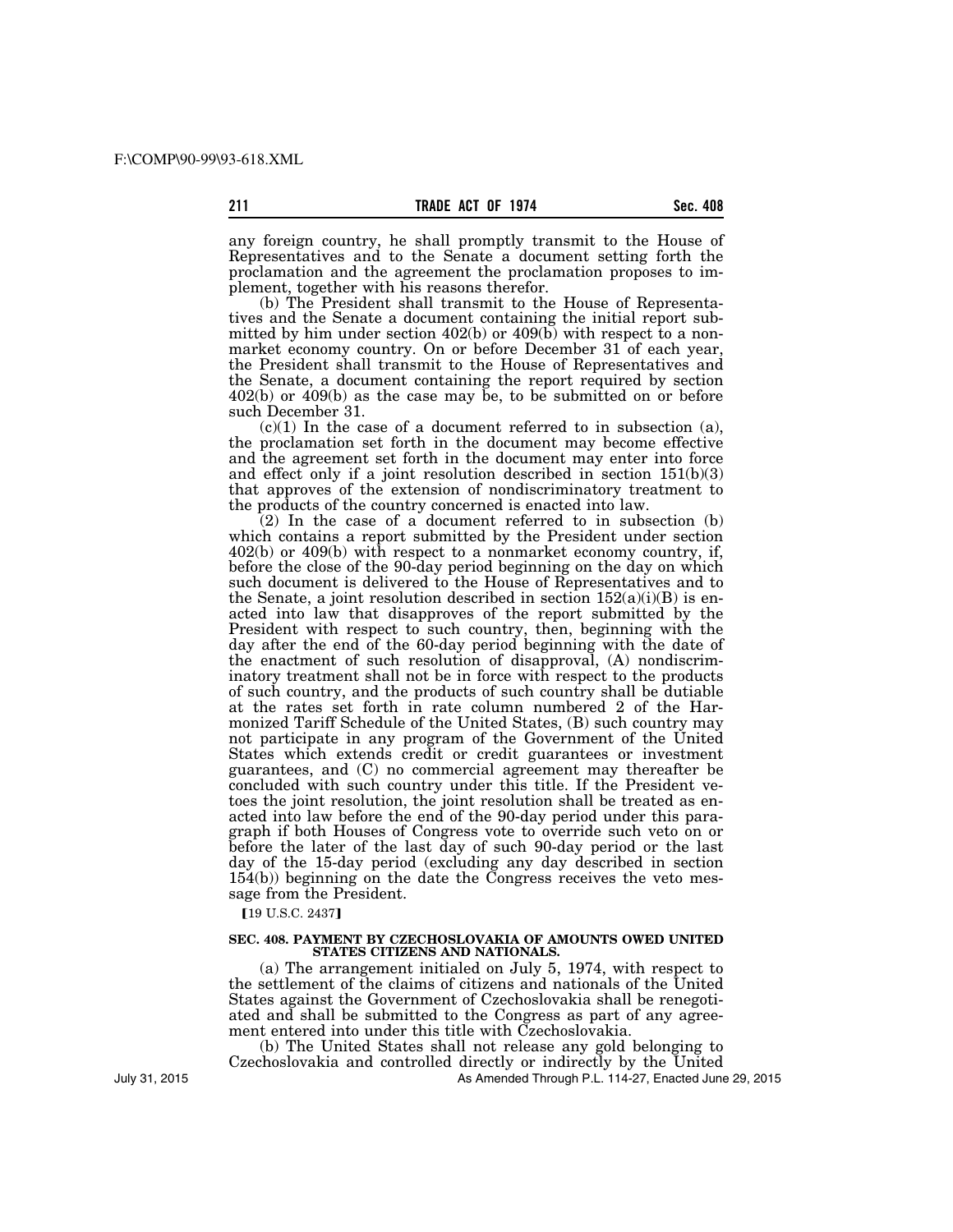States pursuant to the provisions of the Paris Reparations Agreement of January 24, 1946, or otherwise, until such agreement has been approved by the Congress.

[19 U.S.C. 2438]

#### **SEC. 409. FREEDOM TO EMIGRATE TO JOIN A VERY CLOSE RELATIVE IN THE UNITED STATES.**

(a) To assure the continued dedication of the United States to the fundamental human rights and welfare of its own citizens, and notwithstanding any other provision of law, on or after the date of the enactment of this Act, no nonmarket economy country shall participate in any program of the Government of the United States which extends credits or credit guarantees or investment guarantees, directly or indirectly, and the President of the United States shall not conclude any commercial agreement with any such country, during the period beginning with the date on which the President determines that such country—

(1) denies its citizens the right or opportunity to join permanently through emigration, a very close relative in the United States, such as a spouse, parent, child, brother, or sister;

(2) imposes more than a nominal tax on the visas or other documents required for emigration described in paragraph (1); or

(3) imposes more than a nominal tax, levy, fine, fee, or other charge on any citizen as a consequence of the desire of such citizen to emigrate as described in paragraph (1),

and ending on the date on which the President determines that such country is no longer in violation of paragraph  $(1)$ ,  $(2)$ , or  $(3)$ .

(b) After the date of the enactment of this Act, (A) a nonmarket economy country may participate in any program of the Government of the United States which extends credits or credit guarantees or investment guarantees, and (B) the President may conclude a commercial agreement with such country, only after the President has submitted to the Congress a report indicating that such country is not in violation of paragraph  $(1)$ ,  $(2)$ , or  $(3)$  of subsection (a). Such report with respect to such country shall include information as to the nature and implementation of its laws and policies and restrictions or discrimination applied to or against persons wishing to emigrate to the United States to join close relatives. The report required by this subsection shall be submitted initially as provided herein and, with current information, on or before each June 30 and December 31 thereafter, so long as such credits or guarantees are extended or such agreement is in effect.

(c) This section shall not apply to any country the products of which are eligible for the rates set forth in rate column numbered 1 of the Tariff Schedules of the United States on the date of enactment of this Act.

(d) During any period that a waiver is in effect with respect to any nonmarket economy country under section 402(c), the provisions of subsections (a) and (b) shall not apply with respect to such country.

[19 U.S.C. 2439]

July 31, 2015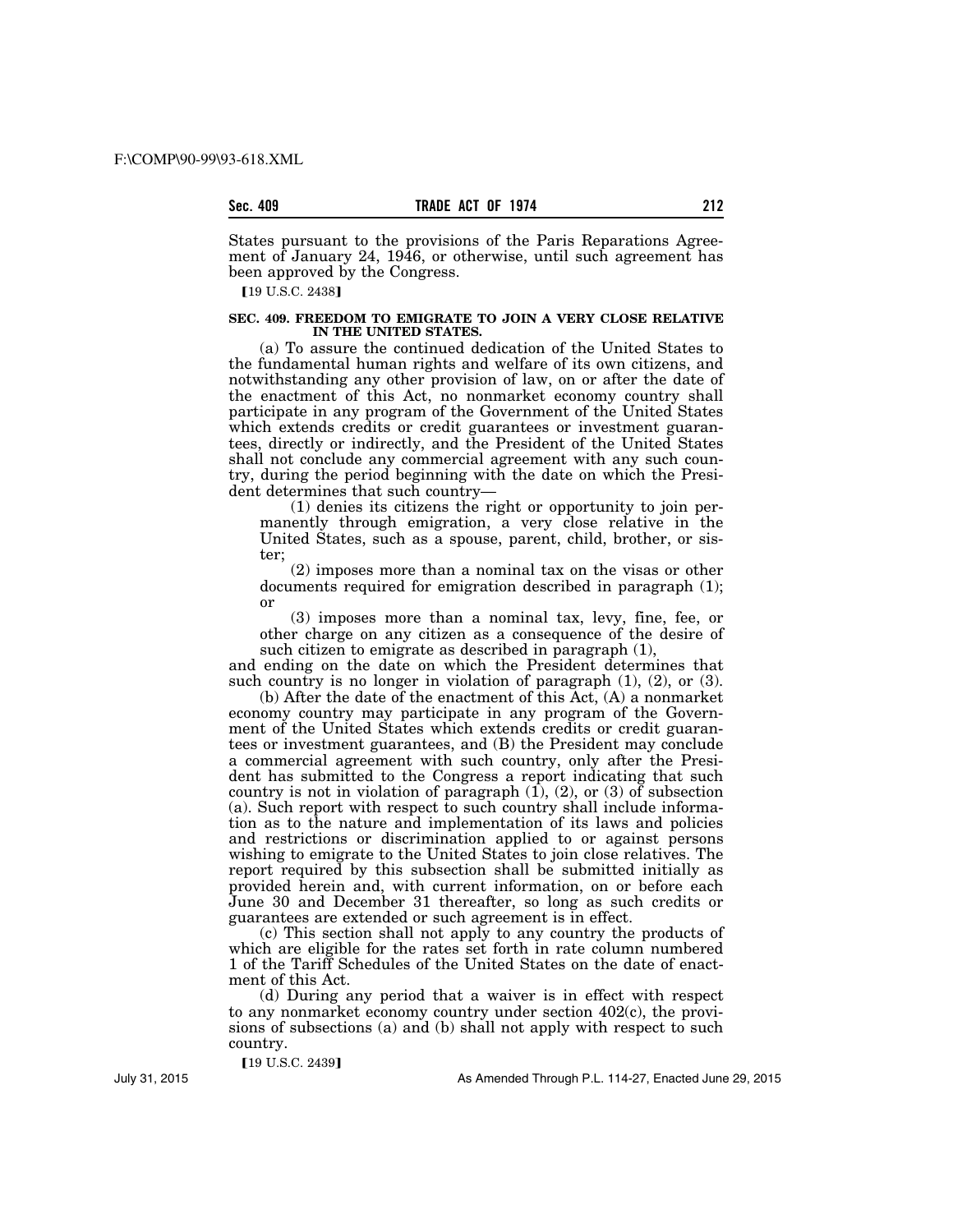$[SEC. 410 Repeated by Public Law 104–295, section 17, 110]$ Stat. 3524.]

**SEC.** 411 Repealed by Public Law 105–362, section  $1401(b)(2)$ , 112 Stat. 3294.]

# **CHAPTER 2—RELIEF FROM MARKET DISRUP-TION TO INDUSTRIES AND DIVERSION OF TRADE TO THE UNITED STATES MARKET**

#### **SEC. 421. ACTION TO ADDRESS MARKET DISRUPTION.**

(a) PRESIDENTIAL ACTION.—If a product of the People's Republic of China is being imported into the United States in such increased quantities or under such conditions as to cause or threaten to cause market disruption to the domestic producers of a like or directly competitive product, the President shall, in accordance with the provisions of this section, proclaim increased duties or other import restrictions with respect to such product, to the extent and for such period as the President considers necessary to prevent or remedy the market disruption.

(b) INITIATION OF AN INVESTIGATION.— $(1)$  Upon the filing of a petition by an entity described in section 202(a) of the Trade Act of 1974 (19 U.S.C. 2252(a)), upon the request of the President or the United States Trade Representative (in this chapter referred to as the ''Trade Representative''), upon resolution of either the Committee on Ways and Means of the House of Representatives, or the Committee on Finance of the Senate (in this chapter referred to as the ''Committees'') or on its own motion, the United States International Trade Commission (in this chapter referred to as the ''Commission'') shall promptly make an investigation to determine whether products of the People's Republic of China are being imported into the United States in such increased quantities or under such conditions as to cause or threaten to cause market disruption to the domestic producers of like or directly competitive products.

(2) The limitations on investigations set forth in section  $202(h)(1)$  of the Trade Act of 1974 (19 U.S.C.  $2252(h)(1)$ ) shall apply to investigations conducted under this section.

(3) The provisions of subsections (a)(8) and (i) of section 202 of the Trade Act of 1974 (19 U.S.C.  $2252(a)(8)$  and (i)), relating to treatment of confidential business information, shall apply to investigations conducted under this section.

(4) Whenever a petition is filed, or a request or resolution is received, under this subsection, the Commission shall transmit a copy thereof to the President, the Trade Representative, the Committee on Ways and Means of the House of Representatives, and the Committee on Finance of the Senate, except that in the case of confidential business information, the copy may include only nonconfidential summaries of such information.

(5) The Commission shall publish notice of the commencement of any proceeding under this subsection in the Federal Register and shall, within a reasonable time thereafter, hold public hearings at which the Commission shall afford interested parties an oppor-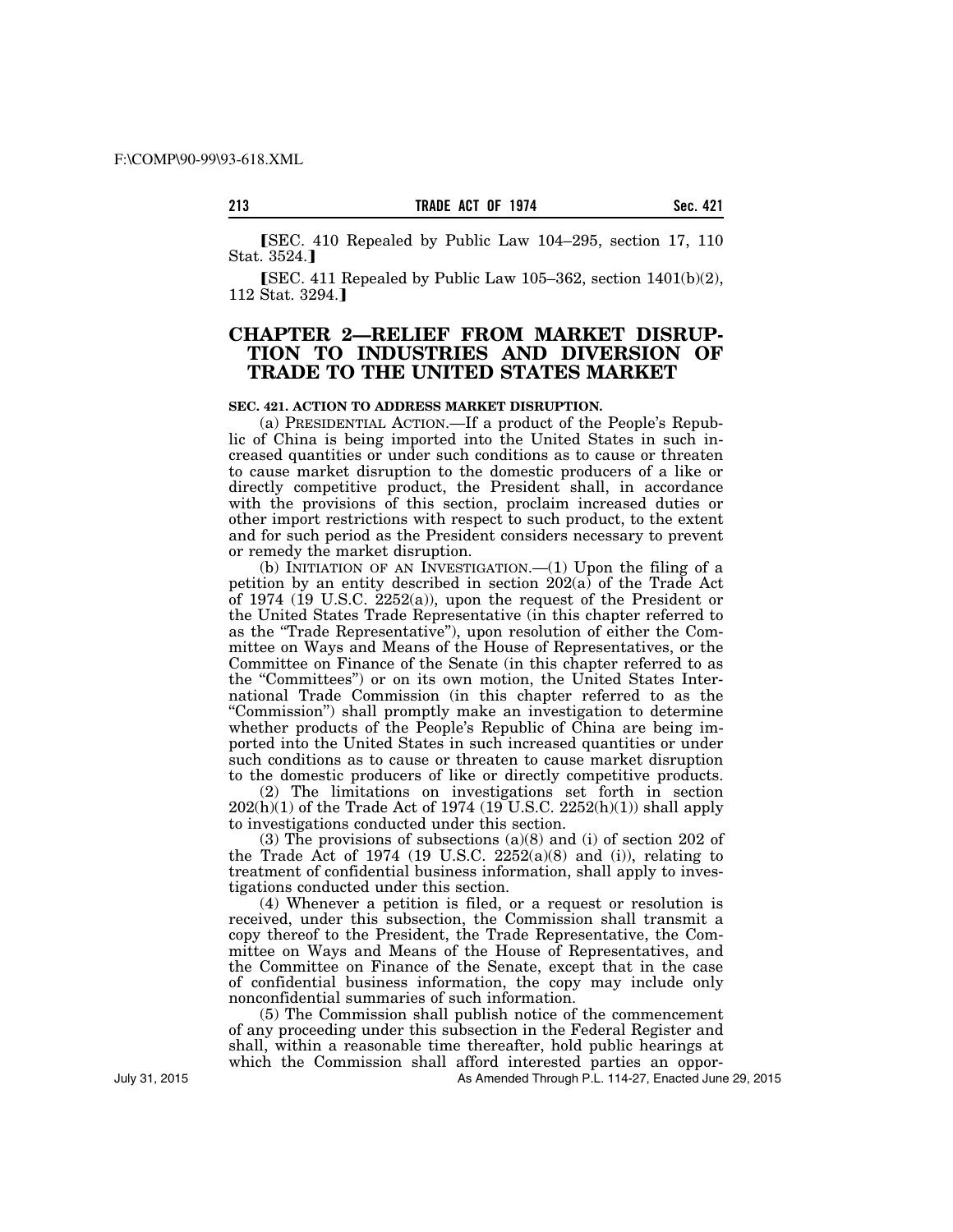tunity to be present, to present evidence, to respond to the presentations of other parties, and otherwise to be heard.

(c) MARKET DISRUPTION.—(1) For purposes of this section, market disruption exists whenever imports of an article like or directly competitive with an article produced by a domestic industry are increasing rapidly, either absolutely or relatively, so as to be a significant cause of material injury, or threat of material injury, to the domestic industry.

(2) For purposes of paragraph (1), the term ''significant cause'' refers to a cause which contributes significantly to the material injury of the domestic industry, but need not be equal to or greater than any other cause.

(d) FACTORS IN DETERMINATION.—In determining whether market disruption exists, the Commission shall consider objective factors, including—

(1) the volume of imports of the product which is the subject of the investigation;

(2) the effect of imports of such product on prices in the United States for like or directly competitive articles; and

(3) the effect of imports of such product on the domestic industry producing like or directly competitive articles.

The presence or absence of any factor under paragraph (1), (2), or (3) is not necessarily dispositive of whether market disruption exists.

(e) TIME FOR COMMISSION DETERMINATIONS.—The Commission shall make and transmit to the President and the Trade Representative its determination under subsection  $(b)(1)$  at the earliest practicable time, but in no case later than 60 days (or 90 days in the case of a petition requesting relief under subsection (i)) after the date on which the petition is filed, the request or resolution is received, or the motion is adopted, under subsection (b). If the Commissioners voting are equally divided with respect to its determination, then the determination agreed upon by either group of Commissioners may be considered by the President and the Trade Representative as the determination of the Commission.

(f) RECOMMENDATIONS OF COMMISSION ON PROPOSED REM-EDIES.—If the Commission makes an affirmative determination under subsection (b), or a determination which the President or the Trade Representative may consider as affirmative under subsection (e), the Commission shall propose the amount of increase in, or imposition of, any duty or other import restrictions necessary to prevent or remedy the market disruption. Only those members of the Commission who agreed to the affirmative determination under subsection (b) are eligible to vote on the proposed action to prevent or remedy market disruption. Members of the Commission who did not agree to the affirmative determination may submit, in the report required under subsection (g), separate views regarding what action, if any, should be taken to prevent or remedy market disruption.

 $(g)$  REPORT BY COMMISSION.— $(1)$  Not later than 20 days after a determination under subsection (b) is made, the Commission shall submit a report to the President and the Trade Representative.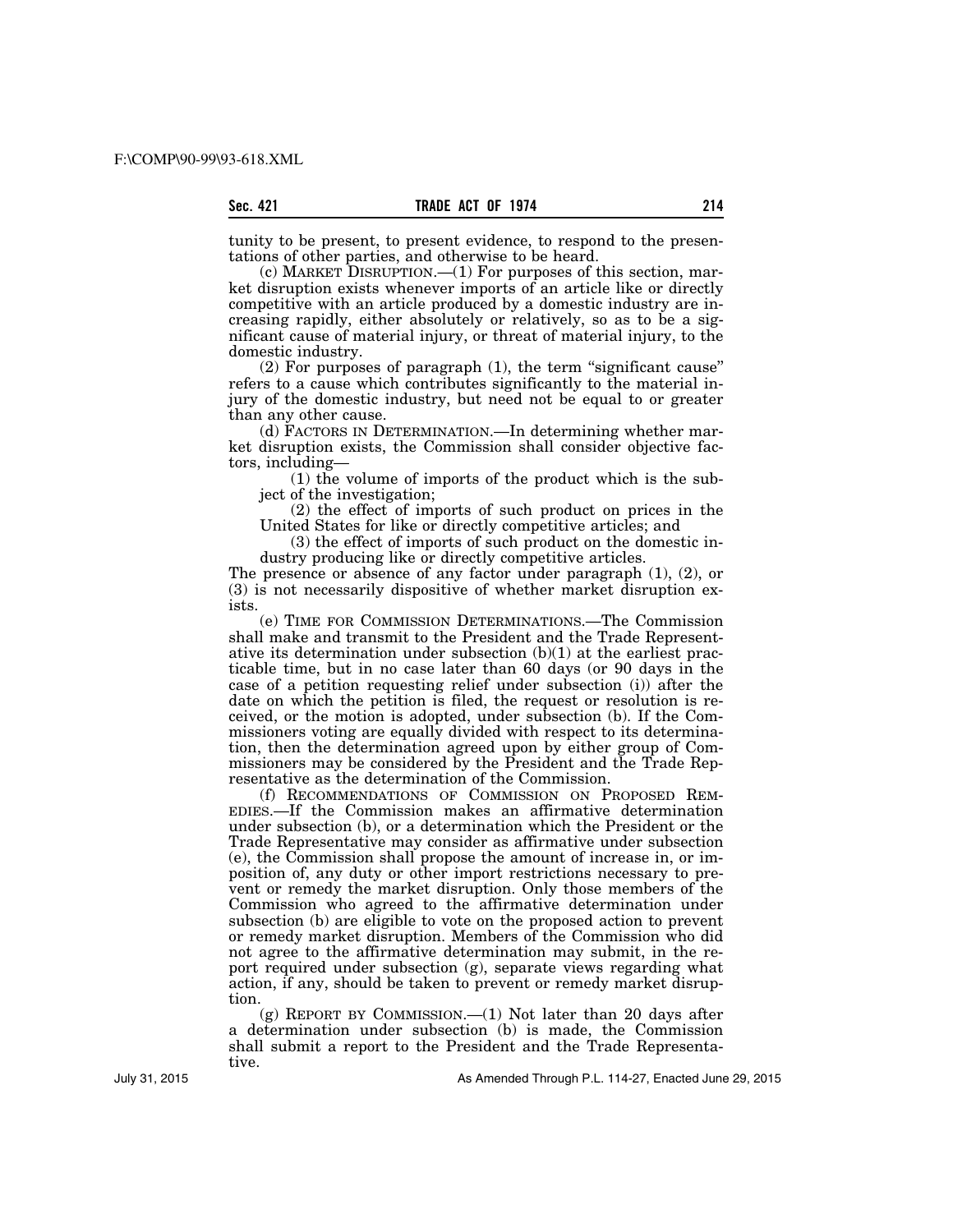(2) The Commission shall include in the report required under paragraph (1) the following:

(A) The determination made under subsection (b) and an explanation of the basis for the determination.

(B) If the determination under subsection (b) is affirmative, or may be considered by the President or the Trade Representative as affirmative under subsection (e), the recommendations of the Commission on proposed remedies under subsection (f) and an explanation of the basis for each recommendation.

(C) Any dissenting or separate views by members of the Commission regarding the determination and any recommendation referred to in subparagraphs  $(A)$  and  $(B)$ .

(D) A description of—

(i) the short- and long-term effects that implementation of the action recommended under subsection (f) is likely to have on the petitioning domestic industry, on other domestic industries, and on consumers; and

(ii) the short- and long-term effects of not taking the recommended action on the petitioning domestic industry, its workers, and the communities where production facilities of such industry are located, and on other domestic industries.

(3) The Commission, after submitting a report to the President under paragraph (1), shall promptly make it available to the public (but shall not include confidential business information) and cause a summary thereof to be published in the Federal Register.

(h) OPPORTUNITY TO PRESENT VIEWS AND EVIDENCE ON PRO- POSED MEASURE AND RECOMMENDATION TO THE PRESIDENT.-(1) Within 20 days after receipt of the Commission's report under subsection (g) (or 15 days in the case of an affirmative preliminary determination under subsection  $(i)(1)(B)$ , the Trade Representative shall publish in the Federal Register notice of any measure proposed by the Trade Representative to be taken pursuant to subsection (a) and of the opportunity, including a public hearing, if requested, for importers, exporters, and other interested parties to submit their views and evidence on the appropriateness of the proposed measure and whether it would be in the public interest.

(2) Within 55 days after receipt of the report under subsection (g) (or 35 days in the case of an affirmative preliminary determination under subsection  $(i)(1)(B)$ , the Trade Representative, taking into account the views and evidence received under paragraph (1) on the measure proposed by the Trade Representative, shall make a recommendation to the President concerning what action, if any, to take to prevent or remedy the market disruption.

(i) CRITICAL CIRCUMSTANCES.—(1) When a petition filed under subsection (b) alleges that critical circumstances exist and requests that provisional relief be provided under this subsection with respect to the product identified in the petition, the Commission shall, not later than 45 days after the petition containing the request is filed—

(A) determine whether delay in taking action under this section would cause damage to the relevant domestic industry which would be difficult to repair; and

As Amended Through P.L. 114-27, Enacted June 29, 2015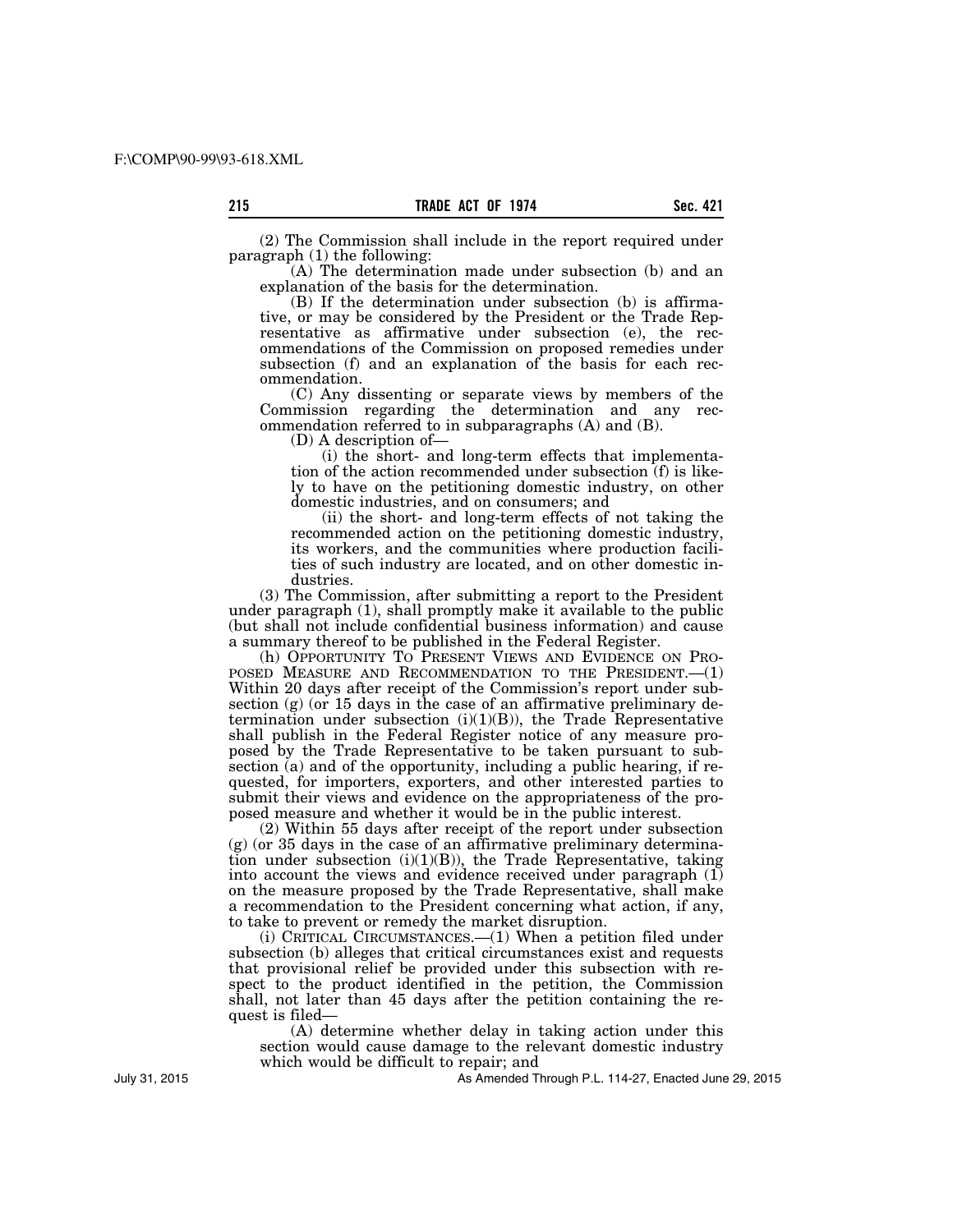(B) if the determination under subparagraph (A) is affirmative, make a preliminary determination of whether imports of the product which is the subject of the investigation have caused or threatened to cause market disruption.

If the Commissioners voting are equally divided with respect to either of its determinations, then the determination agreed upon by either group of Commissioners may be considered by the President and the Trade Representative as the determination of the Commission.

(2) On the date on which the Commission completes its determinations under paragraph (1), the Commission shall transmit a report on the determinations to the President and the Trade Representative, including the reasons for its determinations. If the determinations under paragraph (1) are affirmative, or may be considered by the President or the Trade Representative as affirmative under paragraph (1), the Commission shall include in its report its recommendations on proposed provisional measures to be taken to prevent or remedy the market disruption. Only those members of the Commission who agreed to the affirmative determinations under paragraph (1) are eligible to vote on the proposed provisional measures to prevent or remedy market disruption. Members of the Commission who did not agree to the affirmative determinations may submit, in the report, dissenting or separate views regarding the determination and any recommendation of provisional measures referred to in this paragraph.

(3) If the determinations under paragraph (1) are affirmative, or may be considered by the President or the Trade Representative as affirmative under paragraph (1), the Trade Representative shall, within 10 days after receipt of the Commission's report, determine the amount or extent of provisional relief that is necessary to prevent or remedy the market disruption and shall provide a recommendation to the President on what provisional measures, if any, to take.

(4)(A) The President shall determine whether to provide provisional relief and proclaim such relief, if any, within 10 days after receipt of the recommendation from the Trade Representative.

(B) Such relief may take the form of—

(i) the imposition of or increase in any duty;

(ii) any modification, or imposition of any quantitative restriction on the importation of an article into the United States; or

(iii) any combination of actions under clauses (i) and (ii). (C) Any provisional action proclaimed by the President pursuant to a determination of critical circumstances shall remain in effect not more than 200 days.

(D) Provisional relief shall cease to apply upon the effective date of relief proclaimed under subsection (a), upon a decision by the President not to provide such relief, or upon a negative determination by the Commission under subsection (b).

(j) AGREEMENTS WITH THE PEOPLE'S REPUBLIC OF CHINA.—(1) The Trade Representative is authorized to enter into agreements for the People's Republic of China to take such action as necessary to prevent or remedy market disruption, and should seek to conclude such agreements before the expiration of the 60-day consulta-

As Amended Through P.L. 114-27, Enacted June 29, 2015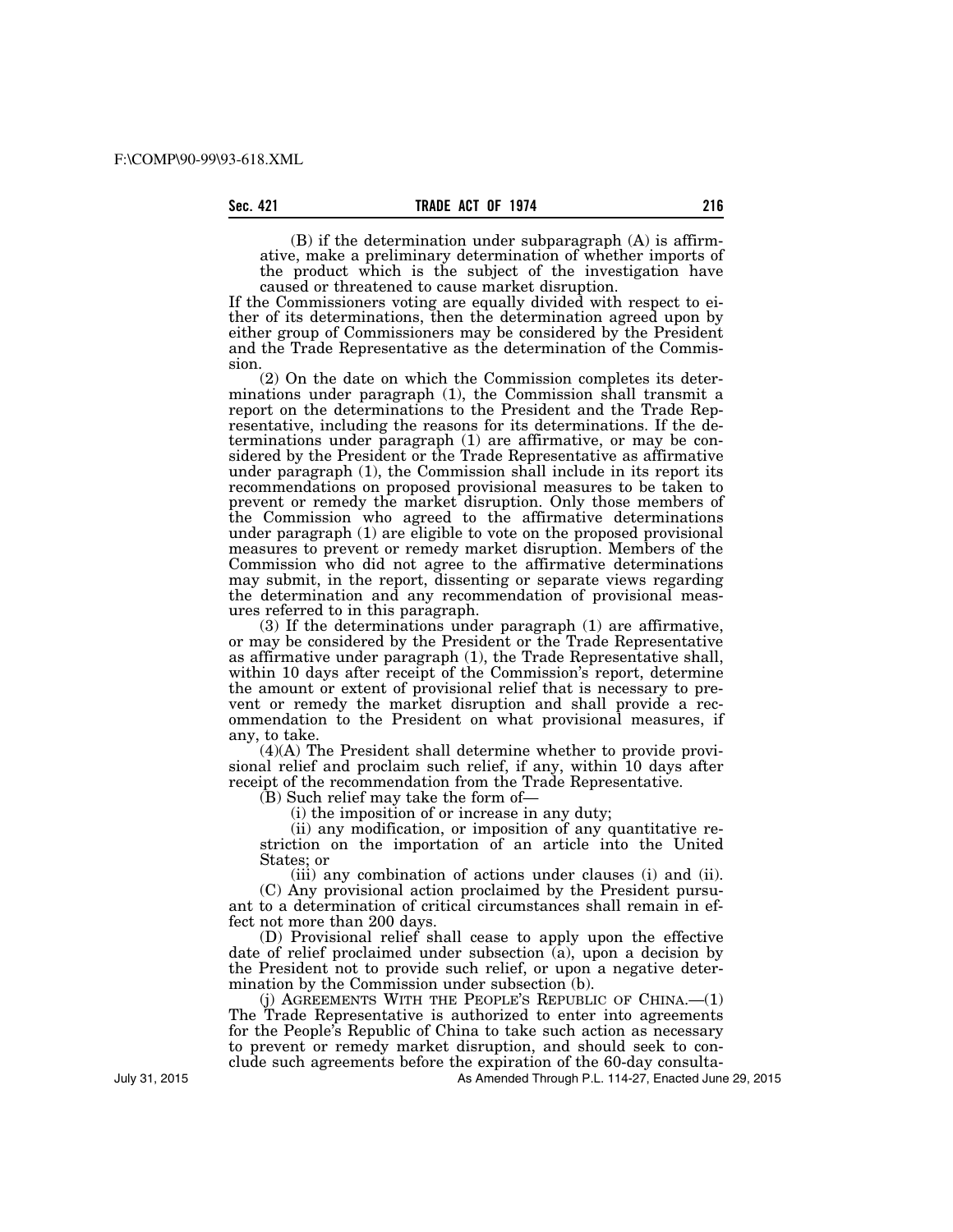tion period provided for under the product-specific safeguard provision of the Protocol of Accession of the People's Republic of China to the WTO, which shall commence not later than  $\tilde{5}$  days after the Trade Representative receives an affirmative determination provided for in subsection (e) or a determination which the Trade Representative considers to be an affirmative determination pursuant to subsection (e).

(2) If no agreement is reached with the People's Republic of China pursuant to consultations under paragraph (1), or if the President determines than an agreement reached pursuant to such consultations is not preventing or remedying the market disruption at issue, the President shall provide import relief in accordance with subsection (a).

(k) STANDARD FOR PRESIDENTIAL ACTION.—(1) Within 15 days after receipt of a recommendation from the Trade Representative under subsection (h) on the appropriate action, if any, to take to prevent or remedy the market disruption, the President shall provide import relief for such industry pursuant to subsection (a), unless the President determines that provision of such relief is not in the national economic interest of the United States or, in extraordinary cases, that the taking of action pursuant to subsection (a) would cause serious harm to the national security of the United States.

(2) The President may determine under paragraph (1) that providing import relief is not in the national economic interest of the United States only if the President finds that the taking of such action would have an adverse impact on the United States economy clearly greater than the benefits of such action.

(l) PUBLICATION OF DECISION AND REPORTS.—(1) The President's decision, including the reasons therefor and the scope and duration of any action taken, shall be published in the Federal Register.

(2) The Commission shall promptly make public any report transmitted under this section, but shall not make public any information which the Commission determines to be confidential, and shall publish notice of such report in the Federal Register.

(m) EFFECTIVE DATE OF RELIEF.—Import relief under this section shall take effect not later than 15 days after the President's determination to provide such relief.

(n) MODIFICATIONS OF RELIEF.—(1) At any time after the end of the 6-month period beginning on the date on which relief under subsection (m) first takes effect, the President may request that the Commission provide a report on the probable effect of the modification, reduction, or termination of the relief provided on the relevant industry. The Commission shall transmit such report to the President within 60 days of the request.

(2) The President may, after receiving a report from the Commission under paragraph  $(1)$ , take such action to modify, reduce, or terminate relief that the President determines is necessary to continue to prevent or remedy the market disruption at issue.

(3) Upon the granting of relief under subsection (k), the Commission shall collect such data as is necessary to allow it to respond rapidly to a request by the President under paragraph (1).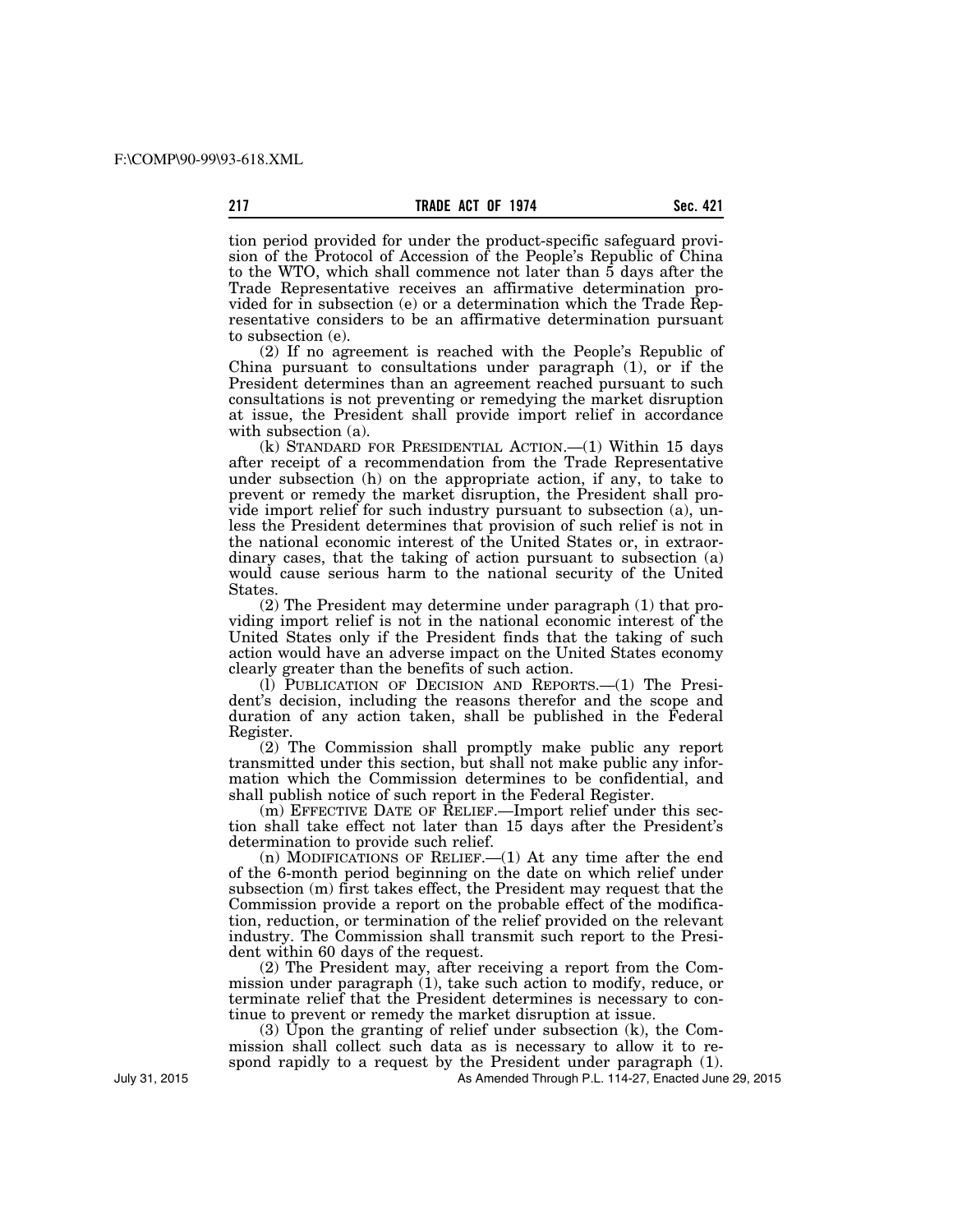(o) EXTENSION OF ACTION.—(1) Upon request of the President, or upon petition on behalf of the industry concerned filed with the Commission not earlier than the date which is 9 months, and not later than the date which is 6 months, before the date any relief provided under subsection (k) is to terminate, the Commission shall investigate to determine whether action under this section continues to be necessary to prevent or remedy market disruption.

(2) The Commission shall publish notice of the commencement of any proceeding under this subsection in the Federal Register and shall, within a reasonable time thereafter, hold a public hearing at which the Commission shall afford interested parties and consumers an opportunity to be present, to present evidence, and to respond to the presentations of other parties and consumers, and otherwise to be heard.

(3) The Commission shall transmit to the President a report on its investigation and determination under this subsection not later than 60 days before the action under subsection (m) is to terminate.

(4) The President, after receiving an affirmative determination from the Commission under paragraph (3), may extend the effective period of any action under this section if the President determines that the action continues to be necessary to prevent or remedy the market disruption.

**[19 U.S.C. 2451]** 

# **SEC. 422. ACTION IN RESPONSE TO TRADE DIVERSION.**

(a) MONITORING BY CUSTOMS SERVICE.—In any case in which a WTO member other than the United States requests consultations with the People's Republic of China under the product-specific safeguard provision of the Protocol of Accession of the People's Republic of China to the World Trade Organization, the Trade Representative shall inform the United States Customs Service, which shall monitor imports into the United States of those products of Chinese origin that are the subject of the consultation request. Data from such monitoring shall promptly be made available to the Commission upon request by the Commission.

(b) INITIATION OF INVESTIGATION.—(1) Upon the filing of a petition by an entity described in section 202(a) of the Trade Act of 1974, upon the request of the President or the Trade Representative, upon resolution of either of the Committees, or on its own motion, the Commission shall promptly make an investigation to determine whether an action described in subsection (c) has caused, or threatens to cause, a significant diversion of trade into the domestic market of the United States.

(2) The Commission shall publish notice of the commencement of any proceeding under this subsection in the Federal Register and shall, within a reasonable time thereafter, hold public hearings at which the Commission shall afford interested parties an opportunity to be present, to present evidence, to respond to the presentations of other parties, and otherwise to be heard.

(3) The provisions of subsections (a)(8) and (i) of section 202 of the Trade Act of 1974 (19 U.S.C.  $2252(a)(8)$  and (i)), relating to treatment of confidential business information, shall apply to investigations conducted under this section.

As Amended Through P.L. 114-27, Enacted June 29, 2015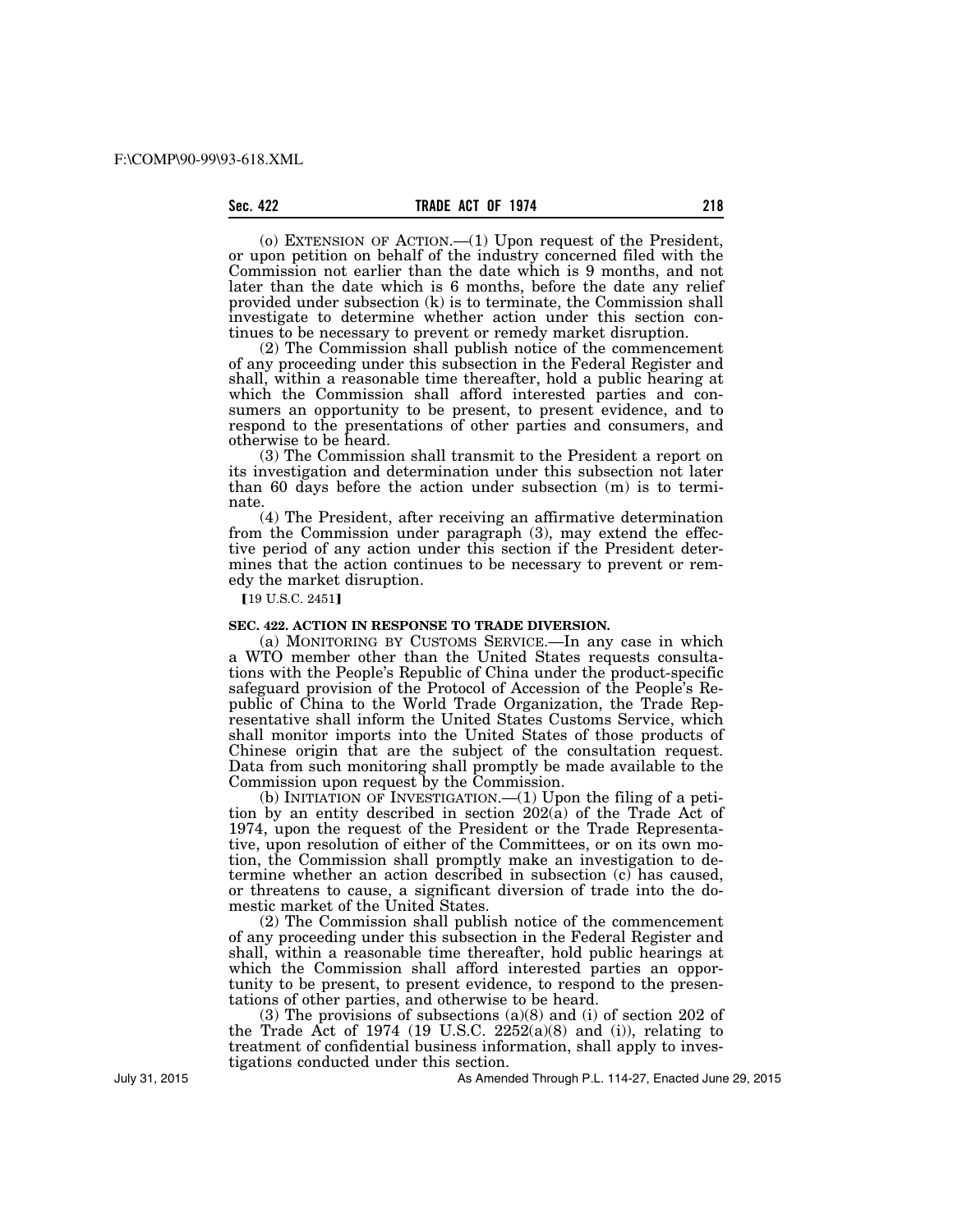(c) ACTIONS DESCRIBED.—An action is described in this subsection if it is an action—

(1) by the People's Republic of China to prevent or remedy market disruption in a WTO member other than the United States;

(2) by a WTO member other than the United States to withdraw concessions under the WTO Agreement or otherwise to limit imports to prevent or remedy market disruption;

(3) by a WTO member other than the United States to apply a provisional safeguard within the meaning of the product-specific safeguard provision of the Protocol of Accession of the People's Republic of China to the WTO; or

(4) any combination of actions described in paragraphs (1) through  $(3)$ .

(d) BASIS FOR DETERMINATION OF SIGNIFICANT DIVERSION.—(1) In determining whether significant diversion or the threat thereof exists for purposes of this section, the Commission shall take into account, to the extent such evidence is reasonably available—

(A) the monitoring conducted under subsection (a);

(B) the actual or imminent increase in United States market share held by such imports from the People's Republic of China;

(C) the actual or imminent increase in volume of such imports into the United States;

(D) the nature and extent of the action taken or proposed by the WTO member concerned;

(E) the extent of exports from the People's Republic of China to that WTO member and to the United States;

(F) the actual or imminent changes in exports to that WTO member due to the action taken or proposed;

(G) the actual or imminent diversion of exports from the People's Republic of China to countries other than the United States;

(H) cyclical or seasonal trends in import volumes into the United States of the products at issue; and

(I) conditions of demand and supply in the United States market for the products at issue.

The presence or absence of any factor under any of subparagraphs (A) through (I) is not necessarily dispositive of whether a significant diversion of trade or the threat thereof exists.

(2) For purposes of making its determination, the Commission shall examine changes in imports into the United States from the People's Republic of China since the time that the WTO member commenced the investigation that led to a request for consultations described in subsection (a).

(3) If more than one action by a WTO member or WTO members against a particular product is identified in the petition, request, or resolution under subsection (b) or during the investigation, the Commission may cumulatively assess the actual or likely effects of such actions jointly in determining whether a significant diversion of trade or threat thereof exists.

(e) COMMISSION DETERMINATION; AGREEMENT AUTHORITY.—(1) The Commission shall make and transmit to the President and the Trade Representative its determination under subsection (b) at the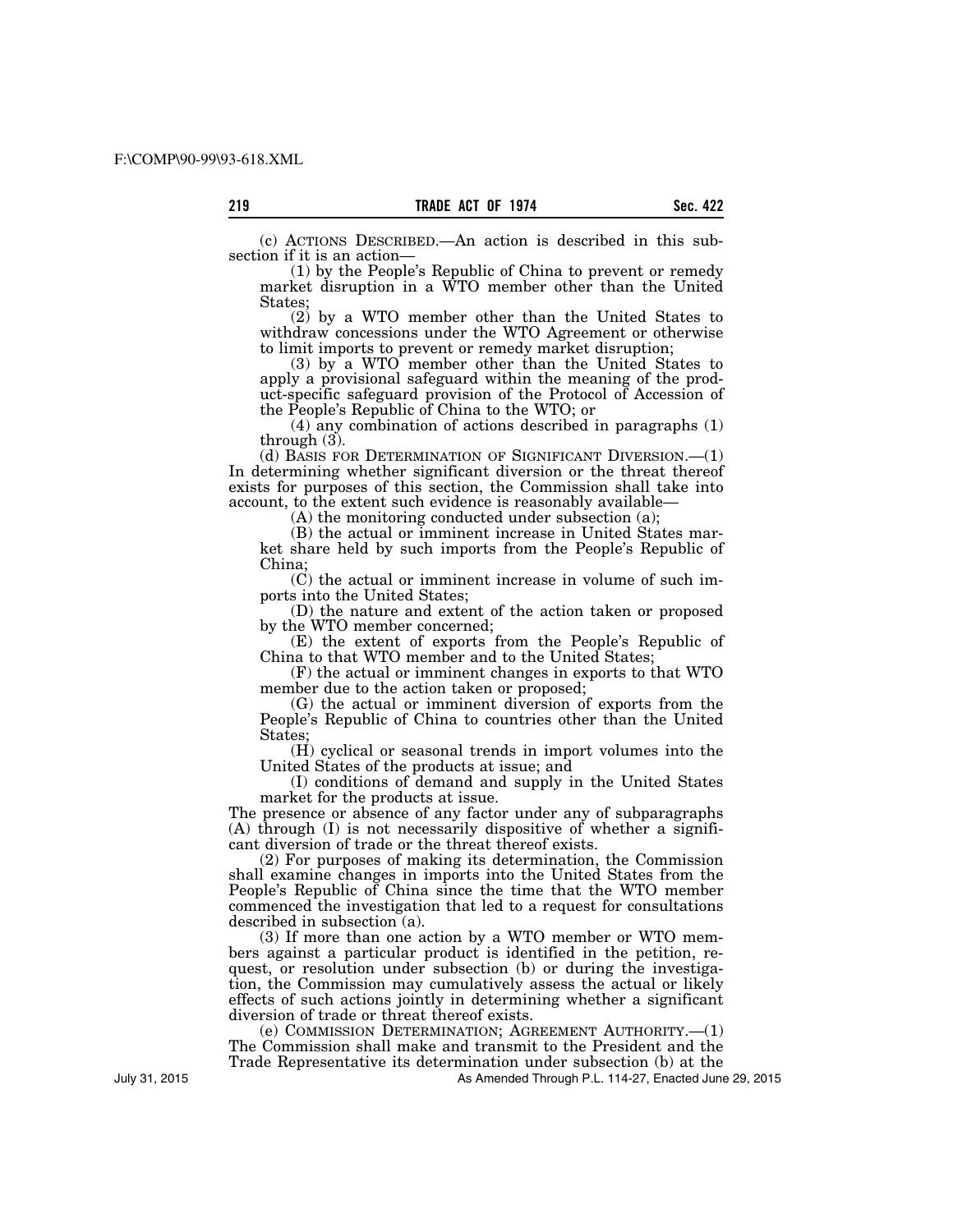earliest practicable time, but in no case later than 45 days after the date on which the petition is filed, the request or resolution is received, or the motion is adopted, under subsection (b). If the Commissioners voting are equally divided with respect to its determination, then the determination agreed upon by either group of Commissioners may be considered by the President and the Trade Representative as the determination of the Commission.

(2) The Trade Representative is authorized to enter into agreements with the People's Republic of China or the other WTO members concerned to take such action as necessary to prevent or remedy significant trade diversion or threat thereof into the domestic market of the United States, and should seek to conclude such agreements before the expiration of the 60-day consultation period provided for under the product-specific safeguard provision of the Protocol of Accession of the People's Republic of China to the WTO, which shall commence not later than 5 days after the Trade Representative receives an affirmative determination provided for in paragraph (1) or a determination which the Trade Representative considers to be an affirmative determination pursuant to paragraph (1).

(3) REPORT BY COMMISSION.— (A) Not later than 10 days after a determination under subsection (b), is made, the Commission shall transmit a report to the President and the Trade Representative.

(B) The Commission shall include in the report required under subparagraph (A) the following:

(i) The determination made under subsection (b) and an explanation of the basis for the determination.

 $(i)$  If the determination under subsection  $(b)$  is affirmative, or may be considered by the President or the Trade Representative as affirmative under subsection  $(e)(1)$ , the recommendations of the Commission on increased tariffs or other import restrictions to be imposed to prevent or remedy the trade diversion or threat thereof, and explanations of the bases for such recommendations. Only those members of the Commission who agreed to the affirmative determination under subsection (b) are eligible to vote on the proposed action to prevent or remedy the trade diversion or threat thereof.

(iii) Any dissenting or separate views by members of the Commission regarding the determination and any recommendation referred to in clauses (i) and (ii).

(iv) A description of—

(I) the short- and long-term effects that implementation of the action recommended under clause (ii) is likely to have on the petitioning domestic industry, on other domestic industries, and on consumers; and

(II) the short- and long-term effects of not taking the recommended action on the petitioning domestic industry, its workers and the communities where production facilities of such industry are located, and on other domestic industries.

(C) The Commission, after submitting a report to the President under subparagraph (A), shall promptly make it

As Amended Through P.L. 114-27, Enacted June 29, 2015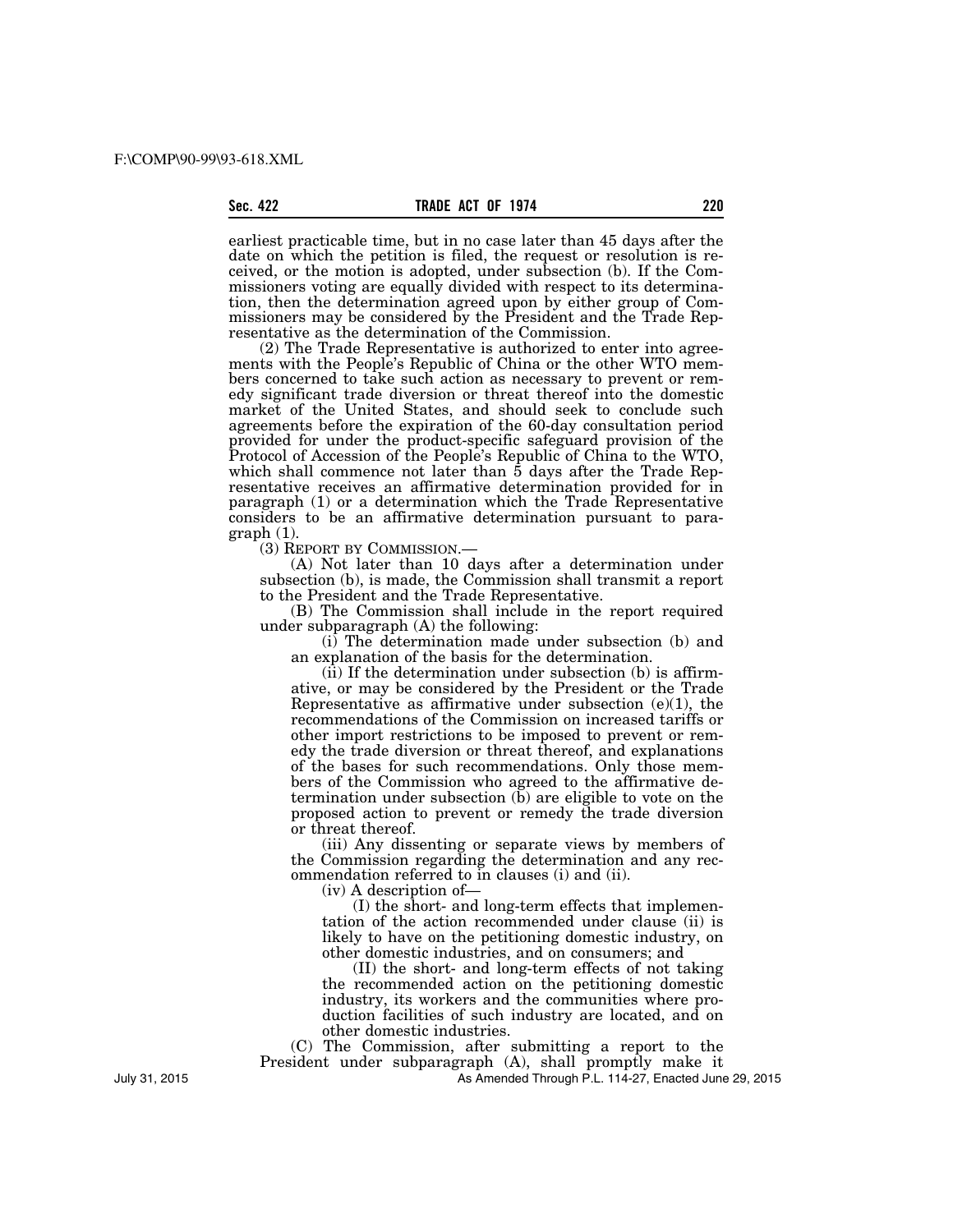available to the public (with the exception of confidential business information) and cause a summary thereof to be published in the Federal Register.

(f) PUBLIC COMMENT.—If consultations fail to lead to an agreement with the People's Republic of China or the WTO member concerned within 60 days, the Trade Representative shall promptly publish notice in the Federal Register of any proposed action to prevent or remedy the trade diversion, and provide an opportunity for interested persons to present views and evidence on whether the proposed action is in the public interest.

(g) RECOMMENDATION TO THE PRESIDENT.—Within 20 days after the end of consultations pursuant to subsection (e), the Trade Representative shall make a recommendation to the President on what action, if any, should be taken to prevent or remedy the trade diversion or threat thereof.

(h) PRESIDENTIAL ACTION.—Within 20 days after receipt of the recommendation from the Trade Representative, the President shall determine what action to take to prevent or remedy the trade diversion or threat thereof.

(i) DURATION OF ACTION.—Action taken under subsection (h) shall be terminated not later than 30 days after expiration of the action taken by the WTO member or members involved against imports from the People's Republic of China.

(j) REVIEW OF CIRCUMSTANCES.—The Commission shall review the continued need for action taken under subsection (h) if the WTO member or members involved notify the Committee on Safeguards of the WTO of any modification in the action taken by them against the People's Republic of China pursuant to consultation referred to in subsection (a). The Commission shall, not later than 60 days after such notification, determine whether a significant diversion of trade continues to exist and report its determination to the President. The President shall determine, within 15 days after receiving the Commission's report, whether to modify, withdraw, or keep in place the action taken under subsection (h).

**[19 U.S.C. 2451a]** 

### **SEC. 423. REGULATIONS; TERMINATION OF PROVISION.**

(a) TO CARRY OUT RESTRICTIONS AND MONITORING.—The President shall by regulation provide for the efficient and fair administration of any restriction proclaimed pursuant to the subtitle and to provide for effective monitoring of imports under section 422(a).

(b) TO CARRY OUT AGREEMENTS.—To carry out an agreement concluded pursuant to consultations under section 421(j) or  $422(e)(2)$ , the President is authorized to prescribe regulations governing the entry or withdrawal from warehouse of articles covered by such agreement.

(c) TERMINATION DATE.—This subtitle and any regulations issued under this subtitle shall cease to be effective 12 years after the date of entry into force of the Protocol of Accession of the People's Republic of China to the WTO.

 $[19 \text{ U.S.C. } 2451b]$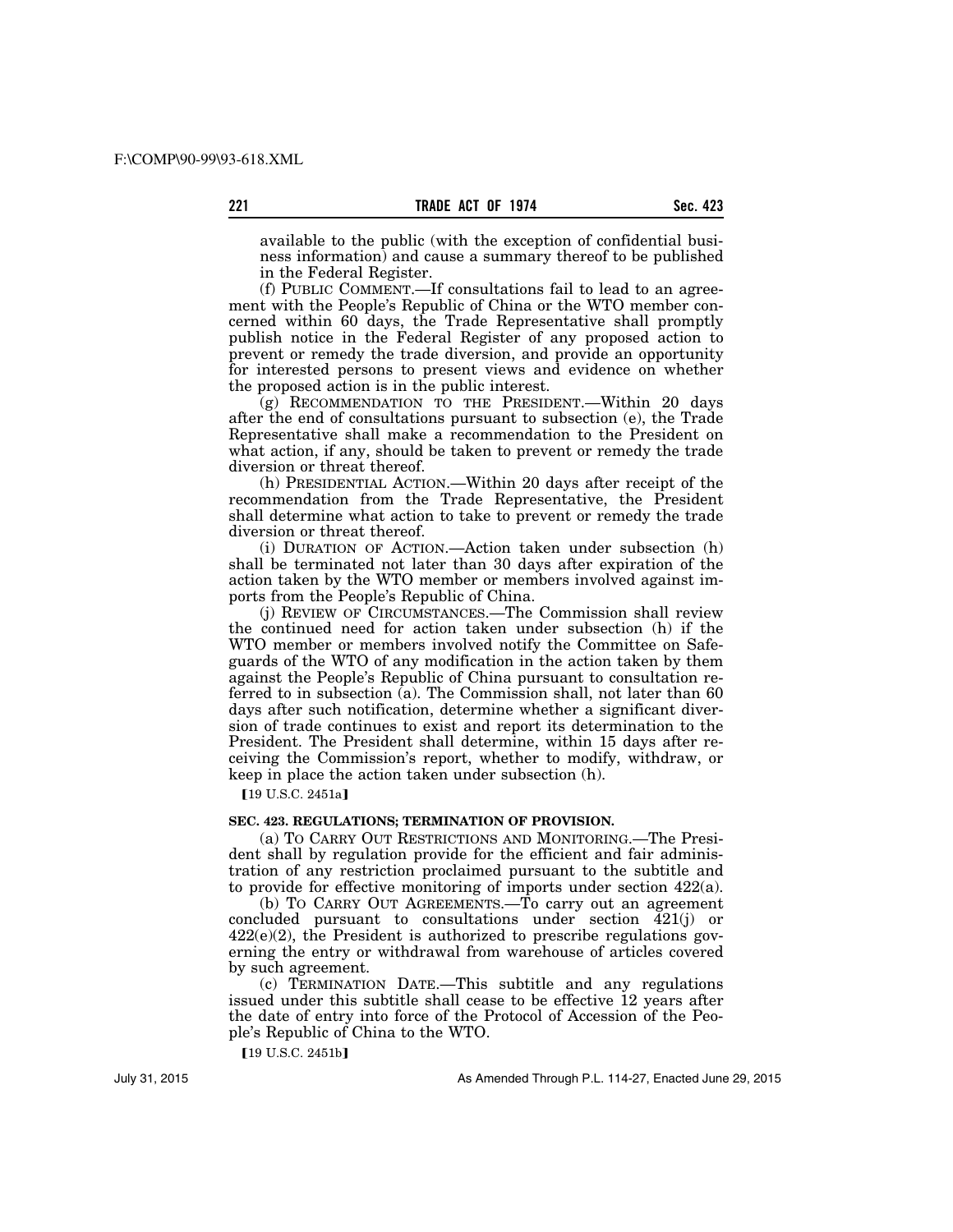# **Sec. 501 TRADE ACT OF 1974 222**

# **TITLE V—GENERALIZED SYSTEM OF PREFERENCES**

# **SEC. 501. AUTHORITY TO EXTEND PREFERENCES.**

The President may provide duty-free treatment for any eligible article from any beneficiary developing country in accordance with the provisions of this title. In taking any such action, the President shall have due regard for—

(1) the effect such action will have on furthering the economic development of developing countries through the expansion of their exports;

(2) the extent to which other major developed countries are undertaking a comparable effort to assist developing countries by granting generalized preferences with respect to imports of products of such countries;

(3) the anticipated impact of such action on United States producers of like or directly competitive products; and

(4) the extent of the beneficiary developing country's competitiveness with respect to eligible articles.

**[19 U.S.C. 2461]** 

# **SEC. 502. DESIGNATION OF BENEFICIARY DEVELOPING COUNTRIES.**

(a) AUTHORITY TO DESIGNATE COUNTRIES.—

(1) BENEFICIARY DEVELOPING COUNTRIES.—The President is authorized to designate countries as beneficiary developing countries for purposes of this title.

(2) LEAST-DEVELOPED BENEFICIARY DEVELOPING COUN-TRIES.—The President is authorized to designate any beneficiary developing country as a least-developed beneficiary developing country for purposes of this title, based on the considerations in section 501 and subsection (c) of this section.

(b) COUNTRIES INELIGIBLE FOR DESIGNATION.—

(1) SPECIFIC COUNTRIES.—The following countries may not be designated as beneficiary developing countries for purposes of this title:

(A) Australia.

(B) Canada.

(C) European Union member states.

(D) Iceland.

(E) Japan.

(F) Monaco.

(G) New Zealand.

(H) Norway.

(I) Switzerland.

(2) OTHER BASES FOR INELIGIBILITY.—The President shall not designate any country a beneficiary developing country under this title if any of the following applies:

(A) Such country is a Communist country, unless—

(i) the products of such country receive nondiscriminatory treatment,

(ii) such country is a WTO Member (as such term

is defined in section 2(10) of the Uruguay Round

As Amended Through P.L. 114-27, Enacted June 29, 2015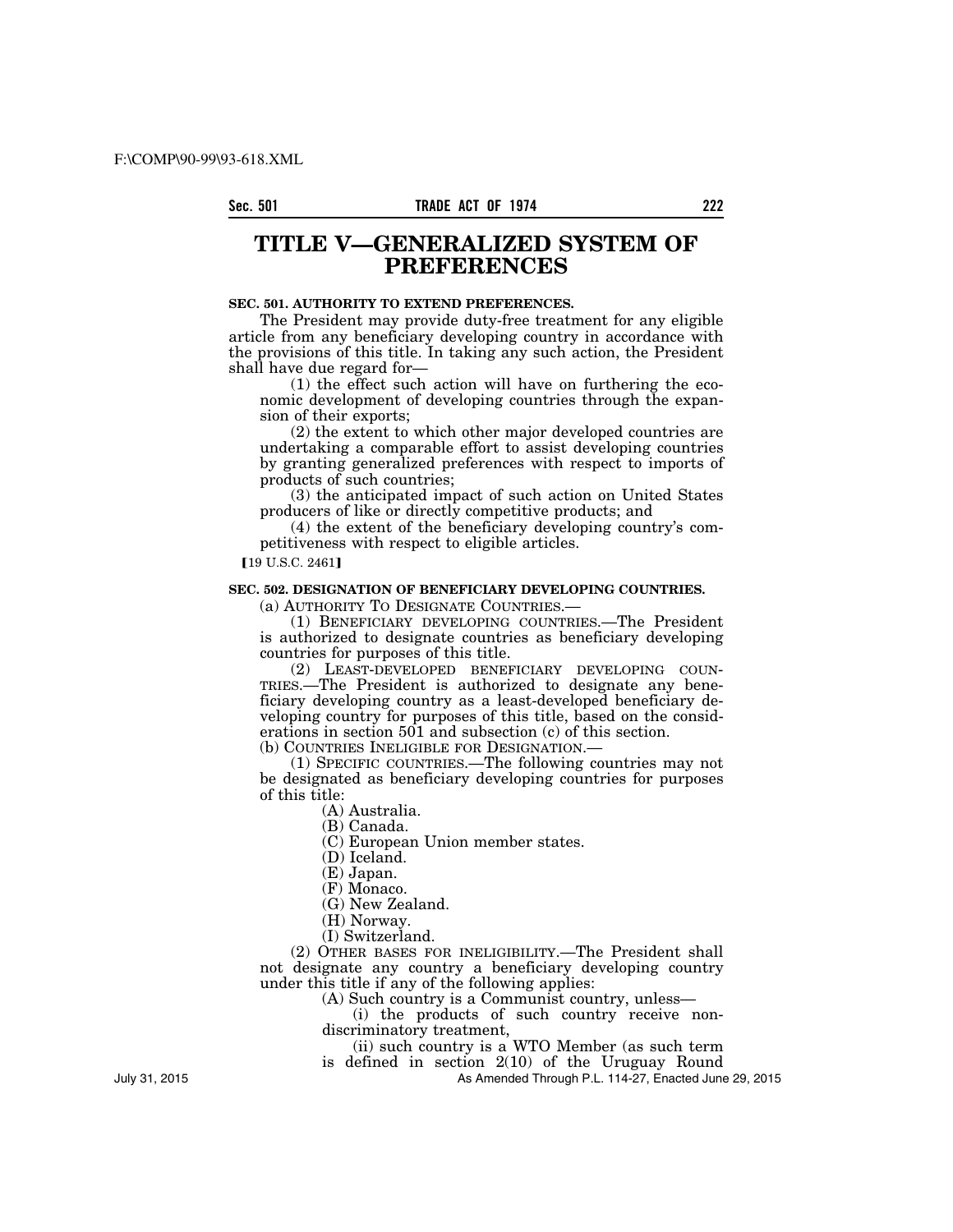Agreements Act) (19 U.S.C. 3501(10)) and a member of the International Monetary Fund, and

(iii) such country is not dominated or controlled by international communism.

(B) Such country is a party to an arrangement of countries and participates in any action pursuant to such arrangement, the effect of which is—

(i) to withhold supplies of vital commodity resources from international trade or to raise the price of such commodities to an unreasonable level, and

(ii) to cause serious disruption of the world economy.

(C) Such country affords preferential treatment to the products of a developed country, other than the United States, which has, or is likely to have, a significant adverse effect on United States commerce.

(D)(i) Such country—

(I) has nationalized, expropriated, or otherwise seized ownership or control of property, including patents, trademarks, or copyrights, owned by a United States citizen or by a corporation, partnership, or association which is 50 percent or more beneficially owned by United States citizens,

(II) has taken steps to repudiate or nullify an existing contract or agreement with a United States citizen or a corporation, partnership, or association which is 50 percent or more beneficially owned by United States citizens, the effect of which is to nationalize, expropriate, or otherwise seize ownership or control of property, including patents, trademarks, or copyrights, so owned, or

(III) has imposed or enforced taxes or other exactions, restrictive maintenance or operational conditions, or other measures with respect to property, including patents, trademarks, or copyrights, so owned, the effect of which is to nationalize, expropriate, or

otherwise seize ownership or control of such property, unless clause (ii) applies.

(ii) This clause applies if the President determines that—

(I) prompt, adequate, and effective compensation has been or is being made to the citizen, corporation, partnership, or association referred to in clause (i),

(II) good faith negotiations to provide prompt, adequate, and effective compensation under the applicable provisions of international law are in progress, or the country described in clause (i) is otherwise taking steps to discharge its obligations under international law with respect to such citizen, corporation, partnership, or association, or

(III) a dispute involving such citizen, corporation, partnership, or association over compensation for such a seizure has been submitted to arbitration under the provisions of the Convention for the Settlement of In-

As Amended Through P.L. 114-27, Enacted June 29, 2015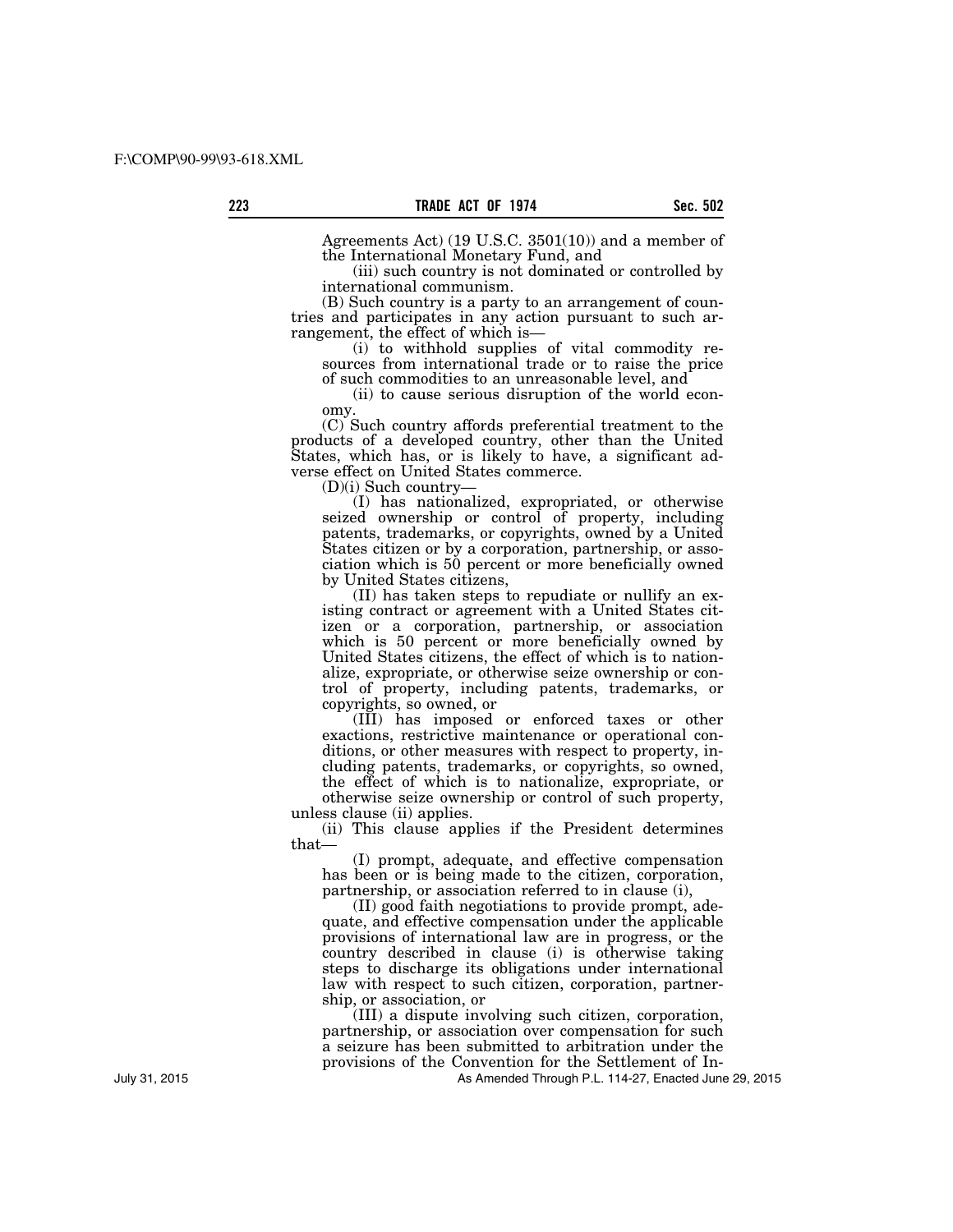vestment Disputes, or in another mutually agreed upon forum,

and the President promptly furnishes a copy of such determination to the Senate and House of Representatives.

(E) Such country fails to act in good faith in recognizing as binding or in enforcing arbitral awards in favor of United States citizens or a corporation, partnership, or association which is 50 percent or more beneficially owned by United States citizens, which have been made by arbitrators appointed for each case or by permanent arbitral bodies to which the parties involved have submitted their dispute.

(F) Such country aids or abets, by granting sanctuary from prosecution to, any individual or group which has committed an act of international terrorism or the Secretary of State makes a determination with respect to such country under section  $6(j)(1)(A)$  of the Export Administration Act of 1979 or such country has not taken steps to support the efforts of the United States to combat terrorism.

(G) Such country has not taken or is not taking steps to afford internationally recognized worker rights to workers in the country (including any designated zone in that country).

(H) Such country has not implemented its commitments to eliminate the worst forms of child labor.

Subparagraphs (D), (E), (F), (G), and (H) (to the extent described in section 507(6)(D)) shall not prevent the designation of any country as a beneficiary developing country under this title if the President determines that such designation will be in the national economic interest of the United States and reports such determination to the Congress with the reasons therefor.

(c) FACTORS AFFECTING COUNTRY DESIGNATION.—In determining whether to designate any country as a beneficiary developing country under this title, the President shall take into account—

(1) an expression by such country of its desire to be so designated;

(2) the level of economic development of such country, including its per capita gross national product, the living standards of its inhabitants, and any other economic factors which the President deems appropriate;

(3) whether or not other major developed countries are extending generalized preferential tariff treatment to such country;

(4) the extent to which such country has assured the United States that it will provide equitable and reasonable access to the markets and basic commodity resources of such country and the extent to which such country has assured the United States that it will refrain from engaging in unreasonable export practices;

(5) the extent to which such country is providing adequate and effective protection of intellectual property rights;

As Amended Through P.L. 114-27, Enacted June 29, 2015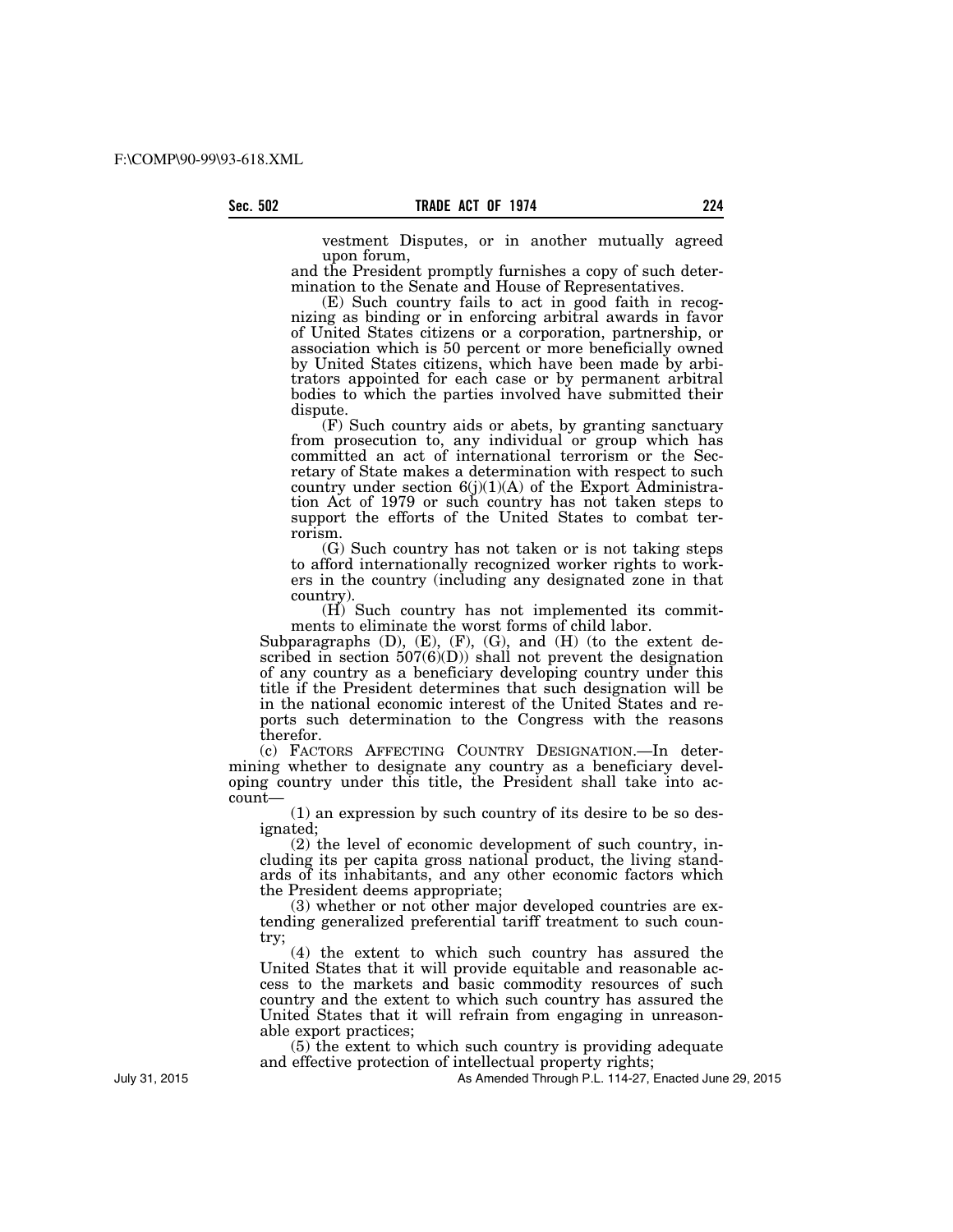(6) the extent to which such country has taken action to—

(A) reduce trade distorting investment practices and policies (including export performance requirements); and (B) reduce or eliminate barriers to trade in services; and

(7) whether or not such country has taken or is taking steps to afford to workers in that country (including any designated zone in that country) internationally recognized worker rights.

(d) WITHDRAWAL, SUSPENSION, OR LIMITATION OF COUNTRY DESIGNATION.—

(1) IN GENERAL.—The President may withdraw, suspend, or limit the application of the duty-free treatment accorded under this title with respect to any country. In taking any action under this subsection, the President shall consider the factors set forth in section 501 and subsection (c) of this section.

(2) CHANGED CIRCUMSTANCES.—The President shall, after complying with the requirements of subsection (f)(2), withdraw or suspend the designation of any country as a beneficiary developing country if, after such designation, the President determines that as the result of changed circumstances such country would be barred from designation as a beneficiary developing country under subsection (b)(2). Such country shall cease to be a beneficiary developing country on the day on which the President issues an Executive order or Presidential proclamation revoking the designation of such country under this title.

(3) ADVICE TO CONGRESS.—The President shall, as necessary, advise the Congress on the application of section 501 and subsection (c) of this section, and the actions the President has taken to withdraw, to suspend, or to limit the application of duty-free treatment with respect to any country which has failed to adequately take the actions described in subsection (c).

(e) MANDATORY GRADUATION OF BENEFICIARY DEVELOPING COUNTRIES.—If the President determines that a beneficiary developing country has become a ''high income'' country, as defined by the official statistics of the International Bank for Reconstruction and Development, then the President shall terminate the designation of such country as a beneficiary developing country for purposes of this title, effective on January 1 of the second year following the year in which such determination is made.

(f) CONGRESSIONAL NOTIFICATION.—

(1) NOTIFICATION OF DESIGNATION.—

(A) IN GENERAL.—Before the President designates any country as a beneficiary developing country under this title, the President shall notify the Congress of the President's intention to make such designation, together with the considerations entering into such decision.

(B) DESIGNATION AS LEAST-DEVELOPED BENEFICIARY DEVELOPING COUNTRY.—At least 60 days before the President designates any country as a least-developed beneficiary developing country, the President shall notify the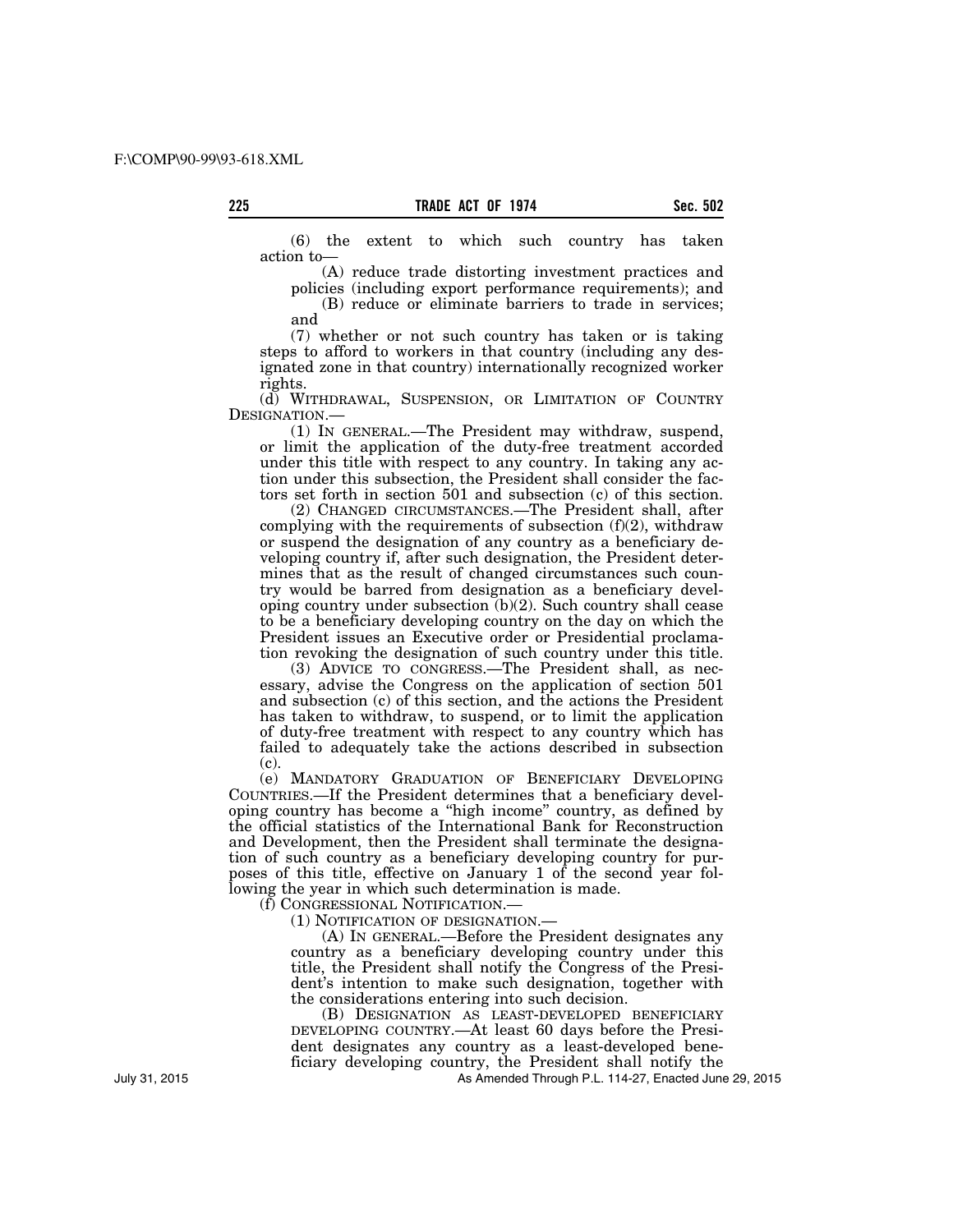Congress of the President's intention to make such designation.

(2) NOTIFICATION OF TERMINATION.—If the President has designated any country as a beneficiary developing country under this title, the President shall not terminate such designation unless, at least 60 days before such termination, the President has notified the Congress and has notified such country of the President's intention to terminate such designation, together with the considerations entering into such decision.

**[19 U.S.C. 2462]** 

## **SEC. 503. DESIGNATION OF ELIGIBLE ARTICLES.**

(a) ELIGIBLE ARTICLES.— (1) DESIGNATION.— (A) IN GENERAL.—Except as provided in subsection (b), the President is authorized to designate articles as eligible articles from all beneficiary developing countries for purposes of this title by Executive order or Presidential proclamation after receiving the advice of the International

Trade Commission in accordance with subsection (e).<br>(B) LEAST-DEVELOPED BENEFICIARY DEVELOPING COUN-TRIES.—Except for articles described in subparagraphs  $(A)$ , (B), and (E) of subsection (b)(1) and articles described in paragraphs (2) and (3) of subsection (b), the President may, in carrying out section  $502(d)(1)$  and subsection  $(c)(1)$ of this section, designate articles as eligible articles only for countries designated as least-developed beneficiary developing countries under section  $502(a\bar{c})$  if, after receiving the advice of the International Trade Commission in accordance with subsection (e) of this section, the President determines that such articles are not import-sensitive in the context of imports from least-developed beneficiary developing countries.

(C) THREE-YEAR RULE.—If, after receiving the advice of the International Trade Commission under subsection (e), an article has been formally considered for designation as an eligible article under this title and denied such designation, such article may not be reconsidered for such designation for a period of 3 years after such denial.  $(2)$  RULE OF ORIGIN.

(A) GENERAL RULE.—The duty-free treatment provided under this title shall apply to any eligible article which is the growth, product, or manufacture of a beneficiary developing country if—

(i) that article is imported directly from a beneficiary developing country into the customs territory of the United States; and

 $(ii)$  the sum of-

(I) the cost or value of the materials produced in the beneficiary developing country or any two or more such countries that are members of the same association of countries and are treated as one country under section 507(2), plus

As Amended Through P.L. 114-27, Enacted June 29, 2015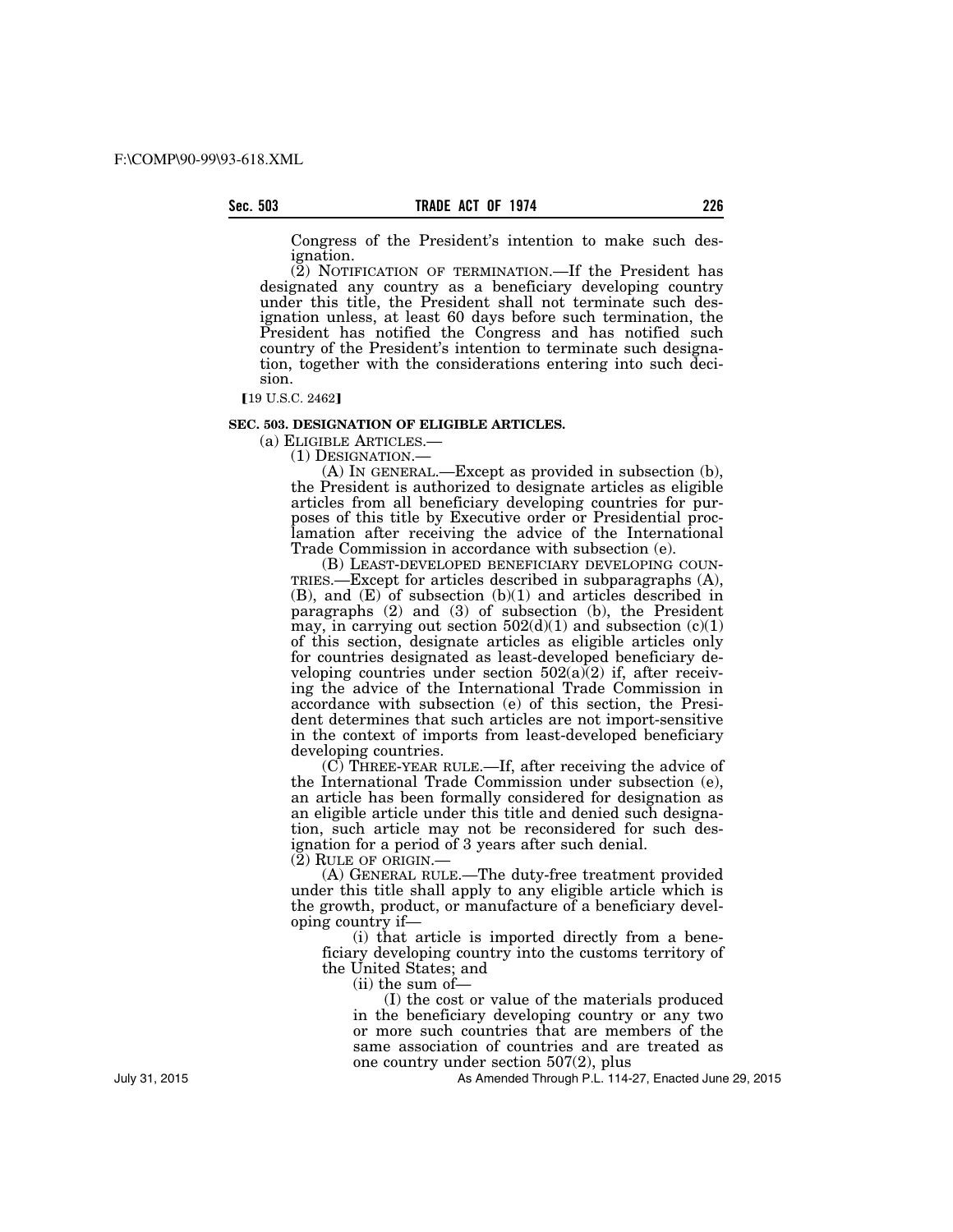(II) the direct costs of processing operations performed in such beneficiary developing country or such member countries,

is not less than 35 percent of the appraised value of such article at the time it is entered.

(B) EXCLUSIONS.—An article shall not be treated as the growth, product, or manufacture of a beneficiary developing country by virtue of having merely undergone—

(i) simple combining or packaging operations, or

(ii) mere dilution with water or mere dilution with another substance that does not materially alter the characteristics of the article.

(3) REGULATIONS.—The Secretary of the Treasury, after consulting with the United States Trade Representative, shall prescribe such regulations as may be necessary to carry out paragraph (2), including, but not limited to, regulations providing that, in order to be eligible for duty-free treatment under this title, an article—

(A) must be wholly the growth, product, or manufacture of a beneficiary developing country, or

(B) must be a new or different article of commerce which has been grown, produced, or manufactured in the beneficiary developing country.

(b) ARTICLES THAT MAY NOT BE DESIGNATED AS ELIGIBLE ARTICLES.—

(1) IMPORT SENSITIVE ARTICLES.—The President may not designate any article as an eligible article under subsection (a) if such article is within one of the following categories of import-sensitive articles:

(A) Except as provided in paragraphs (4) and (5), textile and apparel articles which were not eligible articles for purposes of this title on January 1, 1994, as this title was in effect on such date.

(B) Watches, except those watches entered after June 30, 1989, that the President specifically determines, after public notice and comment, will not cause material injury to watch or watch band, strap, or bracelet manufacturing and assembly operations in the United States or the United States insular possessions.

(C) Import-sensitive electronic articles.

(D) Import-sensitive steel articles.

(E) Except as provided in paragraph (5), footwear, handbags, luggage, flat goods, work gloves, and leather wearing apparel which were not eligible articles for purposes of this title on January 1, 1995, as this title was in effect on such date.

(F) Import-sensitive semimanufactured and manufactured glass products.

(G) Any other articles which the President determines to be import-sensitive in the context of the Generalized System of Preferences.

(2) ARTICLES AGAINST WHICH OTHER ACTIONS TAKEN.—An article shall not be an eligible article for purposes of this title for any period during which such article is the subject of any

As Amended Through P.L. 114-27, Enacted June 29, 2015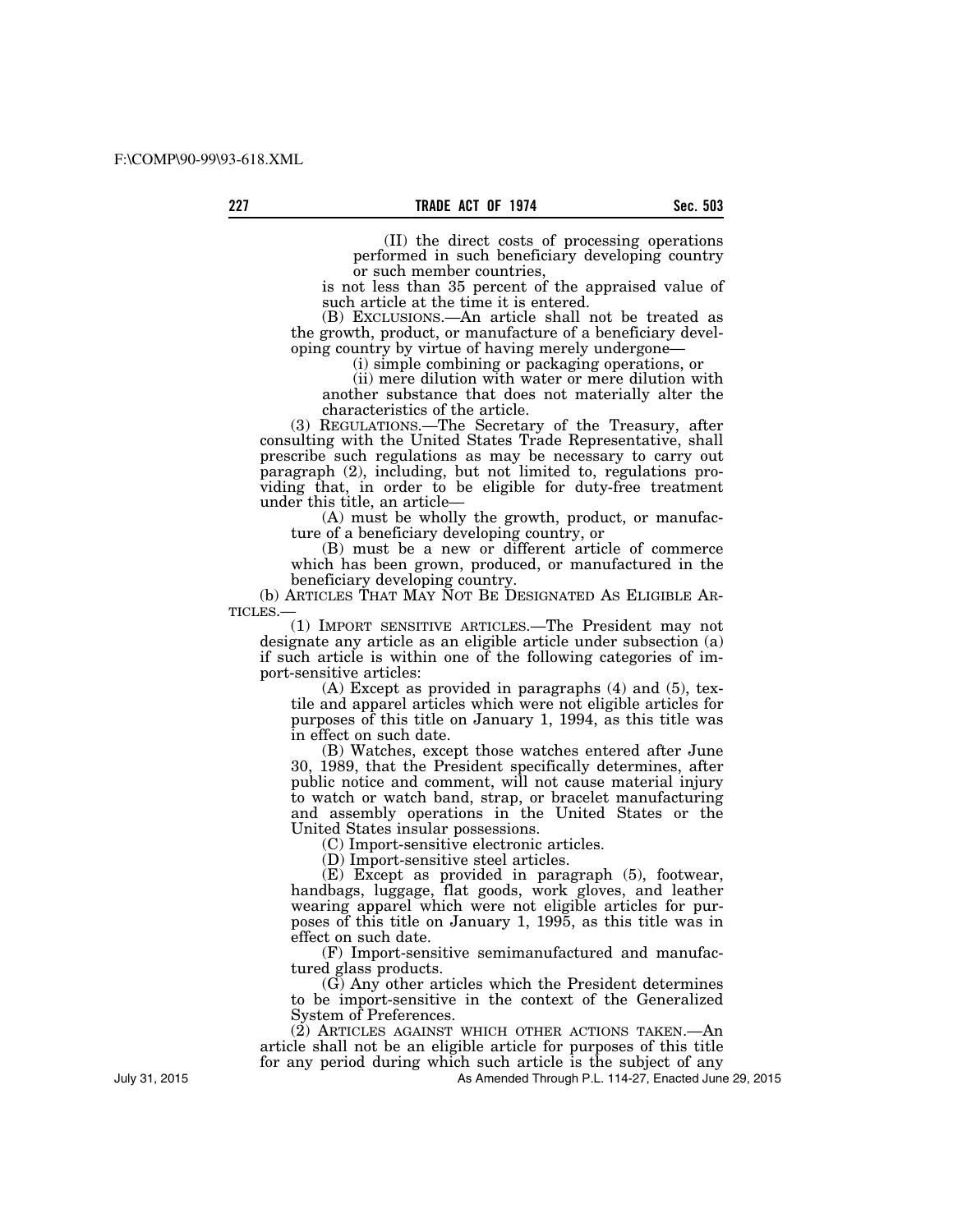action proclaimed pursuant to section 203 of this Act (19 U.S.C. 2253) or section 232 or 351 of the Trade Expansion Act of 1962 (19 U.S.C. 1862, 1981).

(3) AGRICULTURAL PRODUCTS.—No quantity of an agricultural product subject to a tariff-rate quota that exceeds the inquota quantity shall be eligible for duty-free treatment under this title.

(4) CERTAIN HAND-KNOTTED OR HAND-WOVEN CARPETS.— Notwithstanding paragraph (1)(A), the President may designate as an eligible article or articles under subsection (a) carpets or rugs which are hand-loomed, hand-woven, handhooked, hand-tufted, or hand-knotted, and classifiable under subheading 5701.10.16, 5701.10.40, 5701.90.10, 5701.90.20, 5702.10.90, 5702.42.20, 5702.49.10, 5702.51.20, 5702.91.30, 5702.92.00, 5702.99.10, 5703.10.00, 5703.20.10, or 5703.30.00 of the Harmonized Tariff Schedule of the United States.

 $(5)$ <sup>27</sup> CERTAIN COTTON ARTICLES.—Notwithstanding paragraph (3), the President may designate as an eligible article or articles under subsection  $(a)(1)(B)$  only for countries designated as least-developed beneficiary developing countries under section 502(a)(2) cotton articles classifiable under subheading 5201.00.18, 5201.00.28, 5201.00.38, 5202.99.30, or 5203.00.30 of the Harmonized Tariff Schedule of the United States.

(5) 27 CERTAIN LUGGAGE AND TRAVEL ARTICLES.—Notwithstanding subparagraph  $(A)$  or  $(E)$  of paragraph  $(1)$ , the President may designate the following as eligible articles under subsection (a):

(A) Articles classifiable under subheading 4202.11.00, 4202.12.40, 4202.21.60, 4202.21.90, 4202.22.15, 4202.22.45, 4202.31.60, 4202.32.40, 4202.32.80, 4202.92.15, 4202.92.20, 4202.92.45, or 4202.99.90 of the Harmonized Tariff Schedule of the United States.

(B) Articles classifiable under statistical reporting number 4202.12.2020, 4202.12.2050, 4202.12.8030, 4202.12.8070, 4202.22.8050, 4202.32.9550, 4202.32.9560, 4202.91.0030, 4202.91.0090, 4202.92.3020, 4202.92.3031, 4202.92.3091, 4202.92.9026, or 4202.92.9060 of the Harmonized Tariff Schedule of the United States, as such statistical reporting numbers are in effect on the date of the enactment of the Trade Preferences Extension Act of 2015. (c) WITHDRAWAL, SUSPENSION, OR LIMITATION OF DUTY-FREE

TREATMENT; COMPETITIVE NEED LIMITATION.—

(1) IN GENERAL.—The President may withdraw, suspend, or limit the application of the duty-free treatment accorded under this title with respect to any article, except that no rate of duty may be established with respect to any article pursuant to this subsection other than the rate which would apply but for this title. In taking any action under this subsection, the

 $27$ Two paragraph (5)s' so in law. See amendments made by sections 202 and 204(3) of Public Law 114–27 (129 Stat. 372). Also, the amendment made by section 204(3) of such Public Law provides to insert this new paragraph (5) (relating to certain luggage and travel articles) at the<br>end of subsection (b)(1). Such new paragraph was inserted at the end of subsection (b) rather<br>than at the end of paragraph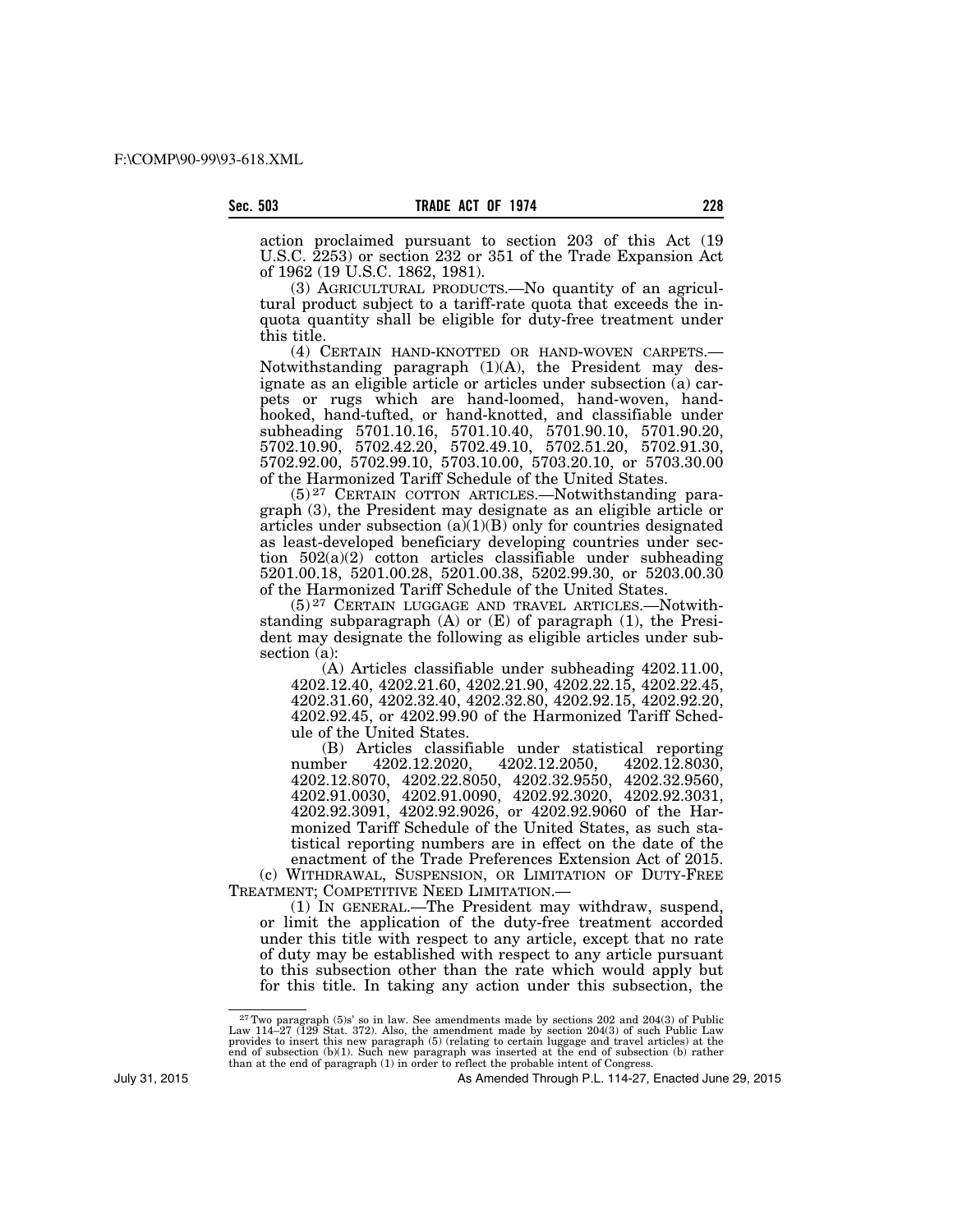President shall consider the factors set forth in sections 501 and 502(c).<br>(2) COMPETITIVE NEED LIMITATION.—

(A) BASIS FOR WITHDRAWAL OF DUTY-FREE TREAT-<br>MENT.— (i) IN GENERAL.—Except as provided in clause (ii)

and subject to subsection (d), whenever the President determines that a beneficiary developing country has exported (directly or indirectly) to the United States during any calendar year beginning after December 31, 1995—

(I) a quantity of an eligible article having an appraised value in excess of the applicable amount for the calendar year, or

(II) a quantity of an eligible article equal to or exceeding 50 percent of the appraised value of the total imports of that article into the United States during any calendar year,

the President shall, not later than July 1 of the next calendar year, terminate the duty-free treatment for that article from that beneficiary developing country.<br>(ii) ANNUAL ADJUSTMENT OF APPLICABLE

(ii) ANNUAL ADJUSTMENT OF APPLICABLE AMOUNT.—For purposes of applying clause (i), the applicable amount is— (I) for 1996, \$75,000,000, and

(II) for each calendar year thereafter, an amount equal to the applicable amount in effect for the preceding calendar year plus \$5,000,000.

(B) COUNTRY DEFINED.—For purposes of this paragraph, the term ''country'' does not include an association of countries which is treated as one country under section 507(2), but does include a country which is a member of any such association.

(C) REDESIGNATIONS.—A country which is no longer treated as a beneficiary developing country with respect to an eligible article by reason of subparagraph (A) may, subject to the considerations set forth in sections 501 and 502, be redesignated a beneficiary developing country with respect to such article if imports of such article from such country did not exceed the limitations in subparagraph (A) during the preceding calendar year.

(D) LEAST-DEVELOPED BENEFICIARY DEVELOPING COUN-TRIES AND BENEFICIARY SUB-SAHARAN AFRICAN COUN-TRIES.—Subparagraph (A) shall not apply to any least-developed beneficiary developing country or any beneficiary sub-Saharan African country.

(E) ARTICLES NOT PRODUCED IN THE UNITED STATES EX-CLUDED.—Subparagraph  $(A)(i)(II)$  shall not apply with respect to any eligible article if a like or directly competitive article was not produced in the United States on January 1, 1995.

(F) DE MINIMIS WAIVERS.—

(i) IN GENERAL.—The President may disregard subparagraph  $(A)(i)(II)$  with respect to any eligible ar-

As Amended Through P.L. 114-27, Enacted June 29, 2015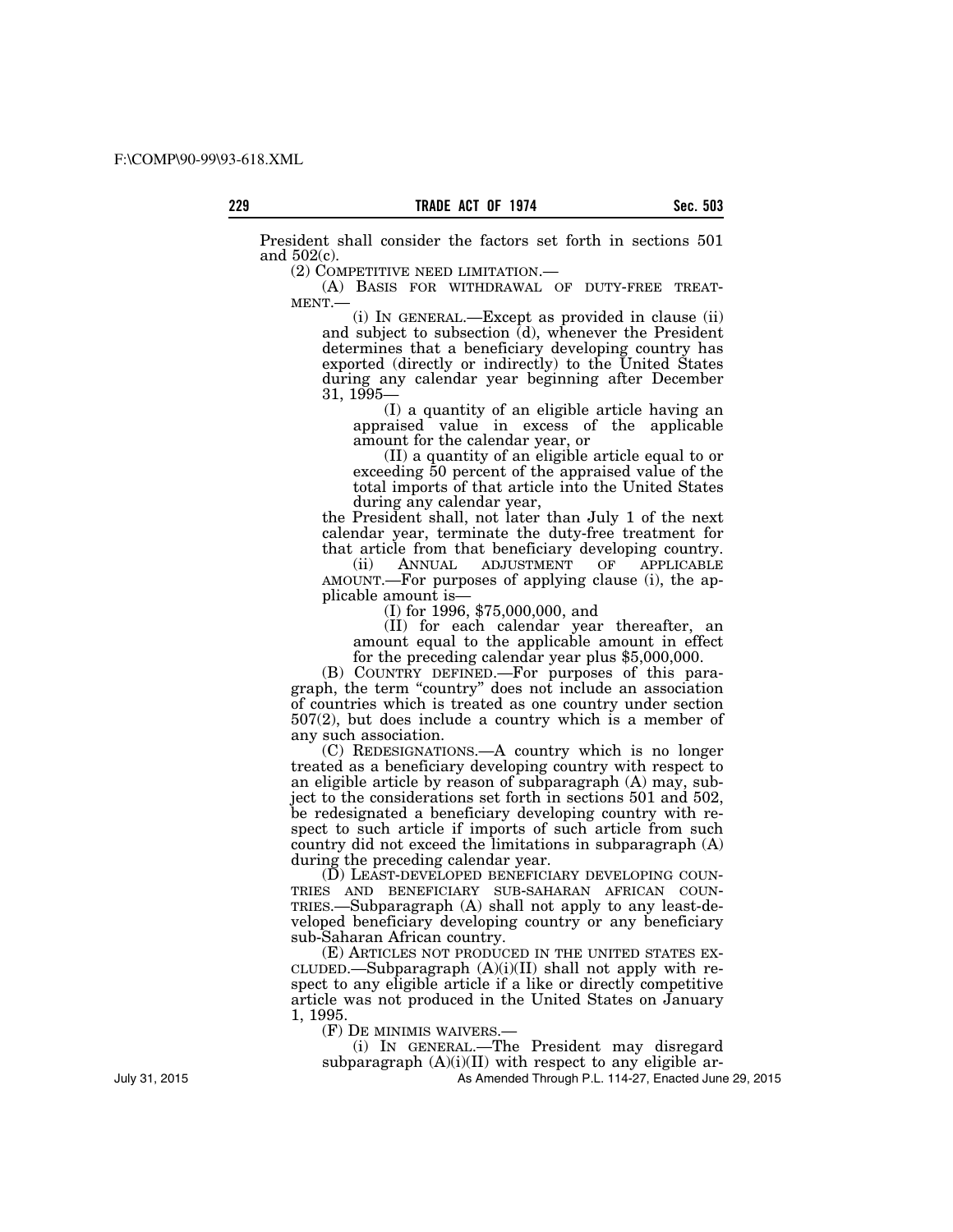ticle from any beneficiary developing country if the aggregate appraised value of the imports of such article into the United States during the preceding calendar year does not exceed the applicable amount for such preceding calendar year.

(ii) APPLICABLE AMOUNT.—For purposes of applying clause (i), the applicable amount is—

 $I$ ) for calendar year 1996, \$13,000,000, and

(II) for each calendar year thereafter, an amount equal to the applicable amount in effect

for the preceding calendar year plus \$500,000.<br>(d) WAIVER OF COMPETITIVE NEED LIMITATION.—

 $(1)$  In GENERAL.—The President may waive the application of subsection  $(c)(2)$  with respect to any eligible article of any beneficiary developing country if, before July 1 of the calendar year beginning after the calendar year for which a determination described in subsection  $(c)(2)(A)$  was made with respect to such eligible article, the President—

(A) receives the advice of the International Trade Commission under section 332 of the Tariff Act of 1930 on whether any industry in the United States is likely to be adversely affected by such waiver,

(B) determines, based on the considerations described in sections 501 and 502(c) and the advice described in subparagraph (A), that such waiver is in the national economic interest of the United States, and

(C) publishes the determination described in subparagraph (B) in the Federal Register.

(2) CONSIDERATIONS BY THE PRESIDENT.—In making any determination under paragraph (1), the President shall give great weight to—

(A) the extent to which the beneficiary developing country has assured the United States that such country will provide equitable and reasonable access to the markets and basic commodity resources of such country, and

(B) the extent to which such country provides adequate and effective protection of intellectual property rights.

(3) OTHER BASES FOR WAIVER.—The President may waive the application of subsection  $(c)(2)$  if, before July 1 of the calendar year beginning after the calendar year for which a determination described in subsection  $(c)(2)$  was made with respect to a beneficiary developing country, the President determines that—

(A) there has been a historical preferential trade relationship between the United States and such country,

(B) there is a treaty or trade agreement in force covering economic relations between such country and the United States, and

(C) such country does not discriminate against, or impose unjustifiable or unreasonable barriers to, United States commerce,

and the President publishes that determination in the Federal Register.

July 31, 2015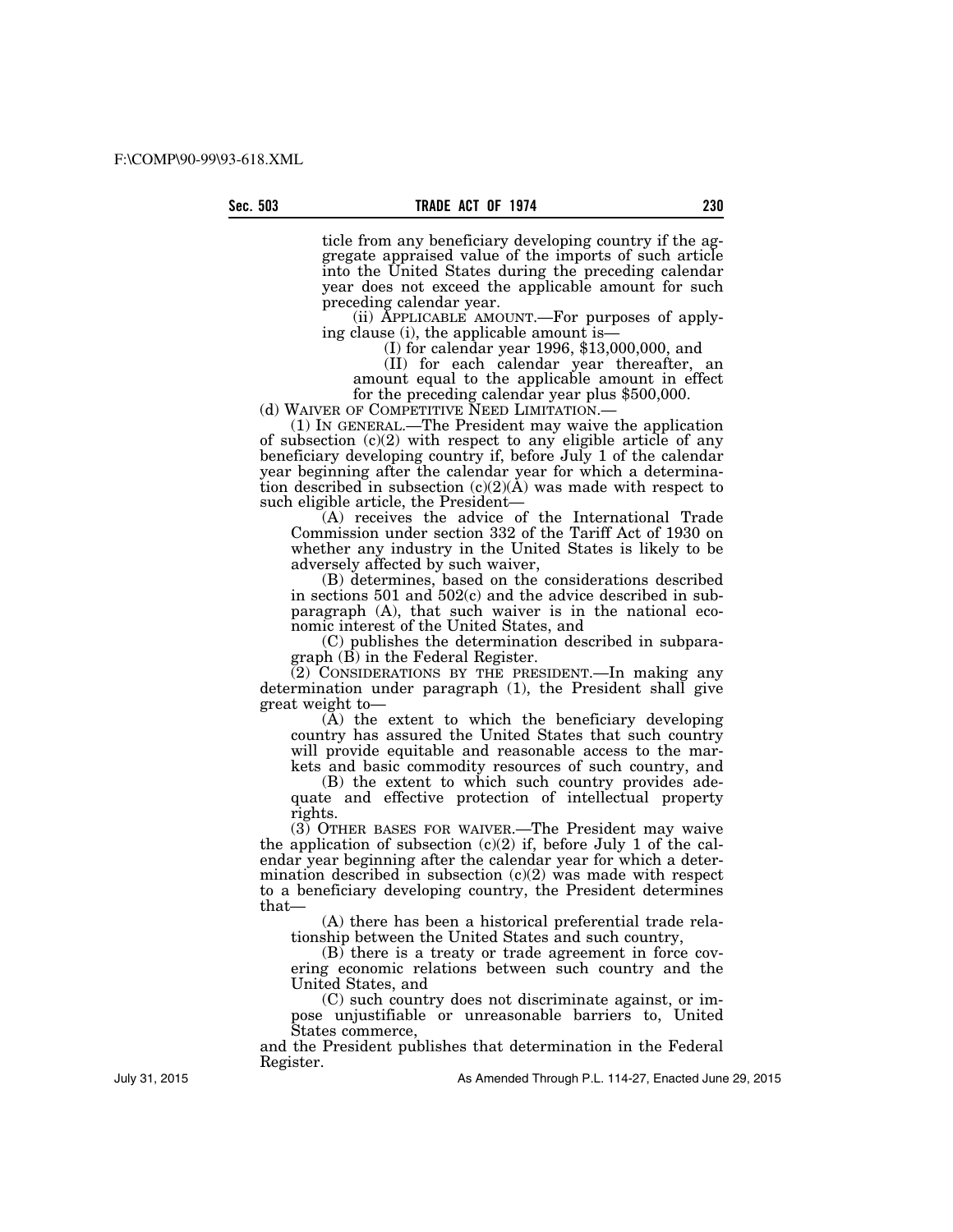(4) LIMITATIONS ON WAIVERS.— (A) IN GENERAL.—The President may not exercise the waiver authority under this subsection with respect to a quantity of an eligible article entered during any calendar year beginning after 1995, the aggregate appraised value of which equals or exceeds 30 percent of the aggregate appraised value of all articles that entered duty-free under this title during the preceding calendar year.

(B) OTHER WAIVER LIMITS.—(i) The President may not exercise the waiver authority provided under this subsection with respect to a quantity of an eligible article entered during any calendar year beginning after 1995, the aggregate appraised value of which exceeds 15 percent of the aggregate appraised value of all articles that have entered duty-free under this title during the preceding calendar year from those beneficiary developing countries which for the preceding calendar year—

(I) had a per capita gross national product (calculated on the basis of the best available information, including that of the International Bank for Reconstruction and Development) of \$5,000 or more; or

(II) had exported (either directly or indirectly) to the United States a quantity of articles that was dutyfree under this title that had an aggregate appraised value of more than 10 percent of the aggregate appraised value of all articles that entered duty-free under this title during that year.

(ii) Not later than July 1 of each year, the President should revoke any waiver that has then been in effect with respect to an article for 5 years or more if the beneficiary developing country has exported to the United States (directly or indirectly) during the preceding calendar year a quantity of the article—

(I) having an appraised value in excess of 1.5 times the applicable amount set forth in subsection  $(c)(2)(A)(ii)$  for that calendar year; or

(II) exceeding 75 percent of the appraised value of the total imports of that article into the United States during that calendar year.

(C) CALCULATION OF LIMITATIONS.—There shall be counted against the limitations imposed under subparagraphs  $(A)$  and  $(B)$  for any calendar year only that value of any eligible article of any country that—

(i) entered duty-free under this title during such calendar year; and

(ii) is in excess of the value of that article that would have been so entered during such calendar year if the limitations under subsection  $(c)(2)(A)$  applied.

(5) EFFECTIVE PERIOD OF WAIVER.—Any waiver granted under this subsection shall remain in effect until the President determines that such waiver is no longer warranted due to changed circumstances.

(e) INTERNATIONAL TRADE COMMISSION ADVICE.—Before designating articles as eligible articles under subsection  $(a)(1)$ , the Presi-

As Amended Through P.L. 114-27, Enacted June 29, 2015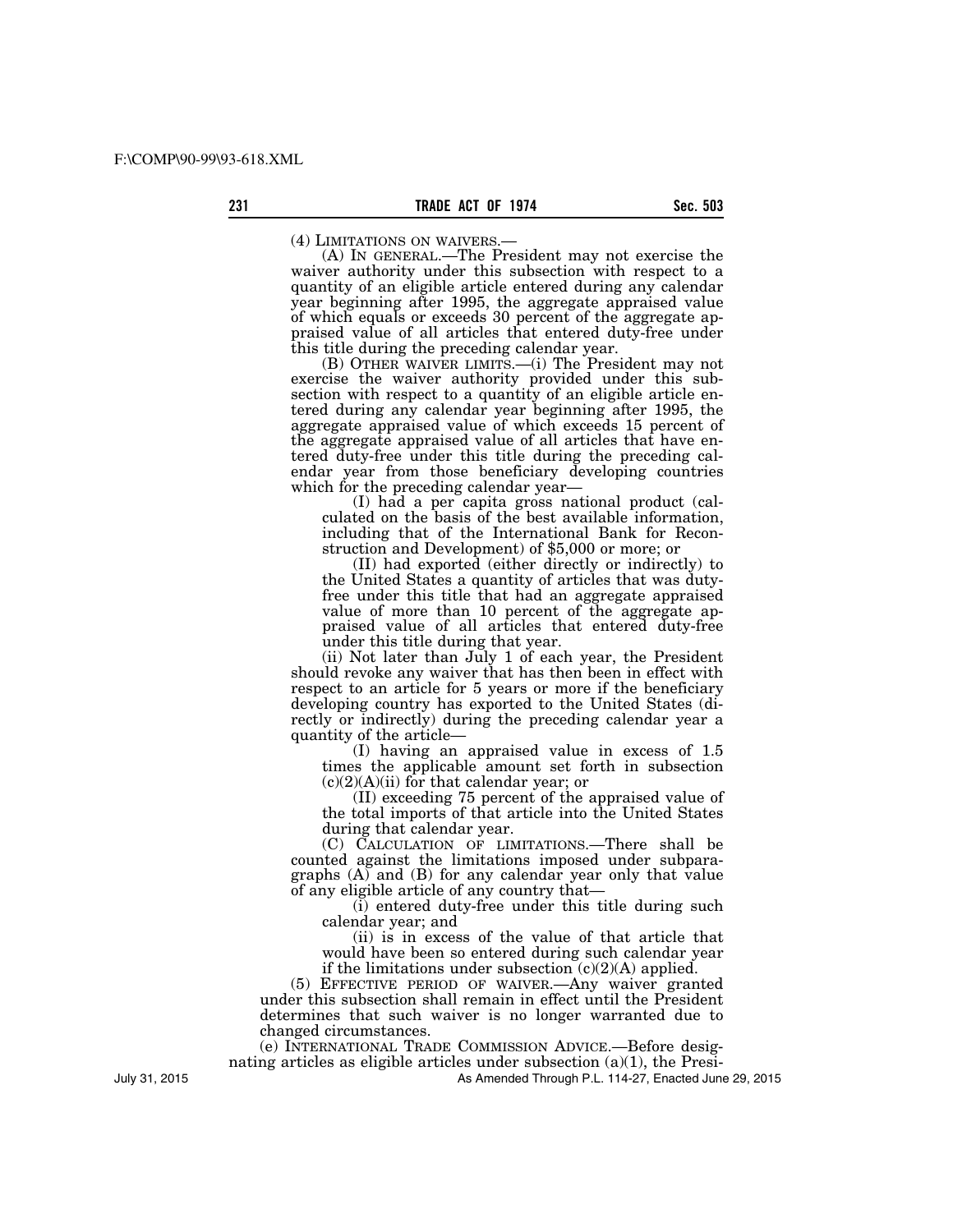dent shall publish and furnish the International Trade Commission with lists of articles which may be considered for designation as eligible articles for purposes of this title. The provisions of sections 131, 132, 133, and 134 shall be complied with as though action under section 501 and this section were action under section 123 to carry out a trade agreement entered into under section 123.

(f) SPECIAL RULE CONCERNING PUERTO RICO.—No action under this title may affect any tariff duty imposed by the Legislature of Puerto Rico pursuant to section 319 of the Tariff Act of 1930 on coffee imported into Puerto Rico.

**[19 U.S.C. 2463]** 

### **SEC. 504. REVIEW AND REPORT TO CONGRESS.**

The President shall submit an annual report to the Congress on the status of internationally recognized worker rights within each beneficiary developing country, including the findings of the Secretary of Labor with respect to the beneficiary country's implementation of its international commitments to eliminate the worst forms of child labor.

**[19 U.S.C. 2464]** 

# **SEC. 505. DATE OF TERMINATION.**

No duty-free treatment provided under this title shall remain in effect after December 31, 2017.

**[19 U.S.C. 2465]** 

# **SEC. 506. AGRICULTURAL EXPORTS OF BENEFICIARY DEVELOPING COUNTRIES.**

The appropriate agencies of the United States shall assist beneficiary developing countries to develop and implement measures designed to assure that the agricultural sectors of their economies are not directed to export markets to the detriment of the production of foodstuffs for their citizenry.

**[19 U.S.C. 2466]** 

#### **SEC. 506A. DESIGNATION OF SUB-SAHARAN AFRICAN COUNTRIES FOR CERTAIN BENEFITS.**

(a) AUTHORITY TO DESIGNATE.—

(1) IN GENERAL.—Notwithstanding any other provision of law, the President is authorized to designate a country listed in section 107 of the African Growth and Opportunity Act as a beneficiary sub-Saharan African country eligible for the benefits described in subsection (b)—

(A) if the President determines that the country meets the eligibility requirements set forth in section 104 of that Act, as such requirements are in effect on the date of the enactment of that Act; and

(B) subject to the authority granted to the President under subsections (a), (d), and (e) of section 502, if the country otherwise meets the eligibility criteria set forth in section 502.

(2) MONITORING AND REVIEW OF CERTAIN COUNTRIES.—The President shall monitor, review, and report to Congress annu-

As Amended Through P.L. 114-27, Enacted June 29, 2015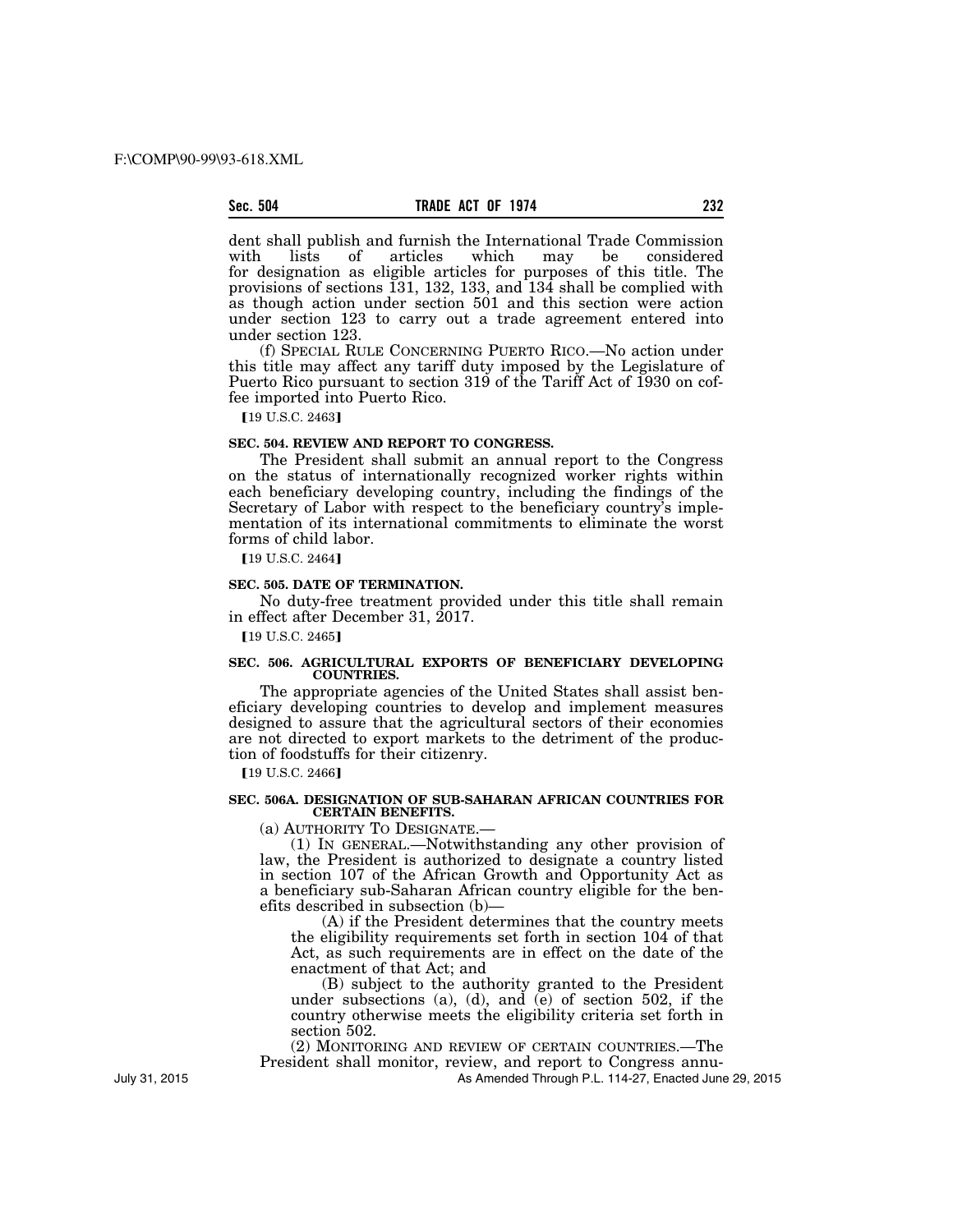ally on the progress of each country listed in section 107 of the African Growth and Opportunity Act in meeting the requirements described in paragraph (1) in order to determine the current or potential eligibility of each country to be designated as a beneficiary sub-Saharan African country for purposes of this section. The President's determinations, and explanations of such determinations, with specific analysis of the eligibility requirements described in paragraph  $(1)(\dot{A})$ , shall be included in the annual report required by section 106 of the African Growth and Opportunity Act.<br>(3) CONTINUING COMPLIANCE.

(A) IN GENERAL.—If the President determines that a beneficiary sub-Saharan African country is not making continual progress in meeting the requirements described in paragraph  $(1)$ , the President shall terminate the designation of that country as a beneficiary sub-Saharan African country for purposes of this section, effective on January 1 of the year following the year in which such determination is made.

(B) NOTIFICATION.—The President may not terminate the designation of a country as a beneficiary sub-Saharan African country under subparagraph (A) unless, at least 60 days before the termination of such designation, the President notifies Congress and notifies the country of the President's intention to terminate such designation, together with the considerations entering into the decision to terminate such designation.

(b) PREFERENTIAL TARIFF TREATMENT FOR CERTAIN ARTICLES.—

(1) IN GENERAL.—The President may provide duty-free treatment for any article described in section  $503(b)(1)(B)$ through (G) that is the growth, product, or manufacture of a beneficiary sub-Saharan African country described in subsection (a), if, after receiving the advice of the International Trade Commission in accordance with section 503(e), the President determines that such article is not import-sensitive in the context of imports from beneficiary sub-Saharan African countries.

(2) RULES OF ORIGIN.—The duty-free treatment provided under paragraph (1) shall apply to any article described in that paragraph that meets the requirements of section  $503(a)(2)$ , except that—

(A) if the cost or value of materials produced in the customs territory of the United States is included with respect to that article, an amount not to exceed 15 percent of the appraised value of the article at the time it is entered that is attributed to such United States cost or value may be applied toward determining the percentage referred to in subparagraph  $(A)$  of section 503 $(a)(2)$ ;

(B) the cost or value of the materials included with respect to that article that are produced in one or more beneficiary sub-Saharan African countries or former beneficiary sub-Saharan African countries shall be applied in determining such percentage; and

As Amended Through P.L. 114-27, Enacted June 29, 2015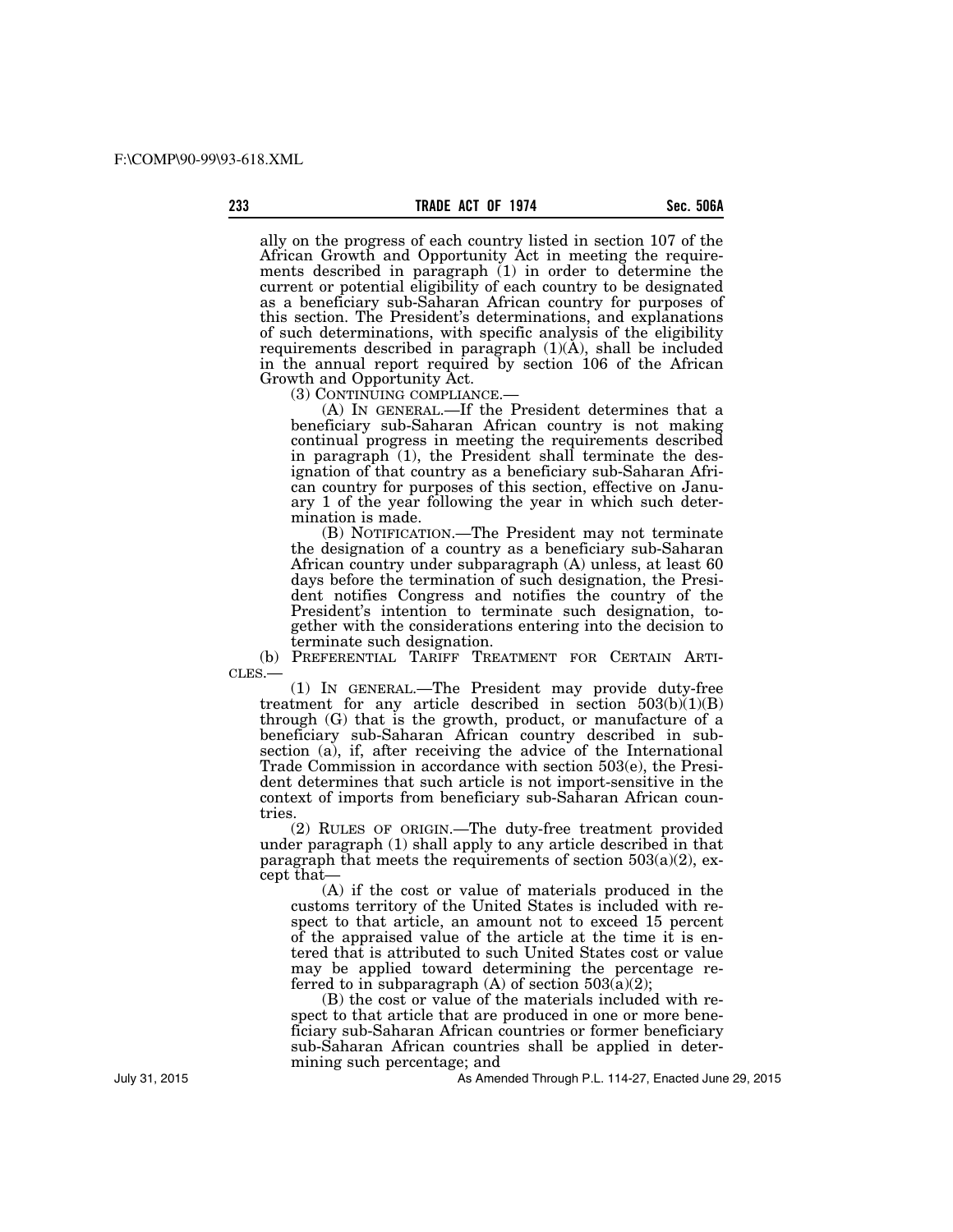(C) the direct costs of processing operations performed in one or more such beneficiary sub-Saharan African countries or former beneficiary sub-Saharan African countries shall be applied in determining such percentage.

(3) RULES OF ORIGIN UNDER THIS TITLE.—The exceptions set forth in subparagraphs  $(A)$ ,  $(B)$ , and  $(C)$  of paragraph  $(2)$ shall also apply to any article described in section  $50\overline{3}(a)(1)$ that is the growth, product, or manufacture of a beneficiary sub-Saharan African country for purposes of any determination to provide duty-free treatment with respect to such article.

(c) WITHDRAWAL, SUSPENSION, OR LIMITATION OF PREF-

(1) IN GENERAL.—The President may withdraw, suspend, or limit the application of duty-free treatment provided for any article described in subsection (b)(1) of this section or section 112 of the African Growth and Opportunity Act with respect to a beneficiary sub-Saharan African country if the President determines that withdrawing, suspending, or limiting such dutyfree treatment would be more effective in promoting compliance by the country with the requirements described in subsection (a)(1) than terminating the designation of the country as a beneficiary sub-Saharan African country for purposes of this section.

(2) NOTIFICATION.—The President may not withdraw, suspend, or limit the application of duty-free treatment under paragraph (1) unless, at least 60 days before such withdrawal, suspension, or limitation, the President notifies Congress and notifies the country of the President's intention to withdraw, suspend, or limit such duty-free treatment, together with the considerations entering into the decision to terminate such designation.

(d) REVIEW AND PUBLIC COMMENTS ON ELIGIBILITY REQUIRE-MENTS.

(1) IN GENERAL.—In carrying out subsection (a)(2), the President shall publish annually in the Federal Register a notice of review and request for public comments on whether beneficiary sub-Saharan African countries are meeting the eligibility requirements set forth in section 104 of the African Growth and Opportunity Act and the eligibility criteria set forth in section 502 of this Act.

(2) PUBLIC HEARING.—The United States Trade Representative shall, not later than 30 days after the date on which the President publishes the notice of review and request for public comments under paragraph (1)—

(A) hold a public hearing on such review and request for public comments; and

(B) publish in the Federal Register, before such hearing is held, notice of—

(i) the time and place of such hearing; and

(ii) the time and place at which such public comments will be accepted.

(3) PETITION PROCESS.—

(A) IN GENERAL.—Not later than 60 days after the

date of the enactment of this subsection, the President

As Amended Through P.L. 114-27, Enacted June 29, 2015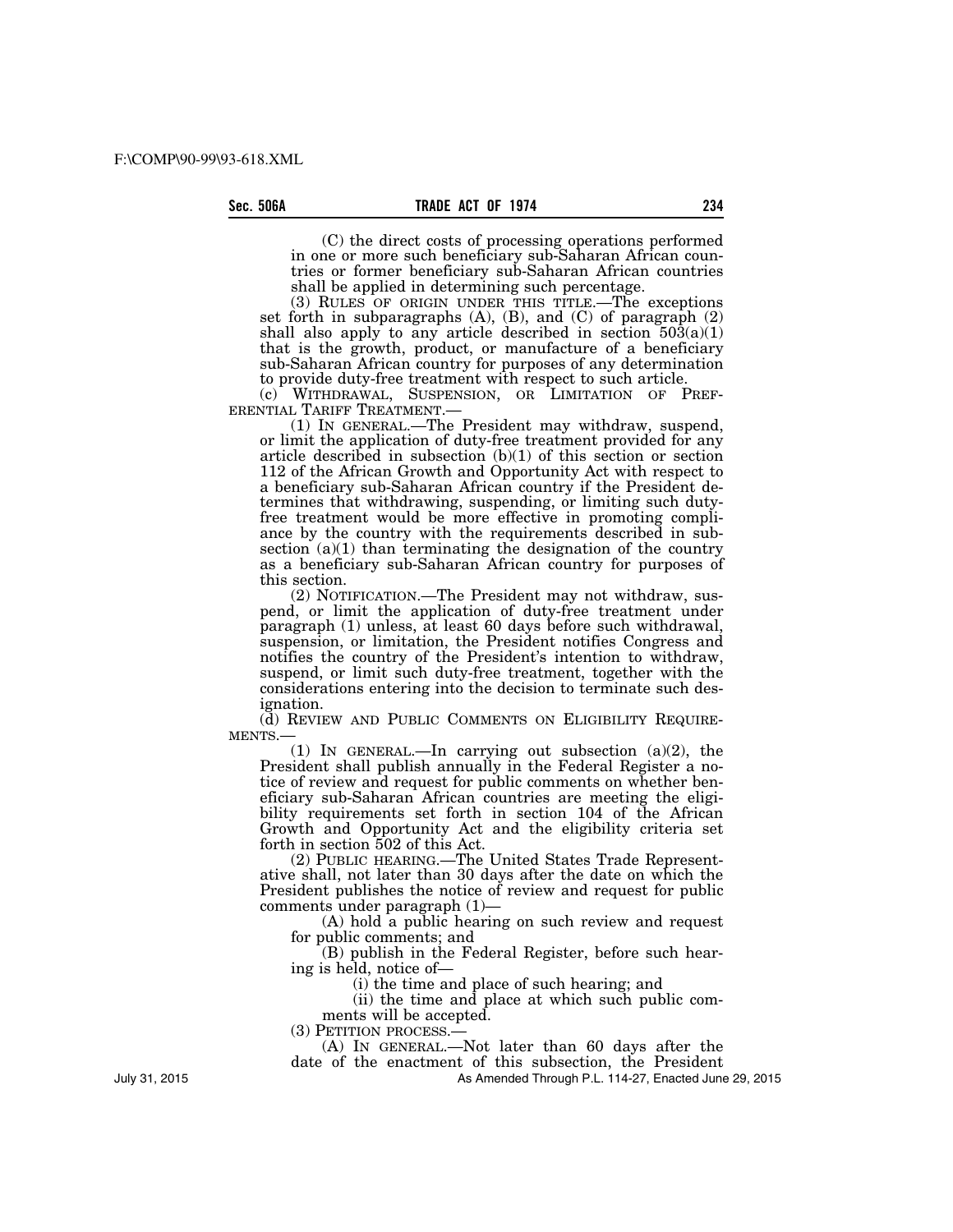shall establish a process to allow any interested person, at any time, to file a petition with the Office of the United States Trade Representative with respect to the compliance of any country listed in section 107 of the African Growth and Opportunity Act with the eligibility requirements set forth in section 104 of such Act and the eligibility criteria set forth in section 502 of this Act.

(B) USE OF PETITIONS.—The President shall take into account all petitions filed pursuant to subparagraph (A) in making determinations of compliance under subsections  $(a)(3)(\overline{A})$  and  $(c)$  and in preparing any reports required by this title as such reports apply with respect to beneficiary sub-Saharan African countries.

(4) OUT-OF-CYCLE REVIEWS.— (A) IN GENERAL.—The President may, at any time, initiate an out-of-cycle review of whether a beneficiary sub-Saharan African country is making continual progress in meeting the requirements described in paragraph (1). The President shall give due consideration to petitions received under paragraph (3) in determining whether to initiate an out-of-cycle review under this subparagraph.

(B) CONGRESSIONAL NOTIFICATION.—Before initiating an out-of-cycle review under subparagraph (A), the President shall notify and consult with Congress.

(C) CONSEQUENCES OF REVIEW.—If, pursuant to an out-of-cycle review conducted under subparagraph (A), the President determines that a beneficiary sub-Saharan African country does not meet the requirements set forth in section 104(a) of the African Growth and Opportunity Act (19 U.S.C. 3703(a)), the President shall, subject to the requirements of subsections  $(a)(3)(B)$  and  $(c)(2)$ , terminate the designation of the country as a beneficiary sub-Saharan African country or withdraw, suspend, or limit the application of duty-free treatment with respect to articles from the country.

(D) REPORTS.—After each out-of-cycle review conducted under subparagraph (A) with respect to a country, the President shall submit to the Committee on Finance of the Senate and the Committee on Ways and Means of the House of Representatives a report on the review and any determination of the President to terminate the designation of the country as a beneficiary sub-Saharan African country or withdraw, suspend, or limit the application of duty-free treatment with respect to articles from the country under subparagraph (C).

(E) INITIATION OF OUT-OF-CYCLE REVIEWS FOR CERTAIN COUNTRIES.—Recognizing that concerns have been raised about the compliance with section 104(a) of the African Growth and Opportunity Act (19 U.S.C. 3703(a)) of some beneficiary sub-Saharan African countries, the President shall initiate an out-of-cycle review under subparagraph (A) with respect to South Africa, the most developed of the beneficiary sub-Saharan African countries, and other beneficiary countries as appropriate, not later than 30 days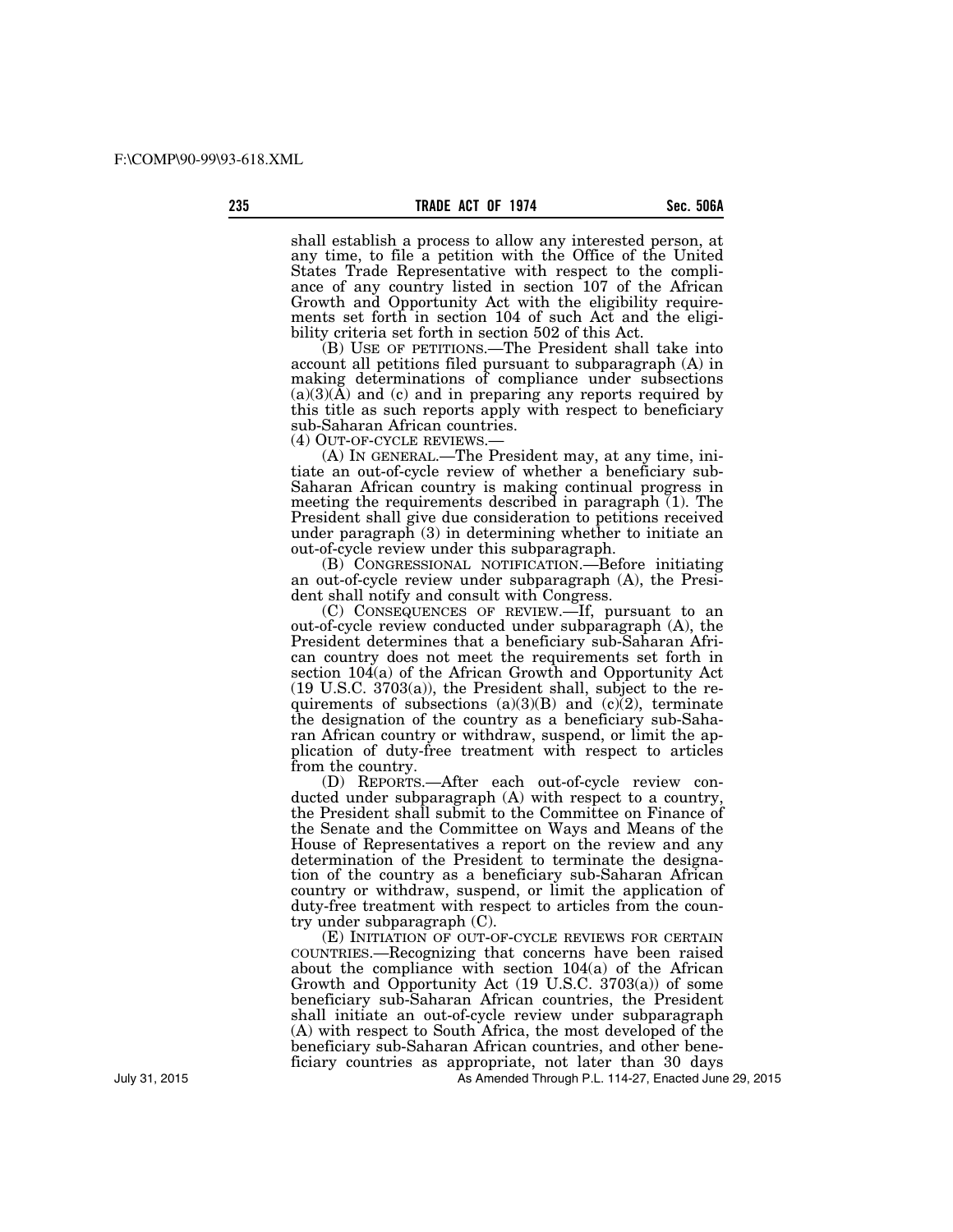after the date of the enactment of the Trade Preferences Extension Act of 2015.

(e) BENEFICIARY SUB-SAHARAN AFRICAN COUNTRIES, ETC.—For purposes of this title—

(1) the terms ''beneficiary sub-Saharan African country'' and ''beneficiary sub-Saharan African countries'' mean a country or countries listed in section 107 of the African Growth and Opportunity Act that the President has determined is eligible under subsection (a) of this section.

(2) the term ''former beneficiary sub-Saharan African country'' means a country that, after being designated as a beneficiary sub-Saharan African country under the African Growth and Opportunity Act, ceased to be designated as such a country by reason of its entering into a free trade agreement with the United States.

**[19 U.S.C. 2466a]** 

### **SEC. 506B. TERMINATION OF BENEFITS FOR SUB-SAHARAN AFRICAN COUNTRIES.**

In the case of a beneficiary sub-Saharan African country, as defined in section 506A(c), duty-free treatment provided under this title shall remain in effect through September 30, 2025.

**[19 U.S.C. 2466b]** 

### **SEC. 507. DEFINITIONS.**

For purposes of this title:

(1) BENEFICIARY DEVELOPING COUNTRY.—The term ''beneficiary developing country'' means any country with respect to which there is in effect an Executive order or Presidential proclamation by the President designating such country as a beneficiary developing country for purposes of this title.

(2) COUNTRY.—The term ''country'' means any foreign country or territory, including any overseas dependent territory or possession of a foreign country, or the Trust Territory of the Pacific Islands. In the case of an association of countries which is a free trade area or customs union, or which is contributing to comprehensive regional economic integration among its members through appropriate means, including, but not limited to, the reduction of duties, the President may by Executive order or Presidential proclamation provide that all members of such association other than members which are barred from designation under section 502(b) shall be treated as one country for purposes of this title.

(3) ENTERED.—The term ''entered'' means entered, or withdrawn from warehouse for consumption, in the customs territory of the United States.

(4) INTERNATIONALLY RECOGNIZED WORKER RIGHTS.—The term ''internationally recognized worker rights'' includes—

(A) the right of association;

(B) the right to organize and bargain collectively;

(C) a prohibition on the use of any form of forced or compulsory labor;

As Amended Through P.L. 114-27, Enacted June 29, 2015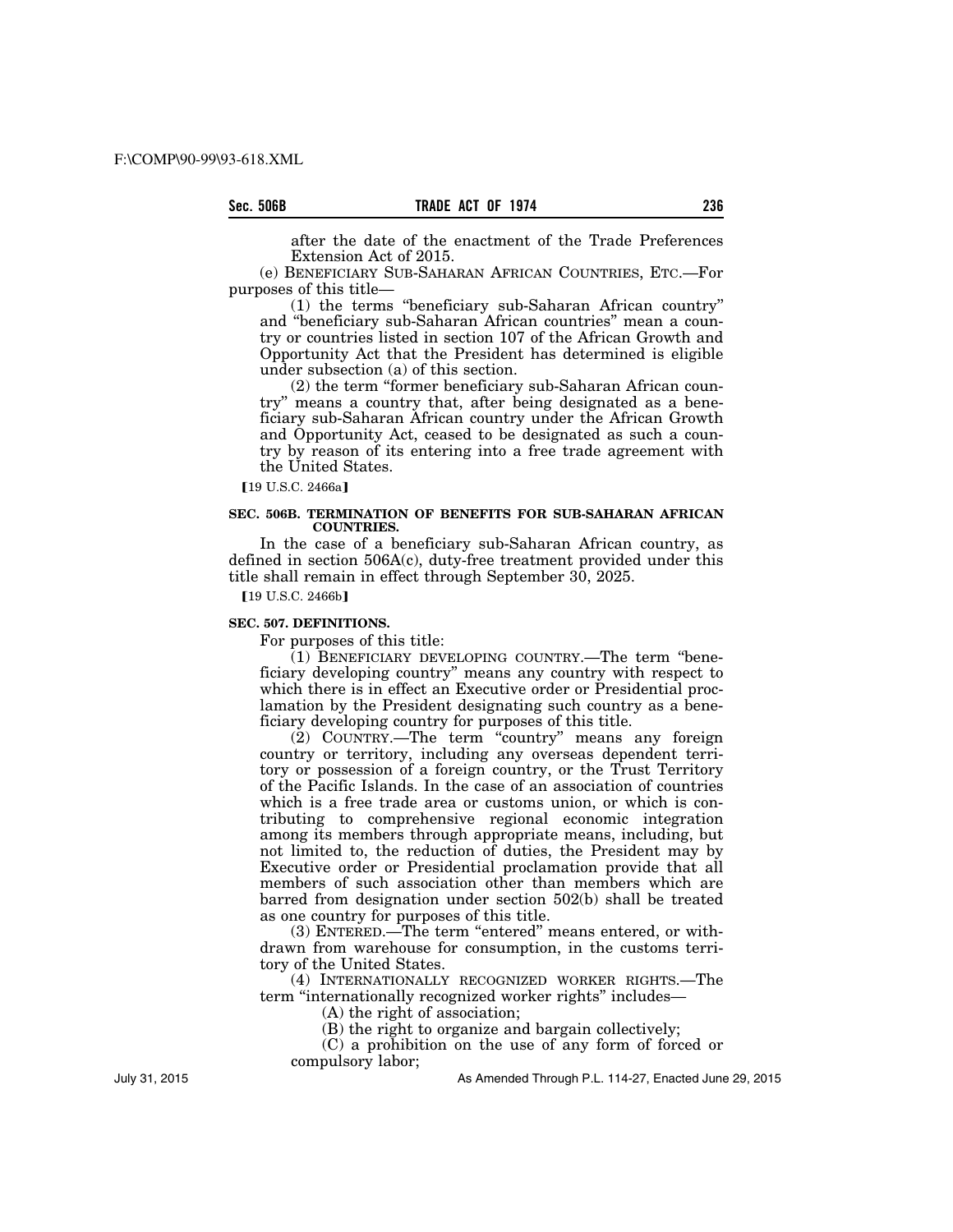(D) a minimum age for the employment of children, and a prohibition on the worst forms of child labor, as defined in paragraph (6); and

(E) acceptable conditions of work with respect to minimum wages, hours of work, and occupational safety and health.<br>
(5) LEAST-DEVELOPED BENEFICIARY DEVELOPING COUN-

TRY.—The term "least-developed beneficiary developing country'' means a beneficiary developing country that is designated as a least-developed beneficiary developing country under section 502(a)(2).

(6) WORST FORMS OF CHILD LABOR.—The term ''worst forms of child labor'' means—

(A) all forms of slavery or practices similar to slavery, such as the sale or trafficking of children, debt bondage and serfdom, or forced or compulsory labor, including forced or compulsory recruitment of children for use in armed conflict;

(B) the use, procuring, or offering of a child for prostitution, for the production of pornography or for pornographic purposes;

(C) the use, procuring, or offering of a child for illicit activities in particular for the production and trafficking of drugs; and

(D) work which, by its nature or the circumstances in which it is carried out, is likely to harm the health, safety, or morals of children.

The work referred to in subparagraph (D) shall be determined by the laws, regulations, or competent authority of the beneficiary developing country involved.

[19 U.S.C. 2467]

# **TITLE VI—GENERAL PROVISIONS**

### **SEC. 601. DEFINITIONS.**

For purposes of this Act—

(1) The term ''duty'' includes the rate and form of any import duty, including but not limited to tariff-rate quotas.

 $(2)$  The term "other import restriction" includes a limitation, prohibition, charge, or exaction other than duty, imposed on importation or imposed for the regulation of importation. The term does not include any orderly marketing agreement.

(3) The term "ad valorem" includes ad valorem equivalent. Whenever any limitation on the amount by which or to which any rate of duty may be decreased or increased pursuant to a trade agreement is expressed in terms of an ad valorem percentage, the ad valorem amount taken into account for purposes of such limitation shall be determined by the President on the basis of the value of imports of the articles concerned during the most recent representative period.

 $(4)$  The term "ad valorem equivalent" means the ad valorem equivalent of a specific rate or, in the case of a combination of rates including a specific rate, the sum of the ad valo-

As Amended Through P.L. 114-27, Enacted June 29, 2015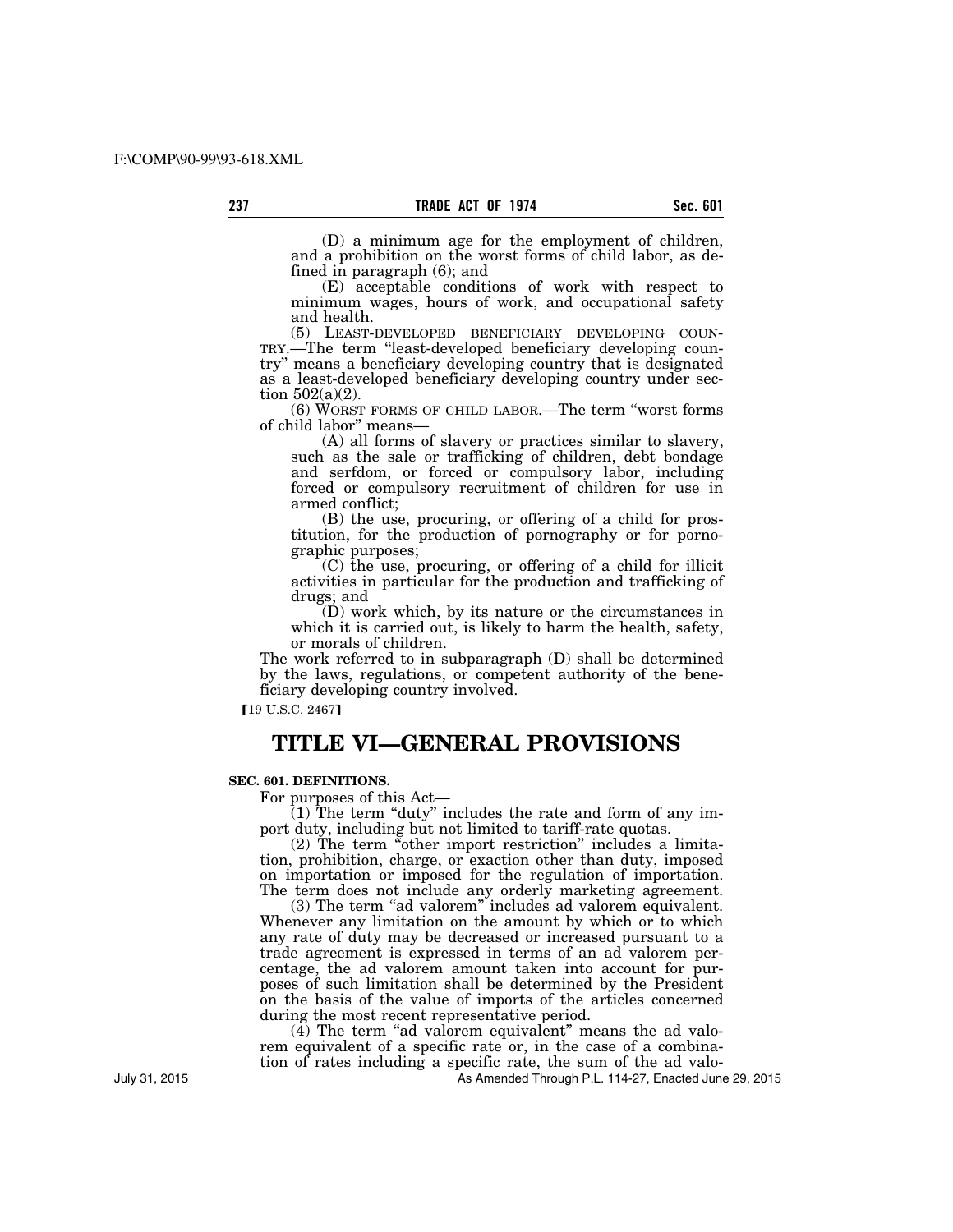rem equivalent of the specific rate and of the ad valorem rate. The ad valorem equivalent shall be determined by the President on the basis of the value of imports of the article concerned during the most recent representative period. In determining the value of imports, the President shall utilize, to the maximum extent practicable, the standards as valuation contained in section 402 or 402a of the Tariff Act of 1930 (as in effect before the effective date of the amendments made by title II of the Trade Agreements Act of 1979) or in section 402 of such Act of 1930 (as in effect on the effective date of such title II amendments) whichever is applicable to the article concerned during such representative period.

(5) An imported article is ''directly competitive with'' a domestic article at an earlier or later stage of processing, and a domestic article is ''directly competitive with'' an imported article at an earlier or later stage of processing, if the importation of the article has an economic effect on producers of the domestic article comparable to the effect of importation of articles in the same stage of processing as the domestic article. For purposes of this paragraph, the unprocessed article is at an earlier stage of processing.

(6) The term ''modification'', as applied to any duty or other import restriction, includes the elimination of any duty or other import restriction.

(7) The term ''existing'' means (A) when used, without the specification of any date, with respect to any matter relating to entering into or carrying out a trade agreement or other action authorized by this Act, existing on the day on which such trade agreement is entered into or such other action is taken; and (B) when used with respect to a rate of duty, the nonpreferential rate of duty (however established, and even through temporarily suspended by Act of Congress or otherwise) set forth in rate column numbered 1 of schedules 1 through 7 of the Tariff Schedules of chapters 1 through 97 of the Harmonized Tariff Schedule of the United States on the date specified or (if no date is specified) on the day referred to in clause (A).

(8) A product of a country or area is an article which is the growth, produce, or manufacture of such country or area.

 $(9)$  The term "nondiscriminatory treatment" means trade treatment based on normal trade relations (known under international law as most-favored-nation treatment).

(10) The term ''commerce'' includes services associated with international trade.

[19 U.S.C. 2481]

\* \* \* \* \* \* \*

# **SEC. 603. INTERNATIONAL TRADE COMMISSION.**

(a) In order to expedite the performance of its functions under this Act, the International Trade Commission may conduct preliminary investigations, determine the scope and manner of its proceedings, and consolidate proceedings before it.

(b) In performing its functions under this Act, the Commission may exercise any authority granted to it under any other Act.

As Amended Through P.L. 114-27, Enacted June 29, 2015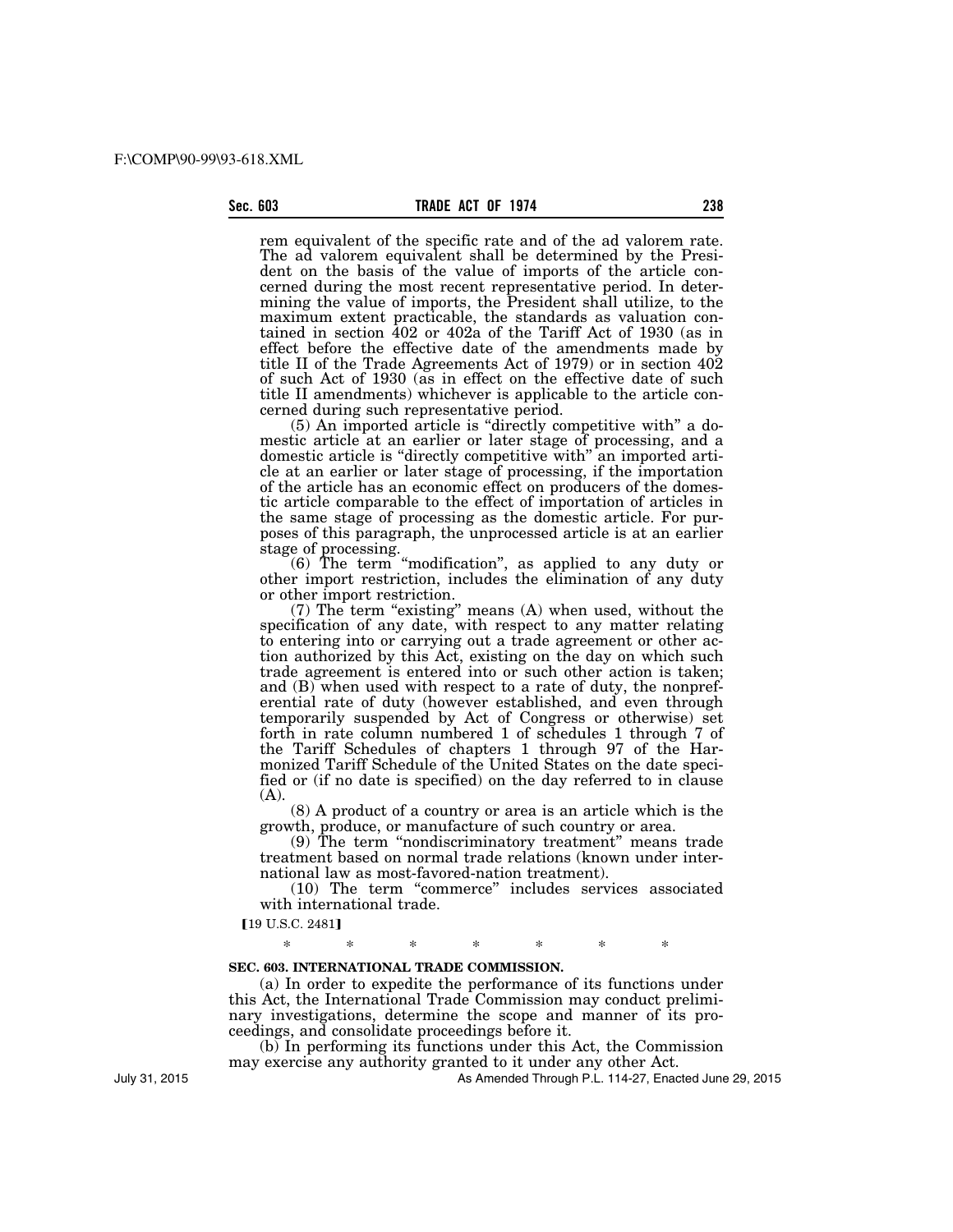(c) The Commission shall at all times keep informed concerning the operation and effect of provisions relating to duties or other import restrictions of the United States contained in trade agreements entered into under the trade agreements program.

[19 U.S.C. 2482]

### **SEC. 604. CONSEQUENTIAL CHANGES IN THE TARIFF SCHEDULES.**

The President shall from time to time, as appropriate, embody in the Harmonized Tariff Schedule of the United States the substance of the relevant provisions of this Act, and of other Acts affecting import treatment, and actions thereunder, including removal, modification, continuance, or imposition of any rate of duty or other import restriction.

**[19 U.S.C. 2483]** 

#### **SEC. 605. SEPARABILITY.**

If any provision of this Act or the application of any provision to any circumstances or persons shall be held invalid, the validity of the remainder of this Act, and of the application of such provision to other circumstances or persons, shall not be affected thereby.

[19 U.S.C. 2101 note]

### **SEC. 606. INTERNATIONAL DRUG CONTROL.**

The President shall submit a report to Congress at least once each calendar year listing those foreign countries in which narcotic drugs and other controlled substances (as listed under section 202 of the Comprehensive Drug Abuse Prevention and Control Act of 1970 (21 U.S.C. 812)) are produced, processed, or transported for unlawful entry into the United States. Such report shall include a description of the measures such countries are taking to prevent such production, processing, or transport.

**[19 U.S.C. 2484]** 

#### **SEC. 607. VOLUNTARY LIMITATIONS ON EXPORTS OF STEEL TO THE UNITED STATES.**

No person shall be liable for damages, penalties, or other sanctions under the Federal Trade Commission Act (15 U.S.C. 41–77) or the Antitrust Acts (as defined in section 4 of the Federal Trade Commission Act (15 U.S.C. 44)), or under any similar State law, on account of his negotiating, entering into, participating in, or implementing an arrangement providing for the voluntary limitation on exports of steel and steel products to the United States, or any modification or renewal of such an arrangement, if such arrangement or such modification or renewal—

(1) was undertaken prior to the date of the enactment of this Act at the request of the Secretary of State or his delegate, and

(2) ceases to be effective not later than January 1, 1975. **[19 U.S.C. 2485]** 

# **SEC. 608. UNIFORM STATISTICAL DATA ON IMPORTS, EXPORTS, AND PRODUCTION.**

 $(a) * *$ 

July 31, 2015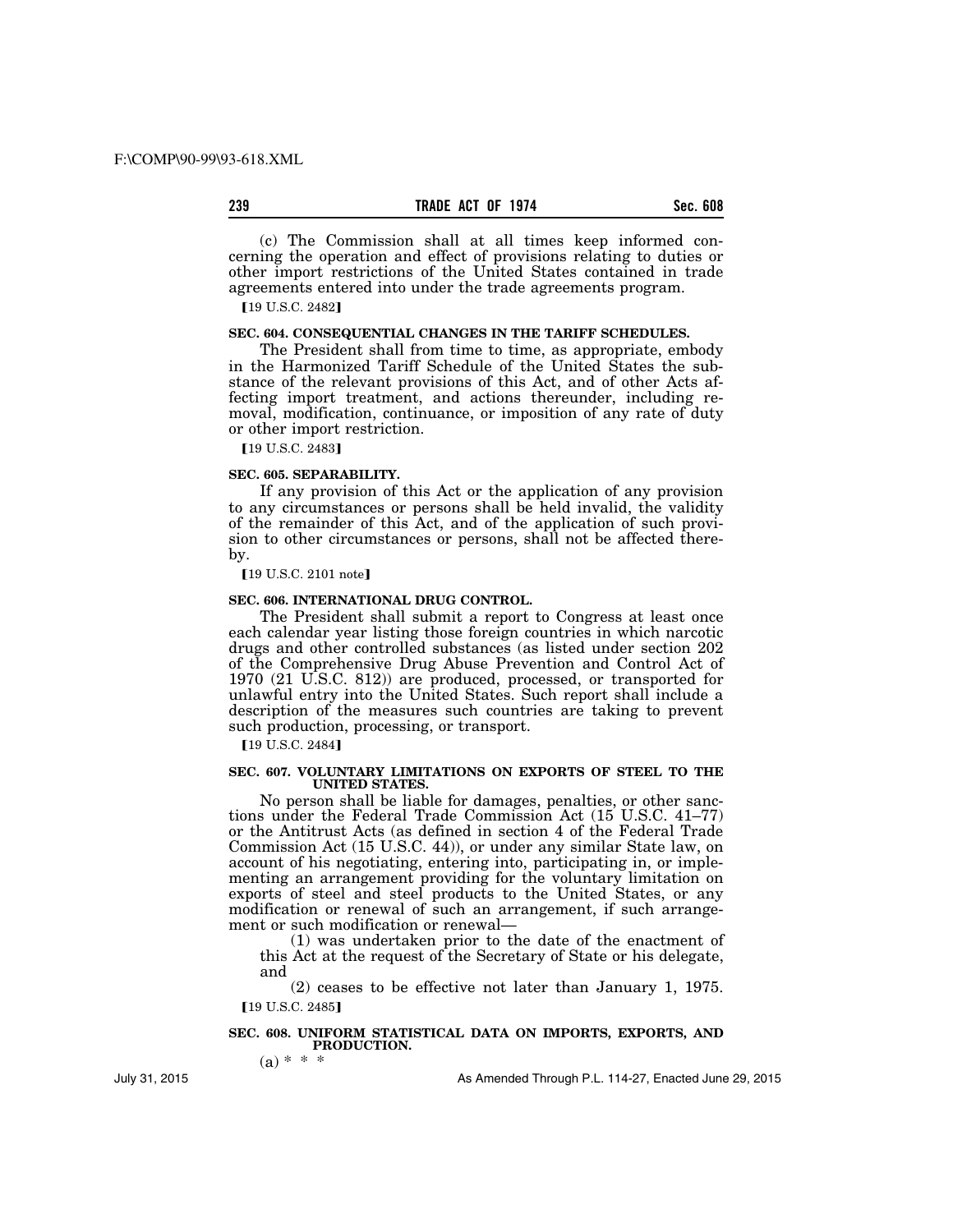# **Sec. 611 TRADE ACT OF 1974 240**

(b) In carrying out the responsibilities under section  $484(e)$ , Tariff Act of 1930 and other pertinent statutes, the Secretary of Commerce and the United States International Trade Commission shall conduct jointly a study of existing commodity classification systems with a view to identifying the appropriate principles and concepts which should guide the organization and development of an enumeration of articles which would result in comparability of United States import, production, and export data. The Secretary and the United States International Trade Commission shall submit a report to both Houses of Congress and to the President with respect to such study not later than August 1, 1975.

(c) In further connection with its responsibilities pursuant to subsections (a) and (b), the United States International Trade Commission shall undertake an investigation under section 332(g) of the Tariff Act of 1930 which would provide the basis for—

(1) a report on the appropriate concepts and principles which should underlie the formulation of an international commodity code adaptable for modernized tariff nomenclature purposes and for recording, handling, and reporting of transactions in national and international trade, taking into account how such a code could meet the needs of sound customs and trade reporting practices reflecting the interests of United States and other countries, such report to be submitted to both Houses of Congress and to the President as soon as feasible, but in any event, no later than June 1, 1975; and

(2) full and immediate participation by the United States International Trade Commission in the United States contribution to technical work of the Harmonized Systems Committee under the Customs Cooperation Council to assure the recognition of the needs of the United States business community in the development of a Harmonized Code reflecting sound principles of commodity identification and specification and modern producing methods and trading practices.

and, in carrying out such responsibilities, the Commission shall report to both Houses of Congress and to the President, as it deems appropriate.

 $(d)$  The President is requested to direct the appropriate agencies to cooperate fully with the Secretary of Commerce and the United States International Trade Commission in carrying out their responsibilities under subsections (a), (b), and (c).

(e) The amendment made by subsection (a) insofar as it relates to export declarations shall take effect on January 1, 1976.

[19 U.S.C. 1484 notes]

\* \* \* \* \* \* \*

# **SEC. 611. REVIEW OF PROTESTS IN IMPORT SURCHARGE CASES.**

Notwithstanding the provisions of section 515(a) of the Tariff Act of 1930 (19 U.S.C. 1515(a)), in the case of any protest under section 514 of such Act involving the imposition of an import surcharge in the form of a supplemental duty pursuant to Presidential Proclamation 4074, dated August 17, 1971, the time for review and allowing or denying the protest shall not expire until five years from the date the protest was filed in accordance with such section 514.

July 31, 2015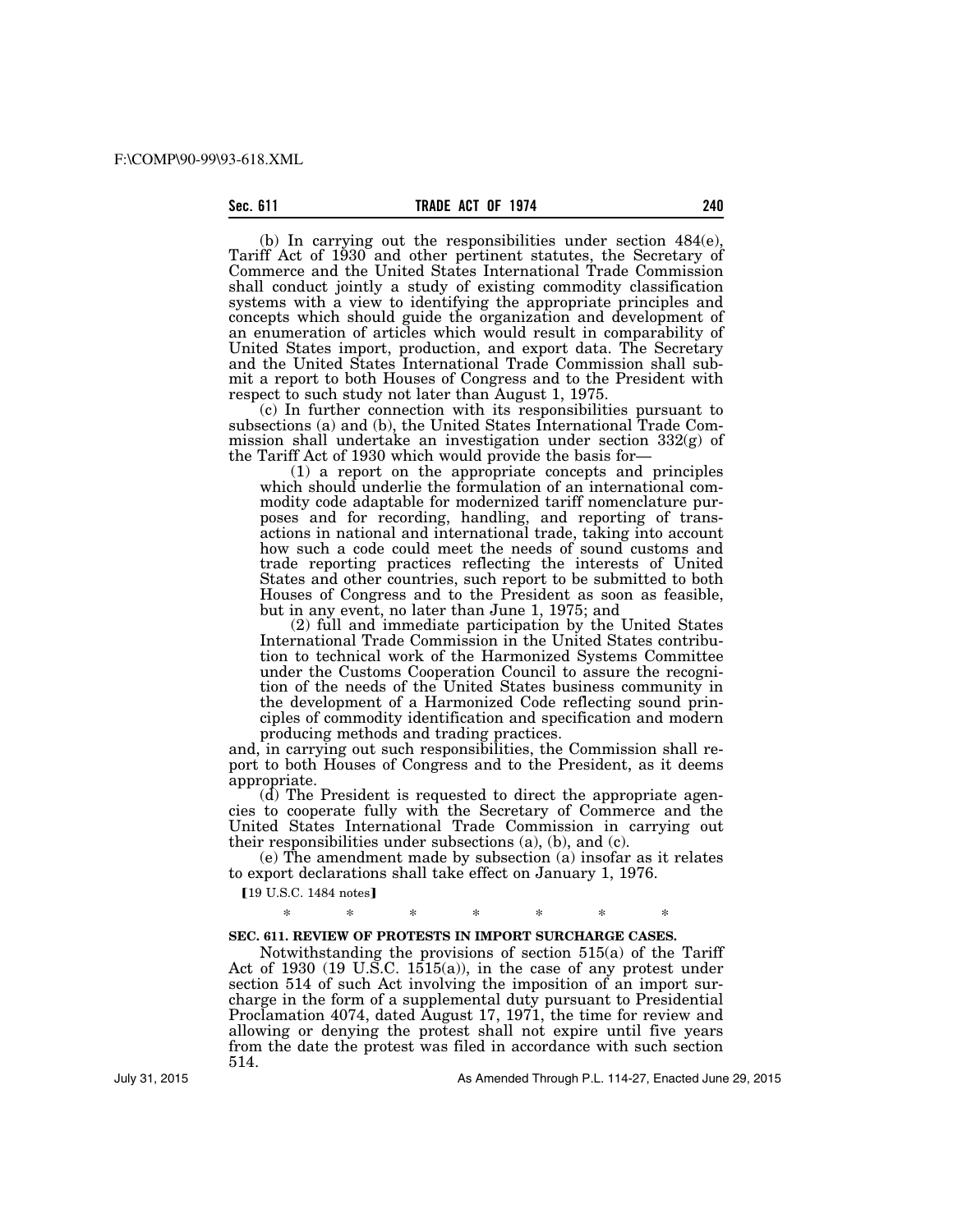[19 U.S.C. 1515 note]

# **SEC. 612. TRADE RELATIONS WITH NORTH AMERICAN COUNTRIES.**

(a) It is the sense of the Congress that the United States should enter into a trade agreement with Canada which will guarantee continued stability to the economies of the United States and Canada. In order to promote such economic stability, the President may initiate negotiations for a trade agreement with Canada to establish a free trade area covering the United States and Canada. Nothing in this section shall be construed as prior approval of any legislation which may be necessary to implement such a trade agreement.

(b) The President shall study the desirability of entering into trade agreements with countries in the northern portion of the western hemisphere to promote the economic growth of the United States and such countries and the mutual expansion of market opportunities and report to the Committee on Ways and Means of the House of Representatives and the Committee on Finance of the Senate his findings and conclusions within 2 years after the date of enactment of this Act. The study shall include an examination of competitive opportunities and conditions of competition between such countries and the United States in the agricultural, energy, and other appropriate sectors.

**[19 U.S.C. 2486]** 

Section 613 (19 U.S.C. 2487) repealed by Public Law  $102-266$ , sec. 102, 106 Stat 95.]

# **TITLE VIII—TARIFF TREATMENT OF PRODUCTS OF, AND OTHER SANCTIONS AGAINST, UNCOOPERATIVE MAJOR DRUG PRODUCING OR DRUG-TRANSIT COUN-TRIES**

### **SEC. 801. SHORT TITLE.**

This title may be cited as the ''Narcotics Control Trade Act''. [19 U.S.C. 2491]

#### **SEC. 802. TARIFF TREATMENT OF PRODUCTS OF UNCOOPERATIVE MAJOR DRUG PRODUCING OR DRUG-TRANSIT COUN-TRIES.**

(a) REQUIRED ACTION BY PRESIDENT.—Subject to subsection (b), for every major drug producing country and every major drug-transit country, the President shall, on or after March 1, 1987, and March 1 of each succeeding year, to the extent considered necessary by the President to achieve the purposes of this title—

(1) deny to any or all of the products of that country tariff treatment under the Generalized System of Preferences, the Caribbean Basin Economic Recovery Act, or any other law providing preferential tariff treatment.

(2) apply to any or all of the dutiable products of that country an additional duty at a rate not to exceed 50 percent ad valorem or the specific rate equivalent;

(3) apply to one or more duty-free products of that country a duty at a rate not to exceed 50 percent a valorem;

As Amended Through P.L. 114-27, Enacted June 29, 2015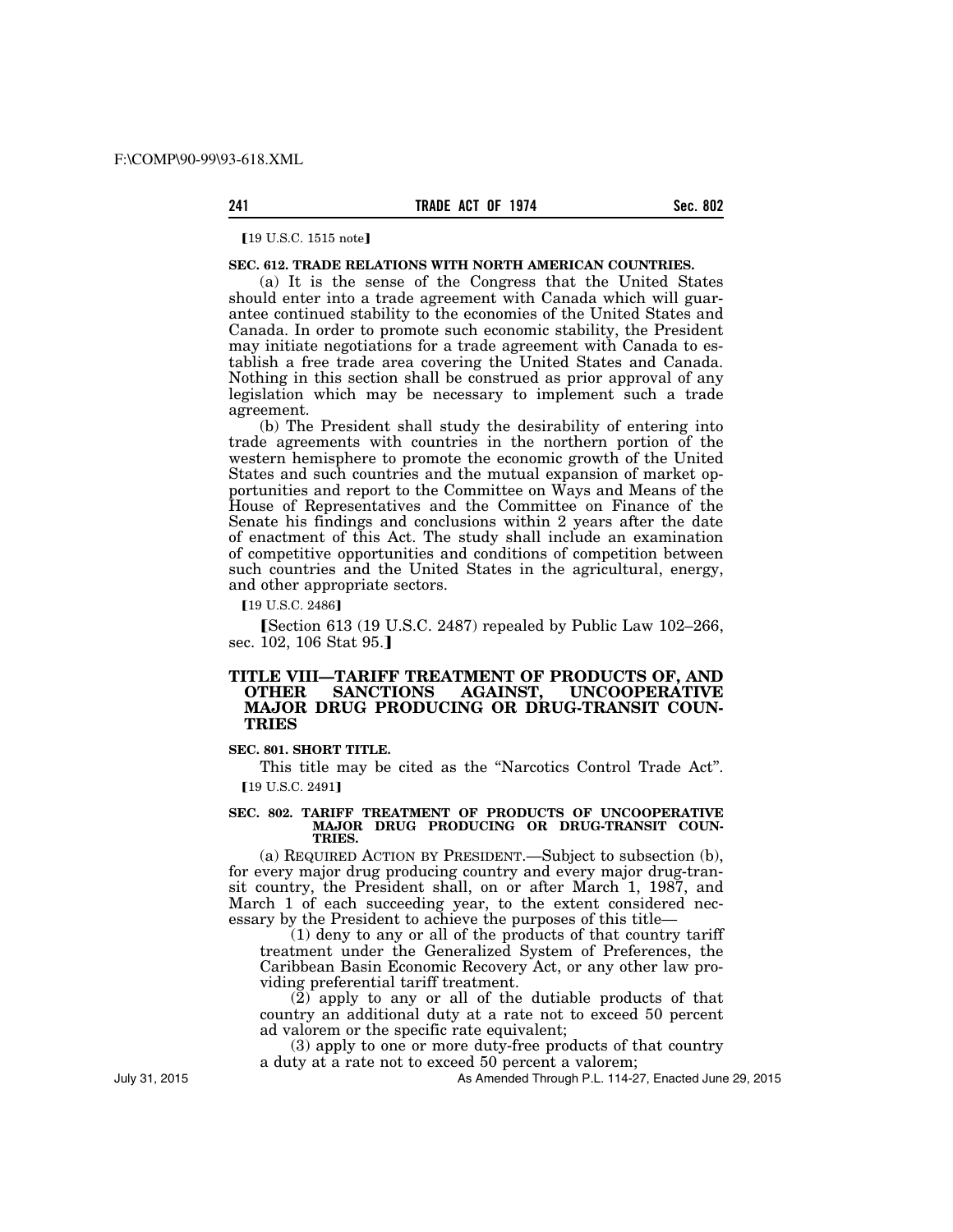(4) take the steps described in subsection (d)(1) or (d)(2), or both, to curtail air transportation between the United States and that country;

(5) withdraw the personnel and resources of the United States from participation in any arrangement with that country for the pre-clearance of customs by visitors between the United States and that country; or

(6) take any combination of the actions described in paragraphs (1) through (5).

 $(b)(1)(A)$  Subject to paragraph (3), subsection (a) shall not apply with respect to a country if the President determines and certifies to the Congress, at the time of the submission of the report required by section 489 of the Foreign Assistance Act of 1961  $(22 \text{ U.S.C. } 2291 \text{h})$ , that-

(i) during the previous year the country has cooperated fully with the United States, or has taken adequate steps on its own—

(I) in satisfying the goals agreed to in an applicable bilateral narcotics agreement with the United States (as described in paragraph (B)) or a multilateral agreement which achieves the objectives of paragraph (B),

(II) in preventing narcotic and psychotropic drugs and other controlled substances produced or processed, in whole or in part, in such country or transported through such country, from being sold illegally within the jurisdiction of such country to United States Government personnel or their dependents or from being transported, directly or indirectly, into the United States,

(III) in preventing and punishing the laundering in that country of drug-related profits or drug-related moneys, and

(IV) in preventing and punishing bribery and other forms of public corruption which facilitate the illicit production, processing, or shipment of narcotic and psychotropic drugs and other controlled substances, or which discourage the investigation and prosecution of such acts; or

(ii) for a country that would not otherwise qualify for certification under clause (i), the vital national interests of the United States require that subsection (a) not be applied with respect to that country.

(B) A bilateral narcotics agreement referred to in subparagraph (A)(i)(I) is an agreement between the United States and a foreign country in which the foreign country agrees to take specific activities, including, where applicable, efforts to—

(i) reduce drug production, drug consumption, and drug trafficking within its territory, including activities to address illicit crop eradication and crop substitution;

(ii) increase drug interdiction and enforcement;

(iii) increase drug education and treatment programs;

(iv) increase the identification of and elimination of illicit drug laboratories;

(v) increase the identification and elimination of the trafficking of essential precursor chemicals for the use in production of illegal drugs;

As Amended Through P.L. 114-27, Enacted June 29, 2015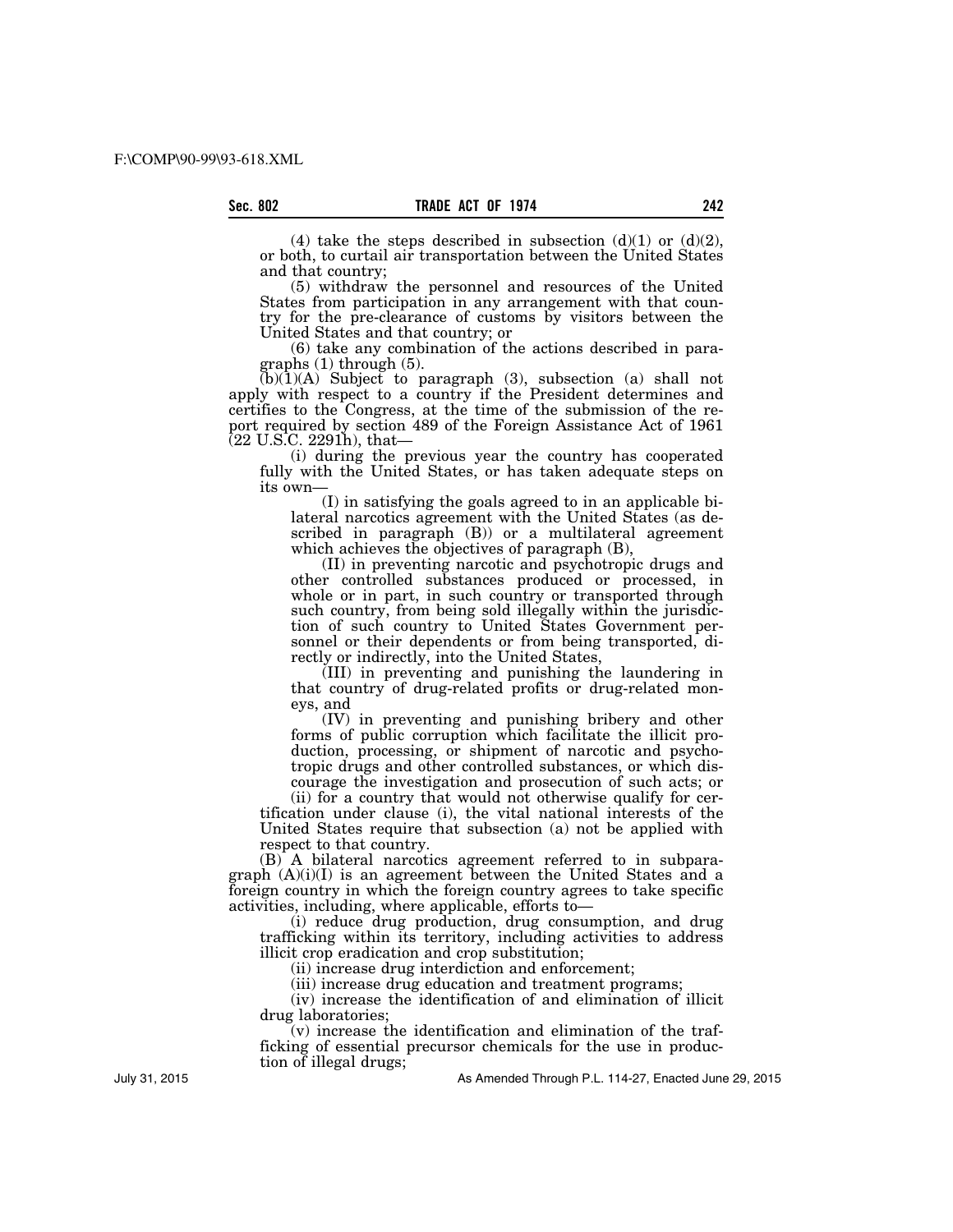(vi) increase cooperation with United States drug enforcement officials; and

(vii) where applicable, increase participation in extradition treaties, mutual legal assistance provisions directed at money laundering, sharing of evidence, and other initiatives for cooperative drug enforcement.

(C) A country which in the previous year was designated as a major drug producing country or a major drug-transit country may not be determined to be cooperating fully under subparagraph (A)(i) unless it has in place a bilateral narcotics agreement with the United States or a multilateral agreement which achieves the objectives of subparagraph (B).

(D) If the President makes a certification with respect to a country pursuant to subparagraph  $(A)(ii)$ , he shall include in such certification—

(i) a full and complete description of the vital national interests placed at risk if action is taken pursuant to subsection (a) with respect to that country; and

(ii) a statement weighing the risk described in clause (i) against the risks posed to the vital national interests of the United States by the failure of such country to cooperate fully with the United States in combating narcotics or to take adequate steps to combat narcotics on its own.

(E) The President may make a certification under subparagraph (A)(i) with respect to a major drug producing country or drug-transit country which is also a producer of licit opium only if the President determines that such country has taken steps to prevent significant diversion of its licit cultivation and production into the illicit market, maintains production and stockpiles at levels no higher than those consistent with licit market demand, and prevents illicit cultivation and production.

(2) In determining whether to make the certification required by paragraph (1) with respect to a country, the President shall consider the following:

(A) Have the actions of the government of that country resulted in the maximum reductions in illicit drug production which were determined to be achievable pursuant to section 481(e)(4) of the Foreign Assistance Act of 1961? In the case of a major drug producing country, the President shall give foremost consideration, in determining whether to make the certification required by paragraph (1), to whether the government of that country has taken actions which have resulted in such reductions.

(B) Has that government taken the legal and law enforcement measures to enforce in its territory, to the maximum extent possible, the elimination of illicit cultivation and the suppression of illicit manufacturing of and trafficking in narcotic and psychotropic drugs and other controlled substances, as evidenced by seizures of such drugs and substances and of illicit laboratories and the arrest and prosecution of violators involved in the traffic in such drugs and substances significantly affecting the United States?

(C) Has that government taken the legal and law enforcement steps necessary to eliminate, to the maximum extent pos-

As Amended Through P.L. 114-27, Enacted June 29, 2015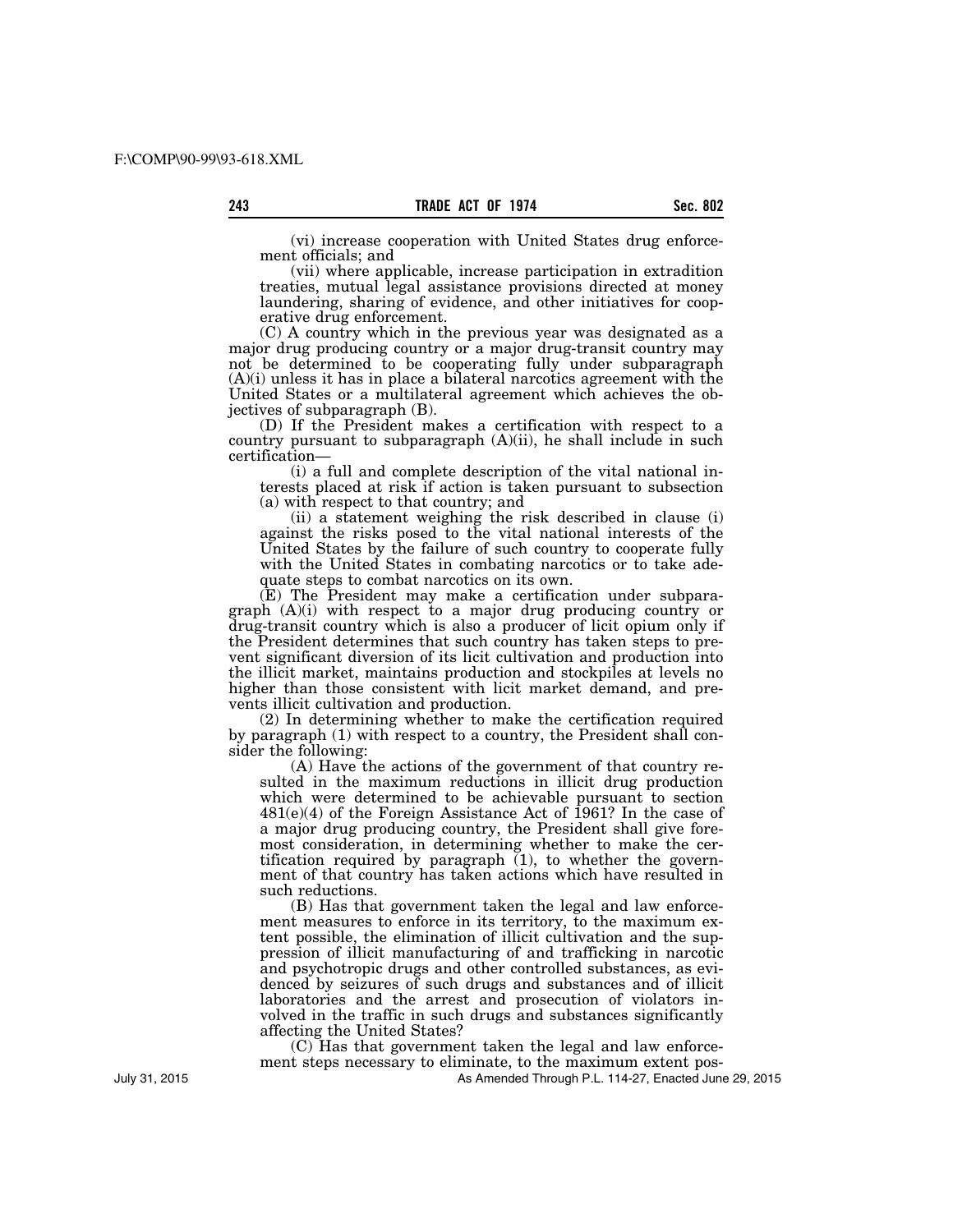sible, the laundering in that country of drug-related profits or drug-related moneys, as evidenced by—

(i) the enactment and enforcement by that government of laws prohibiting such conduct,

(ii) that government entering into, and cooperating under the terms of, mutual legal assistance agreements with the United States governing (but not limited to) money laundering, and

(iii) the degree to which that government otherwise cooperates with United States law enforcement authorities on anti-money laundering efforts?

(D) Has that government taken the legal and law enforcement steps necessary to eliminate, to the maximum extent possible, bribery and other forms of public corruption which facilitate the illicit production, processing, or shipment of narcotic and psychotropic drugs and other controlled substances, or which discourage the investigation and prosecution of such acts, as evidenced by the enactment and enforcement of laws prohibiting such conduct?

(E) Has that government, as a matter of government policy, encouraged or facilitated the production or distribution of illicit narcotic and psychotropic drugs and other controlled substances?

(F) Does any senior official of that government engage in, encourage, or facilitate the production or distribution of illicit narcotic and psychotropic drugs and other controlled substances?

(G) Has that government investigated aggressively all cases in which any member of an agency of the United States Government engaged in drug enforcement activities since January 1, 1985, has been the victim of acts or threats of violence, inflicted by or with the complicity of any law enforcement or other officer of such country or any political subdivision thereof, and has energetically sought to bring the perpetrators of such offense or offenses to justice?

(H) Having been requested to do so by the United States Government, does that government fail to provide reasonable cooperation to lawful activities of United States drug enforcement agents, including the refusal of permission to such agents engaged in interdiction of aerial smuggling into the United States to pursue suspected aerial smugglers a reasonable distance into the airspace of the requested country?

(I) Has that government made necessary changes in legal codes in order to enable law enforcement officials to move more effectively against narcotics traffickers, such as new conspiracy laws and new asset seizure laws?

(J) Has that government expeditiously processed United States extradition requests relating to narcotics trafficking?

(K) Has that government refused to protect or give haven to any known drug traffickers, and has it expeditiously processed extradition requests relating to narcotics trafficking made by other countries?

(3) Subsection (a) shall apply to a country without regard to paragraph (1) of this subsection if the Congress enacts, within 45

As Amended Through P.L. 114-27, Enacted June 29, 2015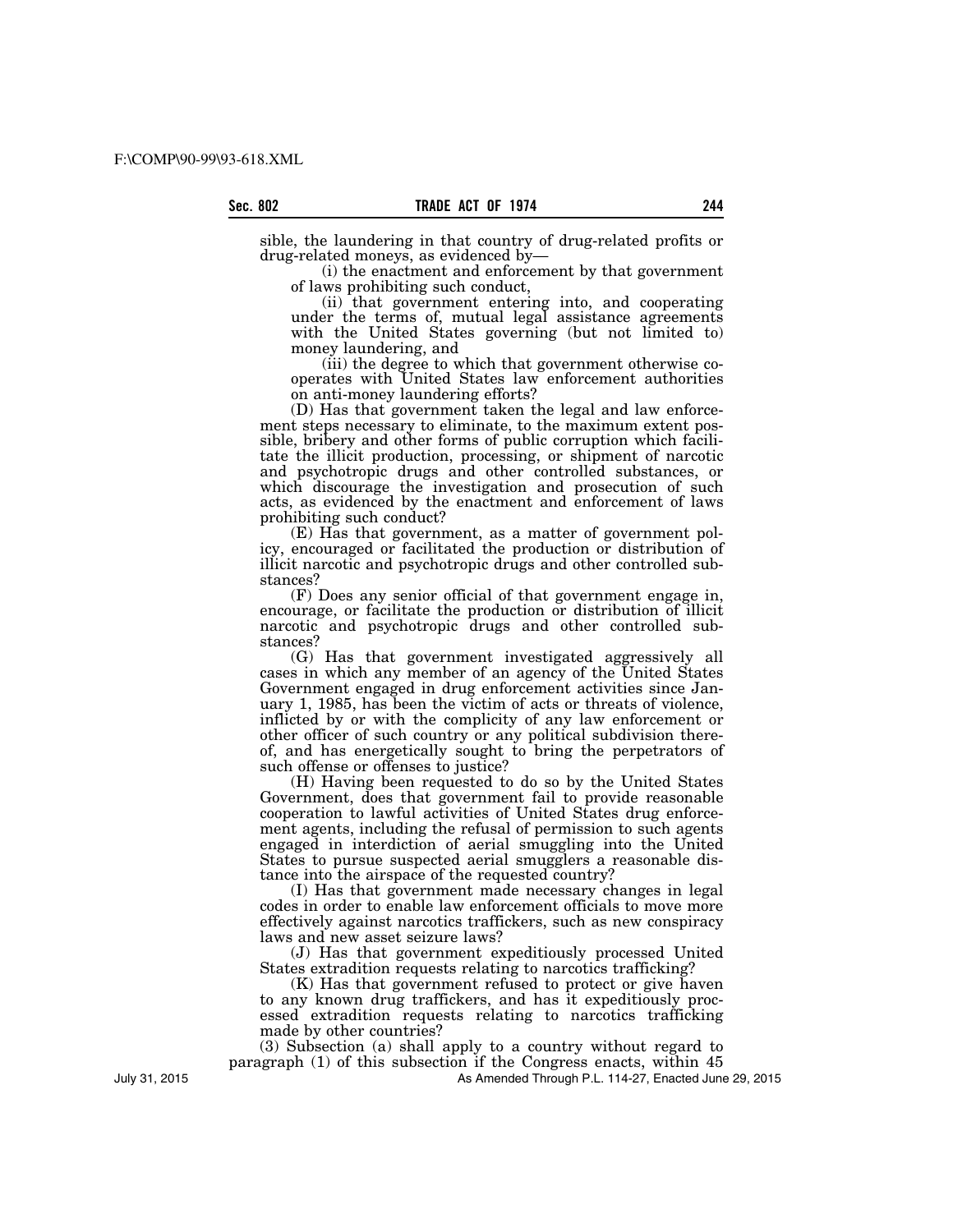days of continuous session after receipt of a certification under paragraph (1), a joint resolution disapproving the determination of the President contained in that certification.

(4) If the President takes action under subsection (a), that action shall remain in effect until—

(A) the President makes the certification under paragraph (1), a period of 45 days of continuous session of Congress elapses, and during that period the Congress does not enact a joint resolution of disapproval; or

(B) the President submits at any other time a certification of the matters discribed in paragraph (1) with respect to that country, a period of 45 days of continuous session of Congress elapses, and during that period the Congress does not enact a joint resolution of disapproving the determination contained in that certification.

(5) For the purpose of expediting the consideration and enactment of joint resolutions under paragraphs (3) and (4)—

(A) a motion to proceed to the consideration of any such joint resolution after it has been reported by the Committee on Ways and Means shall be treated as highly privileged in the House of Representatives; and

(B) a motion to proceed to the consideration of any such joint resolution after it has been reported by the Committee on Finance shall be treated as privileged in the Senate.

(c) DURATION OF ACTION.—The action taken by the President under paragraph  $(1)$ ,  $(2)$ , or  $(3)$  of subsection  $(a)$  shall apply to the products of a foreign country that are entered, or withdrawn from warehouse for consumption, during the period that such action is in effect.

(d) PRESIDENTIAL ACTION REGARDING AVIATION.—

(1)(A) The President is authorized to notify the government of a country against which is imposed the sanction described in subsection  $(a)(4)$  of his intention to suspend the authority of foreign air carriers owned or controlled by the government or nationals of that country to engage in foreign air transportation to or from the United States.

(B) Within 10 days after the date of notification of a government under subparagraph (A), the Secretary of Transportation shall take all steps necessary to suspend at the earliest possible date the authority of any foreign air carrier owned or controlled, directly or indirectly, by the government or nationals of that country to engage in foreign air transportation to or from the United States, notwithstanding any agreement relating to air services.

(C) The President may also direct the Secretary of Transportation to take such steps as may be necessary to suspend the authority of any air carrier to engage in foreign air transportation between the United States and that country.

(2)(A) The President may direct the Secretary of State to terminate any air service agreement between the United States and a country against which the sanction described in subsection  $(a)(4)$  is imposed in accordance with the provisions of that agreement.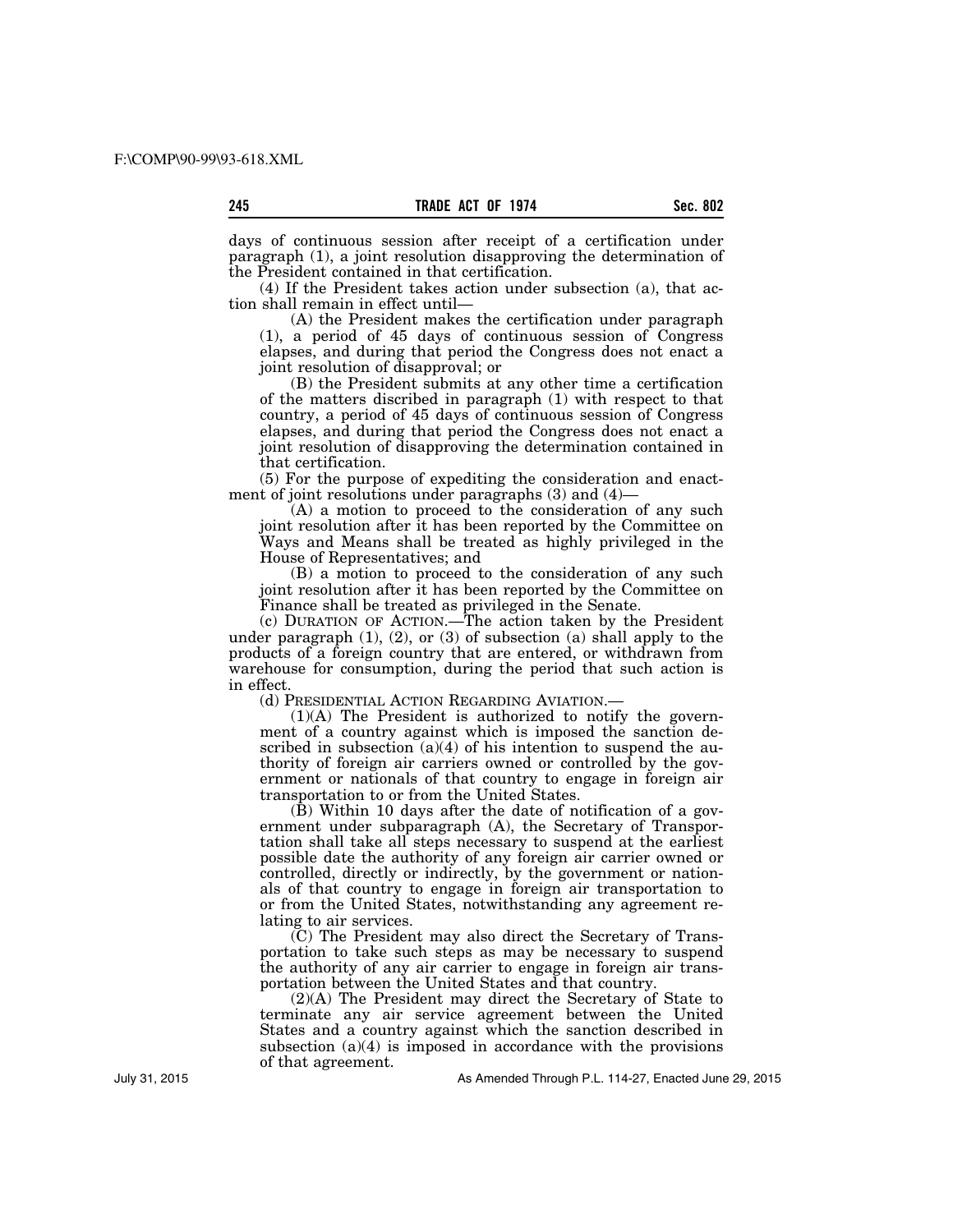(B) Upon termination of an agreement under this paragraph, the Secretary of Transportation shall take such steps as may be necessary to revoke at the earliest possible date the right of any foreign air carrier owned, or controlled, directly or indirectly, by the government or nationals of that country to engage in foreign air transportation to or from the United States.

(C) Upon termination of an agreement under this paragraph, the Secretary of Transportation may also revoke the authority of any air carrier to engage in foreign air transportation between the United States and that country.

(3) The Secretary of Transportation may provide for such exceptions from paragraphs (1) and (2) as the Secretary considers necessary to provide for emergencies in which the safety of an aircraft or its crew or passengers is threatened.

(4) For purposes of this subsection, the terms "air transportation", "air carrier", "foreign air carrier" and "foreign air transportation'' have the meanings such terms have under section 101 of the Federal Aviation Act of 1958 (49 U.S.C. App. 1301).

(e) For each calendar year, the Secretary of State, after consultation with the appropriate committees of the Congress, shall establish numerical standards and other guidelines for determining which countries will be considered to be major drug-transit countries under section  $805(3)(A)$  and  $(B)$ .

[19 U.S.C. 2492]

### **SEC. 803. SUGAR QUOTA.**

Notwithstanding any other provision of law, the President may not allocate any limitation imposed on the quantity of sugar to any country which has a Government involved in the trade of illicit narcotics or is failing to cooperate with the United States in narcotics enforcement activities as defined in section 802(b) as determined by the President.

[19 U.S.C. 2493]

### **SEC. 804. PROGRESS REPORTS.**

The President shall include as a part of the annual report required under section 489 of the Foreign Assistance Act of 1961 (22 U.S.C. 2291h) an evaluation of progress that each major drug producing country and each major drug-transit country has made during the reporting period in achieving the objectives set forth in section 802(b).

 $[19 \text{ U.S.C. } 2494]$ 

#### **SEC. 805. DEFINITIONS.**

For purposes of this title—

(1) continuity of a session of Congress is broken only by an adjournment of the Congress sine die, and the days on which either House is not in session because of an adjournment of more than three days to a day certain are excluded in the computation of the period indicated;

(2) the term ''major drug producing country'' means a coun-

try that illicitly produces during a fiscal year 5 metric tons or As Amended Through P.L. 114-27, Enacted June 29, 2015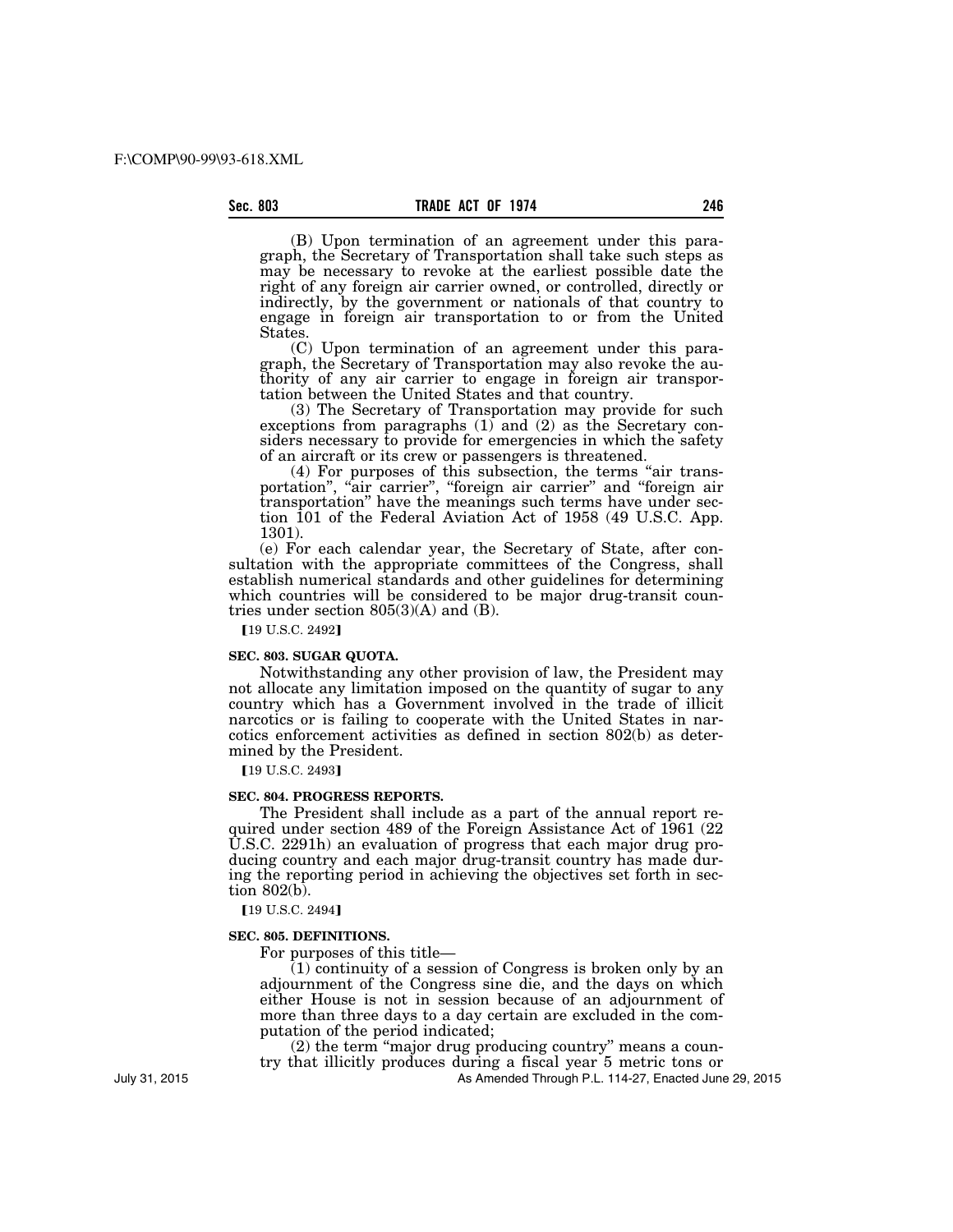more of opium or opium derivative, 500 metric tons or more of coca, or 500 metric tons or more of marijuana;

(3) the term ''major drug-transit country'' means a country—

(A) that is a significant direct source of illicit narcotic or psychotropic drugs or other controlled substances significantly affecting the United States;

(B) through which are transported such drugs or substances; or

(C) through which significant sums of drug-related profits or monies are laundered with the knowledge or complicity of the government; and

(4) the term ''narcotic and psychotropic drugs and other controlled substances'' has the same meaning as is given by any applicable international narcotics control agreement or domestic law of the country or countries concerned.

**[19 U.S.C. 2495]** 

# **TITLE IX—SUPPLEMENTAL AGRICULTURAL DISASTER ASSISTANCE**

## **SEC. 901. SUPPLEMENTAL AGRICULTURAL DISASTER ASSISTANCE.**

(a) DEFINITIONS.—In this section:

(1) ACTUAL PRODUCTION HISTORY YIELD.—The term ''actual production history yield'' means the weighted average of the actual production history for each insurable commodity or noninsurable commodity, as calculated under the Federal Crop Insurance Act (7 U.S.C. 1501 et seq.) or the noninsured crop disaster assistance program, respectively.

(2) ACTUAL PRODUCTION ON THE FARM.—The term ''actual production on the farm'' means the sum of the value of all crops produced on the farm, as determined under subsection  $(b)(\bar{6})(\bar{B}).$ 

(3) ADJUSTED ACTUAL PRODUCTION HISTORY YIELD.—The term "adjusted actual production history yield" means-

(A) in the case of an eligible producer on a farm that has at least 4 years of actual production history yields for an insurable commodity that are established other than pursuant to section  $508(g)(4)(B)$  of the Federal Crop Insurance Act  $(7 \text{ U.S.C. } 1508(g)(4)(B))$ , the actual production history for the eligible producer without regard to any yields established under that section;

(B) in the case of an eligible producer on a farm that has less than 4 years of actual production history yields for an insurable commodity, of which 1 or more were established pursuant to section  $508(g)(4)(B)$  of that Act, the actual production history for the eligible producer as calculated without including the lowest of the yields established pursuant to section  $508(g)(4)(B)$  of that Act; and

(C) in all other cases, the actual production history of the eligible producer on a farm.

As Amended Through P.L. 114-27, Enacted June 29, 2015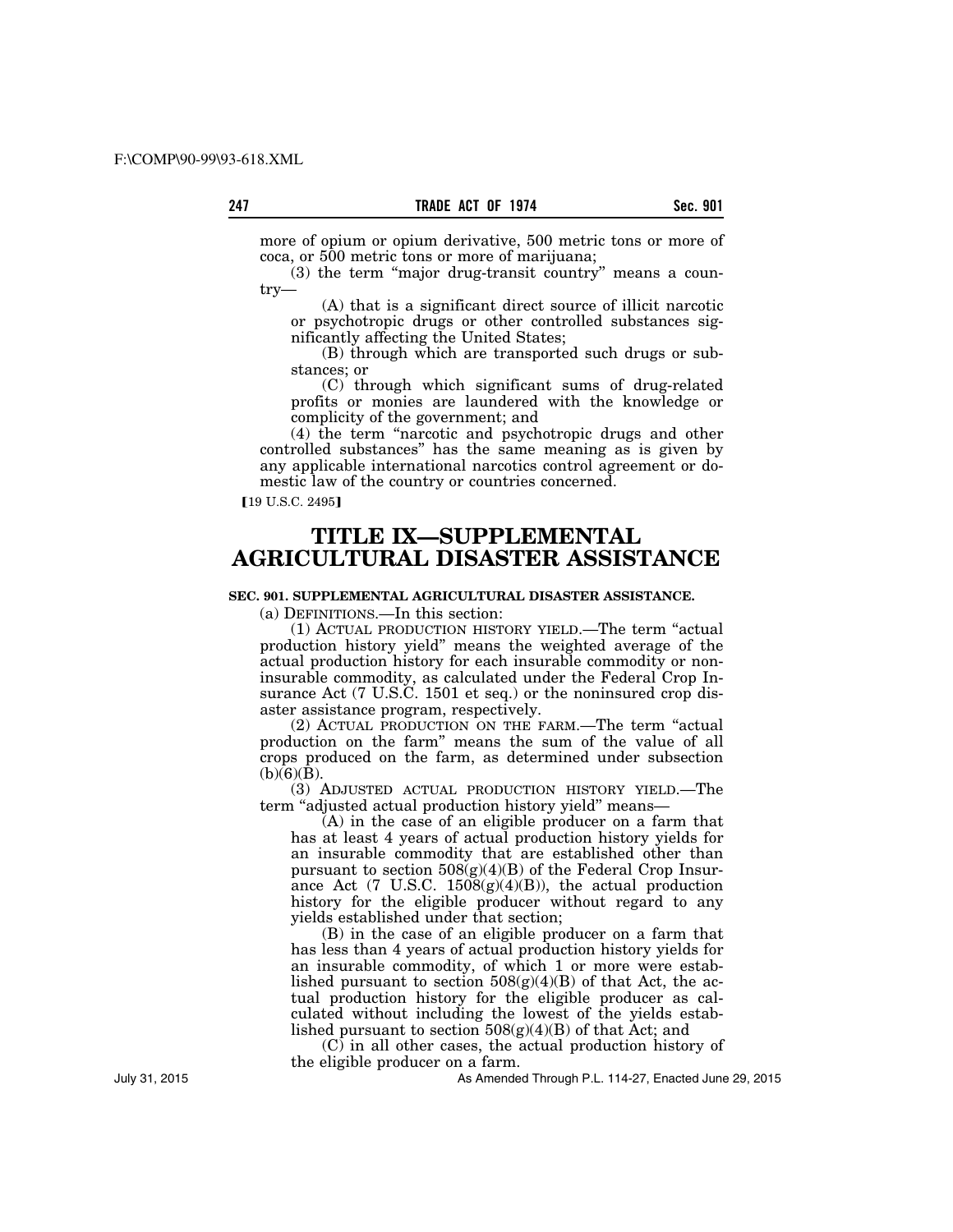(4) ADJUSTED NONINSURED CROP DISASTER ASSISTANCE PRO-GRAM YIELD.—The term ''adjusted noninsured crop disaster assistance program yield'' means—

 $(A)$  in the case of an eligible producer on a farm that has at least 4 years of production history under the noninsured crop disaster assistance program that are not replacement yields, the noninsured crop disaster assistance program yield without regard to any replacement yields;

(B) in the case of an eligible producer on a farm that has less than 4 years of production history under the noninsured crop disaster assistance program that are not replacement yields, the noninsured crop disaster assistance program yield as calculated without including the lowest of the replacement yields; and

 $(C)$  in all other cases, the production history of the eligible producer on the farm under the noninsured crop disaster assistance program.

(5) COUNTER-CYCLICAL PROGRAM PAYMENT YIELD.—The term ''counter-cyclical program payment yield'' means the weighted average payment yield established under under—

 $(i)$ <sup>28</sup> section 1102 or 1302 of the Farm Security and Rural Investment Act of 2002 (7 U.S.C. 7912, 7952);

 $(ii)$  28 section 1102 or 1301(6) of the Food, Conservation, and Energy Act of 2008 (7 U.S.C. 8712,  $8751(6)$ ; or

 $(iii)$  <sup>28</sup> a successor section.

(6) CROP OF ECONOMIC SIGNIFICANCE.—The term ''crop of economic significance'' shall have the uniform meaning given the term by the Secretary for purposes of subsections  $(b)(1)(B)$ and  $(g)(6)$ .

(7) DISASTER COUNTY.—

(A) IN GENERAL.—The term ''disaster county'' means a county included in the geographic area covered by a qualifying natural disaster declaration.

(B) INCLUSION.—The term ''disaster county'' includes—

(i) a county contiguous to a county described in subparagraph (A); and

(ii) any farm in which, during a calendar year the actual production on the farm is less than 50 percent of the normal production on the farm.

(8) ELIGIBLE PRODUCER ON A FARM.—

(A) IN GENERAL.—The term ''eligible producer on a farm'' means an individual or entity described in subparagraph (B) that, as determined by the Secretary, assumes the production and market risks associated with the agricultural production of crops or livestock.

(B) DESCRIPTION.—An individual or entity referred to in subparagraph (A) is—

(i) a citizen of the United States;

(ii) a resident alien;

28Margins so in law.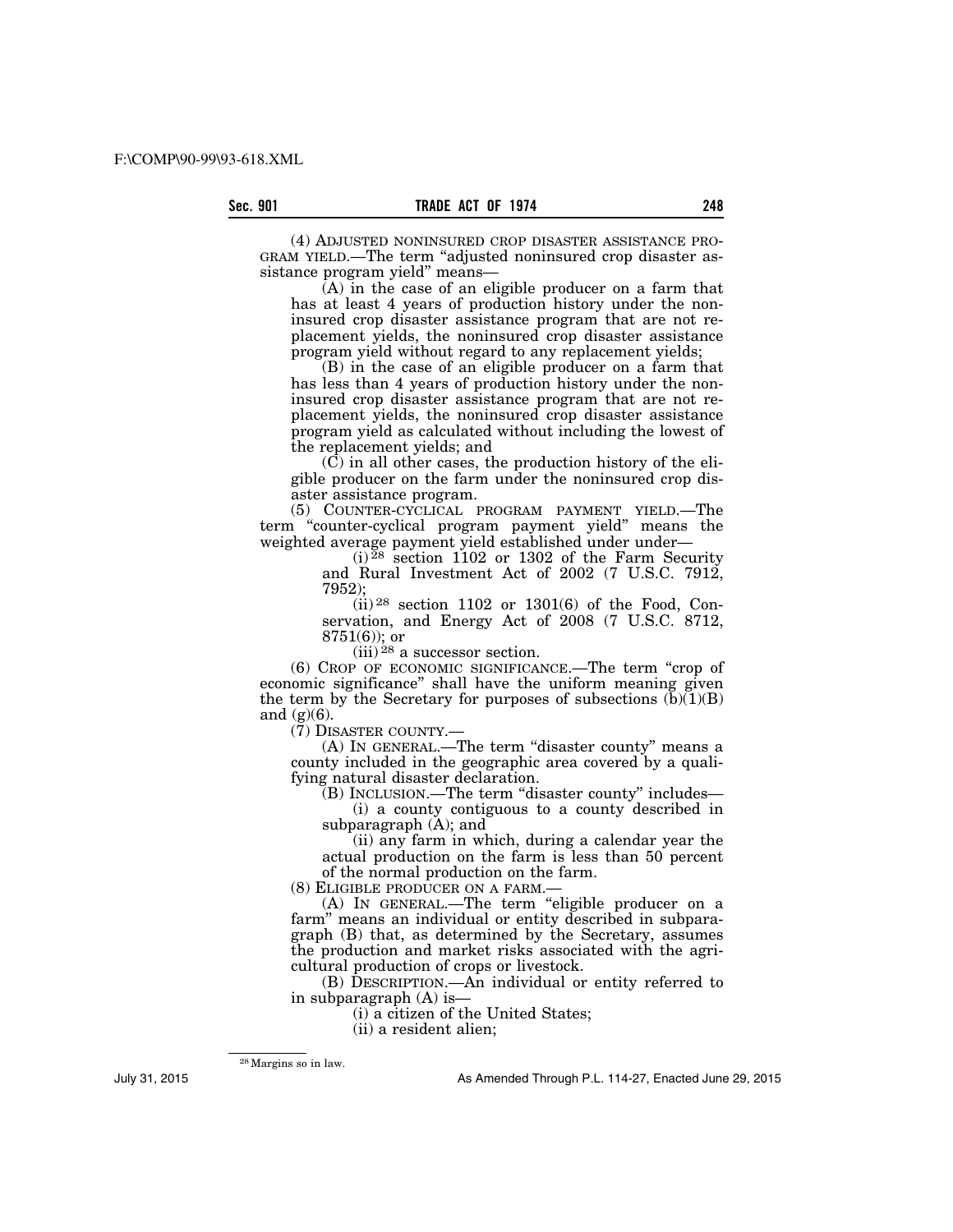(iii) a partnership of citizens of the United States; or

(iv) a corporation, limited liability corporation, or other farm organizational structure organized under State law.<br>(9) FARM.—

(A) IN GENERAL.—The term "farm" means, in relation to an eligible producer on a farm, the sum of all crop acreage in all counties that is planted or intended to be planted for harvest for sale or on-farm livestock feeding (including native grassland intended for haying) by the eligible producer.

(B) AQUACULTURE.—In the case of aquaculture, the term "farm" means, in relation to an eligible producer on a farm, all fish being produced in all counties that are intended to be harvested for sale by the eligible producer.

(C) HONEY.—In the case of honey, the term ''farm'' means, in relation to an eligible producer on a farm, all bees and beehives in all counties that are intended to be harvested for a honey crop for sale by the eligible producer.

(10) FARM-RAISED FISH.—The term ''farm-raised fish'' means any aquatic species that is propagated and reared in a controlled environment.

(11) INSURABLE COMMODITY.—The term ''insurable commodity'' means an agricultural commodity (excluding livestock) for which the producer on a farm is eligible to obtain a policy or plan of insurance under the Federal Crop Insurance Act (7 U.S.C. 1501 et seq.).

(12) LIVESTOCK.—The term ''livestock'' includes—

(A) cattle (including dairy cattle);

- (B) bison;
- (C) poultry;
- (D) sheep;
- (E) swine;
- (F) horses; and

(G) other livestock, as determined by the Secretary.

(13) NONINSURABLE COMMODITY.—The term ''noninsurable commodity'' means a crop for which the eligible producers on a farm are eligible to obtain assistance under the noninsured crop assistance program.

(14) NONINSURED CROP ASSISTANCE PROGRAM.—The term "noninsured crop assistance program" means the program carried out under section 196 of the Federal Agriculture Improvement and Reform Act of 1996 (7 U.S.C. 7333).

(15) NORMAL PRODUCTION ON THE FARM.—The term ''normal production on the farm'' means the sum of the expected revenue for all crops on the farm, as determined under subsection  $(b)(6)(A)$ .

(16) QUALIFYING NATURAL DISASTER DECLARATION.—The term "qualifying natural disaster declaration" means a natural disaster declared by the Secretary for production losses under section 321(a) of the Consolidated Farm and Rural Development Act (7 U.S.C. 1961(a)).

As Amended Through P.L. 114-27, Enacted June 29, 2015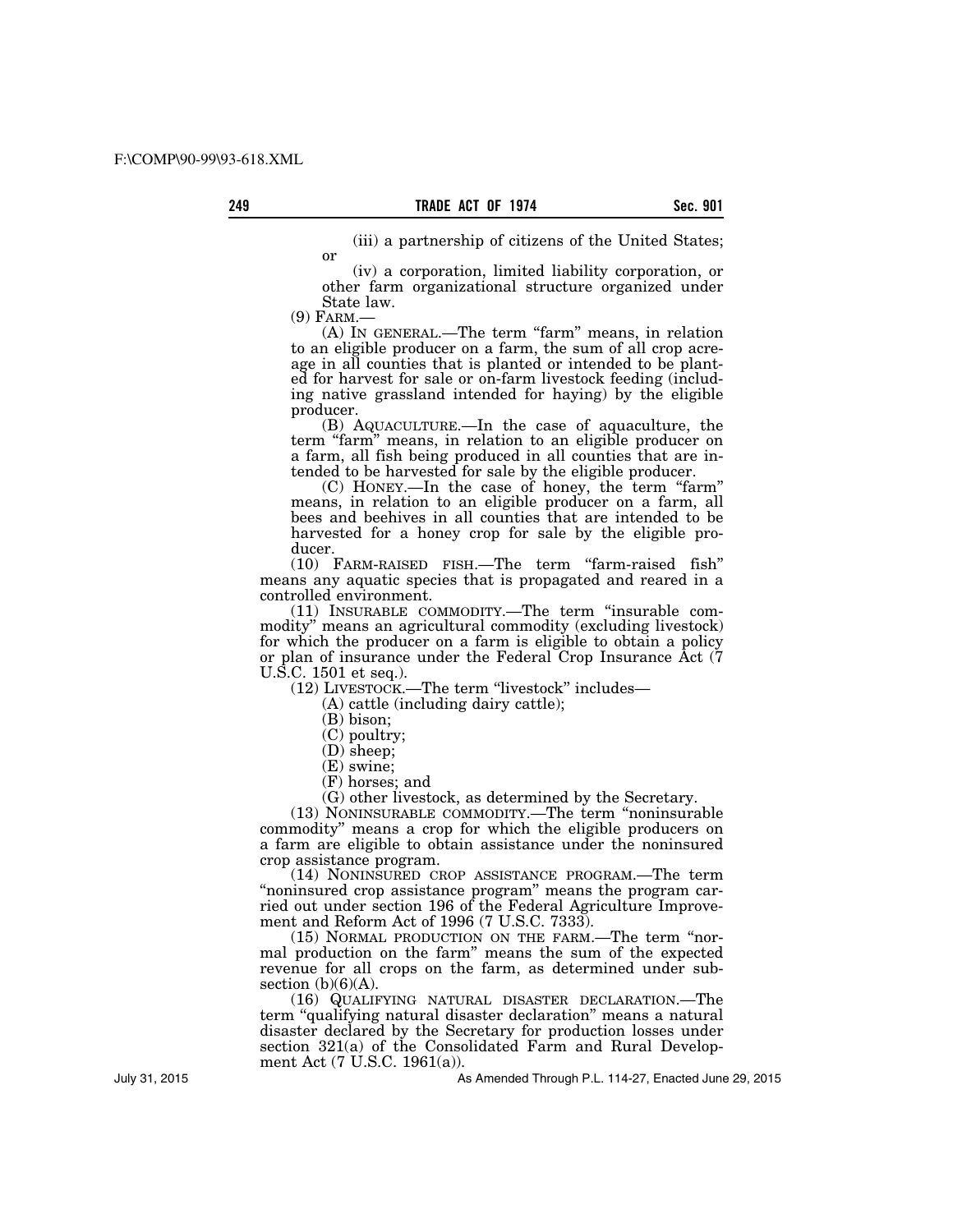(17) SECRETARY.—The term ''Secretary'' means the Secretary of Agriculture.

(18) SOCIALLY DISADVANTAGED FARMER OR RANCHER.—The term "socially disadvantaged farmer or rancher" has the meaning given the term in section 2501(e) of the Food, Agriculture, Conservation, and Trade Act of 1990 (7 U.S.C. 2279(e)).

(19) STATE.—The term ''State'' means—

(A) a State;

(B) the District of Columbia;

(C) the Commonwealth of Puerto Rico; and

(D) any other territory or possession of the United States.

(20) TRUST FUND.—The term ''Trust Fund'' means the Agricultural Disaster Relief Trust Fund established under section 902.

(21) UNITED STATES.—The term ''United States'' when used in a geographical sense, means all of the States.

(b) SUPPLEMENTAL REVENUE ASSISTANCE PAYMENTS.—

(1) PAYMENTS.—

(A) IN GENERAL.—The Secretary shall use such sums as are necessary from the Trust Fund to make crop disaster assistance payments to eligible producers on farms in disaster counties that have incurred crop production losses or crop quality losses, or both, during the crop year.

 $(\vec{B})$  CROP LOSS.—To be eligible for crop loss assistance under this subsection, the actual production on the farm for at least 1 crop of economic significance shall be reduced by at least 10 percent due to disaster, adverse weather, or disaster-related conditions.

(2) AMOUNT.—

(A) IN GENERAL.—Subject to subparagraph (B), the Secretary shall provide crop disaster assistance payments under this section to an eligible producer on a farm in an amount equal to 60 percent of the difference between—

(i) the disaster assistance program guarantee, as described in paragraph (3); and

(ii) the total farm revenue for a farm, as described in paragraph (4).

(B) LIMITATION.—The disaster assistance program guarantee for a crop used to calculate the payments for a farm under subparagraph  $(A)(i)$  may not be greater than 90 percent of the sum of the expected revenue, as described in paragraph (5) for each of the crops on a farm, as determined by the Secretary.

(C) EXCLUSION OF SUBSEQUENTLY PLANTED CROPS.—In calculating the disaster assistance program guarantee under paragraph (3) and the total farm revenue under paragraph (4), the Secretary shall not consider the value of any crop that—

(i) is produced on land that is not eligible for a policy or plan of insurance under the Federal Crop Insurance Act (7 U.S.C. 1501 et seq.) or assistance under the noninsured crop assistance program; or

As Amended Through P.L. 114-27, Enacted June 29, 2015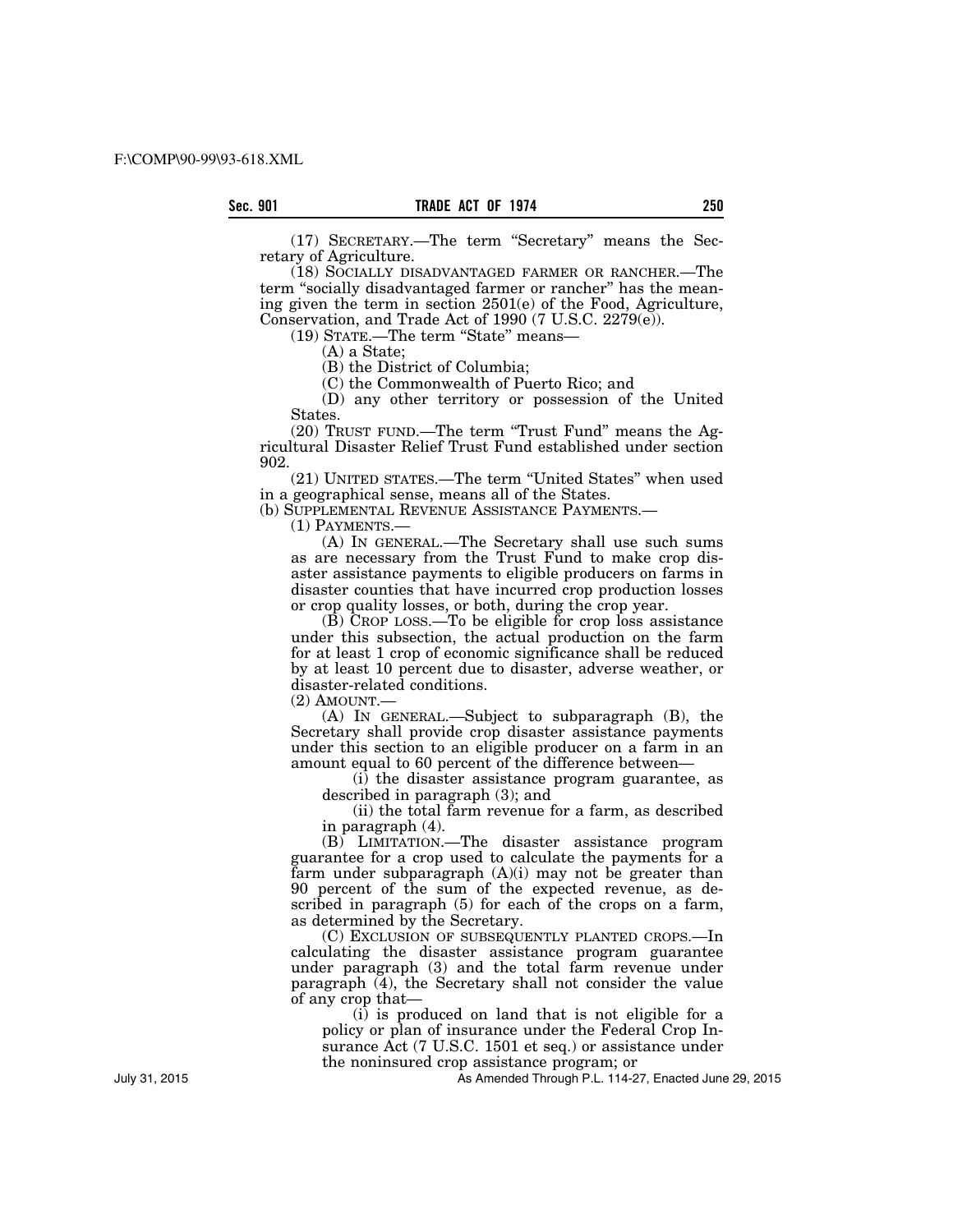(ii) is subsequently planted on the same land during the same crop year as the crop for which disaster assistance is provided under this subsection, except in areas in which double-cropping is a normal practice, as determined by the Secretary.

(3) SUPPLEMENTAL REVENUE ASSISTANCE PROGRAM GUAR-ANTEE.—

(A) IN GENERAL.—Except as otherwise provided in this paragraph, the supplemental assistance program guarantee shall be the sum obtained by adding—

(i) for each insurable commodity on the farm, 115 percent of the product obtained by multiplying—

(I) a payment rate for the commodity that is equal to the price election for the commodity elected by the eligible producer;

(II) the payment acres for the commodity that is equal to the number of acres planted, or prevented from being planted, to the commodity;

(III) the payment yield for the commodity that is equal to the percentage of the crop insurance yield elected by the producer of the higher of—

(aa) the adjusted actual production history yield; or

(bb) the counter-cyclical program payment yield for each crop; and

(ii) for each noninsurable commodity on a farm, 120 percent of the product obtained by multiplying—

(I) a payment rate for the commodity that is equal to 100 percent of the noninsured crop assistance program established price for the commodity;

(II) the payment acres for the commodity that is equal to the number of acres planted, or pre-

vented from being planted, to the commodity; and (III) the payment yield for the commodity that is equal to 50 percent of the higher of—

(aa) the adjusted noninsured crop assistance program yield; or

(bb) the counter-cyclical program payment yield for each crop.

(B) ADJUSTMENT INSURANCE GUARANTEE.—Notwithstanding subparagraph (A), in the case of an insurable commodity for which a plan of insurance provides for an adjustment in the guarantee, such as in the case of prevented planting, the adjusted insurance guarantee shall be the basis for determining the disaster assistance program guarantee for the insurable commodity.

(C) ADJUSTED ASSISTANCE LEVEL.—Notwithstanding subparagraph (A), in the case of a noninsurable commodity for which the noninsured crop assistance program provides for an adjustment in the level of assistance, such as in the case of unharvested crops, the adjusted assistance level shall be the basis for determining the disaster assistance program guarantee for the noninsurable commodity.

As Amended Through P.L. 114-27, Enacted June 29, 2015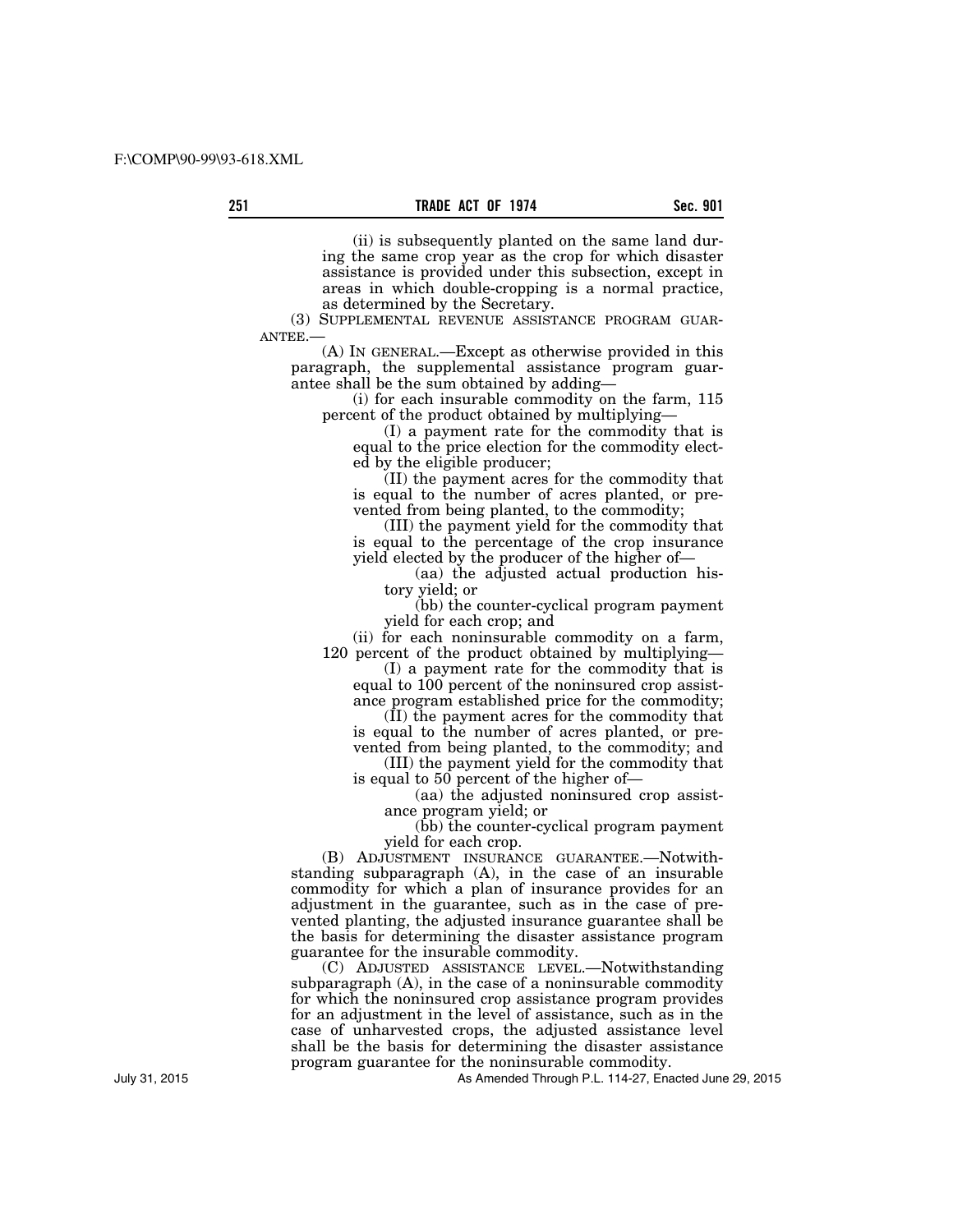(D) EQUITABLE TREATMENT FOR NON-YIELD BASED POLI- CIES.—The Secretary shall establish equitable treatment for non-yield based policies and plans of insurance, such as the Adjusted Gross Revenue Lite insurance program.

(4) FARM REVENUE.— (A) IN GENERAL.—For purposes of this subsection, the total farm revenue for a farm, shall equal the sum obtained by adding—

(i) the estimated actual value for each crop produced on a farm by using the product obtained by multiplying—

(I) the actual production by crop on a farm for purposes of determining losses under the Federal Crop Insurance Act (7 U.S.C. 1501 et seq.) or the noninsured crop assistance program; and

(II) subject to subparagraphs (B) and (C), to the extent practicable, the national average market price received for the marketing year, as determined by the Secretary;

(ii) 15 percent of amount of any direct payments made to the producer under sections 1103 and 1303 of the Food, Conservation, and Energy Act of 2008 or successor sections;

(iii) the total amount of any counter-cyclical payments made to the producer under sections 1104 and 1304 of the Food, Conservation, and Energy Act of 2008 or successor sections or of any average crop revenue election payments made to the producer under section 1105 of that Act;

(iv) the total amount of any loan deficiency payments, marketing loan gains, and marketing certificate gains made to the producer under subtitles B and C of the Food, Conservation, and Energy Act of 2008 or successor subtitles;

(v) the amount of payments for prevented planting on a farm;

(vi) the amount of crop insurance indemnities received by an eligible producer on a farm for each crop on a farm;

(vii) the amount of payments an eligible producer on a farm received under the noninsured crop assistance program for each crop on a farm; and

(viii) the value of any other natural disaster assistance payments provided by the Federal Government to an eligible producer on a farm for each crop on a farm for the same loss for which the eligible producer is seeking assistance.

(B) ADJUSTMENT.—The Secretary shall adjust the average market price received by the eligible producer on a farm—

(i) to reflect the average quality discounts applied to the local or regional market price of a crop or mechanically harvested forage due to a reduction in the intrinsic characteristics of the production resulting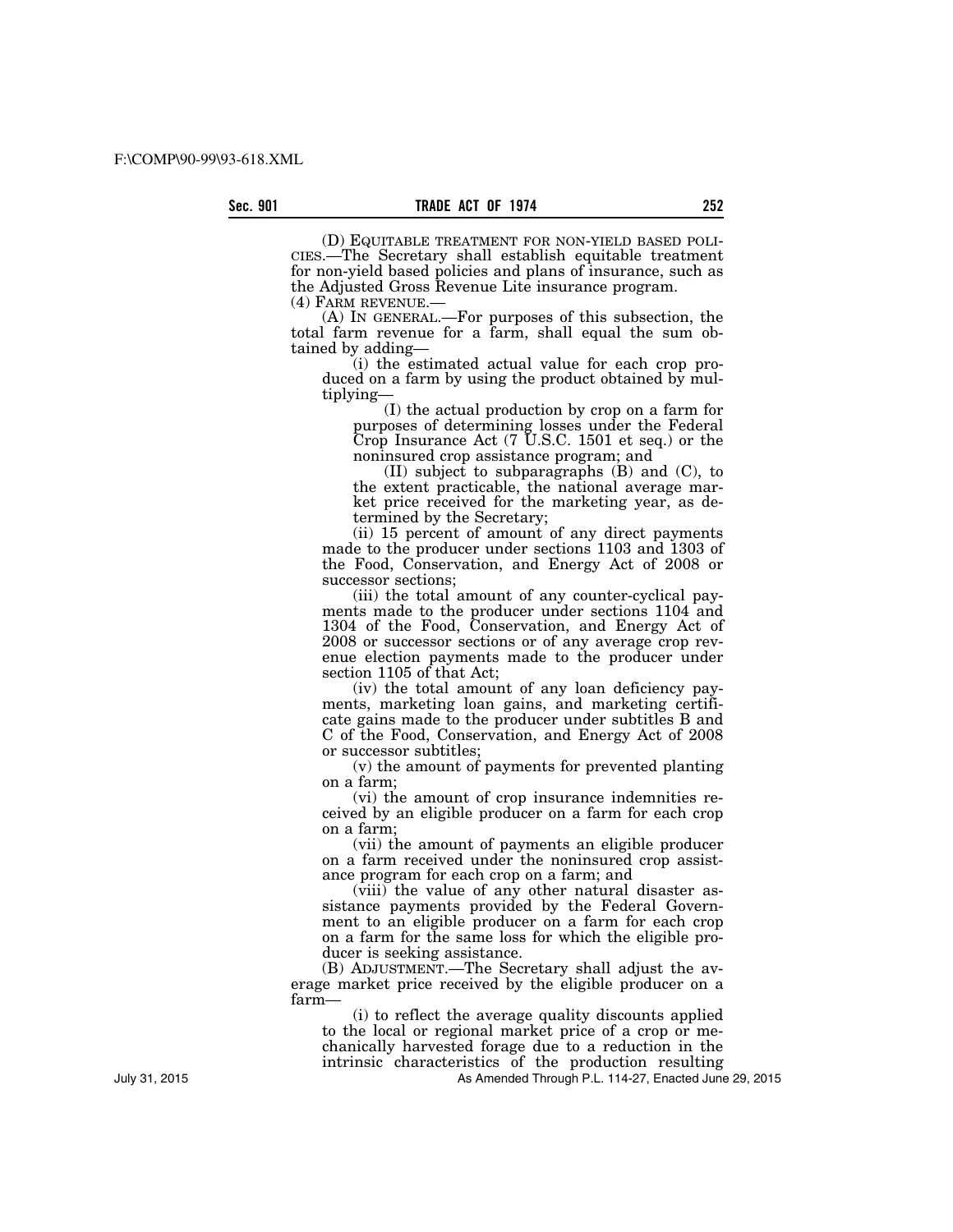from adverse weather, as determined annually by the State office of the Farm Service Agency;

(ii) to account for a crop the value of which is reduced due to excess moisture resulting from a disaster-related condition; and

(iii) as the Secretary determines appropriate, to reflect regional variations in a manner consistent with the operation of the Federal crop insurance program under the Federal Crop Insurance Act (7 U.S.C. 1501 et seq.) and the noninsured crop assistance program.

(C) MAXIMUM AMOUNT FOR CERTAIN CROPS.—With respect to a crop for which an eligible producer on a farm receives assistance under the noninsured crop assistance program, the national average market price received during the marketing year shall be an amount not more than 100 percent of the price of the crop established under the noninsured crop assistance program.

(5) EXPECTED REVENUE.—The expected revenue for each crop on a farm shall equal—

(A) for each insurable commodity, the product obtained by multiplying—

(i) the greater of—

(I) the adjusted actual production history yield of the eligible producer on a farm; and

(II) the counter-cyclical program payment yield;

(ii) the acreage planted or prevented from being planted for each crop; and

(iii) 100 percent of the price election for the commodity used to calculate an indemnity for an applicable policy of insurance if an indemnity is triggered; and

(B) for each noninsurable crop, the product obtained by multiplying—

(i) 100 percent of the adjusted noninsured crop assistance program yield;

(ii) the acreage planted or prevented from being planted for each crop; and

(iii) 100 percent of the noninsured crop assistance program price for each of the crops on a farm.

(6) PRODUCTION ON THE FARM.—

(A) NORMAL PRODUCTION ON THE FARM.—The normal production on the farm shall equal the sum of the expected revenue for each crop on a farm as determined under paragraph (5).

(B) ACTUAL PRODUCTION ON THE FARM.—The actual production on the farm shall equal the sum obtained by adding—

(i) for each insurable commodity on the farm, the product obtained by multiplying—

(I) 100 percent of the price election for the commodity used to calculate an indemnity for an applicable policy of insurance if an indemnity is triggered; and

As Amended Through P.L. 114-27, Enacted June 29, 2015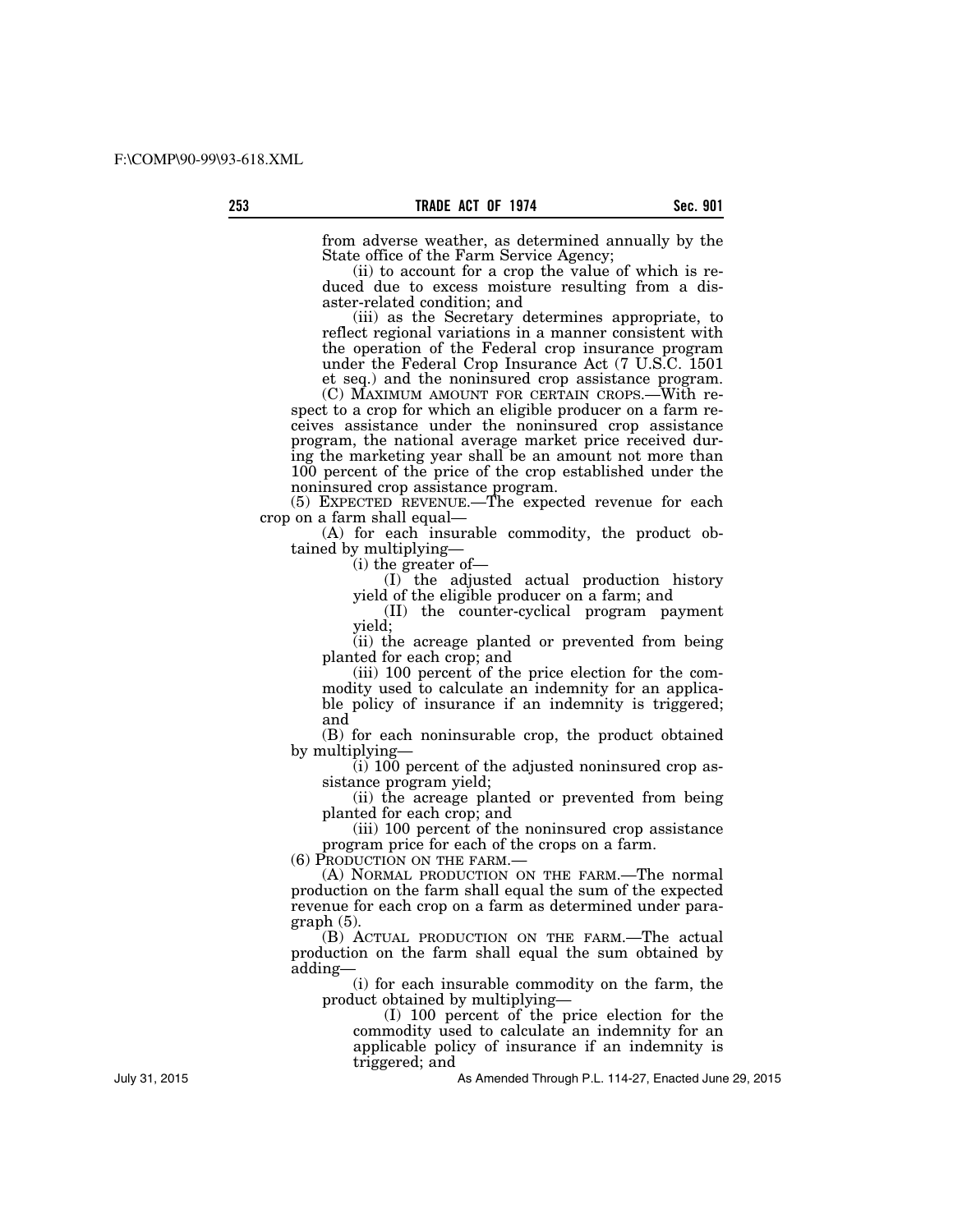(II) the quantity of the commodity produced on the farm, adjusted for quality losses; and

(ii) for each noninsurable commodity on a farm, the product obtained by multiplying—

(I) 100 percent of the noninsured crop assistance program established price for the commodity; and

(II) the quantity of the commodity produced on the farm, adjusted for quality losses.<br>(c) LIVESTOCK INDEMNITY PAYMENTS.—

(c) LIVESTOCK INDEMNITY PAYMENTS.— (1) PAYMENTS.—The Secretary shall use such sums as are necessary from the Trust Fund to make livestock indemnity payments to eligible producers on farms that have incurred livestock death losses in excess of the normal mortality due to adverse weather, as determined by the Secretary, during the calendar year, including losses due to hurricanes, floods, blizzards, disease, wildfires, extreme heat, and extreme cold.

(2) PAYMENT RATES.—Indemnity payments to an eligible producer on a farm under paragraph (1) shall be made at a rate of 75 percent of the market value of the applicable livestock on the day before the date of death of the livestock, as determined by the Secretary.

(d) LIVESTOCK FORAGE DISASTER PROGRAM.—<br>
(1) DEFINITIONS.—In this subsection:<br>
(A) COVERED LIVESTOCK.—

(i) IN GENERAL.—The term "covered livestock" means livestock of an eligible livestock producer that, during the 60 days prior to the beginning date of a qualifying drought or fire condition, as determined by the Secretary, the eligible livestock producer—

(I) owned;

(II) leased;

(III) purchased;

(IV) entered into a contract to purchase;

(V) is a contract grower; or

(VI) sold or otherwise disposed of due to qualifying drought conditions during—

(aa) the current production year; or

(bb) subject to paragraph  $(3)(B)(ii)$ , 1 or both of the 2 production years immediately preceding the current production year.

(ii) EXCLUSION.—The term ''covered livestock'' does not include livestock that were or would have been in a feedlot, on the beginning date of the qualifying drought or fire condition, as a part of the normal business operation of the eligible livestock producer, as determined by the Secretary.

(B) DROUGHT MONITOR.—The term ''drought monitor'' means a system for classifying drought severity according to a range of abnormally dry to exceptional drought, as defined by the Secretary.

(C) ELIGIBLE LIVESTOCK PRODUCER.—

(i) IN GENERAL.—The term ''eligible livestock producer'' means an eligible producer on a farm that—

As Amended Through P.L. 114-27, Enacted June 29, 2015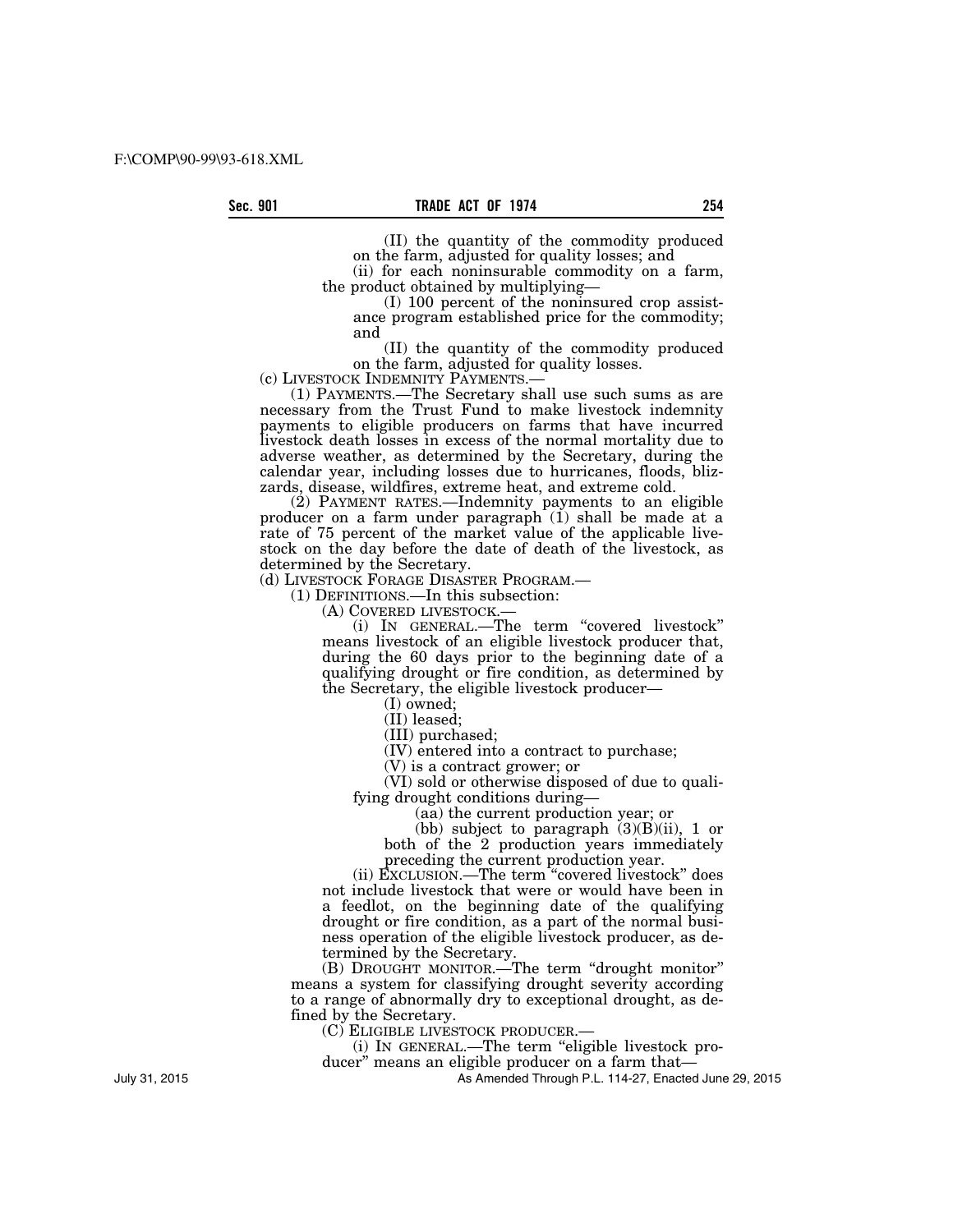(I) is an owner, cash or share lessee, or contract grower of covered livestock that provides the pastureland or grazing land, including cash-leased pastureland or grazing land, for the livestock;

(II) provides the pastureland or grazing land for covered livestock, including cash-leased pastureland or grazing land that is physically located in a county affected by drought;

(III) certifies grazing loss; and

(IV) meets all other eligibility requirements established under this subsection.

(ii) EXCLUSION.—The term ''eligible livestock producer'' does not include an owner, cash or share lessee, or contract grower of livestock that rents or leases pastureland or grazing land owned by another person on a rate-of-gain basis.

(D) NORMAL CARRYING CAPACITY.—The term ''normal carrying capacity'', with respect to each type of grazing land or pastureland in a county, means the normal carrying capacity, as determined under paragraph (3)(D)(i), that would be expected from the grazing land or pastureland for livestock during the normal grazing period, in the absence of a drought or fire that diminishes the production of the grazing land or pastureland.

(E) NORMAL GRAZING PERIOD.—The term ''normal grazing period'', with respect to a county, means the normal grazing period during the calendar year for the county, as determined under paragraph (3)(D)(i).

(2) PROGRAM.—The Secretary shall use such sums as are necessary from the Trust Fund to provide compensation for losses to eligible livestock producers due to grazing losses for covered livestock due to—

(A) a drought condition, as described in paragraph (3); or

(B) fire, as described in paragraph (4).

(3) ASSISTANCE FOR LOSSES DUE TO DROUGHT CONDI-TIONS.—

(A) ELIGIBLE LOSSES.—An eligible livestock producer may receive assistance under this subsection only for grazing losses for covered livestock that occur on land that—

(i) is native or improved pastureland with permanent vegetative cover; or

(i) is planted to a crop planted specifically for the purpose of providing grazing for covered livestock.

(B) MONTHLY PAYMENT RATE.—

(i) IN GENERAL.—Except as provided in clause (ii), the payment rate for assistance under this paragraph for  $\hat{1}$  month shall, in the case of drought, be equal to 60 percent of the lesser of—

(I) the monthly feed cost for all covered livestock owned or leased by the eligible livestock pro-

ducer, as determined under subparagraph (C); or

As Amended Through P.L. 114-27, Enacted June 29, 2015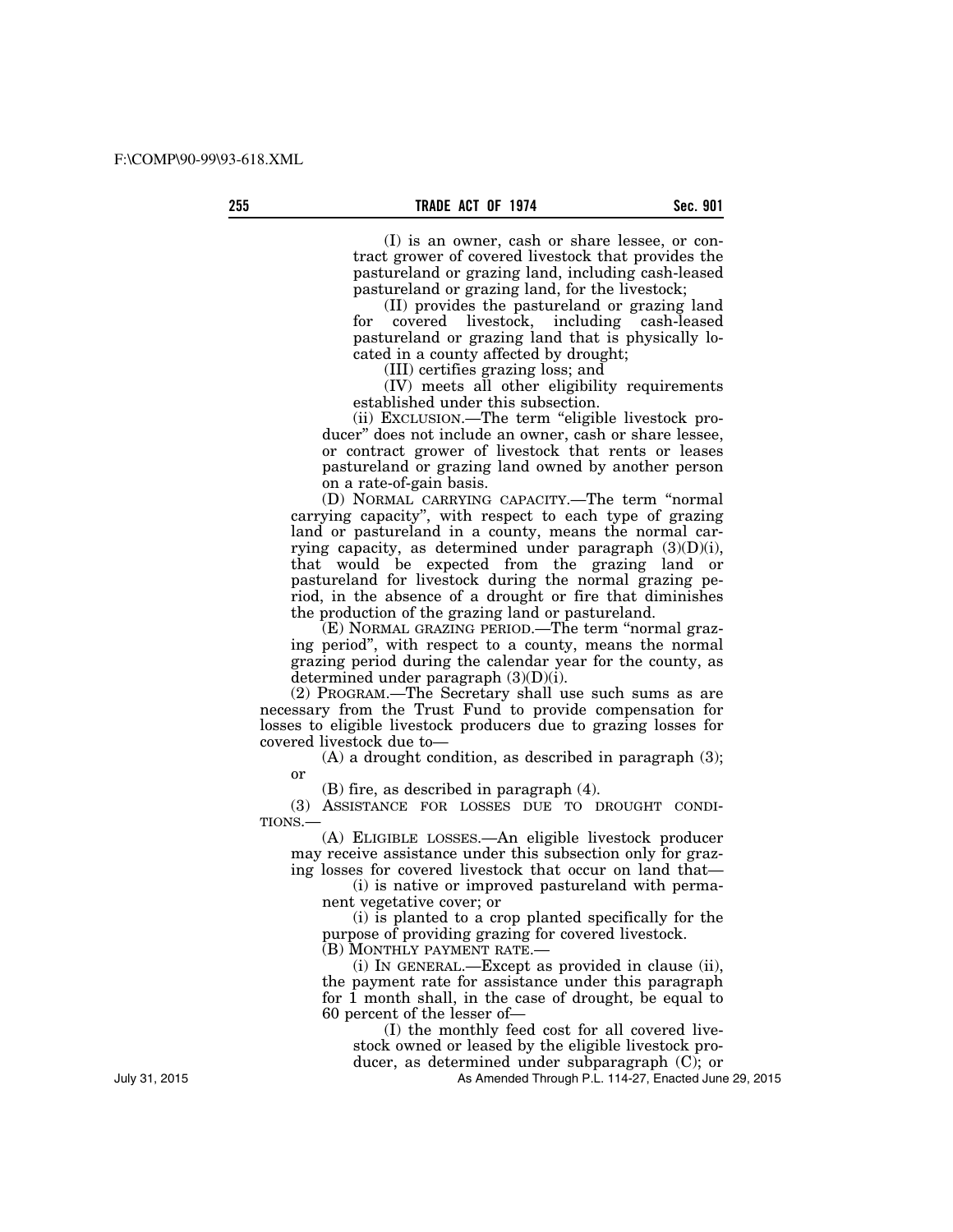(II) the monthly feed cost calculated by using the normal carrying capacity of the eligible grazing land of the eligible livestock producer.

(ii) PARTIAL COMPENSATION.—In the case of an eligible livestock producer that sold or otherwise disposed of covered livestock due to drought conditions in 1 or both of the 2 production years immediately preceding the current production year, as determined by the Secretary, the payment rate shall be 80 percent of the payment rate otherwise calculated in accordance with clause (i).<br>(C) MONTHLY FEED COST.

(i) IN GENERAL.—The monthly feed cost shall equal the product obtained by multiplying—

 $(I)$  30 days;

(II) a payment quantity that is equal to the feed grain equivalent, as determined under clause (ii); and

(III) a payment rate that is equal to the corn price per pound, as determined under clause (iii).

(ii) FEED GRAIN EQUIVALENT.—For purposes of clause (i)(I), the feed grain equivalent shall equal—

(I) in the case of an adult beef cow, 15.7 pounds of corn per day; or

(II) in the case of any other type of weight of livestock, an amount determined by the Secretary that represents the average number of pounds of corn per day necessary to feed the livestock.

(iii) CORN PRICE PER POUND.—For purposes of clause (i)(II), the corn price per pound shall equal the quotient obtained by dividing—

(I) the higher of—

(aa) the national average corn price per bushel for the 12-month period immediately preceding March 1 of the year for which the disaster assistance is calculated; or

(bb) the national average corn price per bushel for the 24-month period immediately preceding that March 1; by (II) 56.

(D) NORMAL GRAZING PERIOD AND DROUGHT MONITOR INTENSITY.—

(i) FSA COUNTY COMMITTEE DETERMINATIONS.—

(I) IN GENERAL.—The Secretary shall determine the normal carrying capacity and normal grazing period for each type of grazing land or pastureland in the county served by the applicable committee.

(II) CHANGES.—No change to the normal carrying capacity or normal grazing period established for a county under subclause (I) shall be made unless the change is requested by the appropriate State and county Farm Service Agency committees.

As Amended Through P.L. 114-27, Enacted June 29, 2015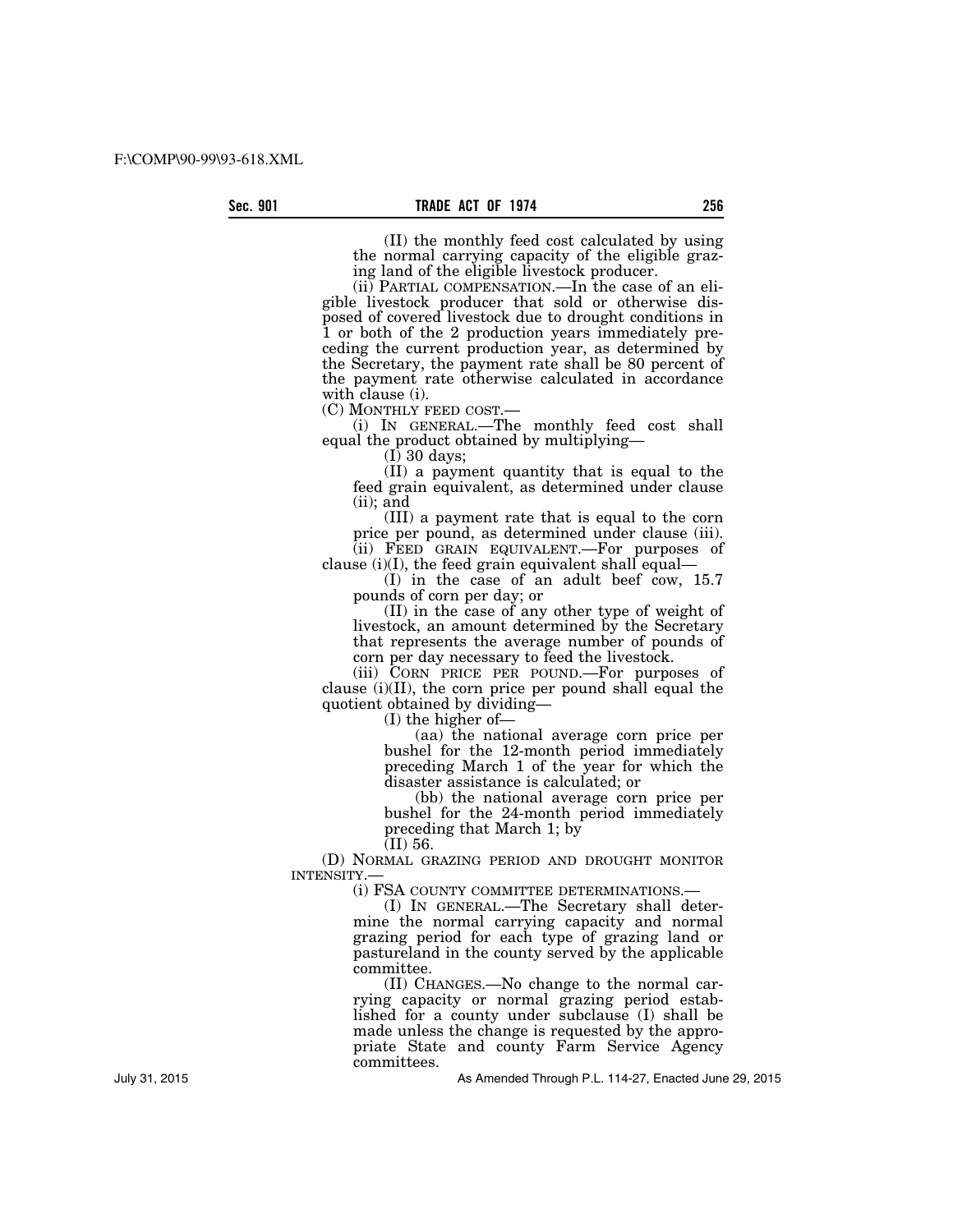(ii) DROUGHT INTENSITY.— (I) D2.—An eligible livestock producer that owns or leases grazing land or pastureland that is physically located in a county that is rated by the U.S. Drought Monitor as having a D2 (severe drought) intensity in any area of the county for at least 8 consecutive weeks during the normal grazing period for the county, as determined by the Secretary, shall be eligible to receive assistance under this paragraph in an amount equal to 1 monthly payment using the monthly payment rate determined under subparagraph (B).

(II) D3.—An eligible livestock producer that owns or leases grazing land or pastureland that is physically located in a county that is rated by the U.S. Drought Monitor as having at least a D3 (extreme drought) intensity in any area of the county at any time during the normal grazing period for the county, as determined by the Secretary, shall be eligible to receive assistance under this paragraph—

(aa) in an amount equal to 2 monthly payments using the monthly payment rate determined under subparagraph (B); or

(bb) if the county is rated as having a D3 (extreme drought) intensity in any area of the county for at least 4 weeks during the normal grazing period for the county, or is rated as having a D4 (exceptional drought) intensity in any area of the county at any time during the normal grazing period, in an amount equal to 3 monthly payments using the monthly payment rate determined under subparagraph (B).

(4) ASSISTANCE FOR LOSSES DUE TO FIRE ON PUBLIC MAN-AGED LAND.—

(A) IN GENERAL.—An eligible livestock producer may receive assistance under this paragraph only if—

(i) the grazing losses occur on rangeland that is managed by a Federal agency; and

(ii) the eligible livestock producer is prohibited by the Federal agency from grazing the normal permitted livestock on the managed rangeland due to a fire.

(B) PAYMENT RATE.—The payment rate for assistance under this paragraph shall be equal to 50 percent of the monthly feed cost for the total number of livestock covered by the Federal lease of the eligible livestock producer, as determined under paragraph  $(3)(C)$ .

(C) PAYMENT DURATION.—

(i) IN GENERAL.—Subject to clause (ii), an eligible livestock producer shall be eligible to receive assistance under this paragraph for the period—

(I) beginning on the date on which the Federal agency excludes the eligible livestock pro-

As Amended Through P.L. 114-27, Enacted June 29, 2015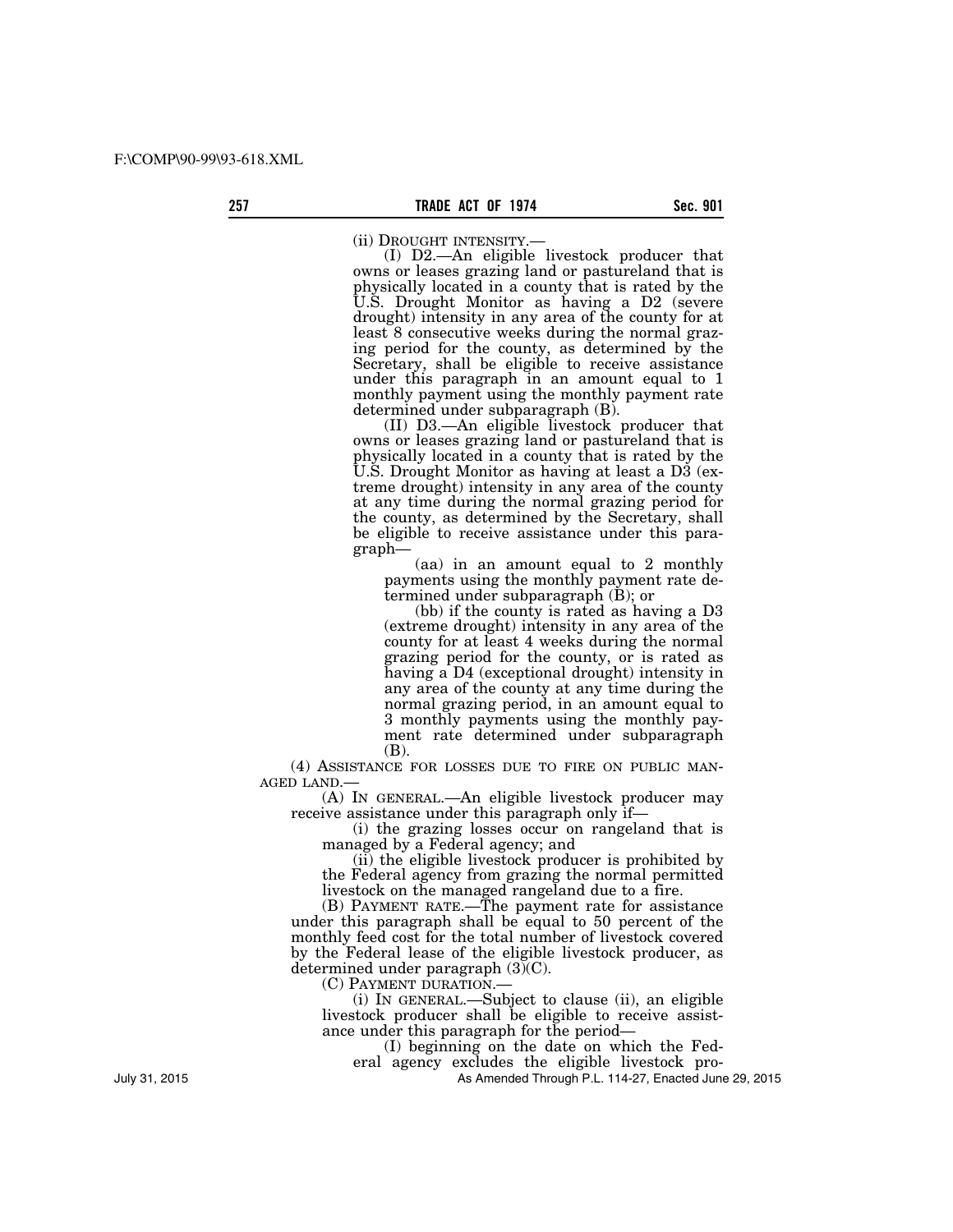ducer from using the managed rangeland for grazing; and

(II) ending on the last day of the Federal lease of the eligible livestock producer.

(ii) LIMITATION.—An eligible livestock producer may only receive assistance under this paragraph for losses that occur on not more than 180 days per year. (5) MINIMUM RISK MANAGEMENT PURCHASE REQUIRE-<br>MENTS —

(A) IN GENERAL.—Except as otherwise provided in this paragraph, a livestock producer shall only be eligible for assistance under this subsection if the livestock producer—

(i) obtained a policy or plan of insurance under the Federal Crop Insurance Act (7 U.S.C. 1501 et seq.) for the grazing land incurring the losses for which assistance is being requested; or

(ii) filed the required paperwork, and paid the administrative fee by the applicable State filing deadline, for the noninsured crop assistance program for the grazing land incurring the losses for which assistance

is being requested.<br>(B) WAIVER FOR SOCIALLY DISADVANTAGED, LIMITED RE-SOURCE, OR BEGINNING FARMER OR RANCHER.—In the case of an eligible livestock producer that is a socially disadvantaged farmer or rancher or limited resource or beginning farmer or rancher, as determined by the Secretary, the Secretary may—

(i) waive subparagraph (A); and

(ii) provide disaster assistance under this subsection at a level that the Secretary determines to be equitable and appropriate.

(C) WAIVER FOR 2008 CALENDAR YEAR.—In the case of an eligible livestock producer that suffered losses on grazing land during the 2008 calendar year but does not meet the requirements of subparagraph (A), the Secretary shall waive subparagraph  $(A)$  if the eligible livestock producer pays a fee in an amount equal to the applicable noninsured crop assistance program fee or catastrophic risk protection plan fee required under subparagraph (A) to the Secretary not later than 90 days after the date of enactment of this subtitle.

(D) EQUITABLE RELIEF.—

(i) IN GENERAL.—The Secretary may provide equitable relief to an eligible livestock producer that is otherwise ineligible or unintentionally fails to meet the requirements of subparagraph (A) for the grazing land incurring the loss on a case-by-case basis, as determined by the Secretary.

(ii) 2008 CALENDAR YEAR.—In the case of an eligible livestock producer that suffered losses on grazing land during the 2008 calendar year, the Secretary shall take special consideration to provide equitable relief in cases in which the eligible livestock producer failed to meet the requirements of subparagraph (A)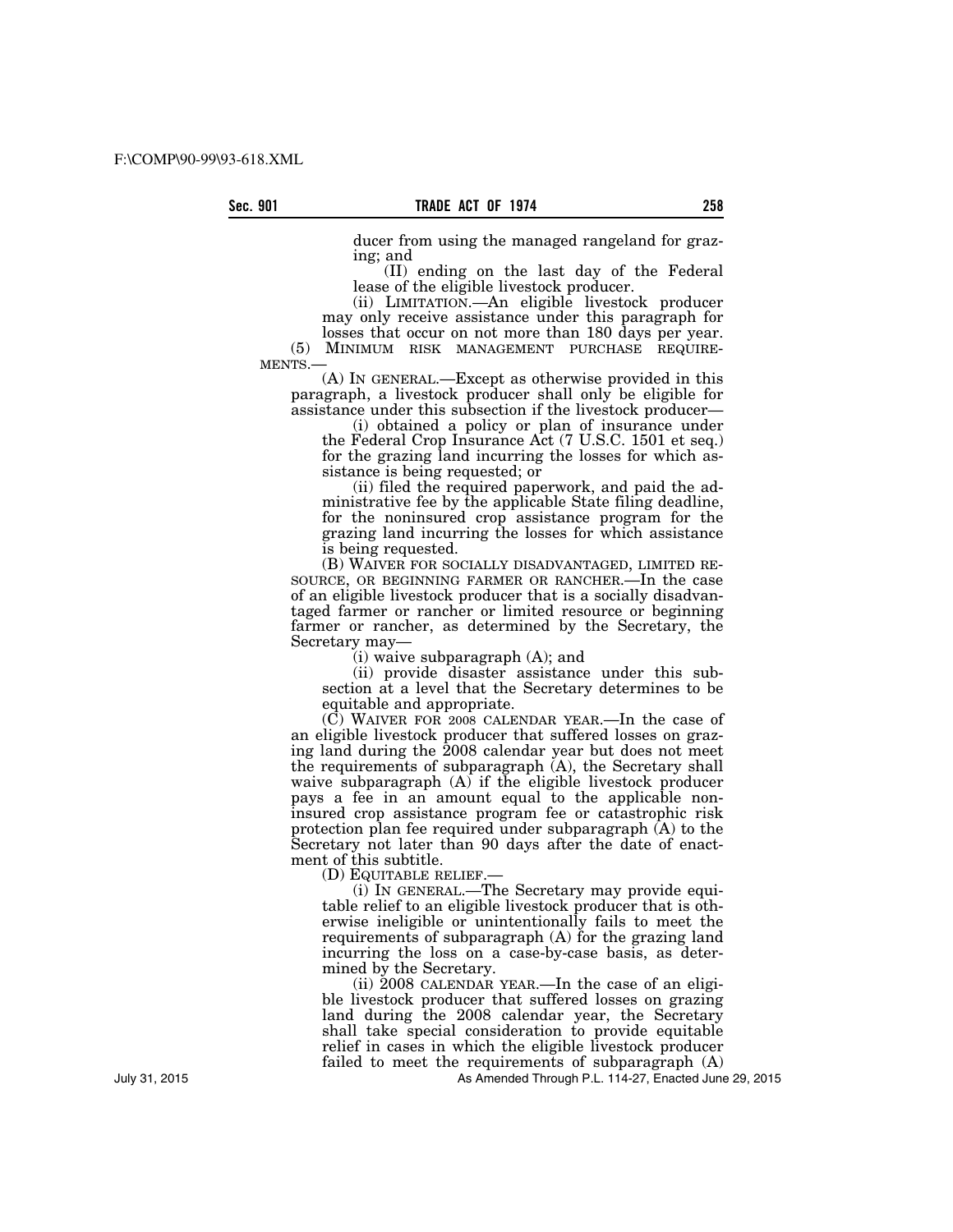due to the enactment of this title after the closing date of sales periods for crop insurance under the Federal Crop Insurance Act (7 U.S.C. 1501 et seq.) and the noninsured crop assistance program.

(6) NO DUPLICATIVE PAYMENTS.—

(A) IN GENERAL.—An eligible livestock producer may elect to receive assistance for grazing or pasture feed losses due to drought conditions under paragraph (3) or fire under paragraph (4), but not both for the same loss, as determined by the Secretary.

(B) RELATIONSHIP TO SUPPLEMENTAL REVENUE ASSIST-ANCE.—An eligible livestock producer that receives assistance under this subsection may not also receive assistance for losses to crops on the same land with the same intended use under subsection (b).

(e) EMERGENCY ASSISTANCE FOR LIVESTOCK, HONEY BEES, AND FARM-RAISED FISH.—

(1) IN GENERAL.—The Secretary shall use up to \$50,000,000 per year from the Trust Fund to provide emergency relief to eligible producers of livestock, honey bees, and farm-raised fish to aid in the reduction of losses due to disease, adverse weather, or other conditions, such as blizzards and wildfires, as determined by the Secretary, that are not covered under subsection (b), (c), or (d).

(2) USE OF FUNDS.—Funds made available under this subsection shall be used to reduce losses caused by feed or water shortages, disease, or other factors as determined by the Secretary.

(3) AVAILABILITY OF FUNDS.—Any funds made available under this subsection shall remain available until expended. (f) TREE ASSISTANCE PROGRAM.—

(1) DEFINITIONS.—In this subsection:

(A) ELIGIBLE ORCHARDIST.—The term ''eligible orchardist'' means a person that produces annual crops from trees for commercial purposes.

(B) NATURAL DISASTER.—The term ''natural disaster'' means plant disease, insect infestation, drought, fire, freeze, flood, earthquake, lightning, or other occurrence, as determined by the Secretary.

(C) NURSERY TREE GROWER.—The term ''nursery tree grower'' means a person who produces nursery, ornamental, fruit, nut, or Christmas trees for commercial sale, as determined by the Secretary.

(D) TREE.—The term "tree" includes a tree, bush, and vine.

(2) ELIGIBILITY.—

(A) LOSS.—Subject to subparagraph (B), the Secretary shall use such sums as are necessary from the Trust Fund to provide assistance—

(i) under paragraph (3) to eligible orchardists and nursery tree growers that planted trees for commercial purposes but lost the trees as a result of a natural disaster, as determined by the Secretary; and

As Amended Through P.L. 114-27, Enacted June 29, 2015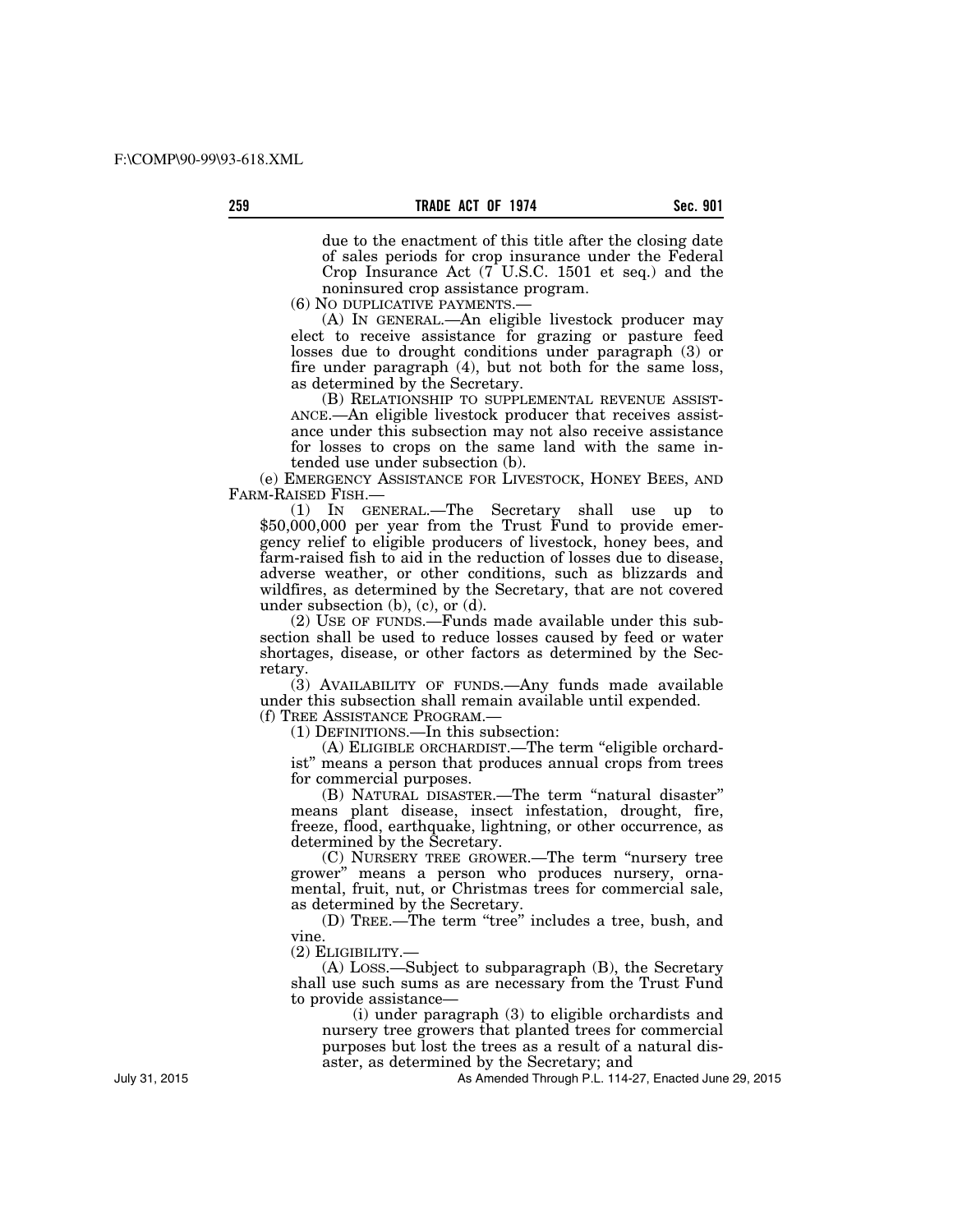(ii) under paragraph  $(3)(B)$  to eligible orchardists and nursery tree growers that have a production history for commercial purposes on planted or existing trees but lost the trees as a result of a natural disaster, as determined by the Secretary.

(B) LIMITATION.—An eligible orchardist or nursery tree grower shall qualify for assistance under subparagraph (A) only if the tree mortality of the eligible orchardist or nursery tree grower, as a result of damaging weather or related condition, exceeds 15 percent (adjusted for normal mortality).

(3) ASSISTANCE.—Subject to paragraph (4), the assistance provided by the Secretary to eligible orchardists and nursery tree growers for losses described in paragraph (2) shall consist of—

 $(A)(i)$  reimbursement of 70 percent of the cost of replanting trees lost due to a natural disaster, as determined by the Secretary, in excess of 15 percent mortality (adjusted for normal mortality); or

(ii) at the option of the Secretary, sufficient seedlings to reestablish a stand; and

(B) reimbursement of 50 percent of the cost of pruning, removal, and other costs incurred by an eligible orchardist or nursery tree grower to salvage existing trees or, in the case of tree mortality, to prepare the land to replant trees as a result of damage or tree mortality due to a natural disaster, as determined by the Secretary, in excess of 15 percent damage or mortality (adjusted for normal tree damage and mortality).

(4) LIMITATIONS ON ASSISTANCE.—

(A) DEFINITIONS OF LEGAL ENTITY AND PERSON.—In this paragraph, the terms "legal entity" and "person" have the meaning given those terms in section  $1001(a)$  of the Food Security Act of 1985 (7 U.S.C. 1308(a) (as amended by section 1603 of the Food, Conservation, and Energy Act of 2008).

(B) AMOUNT.—The total amount of payments received, directly or indirectly, by a person or legal entity (excluding a joint venture or general partnership) under this subsection may not exceed \$100,000 for any crop year, or an equivalent value in tree seedlings.

(C) ACRES.—The total quantity of acres planted to trees or tree seedlings for which a person or legal entity shall be entitled to receive payments under this subsection may not exceed 500 acres.

(g) RISK MANAGEMENT PURCHASE REQUIREMENT.—

(1) IN GENERAL.—Except as otherwise provided in this section, the eligible producers on a farm shall not be eligible for assistance under this section (other than subsections (c) and (d)) if the eligible producers on the farm—

(A) in the case of each insurable commodity of the eligible producers on the farm, excluding grazing land, did not obtain a policy or plan of insurance under the Federal

As Amended Through P.L. 114-27, Enacted June 29, 2015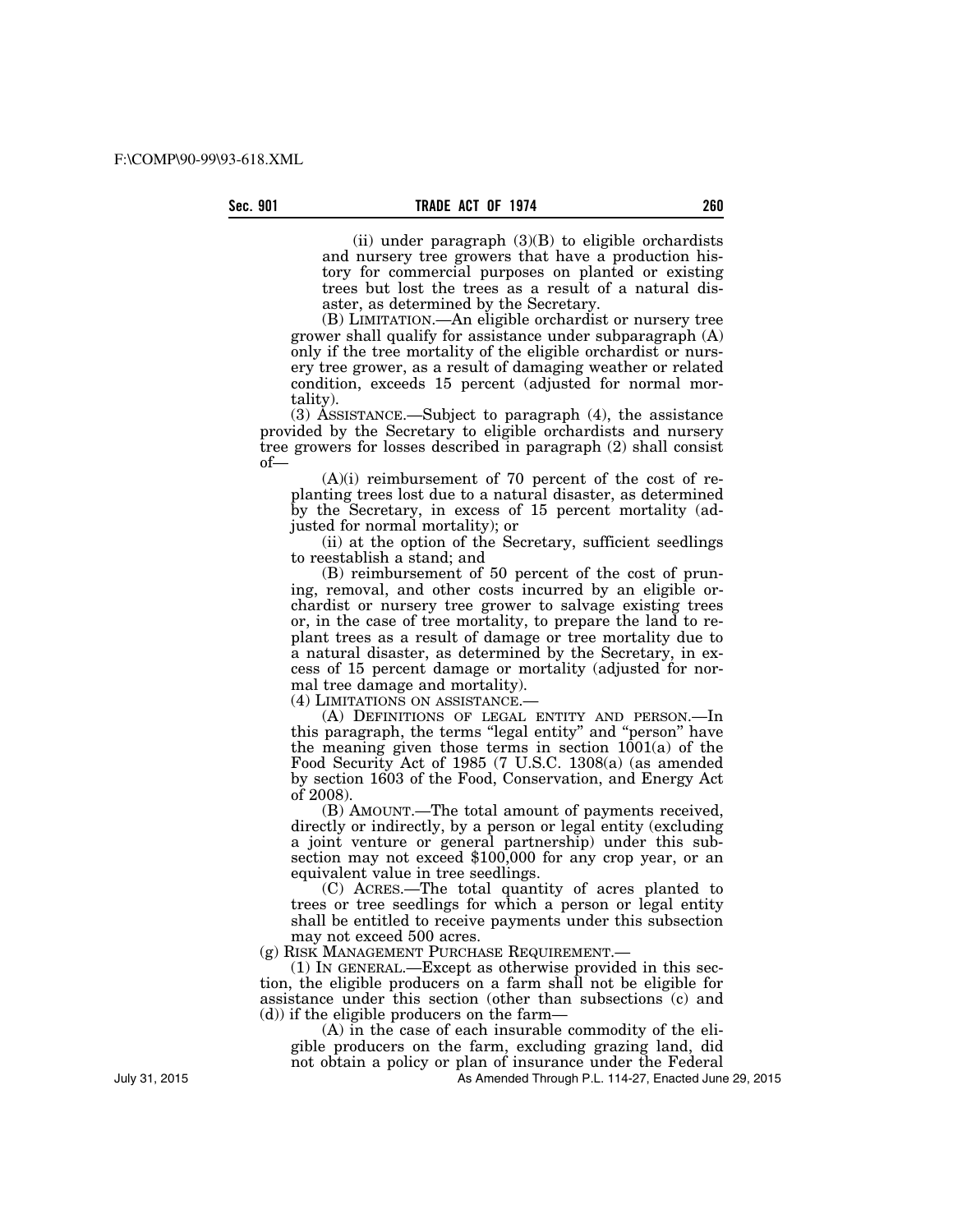Crop Insurance Act (7 U.S.C. 1501 et seq.) (excluding a crop insurance pilot program under that Act); or

(B) in the case of each noninsurable commodity of the eligible producers on the farm, did not file the required paperwork, and pay the administrative fee by the applicable State filing deadline, for the noninsured crop assistance program.

(2) MINIMUM.—To be considered to have obtained insurance under paragraph (1)(A), an eligible producer on a farm shall have obtained a policy or plan of insurance with not less than 50 percent yield coverage at 55 percent of the insurable price for each crop planted or intended to be planted for harvest on a whole farm.<br>(3) WAIVER FOR SOCIALLY DISADVANTAGED, LIMITED RE-

SOURCE, OR BEGINNING FARMER OR RANCHER.—With respect to eligible producers that are socially disadvantaged farmers or ranchers or limited resource or beginning farmers or ranchers, as determined by the Secretary, the Secretary may—

(A) waive paragraph (1); and

(B) provide disaster assistance under this section at a level that the Secretary determines to be equitable and appropriate.<br>(4) WAIVERS FOR CERTAIN CROP YEARS.—

 $(A)$  2008 CROP YEAR.—In the case of an eligible producer that suffered losses in an insurable commodity or noninsurable commodity during the 2008 crop year but does not meet the requirements of paragraph (1), the Secretary shall waive paragraph (1) if the eligible producer pays a fee in an amount equal to the applicable noninsured crop assistance program fee or catastrophic risk protection plan fee required under paragraph  $(i)$  to the Secretary not later than 90 days after the date of enactment of this subtitle.

(B) 2009 CROP YEAR.—In the case of an insurable commodity or noninsurable commodity for the 2009 crop year that does not meet the requirements of paragraph (1) and the relevant crop insurance program sales closing date or noninsured crop assistance program fee payment date was prior to August 14, 2008, the Secretary shall waive paragraph (1) if the eligible producer of the insurable commodity or noninsurable commodity pays a fee in an amount equal to the applicable noninsured crop assistance program fee or catastrophic risk protection plan fee required under paragraph (1) to the Secretary not later than 90 days after the date of enactment of this subparagraph. (5) EQUITABLE RELIEF.—

(A) IN GENERAL.—The Secretary may provide equitable relief to eligible producers on a farm that are otherwise ineligible or unintentionally fail to meet the requirements of paragraph (1) for 1 or more crops on a farm on a case-bycase basis, as determined by the Secretary.

(B) 2008 CROP YEAR.—In the case of eligible producers on a farm that suffered losses in an insurable commodity or noninsurable commodity during the 2008 crop year, the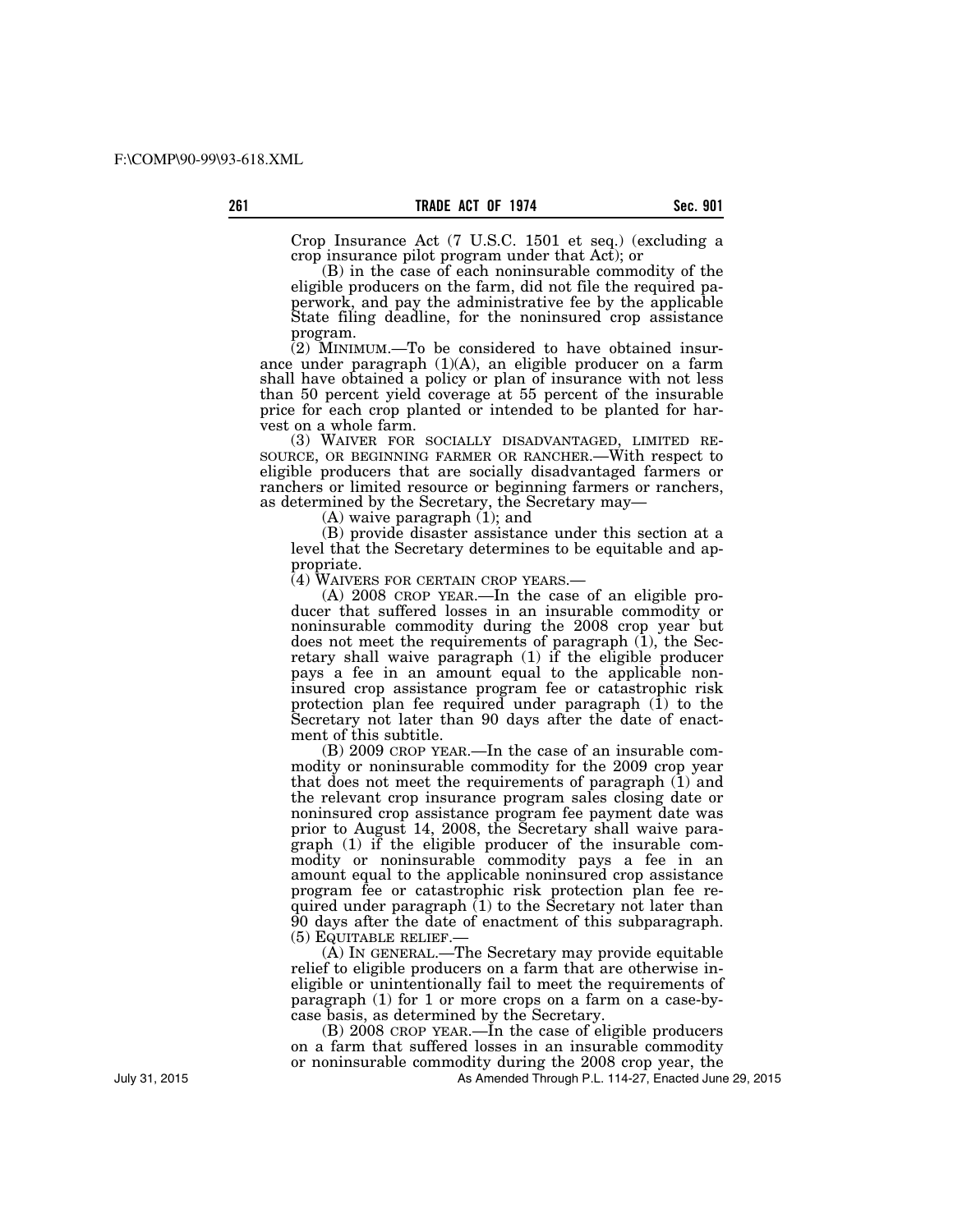Secretary shall take special consideration to provide equitable relief in cases in which the eligible producers failed to meet the requirements of paragraph  $(1)$  due to the enactment of this title after the closing date of sales periods for crop insurance under the Federal Crop Insurance Act (7 U.S.C. 1501 et seq.) and the noninsured crop assistance program.

(6) DE MINIMIS EXCEPTION.—

(A) IN GENERAL.—For purposes of assistance under subsection (b), at the option of an eligible producer on a farm, the Secretary shall waive paragraph (1)—

(i) in the case of a portion of the total acreage of a farm of the eligible producer that is not of economic significance on the farm, as established by the Secretary; or

(ii) in the case of a crop for which the administrative fee required for the purchase of noninsured crop disaster assistance coverage exceeds 10 percent of the value of that coverage.

(B) TREATMENT OF ACREAGE.—The Secretary shall not consider the value of any crop exempted under subparagraph (A) in calculating the supplemental revenue assistance program guarantee under subsection (b)(3) and the total farm revenue under subsection (b)(4).

(7) 2008 TRANSITION ASSISTANCE.—

(A) IN GENERAL.—Eligible producers on a farm described in subparagraph  $(\overline{A})$  of paragraph  $(4)$  that failed to timely pay the appropriate fee described in that subparagraph shall be eligible for assistance under this section in accordance with subparagraph (B) if the eligible producers on the farm—

(i) pay the appropriate fee described in paragraph  $(4)(A)$  not later than 90 days after the date of enactment of this paragraph; and

 $(ii)(I)$  in the case of each insurable commodity of the eligible producers on the farm, excluding grazing land, agree to obtain a policy or plan of insurance under the Federal Crop Insurance Act (7 U.S.C. 1501 et seq.) (excluding a crop insurance pilot program under that Act) for the next insurance year for which crop insurance is available to the eligible producers on the farm at a level of coverage equal to 70 percent or more of the recorded or appraised average yield indemnified at 100 percent of the expected market price, or an equivalent coverage; and

(II) in the case of each noninsurable commodity of the eligible producers on the farm, agree to file the required paperwork, and pay the administrative fee by the applicable State filing deadline, for the noninsured crop assistance program for the next year for which a policy is available.

(B) AMOUNT OF ASSISTANCE.—Eligible producers on a farm that meet the requirements of subparagraph (A) shall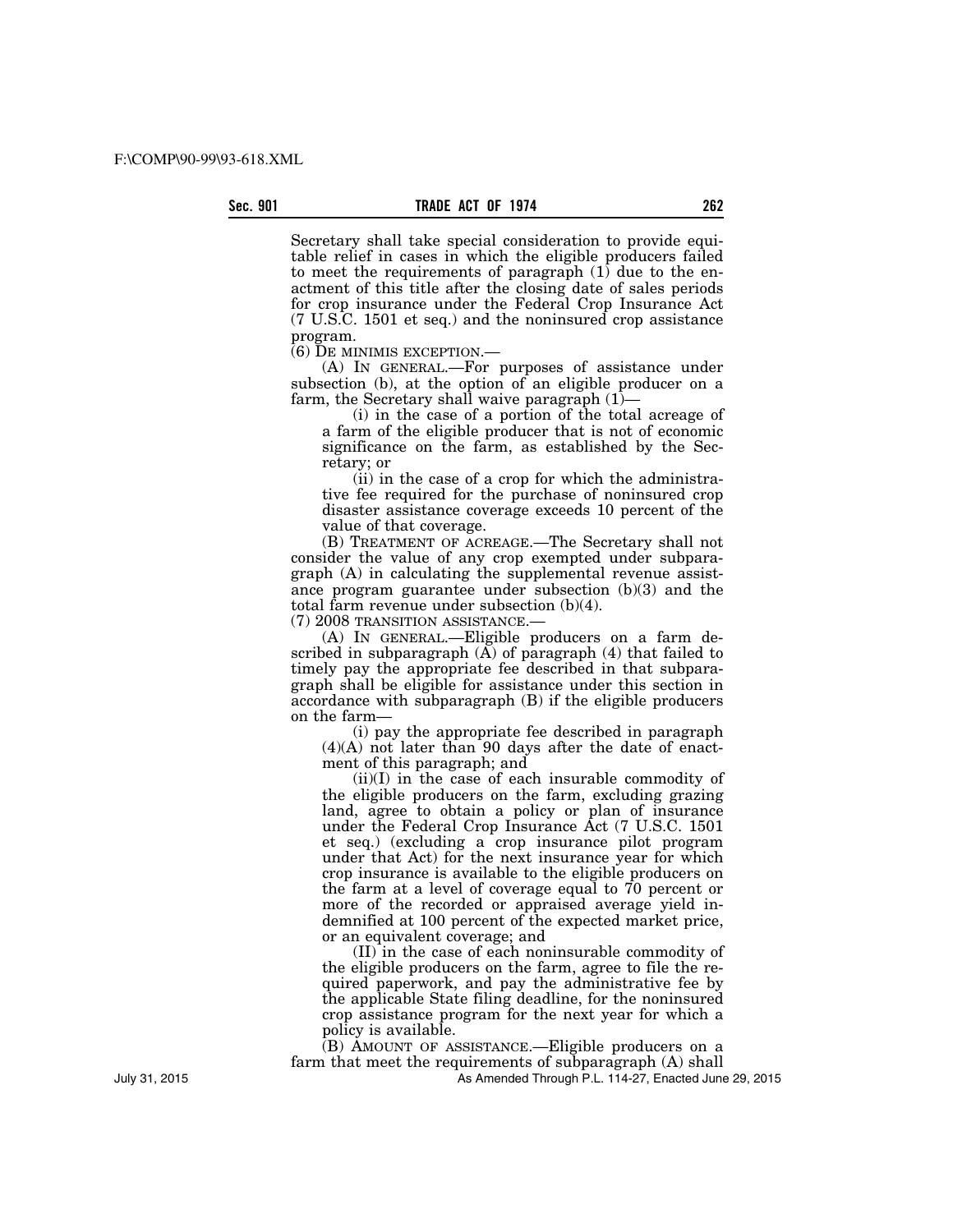be eligible to receive assistance under this section as if the eligible producers on the farm—

(i) in the case of each insurable commodity of the eligible producers on the farm, had obtained a policy or plan of insurance for the 2008 crop year at a level of coverage not to exceed 70 percent or more of the recorded or appraised average yield indemnified at 100 percent of the expected market price, or an equivalent coverage; and

(ii) in the case of each noninsurable commodity of the eligible producers on the farm, had filed the required paperwork, and paid the administrative fee by the applicable State filing deadline, for the noninsured crop assistance program for the 2008 crop year, except that in determining the level of coverage, the Secretary shall use 70 percent of the applicable yield.

(C) EQUITABLE RELIEF.—Except as provided in subparagraph (D), eligible producers on a farm that met the requirements of paragraph (1) before the deadline described in paragraph  $(4)(A)$  and are eligible to receive, a disaster assistance payment under this section for a production loss during the 2008 crop year shall be eligible to receive an amount equal to the greater of—

(i) the amount that would have been calculated under subparagraph (B) if the eligible producers on the farm had paid the appropriate fee under that subparagraph; or

(ii) the amount that would have been calculated under subparagraph  $(A)$  of subsection  $(b)(3)$  if-

(I) in clause (i) of that subparagraph, ''120 percent" is substituted for "115 percent"; and

(II) in clause (ii) of that subparagraph, "125" is substituted for "120 percent".

(D) LIMITATION.—For amounts made available under this paragraph, the Secretary may make such adjustments as are necessary to ensure that no producer receives a payment under this paragraph for an amount in excess of the assistance received by a similarly situated producer that had purchased the same or higher level of crop insurance prior to the date of enactment of this paragraph.

(E) AUTHORITY OF THE SECRETARY.—The Secretary may provide such additional assistance as the Secretary considers appropriate to provide equitable treatment for eligible producers on a farm that suffered production losses in the 2008 crop year that result in multiyear production losses, as determined by the Secretary.

(F) LACK OF ACCESS.—Notwithstanding any other provision of this section, the Secretary may provide assistance (including multiyear assistance) under this section to eligible producers on a farm that—

(i) suffered a production loss or multiyear prdoduction losses due to a natural cause during the 2008 crop year; and

(ii) as determined by the Secretary—

As Amended Through P.L. 114-27, Enacted June 29, 2015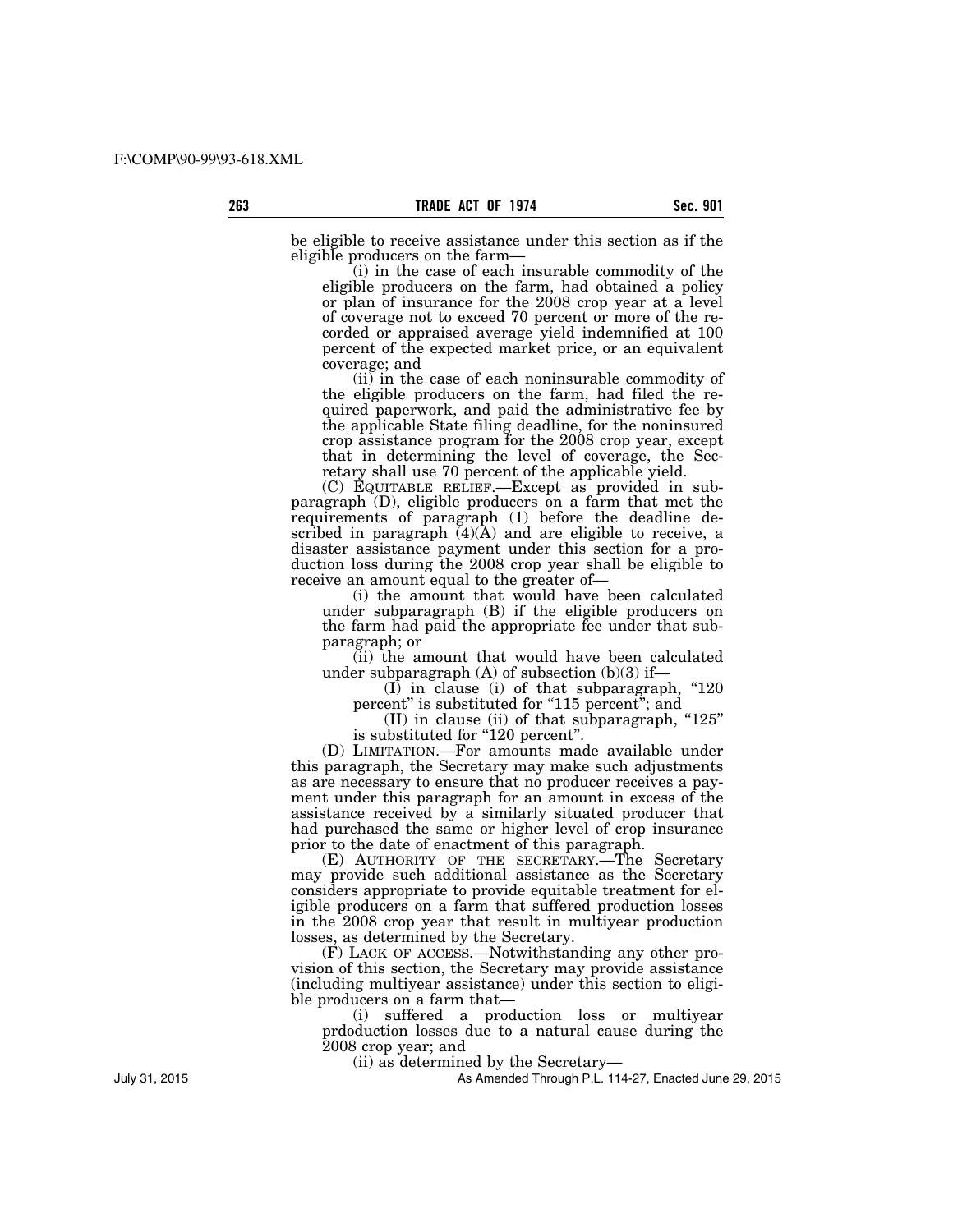$(I)(aa)$  except as provided in item  $(bb)$ , lack access to a policy or plan of insurance under subtitle A; or

(bb) do not qualify for a written agreement because 1 or more farming practices, which the Secretary has determined are good farming practices, of the eligible producers on the farm differ significantly from the farming practices used by producers of the same crop in other regions of the United States; and

(II) are not eligible for the noninsured crop disaster assistance program established by section 196 of the Federal Agriculture Improvement and Reform Act of 1996 (7 U.S.C. 7333).

(h) PAYMENT LIMITATIONS.—

(1) DEFINITIONS OF LEGAL ENTITY AND PERSON.—In this subsection, the terms "legal entity" and "person" have the meaning given those terms in section  $1001(a)$  of the Food Security Act of 1985 (7 U.S.C. 1308(a) (as amended by section 1603 of the Food, Conservation, and Energy Act of 2008).

(2) AMOUNT.—The total amount of disaster assistance payments received, directly or indirectly, by a person or legal entity (excluding a joint venture or general partnership) under this section (excluding payments received under subsection (f)) may not exceed \$100,000 for any crop year.

(3) AGI LIMITATION.—Section 1001D of the Food Security Act of 1985 (7 U.S.C. 1308–3a) or any successor provision shall apply with respect to assistance provided under this section.

(4) DIRECT ATTRIBUTION.—Subsections (e) and (f) of section 1001 of the Food Security Act of 1985 (7 U.S.C. 1308) or any successor provisions relating to direct attribution shall apply with respect to assistance provided under this section.

(5) TRANSITION RULE.—Sections 1001, 1001A, 1001B, and 1001D of the Food Security Act of 1985 (7 U.S.C. 1308 et seq.) as in effect on September 30, 2007, shall continue to apply with respect to 2008 crops.

(i) PERIOD OF EFFECTIVENESS.—This section shall be effective only for losses that are incurred as the result of a disaster, adverse weather, or other environmental condition that occurs on or before September 30, 2011, as determined by the Secretary.

(j) NO DUPLICATIVE PAYMENTS.—In implementing any other program which makes disaster assistance payments (except for indemnities made under the Federal Crop Insurance Act (7 U.S.C. 1501 et seq.)) and section 196 of the Federal Agriculture Improvement and Reform Act of 1996), the Secretary shall prevent duplicative payments with respect to the same loss for which a person receives a payment under subsections  $(b)$ ,  $(c)$ ,  $(d)$ ,  $(e)$ , or  $(f)$ .

**[19 U.S.C. 2497]** 

## **SEC. 902. AGRICULTURAL DISASTER RELIEF TRUST FUND.**

(a) CREATION OF TRUST FUND.—There is established in the Treasury of the United States a trust fund to be known as the "Agricultural Disaster Relief Trust Fund'', consisting of such amounts

July 31, 2015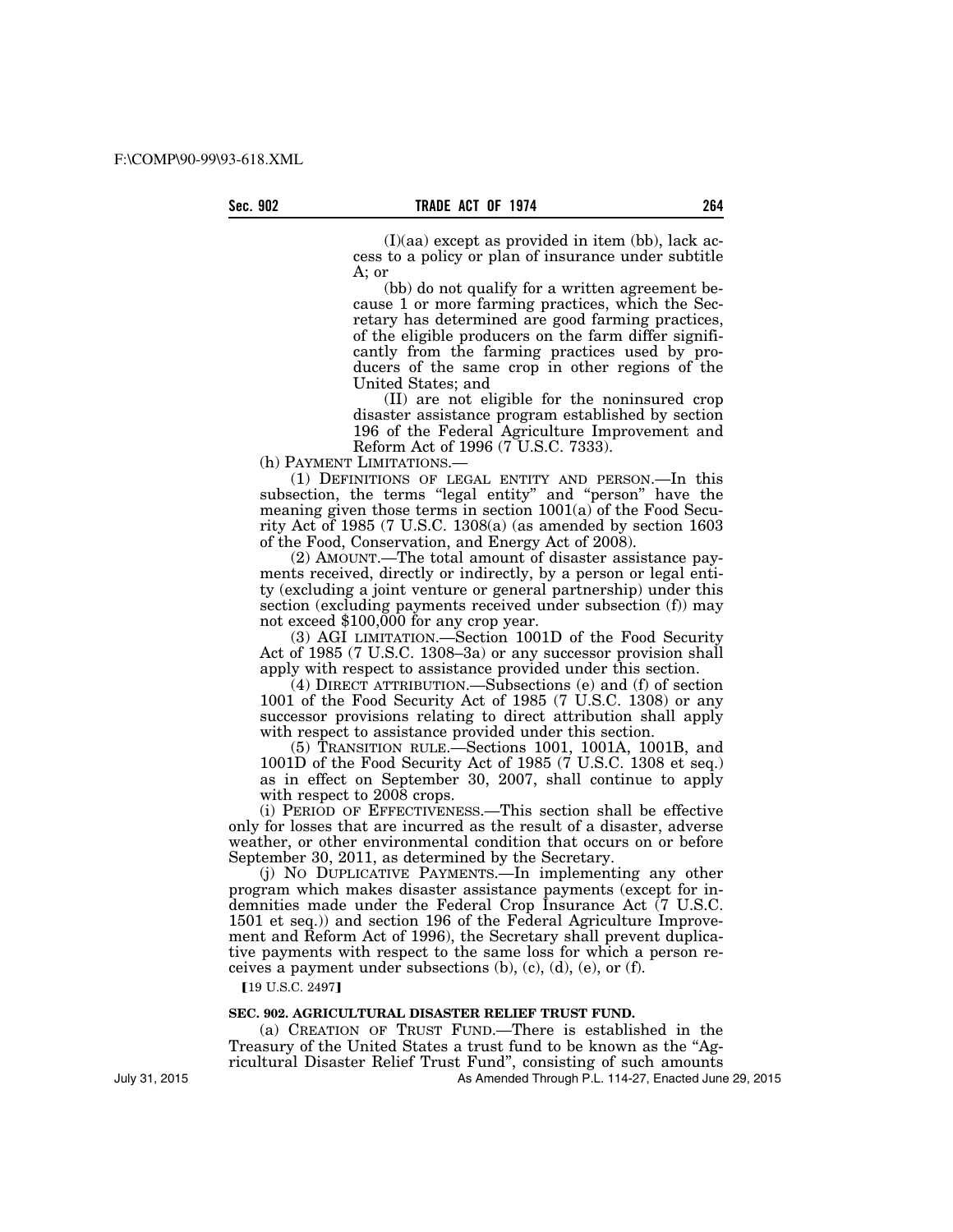as may be appropriated or credited to such Trust Fund as provided in this section.

(b) TRANSFER TO TRUST FUND.—

(1) IN GENERAL.—There are appropriated to the Agricultural Disaster Relief Trust Fund amounts equivalent to 3.08 percent of the amounts received in the general fund of the Treasury of the United States during fiscal years 2008 through 2011 attributable to the duties collected on articles entered, or withdrawn from warehouse, for consumption under the Harmonized Tariff Schedule of the United States.

(2) AMOUNTS BASED ON ESTIMATES.—The amounts appropriated under this section shall be transferred at least monthly from the general fund of the Treasury of the United States to the Agricultural Disaster Relief Trust Fund on the basis of estimates made by the Secretary of the Treasury. Proper adjustments shall be made in the amounts subsequently transferred to the extent prior estimates were in excess of or less than the amounts required to be transferred.

(3) LIMITATION ON TRANSFERS TO AGRICULTURAL DISASTER RELIEF TRUST FUND.—No amount may be appropriated to the Agricultural Disaster Relief Trust Fund on and after the date of any expenditure from the Agricultural Disaster Relief Trust Fund which is not permitted by this section. The determination of whether an expenditure is so permitted shall be made without regard to—

(A) any provision of law which is not contained or referenced in this title or in a revenue Act, and

(B) whether such provision of law is a subsequently enacted provision or directly or indirectly seeks to waive the application of this paragraph.

(c) ADMINISTRATION.—

(1) REPORTS.—The Secretary of the Treasury shall be the trustee of the Agricultural Disaster Relief Trust Fund and shall submit an annual report to Congress each year on the financial condition and the results of the operations of such Trust Fund during the preceding fiscal year and on its expected condition and operations during the 4 fiscal years succeeding such fiscal year. Such report shall be printed as a House document of the session of Congress to which the report is made.

(2) INVESTMENT.—

(A) IN GENERAL.—The Secretary of the Treasury shall invest such portion of the Agricultural Disaster Relief Trust Fund as is not in his judgment required to meet current withdrawals. Such investments may be made only in interest bearing obligations of the United States. For such purpose, such obligations may be acquired—

(i) on original issue at the issue price, or

(ii) by purchase of outstanding obligations at the market price.

(B) SALE OF OBLIGATIONS.—Any obligation acquired by the Agricultural Disaster Relief Trust Fund may be sold by the Secretary of the Treasury at the market price.

As Amended Through P.L. 114-27, Enacted June 29, 2015